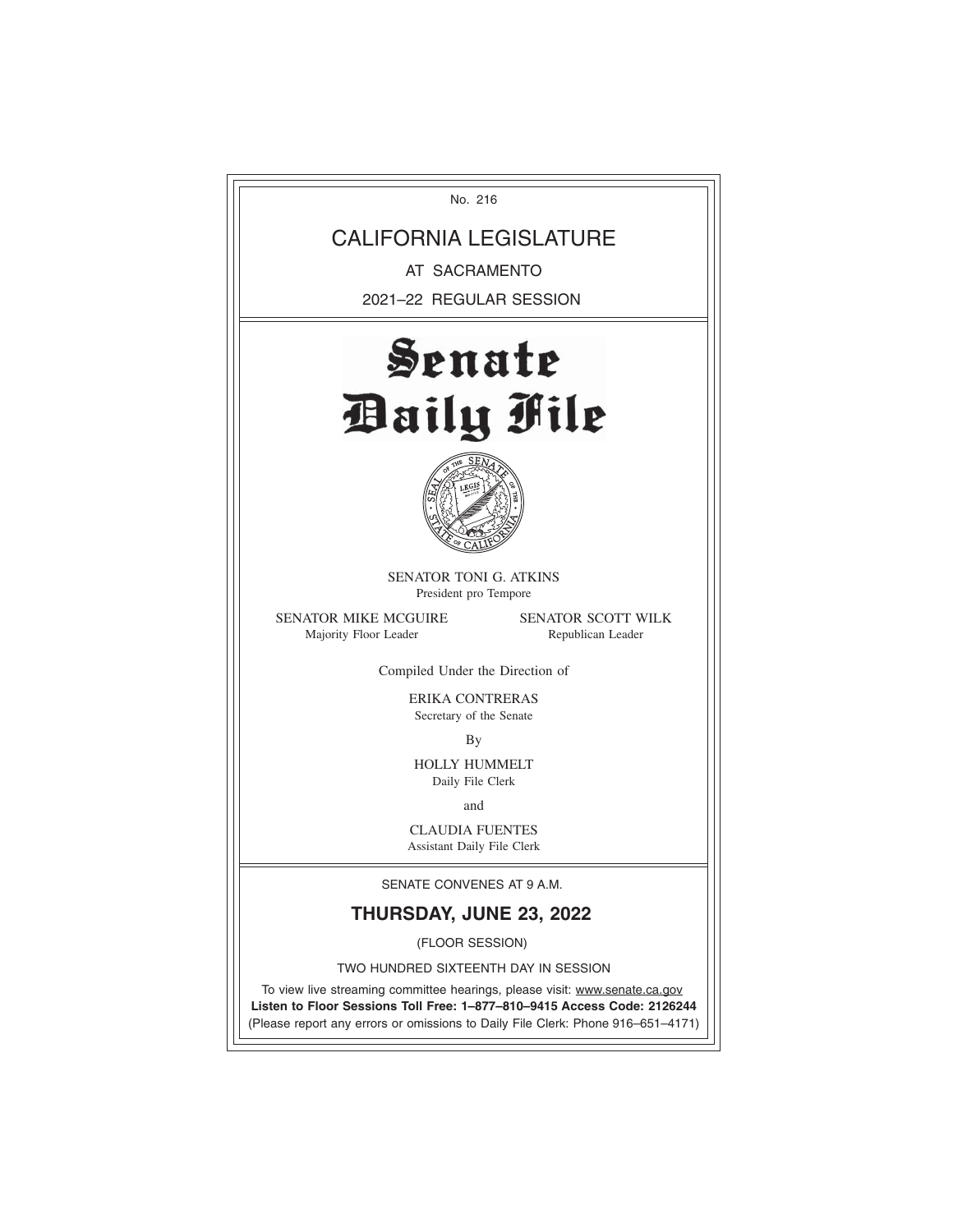### **NOTICE**

**PURSUANT TO THE AMERICANS WITH DISABILITIES ACT, QUALIFIED INDIVIDUALS WITH DISABILITIES MAY REQUEST REASONABLE MODIFICATIONS TO SENATE POLICIES, OR APPROPRIATE AUXILIARY AIDS AND SERVICES, TO ENSURE AN EQUAL OPPORTUNITY TO PARTICIPATE IN SENATE SERVICES, PROGRAMS, AND ACTIVITIES. REQUESTS SHOULD BE SUBMITTED AS SOON AS POSSIBLE, BUT NO LATER THAN THREE (3) BUSINESS DAYS BEFORE A SCHEDULED EVENT, TO THE ADA COORDINATOR AT: ADA.COORDINATOR@SEN.CA.GOV. 1020 N STREET, ROOM 255, SACRAMENTO, CA 95814, (916) 651-1504.**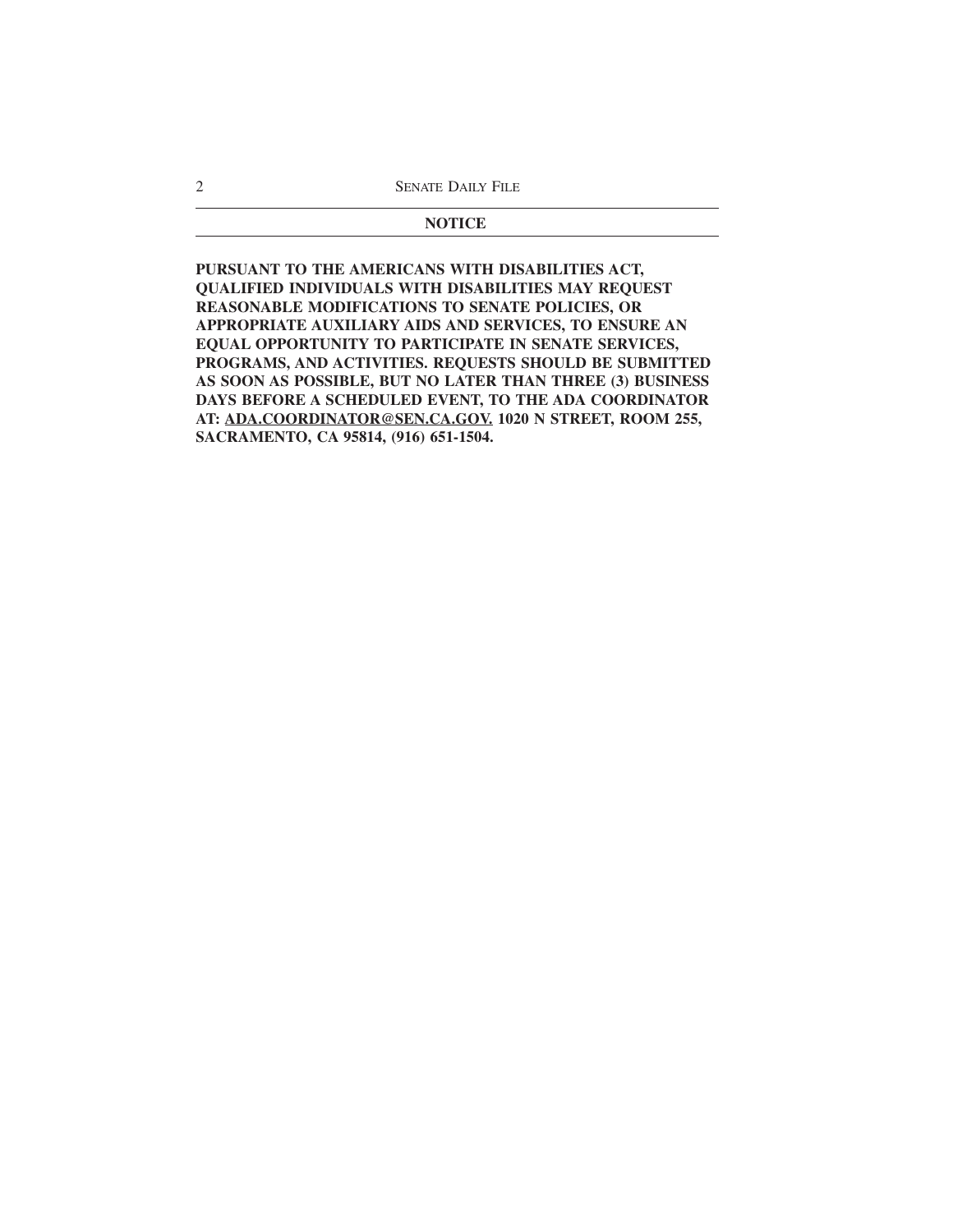### **TABLE OF CONTENTS**

 $\overline{a}$ 

| <b>TABLES</b>           |     |
|-------------------------|-----|
|                         | 5   |
|                         | 6   |
|                         | 9   |
|                         | 10  |
|                         | 12  |
|                         | 13  |
|                         | 14  |
|                         | 15  |
|                         | 16  |
|                         | 18  |
|                         | 19  |
|                         | 20  |
|                         | 21  |
|                         | 23  |
|                         | 26  |
|                         | 30  |
|                         | 34  |
|                         | 35  |
| <b>SECOND READING</b>   |     |
|                         | 107 |
|                         |     |
| <b>APPOINTMENTS</b>     |     |
|                         | 127 |
|                         | 130 |
|                         | 131 |
| THIRD READING           |     |
|                         | 133 |
|                         | 136 |
|                         |     |
| <b>CONSENT CALENDAR</b> |     |
|                         | 168 |
| <b>INACTIVE FILE</b>    |     |
|                         | 184 |
|                         | 185 |
|                         |     |
| <b>HELD AT DESK</b>     |     |
|                         | 187 |
|                         | 188 |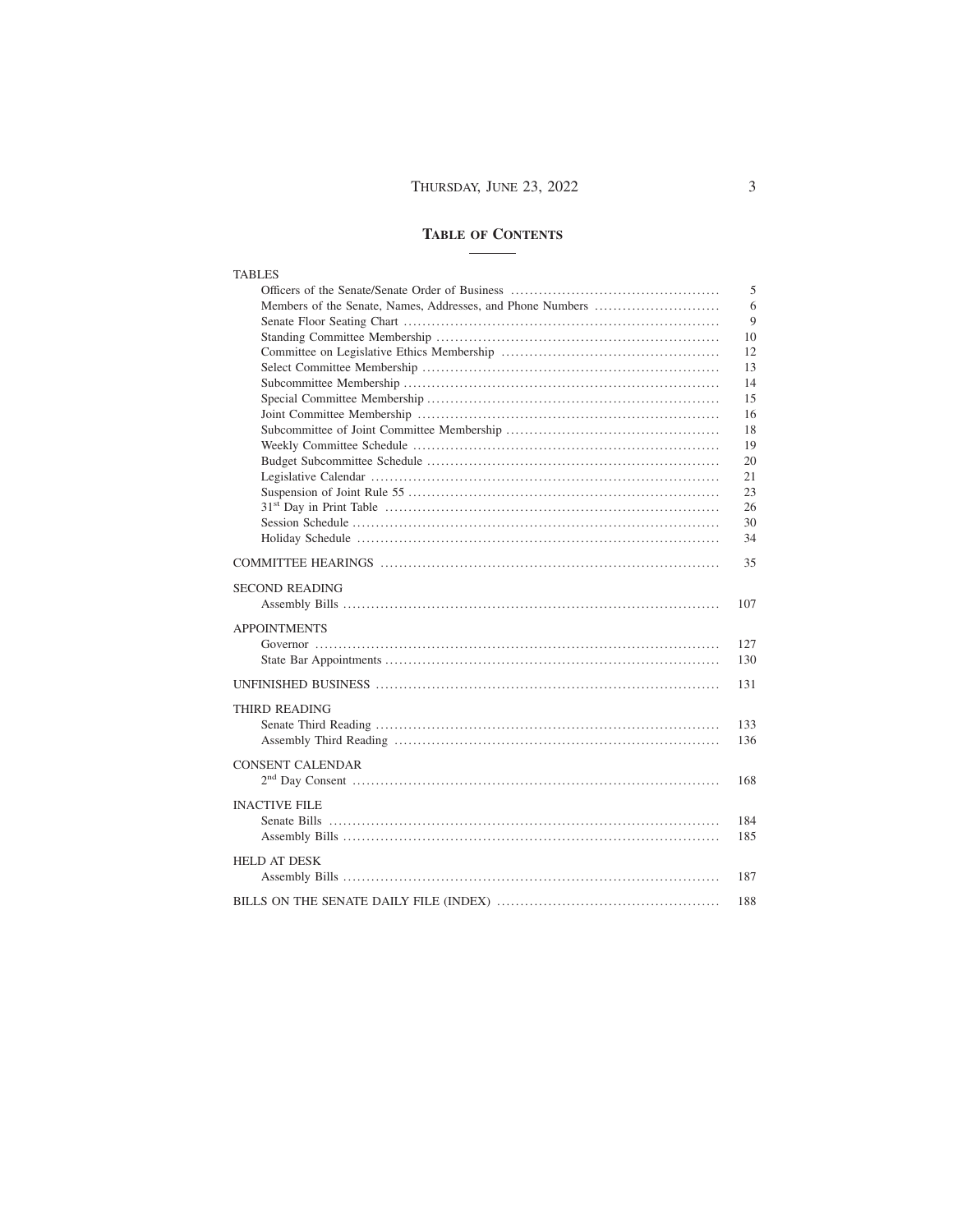# 4 SENATE DAILY FILE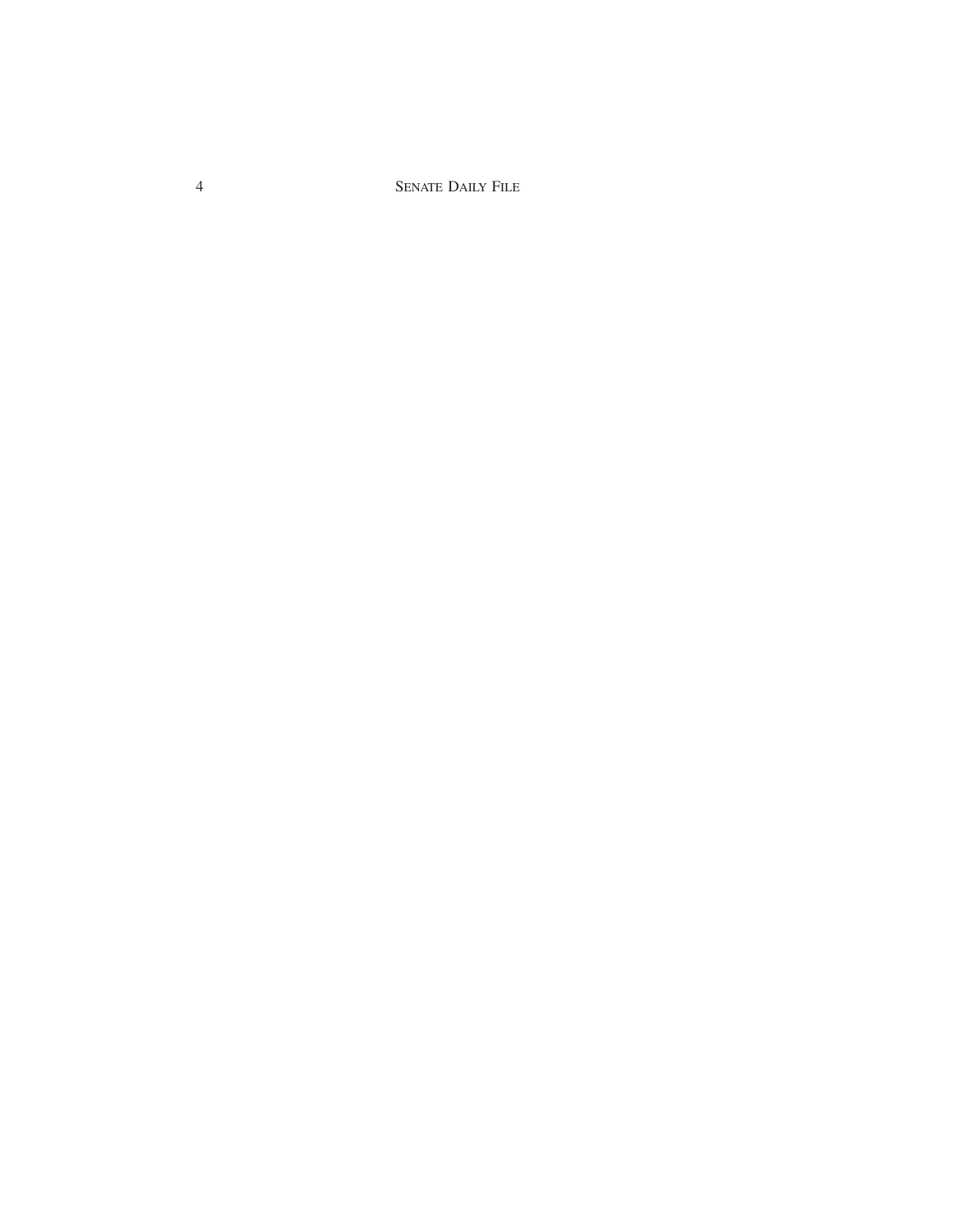### **OFFICERS OF THE SENATE**

LIEUTENANT GOVERNOR ELENI KOUNALAKIS *President*

> SENATOR TONI G. ATKINS *President pro Tempore*

ERIKA CONTRERAS *Secretary of the Senate* KATRINA RODRIGUEZ *Sergeant at Arms*

### **SENATE ORDER OF BUSINESS**

- 1. Roll Call.
- 2. Prayer by the Chaplain.
- 3. Pledge of Allegiance.
- 4. Privileges of the Floor.
- 5. Communications and Petitions.
- 6. Messages from the Governor.
- 7. Messages from the Assembly.
- 8. Reports of Committees.
- 9. Motions, Resolutions and Notices.
- 10. Introduction and First Reading of Bills.
- 11. Consideration of Daily File:
	- a. Second Reading.
	- b. Special Orders.
	- c. Unfinished Business.
	- d. Third Reading.
- 12. Announcement of Committee Meetings.
- 13. Leaves of Absence.
- 14. Adjournment.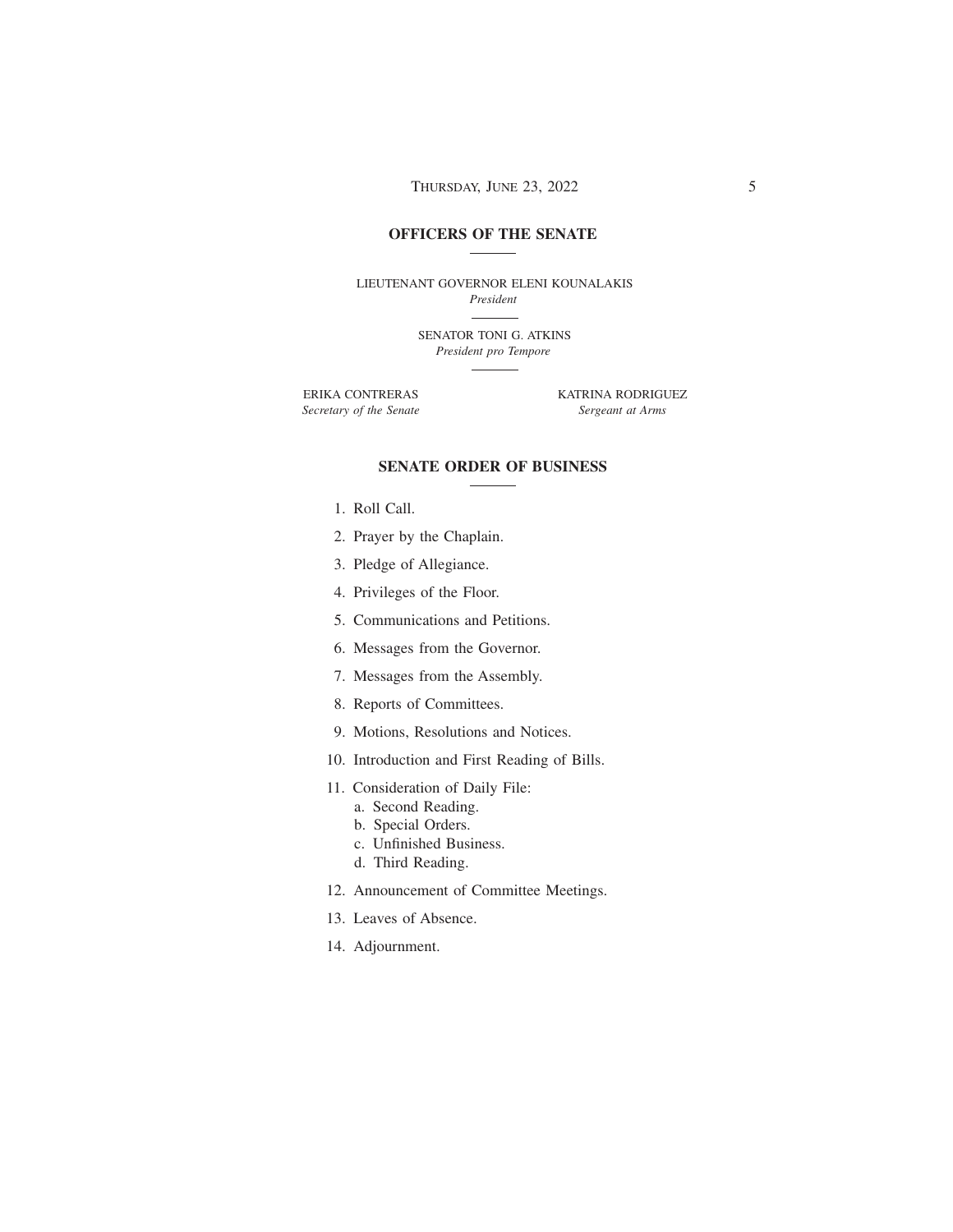# MEMBERS OF THE SENATE, NAMES, ADDRESSES, OCCUPATIONS

| Name                | Occupation           | Party        | Dist. | Suite | Telephone | Counties                                                                                                      | <b>District Address</b>                                                                                                                                                                                                                                                    |
|---------------------|----------------------|--------------|-------|-------|-----------|---------------------------------------------------------------------------------------------------------------|----------------------------------------------------------------------------------------------------------------------------------------------------------------------------------------------------------------------------------------------------------------------------|
| Allen, Benjamin     | Attorney/Legislator  | D            | 26    | 6610  | 651-4026  |                                                                                                               | 2512 Artesia Blvd., Ste. 320, Redondo Beach 90278. Ph:(310)318-<br>6994.                                                                                                                                                                                                   |
| Archuleta, Bob      | Real Estate Broker   | D            | 32    | 6720  | 651-4032  | Los Angeles, Orange                                                                                           | 12501 Imperial Hwy., Ste. 110, Norwalk 90650. Ph: (562)406-1001.                                                                                                                                                                                                           |
| Atkins, Toni G.     | Full-time Legislator | D            | 39    | 8518  | 651-4039  |                                                                                                               | 1350 Front St., Ste. 4061, San Diego 92101. Ph:(619)645-3133.                                                                                                                                                                                                              |
| Bates, Patricia C.  | Small Business Owner | R            | 36    | 7130  | 651-4036  | Orange, San Diego                                                                                             | 24031 El Toro Rd., Ste. 201A, Laguna Hills 92653. Ph:(949)598-<br>5850. 169 Saxony Rd., Ste. 103, Encinitas 92024. Ph:(760)642-<br>0809.                                                                                                                                   |
| Becker, Josh        | Non-profit Founder   | D            | 13    | 7250  | 651-4013  | San Mateo, Santa Clara                                                                                        | 1528 South El Camino Real, Ste. 303, San Mateo 94402.<br>Ph:(650)212-3313.                                                                                                                                                                                                 |
| Borgeas, Andreas    |                      | $\mathbb{R}$ | 8     | 7240  | 651-4008  | Amador, Calaveras,<br>Fresno, Inyo, Madera,<br>Mariposa, Mono,<br>Sacramento, Stanislaus,<br>Tulare, Tuolumne | 567 W. Shaw Ave., Ste. A-3, Fresno 93704. Ph:(559)243-8580. 102<br>Grove Ave., Ste. B, Oakdale 95361. Ph:(209)848-8001. 460 Sutter<br>Hill Rd., Ste. C, Sutter Creek 95685. Ph:(209)267-5033.                                                                              |
| Bradford, Steven    | Full-time Legislator | D            | 35    | 7210  | 651-4035  |                                                                                                               | One Manchester Blvd., Ste. 600, Inglewood 90301. Ph:(310)412-<br>6120. 302 W. 5th St., Ste. 203, San Pedro 90731. Ph: (310) 514-8573.                                                                                                                                      |
| Caballero, Anna M.  |                      | D            | 12    | 7620  | 651-4012  | Fresno, Madera, Merced,<br>Monterey, San Benito,                                                              | 510 West Main St., Ste. E, Merced 95340. Ph:(209)726-5495. 132 W.<br>Gabilan St., Ste. 101, Salinas 93901. Ph:(831)769-8040.                                                                                                                                               |
|                     | Full-time Legislator | D            | 15    | 6640  | 651-4015  | Santa Clara                                                                                                   | 2105 S. Bascom Ave., Ste. 154, Campbell 95008. Ph:(408)558-<br>1295. 100 Paseo de San Antonio, Ste. 209, San Jose 95113.<br>Ph:(408)286-8318.                                                                                                                              |
| Dahle, Brian        |                      | $\mathbb{R}$ |       | 7230  | 651-4001  | Alpine, El Dorado,<br>Lassen, Modoc, Nevada,<br>Placer, Plumas,<br>Sacramento, Shasta,<br>Sierra, Siskiyou    | 1320 Yuba St., Ste. 102, Redding 96001. Ph:(530)224-7001. 11230<br>Gold Express Dr., Ste. 304, Gold River 95670. Ph: (916)464-<br>4201. 11310 McCourtney Rd., Unit E2/E3, Grass Valley 95949.<br>Ph:(530)271-1022.                                                         |
|                     | Full-time Legislator | D            | 3     | 6620  | 651-4003  | Contra Costa, Napa,<br>Sacramento, Solano,<br>Sonoma, Yolo                                                    | 2721 Napa Valley Corporate, Bldg. 4, 2nd Floor, Napa 94558.<br>Ph:(707)224-1990. 555 Mason St., Ste. 275, Vacaville 95688.<br>Ph:(707)454-3808. 50 D St., Ste. 300, Santa Rosa 95404.<br>Ph:(707)576-2093. 420 Virginia St., Ste. 1-C, Vallejo 94590.<br>Ph:(707)551-2389. |
| Durazo, María Elena | Full-time Legislator | D            | 24    | 7530  | 651-4024  |                                                                                                               | 1808 W. Sunset Blvd., Los Angeles 90026. Ph:(213)483-9300.                                                                                                                                                                                                                 |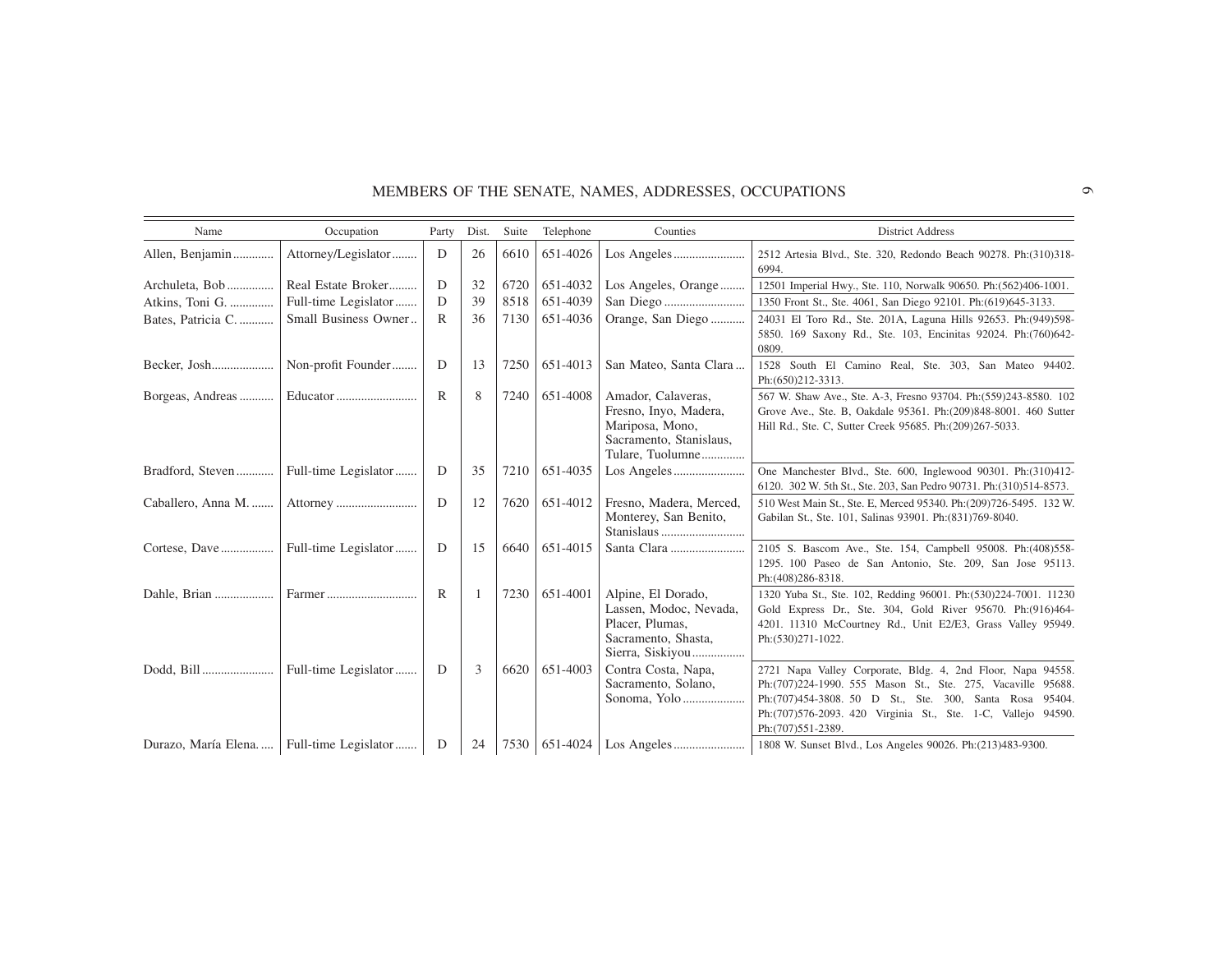| Name                        | Occupation                | Party | Dist. | Suite | Telephone | Counties                                                           | <b>District Address</b>                                                                                                                                                                                                                                                                                                                                                                   |
|-----------------------------|---------------------------|-------|-------|-------|-----------|--------------------------------------------------------------------|-------------------------------------------------------------------------------------------------------------------------------------------------------------------------------------------------------------------------------------------------------------------------------------------------------------------------------------------------------------------------------------------|
| Eggman, Susan<br>Talamantes | Full-time Legislator      | D     | 5     | 8530  | 651-4005  | Sacramento, San Joaquin,                                           | 31 E. Channel St., Ste. 440, Stockton 95202. Ph:(209)948-7930.                                                                                                                                                                                                                                                                                                                            |
| Glazer, Steven M.           | Full-time Legislator      | D     | 7     | 7520  | 651-4007  | Alameda, Contra Costa                                              | 420 W. 3rd St., Antioch 94509. Ph:(925)754-1461. 51 Moraga Way,<br>Ste. 2, Orinda 94563. Ph: (925) 258-1176.                                                                                                                                                                                                                                                                              |
| Gonzalez, Lena A.           | Full-time Legislator      | D     | 33    | 7720  | 651-4033  |                                                                    | 3939 Atlantic Ave., Ste. 107, Long Beach 90807. Ph:(562)256-<br>7921. 3355 E. Gage Ave., Huntington Park 90255. Ph:(323)277-<br>4560.                                                                                                                                                                                                                                                     |
| Grove, Shannon              | Small Business Owner      | R     | 16    | 7150  | 651-4016  | Kern, San Bernardino,                                              | 5701 Truxtun Ave., Ste. 150, Bakersfield 93309. Ph:(661)323-<br>0443. 7248 Joshua Ln., Ste. B, Yucca Valley 92284. Ph:(760)228-<br>3136.                                                                                                                                                                                                                                                  |
| Hertzberg, Robert M         |                           | D     | 18    | 8610  | 651-4018  |                                                                    | 6150 Van Nuys Blvd., Ste. 400, Van Nuys 91401. Ph: (818) 901-5588.                                                                                                                                                                                                                                                                                                                        |
| Hueso, Ben                  | Full-time Legislator      | D     | 40    | 7340  | 651-4040  | Imperial, San Diego                                                | 1224 State St., Ste. D, El Centro 92243. Ph:(760)335-3442. 303 H<br>St., Ste. 200, Chula Vista 91910. Ph:(619)409-7690.                                                                                                                                                                                                                                                                   |
| Hurtado, Melissa            | Health Advocate           | D     | 14    | 7310  | 651-4014  | Fresno, Kern, Kings,                                               | 1201 E. California Ave., Ste. A, Bakersfield 93307. Ph:(661)395-<br>2620. 2550 Mariposa Mall, Ste. 2016, Fresno 93721. Ph:(559)264-<br>3070. 611 N. Douty St., Hanford 93230. Ph:(559)585-7161.                                                                                                                                                                                           |
| Jones, Brian W.             | Commercial Real<br>Estate | R     | 38    | 7140  | 651-4038  | San Diego                                                          | 500 Fesler St., Ste. 201, El Cajon 92020. Ph: (619) 596-3136. 720 N.<br>Broadway, Ste. 110, Escondido 92025. Ph:(760)796-4655.                                                                                                                                                                                                                                                            |
| Kamlager, Sydney K          | Full-time Legislator      | D     | 30    | 6510  | 651-4030  |                                                                    | 700 Exposition Park Drive, Los Angeles 90037. Ph:(213)745-6656.                                                                                                                                                                                                                                                                                                                           |
|                             | Full-time Legislator      | D     | 17    | 8720  | 651-4017  | Monterey, San Luis<br>Obispo, Santa Clara,<br>Santa Cruz           | 1026 Palm St., Ste. 201, San Luis Obispo 93401. Ph:(805)549-<br>3784. 99 Pacific St., Ste. 575F, Monterey 93940. Ph:(831)657-<br>6315. 701 Ocean St., Ste. 318A, Santa Cruz 95060. Ph:(831)425-<br>0401.                                                                                                                                                                                  |
| Leyva, Connie M.            | Full-time Legislator      | D     | 20    | 7610  | 651-4020  | Los Angeles, San<br>Bernardino                                     | 464 W. 4th St., Ste. 454B, San Bernardino 92401. Ph:(909)888-<br>5360. 101 W. Mission Blvd., Ste. 111, Pomona 91766. Ph:(909)469-<br>1110.                                                                                                                                                                                                                                                |
| Limón, Monique              |                           | D     | 19    | 7330  | 651-4019  | Santa Barbara, Ventura                                             | 300 E. Esplanade Dr., Ste. 430, Oxnard 93036. Ph:(805)988-<br>1940. 222 E. Carrillo St., Ste. 309, Santa Barbara 93101.<br>Ph:(805)965-0862.                                                                                                                                                                                                                                              |
| McGuire, Mike               | Full-time Legislator      | D     | 2     | 8620  | 651-4002  | Del Norte, Humboldt,<br>Lake, Marin, Mendocino,<br>Sonoma, Trinity | 3501 Civic Center Dr., Ste. 425, San Rafael 94903. Ph:(415)479-<br>6612. 50 D St., Ste. 120A, Santa Rosa 95404. Ph:(707)576-<br>2771. 200 South School St., Ste. F, Ukiah 95482. Ph:(707)468-<br>8914. 1080 Mason Mall, Ste. 4, Crescent City 95531. Ph:(707)464-<br>1255. 1036 5th St., Ste. D, Eureka 95501. Ph:(707)445-6508. 885<br>Lakeport Blvd., Lakeport 95453. Ph:(707)468-8914. |
| Melendez, Melissa A.        | Small Business Owner      | R     | 28    | 7120  | 651-4028  |                                                                    | 25186 Hancock Ave., Ste. 320, Murrieta 92562. Ph: (951) 894-<br>3530. 45-125 Smurr St., Ste. B, Indio 92201. Ph:(760)398-6442.                                                                                                                                                                                                                                                            |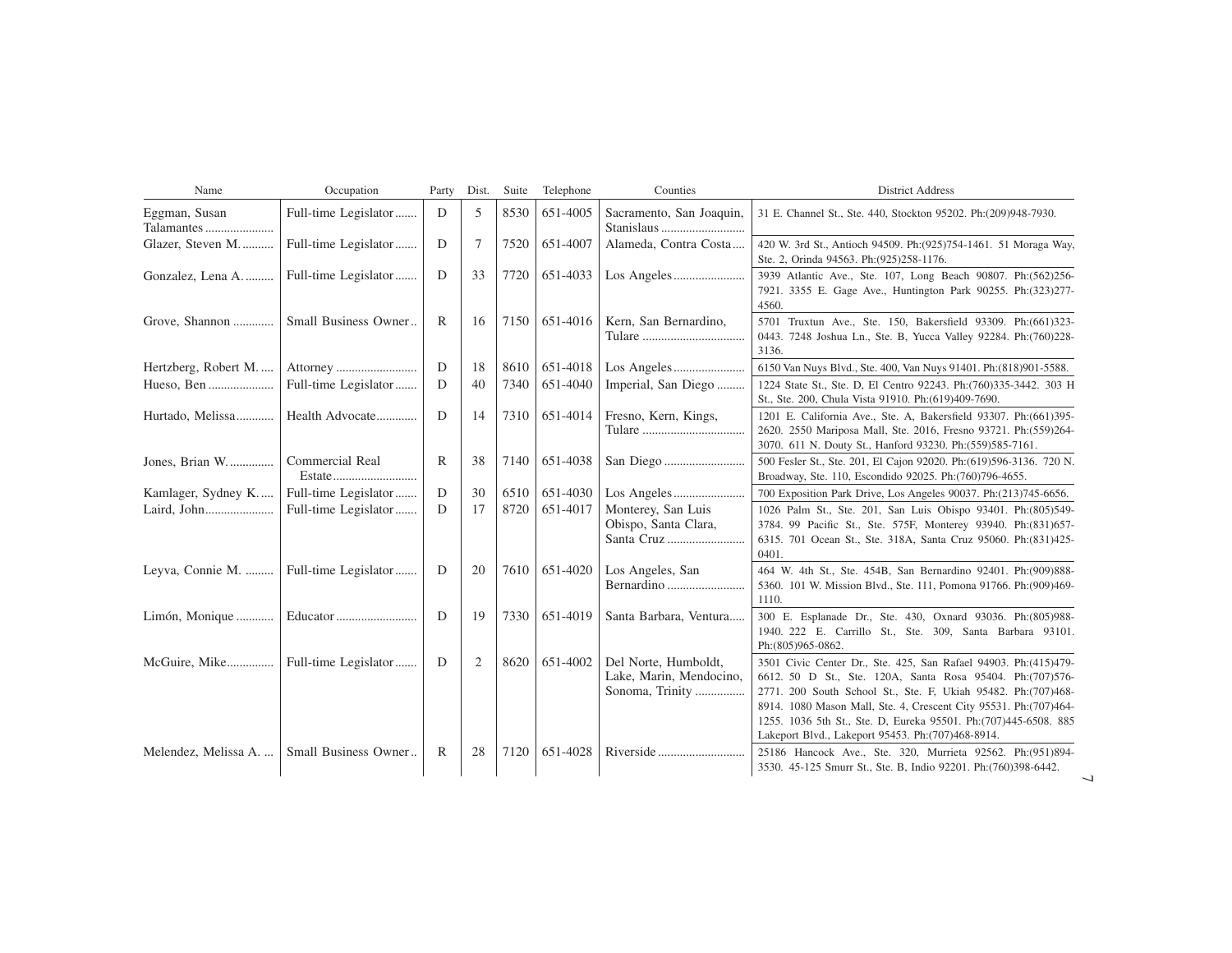| Name                   | Occupation                           | Party        | Dist.          | Suite | Telephone | Counties                                                             | <b>District Address</b>                                                                                                                                                                                                   |
|------------------------|--------------------------------------|--------------|----------------|-------|-----------|----------------------------------------------------------------------|---------------------------------------------------------------------------------------------------------------------------------------------------------------------------------------------------------------------------|
| Min, Dave              |                                      | D            | 37             | 6710  | 651-4037  |                                                                      | 2151 Michelson Dr., Ste. 258, Irvine 92612. Ph: (949) 223-5472.                                                                                                                                                           |
| Newman, Josh           | Veterans' Advocate                   | D            | 29             | 6520  | 651-4029  | Los Angeles, Orange,<br>San Bernardino                               | 203 N. Harbor Blvd., Fullerton 92832. Ph:(714)525-2342.                                                                                                                                                                   |
|                        | Rancher/Legislator                   | $\mathbb{R}$ | $\overline{4}$ | 7110  | 651-4004  | Butte, Colusa, Glenn,<br>Placer, Sacramento,<br>Sutter, Tehama, Yuba | 2200A Douglas Blvd., Ste. 100, Roseville 95661. Ph: (916)772-<br>0571. 1110 Civic Center Blvd., Ste. 202-A, Yuba City 95993.<br>Ph: (530) 751-8657. 2635 Forest Ave., Ste. 110, Chico 95928.<br>Ph:(530)879-7424.         |
| Ochoa Bogh, Rosilicie  |                                      | R            | 23             | 7220  | 651-4023  | Los Angeles, Riverside,<br>San Bernardino                            | 1758 Orange Tree Ln., Ste. B, Redlands 92374. Ph: (909) 335-0271.                                                                                                                                                         |
| Pan, Dr. Richard       | Physician/Pediatrician               | D            | 6              | 7320  | 651-4006  | Sacramento, Yolo                                                     | 1020 N St., Rm. 568, Sacramento 95814. Ph: (916) 651-1529. 2251<br>Florin Rd., Ste. 156, Sacramento 95822. Ph:(916)262-2904.                                                                                              |
| Portantino, Anthony J. | Full-time Legislator                 | D            | 25             | 7630  | 651-4025  | Los Angeles, San                                                     | 601 E. Glenoaks Blvd., Ste. 210 Glendale 91207. Ph: (818) 409-<br>0400. 201 East Bonita Ave., San Dimas 91773. Ph: (909) 599-7351.                                                                                        |
| Roth, Richard D.       |                                      | D            | 31             | 7510  | 651-4031  |                                                                      | 3737 Main St., Ste. 104, Riverside 92501. Ph:(951)680-6750.                                                                                                                                                               |
| Rubio, Susan           |                                      | D            | 22             | 8710  | 651-4022  |                                                                      | 100 S. Vincent Ave., Ste. 401, West Covina 91790. Ph: (626)430-<br>2499.                                                                                                                                                  |
| Skinner, Nancy         | Full-time Legislator                 | D            | 9              | 8630  | 651-4009  | Alameda, Contra Costa                                                | 1515 Clay St., Ste. 2202, Oakland 94612. Ph: (510) 286-1333.                                                                                                                                                              |
| Stern, Henry I.        | Educator/Attorney                    | D            | 27             | 7710  | 651-4027  | Los Angeles, Ventura                                                 | 5016 N. Parkway Calabasas, Ste. 222, Calabasas 91302. Ph:(818)876-<br>3352.                                                                                                                                               |
| Umberg, Thomas J.      | Attorney/Retired<br>Military Officer | D            | 34             | 6730  | 651-4034  | Los Angeles, Orange                                                  | 1000 East Santa Ana Blvd., Ste. 220B, Santa Ana 92701.<br>Ph:(714)558-3785.                                                                                                                                               |
| Wieckowski, Bob        | Legislator/Attorney                  | D            | 10             | 6530  | 651-4410  | Alameda, Santa Clara                                                 | 39510 Paseo Padre Parkway, Ste. 280, Fremont 94538. Ph:(510)794-<br>3900.                                                                                                                                                 |
| Wiener, Scott D.       | Legislator/Attorney                  | D            | -11            | 6630  | 651-4011  | San Francisco, San                                                   | 455 Golden Gate Ave., Ste. 14800, San Francisco 94102.<br>Ph:(415)557-1300.                                                                                                                                               |
|                        | Small Business Owner                 | R            | 21             | 7640  | 651-4021  | Los Angeles, San<br>Bernardino                                       | 848 W. Lancaster Blvd., Ste. 101, Lancaster 93534. Ph: (661)729-<br>6232. 23920 Valencia Blvd., Ste. 250, Santa Clarita 91355.<br>Ph:(661)286-1471. 14343 Civic Dr., First Floor, Victorville 92392.<br>Ph:(760)843-8414. |

 $8$ 

Email addresses all follow the same format. All addresses are senator.lastname@senate.ca.gov (Example: Senator.Hertzberg@senate.ca.gov)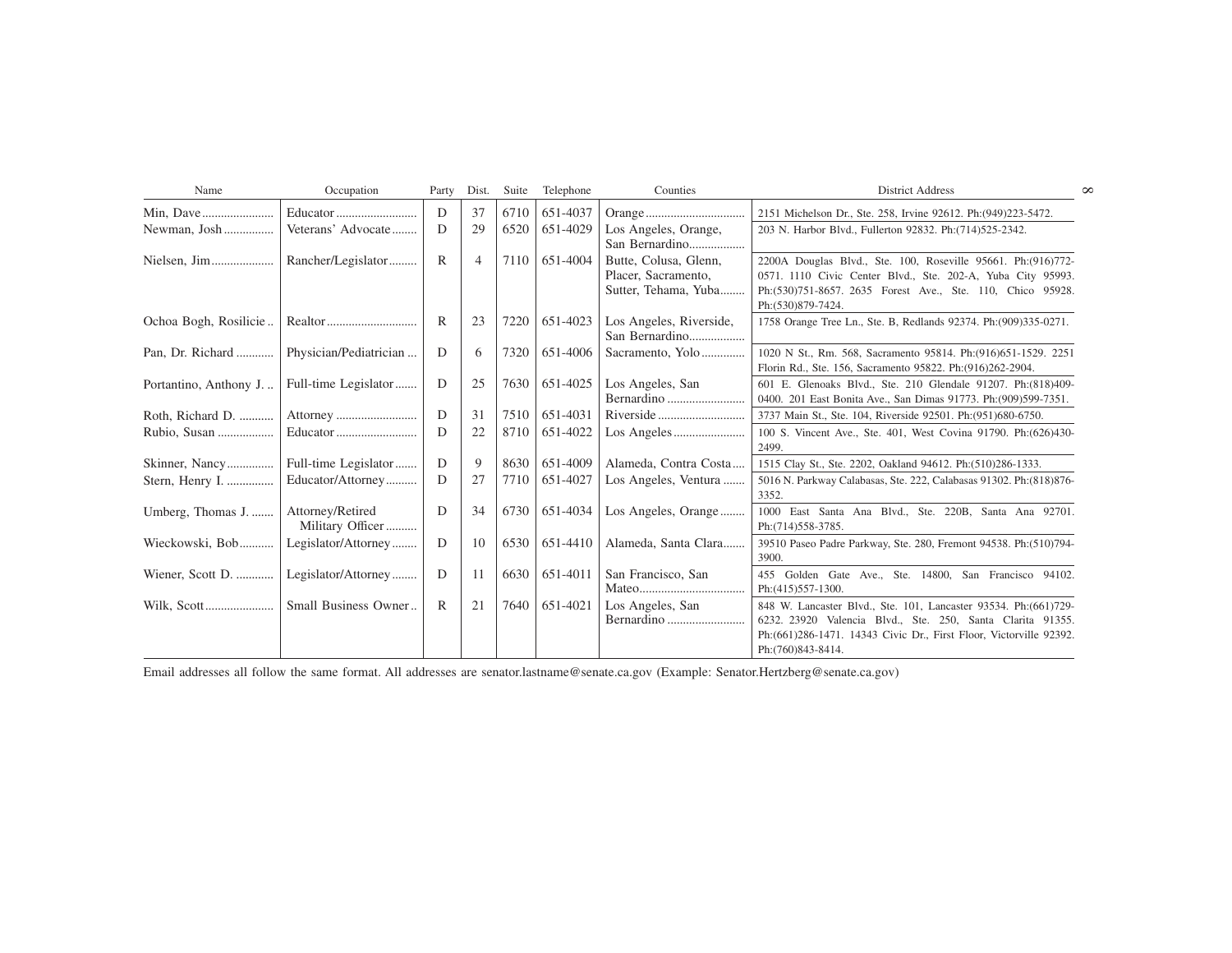# DIAGRAM OF SENATE CHAMBER, SHOWING MEMBERS AND SEATING ARRANGEMENT—2021–22 REGULAR SESSION

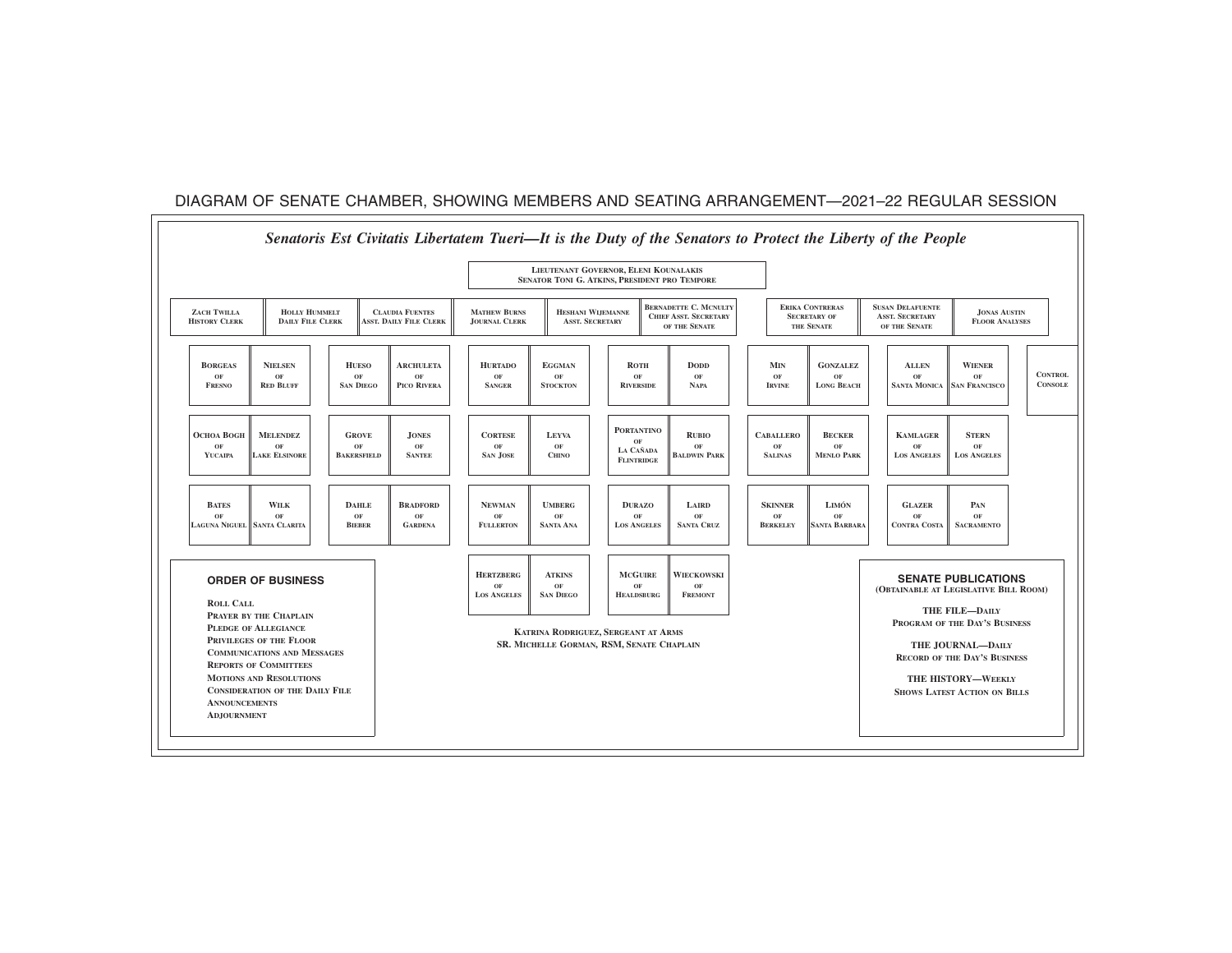### **STANDING COMMITTEES OF THE SENATE**

**Agriculture**—(5)—Borgeas (Chair), Hurtado (Vice Chair), Caballero, Eggman and Glazer. Consultant: Reichel Everhart. Assistant: Jone McCarthy. Phone: (916)651-1508. 1020 N Street, Room 583.

**Appropriations**—(7)—Portantino (Chair), Bates (Vice Chair), Bradford, Jones, Kamlager, Laird and Wieckowski. Staff Director: Mark McKenzie. Consultants: Ashley Ames, Lenin Del Castillo, Matthew Fleming, Robert Ingenito, Agnes Lee and Janelle Miyashiro. Assistants: Jennifer Douglas and Briana Diaz. Phone: (916)651-4101. State Capitol, Room 412.

**Banking and Financial Institutions**—(9)—Limón (Chair), Ochoa Bogh (Vice Chair), Bradford, Caballero, Dahle, Durazo, Hueso, Min and Portantino. Consultant: Michael Burdick. Assistant: Rae Flores. Phone: (916)651-4102. 1020 N Street, Room 522.

**Budget and Fiscal Review**—(19)—Skinner (Chair), Nielsen (Vice Chair), Caballero, Cortese, Dahle, Durazo, Eggman, Grove, Kamlager, Laird, McGuire, Melendez, Min, Newman, Ochoa Bogh, Pan, Roth, Stern and Wieckowski. Staff Director: Elisa Wynne. Deputy Staff Director: Scott Ogus. Consultants: Nora Brackbill, Christopher Francis, James Hacker, Anita Lee, Renita Polk, Joanne Roy and Yong Salas. Assistants: Sandy Perez and Samuel Lanchester. Phone: (916)651-4103. 1020 N Street, Room 502.

**Business, Professions and Economic Development**—(14)—Roth (Chair), Melendez (Vice Chair), Archuleta, Bates, Becker, Dodd, Eggman, Hurtado, Jones, Leyva, Min, Newman, Ochoa Bogh and Pan. Staff Director: Sarah Mason. Consultants: Dana Shaker, Elissa Silva and Alexandria Smith-Davis. Assistant: Krimilda McKenzie. Phone: (916)651-4104. 1021 O Street, Room 3320.

**Education**—(7)—Leyva (Chair), Ochoa Bogh (Vice Chair), Cortese, Dahle, Glazer, McGuire and Pan. Chief Consultant: Lynn Lorber. Principal Consultants: Brandon Darnell, Ian Johnson and Olgalilia Ramirez. Assistants: Lauren Robinson and Irma Kam. Phone: (916)651-4105. 1021 O Street, Room 6740.

**Elections and Constitutional Amendments**—(5)—Glazer (Chair), Nielsen (Vice Chair), Hertzberg, Leyva and Newman. Principal Consultant: Scott Matsumoto. Assistant: Maria E. Velez. Phone: (916)651-4106. State Capitol, Room 410.

**Energy, Utilities and Communications**—(14)—Hueso (Chair), Dahle (Vice Chair), Becker, Borgeas, Bradford, Dodd, Eggman, Gonzalez, Grove, Hertzberg, McGuire, Min, Rubio and Stern. Chief Consultant: Nidia Bautista. Consultant: Sarah E. Smith. Assistant: Melanie Cain. Phone: (916)651-4107. 1021 O Street, Room 3350.

**Environmental Quality**—(7)—Allen (Chair), Bates (Vice Chair), Dahle, Gonzalez, Skinner, Stern and Wieckowski. Chief Consultant: Gabrielle Meindl. Principal Consultant: Genevieve Wong. Consultant: Eric Walters. Assistant: Mimi Holtkamp. Phone: (916)651-4108. 1021 O Street, Room 3230.

**Governance and Finance**—(5)—Caballero (Chair), Nielsen (Vice Chair), Durazo, Hertzberg and Wiener. Staff Director: Colin Grinnell. Consultants: Jessica Deitchman, Anton Favorini-Csorba and Jonathan Peterson. Assistant: Itzel Vargas. Phone: (916)651-4119. State Capitol, Room 407.

**Governmental Organization**—(15)—Dodd (Chair), Nielsen (Vice Chair), Allen, Archuleta, Becker, Borgeas, Bradford, Glazer, Hueso, Jones, Kamlager, Melendez, Portantino, Rubio and Wilk. Chief Consultant: Felipe Lopez. Consultant: Brian Duke. Assistant: Monique Graham. Phone: (916)651-1530. 1020 N Street, Room 584.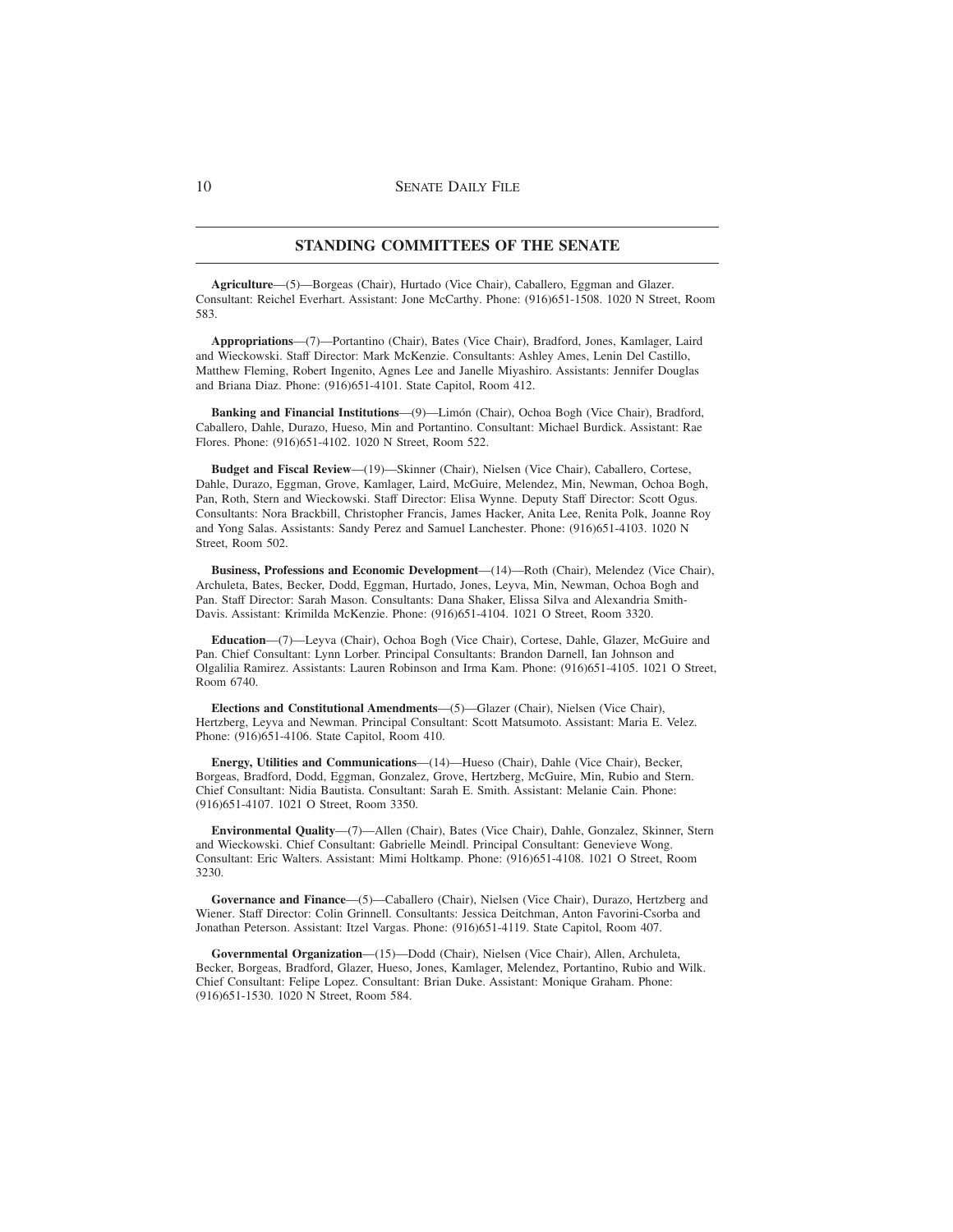### **STANDING COMMITTEES OF THE SENATE—Continued**

**Health**—(11)—Pan (Chair), Melendez (Vice Chair), Eggman, Gonzalez, Grove, Hurtado, Leyva, Limón, Roth, Rubio and Wiener. Staff Director: Melanie Moreno. Principal Consultants: Teri Boughton, Kimberly Chen, Reyes Diaz and Vince Marchand. Assistants: Aimee Anspach and Katey Patrick. Phone: (916)651-4111. 1021 O Street, Room 3310.

**Housing**—(9)—Wiener (Chair), Bates (Vice Chair), Caballero, Cortese, McGuire, Ochoa Bogh, Skinner, Umberg and Wieckowski. Chief Consultant: Alison Hughes. Consultant: Mehgie Tabar. Assistant: Cicely Chisholm. Phone: (916)651-4124. 1021 O Street, Room 3330.

**Human Services**—(5)—Hurtado (Chair), Jones (Vice Chair), Cortese, Kamlager and Pan. Staff Director: Marisa Shea. Principal Consultant: Bridgett Hankerson. Consultant: Elizabeth Schmitt. Assistant: Varnell Smith. Phone: (916)651-1524. 1020 N Street, Room 521.

**Insurance**—(12)—Rubio (Chair), Jones (Vice Chair), Archuleta, Bates, Borgeas, Dodd, Glazer, Hueso, Hurtado, Melendez, Portantino and Roth. Consultant: Brian Flemmer. Assistant: Zandra Chavez. Phone: (916)651-4110. 1021 O Street, Room 3310.

**Judiciary**—(11)—Umberg (Chair), Borgeas (Vice Chair), Caballero, Durazo, Gonzalez, Hertzberg, Jones, Laird, Stern, Wieckowski and Wiener. Chief Counsel: Margie Estrada. Counsels: Timothy Griffiths, Christian Kurpiewski, Amanda Mattson and Allison Whitt Meredith. Assistants: Erica Porter and Clare Recinos. Phone: (916)651-4113. 1021 O Street, Room 3240.

**Labor, Public Employment and Retirement**—(5)—Cortese (Chair), Ochoa Bogh (Vice Chair), Durazo, Laird and Newman. Staff Director: Alma Perez. Consultants: Glenn Miles and Jake Ferrera. Assistant: Emma Bruce. Phone: (916)651-1556. 1021 O Street, Room 6740.

**Military and Veterans Affairs**—(7)—Archuleta (Chair), Grove (Vice Chair), Eggman, Melendez, Newman, Roth and Umberg. Staff Director: Veronica Badillo. Assistant: Cindy Baldwin. Phone: (916)651-1503. 1020 N Street, Room 251.

**Natural Resources and Water**—(9)—Stern (Chair), Jones (Vice Chair), Allen, Eggman, Grove, Hertzberg, Hueso, Laird and Limón. Chief Consultant: Dennis O'Connor. Principal Consultant: Katharine Moore. Consultant: Catherine Baxter. Assistant: Sandra Sanders. Phone: (916)651-4116. 1021 O Street, Room 3220.

**Public Safety**—(5)—Bradford (Chair), Ochoa Bogh (Vice Chair), Kamlager, Skinner and Wiener. Chief Counsel: Mary Kennedy. Counsels: Stella Choe, Stephanie Jordan and Alex Barnett. Assistants: Sarah Loftin and Jarad Hollingshead. Phone: (916)651-4118. 1020 N Street, Room 545.

**Rules**—(5)—Atkins (Chair), Bates (Vice Chair), Grove, Kamlager and Laird. Secretary of the Senate: Erika Contreras. Assistant: Chinook Shin. Phone: (916)651-4120. State Capitol, Room 400.

**Transportation**—(17)—Gonzalez (Chair), Bates (Vice Chair), Allen, Archuleta, Becker, Cortese, Dahle, Dodd, Limón, McGuire, Melendez, Min, Newman, Rubio, Skinner, Wieckowski and Wilk. Chief Consultant: Randy Chinn. Consultants: Katie Bonín and Melissa White. Assistant: Brittani White. Phone: (916)651-4121. State Capitol, Room 405.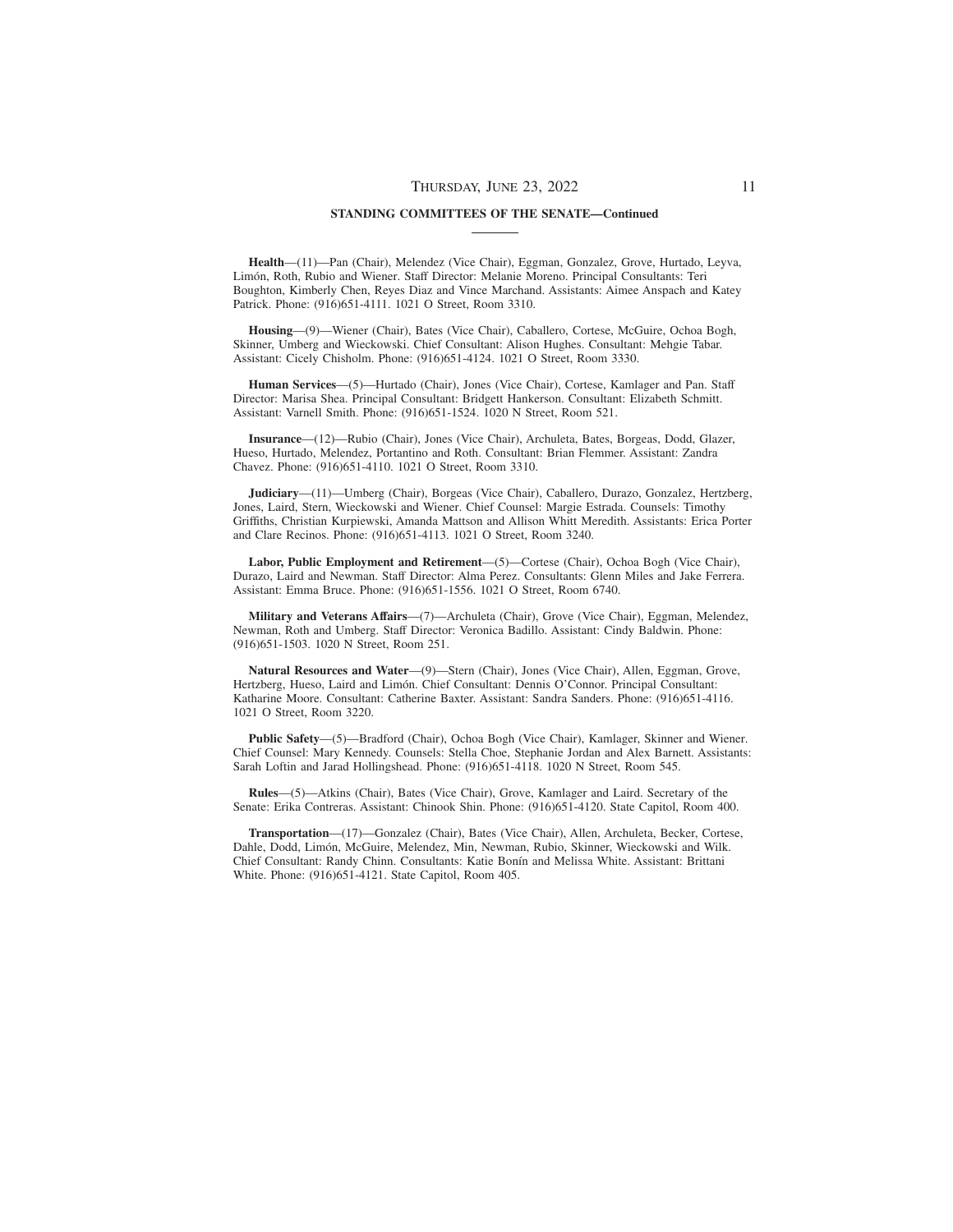## **COMMITTEE ON LEGISLATIVE ETHICS**

**Legislative Ethics**—(6)—Wiener (Chair), Grove (Vice Chair), Eggman, Leyva, Ochoa Bogh and Wieckowski. Chief Counsel: Erin V. Peth. Assistant: Stacey Medlock. Phone: (916)651-1507. 1020 N Street, Room 554.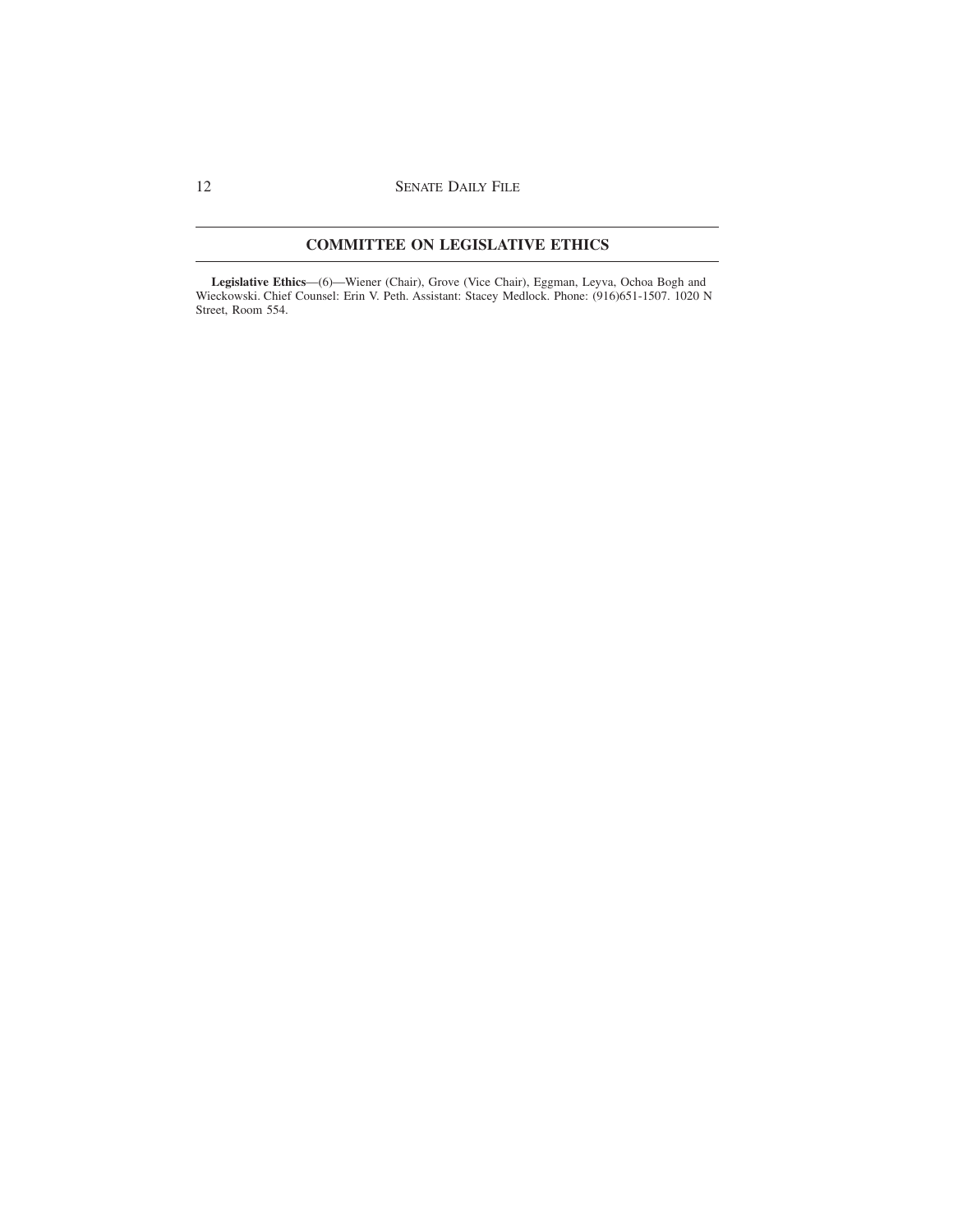### **SELECT COMMITTEES OF THE SENATE**

**2020 United States Census**—(6)—(Exp. 11/30/22)—Pan (Chair), Umberg (Chair), Caballero, Durazo, Hertzberg and Nielsen. Phone: (916)651-4006. 1021 O Street, Suite 7320.

**California, Armenia and Artsakh Mutual Trade, Art and Cultural Exchange**—(10)— (Exp. 11/30/22)—Portantino (Chair), Archuleta, Borgeas, Durazo, Hurtado, Jones, Rubio, Stern, Wiener and Wilk. Phone: (916)651-4025. 1021 O Street, Suite 7630.

**California-Mexico Cooperation**—(9)—(Exp. 11/30/22)—Hueso (Chair), Allen, Becker, Bradford, Caballero, Jones, Leyva, Stern and Wilk. Phone: (916)651-4040. 1021 O Street, Suite 7340.

**California's Wine Industry**—(9)—(Exp. 11/30/22)—Dodd (Chair), McGuire (Chair), Borgeas, Caballero, Eggman, Glazer, Hurtado, Laird and Limón. Phone: (916)651-4003. 1021 O Street, Suite 6620.

**Career Technology and the New Economy**—(6)—(Exp. 11/30/22)—Roth (Chair), Allen, Bates, Caballero, Glazer and Hurtado. Phone: (916)651-4031. 1021 O Street, Suite 7510.

**Cybersecurity and Identity Theft Prevention**—(6)—(Exp. 11/30/22)—Min (Chair), Allen, Becker, Borgeas, Limón and Umberg. Phone: (916)651-4037. 1021 O Street, Suite 6710.

**Domestic Violence**—(6)—(Exp. 11/30/22)—Rubio (Chair), Caballero, Min, Ochoa Bogh, Skinner and Umberg. Phone: (916)651-4022. 1021 O Street, Suite 8710.

**Human Security**—(7)—(Exp. 11/30/22)—Hurtado (Chair), Allen, Eggman, Hueso, Melendez, Pan and Umberg. Phone: (916)651-4014. 1021 O Street, Suite 7310.

**Hydrogen Energy**—(7)—(Exp. 11/30/22)—Archuleta (Chair), Allen, Caballero, Hueso, Jones, Newman and Skinner. Phone: (916)651-4032. 1021 O Street, Suite 6720.

**Manufactured Home Communities**—(5)—(Exp. 11/30/22)—Leyva (Chair), Dodd, McGuire, Umberg and Wilk. Phone: (916)651-4020. 1021 O Street, Suite 7610.

**Mental Health and Addiction**—(9)—(Exp. 11/30/22)—Wiener (Chair), Allen, Bates, Cortese, Eggman, Newman, Nielsen, Pan and vacancy. Phone: (916)651-4011. 1021 O Street, Suite 6630.

**Nonprofit Sector**—(9)—(Exp. 11/30/22)—Limón (Chair), Becker, Caballero, Dahle, Kamlager, Laird, Leyva, McGuire and Min. Phone: (916)651-4019. 1021 O Street, Suite 7330.

**Ports and Goods Movement**—(10)—(Exp. 11/30/22)—Gonzalez (Chair), Allen, Bradford, Dahle, Eggman, Hurtado, Jones, Leyva, McGuire and Skinner. Phone: (916)651-4033. 1021 O Street, Suite 7720.

**Preparing California's Future Workforce**—(8)—(Exp. 11/30/22)—Caballero (Chair), Cortese, Durazo, Glazer, Jones, Roth, Rubio and Umberg. Phone: (916)651-4012. 1021 O Street, Suite 7620.

**Status of Boys and Men of Color**—(10)—(Exp. 11/30/22)—Bradford (Chair), Dahle, Dodd, Durazo, Hueso, Kamlager, McGuire, Min, Skinner and Wieckowski. Phone: (916)651-4035. 1021 O Street, Suite 7210.

**Student Success**—(8)—(Exp. 11/30/22)—Glazer (Chair), Allen, Cortese, Laird, Min, Ochoa Bogh, Roth and vacancy. Phone: (916)651-4007. 1021 O Street, Suite 7520.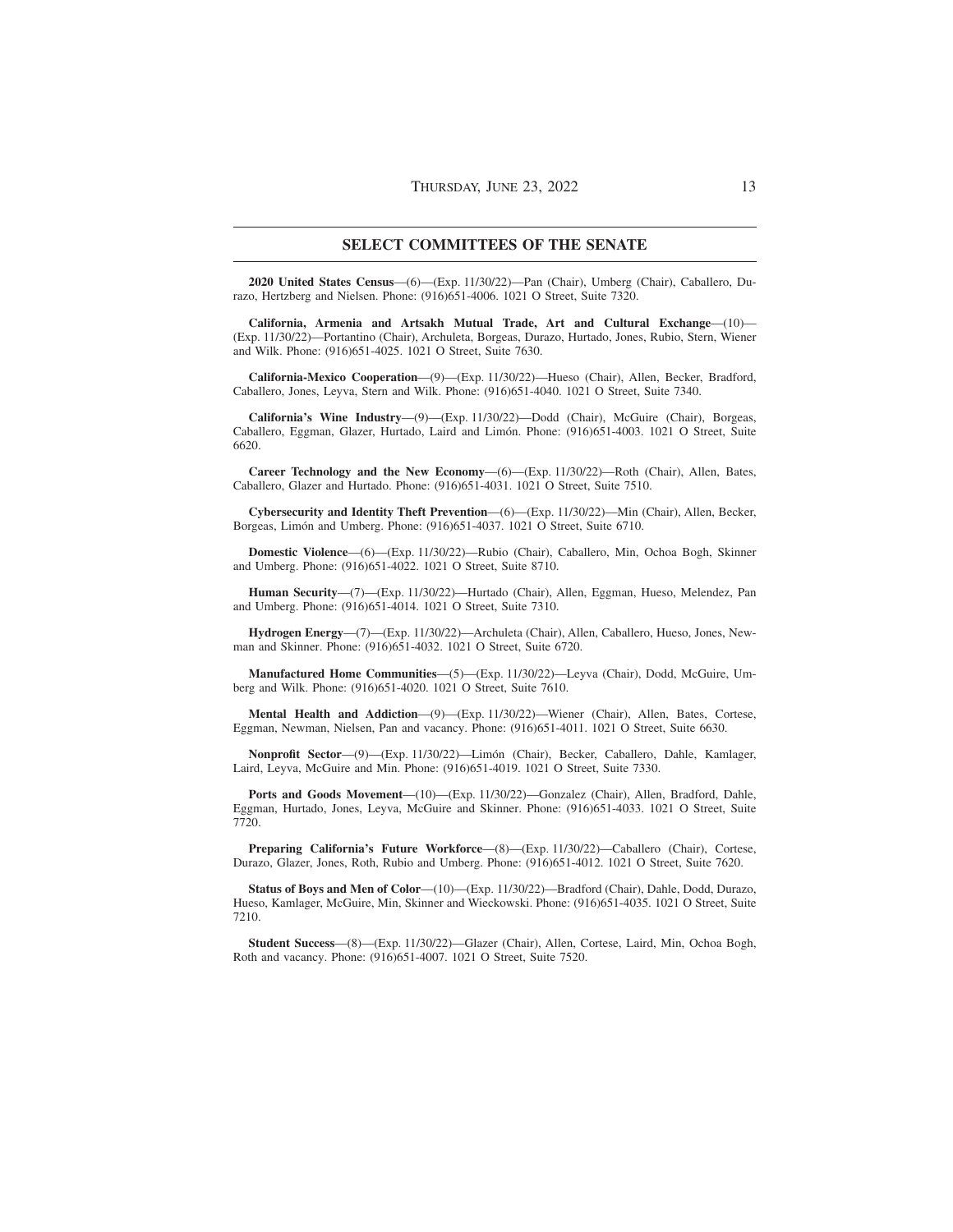### **SUBCOMMITTEES OF SENATE STANDING COMMITTEES**

### **BUDGET AND FISCAL REVIEW**

**Subcommittee No. 1 on Education**—(3)—Laird (Chair), Min and Ochoa Bogh. Phone: (916)651-4103. 1020 N Street, Room 502.

**Subcommittee No. 2 on Resources, Environmental Protection and Energy**—(4)—Wieckowski (Chair), Dahle, McGuire and Stern. Phone: (916)651-4103. 1020 N Street, Room 502.

**Subcommittee No. 3 on Health and Human Services**—(3)—Eggman (Chair), Melendez and Pan. Phone: (916)651-4103. 1020 N Street, Room 502.

**Subcommittee No. 4 on State Administration and General Government**—(4)—Kamlager (Chair), Caballero, Nielsen and Roth. Phone: (916)651-4103. 1020 N Street, Room 502.

**Subcommittee No. 5 on Corrections, Public Safety, Judiciary, Labor and Transportation**—(4)—Durazo (Chair), Cortese, Grove and Newman. Phone: (916)651-4103. 1020 N Street, Room 502.

#### **ENERGY, UTILITIES AND COMMUNICATIONS**

**Subcommittee on Clean Energy Future**—(5)—Becker (Chair), Dahle, Gonzalez, Min and Stern. Phone: (916)651-4013. 1021 O Street, Suite 7250.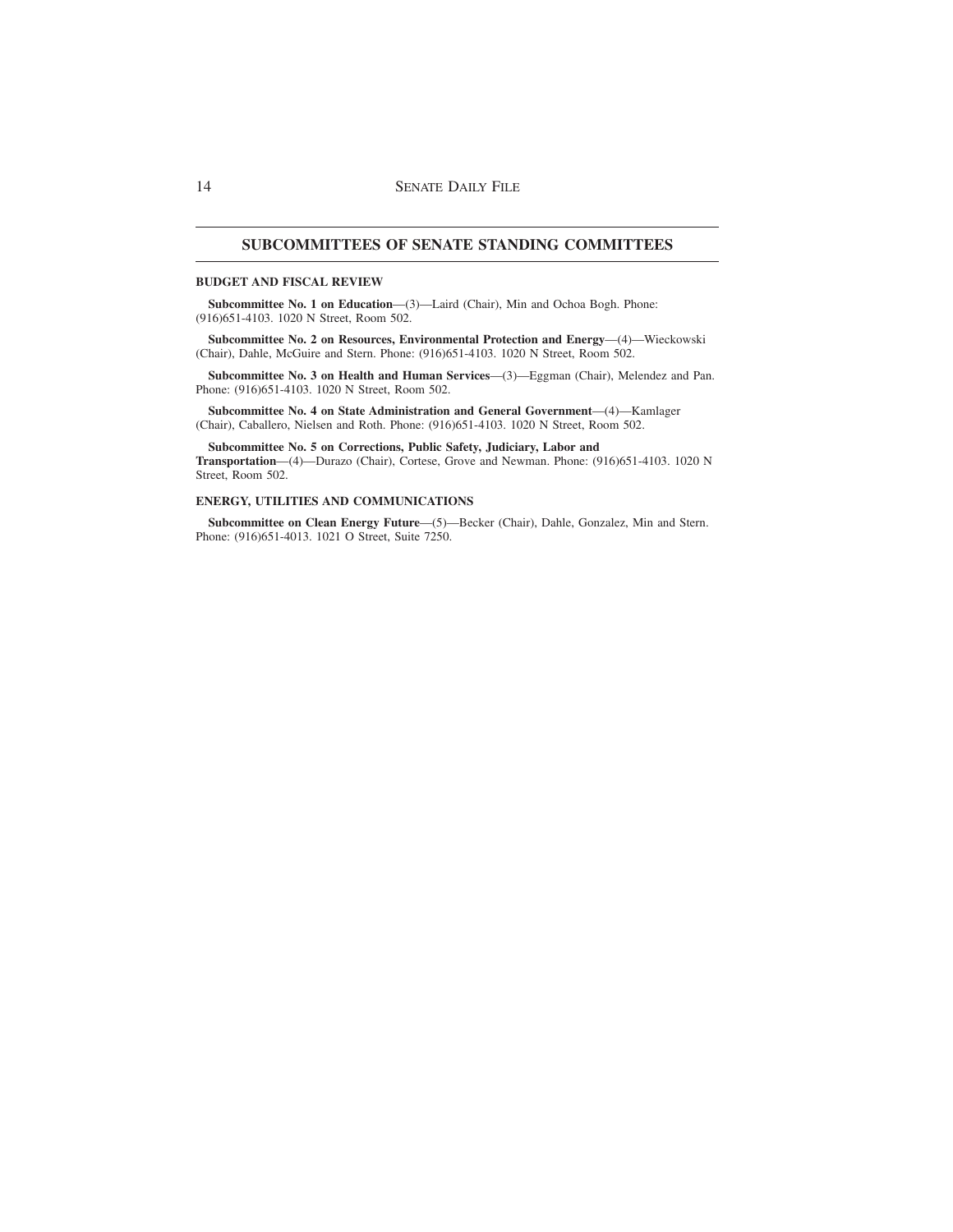## **SPECIAL COMMITTEES OF THE SENATE**

**Special Committee on Pandemic Emergency Response**—(8**)—** Senators: Newman (Chair), Bates (Vice Chair), Borgeas, Gonzalez, Limón, McGuire, Pan and Roth. Phone: (916)651-4029. 1021 O Street, Suite **6520**.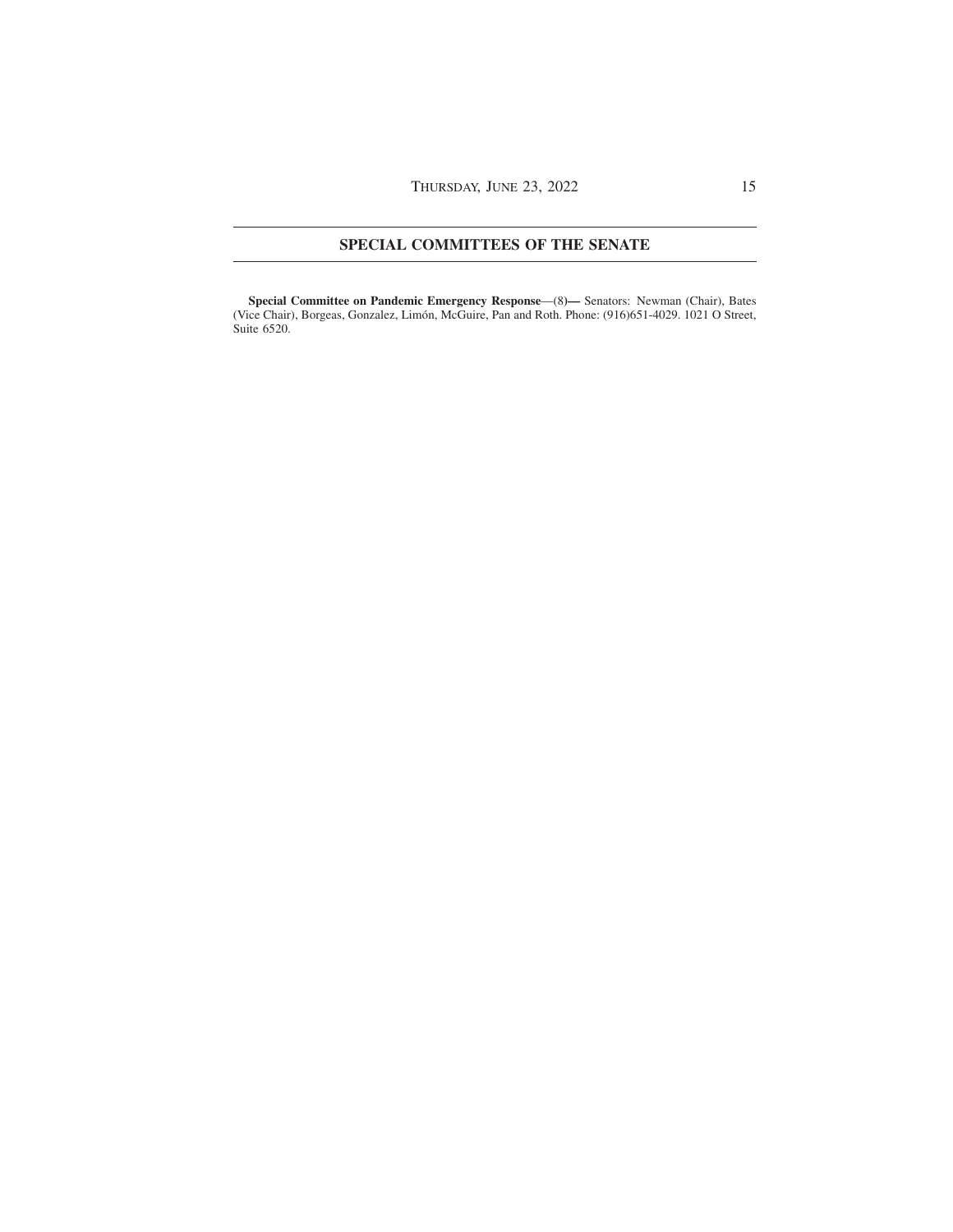## **JOINT COMMITTEES**

**Joint Committee on the Arts—Resolution Chapter 101, Statutes of 1984. Continuous existence.** Senate Members (6): Allen (Chair), Pan, Stern, Wilk and vacancies. Assembly Members (6): Boerner Horvath (Vice Chair), Bloom, Fong, Medina, Rendon and Valladares. 1021 O Street, Suite 6610. Phone: (916)651-4026.

**Joint Committee on Fairs Allocation and Classification**—Food and Agriculture Code Sections 4531–4535. Continuous existence.

Senate Members (7): Caballero (Vice Chair), Bradford, Dahle, Dodd, Nielsen, Pan and vacancy. Assembly Members (7): Robert Rivas (Chair), Aguiar-Curry, Arambula, Bigelow, Daly, Mathis and McCarty.

1021 O Street, Suite 5110. Phone: (916)319-2030.

**Joint Committee on Fisheries and Aquaculture—Resolution Chapter 88, Statutes of 1981.** Continuous existence.

Senate Members (4): McGuire (Chair), Hueso, Nielsen and vacancy. Assembly Members (4): Stone (Vice Chair), Bennett, Megan Dahle and Ting.

Chief Consultant: Tom Weseloh. 1021 O Street, Suite 8620. Phone: (707)445-6508.

**Joint Committee on Rules**—Joint Rule 40. Continuous existence.

Senate Members (15): Hertzberg (Vice Chair), Atkins, Bates, Durazo, Kamlager, Laird, Leyva, McGuire, Nielsen, Pan, Roth, Rubio, Skinner, Umberg and Wilk.

Assembly Members (15): Cooley (Chair), Bennett, Flora, Mike Fong, Gallagher, Gipson, Lee, Maienschein, Mathis, Rendon, Reyes, Blanca Rubio, Villapudua, Waldron and vacancy. Chief Administrative Officer: Debra Gravert. 1021 O Street, Suite 6250. Phone: (916)319-2800.

**Joint Legislative Audit Committee**—Government Code Sections 10501, 10502. Joint Rule 37.3. Continuous existence.

Senate Members (7): Laird (Vice Chair), Becker, Borgeas, Glazer, Hertzberg, Leyva and Nielsen. Assembly Members (7): Salas (Chair), Boerner Horvath, Kiley, Patterson, Blanca Rubio, Voepel and Wood.

Chief Consultant: Wesley Opp. Principal Consultant: Tram Truong. Assistant: Katie Guthrie. 1020 N Street, Room 107. Phone: (916)319-3300.

**Joint Legislative Budget Committee**—Government Code Section 9140, 9141. Joint Rule 37. Continuous existence.

Senate Members (8): Skinner (Chair), Bates, Caballero, Durazo, Laird, Nielsen, Pan and Portantino. Assembly Members (8): Ting (Vice Chair), Arambula, Bloom, Fong, Cristina Garcia, McCarty, Patterson and Luz Rivas.

Consultant: Hans Hemann. 1020 N Street, Room 553. Phone: (916)651-1891.

### **Joint Legislative Committee on Climate Change Policies**—Government Code Section 9147.10. Continuous existence.

Senate Members (4): Becker (Vice Chair), Allen, Skinner and Stern.

Assembly Members (4): Muratsuchi (Chair), Carrillo, Eduardo Garcia and Mayes.

Chief Consultant: Susan Chan. 1021 O Street, Suite 5610. Phone: (916)319-2066.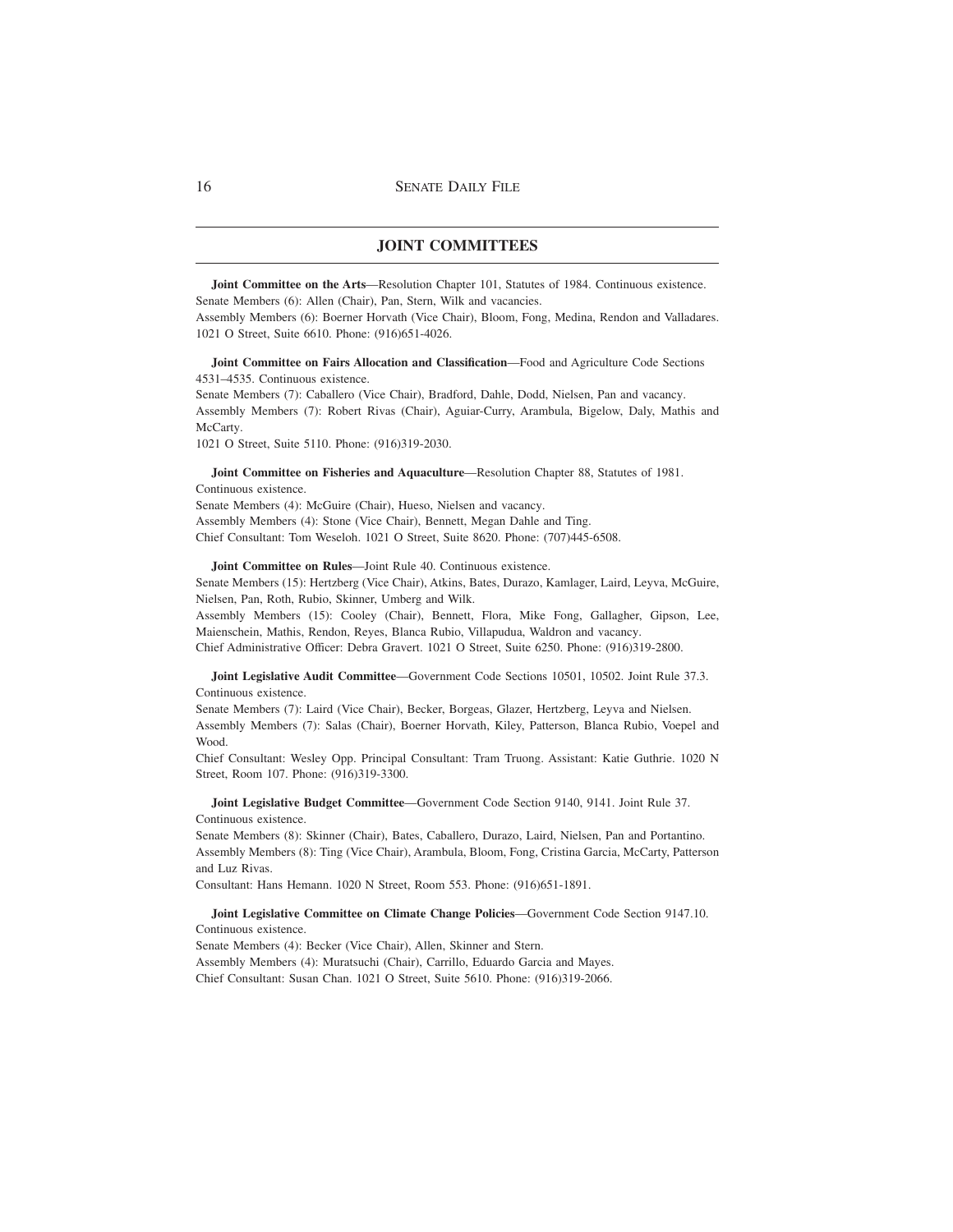### **JOINT COMMITTEES—Continued**

**Joint Legislative Committee on Emergency Management**—Resolution Chapter 31, Statutes of 2011. Continuous existence.

Senate Members (7): Stern (Chair), Bates, Dodd, Limón, McGuire, Newman and Pan.

Assembly Members (7): Rodriguez (Vice Chair), Aguiar-Curry, Flora, Luz Rivas, Seyarto, Waldron and Ward.

Principal Consultant: Sara S. Nichols. 1021 O Street, Suite 7710. Phone: (916) 651-4027.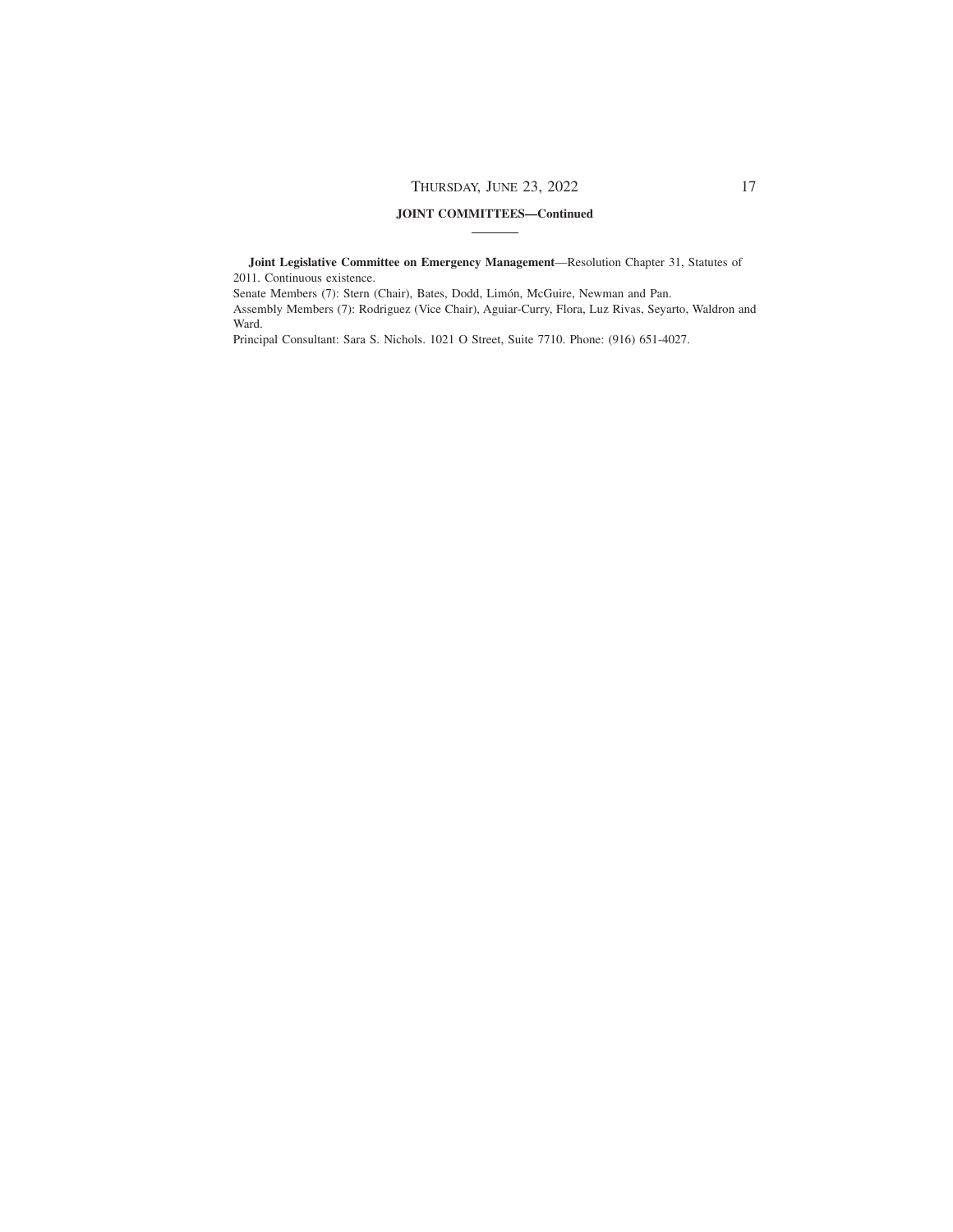# **SUBCOMMITTEE OF THE JOINT COMMITTEE**

## **JOINT LEGISLATIVE AUDIT COMMITTEE**

**Subcommittee on the Selection of the State Auditor**— Senate Members (3): Laird, Leyva and Nielsen. Assembly Members (3): Salas, Blanca Rubio and Voepel.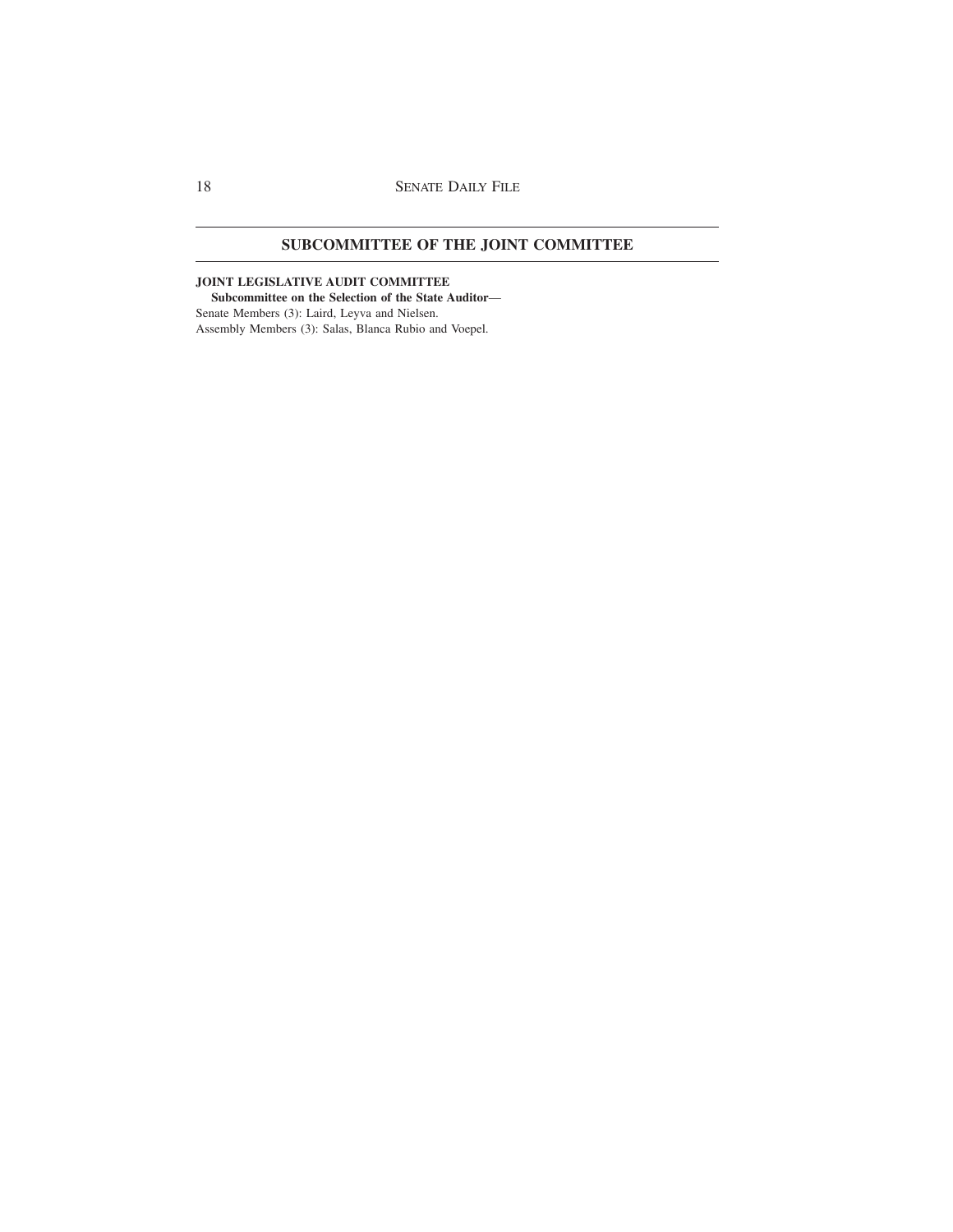## **WEEKLY COMMITTEE SCHEDULE**

### **MONDAY**

| Committee                                             | Time | Room |
|-------------------------------------------------------|------|------|
|                                                       |      | 2200 |
| <b>BUSINESS, PROFESSIONS AND ECONOMIC DEVELOPMENT</b> |      |      |
|                                                       |      | 2100 |
|                                                       |      | 2200 |

### **TUESDAY**

| <b>AGRICULTURE</b> ( <b>AGRI.</b> ) (1st, 3rd and 5th Tuesday) | $9:30$ A.M. | 2200     |
|----------------------------------------------------------------|-------------|----------|
| ELECTIONS AND CONSTITUTIONAL AMENDMENTS                        |             |          |
|                                                                | $9:30$ A.M. | 2100     |
| ENERGY, UTILITIES AND COMMUNICATIONS (E., U. & C.)             |             |          |
|                                                                | 9:00 A.M.   | 1200     |
| <b>GOVERNMENTAL ORGANIZATION (G.O.) (2nd and 4th Tuesday)</b>  | $9:30$ A.M. | 1200     |
|                                                                | $1:30$ P.M. | 1200     |
|                                                                | $1:30$ P.M. | 2100     |
| MILITARY AND VETERANS AFFAIRS (M. & V.A.)                      |             |          |
|                                                                | $1:30$ P.M. | 2200     |
| NATURAL RESOURCES AND WATER (N.R. & W.)                        |             |          |
|                                                                | $9:30$ A.M. | 2100     |
|                                                                | $9:30$ A.M. | 112/2200 |
| (1st, 3rd and 5th Tuesday-Room 112)                            |             |          |
| (2nd and 4th Tuesday-Room 2200)                                |             |          |
|                                                                |             | 1200     |

### **WEDNESDAY**

| <b>BANKING AND FINANCIAL INSTITUTIONS (B. &amp; F.I.)</b>        |             |           |
|------------------------------------------------------------------|-------------|-----------|
|                                                                  | $1:30$ P.M. | 2100      |
|                                                                  | 9:00 A.M.   | 2100      |
| <b>ENVIRONMENTAL QUALITY (E.Q.)</b> (1st, 3rd and 5th Wednesday) | 9:00 A.M.   | 1200      |
| <b>GOVERNANCE AND FINANCE (GOV. &amp; F.) (Every Wednesday)</b>  | 9:30 A.M.   | 2200/1200 |
| (1st, 3rd and 5th Wednesday-Room 2200)                           |             |           |
| (2nd and 4th Wednesday-Room 1200)                                |             |           |
|                                                                  |             | 1200      |
|                                                                  |             | 2100      |
| LABOR, PUBLIC EMPLOYMENT AND RETIREMENT                          |             |           |
|                                                                  |             | 2200      |
|                                                                  |             | 2200      |

### **THURSDAY**

**BUDGET AND FISCAL REVIEW (B. & F.R.)** (Every Thursday) ....... 9:30 A.M.\* 1200

\* Or upon adjournment of session

NOTE: Committee schedule subject to change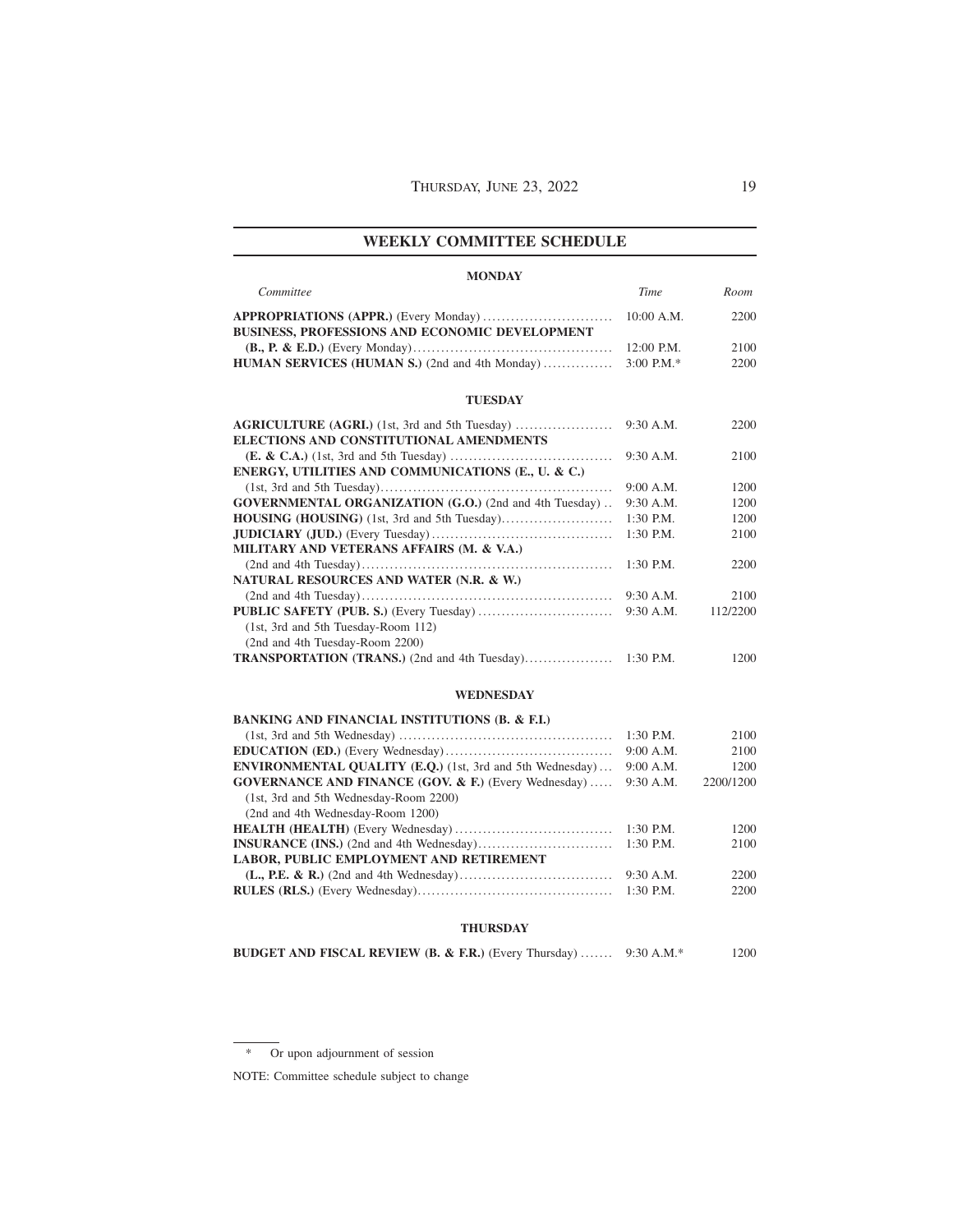# **SCHEDULE OF 2021–22 SUBCOMMITTEES**

## **BUDGET AND FISCAL REVIEW**

### **THURSDAY**

| <b>Time</b> | Room Committee                      |  |
|-------------|-------------------------------------|--|
|             |                                     |  |
|             |                                     |  |
|             | Protection and Energy               |  |
|             |                                     |  |
|             |                                     |  |
|             | Government                          |  |
|             |                                     |  |
|             | Judiciary, Labor and Transportation |  |
|             |                                     |  |

 <sup>\*</sup> Or upon adjournment of Senate Session or Senate Budget and Fiscal Review Committee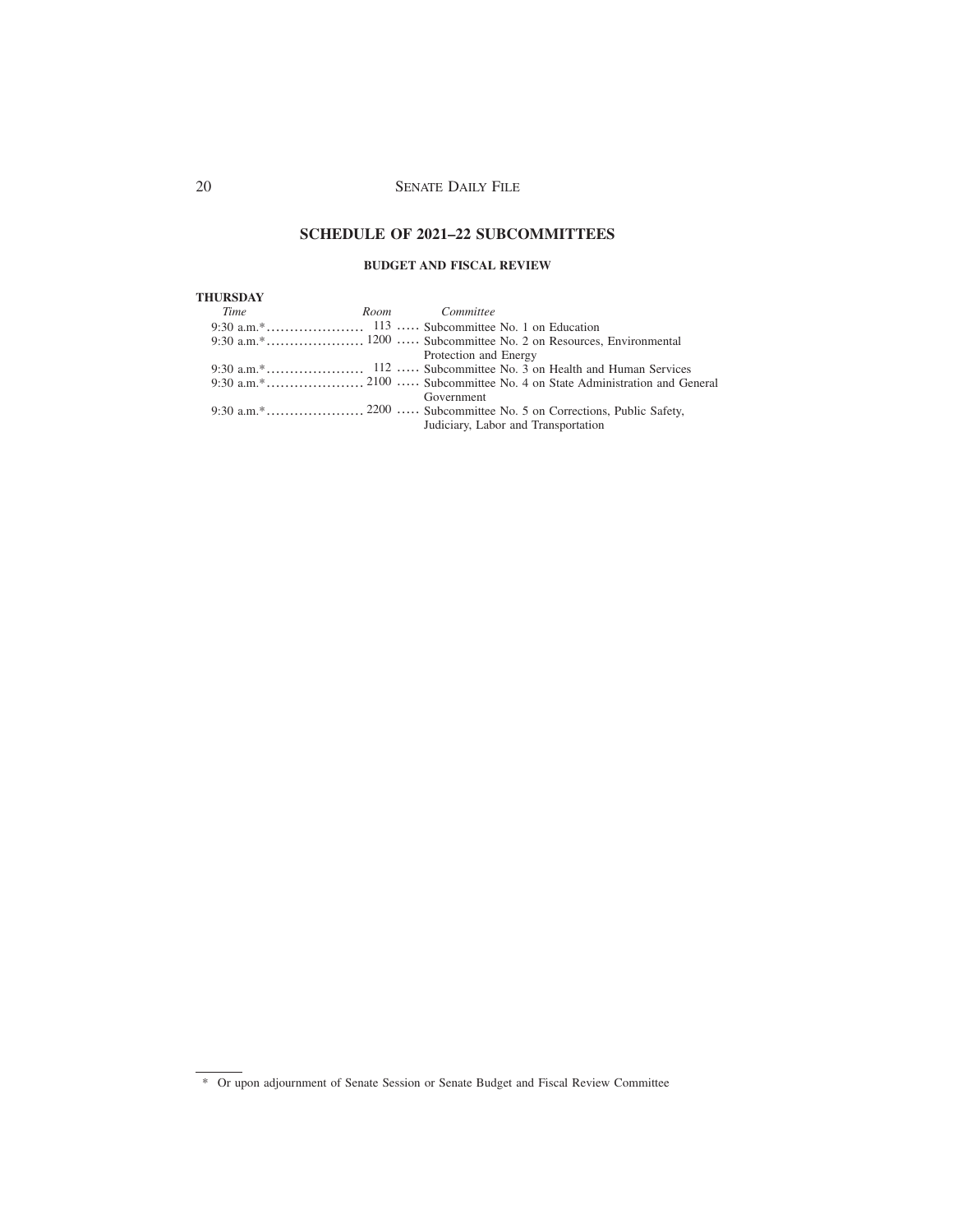## **TENTATIVE SENATE CALENDAR 2022 REGULAR SESSION**

# **2022** Jan. 1 -Statutes take effect (Art. IV, Sec. 8(c)). Jan. 3 —Legislature reconvenes (J.R.51(a)(4)). Jan. 10 —Budget must be submitted by Governor (Art. IV, Sec. 12(a)). Jan. 14 —Last day for policy committees to hear and report to Fiscal Committees fiscal bills introduced in their house in 2021 (J.R.  $61(b)(1)$ ). Jan. 17 — Martin Luther King, Jr. Day. Jan. 21 —Last day to submit bill requests to the Office of Legislative Counsel. Jan. 21 —Last day for any committee to hear and report to the Floor bills introduced in their house in 2021 (J.R. 61(b)(2)). Jan. 31 —Last day for each house to pass bills introduced in 2021 in their house (Art. IV, Sec.  $10(c)$ ), (J.R.  $61(b)(3)$ ). Feb. 18 – Last day for bills to be introduced  $(J.R. 61(b)(4))$ ,  $(J.R. 61(b)(4))$ 54(a)). Feb. 21 — Presidents' Day. Apr. 1 — Cesar Chavez Day observed. Apr. 7 -Spring Recess begins upon adjournment of this day's session  $(J.R. 51(b)(1)).$ Apr. 18 — Legislature reconvenes from Spring Recess (J.R. 51(b)(1)). Apr. 29 —Last day for policy committees to hear and report to Fiscal Committees fiscal bills introduced in their house (J.R.  $61(b)(5)$ ). May 6 — — Last day for policy committees to hear and report to the Floor non-fiscal bills introduced in their house (J.R. 61(b)(6)). May 13 —Last day for policy committees to meet prior to May 31 (J.R.  $61(b)(7)$ ). May 20 —Last day for fiscal committees to hear and report to the Floor bills introduced in their house (J.R. 61(b)(8)). Last day for fiscal committees to meet prior to May 31 (J.R. 61(b)(9)). May 23 - 27 — Floor Session Only. No committee, other than Conference or Rules, may meet for any purpose (J.R. 61(b)(10)).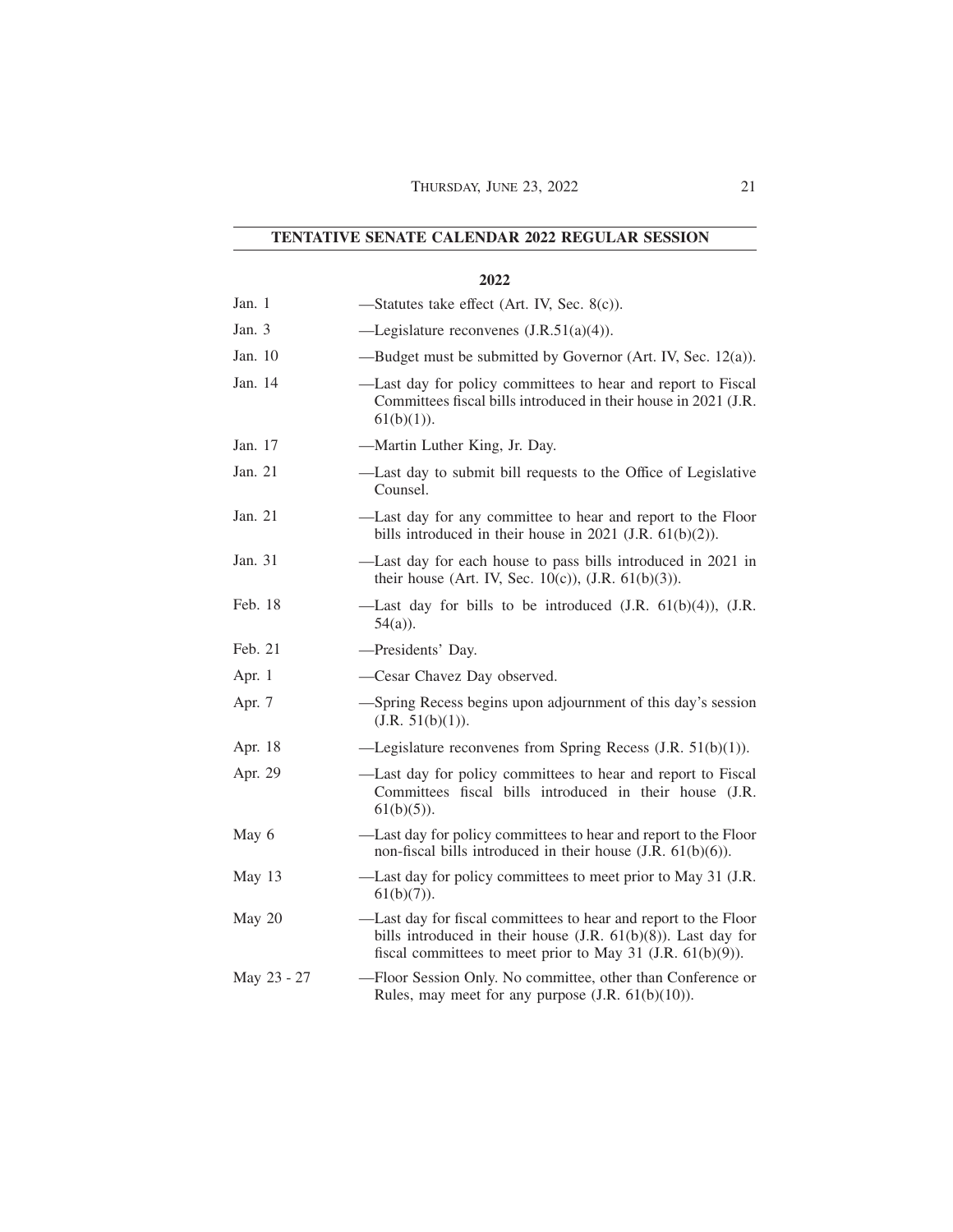# 22 **SENATE DAILY FILE**

## **TENTATIVE SENATE CALENDAR 2022 REGULAR SESSION —Continued**

| May 27       | —Last day for bills to be passed out of the house of origin (J.R.<br>$61(b)(11)$ ).                                                                                                          |
|--------------|----------------------------------------------------------------------------------------------------------------------------------------------------------------------------------------------|
| May $30$     | -Memorial Day.                                                                                                                                                                               |
| May 31       | —Committee meetings may resume $(J.R. 61(b)(12))$ .                                                                                                                                          |
| June 15      | —Budget Bill must be passed by midnight (Art. IV, Sec. 12 (c)).                                                                                                                              |
| June 30      | —Last day for a legislative measure to qualify for the Nov. 8<br>General Election ballot (Elec. Code Sec. 9040).                                                                             |
| July 1       | —Last day for policy committees to meet and report bills (J.R.<br>$61(b)(13)$ ). Summer Recess begins at the end of this day's<br>session if Budget Bill has been passed $(J.R. 51(b)(2))$ . |
| July 4       | —Independence Day.                                                                                                                                                                           |
| Aug. 1       | —Legislature reconvenes from Summer Recess $(J.R. 51(b)(2))$ .                                                                                                                               |
| Aug. 12      | -Last day for fiscal committees to meet and report bills to the<br>Floor (J.R. $61(b)(14)$ ).                                                                                                |
| Aug. 15 - 31 | -Floor Session Only. No committees, other than Conference<br>and Rules, may meet for any purpose $(J.R. 61(b)(15))$ .                                                                        |
| Aug. 25      | —Last day to amend bills on the Floor $(J.R. 61(b)(16))$ .                                                                                                                                   |
| Aug. 31      | —Last day for each house to pass bills (Art. IV, Sec. $10(c)$ ),<br>(J.R. 61(b)(17)).<br>Final Recess begins at the end of this day's session (J.R.<br>$51(b)(3)$ ).                         |
| Sep. 30      | —Last day for Governor to sign or veto bills passed by the<br>Legislature before Sept. 1 and in the Governor's possession<br>on or after Sept. 1 (Art. IV, Sec. $10(b)(2)$ ).                |
| Nov. 8       | -General Election.                                                                                                                                                                           |
| Nov. 30      | —Adjournment Sine Die at midnight (Art. IV, Sec. 3(a)).                                                                                                                                      |
| Dec. 5       | -12 m. convening of the 2023-24 Regular Session (Art. IV,<br>Sec. $3(a)$ ).                                                                                                                  |
|              | 2023                                                                                                                                                                                         |

Jan. 1 -Statutes take effect (Art. IV, Sec. 8(c)).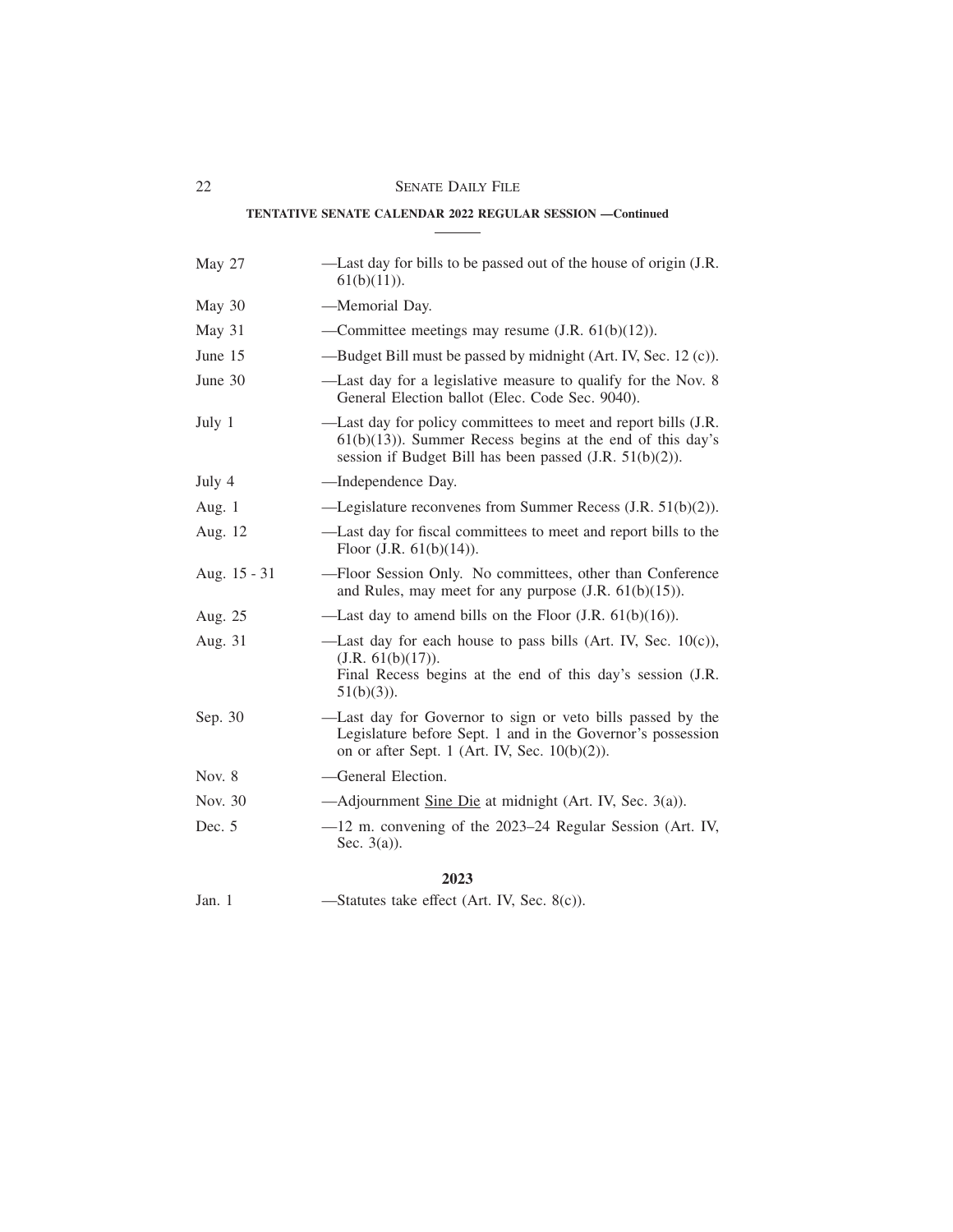# **BILLS UPON WHICH ART. IV SEC. 8(a) OF THE CONSTITUTION DISPENSED WITH AND JOINT RULE 55 SUSPENDED, IN SENATE**

|      |      |      |      |      |      | S.B. |      |      |      |      |      |      |
|------|------|------|------|------|------|------|------|------|------|------|------|------|
| 245. | 246, | 247, | 248, | 249, | 250. | 251, | 252, | 253, | 254, | 255, | 256, | 257, |
| 258. | 259. | 260, | 261, | 262, | 263. | 264, | 265, | 266, | 267, | 268, | 269, | 270, |
| 271, | 272, | 273, | 274, | 275, | 276, | 277, | 278, | 279, | 280, | 281, | 282, | 283, |
| 284, | 285, | 286, | 287, | 288, | 289, | 290, | 291, | 292, | 293, | 294, | 295, | 296, |
| 297, | 298, | 299, | 300, | 301, | 302, | 303, | 304, | 305, | 306, | 307, | 308, | 309, |
| 310, | 311, | 312, | 313, | 314, | 315, | 316, | 317, | 318, | 319, | 320, | 321, | 322, |
| 323, | 324, | 325, | 326, | 327, | 328, | 329, | 330, | 331, | 332, | 333, | 334, | 335, |
| 336, | 337, | 338, | 339, | 340, | 341, | 342, | 343, | 344, | 345, | 346, | 347, | 348, |
| 349, | 350, | 351, | 352, | 353, | 354, | 355, | 356, | 357, | 358, | 359, | 360, | 361, |
| 362, | 363, | 364, | 365, | 366, | 367, | 368, | 369, | 370, | 371, | 372, | 373, | 374, |
| 375, | 376, | 377, | 378, | 379, | 380, | 381, | 382, | 383, | 384, | 385, | 386, | 387, |
| 388, | 389, | 390, | 391, | 392, | 393, | 394, | 395, | 396, | 397, | 398, | 399, | 400, |
| 401, | 402, | 403, | 404, | 405, | 406, | 407, | 408, | 409, | 410, | 411, | 412, | 413, |
| 414, | 415, | 416, | 417, | 418, | 419, | 420, | 421, | 422, | 423, | 424, | 425, | 426, |
| 427, | 428, | 429, | 430, | 431, | 432, | 433, | 434, | 435, | 436, | 437, | 438, | 439, |
| 440, | 441, | 442, | 443, | 444, | 445, | 446, | 447, | 448, | 449, | 450, | 451, | 452, |
| 453, | 454, | 455, | 456, | 457, | 458, | 459, | 460, | 461, | 462, | 463, | 464, | 465, |
| 466, | 467, | 468, | 469, | 470, | 471, | 472, | 473, | 474, | 475, | 476, | 477, | 478, |
| 479, | 480, | 481, | 482, | 483, | 484, | 485, | 486, | 487, | 488, | 489, | 490, | 491, |
| 492, | 493, | 494, | 495, | 496, | 497, | 498, | 499, | 500, | 501, | 502, | 503, | 504, |
| 505, | 506, | 507, | 508, | 509, | 510, | 511, | 512, | 513, | 514, | 515, | 516, | 517, |
| 518, | 519, | 520, | 521, | 522, | 523, | 524, | 525, | 526, | 527, | 528, | 529, | 530, |
| 531, | 532, | 533, | 534, | 535, | 536, | 537, | 538, | 539, | 540, | 541, | 542, | 543, |
| 544, | 545, | 546, | 547, | 548, | 549, | 550, | 551, | 552, | 553, | 554, | 555, | 556, |
| 557, | 558, | 559, | 560, | 561, | 562, | 563, | 564, | 565, | 566, | 567, | 568, | 569, |
| 570, | 571, | 572, | 573, | 574, | 575, | 576, | 577, | 578, | 579, | 580, | 581, | 582, |
| 583, | 584, | 585, | 586, | 587, | 588, | 589, | 590, | 591, | 592, | 593, | 594, | 595, |
| 596, | 597, | 598, | 599, | 600, | 601, | 602, | 603, | 604, | 605, | 606, | 607, | 608, |
| 609, | 610, | 611, | 612, | 613, | 614, | 615, | 616, | 617, | 618, | 619, | 620, | 621, |
| 622, | 623, | 624, | 625, | 626, | 627, | 628, | 629, | 630, | 631, | 632, | 633, | 634, |
| 635, | 636, | 637, | 638, | 639, | 640, | 641, | 642, | 643, | 644, | 645, | 646, | 647, |
| 648, | 649, | 650, | 651, | 652, | 653, | 654, | 655, | 656, | 657, | 658, | 659, | 660, |
| 661, | 662, | 663, | 664, | 665, | 666, | 667, | 668, | 669, | 670, | 671, | 672, | 673, |
| 674, | 675, | 676, | 677, | 678, | 679, | 680, | 681, | 682, | 683, | 684, | 685, | 686, |
| 687, | 688, | 689, | 690, | 691, | 692, | 693, | 694, | 695, | 696, | 697, | 698, | 699, |
| 700, | 701, | 702, | 703, | 704, | 705, | 706, | 707, | 708, | 709, | 710, | 711, | 712, |
| 713, | 714, | 715, | 716, | 717, | 718, | 719, | 720, | 721, | 722, | 723, | 724, | 725, |
| 726, | 727, | 728, | 729, | 730, | 731, | 732, | 733, | 734, | 735, | 736, | 737, | 738, |
| 739, | 740, | 741, | 742, | 743, | 744, | 745, | 746, | 747, | 748, | 749, | 750, | 751, |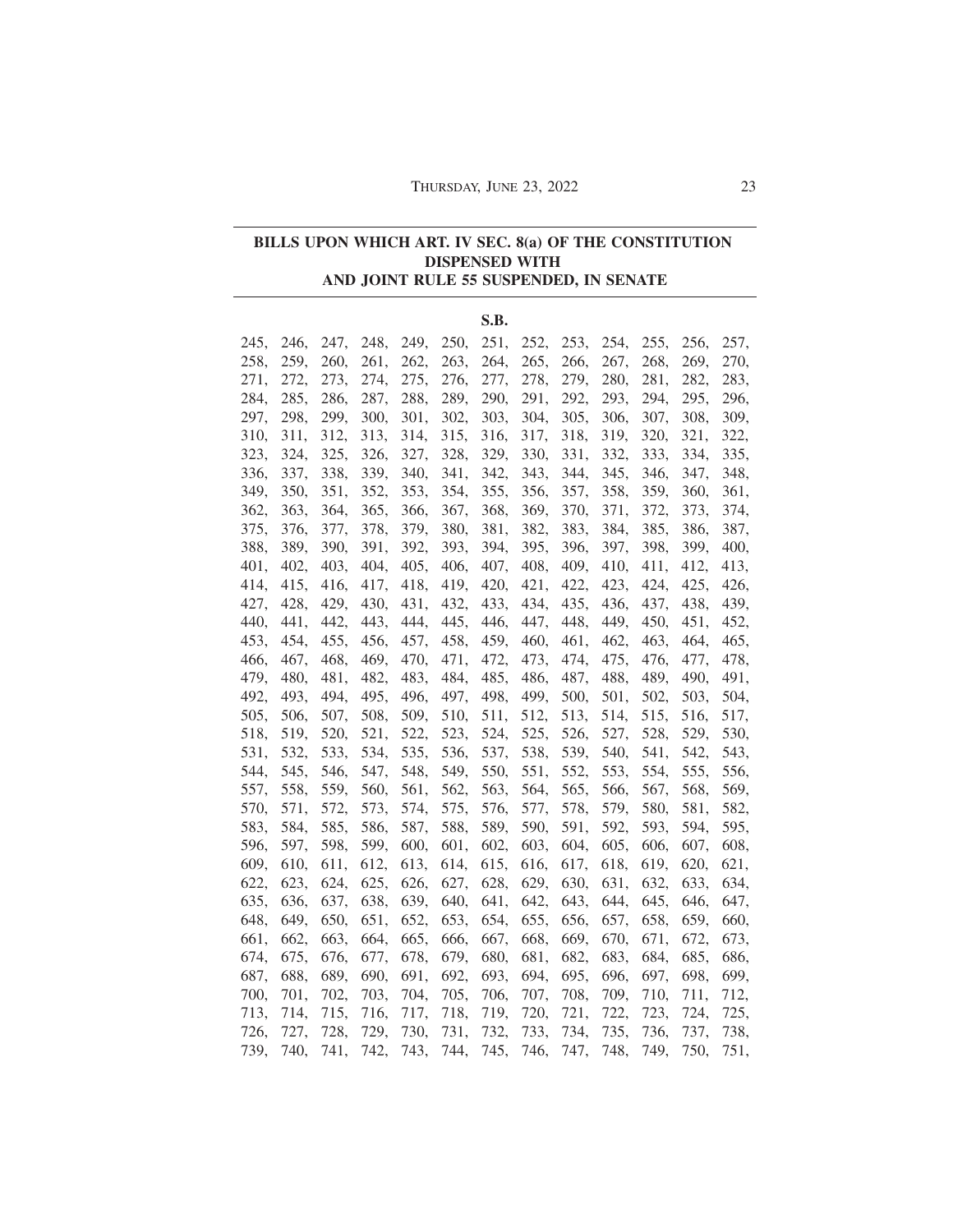## 24 SENATE DAILY FILE

## **BILLS UPON WHICH ART. IV SEC. 8(a) OF THE CONSTITUTION DISPENSED WITH AND JOINT RULE 55 SUSPENDED, IN SENATE—Continued**

| 752. | 753, | 754, | 755, | 756, | 757,                                                                                                                                                           | 758, | 759, | 760, | 761, | 762, | 763, | 764. |
|------|------|------|------|------|----------------------------------------------------------------------------------------------------------------------------------------------------------------|------|------|------|------|------|------|------|
| 765, | 766, | 767, | 768, | 769, | 770,                                                                                                                                                           | 771, | 772, | 773, | 774, | 775, | 776, | 777, |
| 778, | 779, | 780, | 781, | 782, | 783,                                                                                                                                                           | 784, | 785, | 786, | 787, | 788, | 789, | 790, |
| 791, | 792, | 793, | 794, | 795, | 796,                                                                                                                                                           | 797, | 798, | 799, | 800, | 801, | 802, | 803, |
| 804, | 805, | 806, | 807, | 808, | 809,                                                                                                                                                           | 810, | 811, | 812, | 813, | 814, | 815, | 816, |
| 817, | 818, | 819, | 820, | 821, | 822,                                                                                                                                                           | 823, | 824, | 825, | 826, | 827, | 828, | 839, |
| 841. | 842, | 843, | 844, | 845, | 846,                                                                                                                                                           | 847, | 848, | 849, | 850, | 851, | 852, | 853. |
| 854, | 855, | 856, | 857, | 858, | 859,                                                                                                                                                           | 860, | 861, | 862, | 863, | 864, | 865, | 866, |
| 867, | 868, | 869, | 870, | 871, | 872,                                                                                                                                                           | 873, | 874. | 875, | 876. | 877, | 878, | 879. |
| 880, | 881, | 882, | 883, | 884, | 885,                                                                                                                                                           | 886, | 887, | 888. | 889, | 890, | 891, | 892, |
| 893. | 894, | 895, | 896, | 897, | 898,                                                                                                                                                           | 899, | 900, | 901, | 902, | 903, | 904. | 905, |
| 906, | 907, | 908, | 909, | 910, | 911,                                                                                                                                                           | 912, | 913, | 914, | 915, | 916, | 917, | 918, |
| 919, | 920, | 921, | 922, | 923, | 924,                                                                                                                                                           | 925, | 926, | 927, | 928, | 929, | 930. | 931, |
| 932, | 933, | 934, | 935, | 936, | 937,                                                                                                                                                           | 938, | 939, | 940, | 941. | 942, | 943, | 944, |
| 945, | 946, | 947, | 948, | 949, | 950,                                                                                                                                                           | 951, | 952, | 953, | 954, | 955, | 956, | 957, |
| 958, | 959, | 960, | 961, | 962, | 963,                                                                                                                                                           | 964, | 965, | 966, | 967, | 968, | 969, | 970, |
| 971, | 972, | 973, | 974, | 975, | 976,                                                                                                                                                           | 977, | 978, | 979, | 980, | 981, | 982, | 983, |
| 984, | 985, | 986, | 987, | 988, | 989,                                                                                                                                                           | 990, | 991, | 992, | 993, | 994, | 995, | 996, |
| 997. | 998. |      |      |      | 999, 1000, 1001, 1002, 1003, 1004, 1005, 1006, 1007, 1008, 1009,                                                                                               |      |      |      |      |      |      |      |
|      |      |      |      |      | 1010, 1011, 1012, 1013, 1014, 1015, 1016, 1017, 1018, 1019, 1020, 1021, 1022,                                                                                  |      |      |      |      |      |      |      |
|      |      |      |      |      | 1023, 1024, 1025, 1026, 1027, 1028, 1029, 1030, 1031, 1032, 1033, 1034, 1035,                                                                                  |      |      |      |      |      |      |      |
|      |      |      |      |      | 1036, 1037, 1038, 1039, 1040, 1041, 1042, 1043, 1044, 1045, 1046, 1047, 1048,                                                                                  |      |      |      |      |      |      |      |
|      |      |      |      |      | 1049, 1050, 1051, 1052, 1053, 1054, 1055, 1056, 1057, 1058, 1059, 1060, 1061,                                                                                  |      |      |      |      |      |      |      |
|      |      |      |      |      | 1062, 1063, 1064, 1065, 1066, 1067, 1068, 1069, 1070, 1071, 1072, 1073, 1074,                                                                                  |      |      |      |      |      |      |      |
|      |      |      |      |      | 1075, 1076, 1077, 1078, 1079, 1080, 1081, 1082, 1083, 1084, 1085, 1086, 1087,                                                                                  |      |      |      |      |      |      |      |
|      |      |      |      |      | 1088, 1089, 1090, 1091, 1092, 1093, 1094, 1095, 1096, 1097, 1098, 1099, 1100,                                                                                  |      |      |      |      |      |      |      |
|      |      |      |      |      | 1101, 1102, 1103, 1104, 1105, 1106, 1107, 1108, 1109, 1110, 1111, 1112, 1113,                                                                                  |      |      |      |      |      |      |      |
|      |      |      |      |      | 1114, 1115, 1116, 1117, 1118, 1119, 1120, 1121, 1122, 1123, 1124, 1125, 1126,                                                                                  |      |      |      |      |      |      |      |
|      |      |      |      |      | 1127, 1128, 1129, 1130, 1131, 1132, 1133, 1134, 1135, 1136, 1137, 1138, 1139,                                                                                  |      |      |      |      |      |      |      |
|      |      |      |      |      | 1140, 1141, 1142, 1143, 1144, 1145, 1146, 1147, 1148, 1149, 1150, 1151, 1152,<br>1153, 1154, 1155, 1156, 1157, 1158, 1159, 1160, 1161, 1162, 1163, 1164, 1165, |      |      |      |      |      |      |      |
|      |      |      |      |      | 1166, 1167, 1168, 1169, 1170, 1171, 1172, 1173, 1174, 1175, 1176, 1177, 1178,                                                                                  |      |      |      |      |      |      |      |
|      |      |      |      |      | 1179, 1180, 1181, 1182, 1183, 1184, 1185, 1186, 1187, 1188, 1189, 1190, 1191,                                                                                  |      |      |      |      |      |      |      |
|      |      |      |      |      | 1192, 1193, 1194, 1195, 1196, 1197, 1198, 1199, 1200, 1201, 1202, 1203, 1204,                                                                                  |      |      |      |      |      |      |      |
|      |      |      |      |      | 1205, 1206, 1207, 1208, 1209, 1210, 1211, 1212, 1213, 1214, 1215, 1216, 1217,                                                                                  |      |      |      |      |      |      |      |
|      |      |      |      |      | 1218, 1219, 1220, 1221, 1222, 1223, 1224, 1225, 1226, 1227, 1228, 1229, 1230,                                                                                  |      |      |      |      |      |      |      |
|      |      |      |      |      | 1231, 1232, 1233, 1234, 1235, 1236, 1237, 1238, 1239, 1240, 1241, 1242, 1243,                                                                                  |      |      |      |      |      |      |      |
|      |      |      |      |      | 1244, 1245, 1246, 1247, 1248, 1249, 1250, 1251, 1252, 1253, 1254, 1255, 1256,                                                                                  |      |      |      |      |      |      |      |
|      |      |      |      |      | 1257, 1258, 1259, 1260, 1261, 1262, 1263, 1264, 1265, 1266, 1267, 1268, 1269,                                                                                  |      |      |      |      |      |      |      |
|      |      |      |      |      | 1270, 1271, 1272, 1273, 1274, 1275, 1276, 1277, 1278, 1279, 1280, 1281, 1282,                                                                                  |      |      |      |      |      |      |      |
|      |      |      |      |      | 1283, 1284, 1285, 1286, 1287, 1288, 1289, 1290, 1291, 1292, 1293, 1294, 1295,                                                                                  |      |      |      |      |      |      |      |
|      |      |      |      |      |                                                                                                                                                                |      |      |      |      |      |      |      |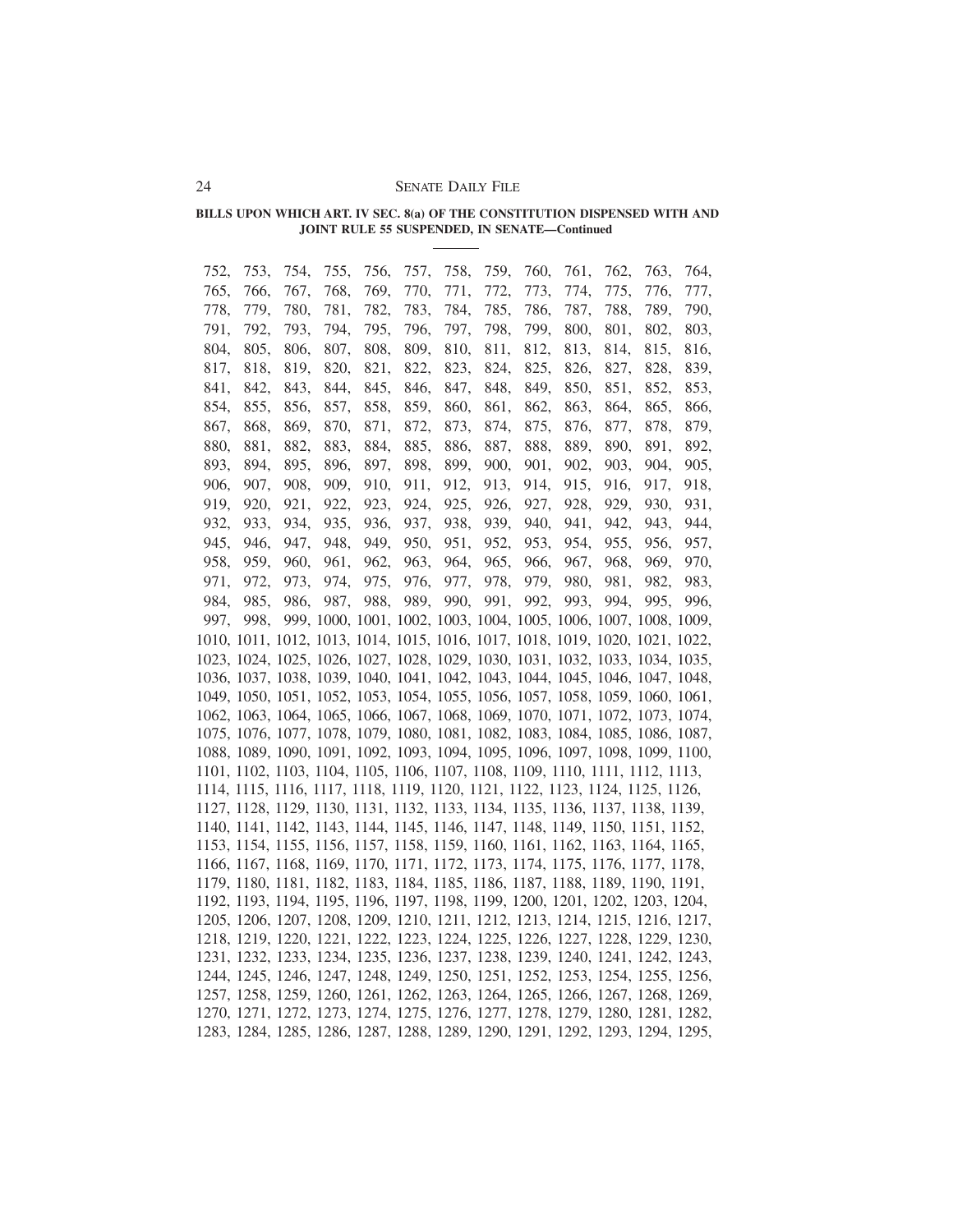#### THURSDAY, JUNE 23, 2022 25

### **BILLS UPON WHICH ART. IV SEC. 8(a) OF THE CONSTITUTION DISPENSED WITH AND JOINT RULE 55 SUSPENDED, IN SENATE—Continued**

1296, 1297, 1298, 1299, 1300, 1301, 1302, 1303, 1304, 1305, 1306, 1307, 1308, 1309, 1310, 1311, 1312, 1313, 1314, 1315, 1316, 1317, 1318, 1319, 1320, 1321, 1322, 1323, 1324, 1325, 1326, 1327, 1328, 1329, 1330, 1331, 1332, 1333, 1334, 1335, 1336, 1337, 1338, 1339, 1340, 1341, 1342, 1343, 1344, 1345, 1346, 1347, 1348, 1349, 1350, 1351, 1352, 1353, 1354, 1355, 1356, 1357, 1358, 1359, 1360, 1361, 1362, 1363, 1364, 1365, 1366, 1367, 1368, 1369, 1370, 1371, 1372, 1373, 1374, 1375, 1376, 1377, 1378, 1379, 1380, 1381, 1382, 1383, 1384, 1385, 1386, 1387, 1388, 1389, 1390, 1391, 1392, 1393, 1394, 1395, 1396, 1397, 1398, 1399, 1400, 1401, 1402, 1403, 1404, 1405, 1406, 1407, 1408, 1409, 1410, 1411, 1412, 1413, 1414, 1415, 1416, 1417, 1418, 1419, 1420, 1421, 1422, 1423, 1424, 1425, 1426, 1427, 1428, 1429, 1430, 1431, 1432, 1433, 1434, 1435, 1436, 1437, 1438, 1439, 1440, 1441, 1442, 1443, 1444, 1445, 1446, 1447, 1448, 1449, 1450, 1451, 1452, 1453, 1454, 1455, 1456, 1457, 1458, 1459, 1460, 1461, 1462, 1463, 1464, 1465, 1466, 1467, 1468, 1469, 1470, 1471, 1472, 1473, 1474, 1475, 1476, 1477, 1478, 1479, 1480, 1481, 1482, 1483, 1484, 1485, 1486, 1487, 1488, 1489, 1490, 1491, 1492, 1493, 1494, 1495, 1496, 1497, 1498, 1499, 1500.

**S.C.A.**

10.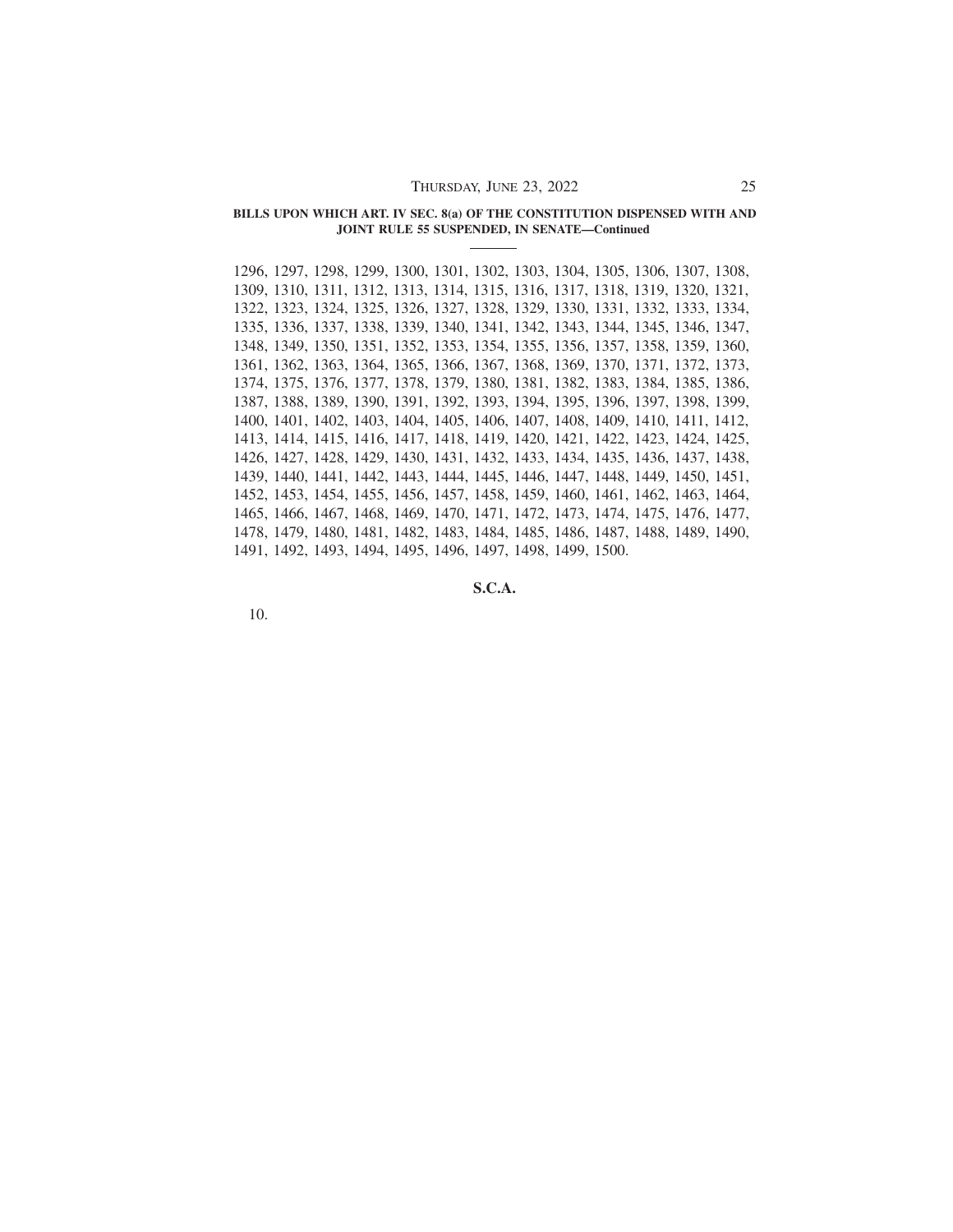# **DATES ON WHICH SENATE MEASURES MAY BE HEARD**

JOINT RULE 55: No bill other than the Budget Bill may be heard or acted upon by committee or either house until the bill has been in print for 30 days.

| Bill<br>number   | 31st Day<br>in print |                  | Bill<br>number | 31st Day<br>in print |                  | Bill<br>number | 31st Day<br>in print |                |
|------------------|----------------------|------------------|----------------|----------------------|------------------|----------------|----------------------|----------------|
|                  |                      |                  |                |                      |                  |                |                      |                |
| $\mathbf{1}$     | Jan.                 | 7                | 38             | Jan.                 | 7                | 75             | Jan.                 | 15             |
| $\overline{c}$   | Jan.                 | $\sqrt{ }$       | 39             | Jan.                 | $\boldsymbol{7}$ | 76             | Jan.                 | 15             |
| 3                | Jan.                 | $\tau$           | 40             | Jan.                 | 7                | 77             | Jan.                 | 15             |
| $\overline{4}$   | Jan.                 | $\tau$           | 41             | Jan.                 | 7                | 78             | Jan.                 | 15             |
| 5                | Jan.                 | 7                | 42             | Jan.                 | 7                | 79             | Jan.                 | 15             |
| 6                | Jan.                 | 7                | 43             | Jan.                 | 7                | 80             | Jan.                 | 15             |
| $\boldsymbol{7}$ | Jan.                 | $\overline{7}$   | 44             | Jan.                 | $\overline{7}$   | 81             | Jan.                 | 15             |
| 8                | Jan.                 | $\boldsymbol{7}$ | 45             | Jan.                 | $\tau$           | 82             | Jan.                 | 15             |
| 9                | Jan.                 | $\overline{7}$   | 46             | Jan.                 | 7                | 83             | Jan.                 | 15             |
| 10               | Jan.                 | $\tau$           | 47             | Jan.                 | 7                | 84             | Jan.                 | 15             |
| 11               | Jan.                 | $\boldsymbol{7}$ | 48             | Jan.                 | 7                | 85             | Jan.                 | 16             |
| 12               | Jan.                 | $\tau$           | 49             | Jan.                 | 7                | 86             | Jan.                 | 16             |
| 13               | Jan.                 | $\tau$           | 50             | Jan.                 | 7                | 87             | Jan.                 | 16             |
| 14               | Jan.                 | $\tau$           | 51             | Jan.                 | 7                | 88             | Jan.                 | 16             |
| 15               | Jan.                 | $\boldsymbol{7}$ | 52             | Jan.                 | $\tau$           | 89             | Jan.                 | 16             |
| 16               | Jan.                 | $\boldsymbol{7}$ | 53             | Jan.                 | 7                | 90             | Jan.                 | 16             |
| 17               | Jan.                 | $\sqrt{ }$       | 54             | Jan.                 | 7                | 91             | Jan.                 | 16             |
| 18               | Jan.                 | 7                | 55             | Jan.                 | 7                | 92             | Jan.                 | 16             |
| 19               | Jan.                 | $\overline{7}$   | 56             | Jan.                 | 7                | 93             | Jan.                 | 16             |
| 20               | Jan.                 | 7                | 57             | Jan.                 | 7                | 94             | Jan.                 | 16             |
| 21               | Jan.                 | 7                | 58             | Jan.                 | 7                | 95             | Jan.                 | 16             |
| 22               | Jan.                 | $\overline{7}$   | 59             | Jan.                 | $\overline{7}$   | 96             | Jan.                 | 21             |
| 23               | Jan.                 | $\overline{7}$   | 60             | Jan.                 | $\overline{7}$   | 97             | Jan.                 | 21             |
| 24               | Jan.                 | $\boldsymbol{7}$ | 61             | Jan.                 | 7                | 98             | Jan.                 | 22             |
| 25               | Jan.                 | $\tau$           | 62             | Jan.                 | 7                | 99             | Jan.                 | 28             |
| 26               | Jan.                 | $\tau$           | 63             | Jan.                 | 7                | 100            | Jan.                 | 28             |
| 27               | Jan.                 | $\tau$           | 64             | Jan.                 | 7                | 101            | Jan.                 | 29             |
| 28               | Jan.                 | $\tau$           | 65             | Jan.                 | $\tau$           | 102            | Jan.                 | 30             |
| 29               | Jan.                 | $\overline{7}$   | 66             | Jan.                 | 7                | 103            | Feb.                 | 5              |
| 30               | Jan.                 | $\boldsymbol{7}$ | 67             | Jan.                 | $\overline{7}$   | 104            | Feb.                 | 5              |
| 31               | Jan.                 | $\overline{7}$   | 68             | Jan.                 | 7                | 105            | Feb.                 | 5              |
| 32               | Jan.                 | $\sqrt{ }$       | 69             | Jan.                 | 8                | 106            | Feb.                 | 5              |
| 33               | Jan.                 | $\tau$           | 70             | Jan.                 | 8                | 107            | Feb.                 | 5              |
| 34               | Jan.                 | $\overline{7}$   | 71             | Jan.                 | 9                | 108            | Feb.                 | 5              |
| 35               | Jan.                 | 7                | 72             | Jan.                 | 10               | 109            | Feb.                 | 6              |
| 36               | Jan.                 | $\sqrt{ }$       | 73             | Jan.                 | 10               | 110            | Feb.                 | 6              |
| 37               | Jan.                 | $\overline{7}$   | 74             | Jan.                 | 10               | 111            | Feb.                 | $\overline{7}$ |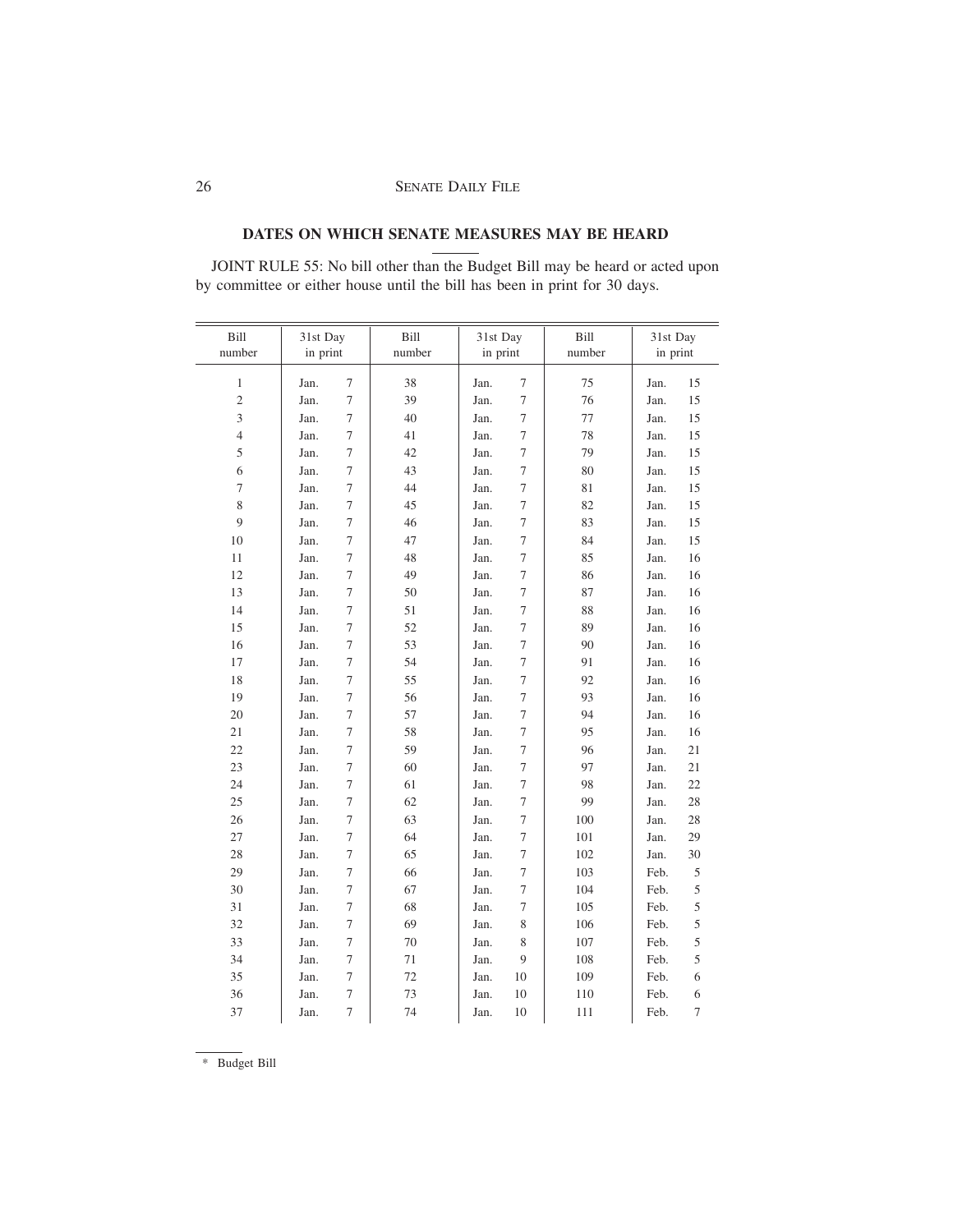# **DATES ON WHICH SENATE MEASURES MAY BE HEARD—Continued**

| Bill   | 31st Day   | Bill   | 31st Day   | Bill   | 31st Day   |
|--------|------------|--------|------------|--------|------------|
| number | in print   | number | in print   | number | in print   |
| 112*   |            | 154    | 10<br>Feb. | 196    | Feb.<br>10 |
| 113    | Feb.<br>10 | 155    | Feb.<br>10 | 197    | Feb.<br>10 |
| 114    | 10<br>Feb. | 156    | 10<br>Feb. | 198    | 10<br>Feb. |
| 115    | 10<br>Feb. | 157    | Feb.<br>10 | 199    | Feb.<br>10 |
| 116    | Feb.<br>10 | 158    | 10<br>Feb. | 200    | 10<br>Feb. |
| 117    | Feb.<br>10 | 159    | Feb.<br>10 | 201    | 10<br>Feb. |
| 118    | Feb.<br>10 | 160    | 10<br>Feb. | 202    | 10<br>Feb. |
| 119    | 10<br>Feb. | 161    | 10<br>Feb. | 203    | Feb.<br>10 |
| 120    | 10<br>Feb. | 162    | 10<br>Feb. | 204    | 11<br>Feb. |
| 121    | Feb.<br>10 | 163    | Feb.<br>10 | 205    | 11<br>Feb. |
| 122    | 10<br>Feb. | 164    | Feb.<br>10 | 206    | 11<br>Feb. |
| 123    | Feb.<br>10 | 165    | Feb.<br>10 | 207    | 11<br>Feb. |
| 124    | 10<br>Feb. | 166    | Feb.<br>10 | 208    | 12<br>Feb. |
| 125    | Feb.<br>10 | 167    | Feb.<br>10 | 209    | 12<br>Feb. |
| 126    | Feb.<br>10 | 168    | 10<br>Feb. | 210    | 12<br>Feb. |
| 127    | Feb.<br>10 | 169    | Feb.<br>10 | 211    | 12<br>Feb. |
| 128    | Feb.<br>10 | 170    | Feb.<br>10 | 212    | 12<br>Feb. |
| 129    | 10<br>Feb. | 171    | Feb.<br>10 | 213    | 12<br>Feb. |
| 130    | 10<br>Feb. | 172    | Feb.<br>10 | 214    | 12<br>Feb. |
| 131    | Feb.<br>10 | 173    | Feb.<br>10 | 215    | Feb.<br>13 |
| 132    | 10<br>Feb. | 174    | 10<br>Feb. | 216    | 13<br>Feb. |
| 133    | Feb.<br>10 | 175    | Feb.<br>10 | 217    | Feb.<br>13 |
| 134    | 10<br>Feb. | 176    | 10<br>Feb. | 218    | 13<br>Feb. |
| 135    | 10<br>Feb. | 177    | Feb.<br>10 | 219    | Feb.<br>13 |
| 136    | Feb.<br>10 | 178    | Feb.<br>10 | 220    | 13<br>Feb. |
| 137    | Feb.<br>10 | 179    | Feb.<br>10 | 221    | Feb.<br>13 |
| 138    | 10<br>Feb. | 180    | 10<br>Feb. | 222    | 14<br>Feb. |
| 139    | Feb.<br>10 | 181    | Feb.<br>10 | 223    | Feb.<br>14 |
| 140    | 10<br>Feb. | 182    | Feb.<br>10 | 224    | 14<br>Feb. |
| 141    | 10<br>Feb. | 183    | Feb.<br>10 | 225    | Feb.<br>14 |
| 142    | Feb.<br>10 | 184    | Feb.<br>10 | 226    | 18<br>Feb. |
| 143    | Feb.<br>10 | 185    | Feb.<br>10 | 227    | Feb.<br>18 |
| 144    | 10<br>Feb. | 186    | 10<br>Feb. | 228    | 18<br>Feb. |
| 145    | Feb.<br>10 | 187    | Feb.<br>10 | 229    | Feb.<br>19 |
| 146    | Feb.<br>10 | 188    | 10<br>Feb. | 230    | 19<br>Feb. |
| 147    | 10<br>Feb. | 189    | Feb.<br>10 | 231    | 19<br>Feb. |
| 148    | Feb.<br>10 | 190    | Feb.<br>10 | 232    | 19<br>Feb. |
| 149    | Feb.<br>10 | 191    | Feb.<br>10 | 233    | 19<br>Feb. |
| 150    | 10<br>Feb. | 192    | 10<br>Feb. | 234    | 19<br>Feb. |
| 151    | Feb.<br>10 | 193    | Feb.<br>10 | 235    | Feb.<br>19 |
| 152    | Feb.<br>10 | 194    | Feb.<br>10 | 236    | 21<br>Feb. |
| 153    | 10<br>Feb. | 195    | Feb.<br>10 | 237    | 21<br>Feb. |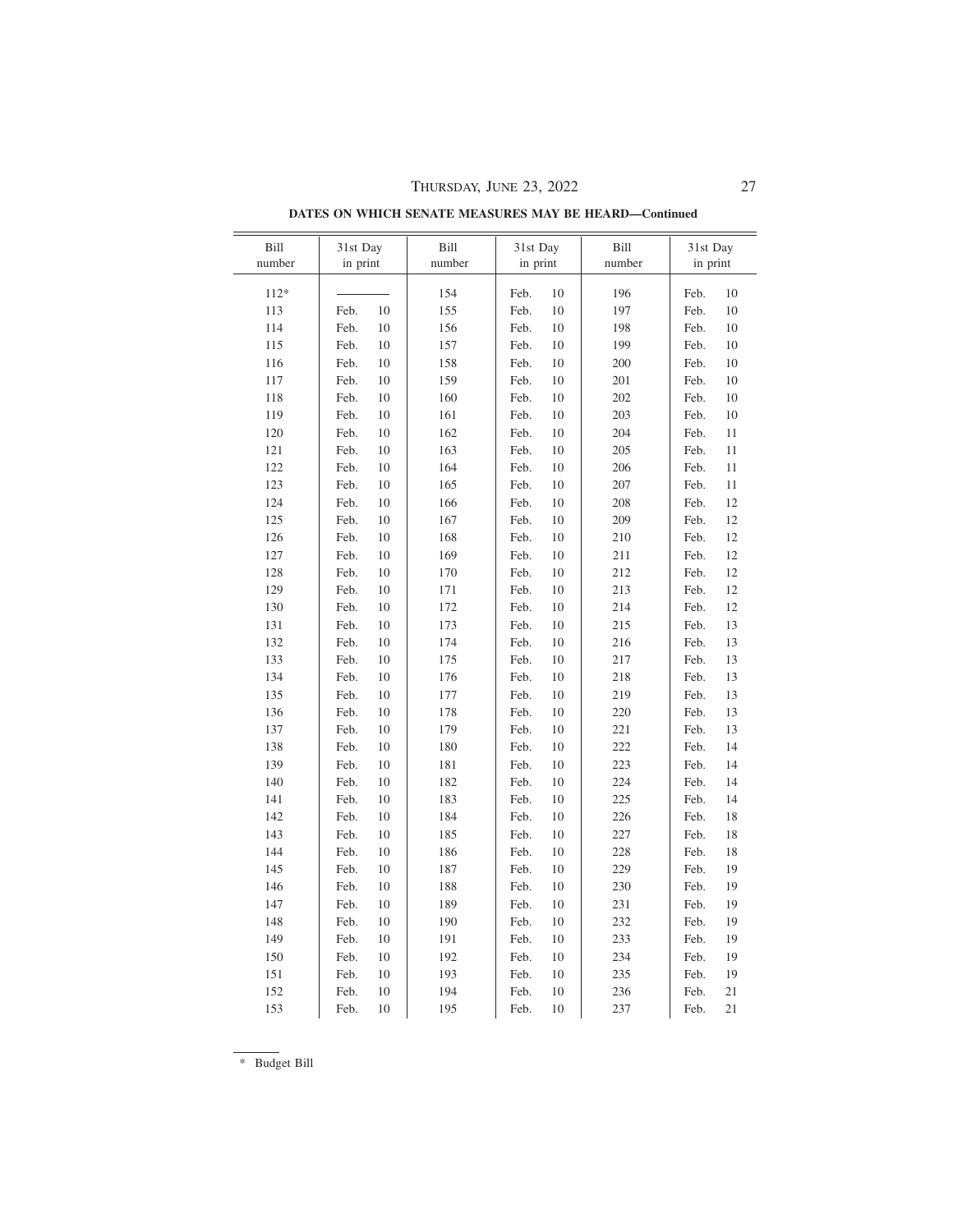# 28 SENATE DAILY FILE

**DATES ON WHICH SENATE MEASURES MAY BE HEARD—Continued** 

| $_{\rm{Bill}}$                                   | 31st Day                                                                                                             | $\operatorname{Bill}$                                     | 31st Day                                                                                                                                                     | $_{\rm{Bill}}$                                      | 31st Day                                                                                                               |
|--------------------------------------------------|----------------------------------------------------------------------------------------------------------------------|-----------------------------------------------------------|--------------------------------------------------------------------------------------------------------------------------------------------------------------|-----------------------------------------------------|------------------------------------------------------------------------------------------------------------------------|
| number<br>238<br>239<br>240<br>241<br>242<br>243 | in print<br>Feb.<br>$21\,$<br>Feb.<br>$21\,$<br>Feb.<br>$21\,$<br>$21\,$<br>Feb.<br>Feb.<br>$21\,$<br>$21\,$<br>Feb. | $\hbox{number}$<br>244<br>829<br>830<br>831<br>832<br>833 | in print<br>Feb.<br>$21\,$<br>Feb.<br>$\overline{3}$<br>Feb.<br>$\mathfrak{Z}$<br>$\overline{3}$<br>Feb.<br>Feb.<br>$\mathfrak{Z}$<br>$\overline{4}$<br>Feb. | number<br>834<br>835<br>836<br>837<br>838<br>$840*$ | in print<br>Feb.<br>$\sqrt{5}$<br>Feb.<br>$\sqrt{6}$<br>Feb.<br>$\sqrt{6}$<br>Feb.<br>$\sqrt{6}$<br>Feb.<br>$\sqrt{6}$ |
|                                                  |                                                                                                                      |                                                           |                                                                                                                                                              |                                                     |                                                                                                                        |

\* Budget Bill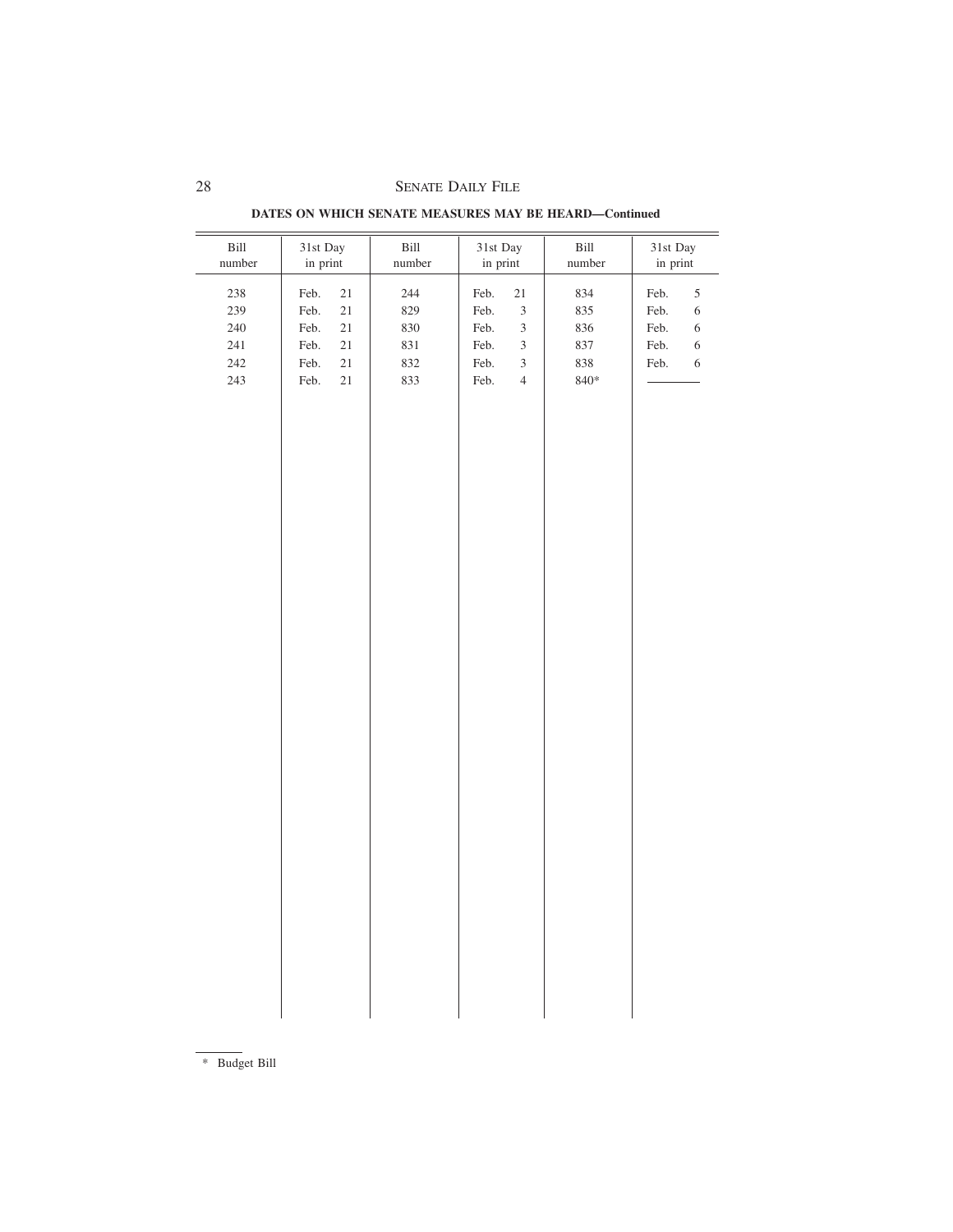| S.C.A.<br>number | 31st Day<br>in print | S.C.A.<br>number | 31st Day<br>in print |    | S.C.A.<br>number | 31st Day<br>in print |    |
|------------------|----------------------|------------------|----------------------|----|------------------|----------------------|----|
|                  | Jan.                 |                  | Mar.                 | 20 |                  | Mar.                 | 11 |
|                  | Jan.                 |                  | May                  | 16 | 8                | Mar.                 | 19 |
|                  | Jan.                 |                  | Feb.                 |    |                  | Mar.                 | 21 |

**DATES ON WHICH SENATE MEASURES MAY BE HEARD—Continued** 

<sup>\*</sup> Budget Bill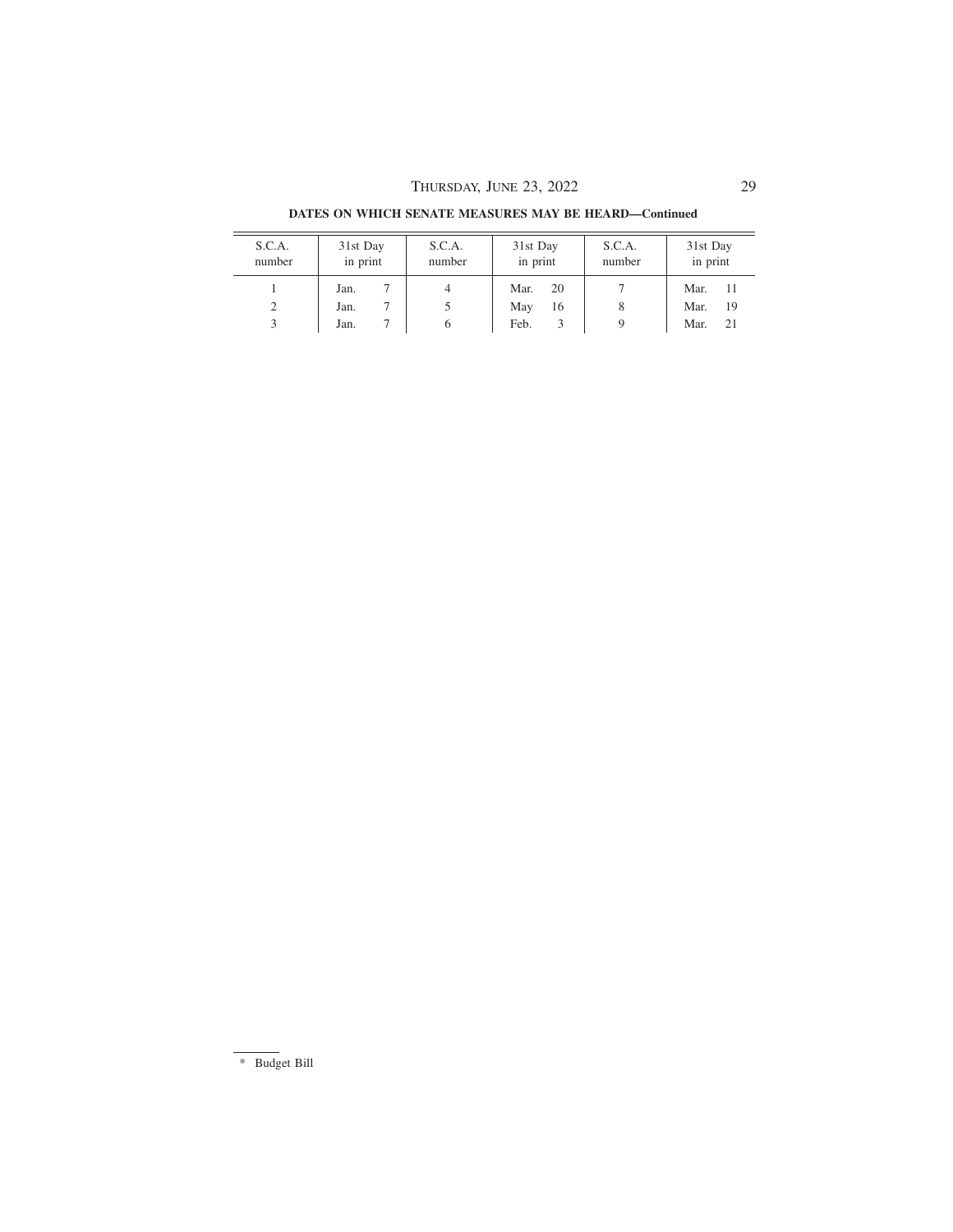# **MAY - AUGUST 2022 SESSION SCHEDULE**

Floor session and check-in session will be held on the following days:

| Monday, May 2     | Floor Session, 2 p.m.                                                                                                                                               |
|-------------------|---------------------------------------------------------------------------------------------------------------------------------------------------------------------|
| Tuesday, May 3    | Check-in Session                                                                                                                                                    |
| Wednesday, May 4  | Check-in Session                                                                                                                                                    |
| Thursday, May 5   | Floor Session, 9 a.m.                                                                                                                                               |
| Friday, May 6     | <b>LAST DAY FOR POLICY COMMITTEES TO</b>                                                                                                                            |
|                   | <b>HEAR AND REPORT NON-FISCAL SENATE</b>                                                                                                                            |
|                   | <b>BILLS TO THE FLOOR</b>                                                                                                                                           |
| Monday, May 9     | Floor Session, 2 p.m.                                                                                                                                               |
| Tuesday, May 10   | Check-in Session                                                                                                                                                    |
| Wednesday, May 11 | Check-in Session                                                                                                                                                    |
| Thursday, May 12  | Floor Session, 9 a.m.                                                                                                                                               |
| Friday, May 13    | <b>LAST DAY FOR POLICY COMMITTEES TO</b>                                                                                                                            |
|                   | <b>MEET PRIOR TO MAY 31</b>                                                                                                                                         |
| Monday, May 16    | Floor Session, 2 p.m.                                                                                                                                               |
| Tuesday, May 17   | Check-in Session                                                                                                                                                    |
| Wednesday, May 18 | Check-in Session                                                                                                                                                    |
| Thursday, May 19  | Floor Session, 9 a.m.                                                                                                                                               |
| Friday, May 20    | <b>LAST DAY FOR FISCAL COMMITTEES TO</b>                                                                                                                            |
|                   | <b>HEAR AND REPORT TO THE FLOOR BILLS</b>                                                                                                                           |
|                   | <b>INTRODUCED IN THEIR HOUSE</b>                                                                                                                                    |
|                   | <b>LAST DAY FOR FISCAL COMMITTEES TO</b><br><b>MEET PRIOR TO MAY 31</b>                                                                                             |
|                   | <b>MAY 23 THROUGH MAY 27 - FLOOR</b><br>SESSION ONLY. NO COMMITTEES, OTHER<br>THAN THE CONFERENCE OR RULES<br><b>COMMITTEES, MAY MEET FOR ANY</b><br><b>PURPOSE</b> |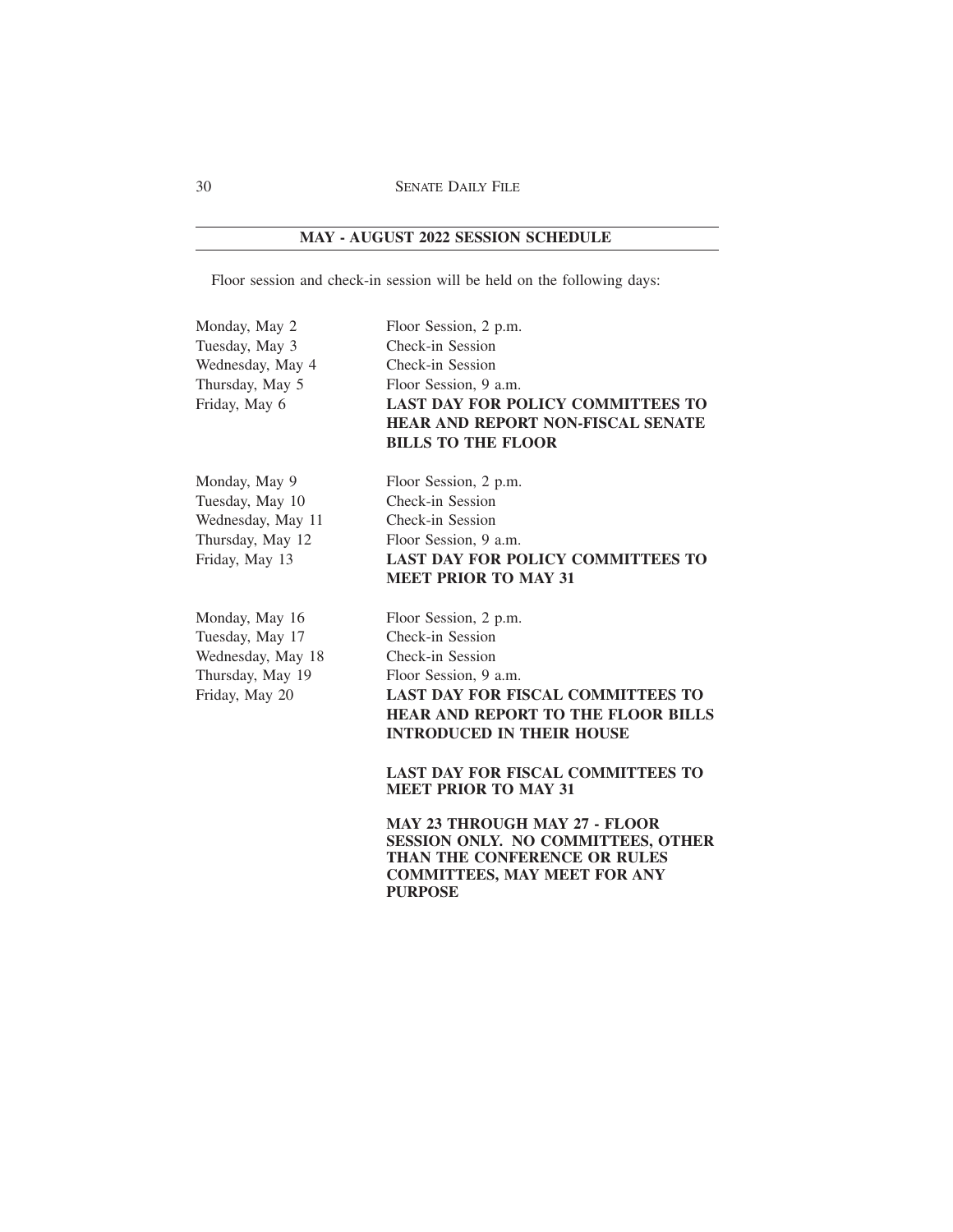### THURSDAY, JUNE 23, 2022 31

### **MAY - AUGUST 2022 SESSION SCHEDULE—Continued**

Monday, May 23 Floor Session, 2 p.m.

Wednesday, June 1 Check-in Session

Wednesday, June 8 Check-in Session

Tuesday, June 14 Check-in Session Wednesday, June 15 Check-in Session

Thursday, June 16 Floor Session, 9 a.m.

Monday, June 20 Floor Session, 2 p.m. Tuesday, June 21 Check-in Session Wednesday, June 22 Check-in Session

- Tuesday, May 24 Floor Session, 10 a.m. Wednesday, May 25 Floor Session, 10 a.m. Thursday, May 26 Floor Session, 10 a.m. Friday, May 27 Floor Session, 9 a.m.\* **LAST DAY TO PASS SENATE BILLS**
- Monday, May 30 **MEMORIAL DAY** Tuesday, May 31 Floor Session, 2 p.m. **COMMITTEE MEETINGS MAY RESUME** Thursday, June 2 Floor Session, 9 a.m.

Monday, June 6 Floor Session, 2 p.m. Thursday, June 9 Floor Session, 9 a.m.

Monday, June 13 Floor Session, 2 p.m. **BUDGET BILL MUST BE PASSED BY MIDNIGHT**

Thursday, June 23 Floor Session, 9 a.m.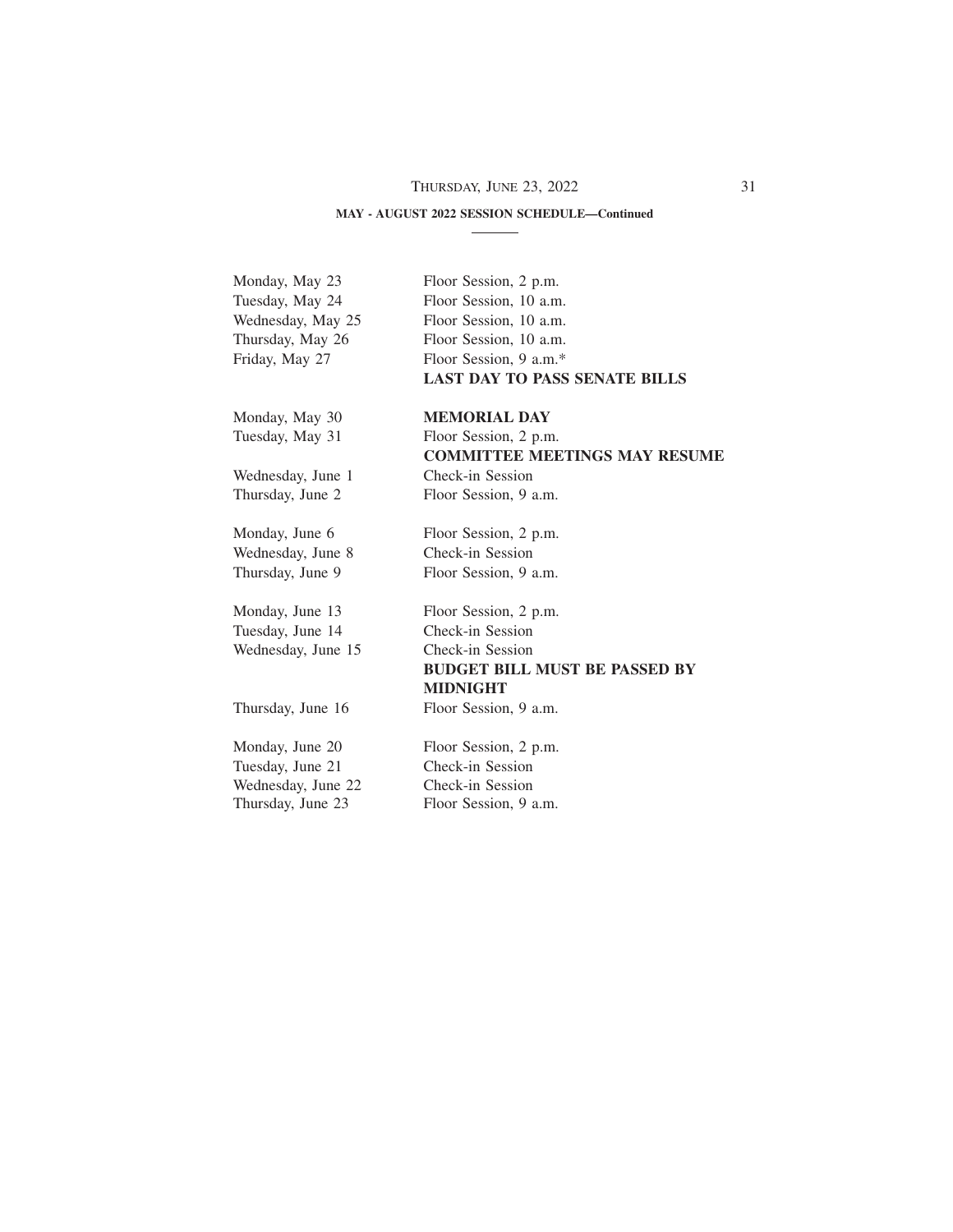# 32 SENATE DAILY FILE

**MAY - AUGUST 2022 SESSION SCHEDULE—Continued**

 $\overline{a}$ 

| Monday, June 27<br>Tuesday, June 28<br>Wednesday, June 29<br>Thursday, June 30 | Floor Session, 2 p.m.<br>Check-in Session<br>Check-in Session<br>Floor Session, 9 a.m.<br><b>LAST DAY FOR A LEGISLATIVE MEASURE</b><br>TO QUALIFY FOR THE NOVEMBER 8<br><b>GENERAL ELECTION BALLOT</b> |
|--------------------------------------------------------------------------------|--------------------------------------------------------------------------------------------------------------------------------------------------------------------------------------------------------|
| Friday, July 1                                                                 | <b>LAST DAY FOR POLICY COMMITTEES TO</b><br><b>MEET AND REPORT BILLS</b>                                                                                                                               |
|                                                                                | <b>SUMMER RECESS BEGINS UPON</b><br>ADJOURNMENT, PROVIDED BUDGET BILL<br><b>HAS BEEN PASSED</b>                                                                                                        |
| Monday, August 1                                                               | Floor Session, 2 p.m.                                                                                                                                                                                  |
|                                                                                | <b>LEGISLATURE RECONVENES</b>                                                                                                                                                                          |
| Tuesday, August 2                                                              | Check-in Session                                                                                                                                                                                       |
| Wednesday, August 3                                                            | Check-in Session                                                                                                                                                                                       |
| Thursday, August 4                                                             | Floor Session, 9 a.m.                                                                                                                                                                                  |
| Monday, August 8                                                               | Floor Session, 2 p.m.                                                                                                                                                                                  |
| Tuesday, August 9                                                              | Check-in Session                                                                                                                                                                                       |
| Wednesday, August 10                                                           | Check-in Session                                                                                                                                                                                       |
| Thursday, August 11                                                            | Floor Session, 9 a.m.                                                                                                                                                                                  |
| Friday, August 12                                                              | <b>LAST DAY FOR FISCAL COMMITTEES TO</b>                                                                                                                                                               |
|                                                                                | MEET AND REPORT BILLS TO THE FLOOR                                                                                                                                                                     |
|                                                                                | <b>AUGUST 15 THROUGH AUGUST 31 - FLOOR</b><br><b>SESSION ONLY. NO COMMITTEES, OTHER</b><br>THAN THE CONFERENCE OR RULES<br><b>COMMITTEES, MAY MEET FOR ANY</b><br><b>PURPOSE</b>                       |
| Monday, August 15                                                              | Floor Session, 2 p.m.                                                                                                                                                                                  |
| Tuesday, August 16                                                             | Floor Session, 10 a.m.                                                                                                                                                                                 |
| Wednesday, August 17                                                           | Floor Session, 10 a.m.                                                                                                                                                                                 |
| Thursday, August 18                                                            | Floor Session, 10 a.m.                                                                                                                                                                                 |
| Friday, August 19                                                              | Floor Session, 9 a.m.                                                                                                                                                                                  |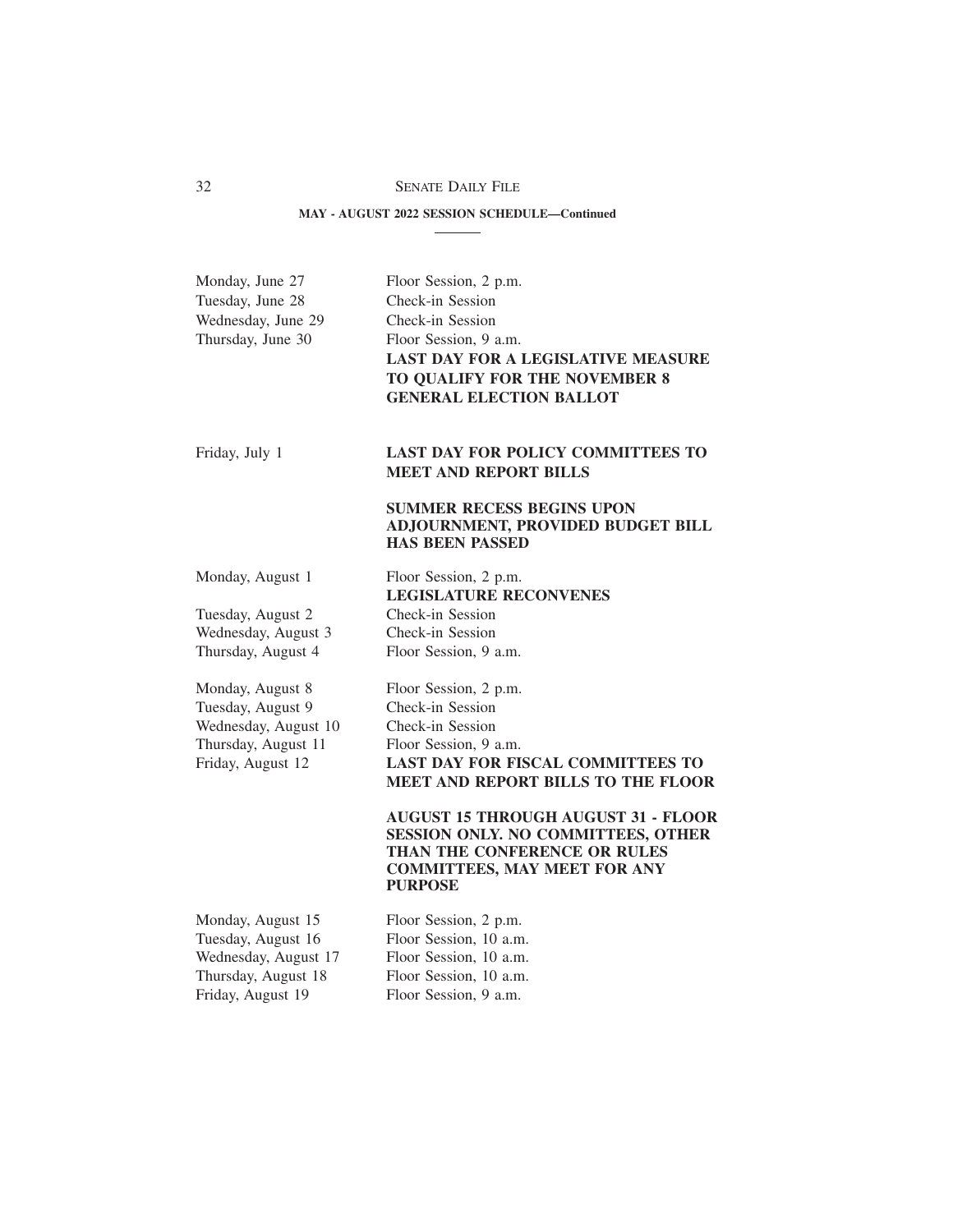# THURSDAY, JUNE 23, 2022 33

## **MAY - AUGUST 2022 SESSION SCHEDULE—Continued**

| Monday, August 22    | Floor Session, 2 p.m.                 |
|----------------------|---------------------------------------|
| Tuesday, August 23   | Floor Session, 10 a.m.                |
| Wednesday, August 24 | Floor Session, 10 a.m.                |
| Thursday, August 25  | Floor Session, 10 a.m.                |
|                      | <b>LAST DAY TO AMEND BILLS ON THE</b> |
|                      | <b>FLOOR</b>                          |
| Friday, August 26    | Floor Session, 9 a.m.                 |
|                      |                                       |
|                      |                                       |

| Monday, August 29                          | Floor Session, 2 p.m.<br><b>LAST DAY TO REMOVE BILLS FROM THE</b><br><b>INACTIVE FILE</b>                |
|--------------------------------------------|----------------------------------------------------------------------------------------------------------|
| Tuesday, August 30<br>Wednesday, August 31 | Floor Session, 9 a.m.<br>Floor Session, 9 a.m.<br><b>LAST DAY FOR EACH HOUSE TO PASS</b><br><b>BILLS</b> |

**FINAL RECESS BEGINS AT THE END OF THIS DAY'S SESSION**

<sup>\*</sup> Dependent upon condition of the file.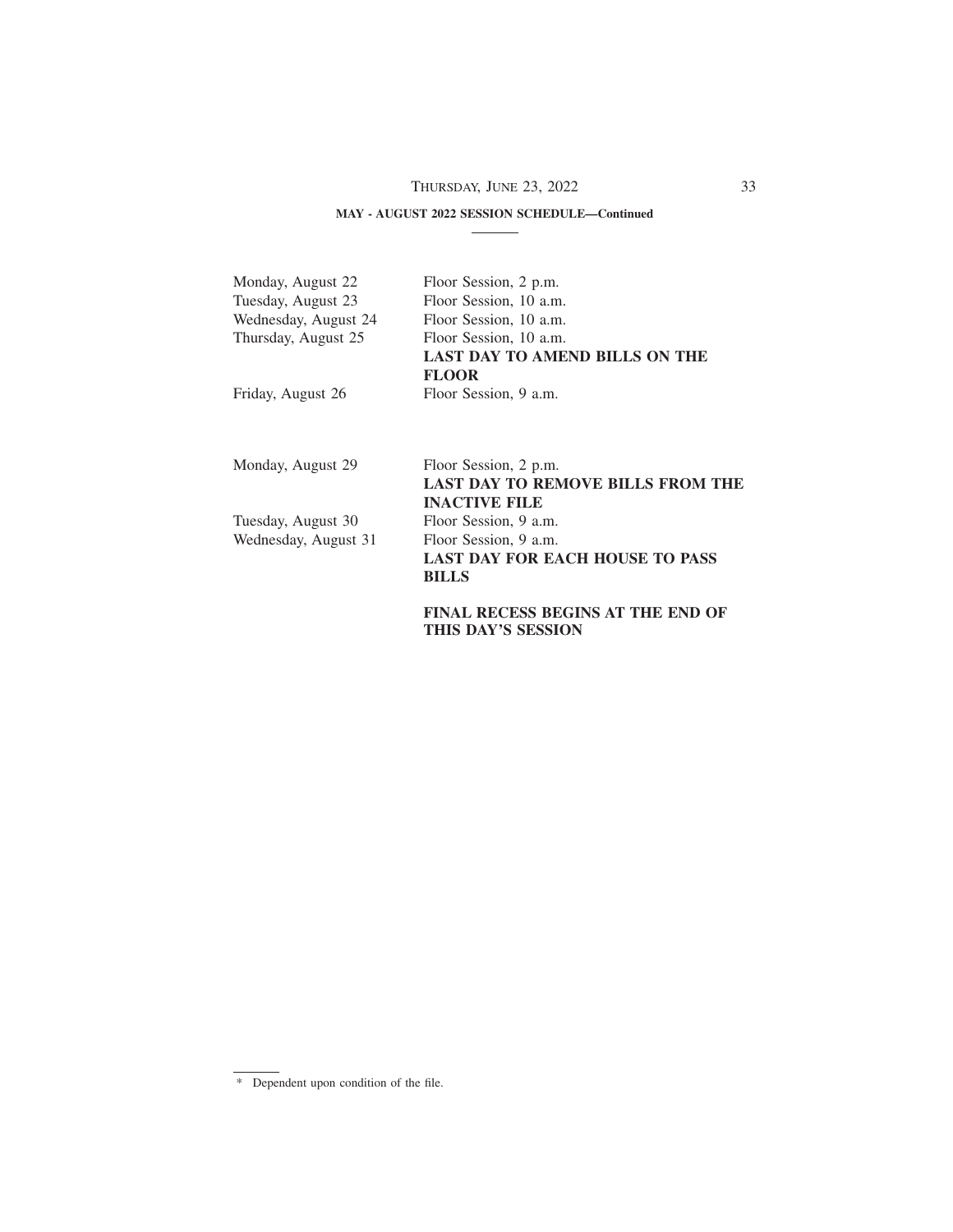# **HOLIDAYS**

- The following holidays will be observed by the Senate:
- MARTIN LUTHER KING, JR. DAY Monday, January 17, 2022
- PRESIDENTS' DAY Monday, February 21, 2022
- CESAR CHAVEZ DAY Friday, April 1, 2022
- MEMORIAL DAY Monday, May 30, 2022
- INDEPENDENCE DAY Monday, July 4, 2022
- LABOR DAY Monday, September 5, 2022
- VETERANS DAY Friday, November 11, 2022
- THANKSGIVING Thursday, November 24, 2022 and Friday, November 25, 2022
- WINTER HOLIDAY Friday, December 23, 2022 thru Monday, December 26, 2022
- NEW YEAR'S HOLIDAY Friday, December 30, 2022 thru Monday, January 2, 2023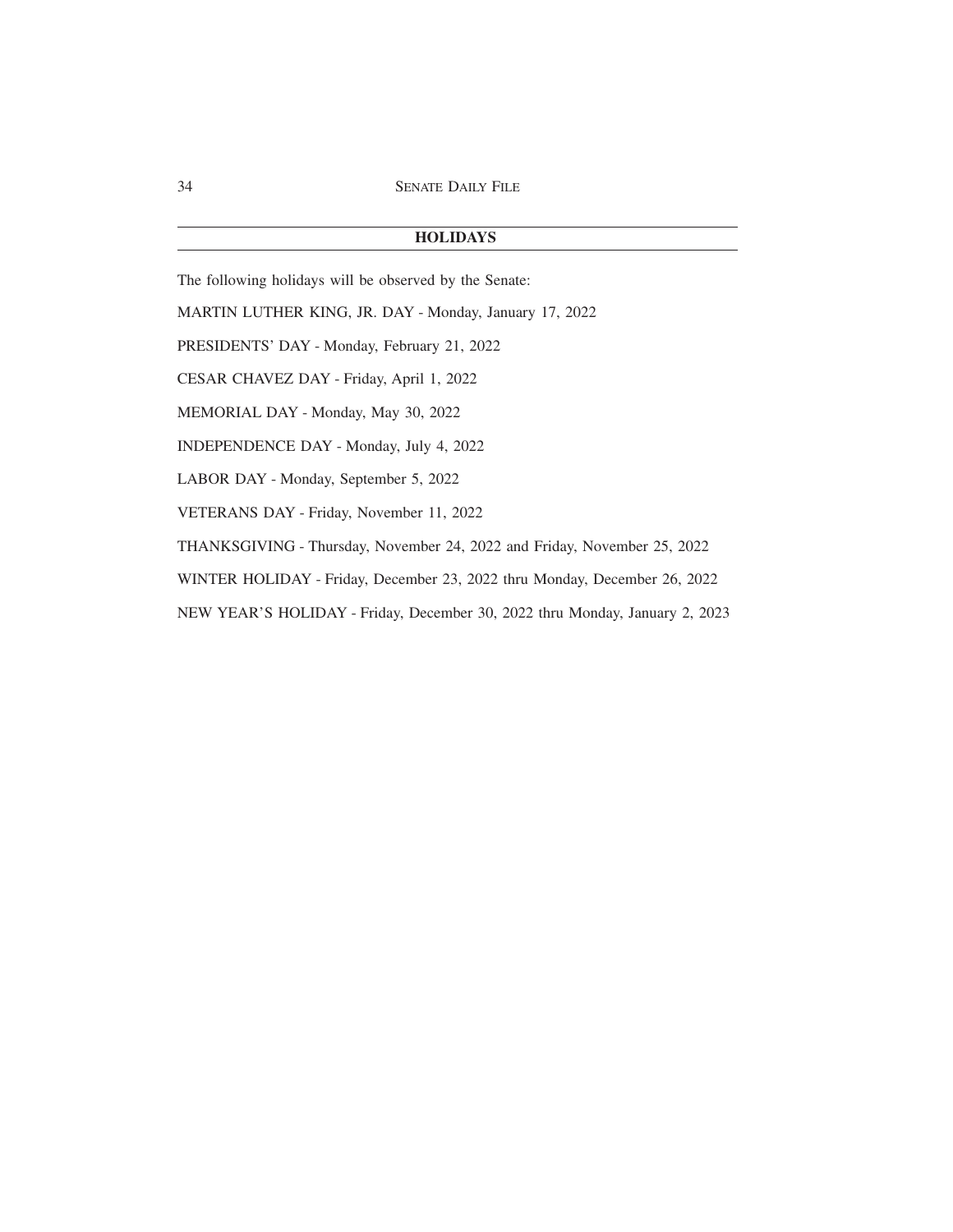## **COMMITTEE HEARINGS**

# **THURSDAY**, **JUNE 23**, **2022**

### **BUDGET AND FISCAL REVIEW**

**SKINNER, Chair 9:30 a.m. or upon adjournment of Session Senate Chamber**

HEARING CANCELED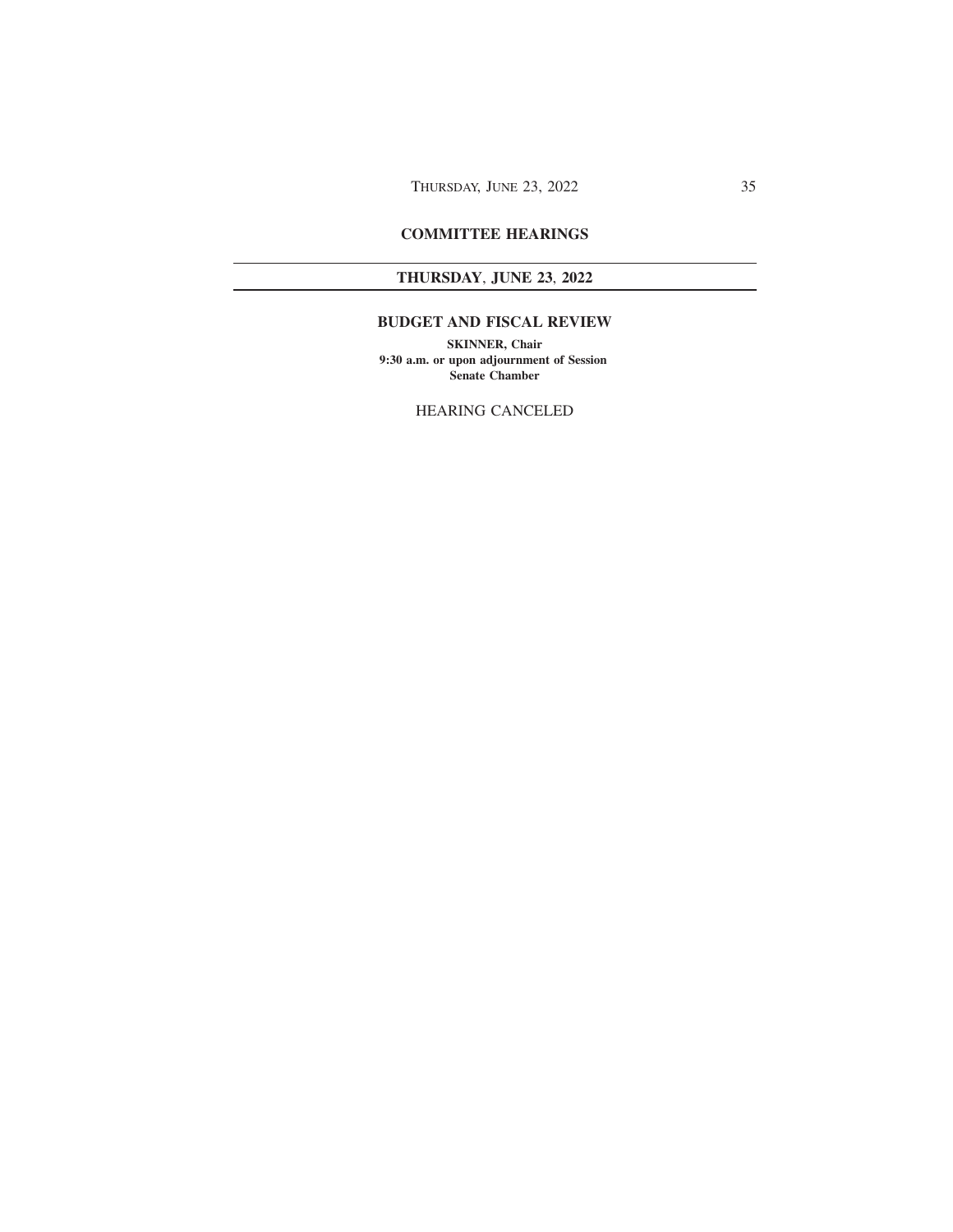## **MONDAY**, **JUNE 27**, **2022**

### **JOINT LEGISLATIVE AUDIT COMMITTEE**

## **ASSEMBLY MEMBER SALAS, Chair 9 a.m. State Capitol, Room 437 (Please note room change)**

**NOTICE**: Individuals wishing to attend proceedings in person are advised that we must continue to balance the opportunity for the public to participate in the legislative process, with the critical need to protect public health. As such, we will maintain the physical distancing guidelines in proceedings and throughout the Capitol and the 1021 O Street building.

The Senate strongly recommends that masks be worn, regardless of vaccine status, at all times while in the Capitol and the 1021 O Street building, including in all Senate proceedings. Masks are available at security checkpoints at building entrances.

The Capitol and the 1021 O Street building is open to the public and admission to a legislative proceeding will commence at 8:45 a.m. or 15 minutes prior to a proceeding. All persons are required to adhere to these guidelines:

Do not enter the Capitol or the 1021 O Street building if you have COVID-19 symptoms, including a cough, fever, sore throat, or shortness of breath.

Maintain social distance from others.

Capitol and 1021 O Street building restrooms are equipped with soap, please wash hands often, and use hand sanitizer.

In order to maintain physical distancing, seating will be limited. If we cannot provide you with entry consistent with physical distancing, you can watch the proceedings online. Those who attend in person will be required to follow directions from the Sergeant-at-Arms.

We encourage the public to provide written testimony before the hearing by emailing Katie.guthrie@asm.ca.gov. Please note that any written testimony submitted to the committee is considered public comment and may be read into the record or reprinted.

### **(CONTINUED ON THE FOLLOWING PAGE)**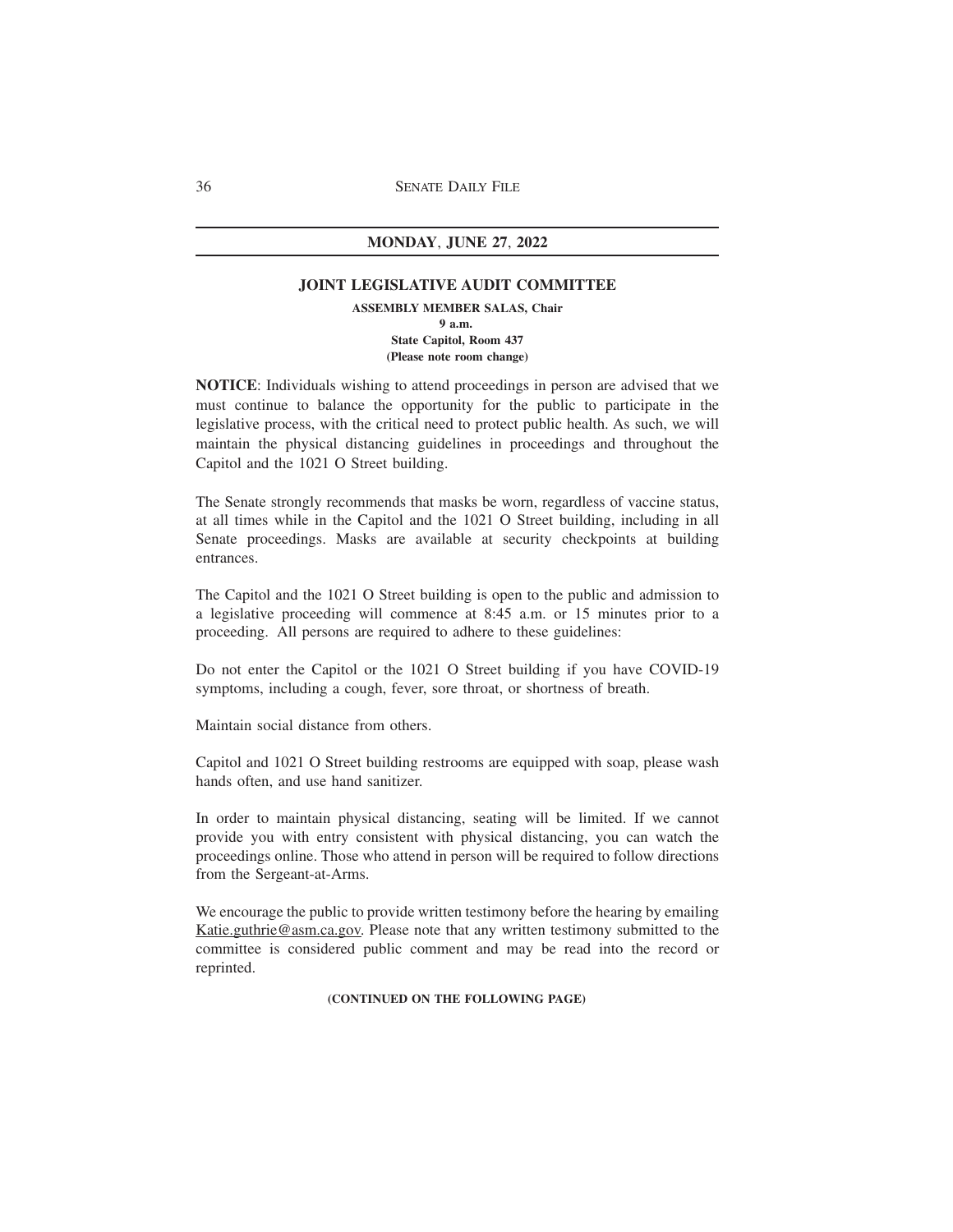#### **JOINT LEGISLATIVE AUDIT COMMITTEE**

**ASSEMBLY MEMBER SALAS, Chair 9 a.m. State Capitol, Room 437 (Please note room change) (Continued)** 

To watch the livestream of the proceeding visit: www.senate.ca.gov.

- I. Presentation by the Acting State Auditor
	- Status Report
	- Work in Progress

II. Members' Audit Requests for JLAC Consideration (heard in sign-in order)

- 1. 2022–101 COVID-19 Contact Tracing Funding (Assembly Member Fong)
- 2. 2022–102 Department of Public Health Sexual Orientation and Gender Identity Data Collection (Senator Wiener)
- 3. 2022–104 City and County of Los Angeles Housing Projects for Persons Experiencing Homelessness (Assembly Member Santiago)
- 4. 2022–106 Department of Water Resources and State Water Resources Control Board – Surface Water Management (Assembly Member Gray)
- 5. 2022–107 California State University Native American Graves Protection and Repatriation Act (Assembly Member Ramos)
- 6. 2022–109 California State University Sexual Harassment Complaints (Assembly Member Salas)
- 7. 2022–110 California School Finance Authority Charter School Facility Grant Program and Conduit Revenue Bond Program (Assembly Member Bonta)
- 8. 2022–112 CalOptima (Assembly Member Quirk-Silva)
- 9. 2022–113 California Community Colleges Hiring Practices (Assembly Member Low)
- 10. 2022–114 California Department of Technology Oversight (Assembly Member Petrie-Norris)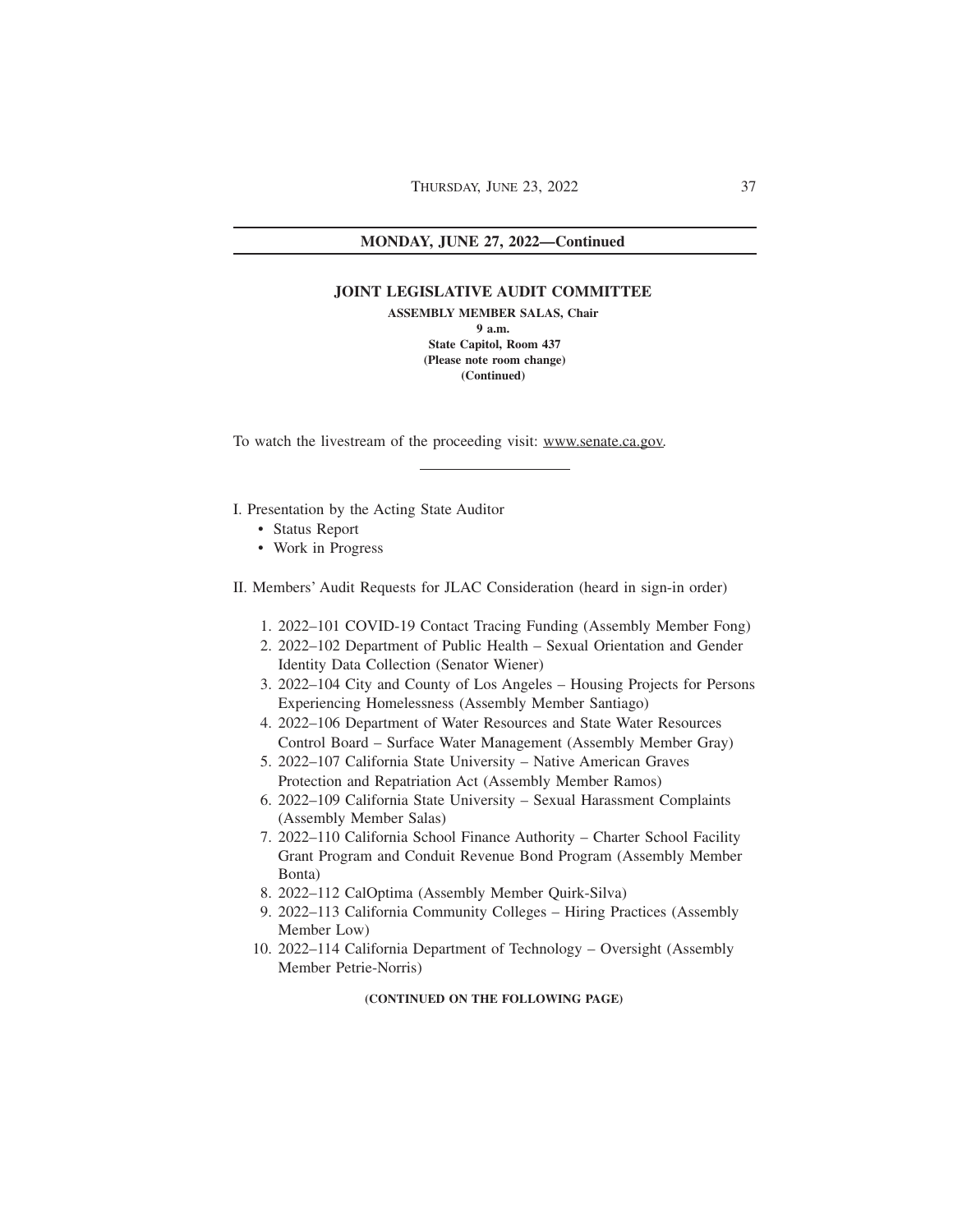#### **JOINT LEGISLATIVE AUDIT COMMITTEE**

**ASSEMBLY MEMBER SALAS, Chair 9 a.m. State Capitol, Room 437 (Please note room change) (Continued)** 

- 11. 2022–115 San Diego Gas & Electric and California Public Utilities Commission – Rate Increases (Assembly Member Boerner Horvath)
- 12. 2022–116 California Department of Technology and California Public Utilities Commission – Broadband in Underserved Regions (Assembly Member Salas)

Note: Audit requests must have been received by the JLAC office by May 2, 2022, to have been considered at this hearing.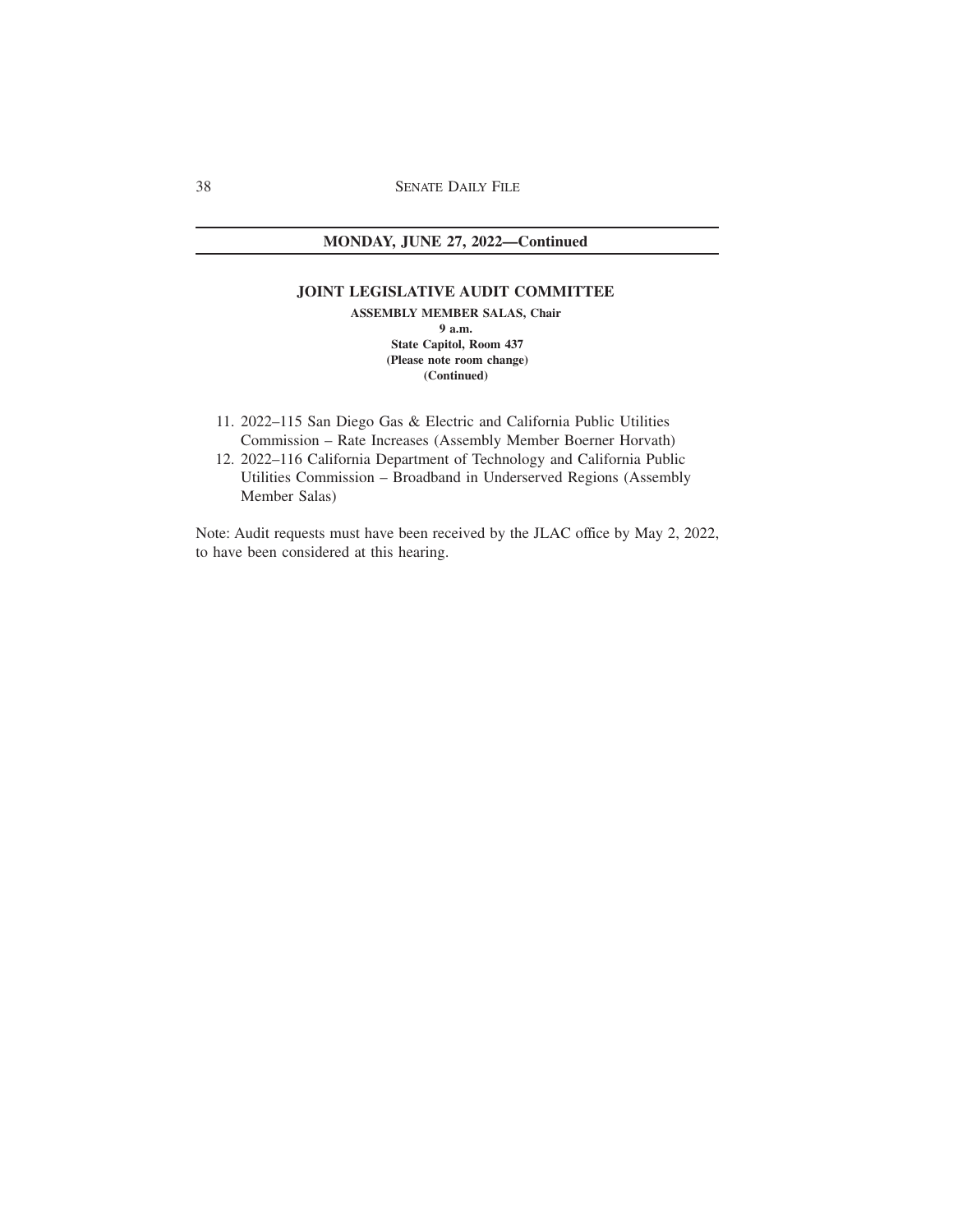### **APPROPRIATIONS**

### **PORTANTINO, Chair 10 a.m. 1021 O Street, Room 2200**

**NOTICE**: Individuals wishing to attend proceedings in person are advised that we must continue to balance the opportunity for the public to participate in the legislative process, with the critical need to protect public health. As such, we will maintain the physical distancing guidelines in proceedings and throughout the Capitol and the 1021 O Street building.

The Senate strongly recommends that masks be worn, regardless of vaccine status, at all times while in the Capitol and the 1021 O Street building, including in all Senate proceedings. Masks are available at security checkpoints at building entrances.

The Capitol and the 1021 O Street building is open to the public and admission to a legislative proceeding will commence at 8:45 a.m. or 15 minutes prior to a proceeding. All persons are required to adhere to these guidelines:

Do not enter the Capitol or the 1021 O Street building if you have COVID-19 symptoms, including a cough, fever, sore throat, or shortness of breath.

Maintain social distance from others.

Capitol and 1021 O Street building restrooms are equipped with soap, please wash hands often, and use hand sanitizer.

In order to maintain physical distancing, seating will be limited. If we cannot provide you with entry consistent with physical distancing, you can watch the proceedings online or listen by using the toll free phone number. Those who attend in person will be required to follow directions from the Senate Sergeant-at-Arms.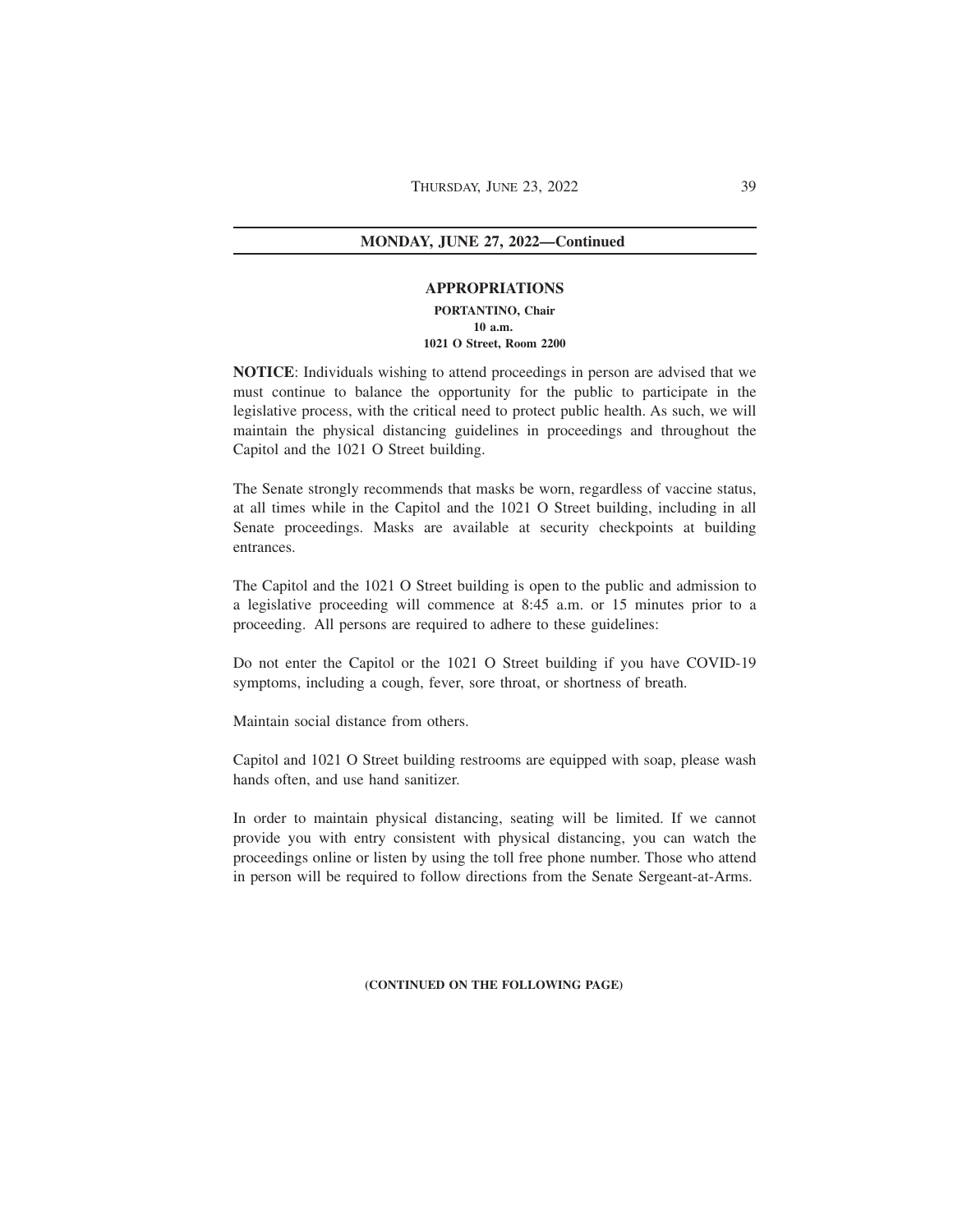#### **APPROPRIATIONS**

**PORTANTINO, Chair 10 a.m. 1021 O Street, Room 2200 (Continued)** 

Written comments or testimony can be provided directly to the committees by emailing the committee. Committee websites are found at: www.senate.ca.gov/committees

For public comment and testimony, using the teleconference system, please refer to the committee website for the toll free number.

Telephonic participation in committees is available during hearings by calling in during the public comment period. You can dial the phone number provided by the Chair of the committee at the time of the hearing or find the number posted on the committee website. As is our normal practice, public comment will be accepted and may be limited at the direction of the Chairperson at the conclusion of each bill presentation.

For further detailed instructions on using the teleconference service, please visit the committee webpage www.senate.ca.gov/committees

To watch the livestream of the proceeding visit: www.senate.ca.gov

To **listen only**, but not testify, for this hearing in Senate Committee Room 2200, please dial 1-888-808-6929 and use Access Code 7362834.

### MEASURES TO BE HEARD IN FILE ORDER

| S.B. No. |             | 1358 Portantino. State claims. (Urgency)                     |
|----------|-------------|--------------------------------------------------------------|
| A.B. No. |             | 325 Irwin. Veterans: discharge upgrades.                     |
| A.B. No. |             | 411 Irwin. Veterans Housing and Homeless Prevention Bond Act |
|          | of $2022$ . |                                                              |
|          |             |                                                              |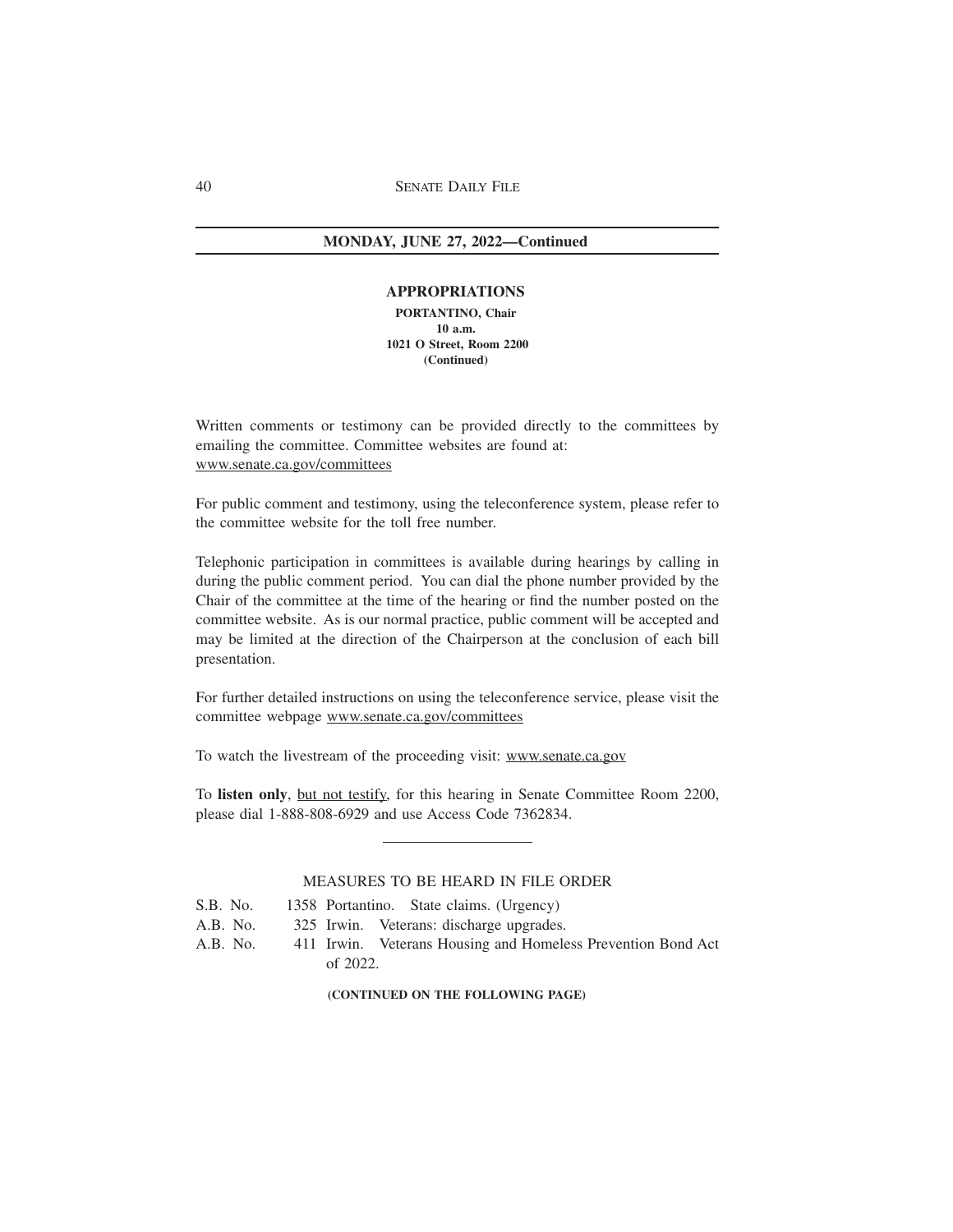# **APPROPRIATIONS**

### **PORTANTINO, Chair 10 a.m. 1021 O Street, Room 2200 (Continued)**

| A.B. No. |  | 455 Wicks. San Francisco-Oakland Bay Bridge: bus speed and<br>reliability performance targets.                    |
|----------|--|-------------------------------------------------------------------------------------------------------------------|
| A.B. No. |  | 581 Irwin. Cybersecurity.                                                                                         |
| A.B. No. |  | 631 Bloom. Alcoholic beverage control: licenses: nonprofit cul-                                                   |
|          |  | tural film exhibition companies.                                                                                  |
| A.B. No. |  | 748 Carrillo. Pupil mental health: mental health assistance post-<br>ers.                                         |
| A.B. No. |  | 975 Luz Rivas. Political Reform Act of 1974: filing requirements<br>and gifts.                                    |
| A.B. No. |  | 1154 Patterson. California Environmental Quality Act: exemption:                                                  |
|          |  | egress route projects: fire safety.                                                                               |
| A.B. No. |  | 1287 Bauer-Kahan. Price discrimination: gender.                                                                   |
| A.B. No. |  | 1355 Levine. Medi-Cal: Independent Medical Review System.                                                         |
| A.B. No. |  | 1381 Gallagher. Limited liability companies: statement of informa-                                                |
|          |  | tion: Secretary of State: notice.                                                                                 |
| A.B. No. |  | 1467 Cervantes. Student safety: sexual assault and domestic vio-                                                  |
|          |  | lence procedures and protocols: sexual assault and domestic                                                       |
|          |  | violence counselors.                                                                                              |
| A.B. No. |  | 1618 Aguiar-Curry. Alzheimer's disease.                                                                           |
| A.B. No. |  | 1619 Cervantes. Elections: voter registration and signature com-<br>parison.                                      |
| A.B. No. |  | 1631 Cervantes. Elections: elections officials.                                                                   |
| A.B. No. |  | 1643 Robert Rivas. Labor and Workforce Development Agency:<br>extreme heat: advisory committee study.             |
| A.B. No. |  | 1671 Patterson. California Ban on Scholarship Displacement for<br>Foster Youth Act of 2022.                       |
| A.B. No. |  | 1691 Medina. Education finance: Classified School and Commu-<br>nity College Employee Summer Assistance Programs. |
| A.B. No. |  | California Indian Education Act: California Indian<br>1703 Ramos.<br><b>Education Task Forces.</b>                |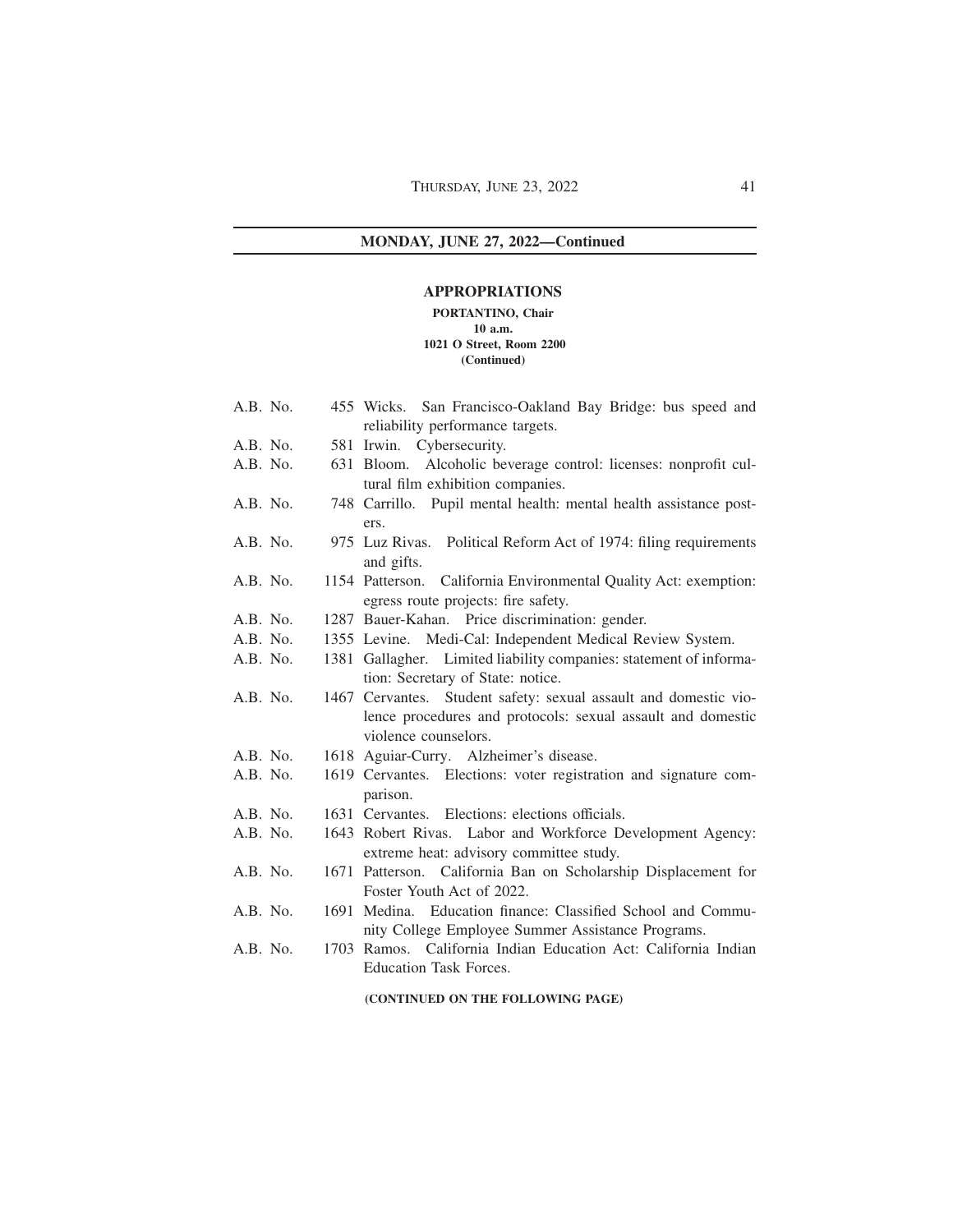# **APPROPRIATIONS**

### **PORTANTINO, Chair 10 a.m. 1021 O Street, Room 2200 (Continued)**

| A.B. No. | 1707 Boerner Horvath. Property tax postponement: Senior Citizens    |
|----------|---------------------------------------------------------------------|
|          | and Disabled Citizens Property Tax Postponement Fund.               |
| A.B. No. | 1711 Seyarto. Privacy: breach.                                      |
| A.B. No. | 1717 Aguiar-Curry. Public works: definition.                        |
| A.B. No. | 1740 Muratsuchi. Catalytic converters.                              |
| A.B. No. | 1747 Quirk. Contractors: disciplinary action.                       |
| A.B. No. | 1765 Nazarian. Marks-Roos Local Bond Pooling Act of 1985: rate      |
|          | reduction bonds: review.                                            |
| A.B. No. | 1783 Levine. Lobbying: administrative actions.                      |
| A.B. No. | 1788 Cunningham. Sex trafficking: hotels: actual knowledge or       |
|          | reckless disregard: civil penalty.                                  |
| A.B. No. | 1793 Quirk. Hazardous waste: identification: acute aquatic toxicity |
|          | criterion.                                                          |
| A.B. No. | 1796 Choi. Public postsecondary education: reenrollment.            |
| A.B. No. | 1863 Irwin. Income tax: CalFile: online tax filing: Volunteer In-   |
|          | come Tax Assistance.                                                |
| A.B. No. | 1880 Arambula. Prior authorization and step therapy.                |
| A.B. No. | 1882 Robert Rivas. Hospitals: seismic safety.                       |
| A.B. No. | 1886 Cooper. Public works: definition.                              |
| A.B. No. | 1900 Arambula. Medi-Cal: income level for maintenance.              |
| A.B. No. | 1909 Friedman. Vehicles: bicycle omnibus bill.                      |
| A.B. No. | 1913 Bryan. Los Angeles Community College District: California      |
|          | Center for Climate Change Education.                                |
| A.B. No. | 1914 Davies. Resource family approval: training.                    |
| A.B. No. | 1926 Choi. Voluntary declaration of parentage.                      |
| A.B. No. | 1930 Arambula. Medi-Cal: comprehensive perinatal services.          |
| A.B. No. | 1946 Boerner Horvath. Electric bicycles: safety and training pro-   |
|          | gram.                                                               |
| A.B. No. | 1954 Quirk. Physicians and surgeons: treatment and medication of    |
|          | patients using cannabis.                                            |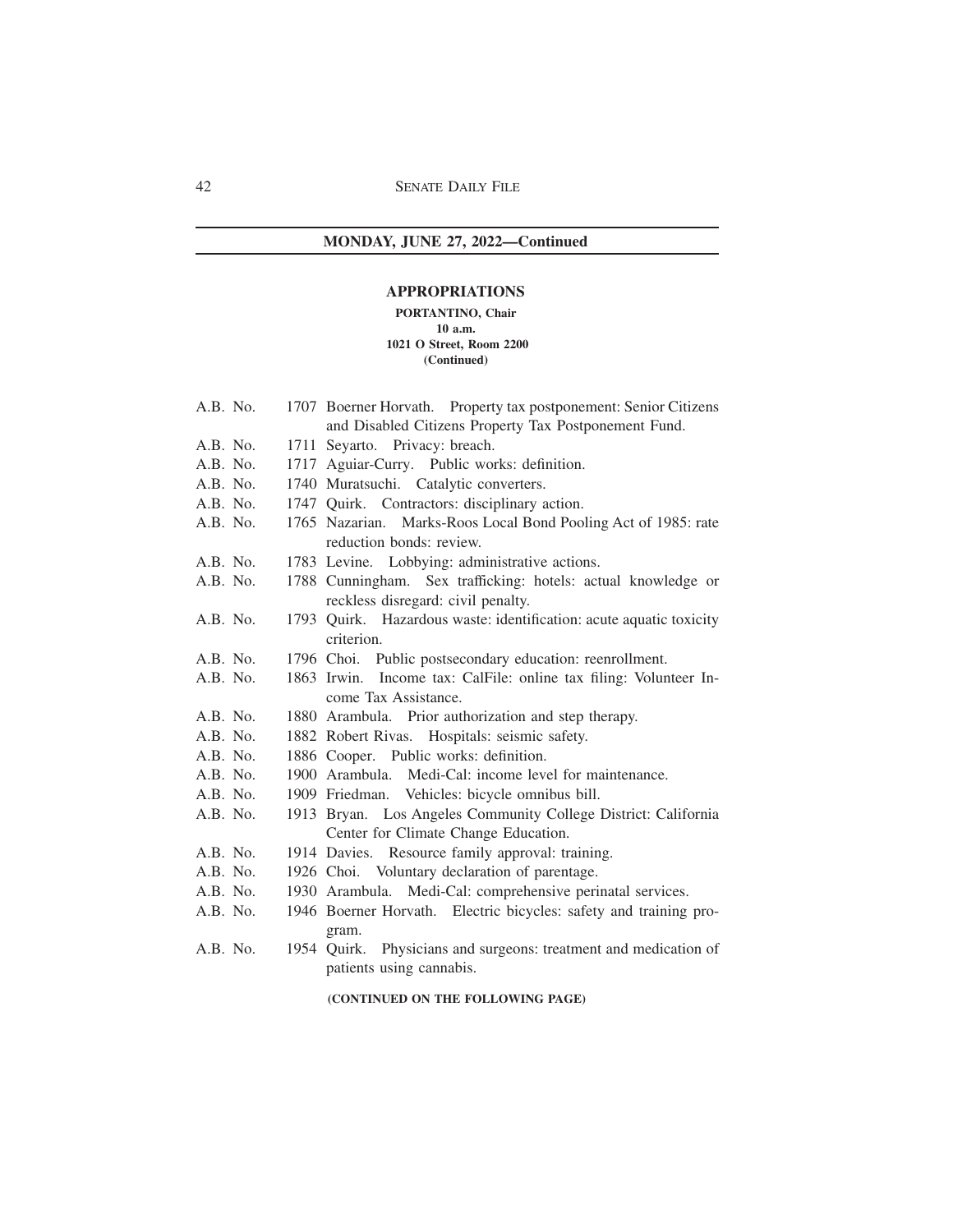#### **APPROPRIATIONS**

#### **PORTANTINO, Chair 10 a.m. 1021 O Street, Room 2200 (Continued)**

A.B. No. 1995 Arambula. Medi-Cal: premiums, contributions, and copayments. A.B. No. 1999 Arambula. Medi-Cal: behavioral health: individuals with vision loss. A.B. No. 2002 Villapudua. Mobilehome parks: enforcement: violations. A.B. No. 2003 Mike Fong. California Workforce Development Board: model career pathways. A.B. No. 2072 Gabriel. Mental health professionals: natural disasters: county offices of education: personnel sharing agreements. A.B. No. 2101 Flora. California Carbon Sequestration and Climate Resiliency Project Registry: whole orchard recycling projects. A.B. No. 2107 Flora. Clinical laboratory testing. (Urgency) A.B. No. 2121 Eduardo Garcia. School accountability: California Collaborative for Educational Excellence: special education resource leads. A.B. No. 2124 Cristina Garcia. Pupil Support Training Program. A.B. No. 2128 Cooley. State parks: California Admission Day: discounted admission. A.B. No. 2129 Carrillo. Employment Development Department: recession plan. A.B. No. 2130 Cunningham. Emergency medical services: training. A.B. No. 2131 Mullin. Child daycare facilities. A.B. No. 2142 Gabriel. Income taxes: exclusion: turf replacement water conservation program. (Tax Levy) A.B. No. 2144 Ramos. Mental health: information sharing. A.B. No. 2145 Davies. Dental services: long-term health care facilities. A.B. No. 2148 Calderon. Workers' compensation: disability payments. A.B. No. 2169 Gipson. Criminal procedure. A.B. No. 2172 Cervantes. Political Reform Act of 1974: electronic filings. A.B. No. 2199 Wicks. Birthing Justice for California Families Pilot Project.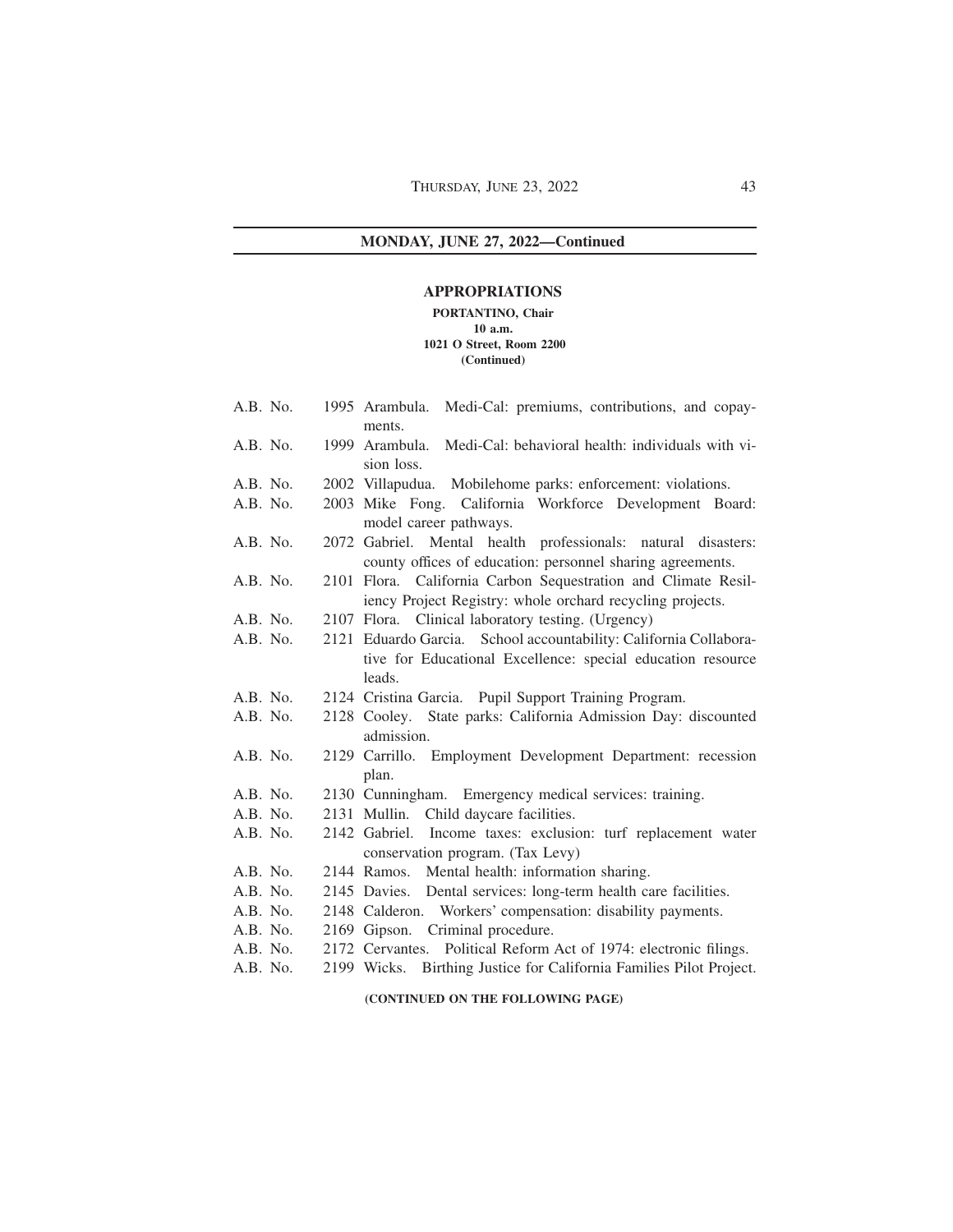#### **APPROPRIATIONS**

### **PORTANTINO, Chair 10 a.m. 1021 O Street, Room 2200 (Continued)**

A.B. No. 2216 Irwin. The Qualified ABLE Program: tax-advantaged savings accounts. A.B. No. 2230 Gipson. CalWORKs: temporary shelter and permanent housing benefits. A.B. No. 2260 Rodriguez. Emergency response: trauma kits. A.B. No. 2270 Seyarto. Authorized emergency vehicles. A.B. No. 2274 Blanca Rubio. Mandated reporters: statute of limitations. A.B. No. 2277 Reyes. CalWORKs: victims of abuse. A.B. No. 2280 Reyes. Unclaimed property: interest assessments and disclosure of records. A.B. No. 2281 Lackey. Early Childhood Mental Health Services Act. A.B. No. 2296 Jones-Sawyer. Task Force to Study and Develop Reparation Proposals for African Americans. A.B. No. 2301 Wood. Alcoholic beverage sales: beer manufacturers: licensed premises. A.B. No. 2307 Berman. Alcoholic beverages: beer manufacturers: branch offices. A.B. No. 2320 Cristina Garcia. Reproductive health care pilot program. A.B. No. 2326 Reyes. Lead poisoning prevention: laboratory reporting. A.B. No. 2330 Bigelow. Total loss salvage and nonrepairable vehicles. A.B. No. 2332 Committee on Banking and Finance. State funds: investments. A.B. No. 2339 Bloom. Housing element: emergency shelters: regional housing need. A.B. No. 2342 Cervantes. Community Economic Resilience Fund Program. A.B. No. 2352 Nazarian. Prescription drug coverage. A.B. No. 2360 Arambula. Emergency response advisory working group. A.B. No. 2370 Levine. Public records: state agency retention. A.B. No. 2374 Bauer-Kahan. Crimes against public health and safety: illegal dumping.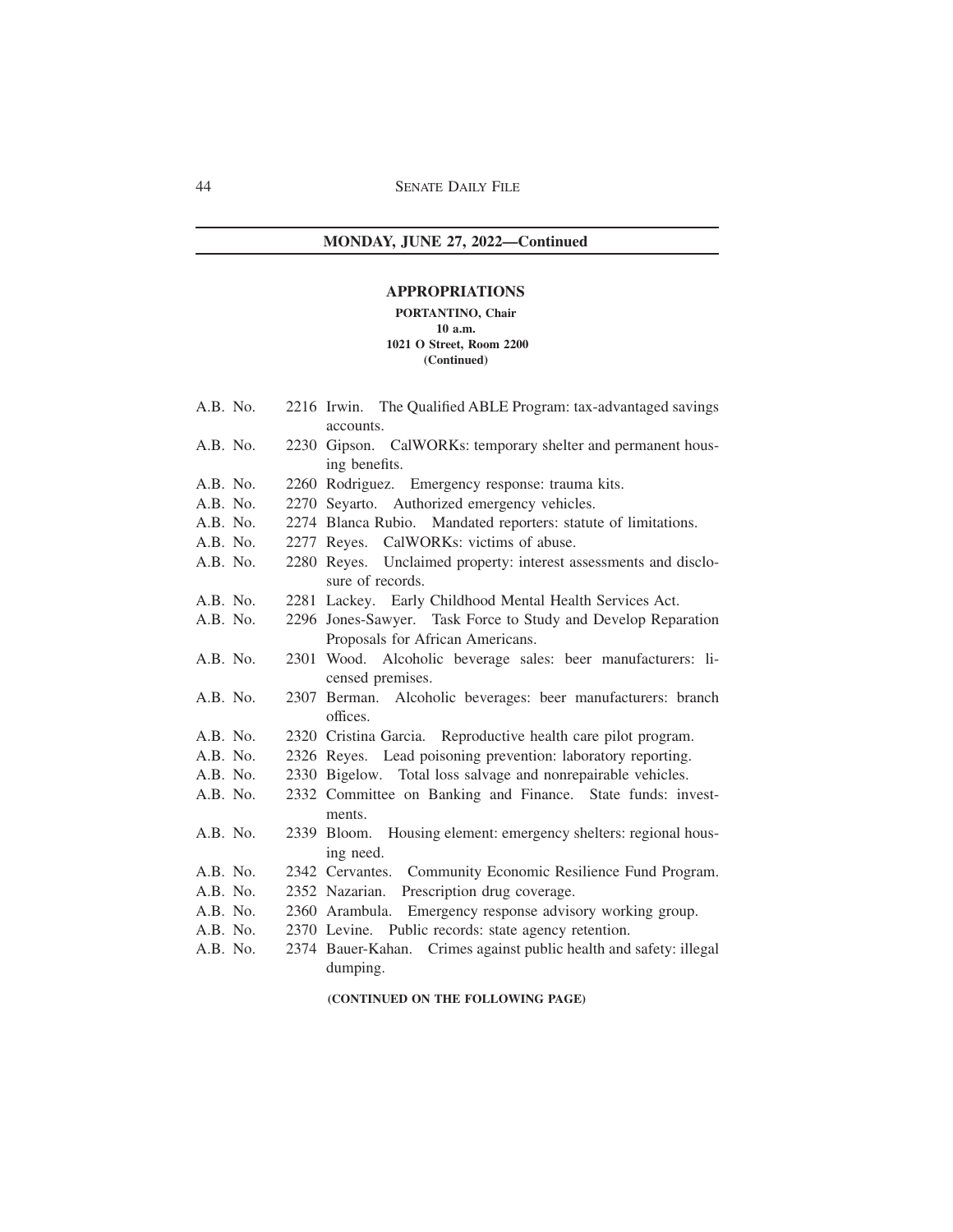# **APPROPRIATIONS**

### **PORTANTINO, Chair 10 a.m. 1021 O Street, Room 2200 (Continued)**

| A.B. No. |  | 2432 Muratsuchi. Neighborhood electric vehicles: County of Los<br>Angeles.                                                                                                                     |
|----------|--|------------------------------------------------------------------------------------------------------------------------------------------------------------------------------------------------|
| A.B. No. |  | 2495 Patterson. The parent and child relationship.                                                                                                                                             |
| A.B. No. |  | 2511 Irwin. Skilled nursing facilities: backup power source.                                                                                                                                   |
| A.B. No. |  | 2535 Eduardo Garcia. Department of Parks and Recreation: grants:<br>playgrounds and play structures: disability access.                                                                        |
| A.B. No. |  | 2577 Bigelow. Elections: uniform filing forms.                                                                                                                                                 |
| A.B. No. |  | 2581 Salas. Health care coverage: mental health and substance use<br>disorders: provider credentials.                                                                                          |
| A.B. No. |  | 2588 Maienschein. Crimes: obstruction of justice.                                                                                                                                              |
| A.B. No. |  | 2593 Boerner Horvath. Coastal resources: coastal development<br>permits: blue carbon demonstration projects: new develop-                                                                      |
|          |  | ment: greenhouse gas emissions.                                                                                                                                                                |
| A.B. No. |  | 2599 Cervantes. High-occupancy vehicle lanes: County of River-<br>side.                                                                                                                        |
| A.B. No. |  | 2614 Rodriguez. Workers' compensation: labor contractors.                                                                                                                                      |
| A.B. No. |  | 2617 Holden. Pupil instruction: dual enrollment programs: com-<br>petitive grants: College and Career Access Pathways partner-<br>ships: best practices: communication and marketing strategy. |
| A.B. No. |  | 2640 Valladares. Pupil health: food allergies: California Food Al-<br>lergy Resource internet web page.                                                                                        |
| A.B. No. |  | 2655 Blanca Rubio. Multicultural health.                                                                                                                                                       |
| A.B. No. |  | 2693 Reyes. COVID-19: exposure.                                                                                                                                                                |
| A.B. No. |  | 2702 Gipson. California Advanced Services Fund: Broadband Pub-                                                                                                                                 |
|          |  | lic Housing Account.                                                                                                                                                                           |
| A.B. No. |  | *2724 Arambula. Medi-Cal: alternate health care service plan.                                                                                                                                  |
| A.B. No. |  | 2754 Bauer-Kahan. Psychology: supervision. (Urgency)                                                                                                                                           |
| A.B. No. |  | 2768 Waldron. Mental health and substance use disorders: data-<br>base of facilities.                                                                                                          |
| A.B. No. |  | 2777 Wicks. Sexual assault: statute of limitations.                                                                                                                                            |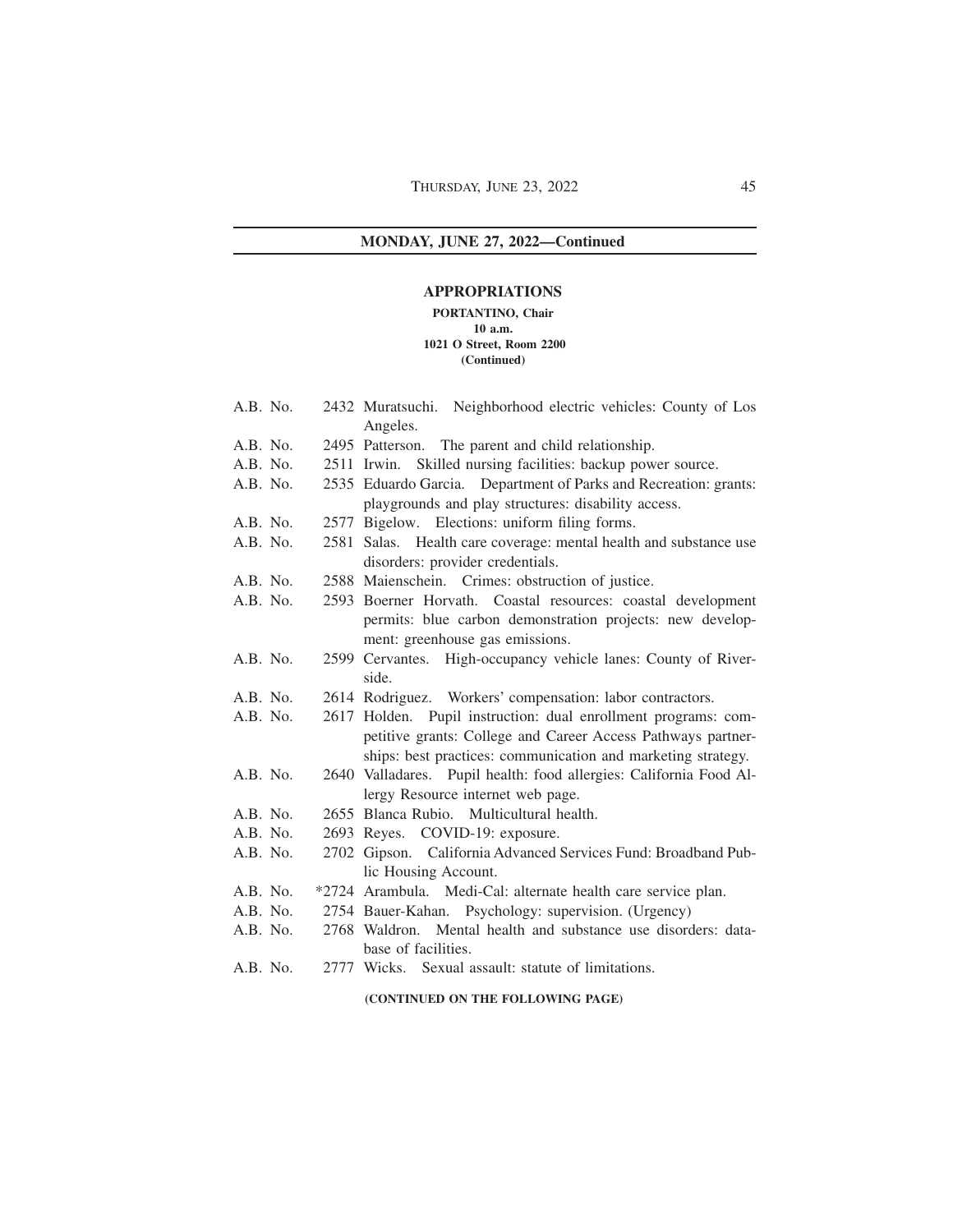# **APPROPRIATIONS**

### **PORTANTINO, Chair 10 a.m. 1021 O Street, Room 2200 (Continued)**

| A.B. No. |      | 2810 Arambula. Student nutrition: CalFresh: student eligibility:                                                   |
|----------|------|--------------------------------------------------------------------------------------------------------------------|
|          |      | Federal Application for Student Aid data.                                                                          |
| A.B. No. |      | 2823 Levine. Medi-Cal: beneficiary maintenance needs: home up-<br>keep allowance and transitional needs allowance. |
|          |      |                                                                                                                    |
| A.B. No. |      | 2872 Akilah Weber. Domestic violence: victims: address confiden-<br>tiality.                                       |
| A.B. No. |      | 2873 Jones-Sawyer. California Tax Credit Allocation Committee:                                                     |
|          |      | low-income housing credit: women, minority, disabled veteran,<br>and LGBT business enterprises.                    |
| A.B. No. |      | 2880 Mia Bonta. Taxation: credits: College Access Tax Credit.                                                      |
| A.B. No. | 2899 | Ting. California Hazardous Substances Act: misbranded and                                                          |
|          |      | banned hazardous substances: hearing procedure.                                                                    |
| A.B. No. |      | 2917 Mike Fong. State law: disability access.                                                                      |
| A.B. No. |      | 2953 Salas. Department of Transportation and local agencies:                                                       |
|          |      | streets and highways: recycled materials.                                                                          |
| A.B. No. |      | 2960 Committee on Judiciary. Judiciary omnibus.                                                                    |
| A.B. No. |      | 2963 Committee on Military and Veterans Affairs. Veterans: Cali-                                                   |
|          |      | fornia Central Coast Veterans Cemetery Advisory Committee.                                                         |
| A.B. No. |      | 2966 Committee on Natural Resources. Conservation easements:                                                       |
|          |      | forest lands: California Conservation Corps.                                                                       |
| A.B. No. |      | 2972 Committee on Jobs, Economic Development, and the                                                              |
|          |      | Economy. California Business Investment Services Program.                                                          |
| A.B. No. |      | 2973 Committee on Higher Education. Postsecondary education:                                                       |
|          |      | omnibus bill.                                                                                                      |
| A.B. No. |      | 2975 Committee on Water, Parks, and Wildlife. Department of                                                        |
|          |      | Parks and Recreation: community access agreements: interpre-                                                       |
|          |      | tive services and visitor services.                                                                                |
|          |      |                                                                                                                    |

\* Pending Receipt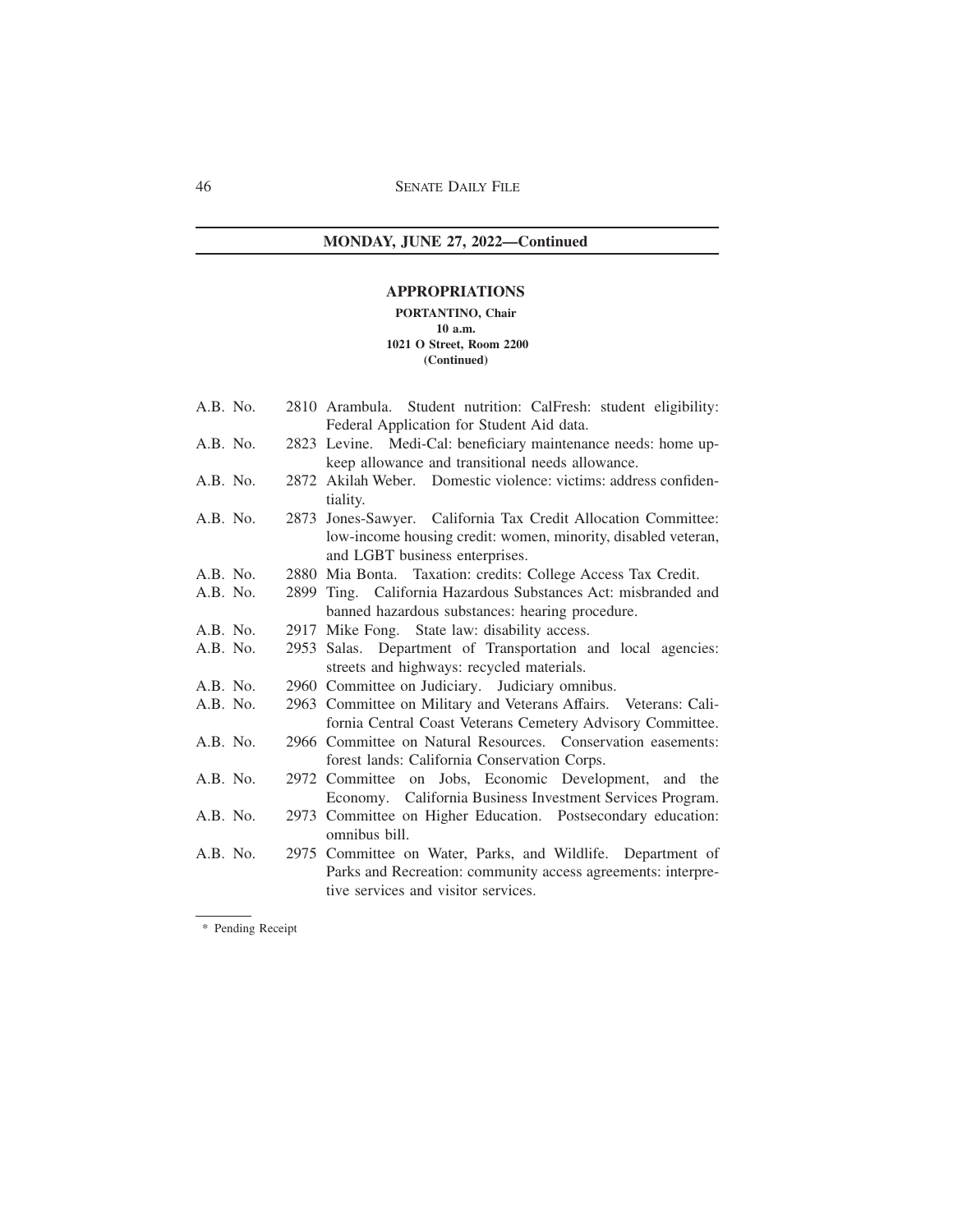#### **BUDGET AND FISCAL REVIEW**

#### **SKINNER, Chair 10 a.m. — Senate Chamber**

**NOTICE**: Individuals wishing to attend proceedings in person are advised that we must continue to balance the opportunity for the public to participate in the legislative process, with the critical need to protect public health. As such, we will maintain the physical distancing guidelines in proceedings and throughout the Capitol and the 1021 O Street building.

The Senate strongly recommends that masks be worn, regardless of vaccine status, at all times while in the Capitol and the 1021 O Street building, including in all Senate proceedings. Masks are available at security checkpoints at building entrances.

The Capitol is open to the public and admission to a legislative proceeding will commence at 8:45 a.m. or 15 minutes prior to a proceeding. All persons are required to adhere to these guidelines:

Do not enter the Capitol if you have COVID-19 symptoms, including a cough or fever.

Maintain social distance from others.

Capitol restrooms are equipped with soap, please wash hands often, and use hand sanitizer.

In order to maintain physical distancing, seating will be limited. If we cannot provide you with entry consistent with physical distancing, you can watch the proceedings online or listen by using the toll free phone number. Those who attend in person will be required to follow directions from the Senate Sergeant-at-Arms.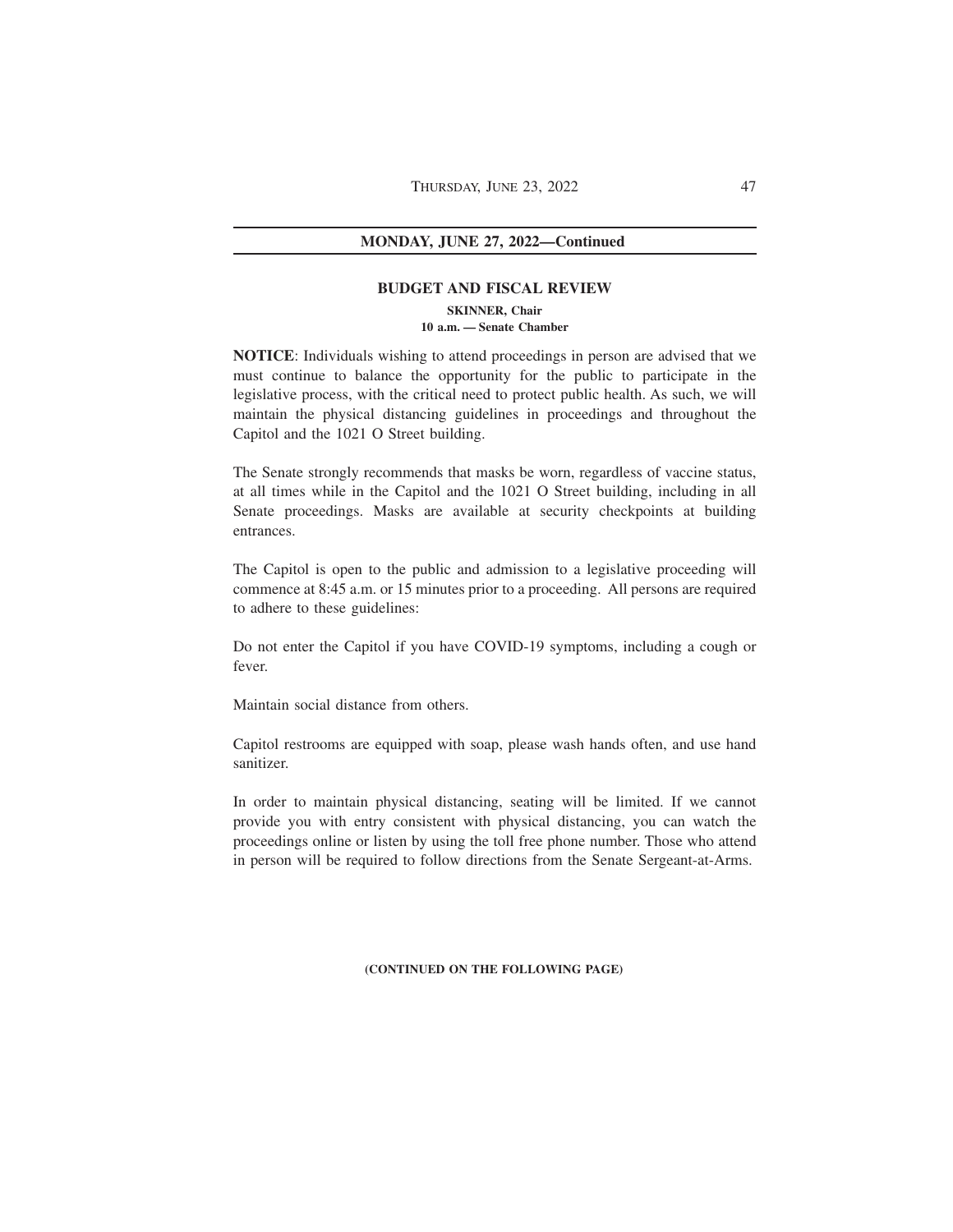#### **BUDGET AND FISCAL REVIEW**

**SKINNER, Chair 10 a.m. — Senate Chamber (Continued)** 

Written comments or testimony can be provided directly to the committees by emailing the committee. Committee websites are found at: www.senate.ca.gov/committees

For public comment and testimony, using the teleconference system, please refer to the committee website for the toll free number.

Telephonic participation in committees is available during hearings by calling in during the public comment period. You can dial the phone number provided by the Chair of the committee at the time of the hearing or find the number posted on the committee website. As is our normal practice, public comment will be accepted and may be limited at the direction of the Chairperson at the conclusion of each bill presentation.

For further detailed instructions on using the teleconference service, please visit the committee webpage www.senate.ca.gov/committees

To watch the livestream of the proceeding visit: www.senate.ca.gov

To **listen only**, but not testify, for this hearing in the Senate Chamber, please dial 1-888-251-2909 and use Access Code 7362831.

| A.B. No. | 129 Ting. Budget Act of 2022.                |  |
|----------|----------------------------------------------|--|
| A.B. No. | 178 Committee on Budget. Budget Act of 2021. |  |
| A.B. No. | 180 Committee on Budget. Budget Act of 2021. |  |
| A.B. No. | 181 Committee on Budget. Budget Act of 2021. |  |
| A.B. No. | 182 Committee on Budget. Budget Act of 2021. |  |
| A.B. No. | 183 Committee on Budget. Budget Act of 2021. |  |
| A.B. No. | 184 Committee on Budget. Budget Act of 2021. |  |
| A.B. No. | 185 Committee on Budget. Budget Act of 2021. |  |
|          |                                              |  |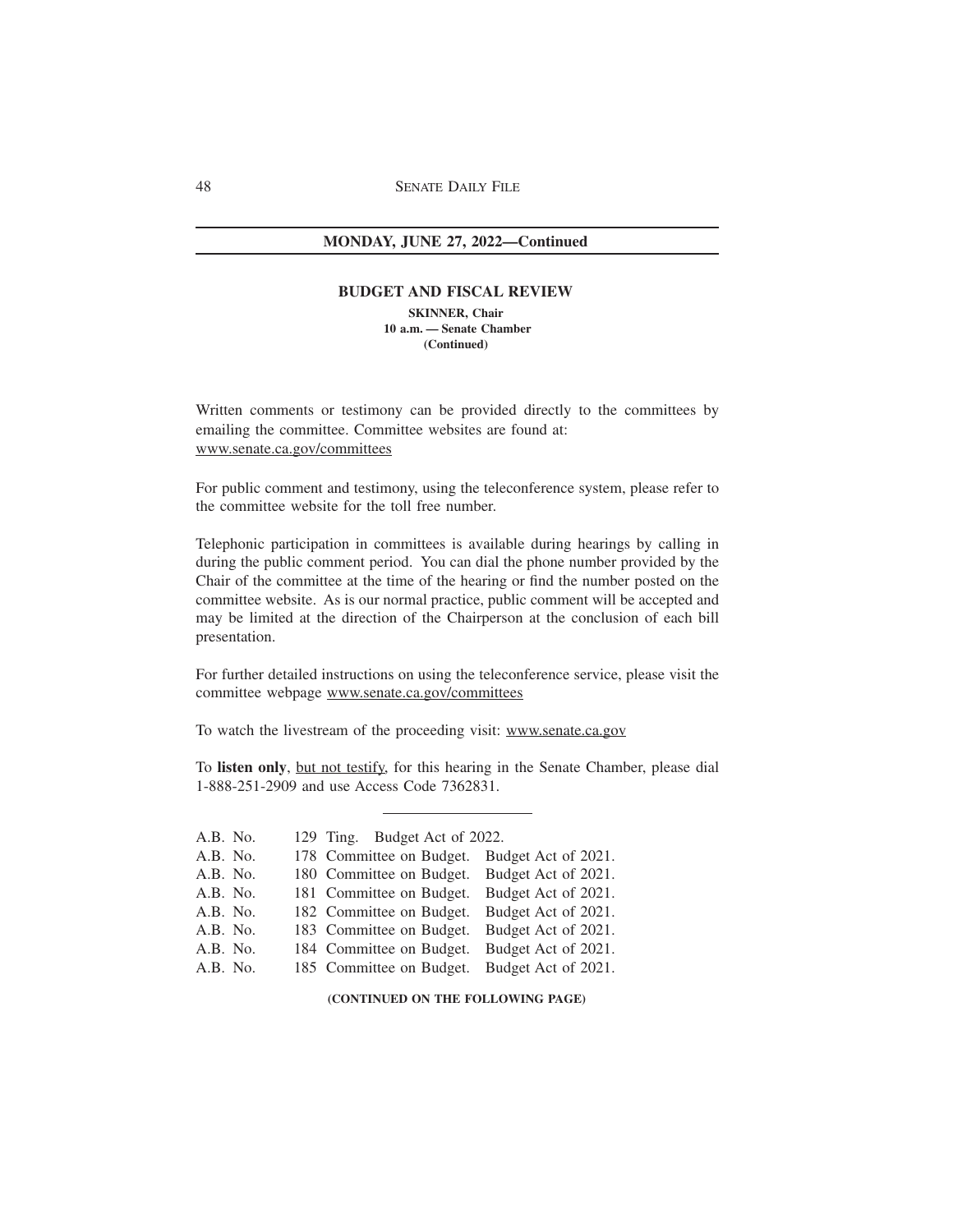# **BUDGET AND FISCAL REVIEW**

**SKINNER, Chair 10 a.m. — Senate Chamber (Continued)** 

| A.B. No. |  | 186 Committee on Budget. | Budget Act of 2021.             |  |  |
|----------|--|--------------------------|---------------------------------|--|--|
| A.B. No. |  | 187 Committee on Budget. | Budget Act of 2021.             |  |  |
| A.B. No. |  | 188 Committee on Budget. | Budget Act of 2021.             |  |  |
| A.B. No. |  | 189 Committee on Budget. | Budget Act of 2021.             |  |  |
| A.B. No. |  | 191 Committee on Budget. | Budget Act of 2021.             |  |  |
| A.B. No. |  | 192 Committee on Budget. | Better for Families Rebates and |  |  |
|          |  | Grants.                  |                                 |  |  |
| A.B. No. |  | 193 Committee on Budget. | Budget Act of 2021.             |  |  |
| A.B. No. |  | 194 Committee on Budget. | Budget Act of 2021.             |  |  |
| A.B. No. |  | 195 Committee on Budget. | Budget Act of 2021.             |  |  |
| A.B. No. |  | 196 Committee on Budget. | Budget Act of 2021.             |  |  |
| A.B. No. |  | 197 Committee on Budget. | Budget Act of 2021.             |  |  |
| A.B. No. |  | 198 Committee on Budget. | Budget Act of 2021.             |  |  |
| A.B. No. |  | 199 Committee on Budget. | Budget Act of 2021.             |  |  |
| A.B. No. |  | 200 Committee on Budget. | Budget Act of 2021.             |  |  |
| A.B. No. |  | 201 Committee on Budget. | Budget Act of 2021.             |  |  |
| A.B. No. |  | 202 Committee on Budget. | Budget Act of 2021.             |  |  |
| A.B. No. |  | 203 Committee on Budget. | Budget Act of 2021.             |  |  |
| A.B. No. |  | 205 Committee on Budget. | Budget Act of 2021.             |  |  |
| A.B. No. |  | 208 Committee on Budget. | Budget Act of 2021.             |  |  |
| A.B. No. |  | 210 Committee on Budget. | Budget Act of 2021.             |  |  |
| A.B. No. |  | 212 Committee on Budget. | Budget Act of 2021.             |  |  |
| A.B. No. |  | 213 Committee on Budget. | Budget Act of 2022.             |  |  |
|          |  |                          |                                 |  |  |

PLEASE NOTE: The subject matter of the bills identified above are subject to change prior to the hearing.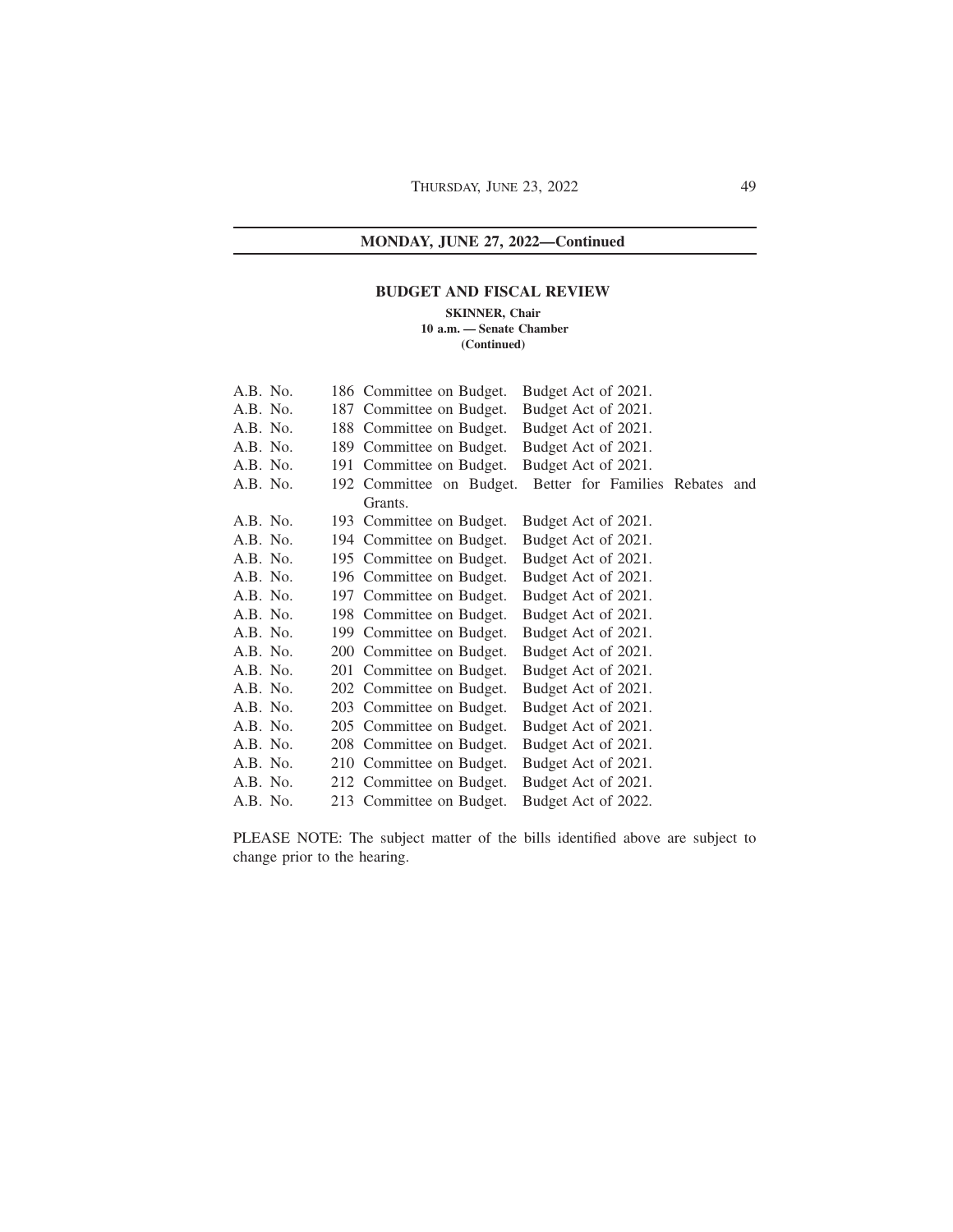# **BUSINESS, PROFESSIONS AND ECONOMIC DEVELOPMENT**

#### **ROTH, Chair 12 Noon and upon adjournment of Session, if necessary 1021 O Street, Room 1200**

**NOTICE**: Individuals wishing to attend proceedings in person are advised that we must continue to balance the opportunity for the public to participate in the legislative process, with the critical need to protect public health. As such, we will maintain the physical distancing guidelines in proceedings and throughout the Capitol and the 1021 O Street building.

The Senate strongly recommends that masks be worn, regardless of vaccine status, at all times while in the Capitol and the 1021 O Street building, including in all Senate proceedings. Masks are available at security checkpoints at building entrances.

The Capitol and the 1021 O Street building is open to the public and admission to a legislative proceeding will commence at 8:45 a.m. or 15 minutes prior to a proceeding. All persons are required to adhere to these guidelines:

Do not enter the Capitol or the 1021 O Street building if you have COVID-19 symptoms, including a cough, fever, sore throat, or shortness of breath.

Maintain social distance from others.

Capitol and 1021 O Street building restrooms are equipped with soap, please wash hands often, and use hand sanitizer.

In order to maintain physical distancing, seating will be limited. If we cannot provide you with entry consistent with physical distancing, you can watch the proceedings online or listen by using the toll free phone number. Those who attend in person will be required to follow directions from the Senate Sergeant-at-Arms.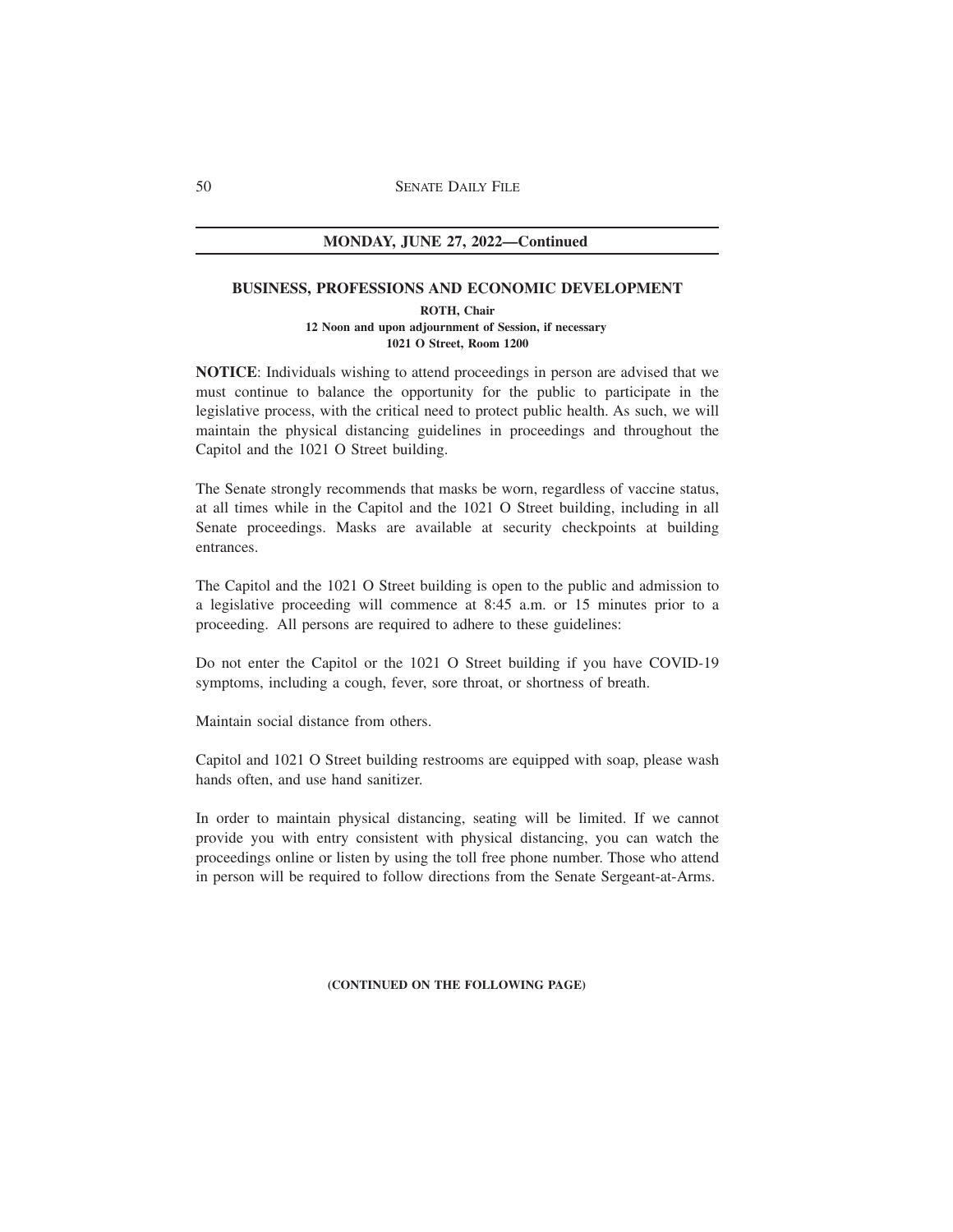# **BUSINESS, PROFESSIONS AND ECONOMIC DEVELOPMENT**

**ROTH, Chair 12 Noon and upon adjournment of Session, if necessary 1021 O Street, Room 1200 (Continued)** 

Written comments or testimony can be provided directly to the committees by emailing the committee. Committee websites are found at: www.senate.ca.gov/committees

For public comment and testimony, using the teleconference system, please refer to the committee website for the toll free number.

Telephonic participation in committees is available during hearings by calling in during the public comment period. You can dial the phone number provided by the Chair of the committee at the time of the hearing or find the number posted on the committee website. As is our normal practice, public comment will be accepted and may be limited at the direction of the Chairperson at the conclusion of each bill presentation.

For further detailed instructions on using the teleconference service, please visit the committee webpage www.senate.ca.gov/committees

To watch the livestream of the proceeding visit: www.senate.ca.gov

To **listen only**, but not testify, for this hearing in Senate Committee Room 1200, please dial 1-888-251-2909 and use Access Code 7362832.

### MEASURES HEARD IN FILE ORDER

| A.B. No. | 657 Cooper. Healing arts: expedited licensure process: applicants |
|----------|-------------------------------------------------------------------|
|          | providing abortion services.                                      |
| A.B. No. | 2894 Cooper. Contractors: workers' compensation insurance.        |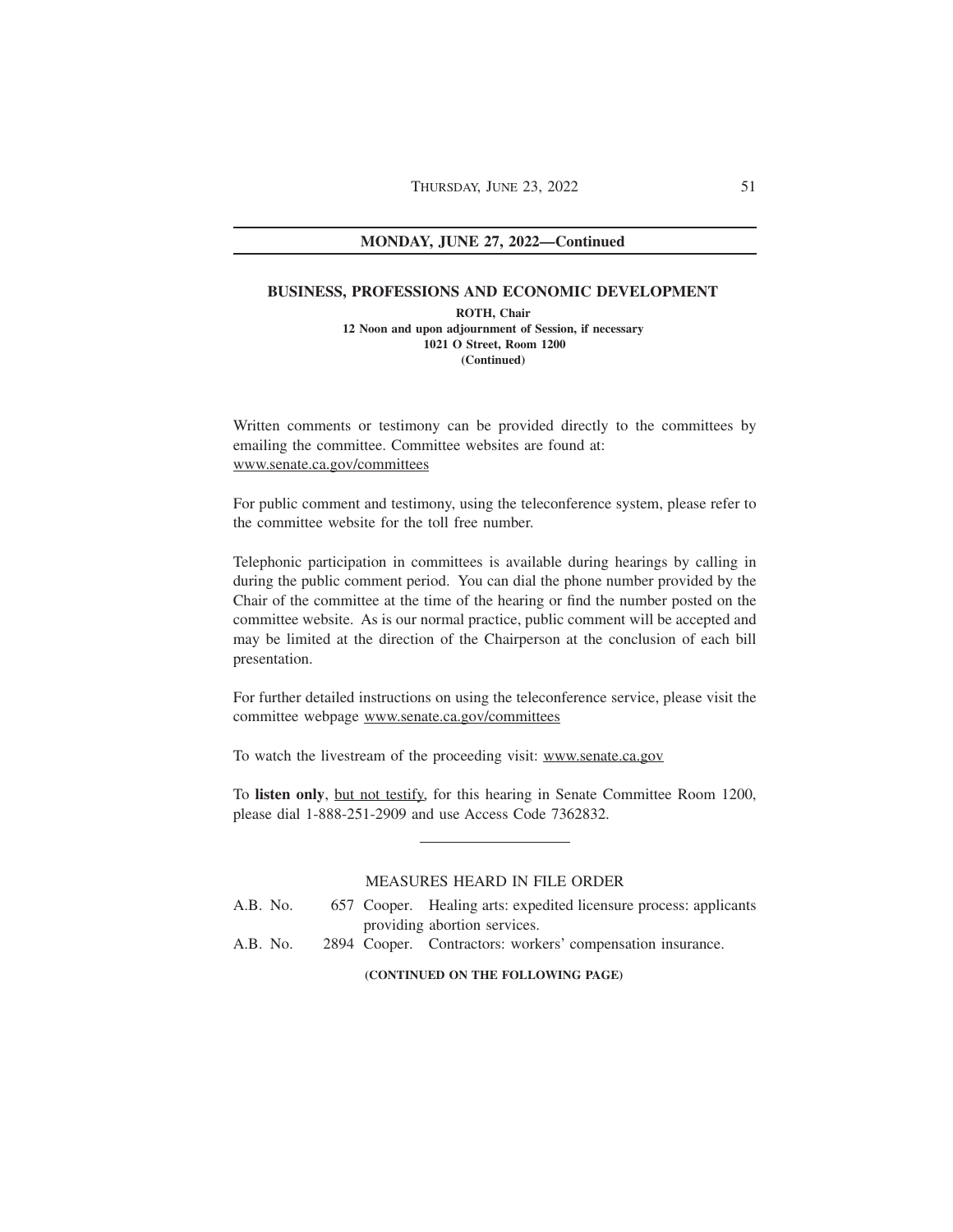# **BUSINESS, PROFESSIONS AND ECONOMIC DEVELOPMENT**

### **ROTH, Chair 12 Noon and upon adjournment of Session, if necessary 1021 O Street, Room 1200 (Continued)**

| A.B. No. |  | 852 Wood. Health care practitioners: electronic prescriptions:    |
|----------|--|-------------------------------------------------------------------|
|          |  | nurse practitioner scope of practice: practice without standard-  |
|          |  | ized procedures. (Urgency)                                        |
| A.B. No. |  | 1704 Chen. Podiatric radiography permit: Radiologic Health        |
|          |  | Branch.                                                           |
| A.B. No. |  | 1894 Luz Rivas. Integrated cannabis vaporizer: packaging, label-  |
|          |  | ing, advertisement, and marketing.                                |
| A.B. No. |  | 2019 Petrie-Norris. Small and disadvantaged business enterprises. |
| A.B. No. |  | 2314 Petrie-Norris. State-guaranteed commercial financial prod-   |
|          |  | ucts for small businesses: Small Business Expansion Fund and      |
|          |  | Capital Access Loan Program.                                      |
| A.B. No. |  | 2098 Low. Physicians and surgeons: unprofessional conduct.        |
| A.B. No. |  | 2236 Low. Optometry.                                              |
| A.B. No. |  | 2150 Lackey. Cannabis research.                                   |
| A.B. No. |  | 2196 Maienschein. Barbering and cosmetology.                      |
| A.B. No. |  | 2380 Maienschein. Online pet retailers: retail financing options. |
| A.B. No. |  | *2499 Maienschein. Organic products sector: Organic Transition    |
|          |  | Pilot Program.                                                    |
| A.B. No. |  | 2407 O'Donnell. Vehicle tampering: theft of catalytic converters. |
| A.B. No. |  | 2682 Gray. Vehicles: catalytic converters.                        |
| A.B. No. |  | 2671 Committee on Business and Professions. Occupational          |
|          |  | therapy.                                                          |
| A.B. No. |  | 2684 Committee on Business and Professions. Nursing.              |
| A.B. No. |  | 2685 Committee on Business and Professions. Naturopathic Doc-     |
|          |  | tors Act: Naturopathic Medicine Board and licensing require-      |
|          |  | ments.                                                            |
| A.B. No. |  | 2686 Committee on Business and Professions. Speech-language       |
|          |  | pathologists, audiologists, and hearing aid dispensers.           |
| A.B. No. |  | 2687 Committee on Business and Professions. California Massage    |
|          |  | Therapy Council.                                                  |
|          |  |                                                                   |

\* Pending Receipt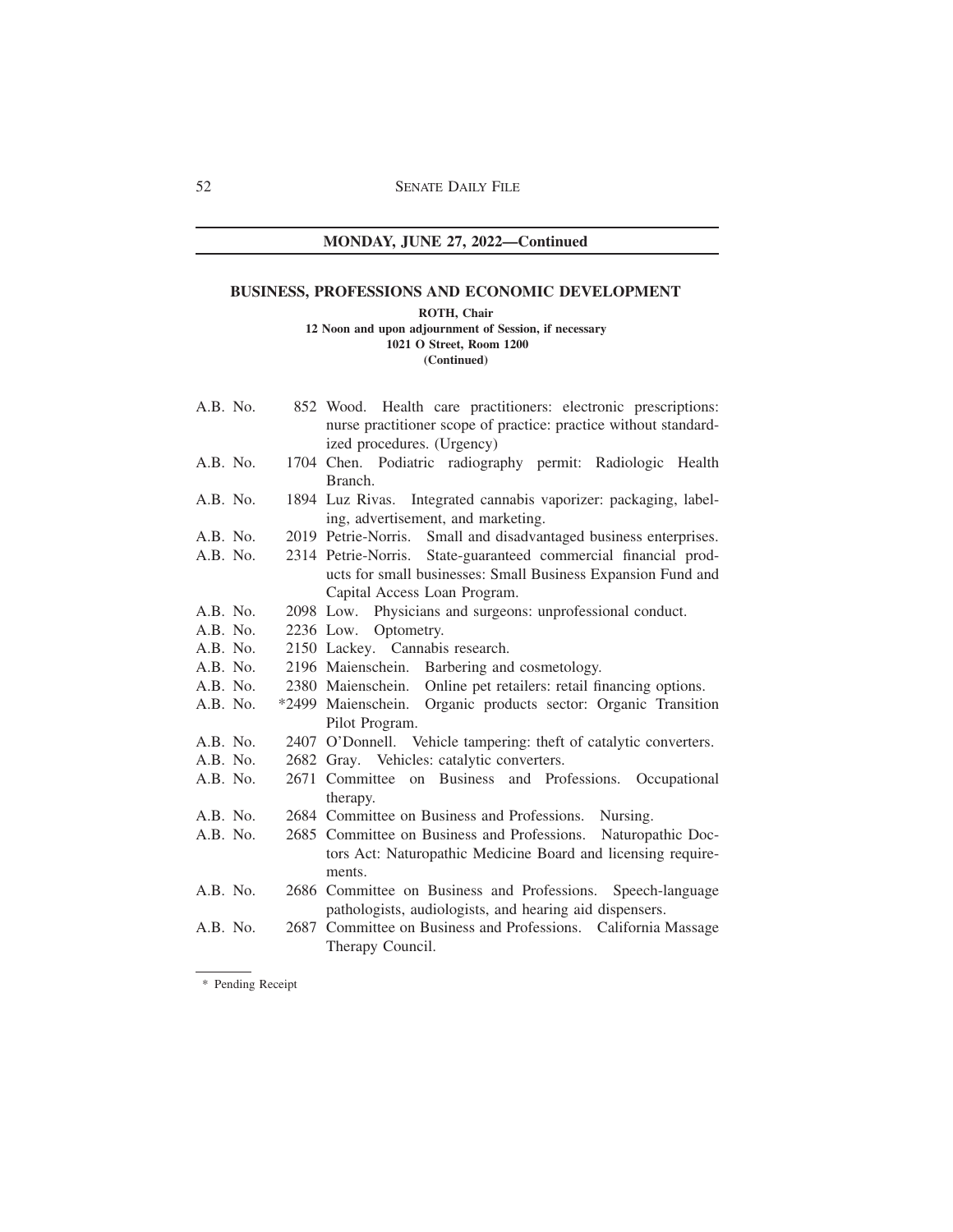# **ENERGY, UTILITIES AND COMMUNICATIONS**

**HUESO, Chair 3 p.m. or upon adjournment of Session 1021 O Street, Room 2100**

**NOTICE**: Individuals wishing to attend proceedings in person are advised that we must continue to balance the opportunity for the public to participate in the legislative process, with the critical need to protect public health. As such, we will maintain the physical distancing guidelines in proceedings and throughout the Capitol and the 1021 O Street building.

The Senate strongly recommends that masks be worn, regardless of vaccine status, at all times while in the Capitol and the 1021 O Street building, including in all Senate proceedings. Masks are available at security checkpoints at building entrances.

The Capitol and the 1021 O Street building is open to the public and admission to a legislative proceeding will commence at 8:45 a.m. or 15 minutes prior to a proceeding. All persons are required to adhere to these guidelines:

Do not enter the Capitol or the 1021 O Street building if you have COVID-19 symptoms, including a cough, fever, sore throat, or shortness of breath.

Maintain social distance from others.

Capitol and 1021 O Street building restrooms are equipped with soap, please wash hands often, and use hand sanitizer.

In order to maintain physical distancing, seating will be limited. If we cannot provide you with entry consistent with physical distancing, you can watch the proceedings online or listen by using the toll free phone number. Those who attend in person will be required to follow directions from the Senate Sergeant-at-Arms.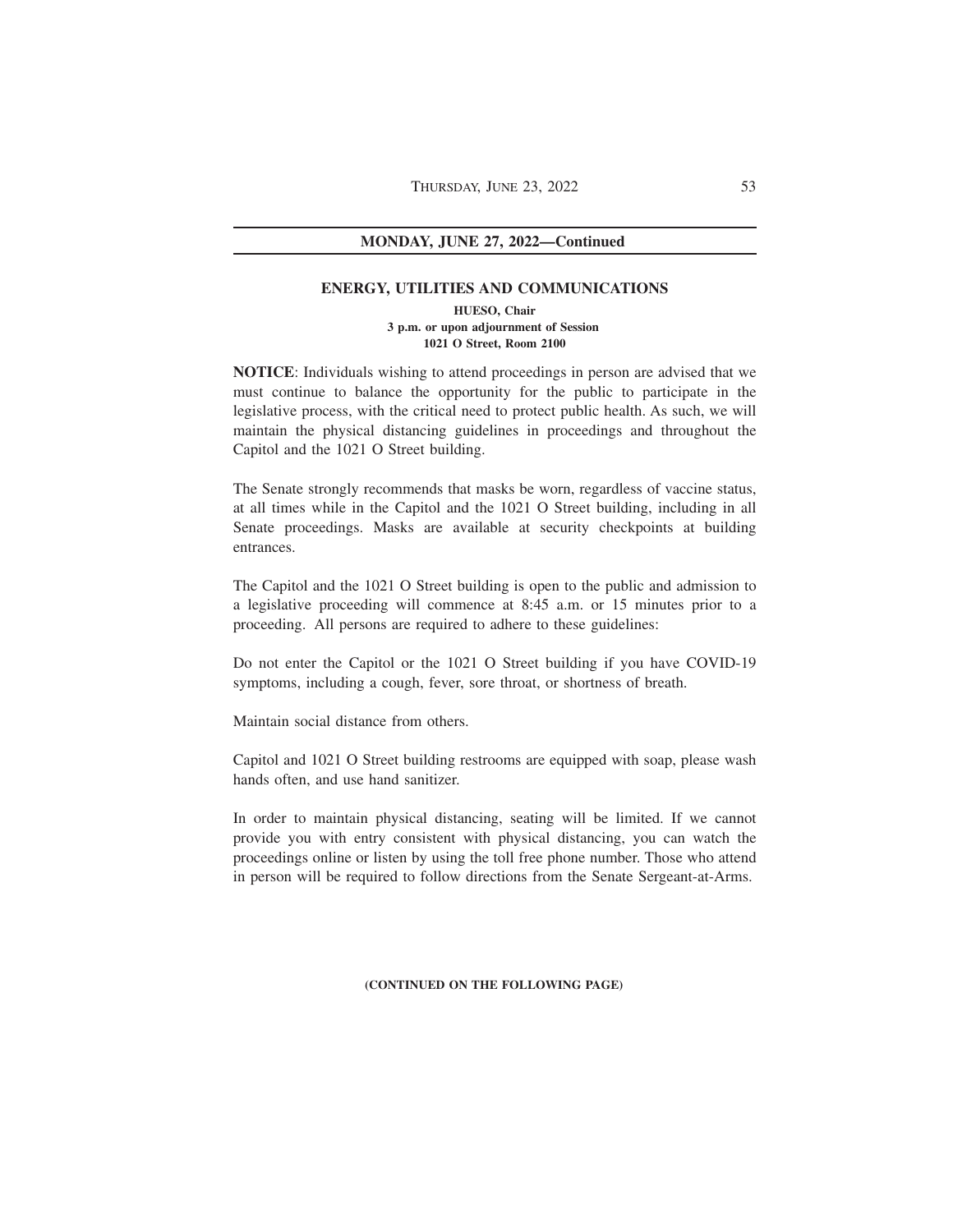# **ENERGY, UTILITIES AND COMMUNICATIONS**

**HUESO, Chair 3 p.m. or upon adjournment of Session 1021 O Street, Room 2100 (Continued)** 

Written comments or testimony can be provided directly to the committees by emailing the committee. Committee websites are found at: www.senate.ca.gov/committees

For public comment and testimony, using the teleconference system, please refer to the committee website for the toll free number.

Telephonic participation in committees is available during hearings by calling in during the public comment period. You can dial the phone number provided by the Chair of the committee at the time of the hearing or find the number posted on the committee website. As is our normal practice, public comment will be accepted and may be limited at the direction of the Chairperson at the conclusion of each bill presentation.

For further detailed instructions on using the teleconference service, please visit the committee webpage www.senate.ca.gov/committees

To watch the livestream of the proceeding visit: www.senate.ca.gov

To **listen only**, but not testify, for this hearing in Senate Committee Room 2100, please dial 1-888-808-6929 and use Access Code 7362833.

# MEASURES HEARD IN FILE ORDER

| A.B. No. 1279 Muratsuchi. Public utilities: rates: cost recovery.    |                                                         |  |  |  |  |
|----------------------------------------------------------------------|---------------------------------------------------------|--|--|--|--|
| A.B. No.                                                             | 2075 Ting. Energy: electric vehicle charging standards. |  |  |  |  |
| A.B. No. *2204 Boerner Horvath. Clean energy: Office of Clean Energy |                                                         |  |  |  |  |
|                                                                      | Workforce.                                              |  |  |  |  |
|                                                                      |                                                         |  |  |  |  |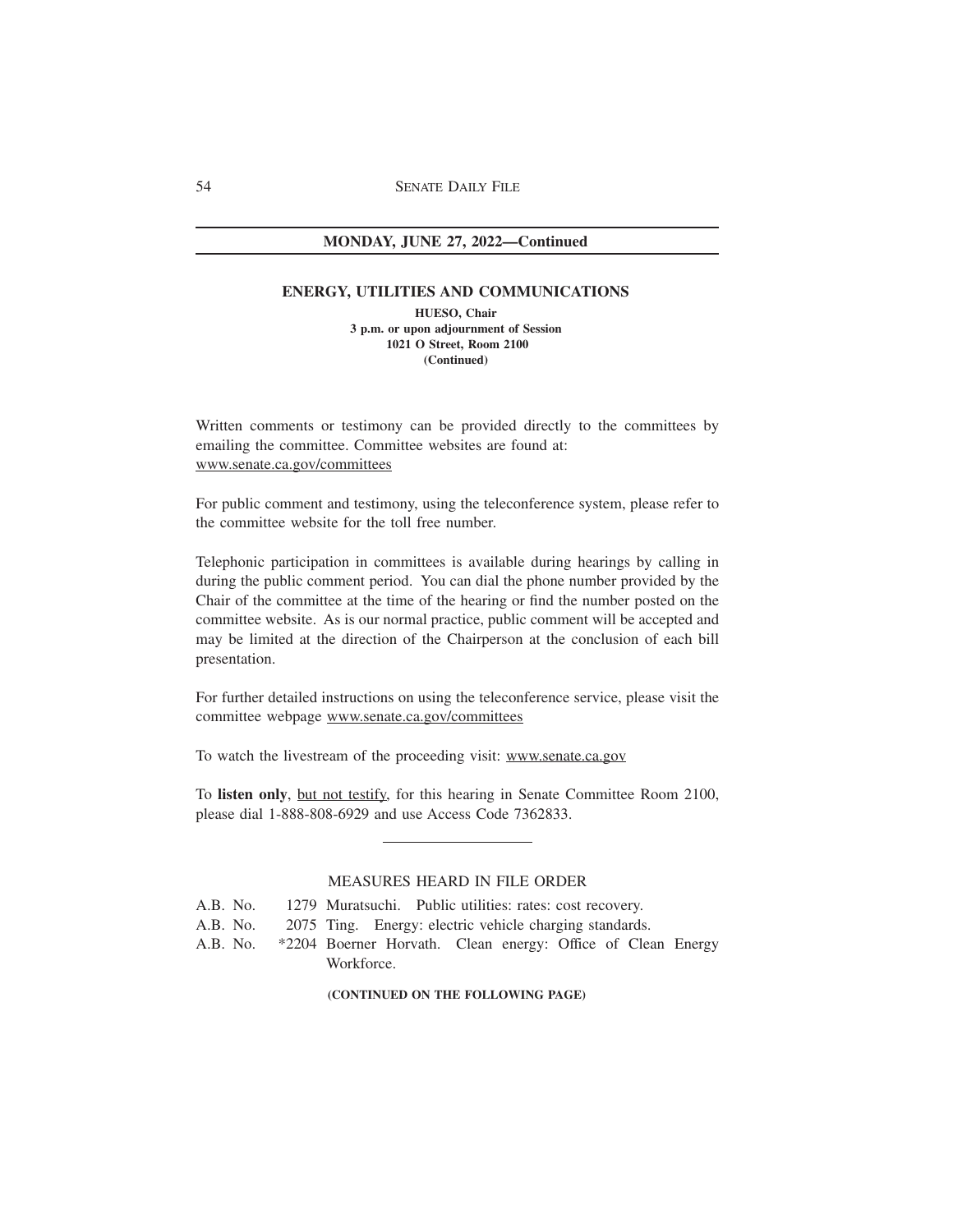# **ENERGY, UTILITIES AND COMMUNICATIONS**

#### **HUESO, Chair 3 p.m. or upon adjournment of Session 1021 O Street, Room 2100 (Continued)**

| A.B. No. | 2316 Ward. Public Utilities Commission: community renewable    |  |
|----------|----------------------------------------------------------------|--|
|          |                                                                |  |
|          | energy program.                                                |  |
| A.B. No. | 2667 Friedman. Integrated Distributed Energy Resources Fund.   |  |
| A.B. No. | 2716 Grayson. Transportation network companies: participating  |  |
|          | drivers: safety courses.                                       |  |
| A.B. No. | 2748 Holden. Telecommunications: Digital Equity in Video Fran- |  |
|          | chising Act of 2022.                                           |  |
| A.B. No. | 2749 Quirk-Silva. Communications: California Advanced Services |  |
|          | Fund. (Urgency)                                                |  |
| A.B. No. | 2750 Mia Bonta. Department of Technology: state digital equity |  |
|          | plan.                                                          |  |
| A.B. No. | 2752 Wood. Broadband infrastructure: mapping.                  |  |
| A.B. No. | 2878 Aguiar-Curry. Forest Biomass Waste Utilization Program.   |  |
|          |                                                                |  |

\* Pending Receipt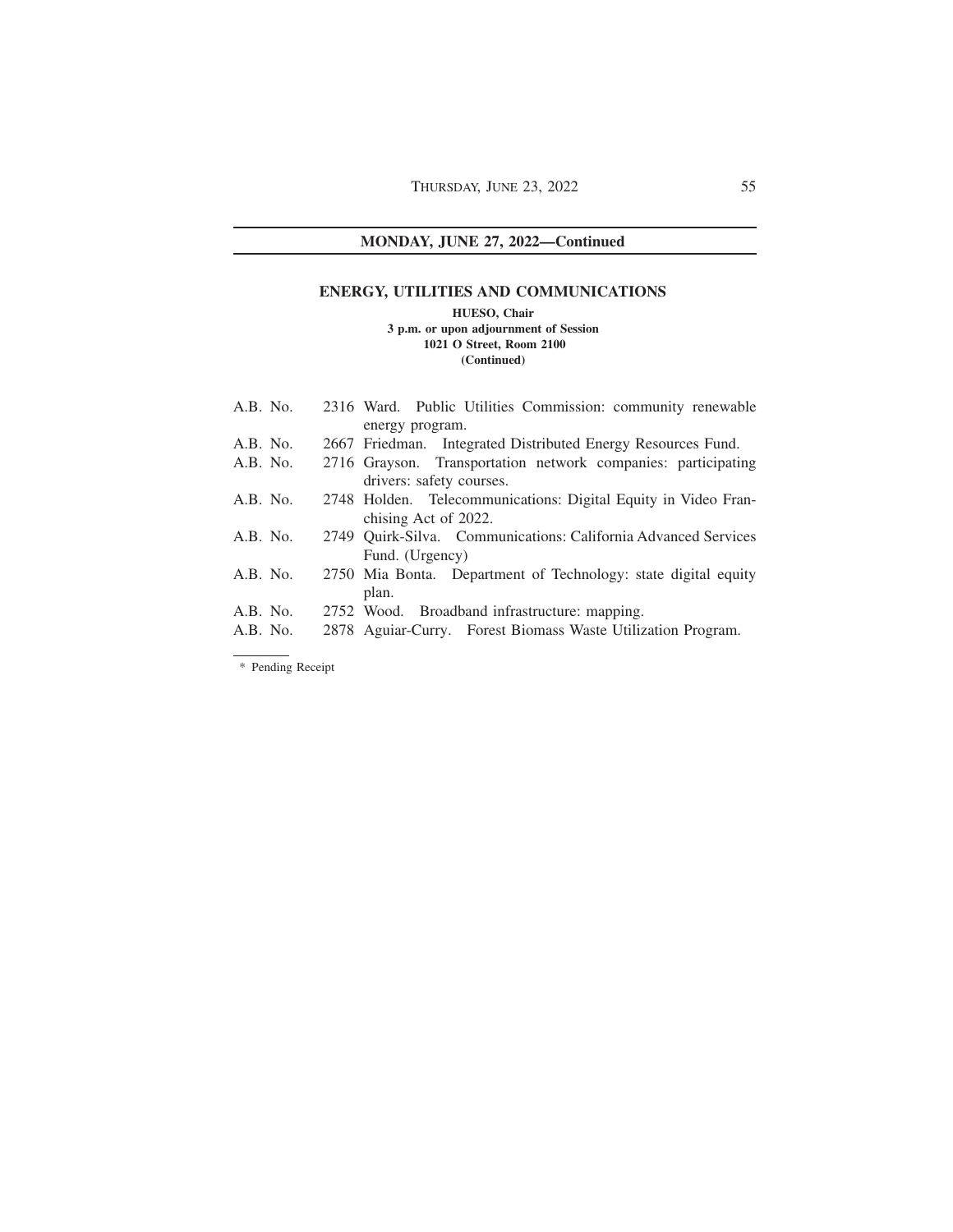#### **HUMAN SERVICES**

## **HURTADO, Chair 3 p.m. or upon adjournment of Session 1021 O Street, Room 2200**

**NOTICE**: Individuals wishing to attend proceedings in person are advised that we must continue to balance the opportunity for the public to participate in the legislative process, with the critical need to protect public health. As such, we will maintain the physical distancing guidelines in proceedings and throughout the Capitol and the 1021 O Street building.

The Senate strongly recommends that masks be worn, regardless of vaccine status, at all times while in the Capitol and the 1021 O Street building, including in all Senate proceedings. Masks are available at security checkpoints at building entrances.

The Capitol and the 1021 O Street building is open to the public and admission to a legislative proceeding will commence at 8:45 a.m. or 15 minutes prior to a proceeding. All persons are required to adhere to these guidelines:

Do not enter the Capitol or the 1021 O Street building if you have COVID-19 symptoms, including a cough, fever, sore throat, or shortness of breath.

Maintain social distance from others.

Capitol and 1021 O Street building restrooms are equipped with soap, please wash hands often, and use hand sanitizer.

In order to maintain physical distancing, seating will be limited. If we cannot provide you with entry consistent with physical distancing, you can watch the proceedings online or listen by using the toll free phone number. Those who attend in person will be required to follow directions from the Senate Sergeant-at-Arms.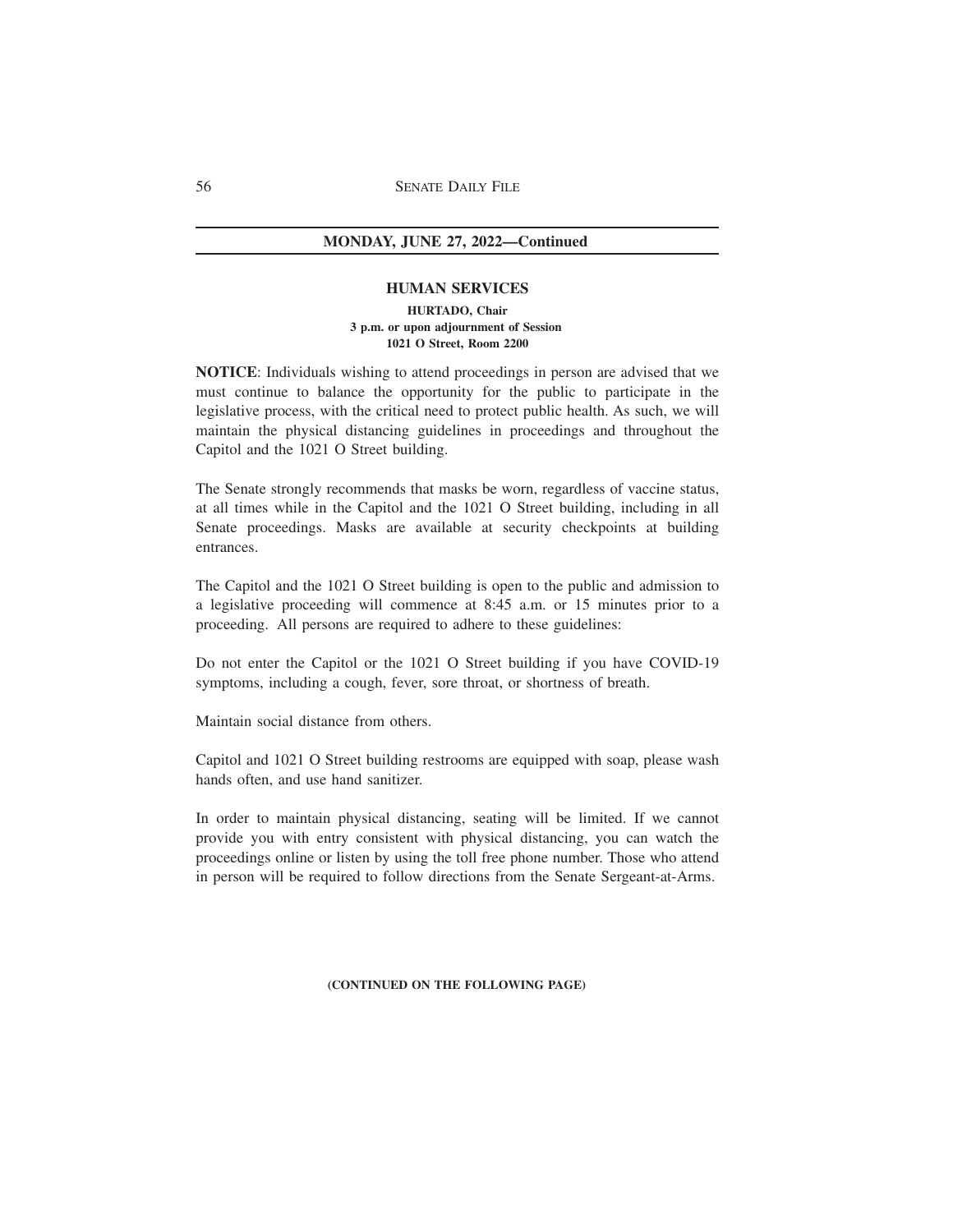# **HUMAN SERVICES**

**HURTADO, Chair 3 p.m. or upon adjournment of Session 1021 O Street, Room 2200 (Continued)** 

Written comments or testimony can be provided directly to the committees by emailing the committee. Committee websites are found at: www.senate.ca.gov/committees

For public comment and testimony, using the teleconference system, please refer to the committee website for the toll free number.

Telephonic participation in committees is available during hearings by calling in during the public comment period. You can dial the phone number provided by the Chair of the committee at the time of the hearing or find the number posted on the committee website. As is our normal practice, public comment will be accepted and may be limited at the direction of the Chairperson at the conclusion of each bill presentation.

For further detailed instructions on using the teleconference service, please visit the committee webpage www.senate.ca.gov/committees

To watch the livestream of the proceeding visit: www.senate.ca.gov

To **listen only**, but not testify, for this hearing in Senate Committee Room 2200, please dial 1-888-808-6929 and use Access Code 7362834.

# MEASURES HEARD IN FILE ORDER

- A.B. No. 895 Holden. Skilled nursing facilities, intermediate care facilities, and residential care facilities for the elderly: notice to prospective residents.
- A.B. No. \*1663 Maienschein. Protective proceedings.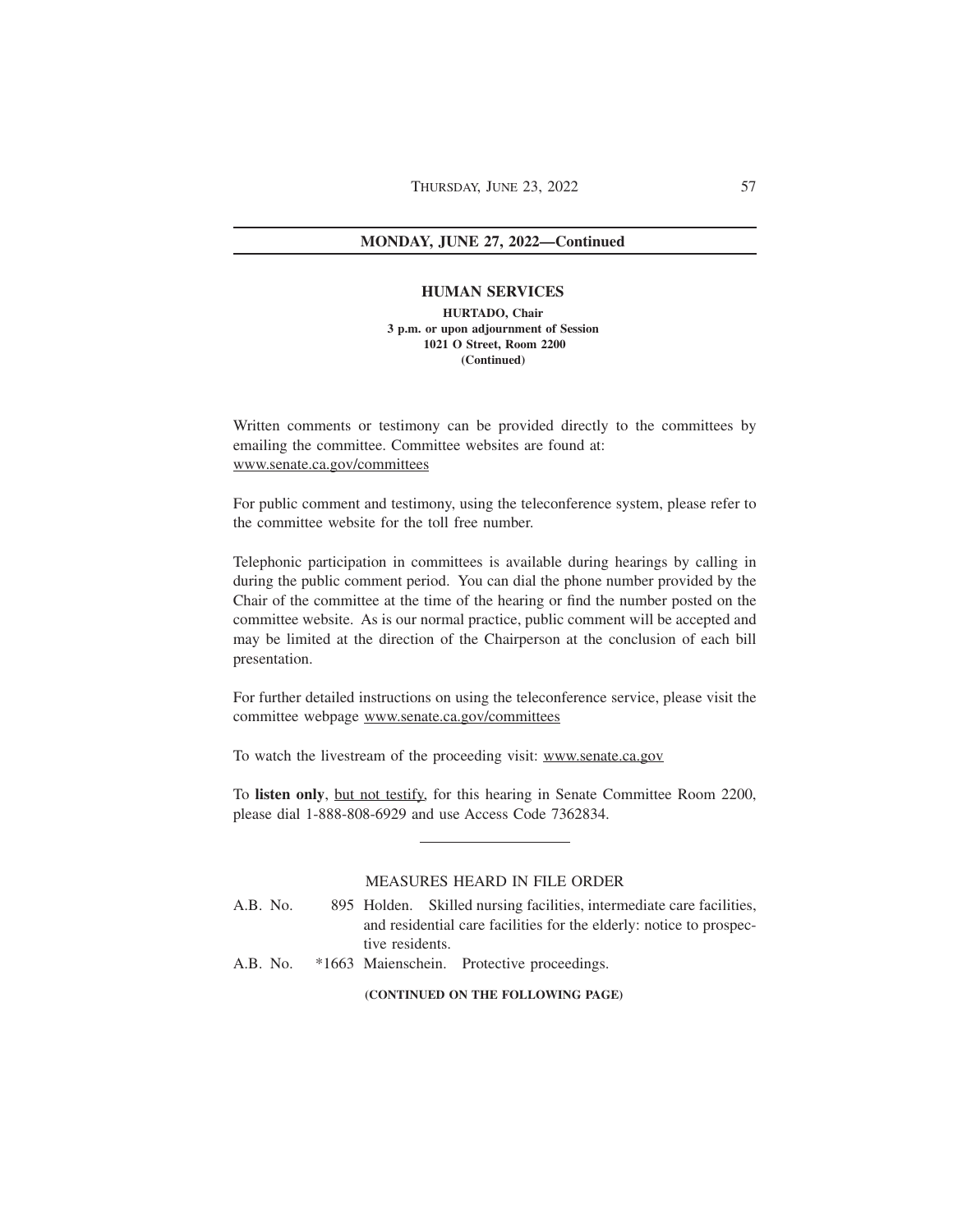# **HUMAN SERVICES**

### **HURTADO, Chair 3 p.m. or upon adjournment of Session 1021 O Street, Room 2200 (Continued)**

| A.B. No. |          | 2483 Maienschein. Housing for individuals experiencing home-                                                                                       |
|----------|----------|----------------------------------------------------------------------------------------------------------------------------------------------------|
|          |          | lessness.                                                                                                                                          |
|          | A.B. No. | 1685 Bryan. Vehicles: parking violations.                                                                                                          |
| A.B. No. |          | 1686 Bryan. Child welfare agencies: enforcement.                                                                                                   |
|          | A.B. No. | 2159 Bryan. Reunification services.                                                                                                                |
|          | A.B. No. | 1728 Robert Rivas. CalWORKs: welfare-to-work: exemptions.                                                                                          |
|          | A.B. No. | 1794 Gipson. Postadoption contact agreements: reinstatement of<br>parental rights.                                                                 |
| A.B. No. |          | 1957 Wilson. Disparities within the developmental services sys-<br>tem.                                                                            |
| A.B. No. |          | 1965 Wicks. California Antihunger Response and Employment<br>Training Act of 2022.                                                                 |
| A.B. No. |          | 2042 Villapudua. Child daycare facilities: anaphylactic policy.                                                                                    |
| A.B. No. |          | 2119 Flora. Veterans: Medical Foster Home Pilot Program.                                                                                           |
|          | A.B. No. | 2300 Kalra. CalWORKs and CalFresh: work requirements.                                                                                              |
|          | A.B. No. | 2306 Cooley. Foster care: Independent Living Program.                                                                                              |
|          | A.B. No. | 2309 Friedman. Guardianships.                                                                                                                      |
|          | A.B. No. | 2663 Ramos. Youth Acceptance Project.                                                                                                              |
| A.B. No. |          | 2775 Quirk-Silva. Automobiles and recreational vehicles: registra-<br>tion fees.                                                                   |
| A.B. No. |          | 2806 Blanca Rubio. Childcare and developmental services: pre-<br>school: expulsion and suspension: mental health services:<br>reimbursement rates. |
|          | A.B. No. | 2817 Reyes. House California Challenge Program.                                                                                                    |
|          |          |                                                                                                                                                    |

\* Pending Receipt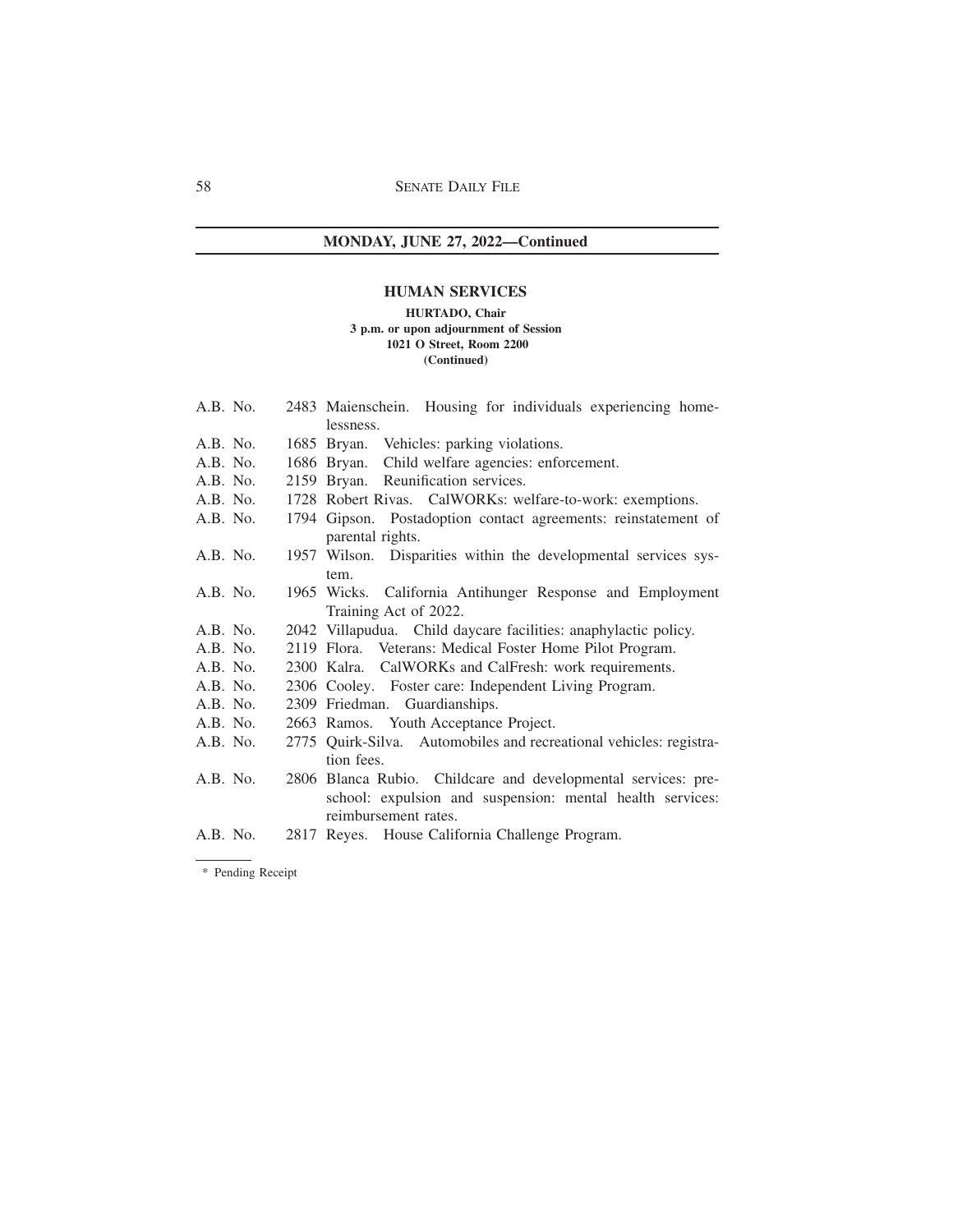# **TUESDAY**, **JUNE 28**, **2022**

#### **GOVERNMENTAL ORGANIZATION**

### **DODD, Chair 9 a.m. 1021 O Street, Room 1200**

**NOTICE**: Individuals wishing to attend proceedings in person are advised that we must continue to balance the opportunity for the public to participate in the legislative process, with the critical need to protect public health. As such, we will maintain the physical distancing guidelines in proceedings and throughout the Capitol and the 1021 O Street building.

The Senate strongly recommends that masks be worn, regardless of vaccine status, at all times while in the Capitol and the 1021 O Street building, including in all Senate proceedings. Masks are available at security checkpoints at building entrances.

The Capitol and the 1021 O Street building is open to the public and admission to a legislative proceeding will commence at 8:45 a.m. or 15 minutes prior to a proceeding. All persons are required to adhere to these guidelines:

Do not enter the Capitol or the 1021 O Street building if you have COVID-19 symptoms, including a cough, fever, sore throat, or shortness of breath.

Maintain social distance from others.

Capitol and 1021 O Street building restrooms are equipped with soap, please wash hands often, and use hand sanitizer.

In order to maintain physical distancing, seating will be limited. If we cannot provide you with entry consistent with physical distancing, you can watch the proceedings online or listen by using the toll free phone number. Those who attend in person will be required to follow directions from the Senate Sergeant-at-Arms.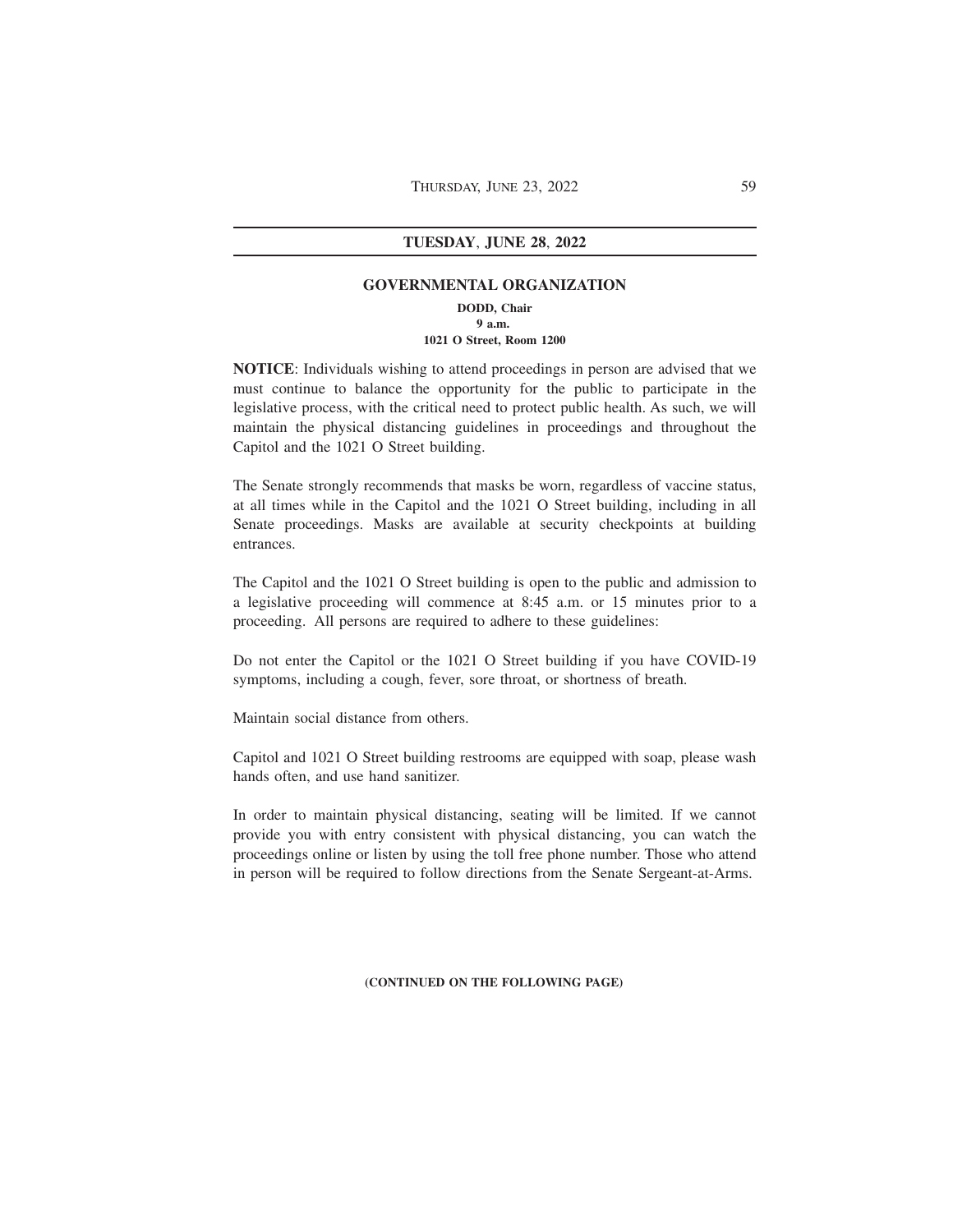### **GOVERNMENTAL ORGANIZATION**

**DODD, Chair 9 a.m. 1021 O Street, Room 1200 (Continued)** 

Written comments or testimony can be provided directly to the committees by emailing the committee. Committee websites are found at: www.senate.ca.gov/committees

For public comment and testimony, using the teleconference system, please refer to the committee website for the toll free number.

Telephonic participation in committees is available during hearings by calling in during the public comment period. You can dial the phone number provided by the Chair of the committee at the time of the hearing or find the number posted on the committee website. As is our normal practice, public comment will be accepted and may be limited at the direction of the Chairperson at the conclusion of each bill presentation.

For further detailed instructions on using the teleconference service, please visit the committee webpage www.senate.ca.gov/committees

To watch the livestream of the proceeding visit: www.senate.ca.gov

To **listen only**, but not testify, for this hearing in Senate Committee Room 1200, please dial 1-888-251-2909 and use Access Code 7362832.

# INFORMATIONAL HEARING

SUBJECT: Tribal-State Gaming Compact Between the State of California and the Tejon Indian Tribe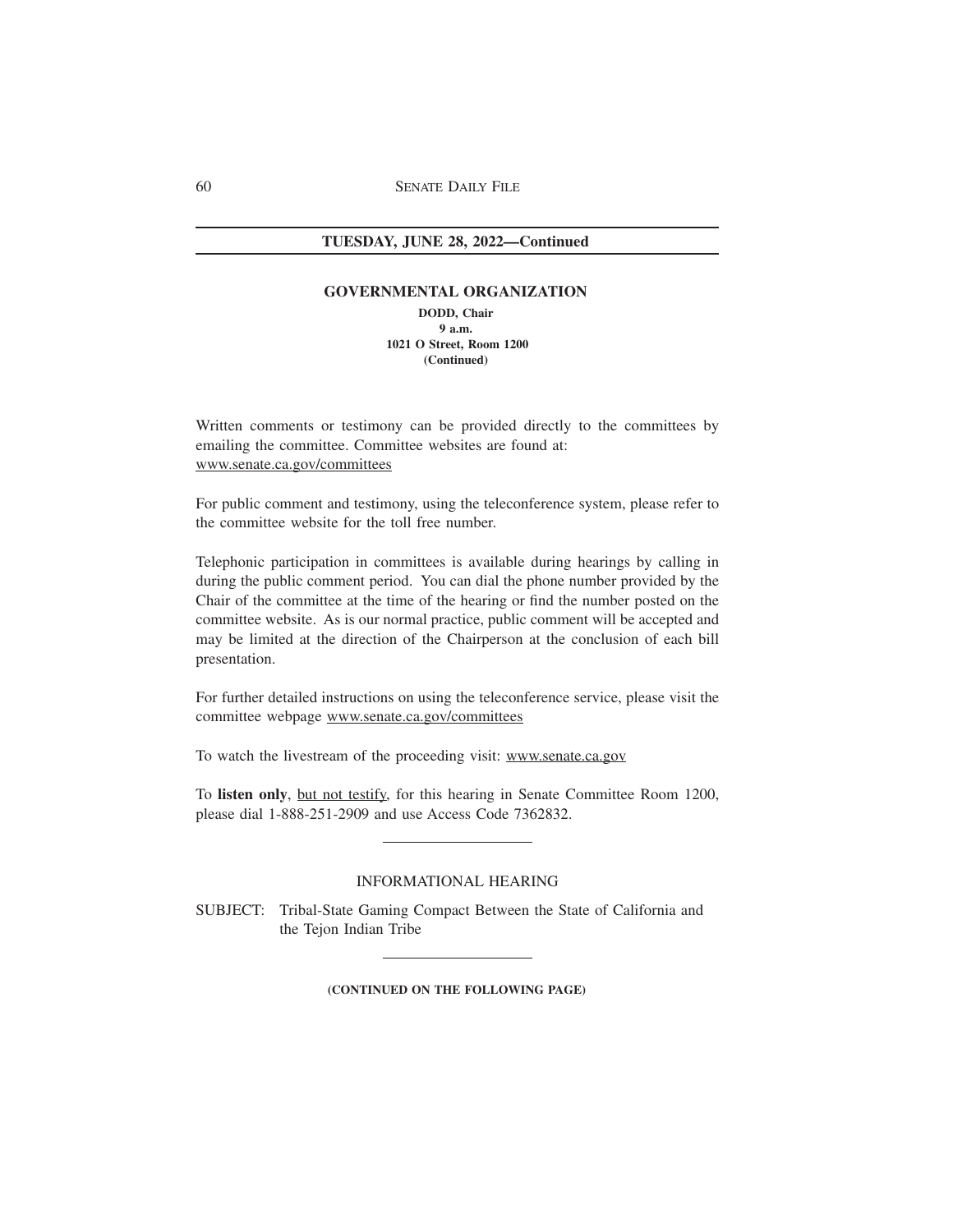# **GOVERNMENTAL ORGANIZATION**

### **DODD, Chair 9 a.m. 1021 O Street, Room 1200 (Continued)**

| A.B. No. |  | 98 Kalra. Tied-house restrictions: advertising exceptions: City  |
|----------|--|------------------------------------------------------------------|
|          |  | of San Jose. (Urgency)                                           |
| A.B. No. |  | 495 Bigelow. Alcoholic beverage control: licensure.              |
| A.B. No. |  | 662 Rodriguez. Mental health: State Fire Marshal: training stan- |
|          |  | dards: peer-to-peer suicide prevention.                          |
| A.B. No. |  | 2477 Rodriguez. Emergency alert and warning service providers:   |
|          |  | minimum operating standards.                                     |
| A.B. No. |  | 2645 Rodriguez. Local emergency plans: integration of access and |
|          |  | functional needs: community resilience centers.                  |
| A.B. No. |  | 923 Ramos. Government-to-Government Consultation Act: state-     |
|          |  | tribal consultation: training.                                   |
| A.B. No. |  | 2022 Ramos. State government.                                    |
| A.B. No. |  | 988 Bauer-Kahan. Mental health: 988 crisis hotline. (Urgency)    |
| A.B. No. |  | 1323 Haney. Alcoholic beverage control: tied-house exceptions.   |
| A.B. No. |  | 1330 Mayes. Alcoholic beverage tied-house restrictions: excep-   |
|          |  | tions: County of Riverside.                                      |
| A.B. No. |  | 1432 Low. LGBTQ+ Pride Month.                                    |
| A.B. No. |  | 2596 Low. Lunar New Year holiday.                                |
| A.B. No. |  | 1565 Committee on Emergency Management. California Emer-         |
|          |  | gency Services Act: toll-free telephone hotlines. (Urgency)      |
| A.B. No. |  | 1600 Nguyen. California Commission on the United States          |
|          |  | Semiquincentennial.                                              |
| A.B. No. |  | 1601 Akilah Weber. Call centers: protections.                    |
| A.B. No. |  | 1604 Holden. The Upward Mobility Act of 2022: boards and         |
|          |  | commissions: civil service: examinations: classifications.       |
| A.B. No. |  | 1648 Maienschein. Disaster preparedness: local government: ani-  |
|          |  | mal natural disaster evacuation plan.                            |
| A.B. No. |  | 1664 Gabriel. California State Nonprofit Security Grant Program. |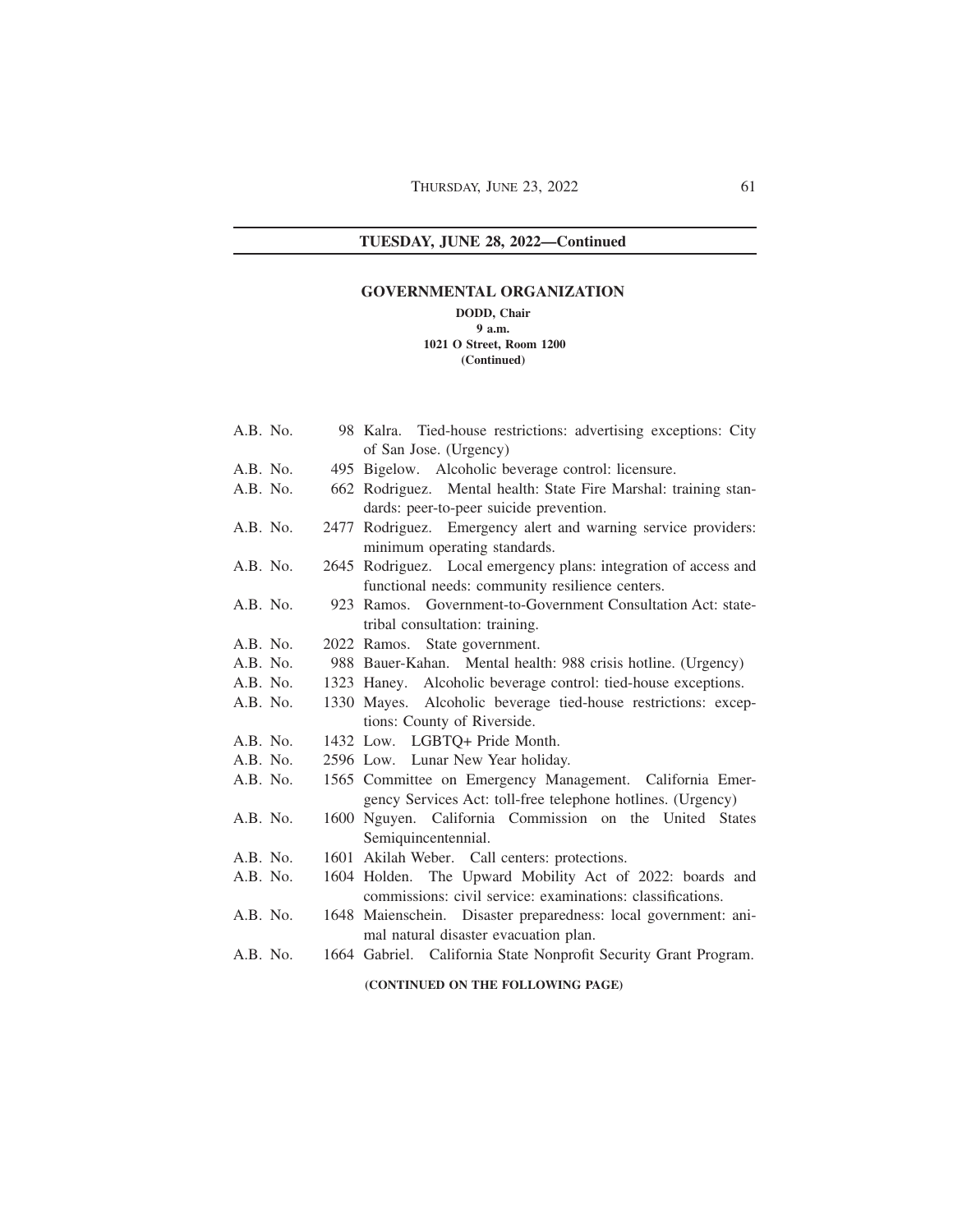# **GOVERNMENTAL ORGANIZATION**

### **DODD, Chair 9 a.m. 1021 O Street, Room 1200 (Continued)**

| A.B. No. | 1687 Seyarto. California Emergency Services Act: Governor's       |
|----------|-------------------------------------------------------------------|
|          | powers: suspension of statutes and regulations.                   |
| A.B. No. | 1762 Mathis. State Capitol: Gold Star Families monument.          |
| A.B. No. | 1776 Gallagher. Resource conservation districts:<br>California    |
|          | Prompt Payment Act.                                               |
| A.B. No. | 1804 Salas. Financial Information System for California.          |
| A.B. No. | 2355 Salas. School cybersecurity.                                 |
| A.B. No. | 1834 Gipson. Gambling Control Act: licenses.                      |
| A.B. No. | 2012 Aguiar-Curry. Horse racing: harness racing: Metro Pace.      |
| A.B. No. | 2303 Aguiar-Curry. Agave spirits: labeling.                       |
| A.B. No. | 2455 Aguiar-Curry. Gaming Policy Advisory Committee.              |
| A.B. No. | 2037 Flora. Polling places: alcoholic beverages.                  |
| A.B. No. | 2209 Cooley. State facilities.                                    |
| A.B. No. | 2519 Cooley. State facilities.                                    |
| A.B. No. | 2210 Quirk. Cannabis: state temporary event licenses: venues li-  |
|          | censed by the Department of Alcoholic Beverage Control:           |
|          | unsold inventory.                                                 |
| A.B. No. | 2322 Wood. California building standards: fire resistance: occu-  |
|          | pancy risk categories.                                            |
| A.B. No. | 2382 Lee. Light pollution control.                                |
| A.B. No. | 2419 Bryan. Environmental justice: federal Infrastructure Invest- |
|          | ment and Jobs Act: Justice40 Advisory Committee.                  |
| A.B. No. | 2454 Jones-Sawyer. Public contracts: protests: joint labor-       |
|          | management committee.                                             |
| A.B. No. | 2592 McCarty. Housing: underutilized state buildings.             |
| A.B. No. | 2736 Santiago. Horse racing: Breeders' Cup World Championship.    |
| A.B. No. | 2921 Santiago. Alcoholic beverages.                               |
| A.B. No. | 2893 Daly. Administrative Procedure Act: standardized regulatory  |
|          | impact analysis: comments, updates, and format.                   |
| A.B. No. | 2931 Bloom. Pipeline safety: records.                             |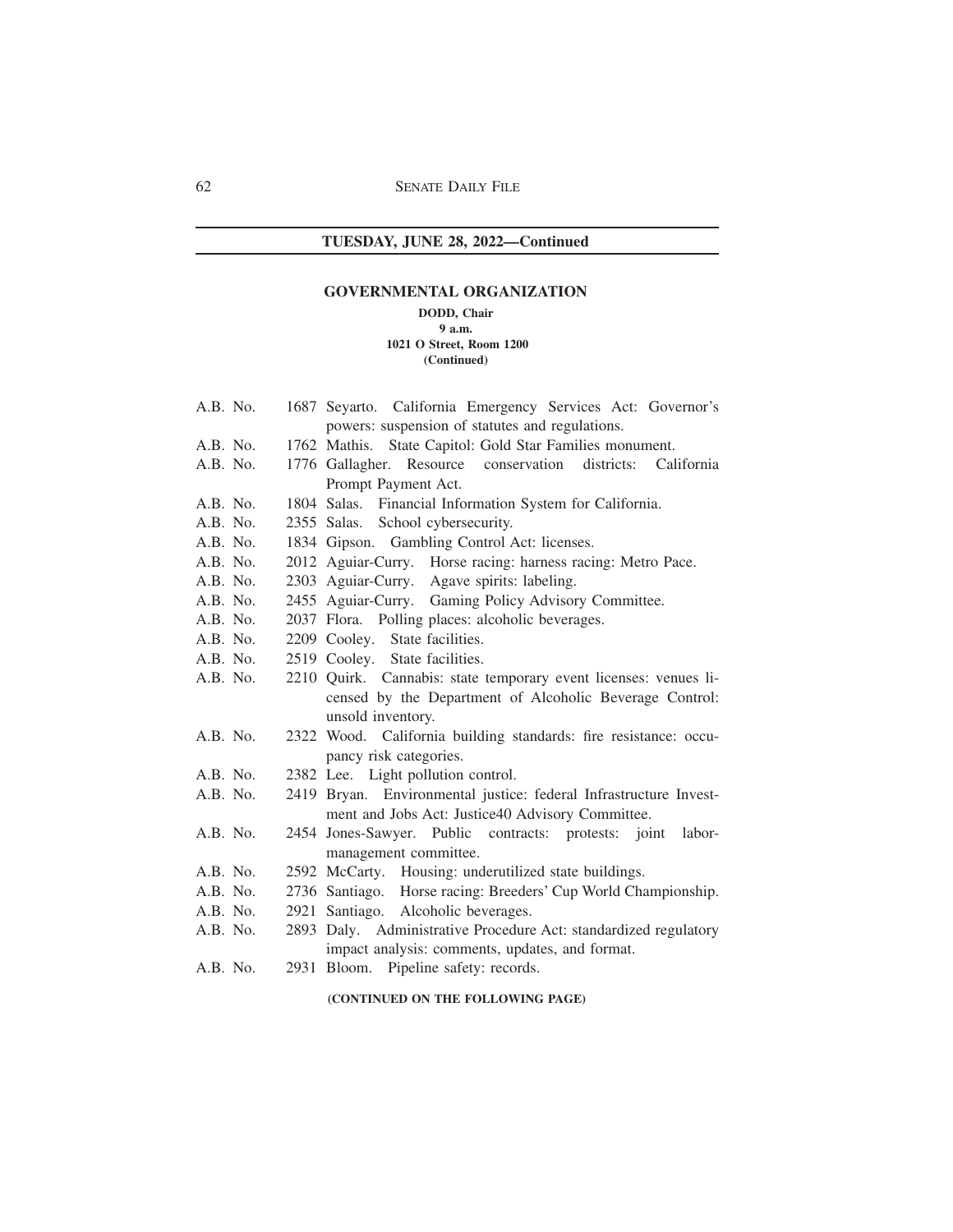# **GOVERNMENTAL ORGANIZATION**

**DODD, Chair 9 a.m. 1021 O Street, Room 1200 (Continued)** 

| A.B. No. | 2971 Committee on Governmental Organization. Alcoholic bever- |  |  |  |  |  |  |
|----------|---------------------------------------------------------------|--|--|--|--|--|--|
|          | age control: fees.                                            |  |  |  |  |  |  |
| A.B. No. | 2974 Committee on Jobs, Economic Development, and the         |  |  |  |  |  |  |
|          | Economy. Small Business Procurement and Contract Act:         |  |  |  |  |  |  |
|          | federal Infrastructure Investment and Jobs Act funding.       |  |  |  |  |  |  |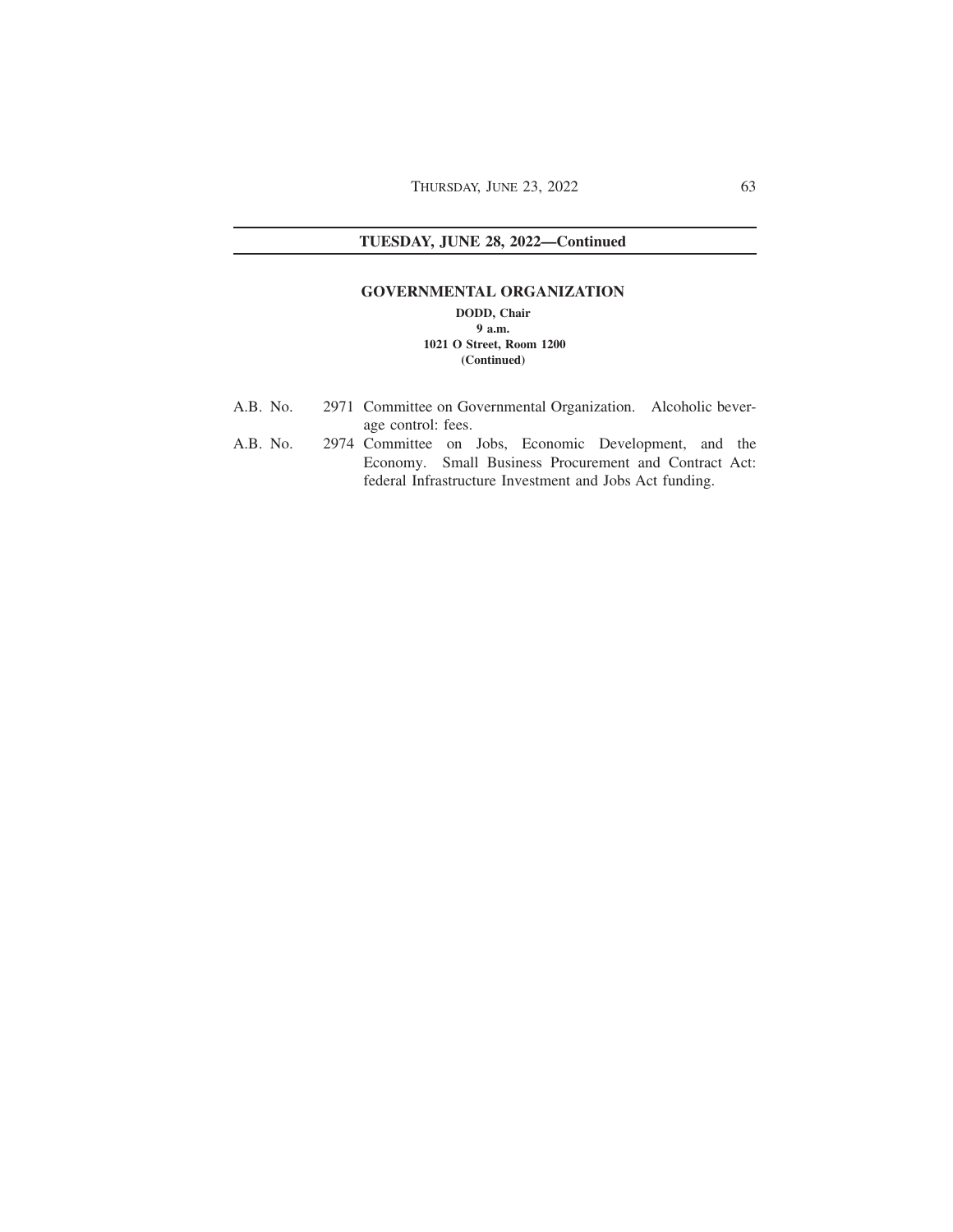#### **NATURAL RESOURCES AND WATER**

### **STERN, Chair 9 a.m. 1021 O Street, Room 2200**

**NOTICE**: Individuals wishing to attend proceedings in person are advised that we must continue to balance the opportunity for the public to participate in the legislative process, with the critical need to protect public health. As such, we will maintain the physical distancing guidelines in proceedings and throughout the Capitol and the 1021 O Street building.

The Senate strongly recommends that masks be worn, regardless of vaccine status, at all times while in the Capitol and the 1021 O Street building, including in all Senate proceedings. Masks are available at security checkpoints at building entrances.

The Capitol and the 1021 O Street building is open to the public and admission to a legislative proceeding will commence at 8:45 a.m. or 15 minutes prior to a proceeding. All persons are required to adhere to these guidelines:

Do not enter the Capitol or the 1021 O Street building if you have COVID-19 symptoms, including a cough, fever, sore throat, or shortness of breath.

Maintain social distance from others.

Capitol and 1021 O Street building restrooms are equipped with soap, please wash hands often, and use hand sanitizer.

In order to maintain physical distancing, seating will be limited. If we cannot provide you with entry consistent with physical distancing, you can watch the proceedings online or listen by using the toll free phone number. Those who attend in person will be required to follow directions from the Senate Sergeant-at-Arms.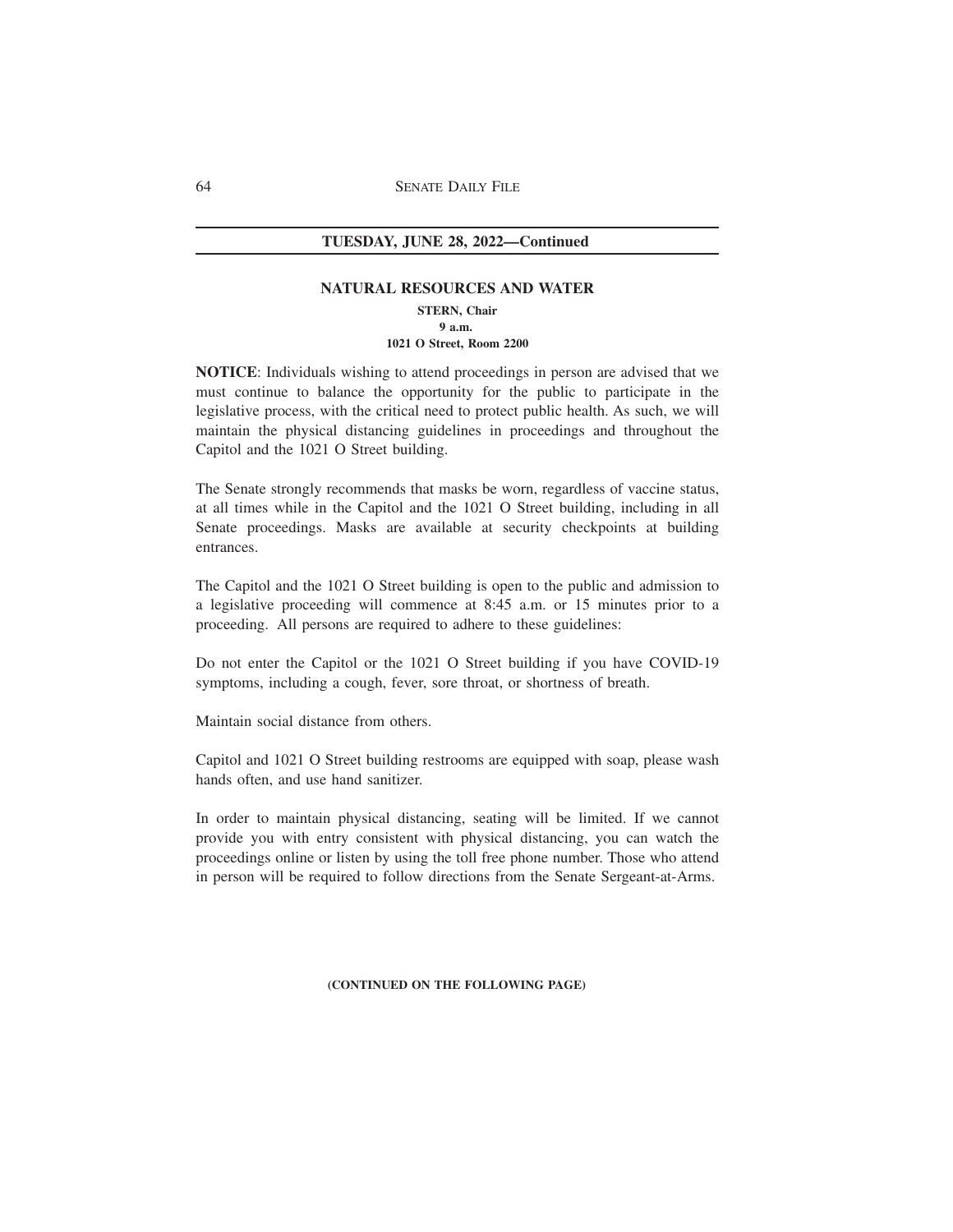### **NATURAL RESOURCES AND WATER**

**STERN, Chair 9 a.m. 1021 O Street, Room 2200 (Continued)** 

Written comments or testimony can be provided directly to the committees by emailing the committee. Committee websites are found at: www.senate.ca.gov/committees

For public comment and testimony, using the teleconference system, please refer to the committee website for the toll free number.

Telephonic participation in committees is available during hearings by calling in during the public comment period. You can dial the phone number provided by the Chair of the committee at the time of the hearing or find the number posted on the committee website. As is our normal practice, public comment will be accepted and may be limited at the direction of the Chairperson at the conclusion of each bill presentation.

For further detailed instructions on using the teleconference service, please visit the committee webpage www.senate.ca.gov/committees

To watch the livestream of the proceeding visit: www.senate.ca.gov

To **listen only**, but not testify, for this hearing in Senate Committee Room 2200, please dial 1-888-808-6929 and use Access Code 7362834.

# MEASURES HEARD IN FILE ORDER

| A.B. No. |  |  |  | 522 Fong. Forestry: Forest Fire Prevention Exemption. |  |
|----------|--|--|--|-------------------------------------------------------|--|
|          |  |  |  |                                                       |  |

- A.B. No. 1164 Flora. Dams and reservoirs: exclusions: publicly owned or operated regulating basins.
- A.B. No. 1657 Nguyen. Oil spills: reporting: waters of the state.
- A.B. No. 1811 Mike Fong. Local flood protection: planning: climate change.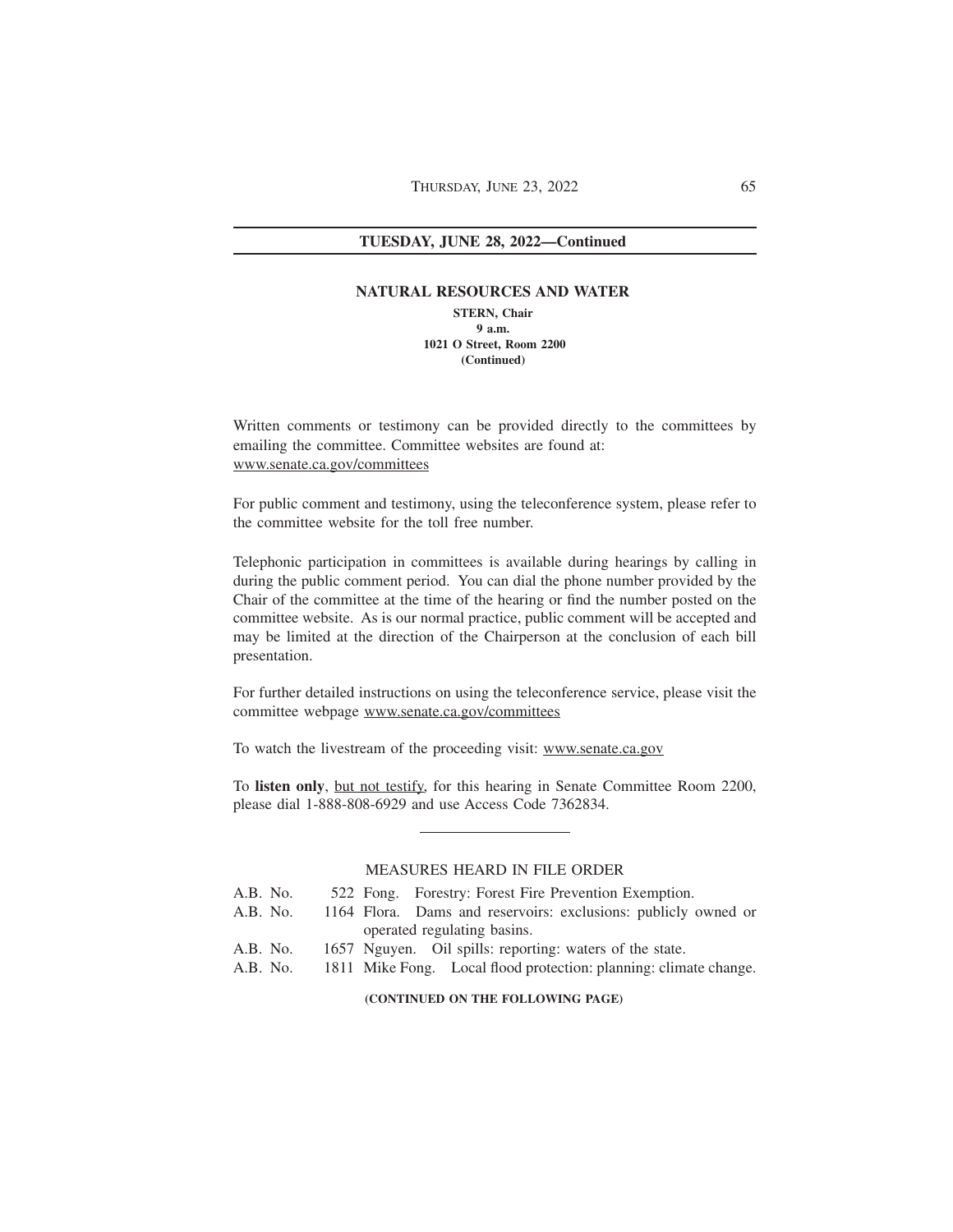# **NATURAL RESOURCES AND WATER**

### **STERN, Chair 9 a.m. 1021 O Street, Room 2200 (Continued)**

| A.B. No. |  | 1902 Aguiar-Curry. Resource conservation: resource conservation    |
|----------|--|--------------------------------------------------------------------|
|          |  | districts.                                                         |
| A.B. No. |  | 2108 Robert Rivas. Water policy: environmental justice: disadvan-  |
|          |  | taged and tribal communities.                                      |
| A.B. No. |  | 2152 Smith. Vehicles: off-highway vehicle recreation: City of      |
|          |  | Needles.                                                           |
| A.B. No. |  | 2257 Boerner Horvath. State lands: oil and gas leases: cost study. |
| A.B. No. |  | 2278 Kalra. Natural resources: biodiversity and conservation re-   |
|          |  | port.                                                              |
| A.B. No. |  | 2377 Muratsuchi. Fire prevention: Secretary of Natural Resources:  |
|          |  | permits.                                                           |
| A.B. No. |  | 2566 Calderon. Urban forestry: school greening projects.           |
| A.B. No. |  | 2805 Bauer-Kahan. Department of Fish and Wildlife: advance         |
|          |  | mitigation and regional conservation investment strategies.        |
| A.B. No. |  | 2964 Committee on Agriculture. Agricultural land conservation:     |
|          |  | California Farmland Conservancy Program Act.                       |
|          |  |                                                                    |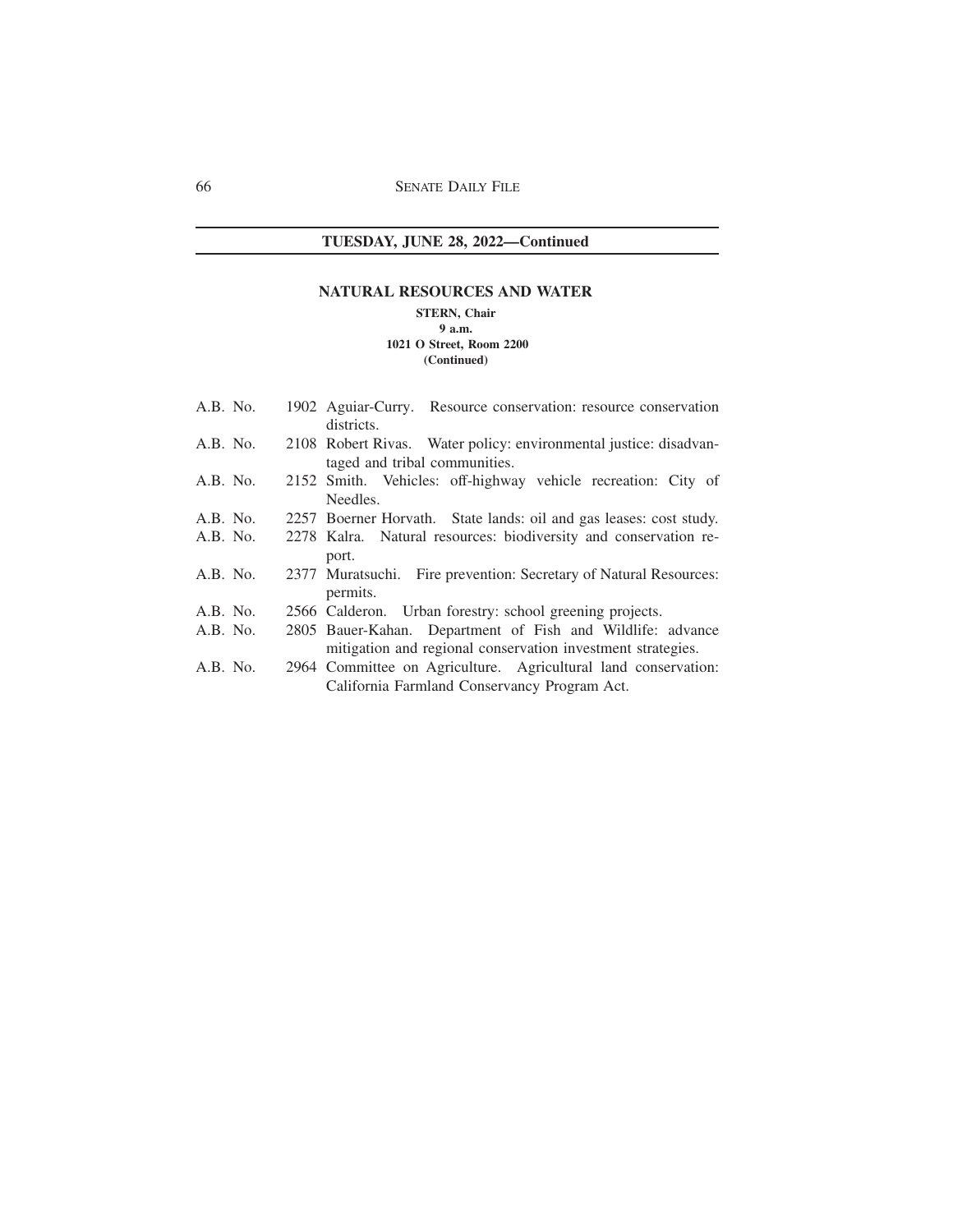#### **PUBLIC SAFETY**

**BRADFORD, Chair 9 a.m. State Capitol, Room 112 (Please note time change)**

**NOTICE**: Individuals wishing to attend proceedings in person are advised that we must continue to balance the opportunity for the public to participate in the legislative process, with the critical need to protect public health. As such, we will maintain the physical distancing guidelines in proceedings and throughout the Capitol and the 1021 O Street building.

The Senate strongly recommends that masks be worn, regardless of vaccine status, at all times while in the Capitol and the 1021 O Street building, including in all Senate proceedings. Masks are available at security checkpoints at building entrances.

The Capitol and the 1021 O Street building is open to the public and admission to a legislative proceeding will commence at 8:45 a.m. or 15 minutes prior to a proceeding. All persons are required to adhere to these guidelines:

Do not enter the Capitol or the 1021 O Street building if you have COVID-19 symptoms, including a cough, fever, sore throat, or shortness of breath.

Maintain social distance from others.

Capitol and 1021 O Street building restrooms are equipped with soap, please wash hands often, and use hand sanitizer.

In order to maintain physical distancing, seating will be limited. If we cannot provide you with entry consistent with physical distancing, you can watch the proceedings online or listen by using the toll free phone number. Those who attend in person will be required to follow directions from the Senate Sergeant-at-Arms.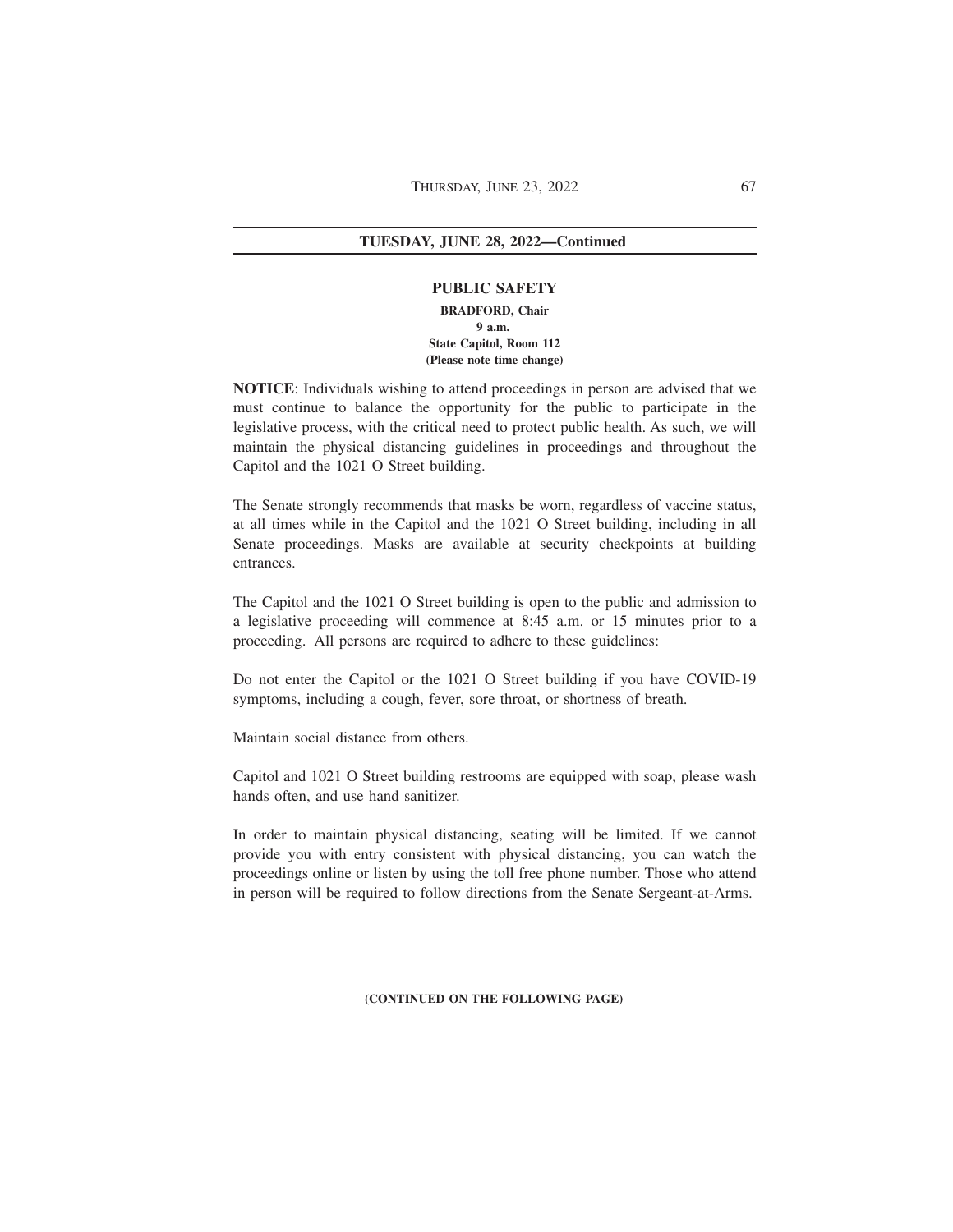### **PUBLIC SAFETY**

**BRADFORD, Chair 9 a.m. State Capitol, Room 112 (Please note time change) (Continued)** 

Written comments or testimony can be provided directly to the committees by emailing the committee. Committee websites are found at: www.senate.ca.gov/committees

For public comment and testimony, using the teleconference system, please refer to the committee website for the toll free number.

Telephonic participation in committees is available during hearings by calling in during the public comment period. You can dial the phone number provided by the Chair of the committee at the time of the hearing or find the number posted on the committee website. As is our normal practice, public comment will be accepted and may be limited at the direction of the Chairperson at the conclusion of each bill presentation.

For further detailed instructions on using the teleconference service, please visit the committee webpage www.senate.ca.gov/committees

To watch the livestream of the proceeding visit: www.senate.ca.gov

To **listen only**, but not testify, for this hearing in Senate Committee Room 112, please dial 1-877-411-9748 and use Access Code 7362836.

### MEASURES HEARD IN FILE ORDER

| A.B. No. |  | 253 Patterson. Animal welfare. |                                                           |  |  |
|----------|--|--------------------------------|-----------------------------------------------------------|--|--|
| A.B. No. |  |                                | 557 Muratsuchi. Hate crimes: vertical prosecution.        |  |  |
| A.B. No. |  |                                | 646 Low. Department of Consumer Affairs: boards: expunged |  |  |
|          |  | convictions.                   |                                                           |  |  |
|          |  |                                |                                                           |  |  |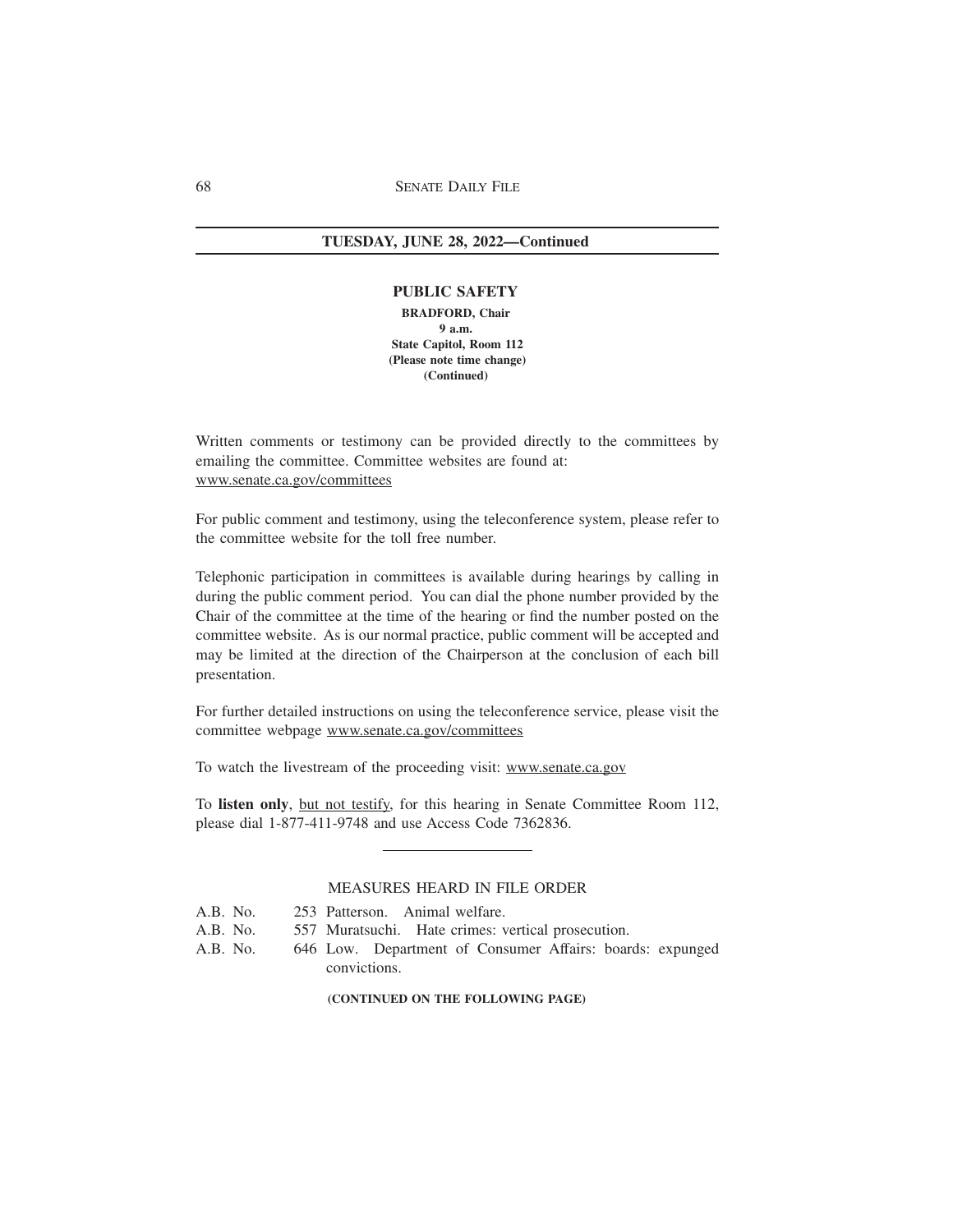#### **PUBLIC SAFETY**

#### **BRADFORD, Chair 9 a.m. State Capitol, Room 112 (Please note time change) (Continued)**

A.B. No. 931 Villapudua. Sentencing: dismissal of enhancements. A.B. No. 2730 Villapudua. Prisons: rehabilitation programs. A.B. No. 960 Ting. Medical parole. A.B. No. 1227 Levine. Firearms and ammunition: excise tax. (Urgency) A.B. No. 1917 Levine. Personal information: contact tracing. A.B. No. 1242 Bauer-Kahan. Reproductive rights. (Urgency) A.B. No. 1290 Lee. Crimes: theft: animals. A.B. No. 1680 Lee. Transportation: prohibition orders. A.B. No. \*1314 Ramos. Emergency notification: Endangered Missing Advisory: Indigenous persons. A.B. No. 1608 Gipson. County officers: consolidation of offices. A.B. No. 1662 Gipson. Licensing boards: disqualification from licensure: criminal conviction. A.B. No. 1924 Gipson. Criminal law: certificate of rehabilitation. A.B. No. 2537 Gipson. Vehicles: driver education. A.B. No. 1637 Cooper. Criminal profiteering: asset forfeiture: unemployment and disability insurance fraud. (Urgency) A.B. No. 2526 Cooper. Incarcerated persons: health records. A.B. No. 1720 Holden. Care facilities: criminal background checks. A.B. No. 1737 Holden. Children's camps: safety. A.B. No. 2515 Holden. Proprietary and private security services. A.B. No. 2632 Holden. Segregated confinement. A.B. No. 2644 Holden. Custodial interrogation. A.B. No. 1820 Arambula. Division of Labor Standards Enforcement: Labor Trafficking Unit. A.B. No. 2000 Gabriel. Motor vehicle speed contests and exhibitions of speed: offstreet parking facilities. A.B. No. \*2043 Jones-Sawyer. Bail bonds. A.B. No. 2321 Jones-Sawyer. Juveniles: room confinement. A.B. No. 2167 Kalra. Crimes: alternatives to incarceration. **(CONTINUED ON THE FOLLOWING PAGE)**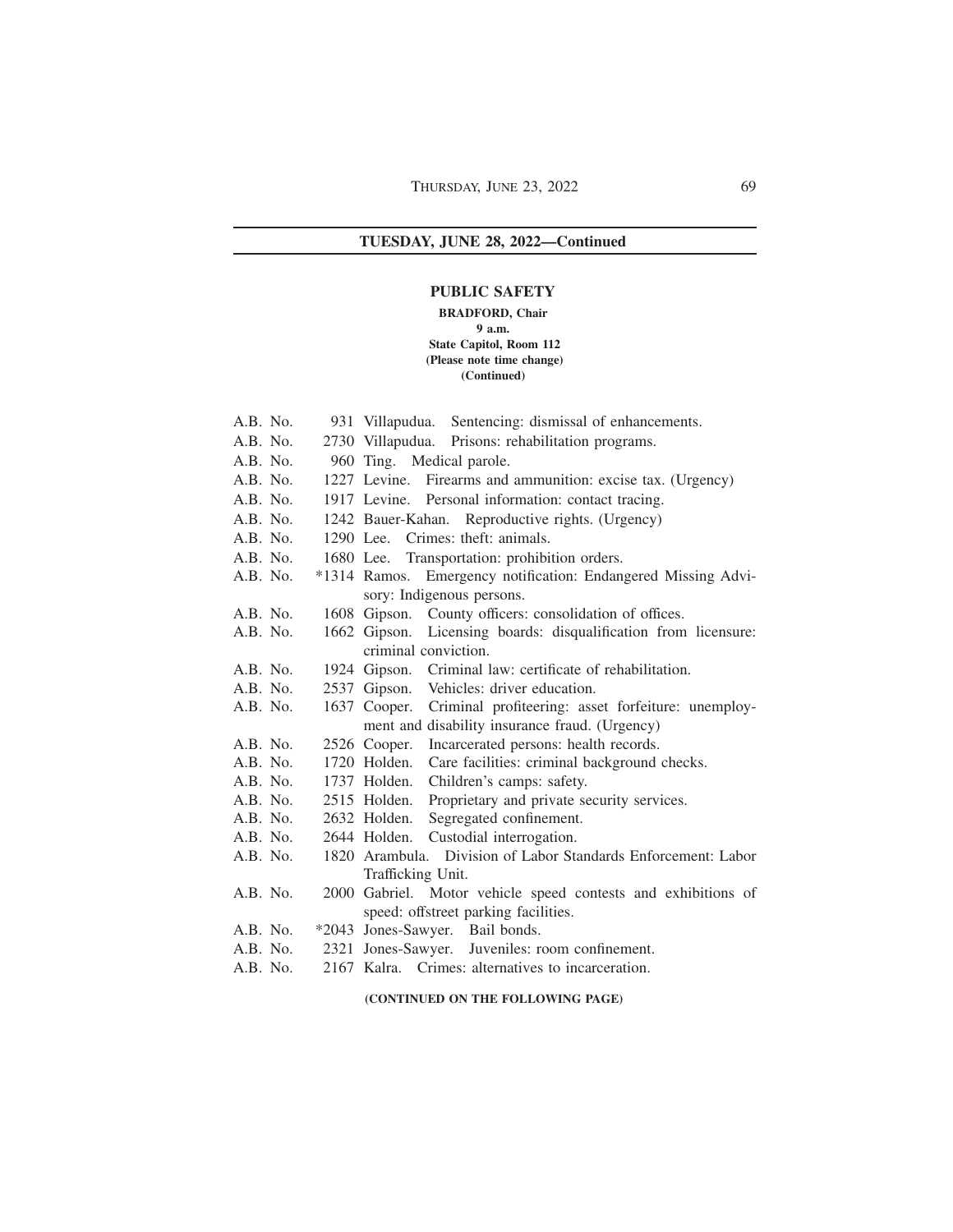# **PUBLIC SAFETY**

### **BRADFORD, Chair 9 a.m. State Capitol, Room 112 (Please note time change) (Continued)**

| A.B. No. | 2418 Kalra. Crimes: Justice Data Accountability and Transparency  |
|----------|-------------------------------------------------------------------|
|          | Act.                                                              |
| A.B. No. | 2343 Akilah Weber. Board of State and Community Corrections.      |
| A.B. No. | 2547 Nazarian. Peace officers: determination of bias.             |
| A.B. No. | 2553 Grayson. Human trafficking Act: California Multidisciplinary |
|          | Alliance to Stop Trafficking (California MAST).                   |
| A.B. No. | 2629 Santiago. Juveniles: dismissals.                             |
| A.B. No. | 2870 Santiago. Firearms: gun violence restraining orders.         |
| A.B. No. | *2682 Gray. Vehicles: catalytic converters.                       |
| A.B. No. | 2717 Waldron. Prisoners: California Healthy Start Act.            |
| A.B. No. | 2726 Lackey. Peace officers: communications.                      |
| A.B. No. | 2790 Wicks. Reporting of crimes: mandated reporters.              |
| A.B. No. | 2961 Committee on Judiciary. Civil procedure: electronic filing   |
|          | and service.                                                      |
|          |                                                                   |

# FOR VOTE ONLY

A.B. No. 2546 Nazarian. Vehicles: motor vehicle sideshows.

\* Pending Receipt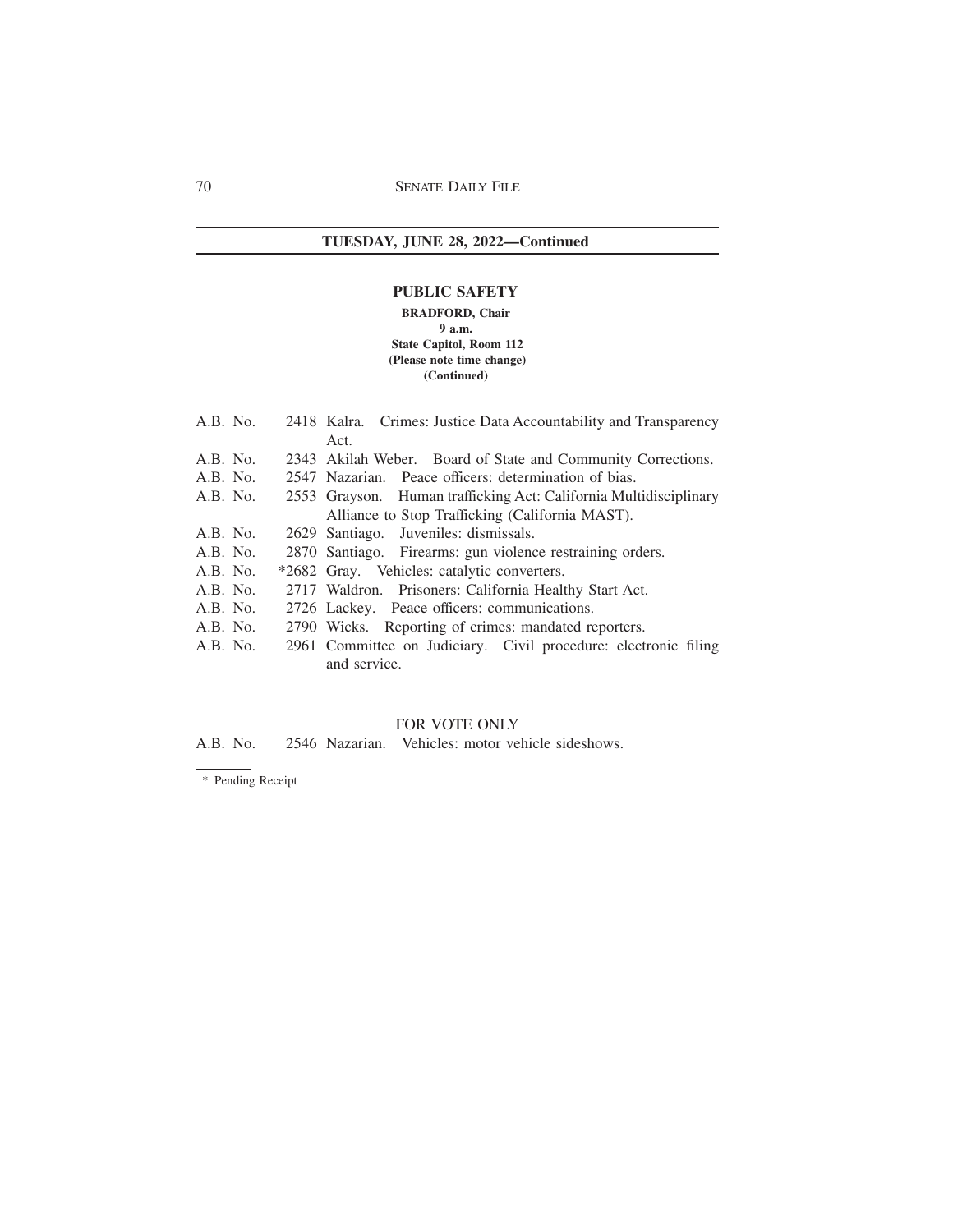#### **JUDICIARY**

### **UMBERG, Chair 10 a.m. 1021 O Street, Room 2100**

**NOTICE**: Individuals wishing to attend proceedings in person are advised that we must continue to balance the opportunity for the public to participate in the legislative process, with the critical need to protect public health. As such, we will maintain the physical distancing guidelines in proceedings and throughout the Capitol and the 1021 O Street building.

The Senate strongly recommends that masks be worn, regardless of vaccine status, at all times while in the Capitol and the 1021 O Street building, including in all Senate proceedings. Masks are available at security checkpoints at building entrances.

The Capitol and the 1021 O Street building is open to the public and admission to a legislative proceeding will commence at 8:45 a.m. or 15 minutes prior to a proceeding. All persons are required to adhere to these guidelines:

Do not enter the Capitol or the 1021 O Street building if you have COVID-19 symptoms, including a cough, fever, sore throat, or shortness of breath.

Maintain social distance from others.

Capitol and 1021 O Street building restrooms are equipped with soap, please wash hands often, and use hand sanitizer.

In order to maintain physical distancing, seating will be limited. If we cannot provide you with entry consistent with physical distancing, you can watch the proceedings online or listen by using the toll free phone number. Those who attend in person will be required to follow directions from the Senate Sergeant-at-Arms.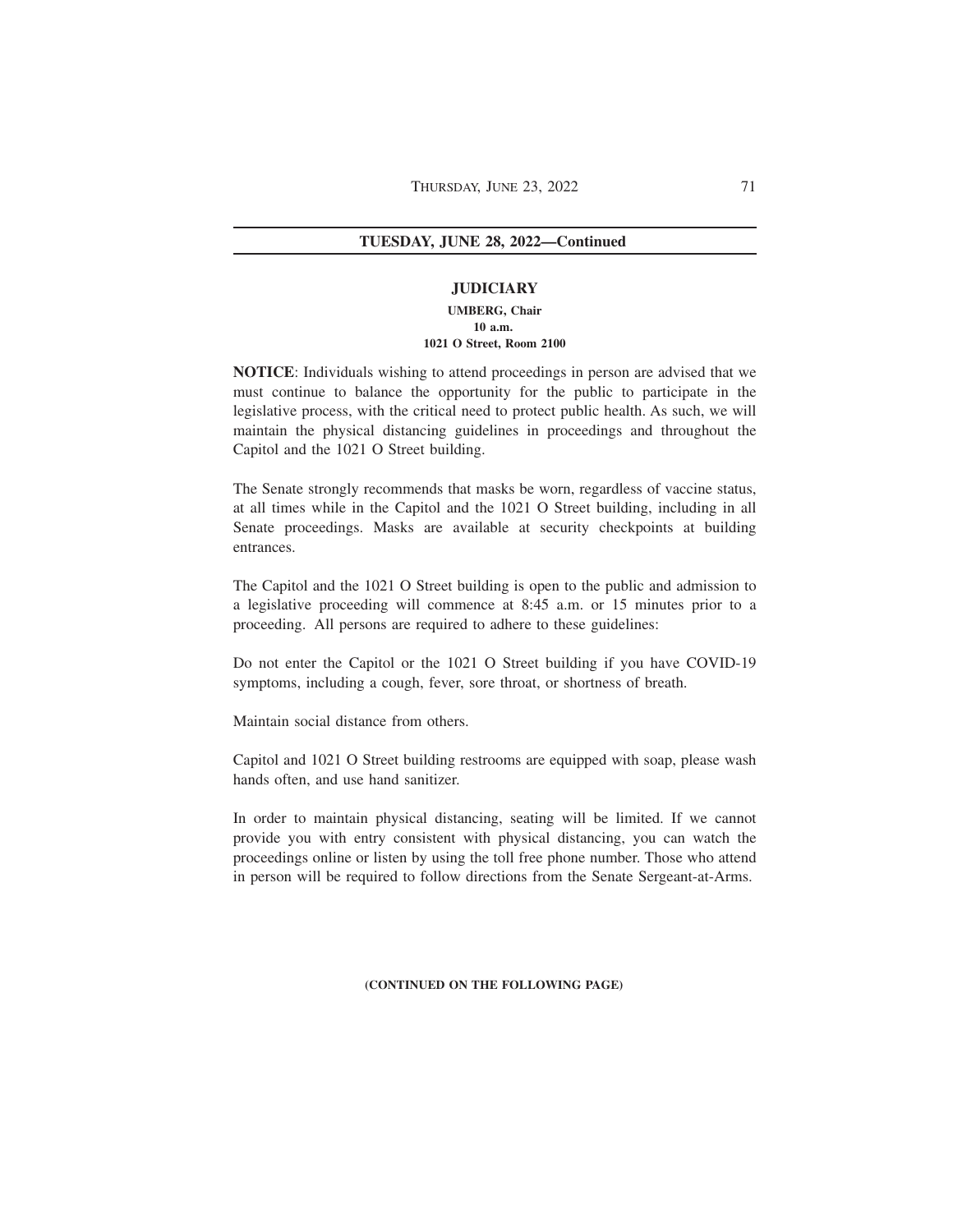#### **JUDICIARY**

**UMBERG, Chair 10 a.m. 1021 O Street, Room 2100 (Continued)** 

Written comments or testimony can be provided directly to the committees by emailing the committee. Committee websites are found at: www.senate.ca.gov/committees

For public comment and testimony, using the teleconference system, please refer to the committee website for the toll free number.

Telephonic participation in committees is available during hearings by calling in during the public comment period. You can dial the phone number provided by the Chair of the committee at the time of the hearing or find the number posted on the committee website. As is our normal practice, public comment will be accepted and may be limited at the direction of the Chairperson at the conclusion of each bill presentation.

For further detailed instructions on using the teleconference service, please visit the committee webpage www.senate.ca.gov/committees

To watch the livestream of the proceeding visit: www.senate.ca.gov

To **listen only**, but not testify, for this hearing in Senate Committee Room 2100, please dial 1-888-808-6929 and use Access Code 7362833.

# MEASURES WILL BE HEARD IN FILE ORDER

| A.B. No. |  | 2584 Berman. Recall elections.                        |
|----------|--|-------------------------------------------------------|
| A.B. No. |  | 2313 Bloom. Water: judges and adjudications.          |
| A.B. No. |  | 2791 Bloom. Sheriffs: service of process and notices. |
| A.B. No. |  | 252 Mia Bonta. Floating home marinas: rent caps.      |
|          |  |                                                       |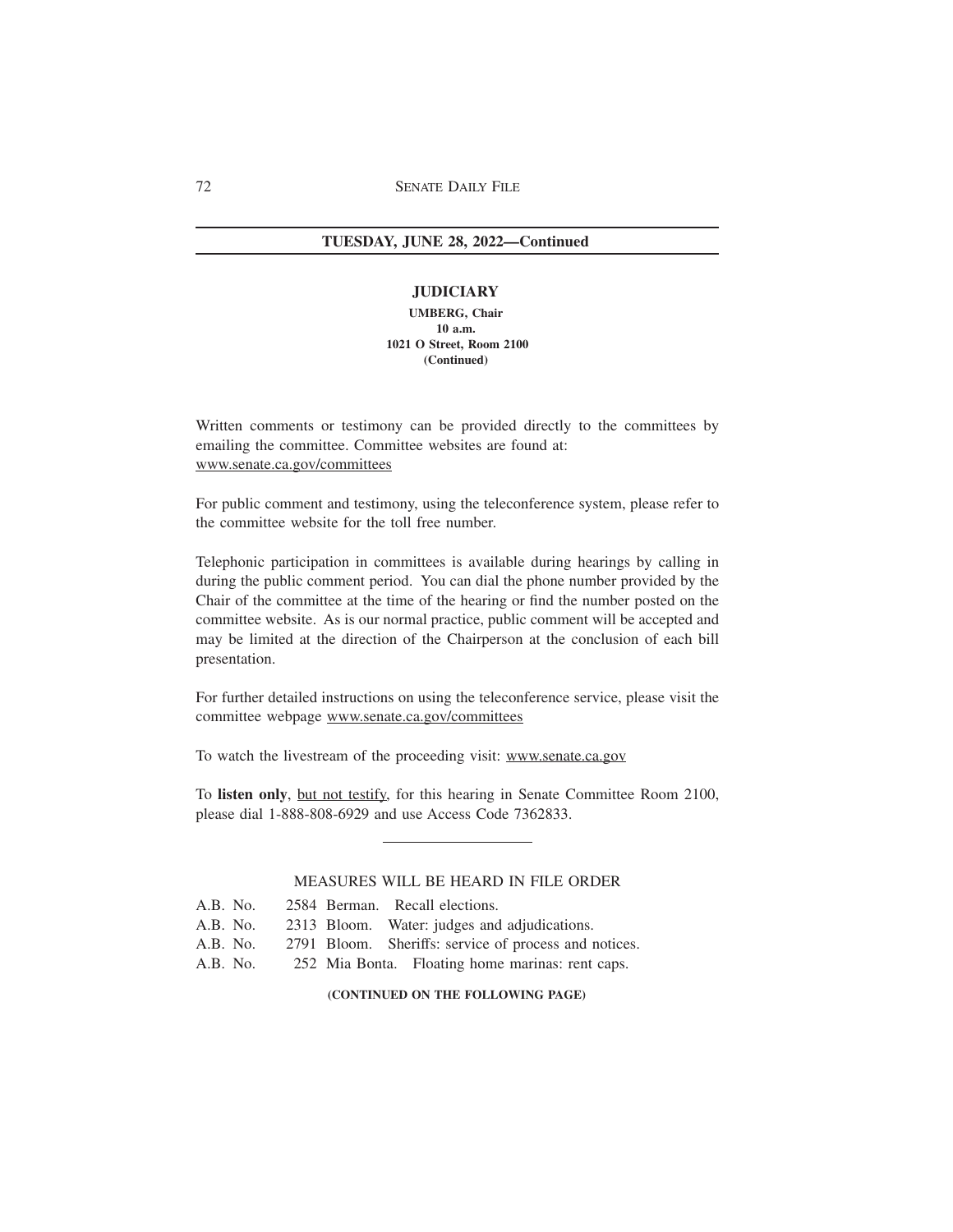# **JUDICIARY**

### **UMBERG, Chair 10 a.m. 1021 O Street, Room 2100 (Continued)**

| A.B. No.     | *2849 Mia Bonta. The Promote Ownership by Workers for Eco-         |
|--------------|--------------------------------------------------------------------|
|              | nomic Recovery Act.                                                |
| A.B. No.     | 1735 Bryan. Foster care: rights.                                   |
| A.B. No.     | 1871 Calderon. Vehicle history reports.                            |
| A.B. No.     | *2372 Calderon. Insurance: privacy notices.                        |
| A.B. No.     | 2665 Carrillo. Child welfare system: racial disparities.           |
| A.B. No.     | *2502 Cervantes. Foster care.                                      |
| A.B. No.     | 1780 Chen. Corporations: electronic transmissions by corpora-      |
|              | tions: shareholders' meetings: location.                           |
| A.B. No.     | *2493 Chen. County employees' retirement: disallowed compensa-     |
|              | tion: benefit adjustments.                                         |
| A.B. No.     | *1667 Cooper. State Teachers' Retirement System: administration.   |
| A.B. No.     | 2408 Cunningham. Social media platform: child users: addiction.    |
| $A.C.R.$ No. | 95 Cunningham. California Law Revision Commission: studies:        |
|              | antitrust.                                                         |
| A.B. No.     | *2026 Friedman. Recycling: plastic packaging.                      |
| A.B. No.     | 587 Gabriel. Social media companies: terms of service.             |
| A.B. No.     | 1991 Gabriel. Motels and hotels: publicly funded shelter programs. |
| A.B. No.     | 2677 Gabriel. Information Practices Act of 1977.                   |
| A.B. No.     | *2847 Eduardo Garcia. Unemployment: Excluded Workers Pilot         |
|              | Program.                                                           |
| A.B. No.     | 2338 Gipson.<br>Health care decisions: decisionmakers and surro-   |
|              | gates.                                                             |
| A.B. No.     | *2001 Grayson. California Financing Law: remote work.              |
| A.B. No.     | *2269 Grayson. Digital financial asset businesses: regulation.     |
| A.B. No.     | 257 Holden. Food facilities and employment.                        |
| A.B. No.     | Responsible Battery Recycling Act of 2022.<br>*2440 Irwin.         |
| A.B. No.     |                                                                    |
|              | Hospice licensure: moratorium on new licenses.<br>$*2673$ Irwin.   |
| A.B. No.     | 2383 Jones-Sawyer. Rental housing unlawful housing practices:      |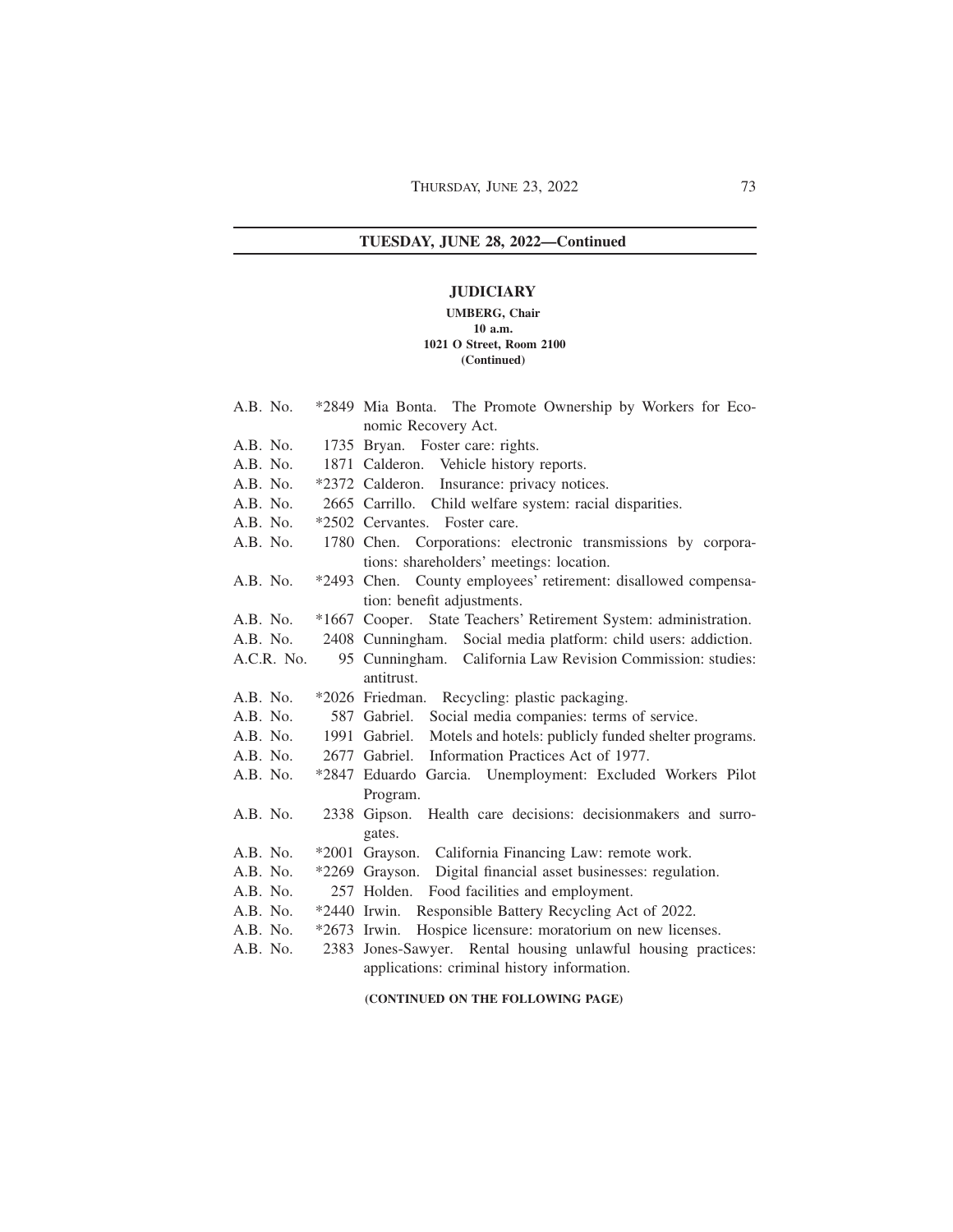# **JUDICIARY**

### **UMBERG, Chair 10 a.m. 1021 O Street, Room 2100 (Continued)**

| A.B. No. |  | *437 Kalra. Employee obligations: exclusivity requirements: ac-<br>tors.         |
|----------|--|----------------------------------------------------------------------------------|
| A.B. No. |  | *983 Kalra. Employee obligations: exclusivity options.                           |
| A.B. No. |  | *2524 Kalra. Santa Clara Valley Transportation Authority: em-                    |
|          |  | ployee relations.                                                                |
| A.B. No. |  | *2164 Lee. Disability access: certified access specialist program:               |
|          |  | funding.                                                                         |
| A.B. No. |  | *2206 Lee. Nonattainment basins: employee parking: parking cash-                 |
|          |  | out program.                                                                     |
| A.B. No. |  | 2841 Low. Disqualification from voting.                                          |
| A.B. No. |  | 2879 Low. Online content: Students: cyberbullying.                               |
| A.B. No. |  | 2311 Maienschein. Motor vehicle conditional sale contracts: guar-                |
|          |  | anteed asset protection waivers.                                                 |
| A.B. No. |  | 1813 Medina. State Athletic Commission Act: officers and person-                 |
|          |  | nel.                                                                             |
|          |  |                                                                                  |
| A.B. No. |  | 1901 Nazarian. Dog training services: disclosure requirement.                    |
| A.B. No. |  | 1628 Ramos. Online platforms: electronic content management:                     |
|          |  | controlled substances.                                                           |
| A.B. No. |  | *2317 Ramos. Children's psychiatric residential treatment facilities.            |
| A.B. No. |  | 1742 Robert Rivas. California Cigarette Fire Safety and Firefighter              |
|          |  | Protection Act: Tobacco Master Settlement Agreement.                             |
| A.B. No. |  |                                                                                  |
|          |  | 1959 Committee on Agriculture. Food and agriculture: omnibus<br>bill.            |
| A.B. No. |  |                                                                                  |
|          |  | 1410 Rodriguez. Associations: declared emergency: protected<br>uses: regulation. |
| A.B. No. |  |                                                                                  |
| A.B. No. |  | 2424 Blanca Rubio. Credit services organizations.                                |
|          |  | 2449 Blanca Rubio. Open meetings: local agencies: teleconfer-<br>ences.          |
| A.B. No. |  | 1881 Santiago. Animal welfare: Dog and Cat Bill of Rights.                       |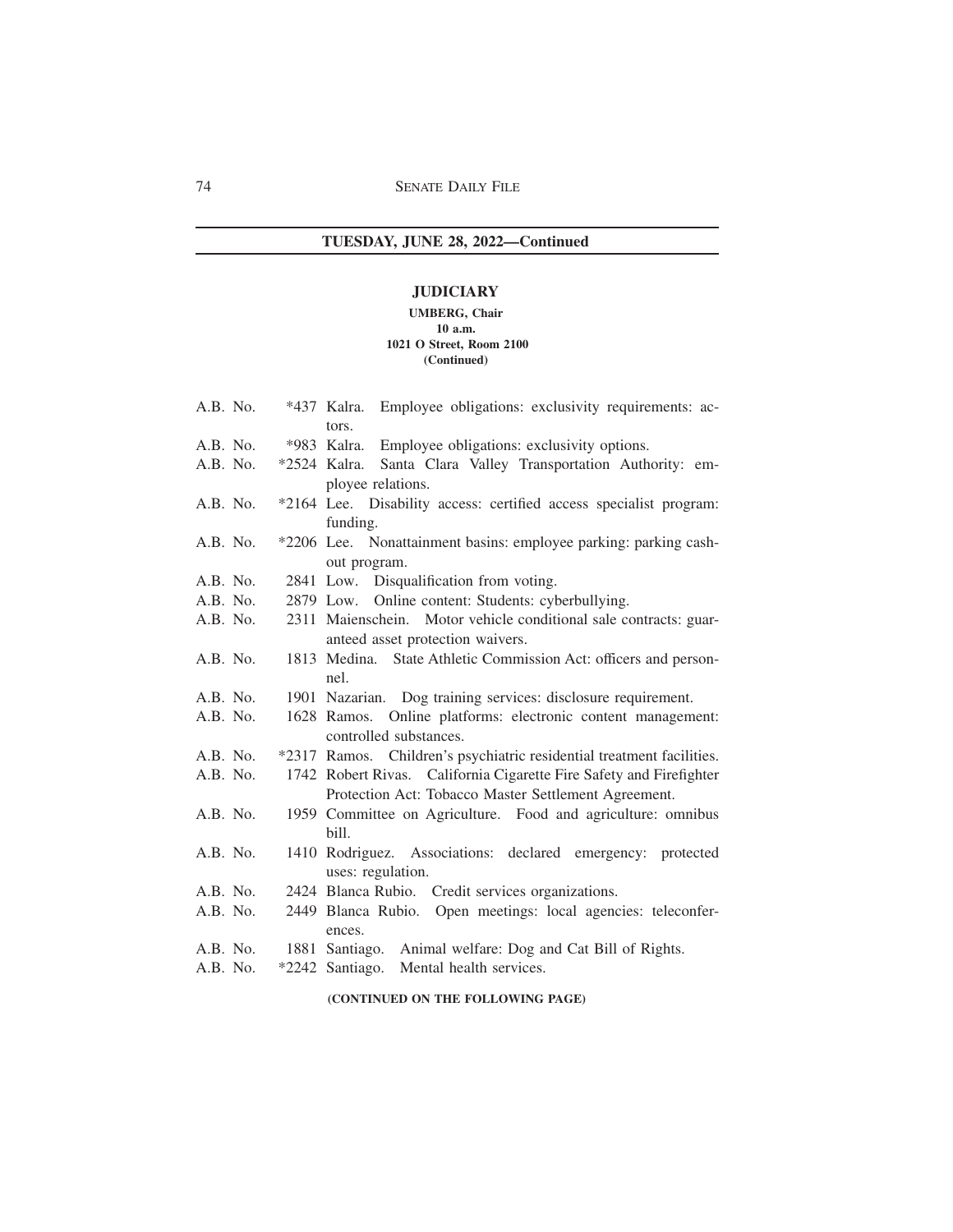# **JUDICIARY**

### **UMBERG, Chair 10 a.m. 1021 O Street, Room 2100 (Continued)**

| A.B. No. |          | 2521 Santiago. Transgender, Gender Nonconforming, or Intersex     |
|----------|----------|-------------------------------------------------------------------|
|          |          | Fund.                                                             |
| A.B. No. |          | *2910 Santiago. Nonvehicular air pollution: civil penalties.      |
| A.B. No. |          | 2728 Smith. Unlawful cannabis activity: penalties.                |
| A.B. No. |          | *1577 Stone. Collective bargaining: Legislature.                  |
| A.B. No. |          | 1766 Stone. Department of Motor Vehicles: identification cards.   |
| A.B. No. |          | *2183 Stone. Agricultural labor relations.                        |
|          | A.B. No. | 2962 Committee on Judiciary. Court records: fees.                 |
| A.B. No. |          | *2784 Ting. Solid waste: thermoform plastic containers: postcon-  |
|          |          | sumer thermoform recycled plastic.                                |
| A.B. No. |          | *1775 Ward. Occupational safety: live events.                     |
| A.B. No. |          | 1972 Ward. Grand juries.                                          |
| A.B. No. |          | *2134 Akilah Weber. Reproductive health care.                     |
| A.B. No. |          | *1897 Wicks. Nonvehicular air pollution control: civil penalties: |
|          |          | refineries.                                                       |
| A.B. No. |          | 2273 Wicks. The California Age-Appropriate Design Code Act.       |
| A.B. No. |          | *2275 Wood. Mental health: involuntary commitment.                |

\* Pending Receipt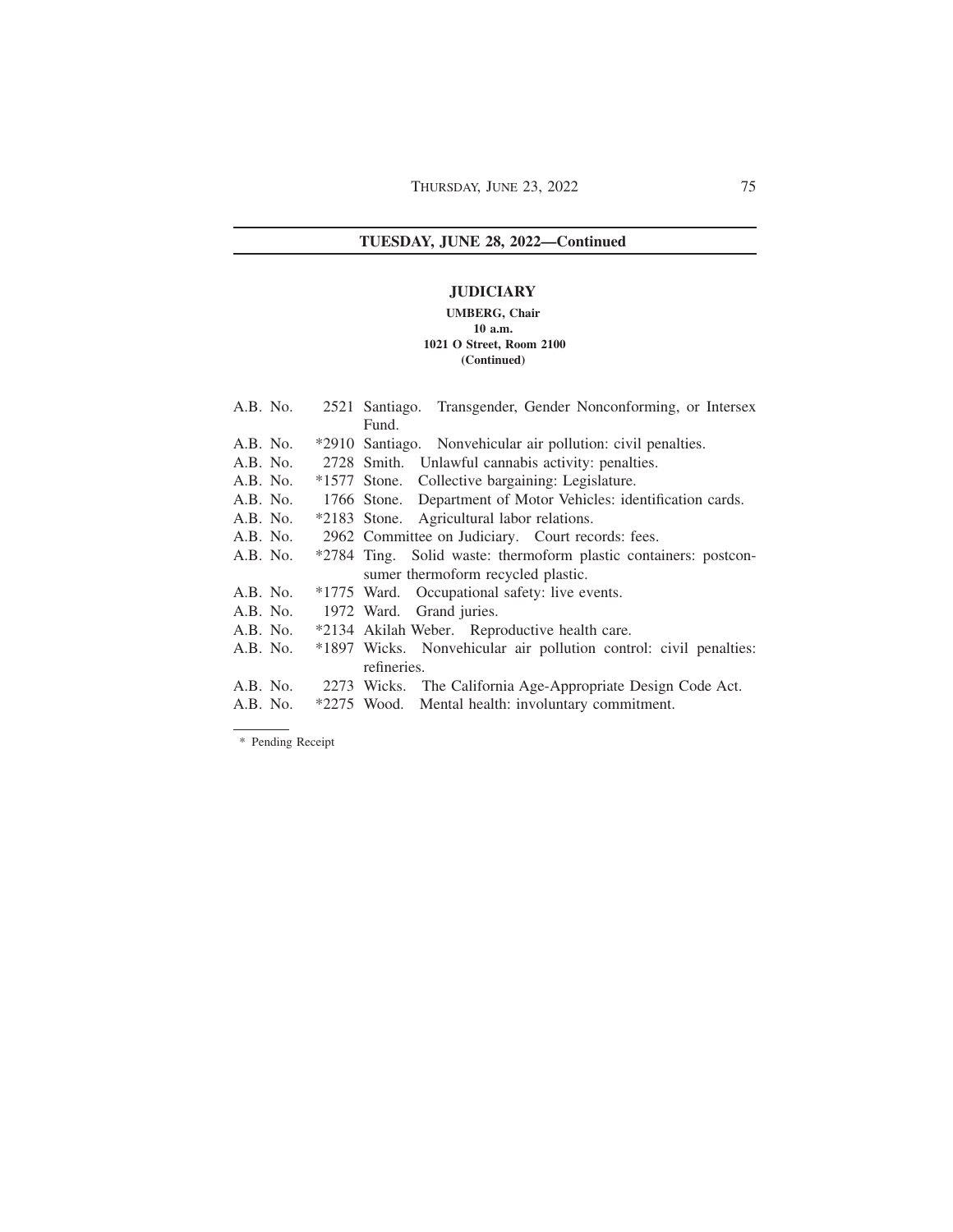### **MILITARY AND VETERANS AFFAIRS**

### **ARCHULETA, Chair 1:30 p.m. 1021 O Street, Room 2200**

**NOTICE**: Individuals wishing to attend proceedings in person are advised that we must continue to balance the opportunity for the public to participate in the legislative process, with the critical need to protect public health. As such, we will maintain the physical distancing guidelines in proceedings and throughout the Capitol and the 1021 O Street building.

The Senate strongly recommends that masks be worn, regardless of vaccine status, at all times while in the Capitol and the 1021 O Street building, including in all Senate proceedings. Masks are available at security checkpoints at building entrances.

The Capitol and the 1021 O Street building is open to the public and admission to a legislative proceeding will commence at 8:45 a.m. or 15 minutes prior to a proceeding. All persons are required to adhere to these guidelines:

Do not enter the Capitol or the 1021 O Street building if you have COVID-19 symptoms, including a cough, fever, sore throat, or shortness of breath.

Maintain social distance from others.

Capitol and 1021 O Street building restrooms are equipped with soap, please wash hands often, and use hand sanitizer.

In order to maintain physical distancing, seating will be limited. If we cannot provide you with entry consistent with physical distancing, you can watch the proceedings online or listen by using the toll free phone number. Those who attend in person will be required to follow directions from the Senate Sergeant-at-Arms.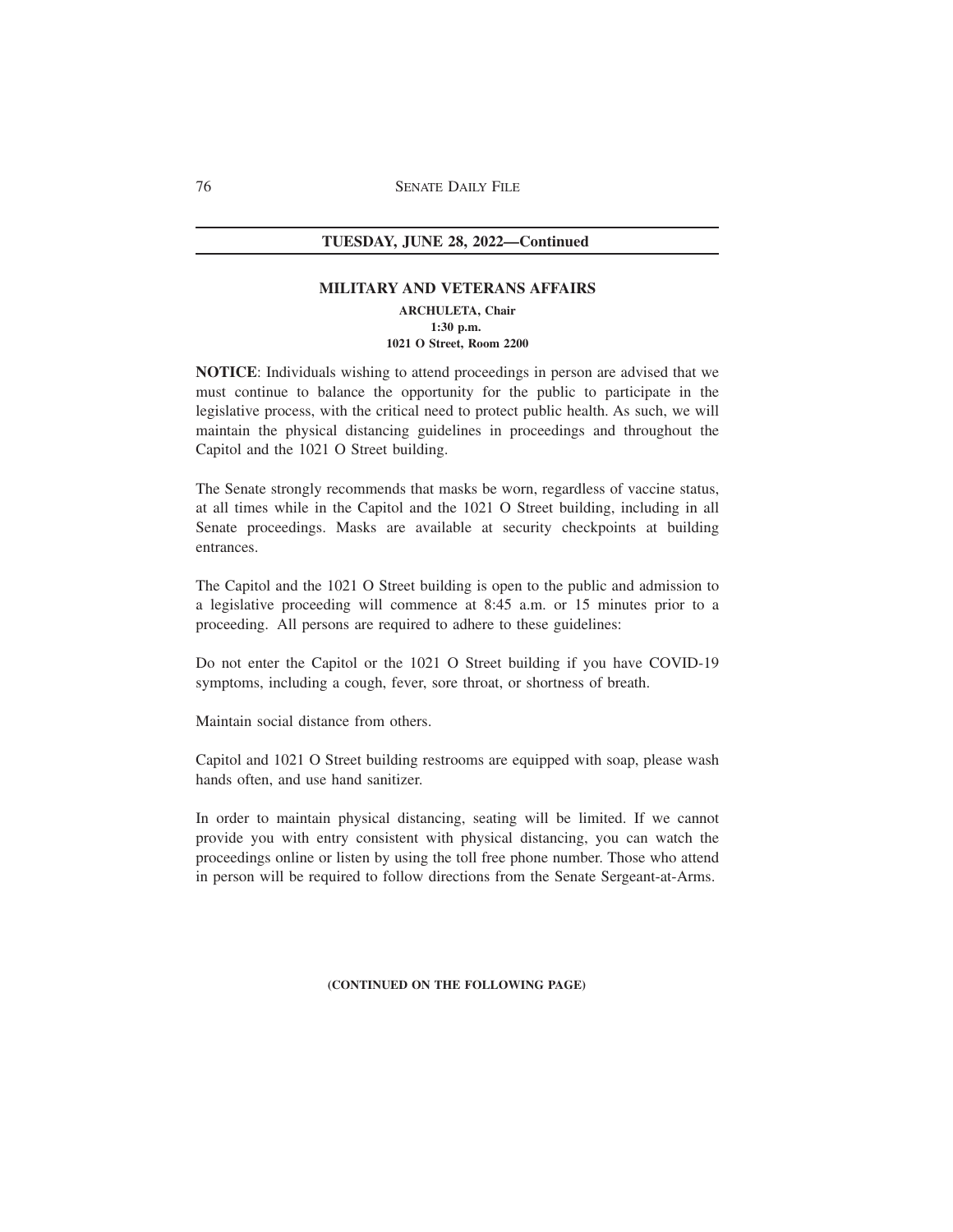### **MILITARY AND VETERANS AFFAIRS**

**ARCHULETA, Chair 1:30 p.m. 1021 O Street, Room 2200 (Continued)** 

Written comments or testimony can be provided directly to the committees by emailing the committee. Committee websites are found at: www.senate.ca.gov/committees

For public comment and testimony, using the teleconference system, please refer to the committee website for the toll free number.

Telephonic participation in committees is available during hearings by calling in during the public comment period. You can dial the phone number provided by the Chair of the committee at the time of the hearing or find the number posted on the committee website. As is our normal practice, public comment will be accepted and may be limited at the direction of the Chairperson at the conclusion of each bill presentation.

For further detailed instructions on using the teleconference service, please visit the committee webpage www.senate.ca.gov/committees

To watch the livestream of the proceeding visit: www.senate.ca.gov

To **listen only**, but not testify, for this hearing in Senate Committee Room 2200, please dial 1-888-808-6929 and use Access Code 7362834.

| A.B. No. |        | 1595 Quirk-Silva. Veterans cemetery: County of Orange. (Ur-    |  |  |
|----------|--------|----------------------------------------------------------------|--|--|
|          | gency) |                                                                |  |  |
| A.B. No. |        | 1633 Seyarto. Public postsecondary education: veterans' educa- |  |  |
|          |        | tional benefits: information sharing.                          |  |  |
| A.B. No. |        | 1692 Voepel. Veterans: mental health.                          |  |  |
|          |        |                                                                |  |  |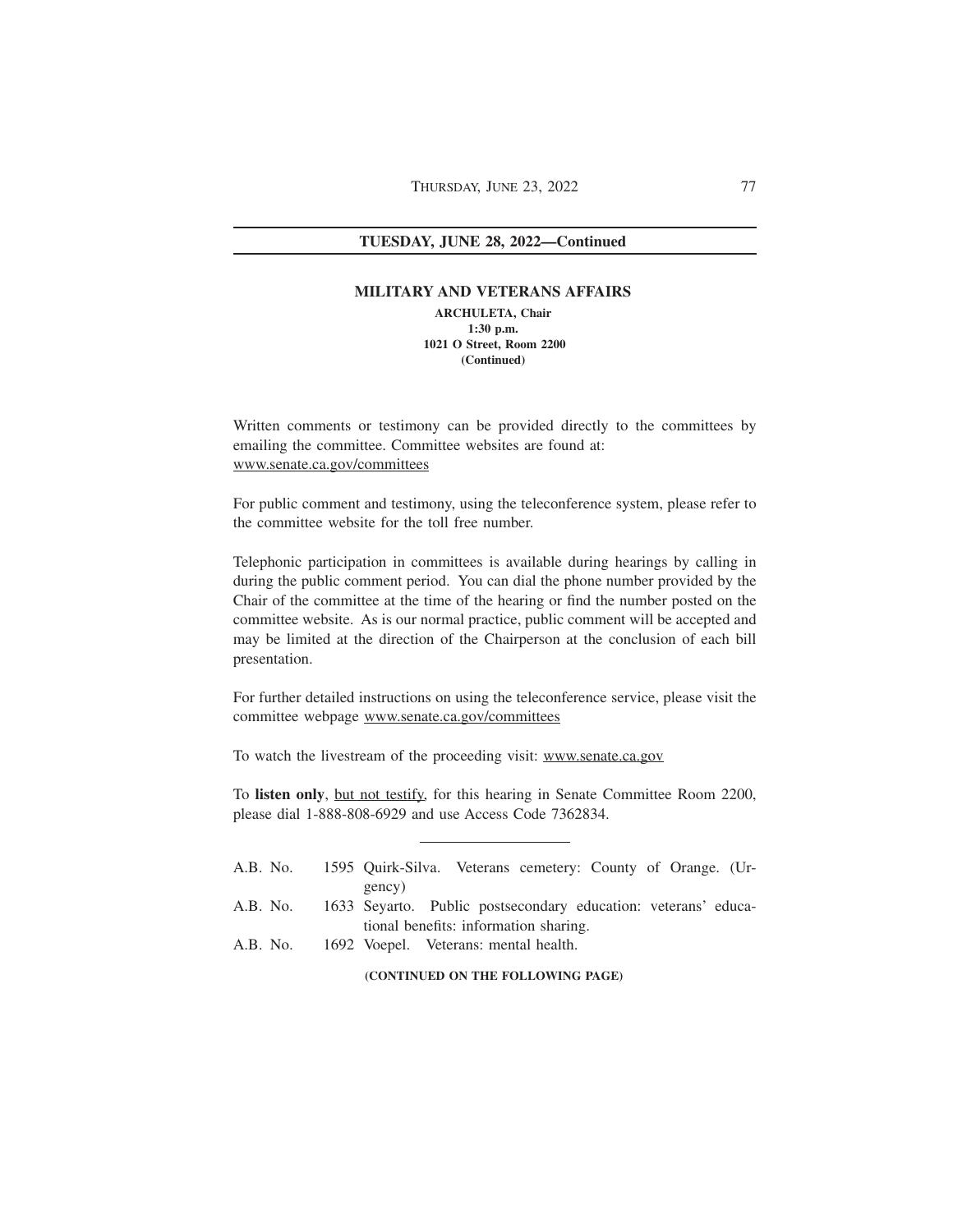# **MILITARY AND VETERANS AFFAIRS**

### **ARCHULETA, Chair 1:30 p.m. 1021 O Street, Room 2200 (Continued)**

| A.B. No.     | 1731 Davies. Postsecondary education: Title 38 awards: postsec-<br>ondary educational institutions: application for approval or<br>renewal. |
|--------------|---------------------------------------------------------------------------------------------------------------------------------------------|
| A.B. No.     | 1768 Cooper. State employees: active duty compensation and ben-<br>efits.                                                                   |
| A.B. No.     | *2032 Eduardo Garcia. Ending Military and Veteran Suicide Task<br>Force.                                                                    |
| A.B. No.     | 2105 Smith. Contractors: initial license fee reduction: veterans.                                                                           |
| A.B. No.     | 2509 Fong. Vehicles: registration fees: exemptions.                                                                                         |
| A.B. No.     | 2949 Lee. Vehicles: toll exemptions.                                                                                                        |
| $A.J.R.$ No. | 19 Eduardo Garcia. Deported veterans.                                                                                                       |

\* Pending Receipt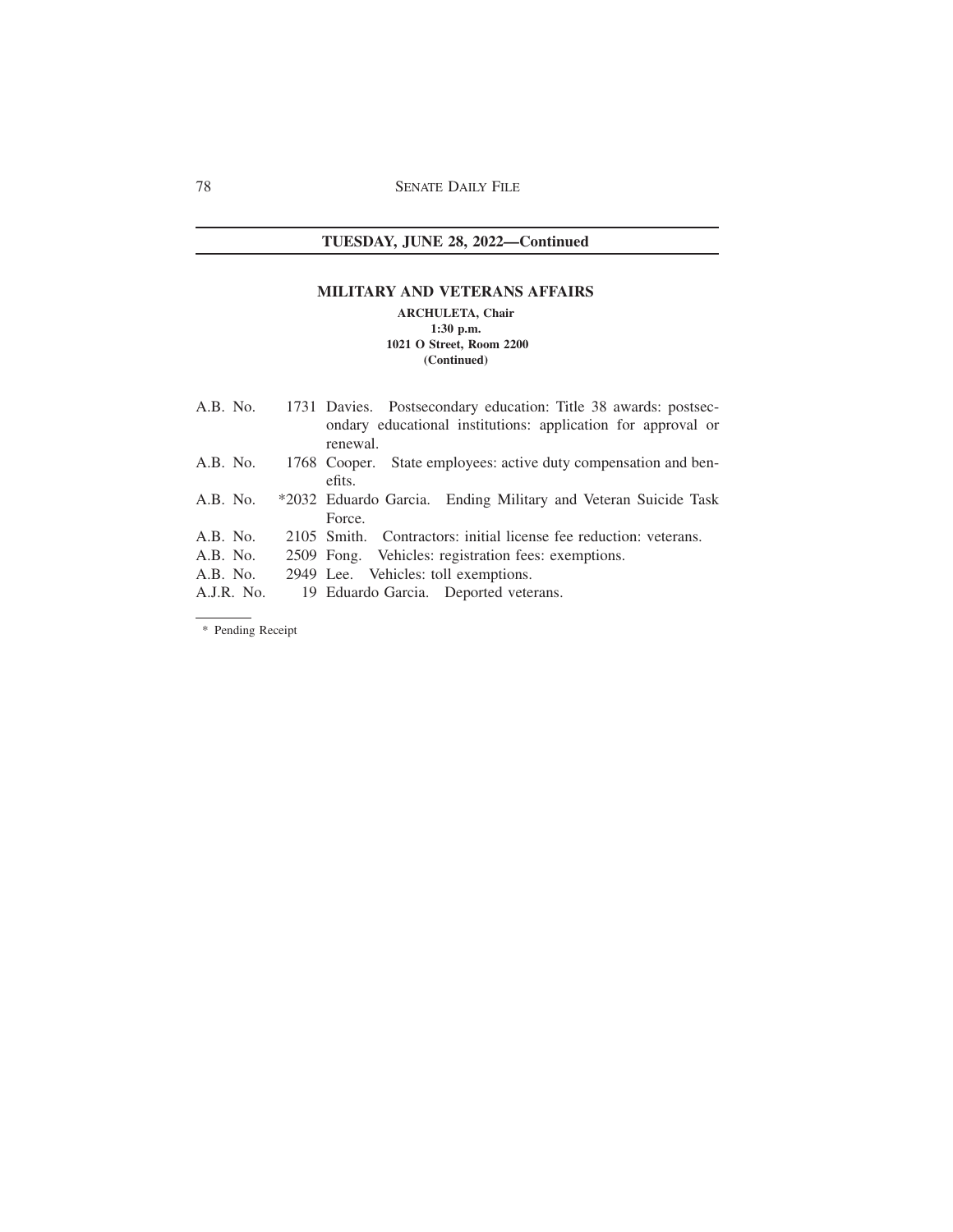# **TRANSPORTATION**

**GONZALEZ, Chair 1:30 p.m. Senate Chamber (Please note room change)**

**NOTICE**: Individuals wishing to attend proceedings in person are advised that we must continue to balance the opportunity for the public to participate in the legislative process, with the critical need to protect public health. As such, we will maintain the physical distancing guidelines in proceedings and throughout the Capitol and the 1021 O Street building.

The Senate strongly recommends that masks be worn, regardless of vaccine status, at all times while in the Capitol and the 1021 O Street building, including in all Senate proceedings. Masks are available at security checkpoints at building entrances.

The Capitol is open to the public and admission to a legislative proceeding will commence at 8:45 a.m. or 15 minutes prior to a proceeding. All persons are required to adhere to these guidelines:

Do not enter the Capitol if you have COVID-19 symptoms, including a cough or fever.

Maintain social distance from others.

Capitol restrooms are equipped with soap, please wash hands often, and use hand sanitizer.

In order to maintain physical distancing, seating will be limited. If we cannot provide you with entry consistent with physical distancing, you can watch the proceedings online or listen by using the toll free phone number. Those who attend in person will be required to follow directions from the Senate Sergeant-at-Arms.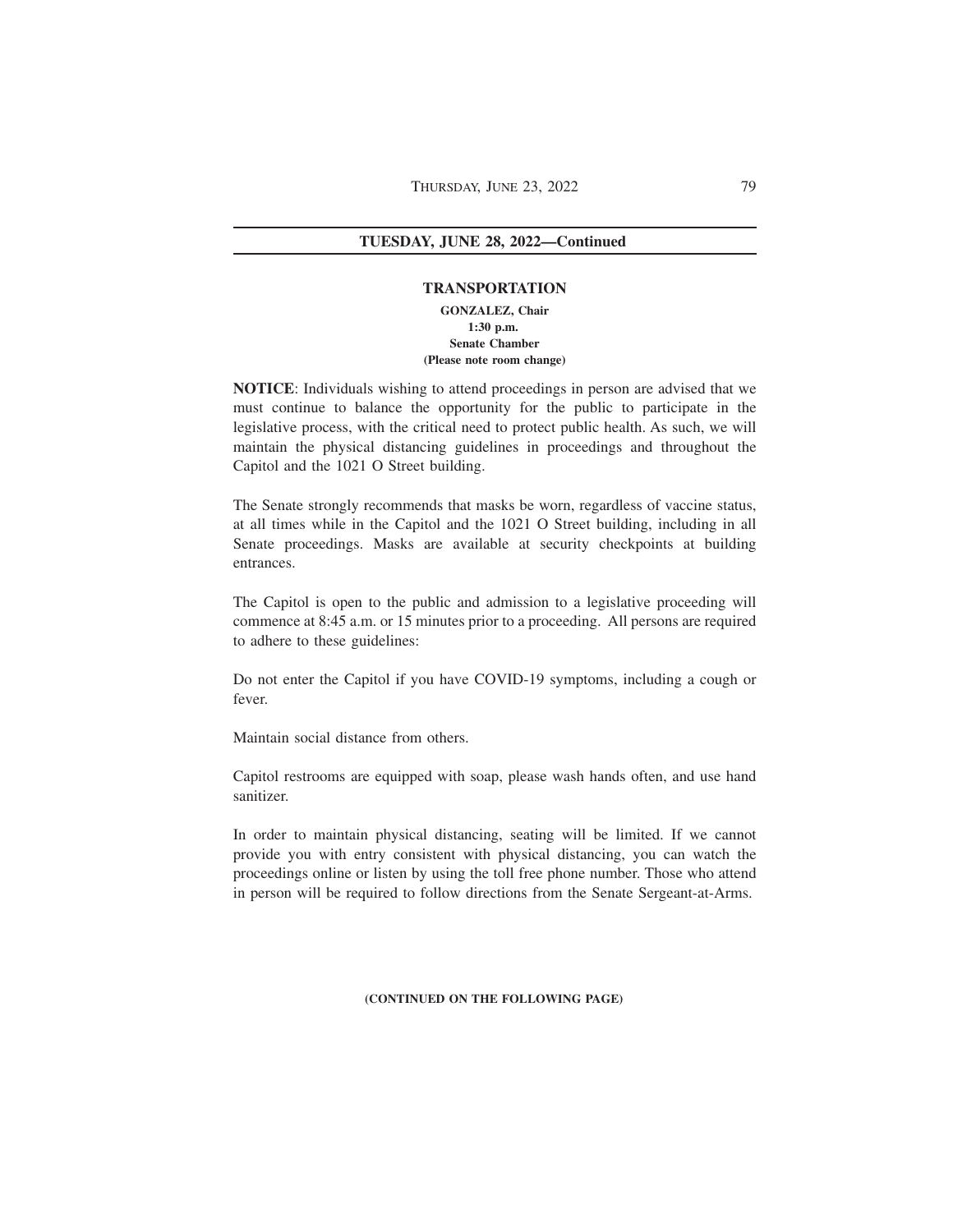#### **TRANSPORTATION**

**GONZALEZ, Chair 1:30 p.m. Senate Chamber (Please note room change) (Continued)** 

Written comments or testimony can be provided directly to the committees by emailing the committee. Committee websites are found at: www.senate.ca.gov/committees

For public comment and testimony, using the teleconference system, please refer to the committee website for the toll free number.

Telephonic participation in committees is available during hearings by calling in during the public comment period. You can dial the phone number provided by the Chair of the committee at the time of the hearing or find the number posted on the committee website. As is our normal practice, public comment will be accepted and may be limited at the direction of the Chairperson at the conclusion of each bill presentation.

For further detailed instructions on using the teleconference service, please visit the committee webpage www.senate.ca.gov/committees

To watch the livestream of the proceeding visit: www.senate.ca.gov

To **listen only**, but not testify, for this hearing in the Senate Chamber, please dial 1-888-251-2909 and use Access Code 7362831.

### MEASURES HEARD IN FILE ORDER

| A.B. No. |          |         | 512 Holden. State highways: relinguishment: infrastructural bar-  |
|----------|----------|---------|-------------------------------------------------------------------|
|          |          | riers.  |                                                                   |
| A.B. No. |          |         | 1919 Holden. Youth Transit Pass Pilot Program: free youth transit |
|          |          | passes. |                                                                   |
|          | A.B. No. |         | *2773 Holden. Stops: notification by peace officers.              |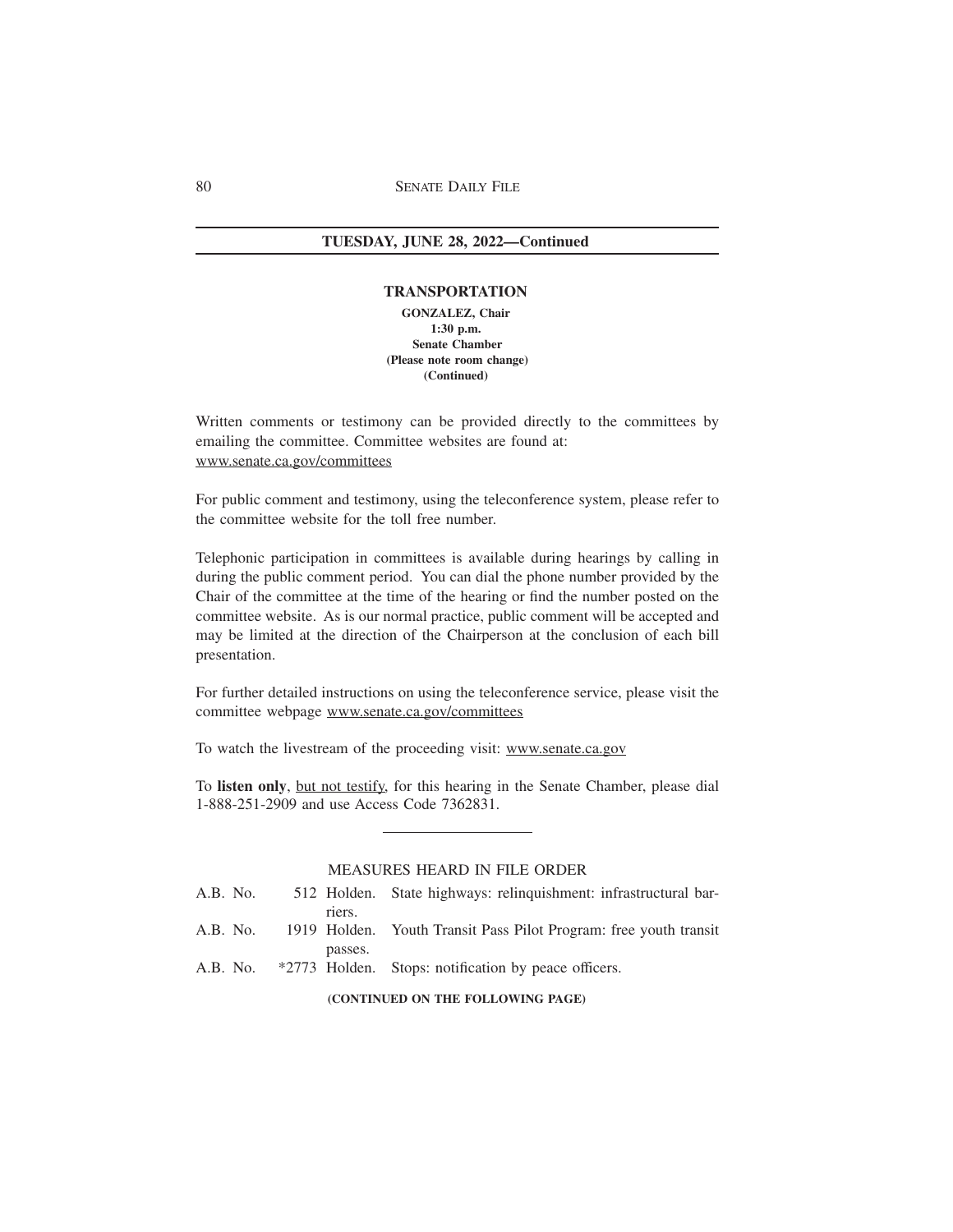# **TRANSPORTATION**

### **GONZALEZ, Chair 1:30 p.m. Senate Chamber (Please note room change) (Continued)**

- A.B. No. 1037 Grayson. Infrastructure construction: digital construction management technologies. A.B. No. 1713 Boerner Horvath. Vehicles: required stops: bicycles. A.B. No. 1778 Cristina Garcia. State transportation funding: freeway projects: poverty and pollution: Department of Transportation. A.B. No. 1800 Low. Driver's licenses: bone marrow and blood stem cell registry. A.B. No. 1938 Friedman. Traffic safety: speed limits. A.B. No. 2438 Friedman. Transportation funding: guidelines and plans. A.B. No. 2344 Friedman. Wildlife connectivity: transportation projects. A.B. No. 2746 Friedman. Driving privilege: suspension. A.B. No. 1983 Fong. Department of General Services: best value procurement: vehicles and equipment. A.B. No. 2125 Fong. Driver's licenses: motorcycle licensing pilot program. A.B. No. 2039 Luz Rivas. Los Angeles County Metropolitan Transportation Authority: job order contracting: pilot program. A.B. No. 2061 Ting. Transportation electrification: electric vehicle charging infrastructure. A.B. No. 2594 Ting. Vehicle registration and toll charges. A.B. No. 2071 Patterson. Vehicles: distracted driving awareness grant.
- A.C.R. No. 130 Patterson. Ambassador Phillip V. Sanchez Memorial Bridge.
- A.C.R. No. 142 Patterson. Dr. Fareed Wade Nader Memorial Interchange.
- A.C.R. No. 164 Patterson. Lieutenant Colonel Seth "Jethro" Nehring Memorial Highway.
- A.B. No. 2174 Chen. Vehicles: removal from private property.
- A.B. No. 2254 Muratsuchi. State highways: Route 107: relinquishment.
- A.B. No. 2703 Muratsuchi. Electric vehicle charging stations: reliability standards: low-income and disadvantaged community financial assistance.
- A.B. No. 2264 Bloom. Pedestrian crossing signals.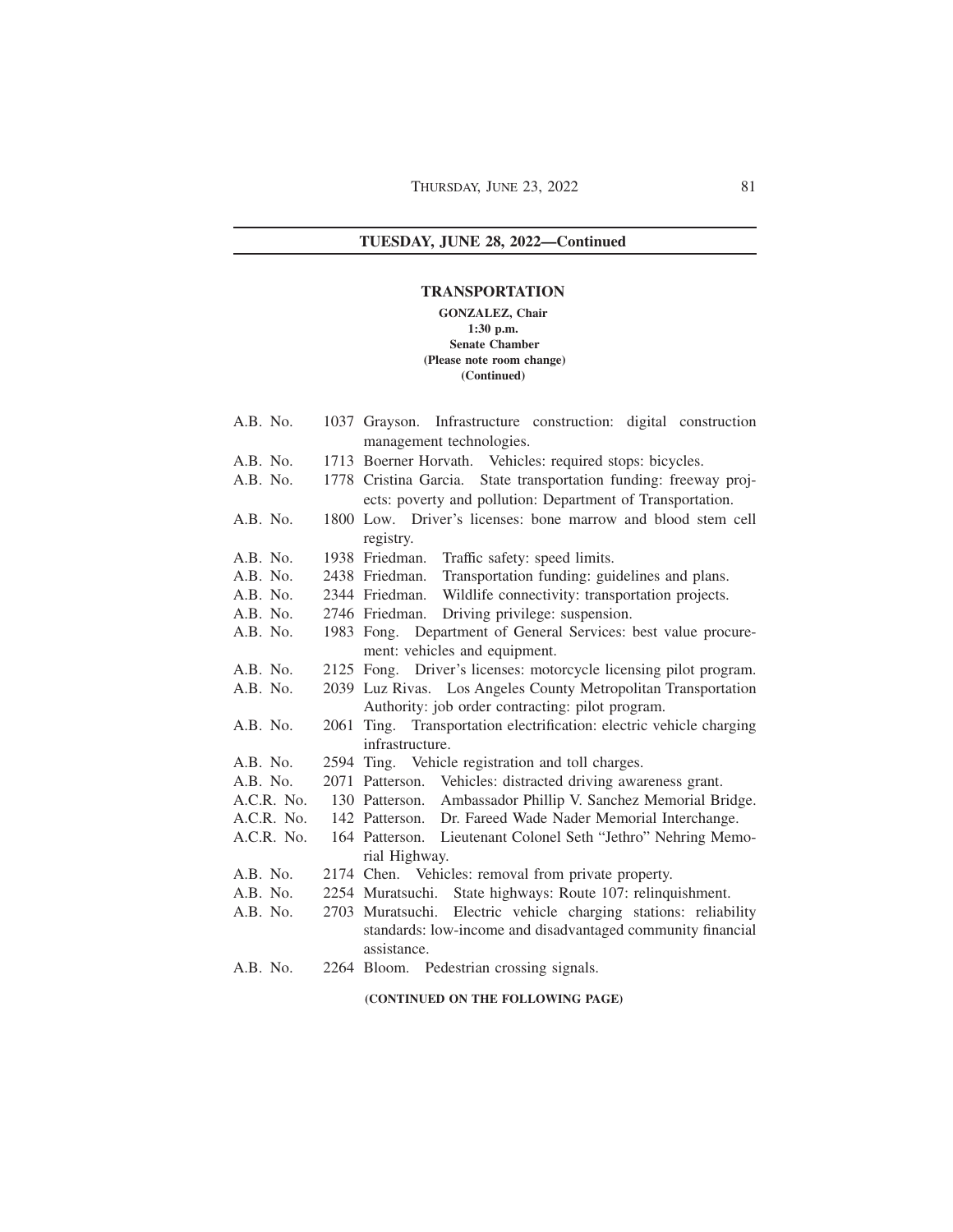# **TRANSPORTATION**

#### **GONZALEZ, Chair 1:30 p.m. Senate Chamber (Please note room change) (Continued)**

| A.B. No.     | 2271 Gipson. Los Angeles County Metropolitan Transportation        |
|--------------|--------------------------------------------------------------------|
|              | Authority: contracting: local businesses.                          |
| A.B. No.     | *2350 Wilson. Vehicular air pollution: Zero-Emission Aftermarket   |
|              | Conversion Project.                                                |
| A.B. No.     | 2415 Lackey. Vehicles: Basic Inspection of Terminals program:      |
|              | agricultural vehicles.                                             |
| A.B. No.     | 2496 Petrie-Norris. Vehicles: exhaust systems.                     |
| A.B. No.     | 2510 Bennett. Vehicles: driver's licenses.                         |
| A.B. No.     | 2514 Megan Dahle. State Highway System Management Plan:            |
|              | underserved rural communities.                                     |
| A.B. No.     | *2546 Nazarian. Vehicles: motor vehicle sideshows.                 |
| A.C.R. No.   | 79 Nazarian. Amelia Earhart Memorial Highway.                      |
| A.B. No.     | 2763 Kalra. Santa Clara Valley Transportation Authority: job order |
|              | contracting.                                                       |
| A.B. No.     | 2956 Committee on Transportation. Transportation.                  |
| A.C.R. No.   | 74 Salas. Gary Helming Memorial Highway.                           |
| A.C.R. No.   | 157 Salas. Army Specialist Juan Miguel Mendez Covarrubias          |
|              | Memorial Highway.                                                  |
| A.C.R. No.   | 89 Bigelow. California Highway Patrol Officer Charles D. Goss      |
|              | Memorial Highway.                                                  |
| A.C.R. No.   | 126 Cunningham. Katcho Achadjian Memorial Highway.                 |
| A.C.R. No.   | 138 Flora. Mayor Jack Snyder Memorial Highway.                     |
| A.C.R. No.   | 139 Ramos. Lance Corporal Dylan Merola Memorial Highway            |
|              | Overcrossing.                                                      |
| $A.C.R.$ No. | 144 Gray. Paul Vincent Rotondaro Memorial Highway.                 |
| A.C.R. No.   | 148 O'Donnell. Long Beach International Gateway Bridge.            |
| A.C.R. No.   | 151 Berman. Captain Matthew Patrick Manoukian Memorial             |
|              | Highway.                                                           |
| $A.C.R.$ No. | Officer Nicholas Vella Memorial Highway.<br>162 Nguyen.            |
| S.C.R. No.   | 111 Dodd. Congressional Gold Medal Memorial Interchange.           |

\* Pending Receipt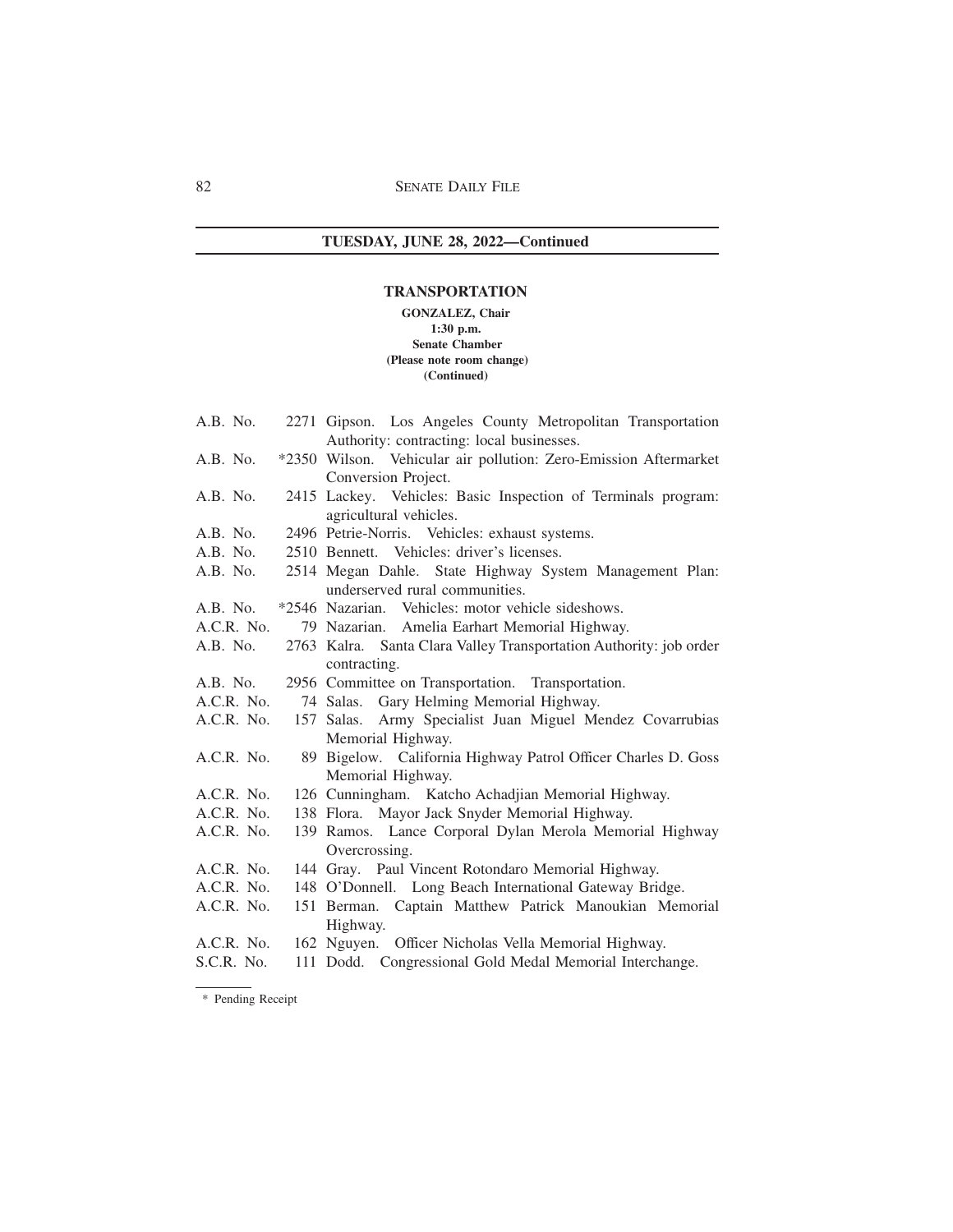# **WEDNESDAY**, **JUNE 29**, **2022**

#### **EDUCATION**

**LEYVA, Chair 9 a.m. 1021 O Street, Room 2200 (Please note room change)**

**NOTICE**: Individuals wishing to attend proceedings in person are advised that we must continue to balance the opportunity for the public to participate in the legislative process, with the critical need to protect public health. As such, we will maintain the physical distancing guidelines in proceedings and throughout the Capitol and the 1021 O Street building.

The Senate strongly recommends that masks be worn, regardless of vaccine status, at all times while in the Capitol and the 1021 O Street building, including in all Senate proceedings. Masks are available at security checkpoints at building entrances.

The Capitol and the 1021 O Street building is open to the public and admission to a legislative proceeding will commence at 8:45 a.m. or 15 minutes prior to a proceeding. All persons are required to adhere to these guidelines:

Do not enter the Capitol or the 1021 O Street building if you have COVID-19 symptoms, including a cough, fever, sore throat, or shortness of breath.

Maintain social distance from others.

Capitol and 1021 O Street building restrooms are equipped with soap, please wash hands often, and use hand sanitizer.

In order to maintain physical distancing, seating will be limited. If we cannot provide you with entry consistent with physical distancing, you can watch the proceedings online or listen by using the toll free phone number. Those who attend in person will be required to follow directions from the Senate Sergeant-at-Arms.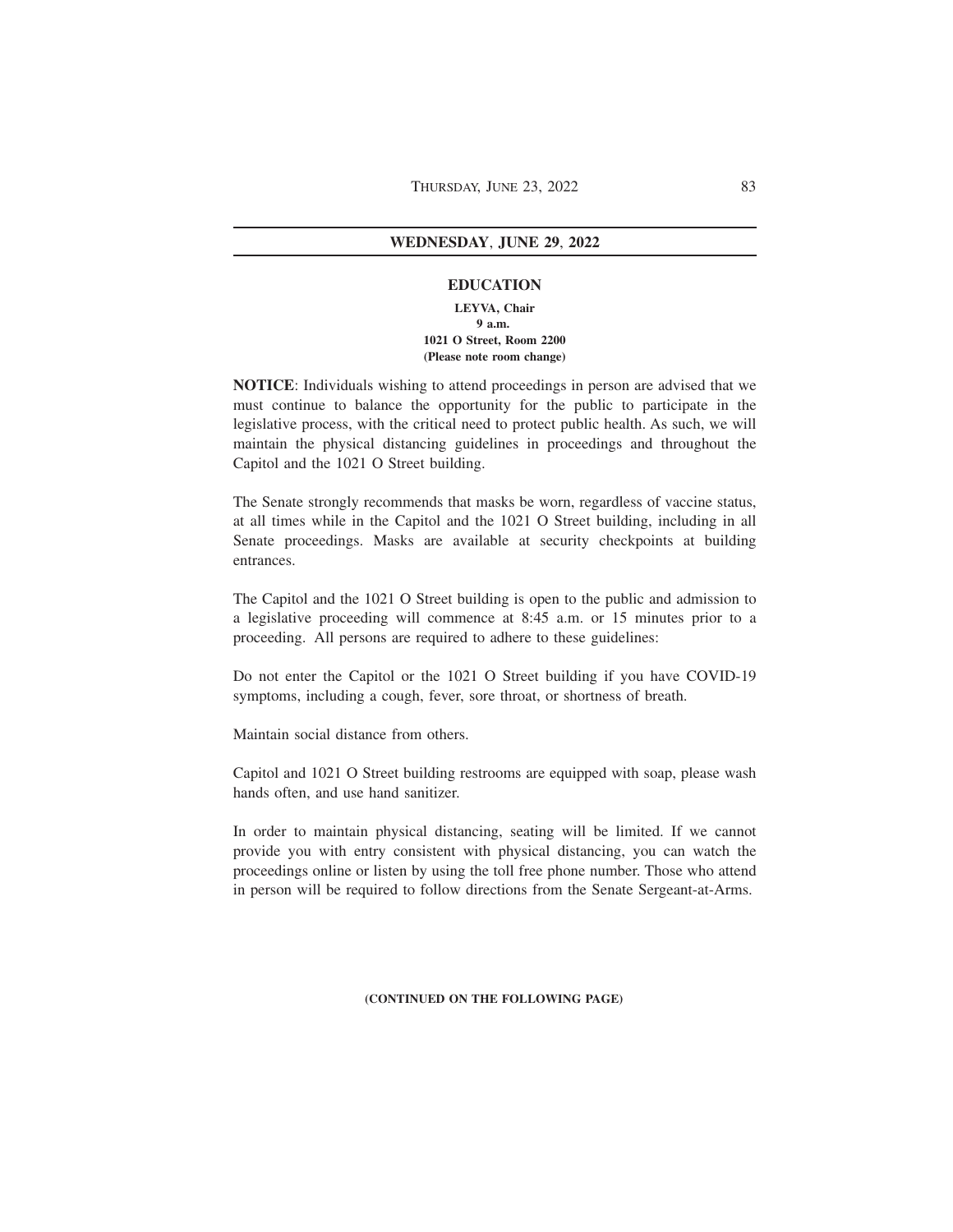#### **EDUCATION**

**LEYVA, Chair 9 a.m. 1021 O Street, Room 2200 (Please note room change) (Continued)** 

Written comments or testimony can be provided directly to the committees by emailing the committee. Committee websites are found at: www.senate.ca.gov/committees

For public comment and testimony, using the teleconference system, please refer to the committee website for the toll free number.

Telephonic participation in committees is available during hearings by calling in during the public comment period. You can dial the phone number provided by the Chair of the committee at the time of the hearing or find the number posted on the committee website. As is our normal practice, public comment will be accepted and may be limited at the direction of the Chairperson at the conclusion of each bill presentation.

For further detailed instructions on using the teleconference service, please visit the committee webpage www.senate.ca.gov/committees

To watch the livestream of the proceeding visit: www.senate.ca.gov

To **listen only**, but not testify, for this hearing in Senate Committee Room 2200, please dial 1-888-808-6929 and use Access Code 7362834.

# MEASURES HEARD IN FILE ORDER

A.B. No. 1777 Aguiar-Curry. Migrant education: extended school year program: average daily attendance. A.B. No. 1801 Nazarian. State holidays: Genocide Remembrance Day.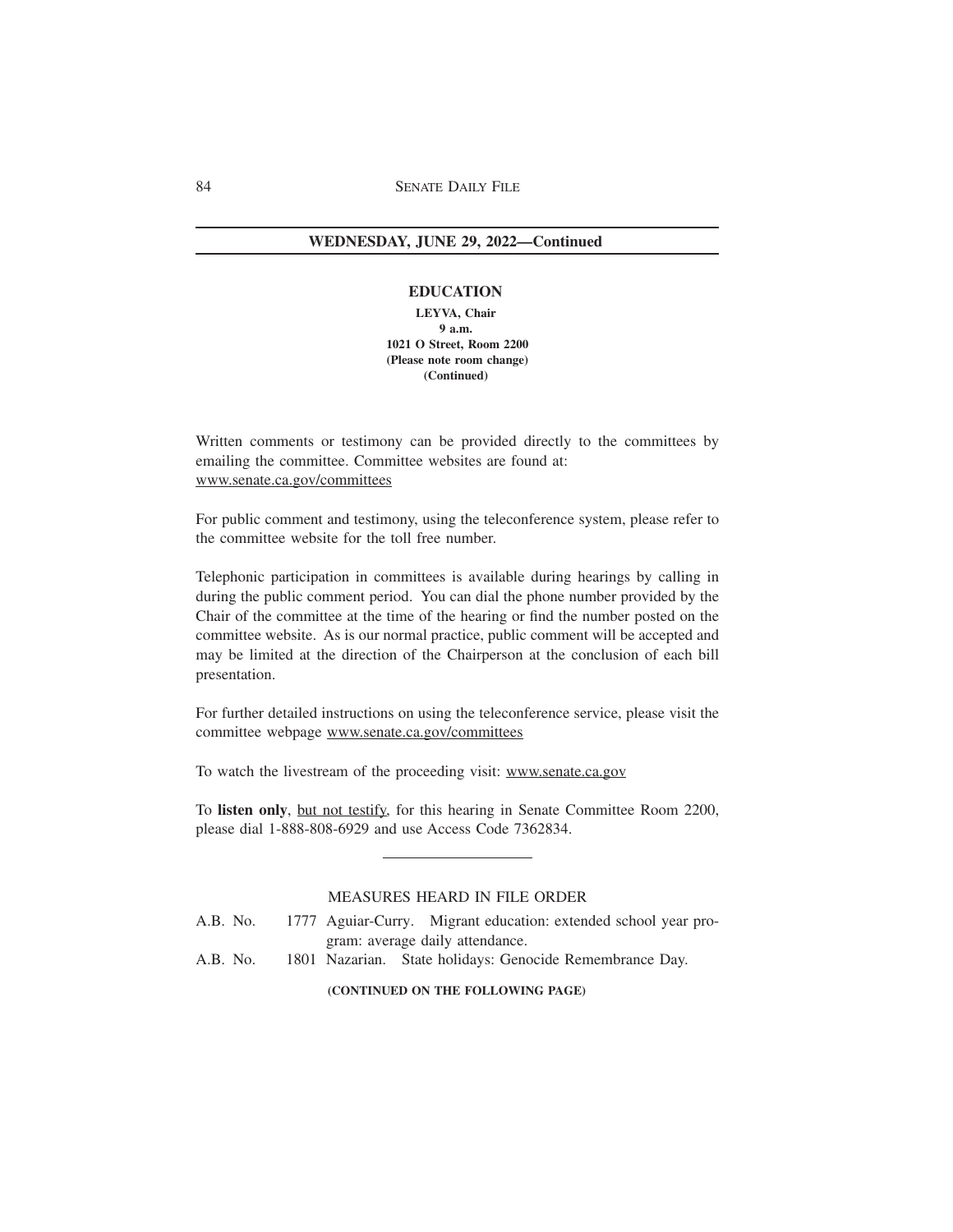#### **EDUCATION**

#### **LEYVA, Chair 9 a.m. 1021 O Street, Room 2200 (Please note room change) (Continued)**

- A.B. No. 1973 McCarty. Education finance: base grants: adjustments: kindergarten: minimum schoolday.
- A.B. No. 2375 Luz Rivas. Homeless children and youths and unaccompanied youths: housing questionnaire.
- A.B. No. 2464 Cristina Garcia. California State University: employees: paid parental leave of absence.
- A.B. No. 2484 Mia Bonta. Charter schools: school closures: remaining assets: Charter School Facility Grant Program.
- A.B. No. 2827 Quirk-Silva. Child daycare facilities.
- A.B. No. 2832 Robert Rivas. Whole Child Community Equity.
- A.B. No. 2881 Berman. Public postsecondary education: students with dependent children.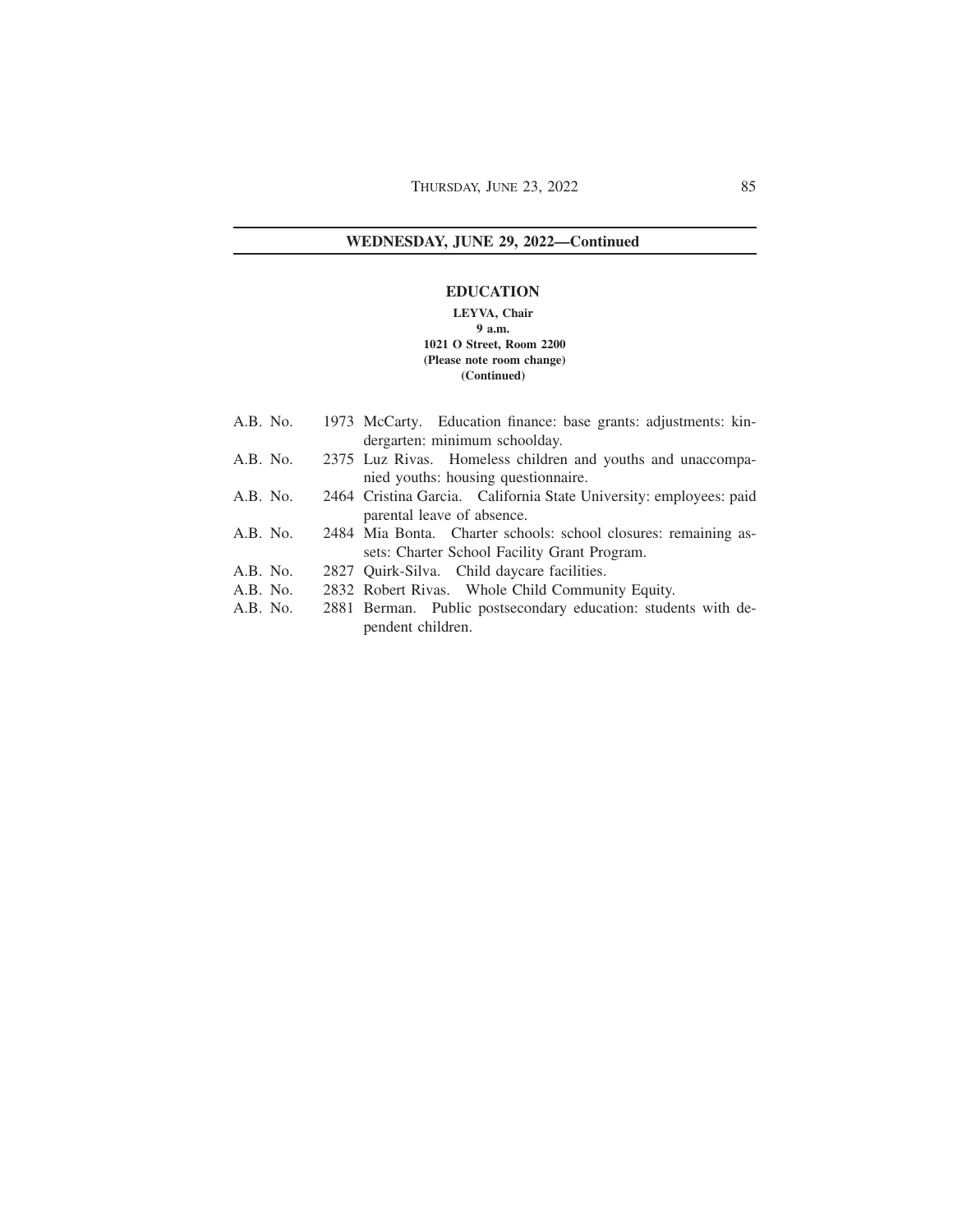#### **ENVIRONMENTAL QUALITY**

#### **ALLEN, Chair 9 a.m. 1021 O Street, Room 1200**

**NOTICE**: Individuals wishing to attend proceedings in person are advised that we must continue to balance the opportunity for the public to participate in the legislative process, with the critical need to protect public health. As such, we will maintain the physical distancing guidelines in proceedings and throughout the Capitol and the 1021 O Street building.

The Senate strongly recommends that masks be worn, regardless of vaccine status, at all times while in the Capitol and the 1021 O Street building, including in all Senate proceedings. Masks are available at security checkpoints at building entrances.

The Capitol and the 1021 O Street building is open to the public and admission to a legislative proceeding will commence at 8:45 a.m. or 15 minutes prior to a proceeding. All persons are required to adhere to these guidelines:

Do not enter the Capitol or the 1021 O Street building if you have COVID-19 symptoms, including a cough, fever, sore throat, or shortness of breath.

Maintain social distance from others.

Capitol and 1021 O Street building restrooms are equipped with soap, please wash hands often, and use hand sanitizer.

In order to maintain physical distancing, seating will be limited. If we cannot provide you with entry consistent with physical distancing, you can watch the proceedings online or listen by using the toll free phone number. Those who attend in person will be required to follow directions from the Senate Sergeant-at-Arms.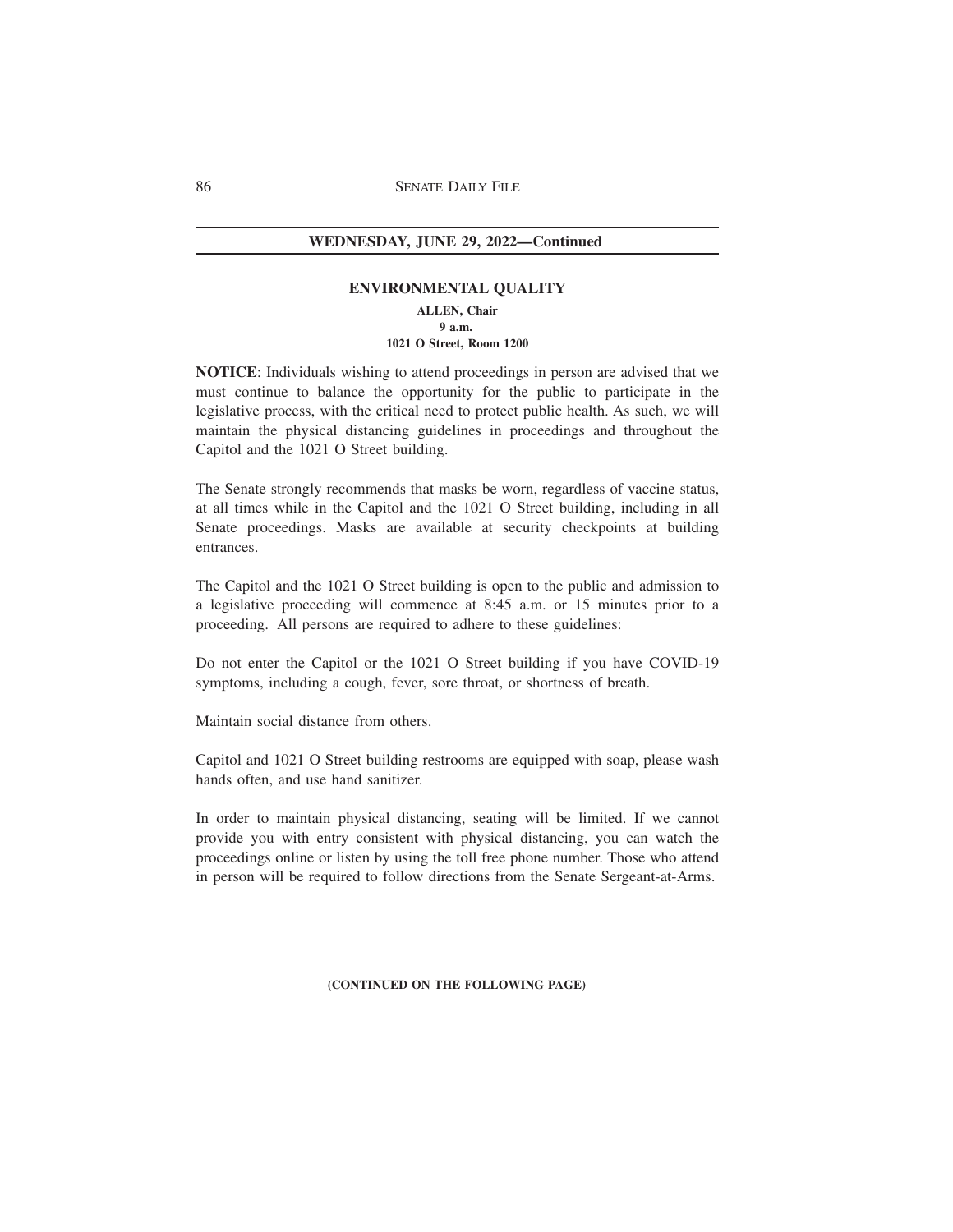#### **ENVIRONMENTAL QUALITY**

**ALLEN, Chair 9 a.m. 1021 O Street, Room 1200 (Continued)** 

Written comments or testimony can be provided directly to the committees by emailing the committee. Committee websites are found at: www.senate.ca.gov/committees

For public comment and testimony, using the teleconference system, please refer to the committee website for the toll free number.

Telephonic participation in committees is available during hearings by calling in during the public comment period. You can dial the phone number provided by the Chair of the committee at the time of the hearing or find the number posted on the committee website. As is our normal practice, public comment will be accepted and may be limited at the direction of the Chairperson at the conclusion of each bill presentation.

For further detailed instructions on using the teleconference service, please visit the committee webpage www.senate.ca.gov/committees

To watch the livestream of the proceeding visit: www.senate.ca.gov

To **listen only**, but not testify, for this hearing in Senate Committee Room 1200, please dial 1-888-251-2909 and use Access Code 7362832.

# MEASURES HEARD IN FILE ORDER

| A.B. No. |  |                                    | 267 Valladares. California Environmental Quality Act: exemp-  |  |  |
|----------|--|------------------------------------|---------------------------------------------------------------|--|--|
|          |  |                                    | tion: prescribed fire, thinning, and fuel reduction projects. |  |  |
| A.B. No. |  | 661 Bennett. Recycling: materials. |                                                               |  |  |

A.B. No. 1642 Salas. California Environmental Quality Act: water system well and domestic well projects: exemption.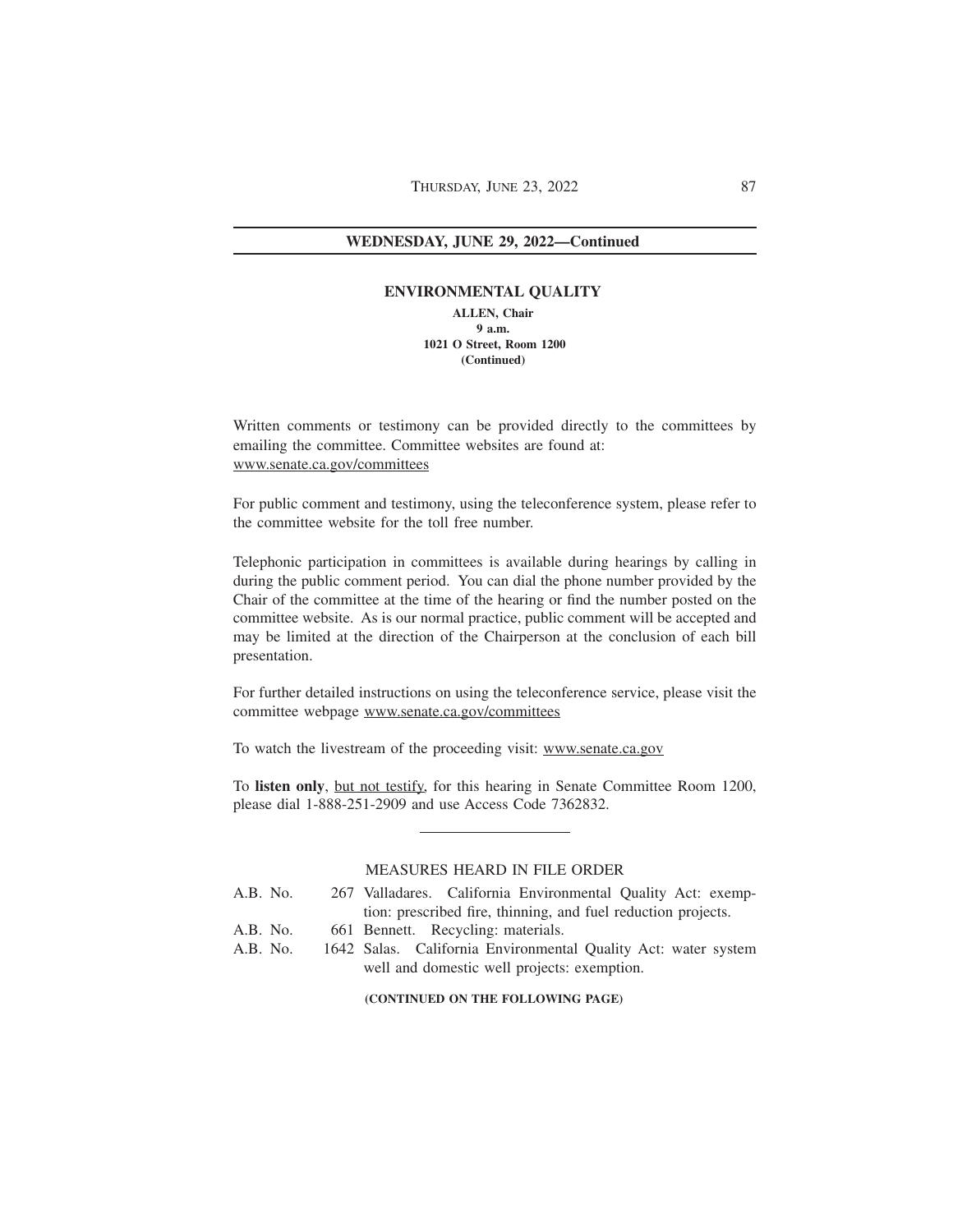# **ENVIRONMENTAL QUALITY**

## **ALLEN, Chair 9 a.m. 1021 O Street, Room 1200 (Continued)**

| A.B. No. |  | 1658 Nguyen. Oil spill response and contingency planning: oil     |
|----------|--|-------------------------------------------------------------------|
|          |  | spill elements: area plans.                                       |
| A.B. No. |  | 1749 Cristina Garcia. Community emissions reduction programs:     |
|          |  | toxic air contaminants and criteria air pollutants.               |
| A.B. No. |  | 2649 Cristina Garcia. Natural Carbon Sequestration and Resilience |
|          |  | Act of 2022.                                                      |
| A.B. No. |  | 1817 Ting. Product safety: textile articles: perfluoroalkyl and   |
|          |  | polyfluoroalkyl substances (PFAS).                                |
| A.B. No. |  | 1879 Mathis. California regional water quality control boards:    |
|          |  | unfounded or frivolous complaints.                                |
| A.B. No. |  | 1985 Robert Rivas. Organic waste: recovered organic waste prod-   |
|          |  | uct procurement targets: list of available products.              |
| A.B. No. |  | 2106 Robert Rivas. Water quality: permits.                        |
| A.B. No. |  | 2248 Eduardo Garcia. Water quality: California-Mexico cross-      |
|          |  | border rivers.                                                    |
| A.B. No. |  | 2877 Eduardo Garcia. Safe and Affordable Drinking Water Fund:     |
|          |  | tribes.                                                           |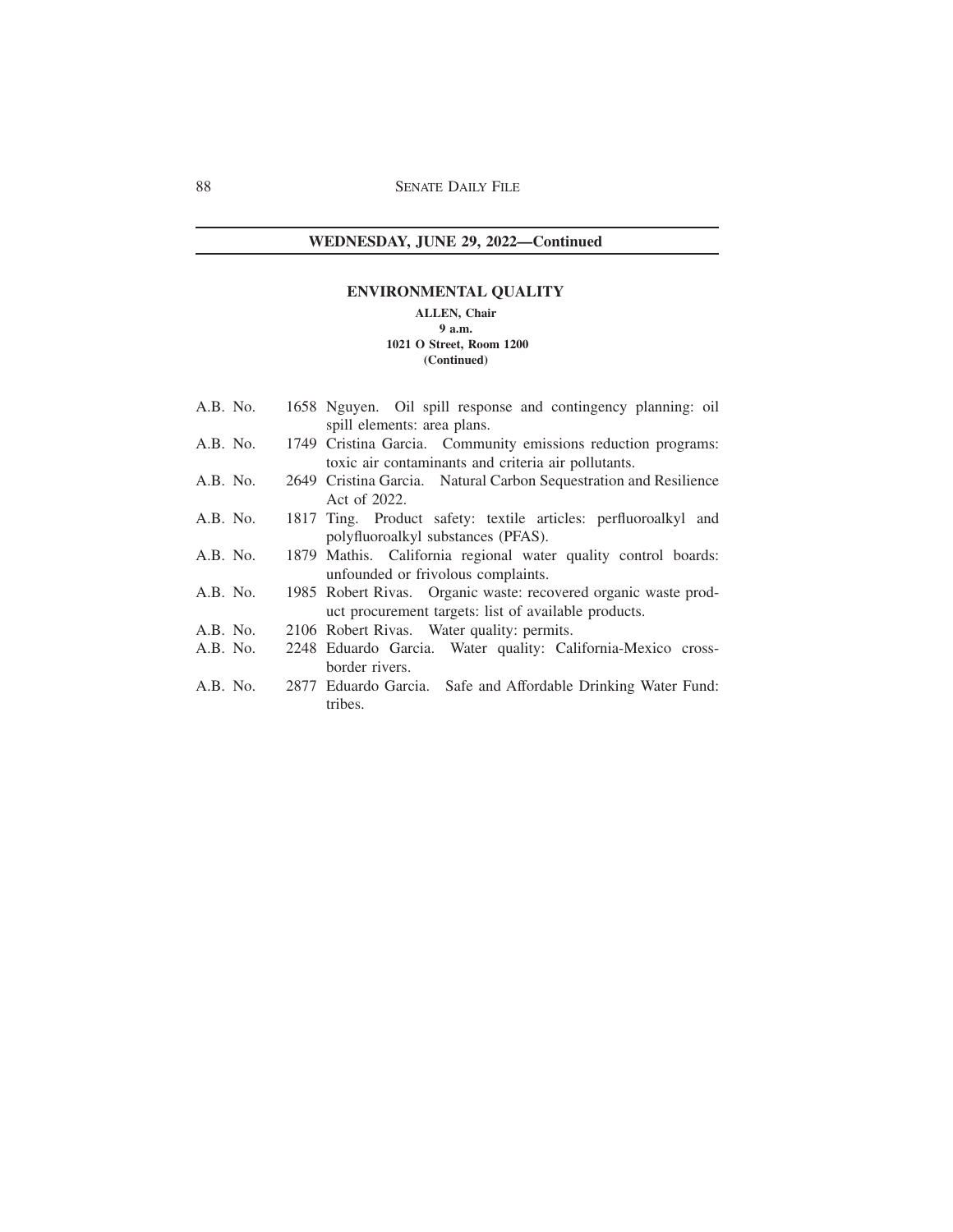#### **GOVERNANCE AND FINANCE**

### **CABALLERO, Chair 9 a.m. 1021 O Street, Room 2100**

**NOTICE**: Individuals wishing to attend proceedings in person are advised that we must continue to balance the opportunity for the public to participate in the legislative process, with the critical need to protect public health. As such, we will maintain the physical distancing guidelines in proceedings and throughout the Capitol and the 1021 O Street building.

The Senate strongly recommends that masks be worn, regardless of vaccine status, at all times while in the Capitol and the 1021 O Street building, including in all Senate proceedings. Masks are available at security checkpoints at building entrances.

The Capitol and the 1021 O Street building is open to the public and admission to a legislative proceeding will commence at 8:45 a.m. or 15 minutes prior to a proceeding. All persons are required to adhere to these guidelines:

Do not enter the Capitol or the 1021 O Street building if you have COVID-19 symptoms, including a cough, fever, sore throat, or shortness of breath.

Maintain social distance from others.

Capitol and 1021 O Street building restrooms are equipped with soap, please wash hands often, and use hand sanitizer.

In order to maintain physical distancing, seating will be limited. If we cannot provide you with entry consistent with physical distancing, you can watch the proceedings online or listen by using the toll free phone number. Those who attend in person will be required to follow directions from the Senate Sergeant-at-Arms.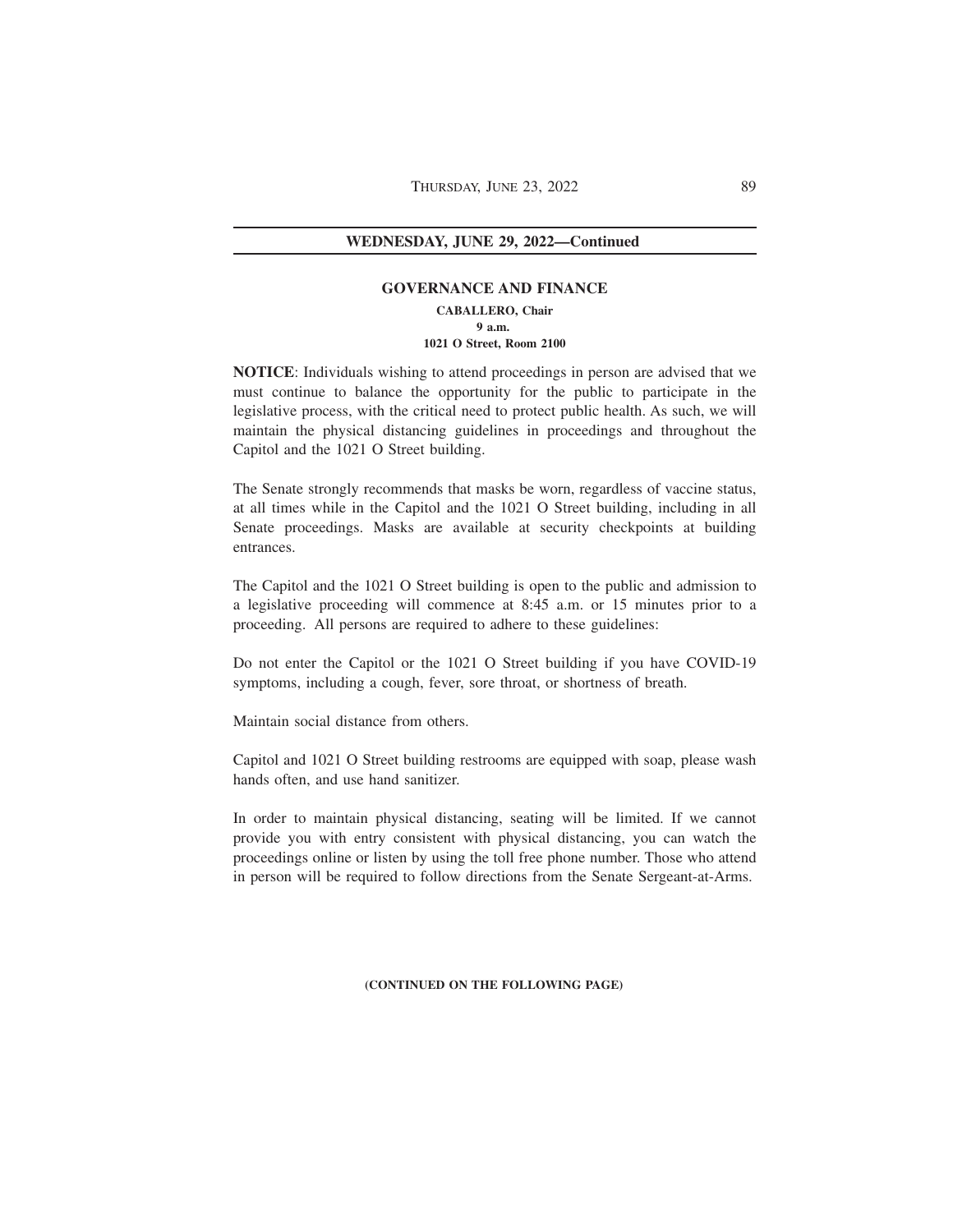### **GOVERNANCE AND FINANCE**

**CABALLERO, Chair 9 a.m. 1021 O Street, Room 2100 (Continued)** 

Written comments or testimony can be provided directly to the committees by emailing the committee. Committee websites are found at: www.senate.ca.gov/committees

For public comment and testimony, using the teleconference system, please refer to the committee website for the toll free number.

Telephonic participation in committees is available during hearings by calling in during the public comment period. You can dial the phone number provided by the Chair of the committee at the time of the hearing or find the number posted on the committee website. As is our normal practice, public comment will be accepted and may be limited at the direction of the Chairperson at the conclusion of each bill presentation.

For further detailed instructions on using the teleconference service, please visit the committee webpage www.senate.ca.gov/committees

To watch the livestream of the proceeding visit: www.senate.ca.gov

To **listen only**, but not testify, for this hearing in Senate Committee Room 2100, please dial 1-888-808-6929 and use Access Code 7362833.

# MEASURES WILL BE HEARD IN FILE ORDER

### SPECIAL ORDER 9:30 A.M.

A.B. No. 2011 Wicks. Affordable Housing and High Road Jobs Act of 2022.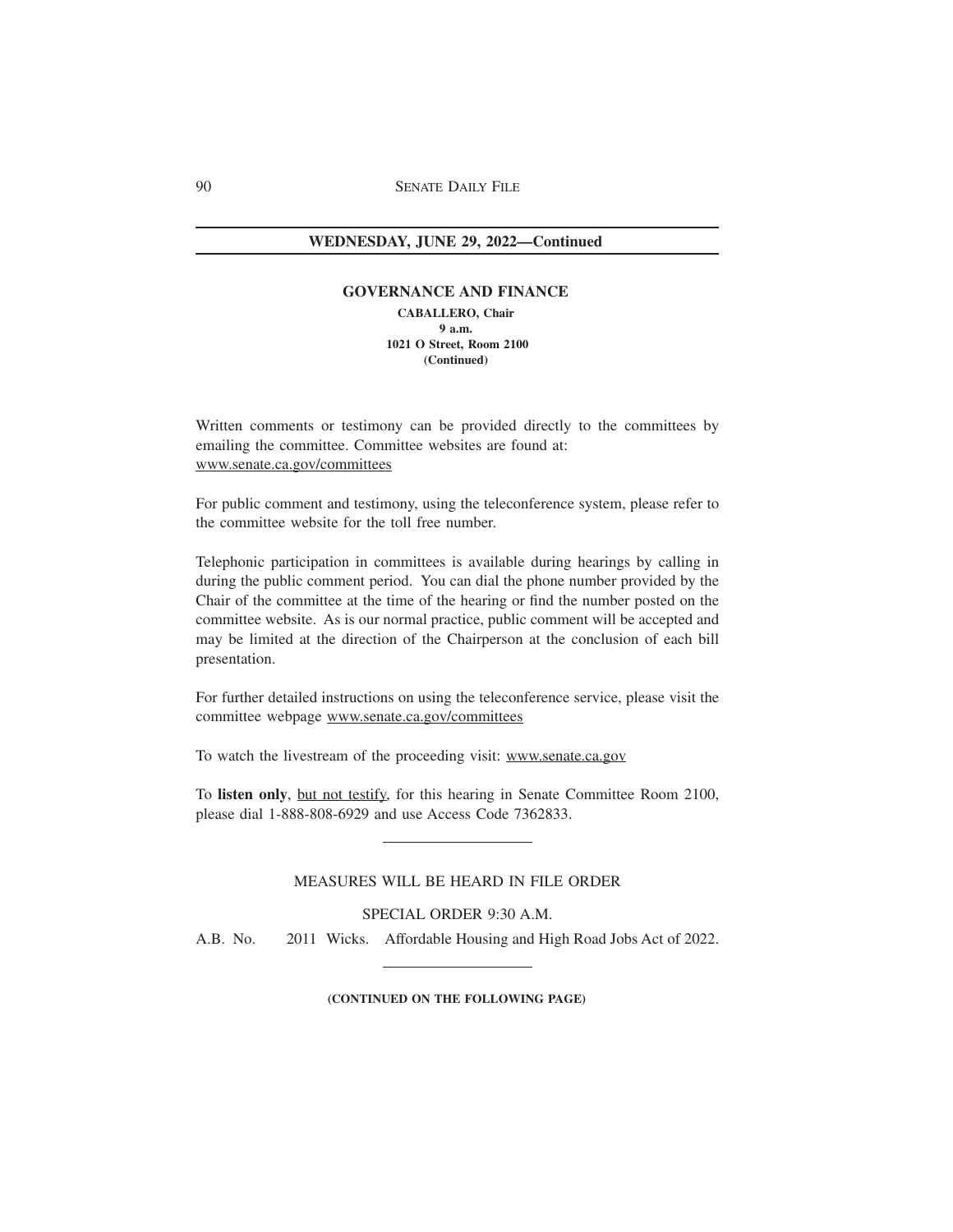#### **GOVERNANCE AND FINANCE**

#### **CABALLERO, Chair 9 a.m. 1021 O Street, Room 2100 (Continued)**

A.B. No. 2334 Wicks. Density Bonus Law: affordability: incentives or concessions in very low vehicle travel areas: parking standards: definitions. A.B. No. \*498 Quirk-Silva. Medi-Cal: county organized health system: Orange County Health Authority. A.B. No. 2221 Quirk-Silva. Accessory dwelling units. A.B. No. 916 Salas. Zoning: accessory dwelling units: bedroom addition. A.B. No. 1515 Santiago. Outreach, Education, and Free Tax Assistance Grant Program. A.B. No. 1925 Santiago. Counties: appointed officers: qualification for office. A.B. No. 2589 Santiago. Earned Income Tax Credit: one-time child tax credit payment. A.B. No. 1845 Calderon. Metropolitan Water District of Southern California: alternative project delivery methods. A.B. No. 1850 Ward. Public housing: unrestricted multifamily housing. A.B. No. 1951 Grayson. Sales and use tax: exemptions: manufacturing. (Tax Levy) A.B. No. 2186 Grayson. Housing Cost Reduction Incentive Program. A.B. No. 2668 Grayson. Planning and zoning: housing: streamlined, ministerial approval. A.B. No. 2030 Arambula. County of Fresno Citizens Redistricting Commission. A.B. No. 2053 Lee. The Social Housing Act. A.B. No. 2721 Lee. Bay Area Air Quality Management District: district board: compensation. A.B. No. 2201 Bennett. Groundwater sustainability agency: groundwater extraction permit: verification. A.B. No. 2453 Bennett. Transactions and use taxes: Ventura County Transportation Commission.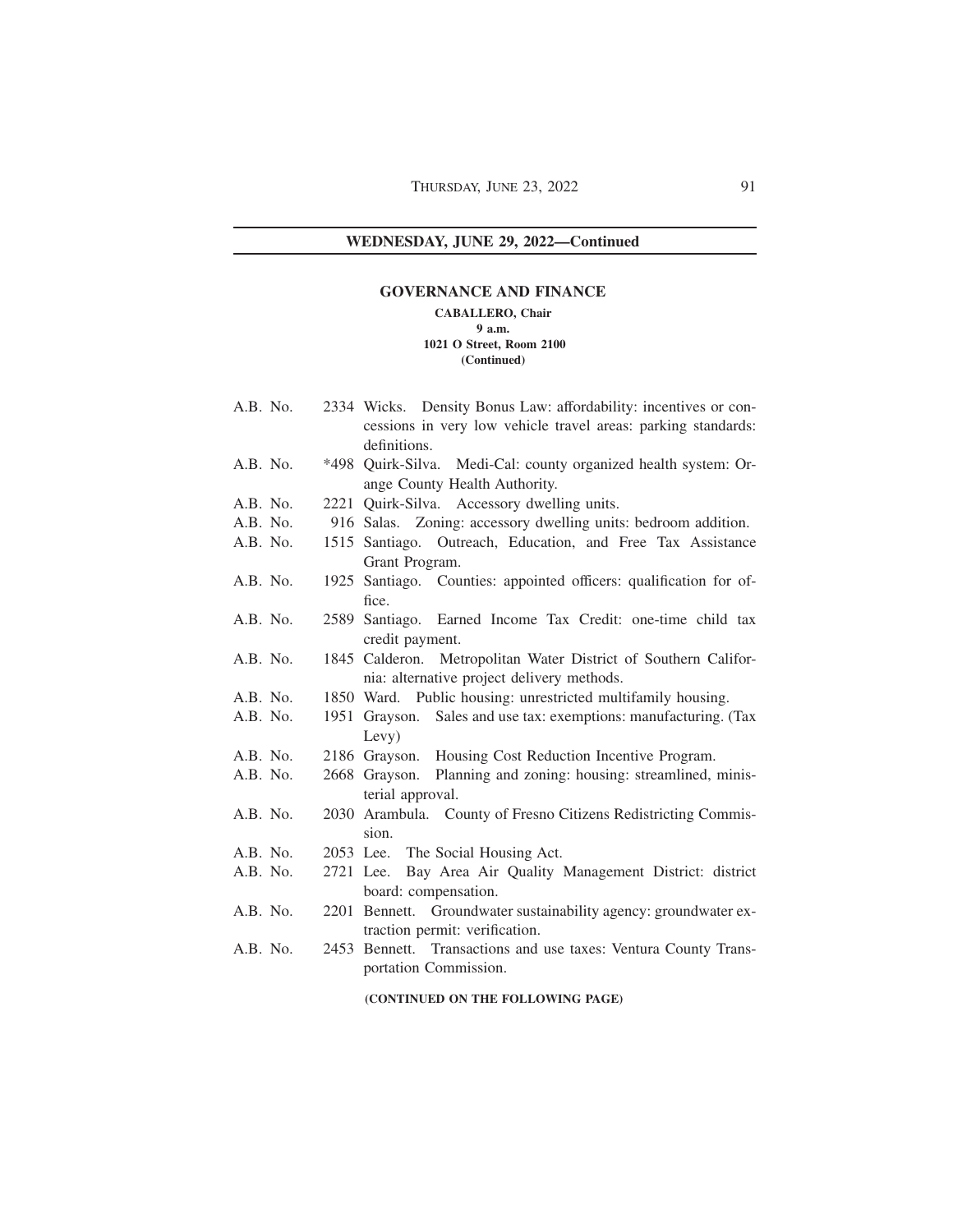# **GOVERNANCE AND FINANCE**

### **CABALLERO, Chair 9 a.m. 1021 O Street, Room 2100 (Continued)**

| A.B. No. | 2393 Mayes. CalWORKs Educational Opportunity and Attainment      |
|----------|------------------------------------------------------------------|
|          | Program.                                                         |
| A.B. No. | 2442 Robert Rivas. Climate change.                               |
| A.B. No. | 2560 Mia Bonta. Housing: blighted and tax defaulted property.    |
| A.B. No. | 2622 Mullin. Sales and use taxes: exemptions: California Hybrid  |
|          | and Zero-Emission Truck and Bus Voucher Incentive Project:       |
|          | transit buses. (Tax Levy)                                        |
| A.B. No. | 2789 Mullin. Design-build projects: local agencies.              |
| A.B. No. | 2647 Levine. Local government: open meetings.                    |
| A.B. No. | 2651 Petrie-Norris. Property taxes: welfare exemption: community |
|          | land trust. (Tax Levy)                                           |
| A.B. No. | 2656 Ting. Housing Accountability Act: disapprovals: California  |
|          | Environmental Quality Act.                                       |
| A.B. No. | 2840 Reyes. Qualifying logistics use projects.                   |
| A.B. No. | 2887 Eduardo Garcia. Public resources: Sales and Use Tax Law:    |
|          | exclusions. (Tax Levy)                                           |

\* Pending Receipt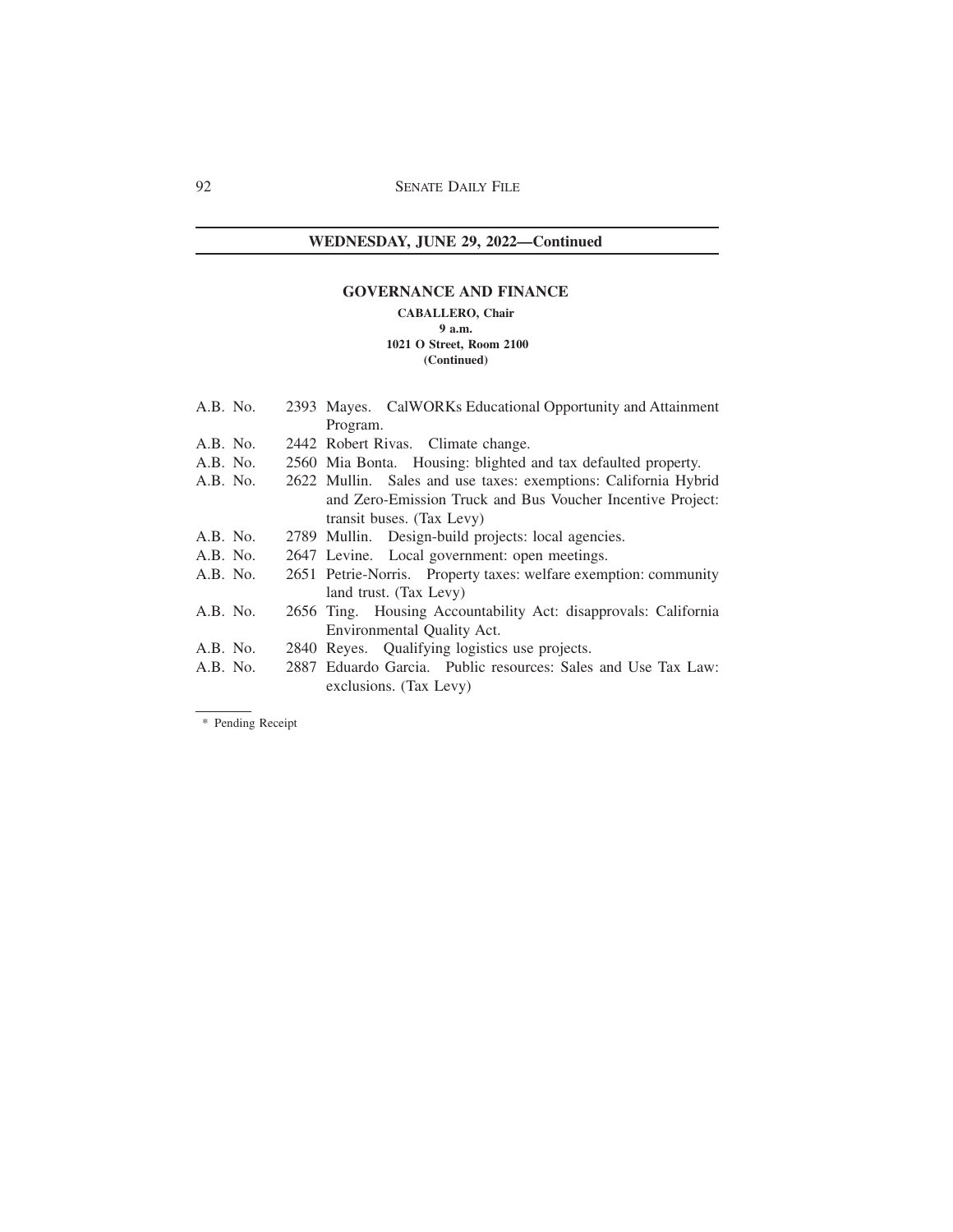# **LABOR, PUBLIC EMPLOYMENT AND RETIREMENT**

### **CORTESE, Chair 9 a.m. State Capitol, Room 112**

**NOTICE**: Individuals wishing to attend proceedings in person are advised that we must continue to balance the opportunity for the public to participate in the legislative process, with the critical need to protect public health. As such, we will maintain the physical distancing guidelines in proceedings and throughout the Capitol and the 1021 O Street building.

The Senate strongly recommends that masks be worn, regardless of vaccine status, at all times while in the Capitol and the 1021 O Street building, including in all Senate proceedings. Masks are available at security checkpoints at building entrances.

The Capitol and the 1021 O Street building is open to the public and admission to a legislative proceeding will commence at 8:45 a.m. or 15 minutes prior to a proceeding. All persons are required to adhere to these guidelines:

Do not enter the Capitol or the 1021 O Street building if you have COVID-19 symptoms, including a cough, fever, sore throat, or shortness of breath.

Maintain social distance from others.

Capitol and 1021 O Street building restrooms are equipped with soap, please wash hands often, and use hand sanitizer.

In order to maintain physical distancing, seating will be limited. If we cannot provide you with entry consistent with physical distancing, you can watch the proceedings online or listen by using the toll free phone number. Those who attend in person will be required to follow directions from the Senate Sergeant-at-Arms.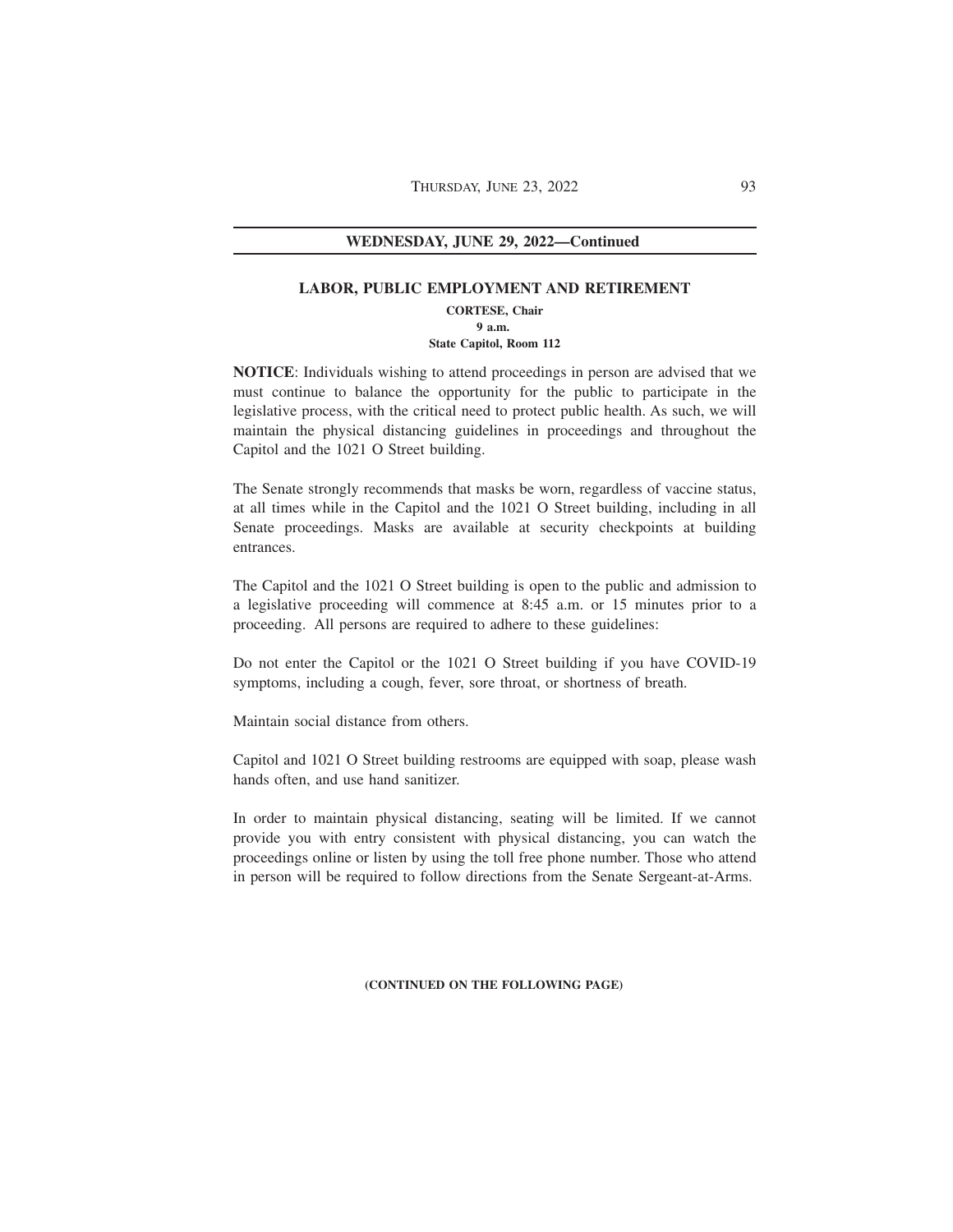# **LABOR, PUBLIC EMPLOYMENT AND RETIREMENT**

**CORTESE, Chair 9 a.m. State Capitol, Room 112 (Continued)** 

Written comments or testimony can be provided directly to the committees by emailing the committee. Committee websites are found at: www.senate.ca.gov/committees

For public comment and testimony, using the teleconference system, please refer to the committee website for the toll free number.

Telephonic participation in committees is available during hearings by calling in during the public comment period. You can dial the phone number provided by the Chair of the committee at the time of the hearing or find the number posted on the committee website. As is our normal practice, public comment will be accepted and may be limited at the direction of the Chairperson at the conclusion of each bill presentation.

For further detailed instructions on using the teleconference service, please visit the committee webpage www.senate.ca.gov/committees

To watch the livestream of the proceeding visit: www.senate.ca.gov

To **listen only**, but not testify, for this hearing in Senate Committee Room 112, please dial 1-877-411-9748 and use Access Code 7362836.

# MEASURES HEARD IN FILE ORDER

| A.B. No. |  | 1014 McCarty. Cannabis: retailers: delivery: vehicles. |  |  |                                                                    |  |
|----------|--|--------------------------------------------------------|--|--|--------------------------------------------------------------------|--|
| A.B. No. |  |                                                        |  |  | 1602 McCarty. Student, faculty, and staff housing: California Stu- |  |
|          |  |                                                        |  |  | dent Housing Revolving Loan Fund Act of 2022. (Urgency)            |  |
| A.B. No. |  |                                                        |  |  | 1195 Cristina Garcia. Limited Eligibility and Appointment Pro-     |  |
|          |  | gram: lists.                                           |  |  |                                                                    |  |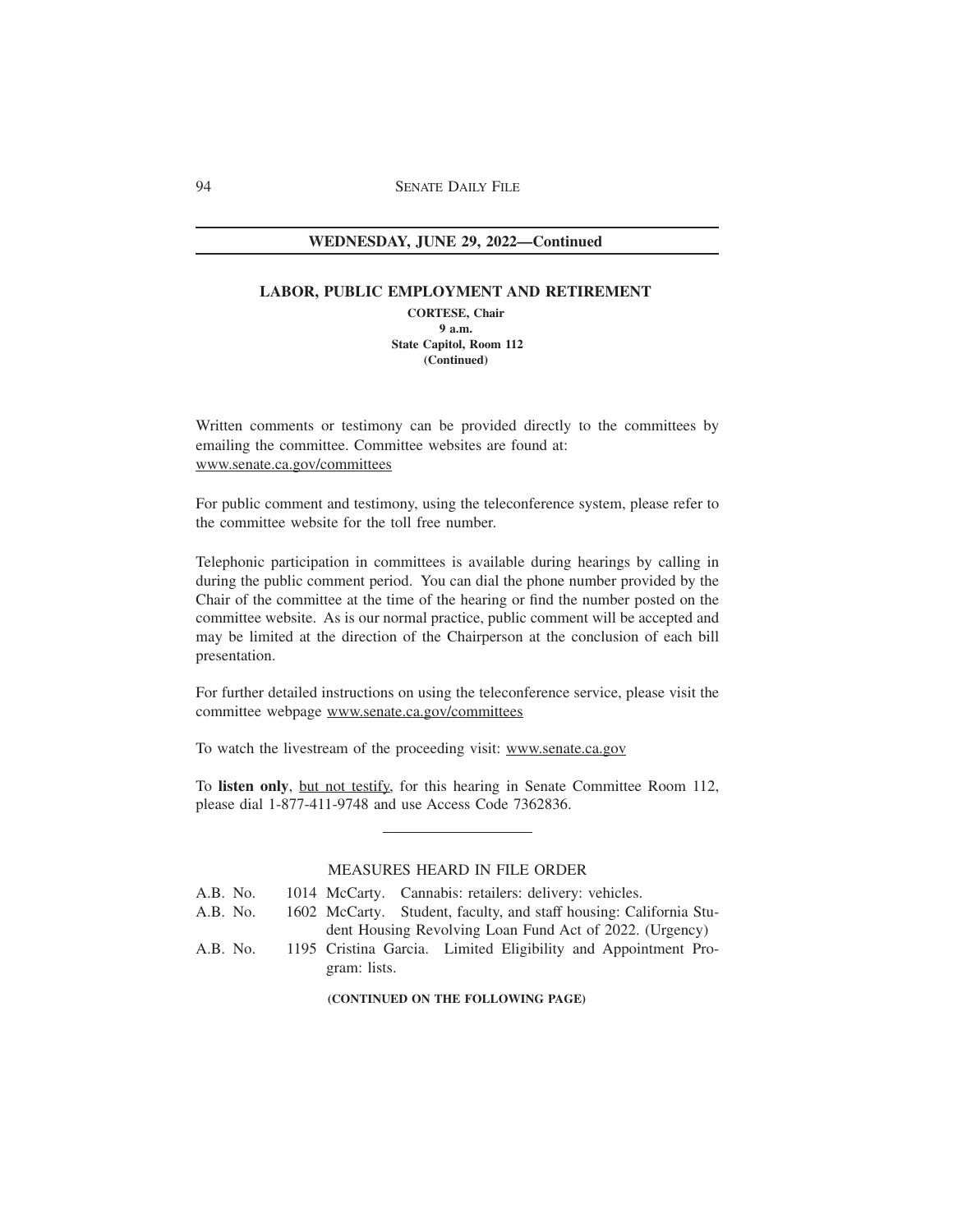# **LABOR, PUBLIC EMPLOYMENT AND RETIREMENT**

### **CORTESE, Chair 9 a.m. State Capitol, Room 112 (Continued)**

| Public                                                              |
|---------------------------------------------------------------------|
|                                                                     |
|                                                                     |
|                                                                     |
| 1971 Cooper. County Employees Retirement Law of 1937.               |
| 1751 Daly. Workers' compensation: COVID-19: critical workers.       |
|                                                                     |
| 2015 Cooley. Sacramento Regional Transit District: board of di-     |
| rectors: voting procedures: contracting authority: retirement       |
|                                                                     |
| 2443 Cooley. Public employees' retirement: federal law: limitation  |
|                                                                     |
| 2057 Carrillo. Transportation Agency: goods movement data.          |
|                                                                     |
|                                                                     |
| 2188 Quirk. Discrimination in employment: use of cannabis.          |
| *2316 Ward. Public Utilities Commission: community renewable        |
|                                                                     |
| 2448 Ting. Civil rights: businesses: discrimination and harassment: |
|                                                                     |
|                                                                     |
| 2781 Cunningham. Office of Digital Innovation: blockchain tech-     |
|                                                                     |
| 2955 Committee on Labor and Employment. Worker classification:      |
|                                                                     |
|                                                                     |

\* Pending Receipt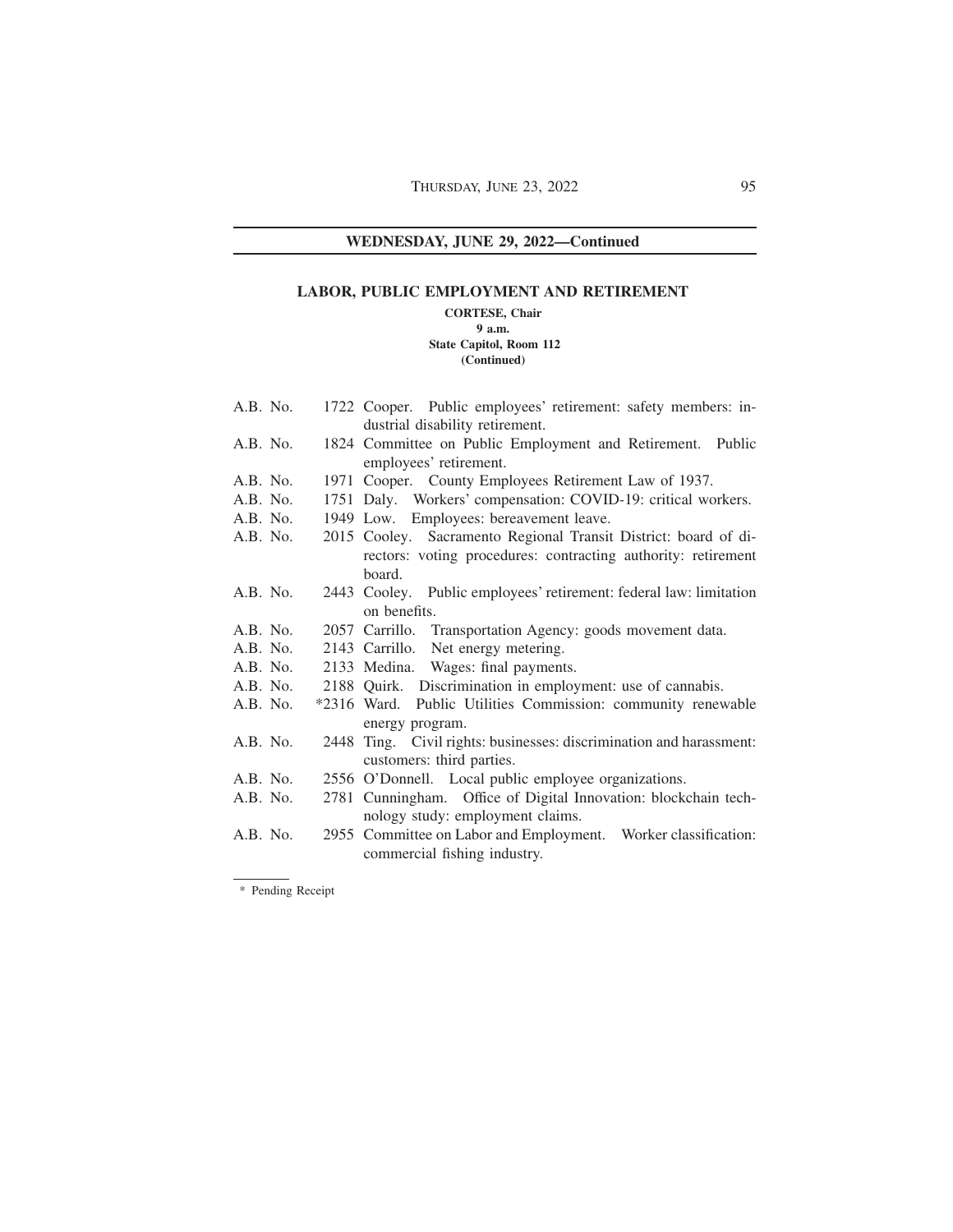#### **HEALTH**

### **PAN, Chair 1:30 p.m. 1021 O Street, Room 1200**

**NOTICE**: Individuals wishing to attend proceedings in person are advised that we must continue to balance the opportunity for the public to participate in the legislative process, with the critical need to protect public health. As such, we will maintain the physical distancing guidelines in proceedings and throughout the Capitol and the 1021 O Street building.

The Senate strongly recommends that masks be worn, regardless of vaccine status, at all times while in the Capitol and the 1021 O Street building, including in all Senate proceedings. Masks are available at security checkpoints at building entrances.

The Capitol and the 1021 O Street building is open to the public and admission to a legislative proceeding will commence at 8:45 a.m. or 15 minutes prior to a proceeding. All persons are required to adhere to these guidelines:

Do not enter the Capitol or the 1021 O Street building if you have COVID-19 symptoms, including a cough, fever, sore throat, or shortness of breath.

Maintain social distance from others.

Capitol and 1021 O Street building restrooms are equipped with soap, please wash hands often, and use hand sanitizer.

In order to maintain physical distancing, seating will be limited. If we cannot provide you with entry consistent with physical distancing, you can watch the proceedings online or listen by using the toll free phone number. Those who attend in person will be required to follow directions from the Senate Sergeant-at-Arms.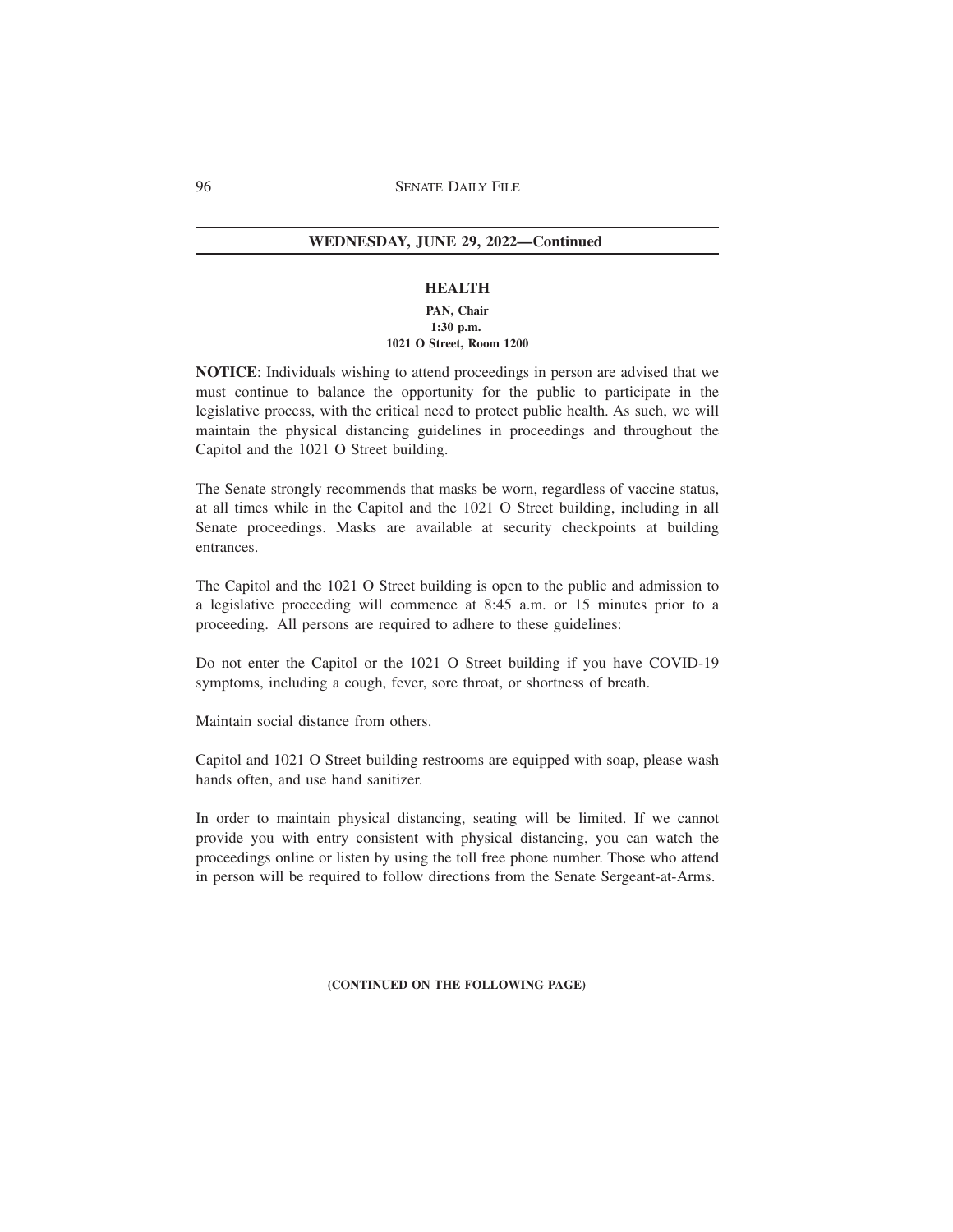#### **HEALTH**

**PAN, Chair 1:30 p.m. 1021 O Street, Room 1200 (Continued)** 

Written comments or testimony can be provided directly to the committees by emailing the committee. Committee websites are found at: www.senate.ca.gov/committees

For public comment and testimony, using the teleconference system, please refer to the committee website for the toll free number.

Telephonic participation in committees is available during hearings by calling in during the public comment period. You can dial the phone number provided by the Chair of the committee at the time of the hearing or find the number posted on the committee website. As is our normal practice, public comment will be accepted and may be limited at the direction of the Chairperson at the conclusion of each bill presentation.

For further detailed instructions on using the teleconference service, please visit the committee webpage www.senate.ca.gov/committees

To watch the livestream of the proceeding visit: www.senate.ca.gov

To **listen only**, but not testify, for this hearing in Senate Committee Room 1200, please dial 1-888-251-2909 and use Access Code 7362832.

# MEASURES HEARD IN FILE ORDER

| A.B. No. | 32 Aguiar-Curry. Telehealth. |                                                                |
|----------|------------------------------|----------------------------------------------------------------|
| A.B. No. |                              | 2516 Aguiar-Curry. Health care coverage: human papillomavirus. |
| A.B. No. |                              | 2697 Aguiar-Curry. Medi-Cal: community health workers and pro- |
|          | motores.                     |                                                                |
| A.B. No. |                              | *988 Bauer-Kahan. Mental health: 988 crisis hotline. (Urgency) |
|          |                              |                                                                |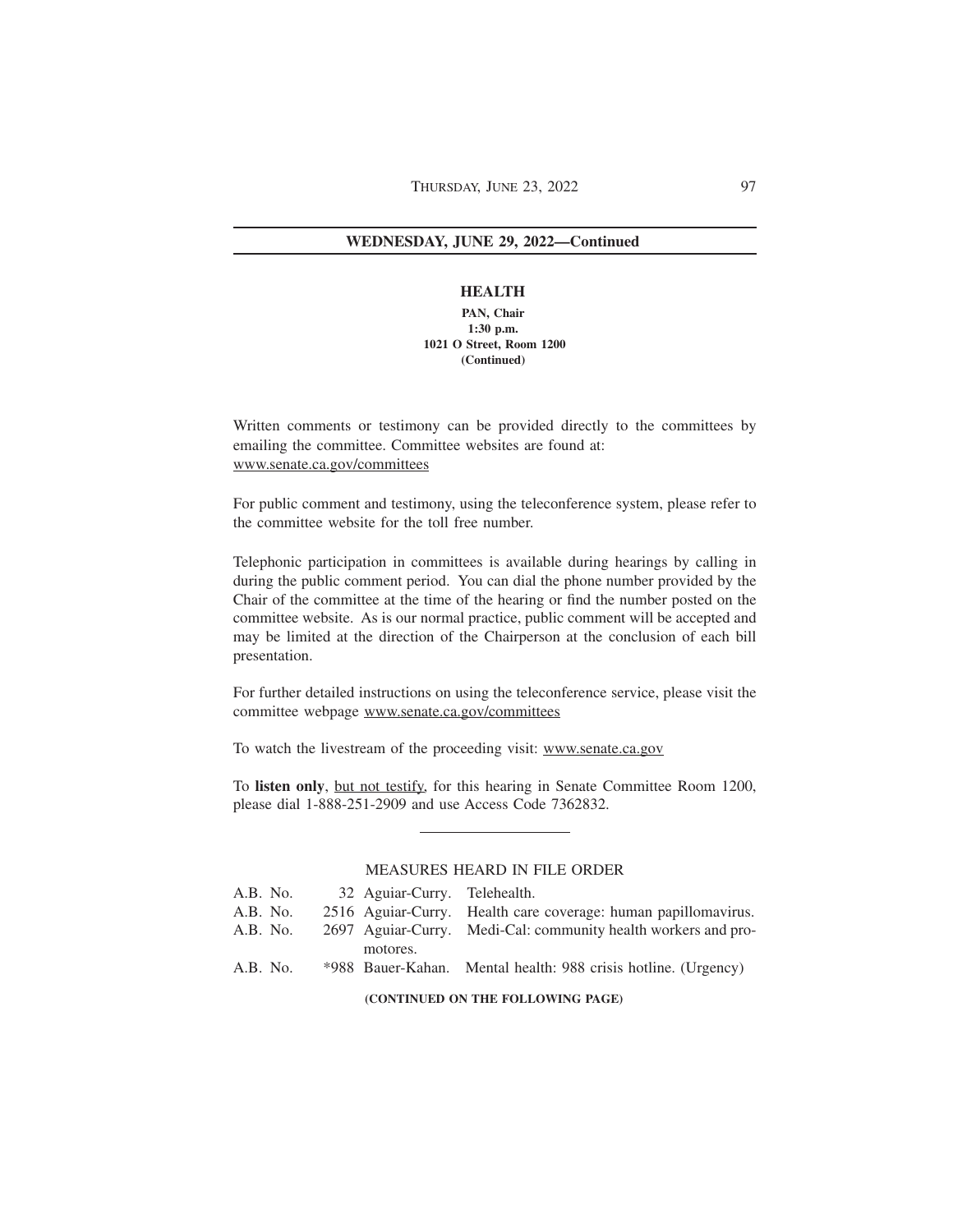# **HEALTH**

### **PAN, Chair 1:30 p.m. 1021 O Street, Room 1200 (Continued)**

| A.B. No. |  | *2089 Bauer-Kahan. Privacy: mental health applications: mental       |
|----------|--|----------------------------------------------------------------------|
|          |  | health application information.                                      |
| A.B. No. |  | 1627 Ramos. Opioid overdose prevention.                              |
| A.B. No. |  | *1632 Akilah Weber. Restroom access: medical conditions.             |
| A.B. No. |  | *2185 Akilah Weber. Forensic examinations: domestic violence.        |
| A.B. No. |  | 1823 Bryan. Student health insurance.                                |
| A.B. No. |  | 1855 Nazarian. Long-Term Care Ombudsman Program: facility            |
|          |  | access.                                                              |
| A.B. No. |  | 2473 Nazarian. Substance use disorder: counselors.                   |
| A.B. No. |  | 1878 Wood. California Health Benefit Exchange: affordability as-     |
|          |  | sistance.                                                            |
| A.B. No. |  | 2079 Wood. Skilled nursing facilities: direct care spending require- |
|          |  | ment.                                                                |
| A.B. No. |  | 2530 Wood. California Health Benefit Exchange: financial assis-      |
|          |  | tance.                                                               |
| A.B. No. |  | 1918 Petrie-Norris. California Reproductive Health Service Corps.    |
| A.B. No. |  | 1963 Salas. California State University and University of Califor-   |
|          |  | nia: gene synthesis providers.                                       |
| A.B. No. |  | 1982 Santiago. Telehealth: dental care.                              |
| A.B. No. |  | 2024 Friedman. Health care coverage: diagnostic imaging.             |
| A.B. No. |  | *2771 Friedman. Cosmetic products: safety.                           |
| A.B. No. |  | 2069 Villapudua. California Home Health Aide Training Scholar-       |
|          |  | ship Act.                                                            |
| A.B. No. |  | 2091 Mia Bonta. Disclosure of information: reproductive health       |
|          |  | and foreign penal civil actions. (Urgency)                           |
| A.B. No. |  | 2904 Mia Bonta. Alameda Hospital: seismic safety compliance          |
|          |  | deadline: extension.                                                 |
| A.B. No. |  | 2096 Mullin. Chemical dependency recovery hospitals.                 |
| A.B. No. |  | 2223 Wicks. Reproductive health.                                     |
| A.B. No. |  | *2259 Berman. Foster youth: substance use disorders.                 |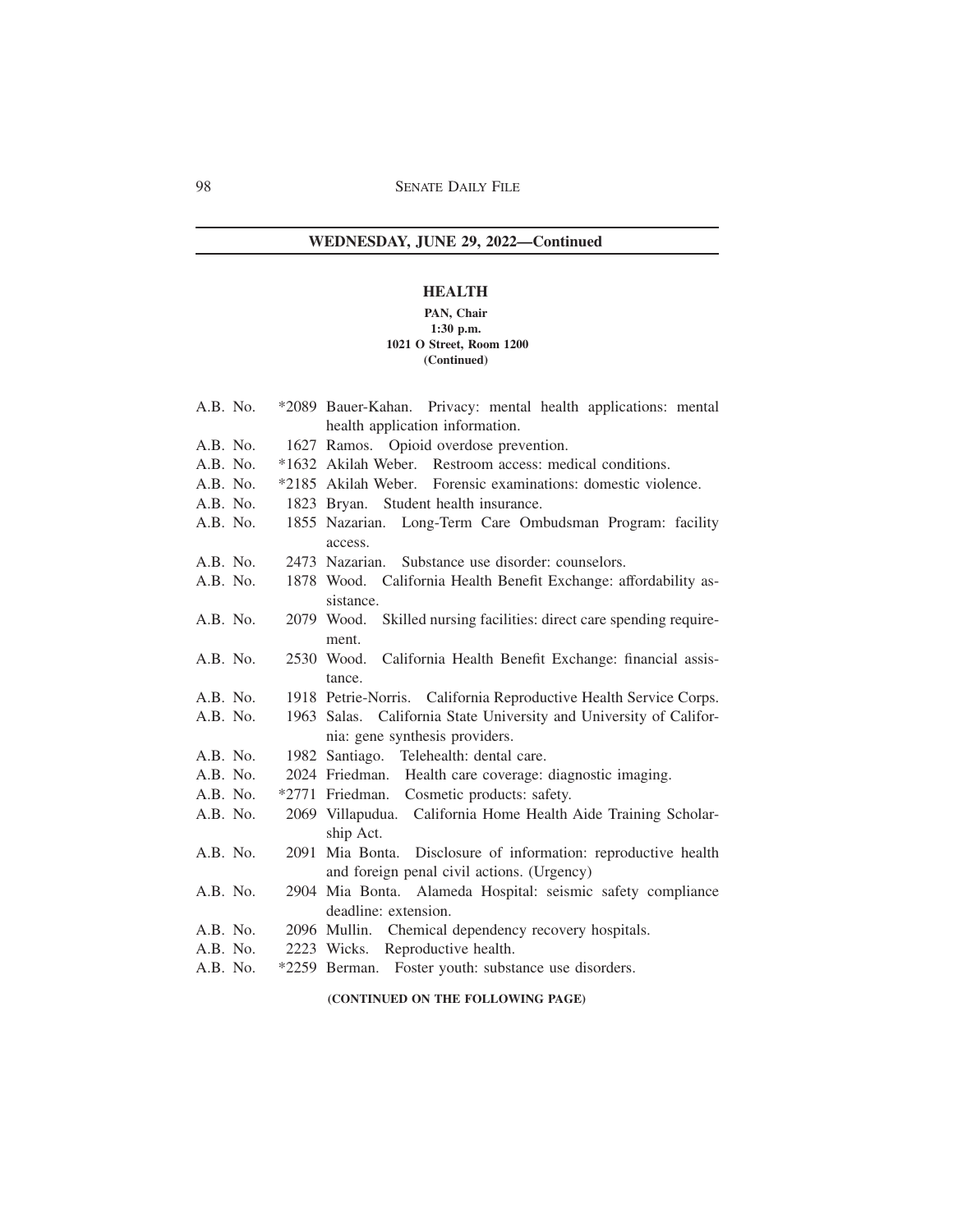### **HEALTH**

### **PAN, Chair 1:30 p.m. 1021 O Street, Room 1200 (Continued)**

| A.B. No. |  | 2331 Calderon. Bridge to Recovery for Adult Day Services:        |  |  |  |  |
|----------|--|------------------------------------------------------------------|--|--|--|--|
|          |  | COVID-19 Mitigation and Resilience Grant Program to Com-         |  |  |  |  |
|          |  | bat Senior Isolation.                                            |  |  |  |  |
| A.B. No. |  | *2604 Calderon. Long-term care insurance.                        |  |  |  |  |
| A.B. No. |  | 2626 Calderon. Medical Board of California: licensee discipline: |  |  |  |  |
|          |  | abortion. (Urgency)                                              |  |  |  |  |
| A.B. No. |  | 2365 Patterson. Fentanyl program grants.                         |  |  |  |  |
| A.B. No. |  | 2680 Arambula. Medi-Cal: Community Health Navigator Pro-         |  |  |  |  |
|          |  | gram.                                                            |  |  |  |  |
| A.B. No. |  | 2786 Stone. Children's Crisis Continuum Pilot Program.           |  |  |  |  |
| A.B. No. |  | 2925 Cooper. California Cannabis Tax Fund: spending reports.     |  |  |  |  |

\* Pending Receipt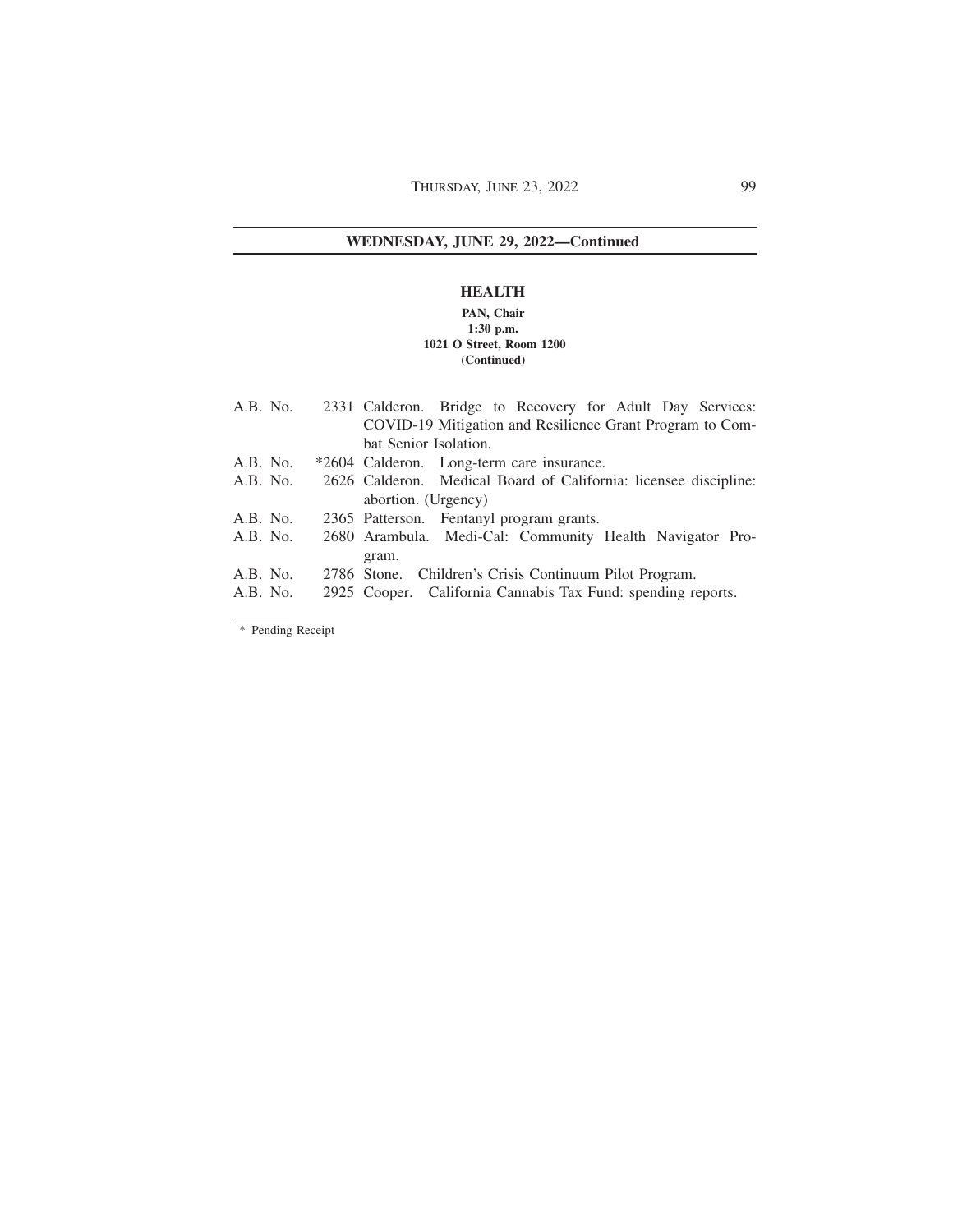### **RULES**

### **ATKINS, Chair 1:30 p.m. 1021 O Street, Room 2200**

**NOTICE**: Individuals wishing to attend proceedings in person are advised that we must continue to balance the opportunity for the public to participate in the legislative process, with the critical need to protect public health. As such, we will maintain the physical distancing guidelines in proceedings and throughout the Capitol and the 1021 O Street building.

The Senate strongly recommends that masks be worn, regardless of vaccine status, at all times while in the Capitol and the 1021 O Street building, including in all Senate proceedings. Masks are available at security checkpoints at building entrances.

The Capitol and the 1021 O Street building is open to the public and admission to a legislative proceeding will commence at 8:45 a.m. or 15 minutes prior to a proceeding. All persons are required to adhere to these guidelines:

Do not enter the Capitol or the 1021 O Street building if you have COVID-19 symptoms, including a cough, fever, sore throat, or shortness of breath.

Maintain social distance from others.

Capitol and 1021 O Street building restrooms are equipped with soap, please wash hands often, and use hand sanitizer.

In order to maintain physical distancing, seating will be limited. If we cannot provide you with entry consistent with physical distancing, you can watch the proceedings online or listen by using the toll free phone number. Those who attend in person will be required to follow directions from the Senate Sergeant-at-Arms.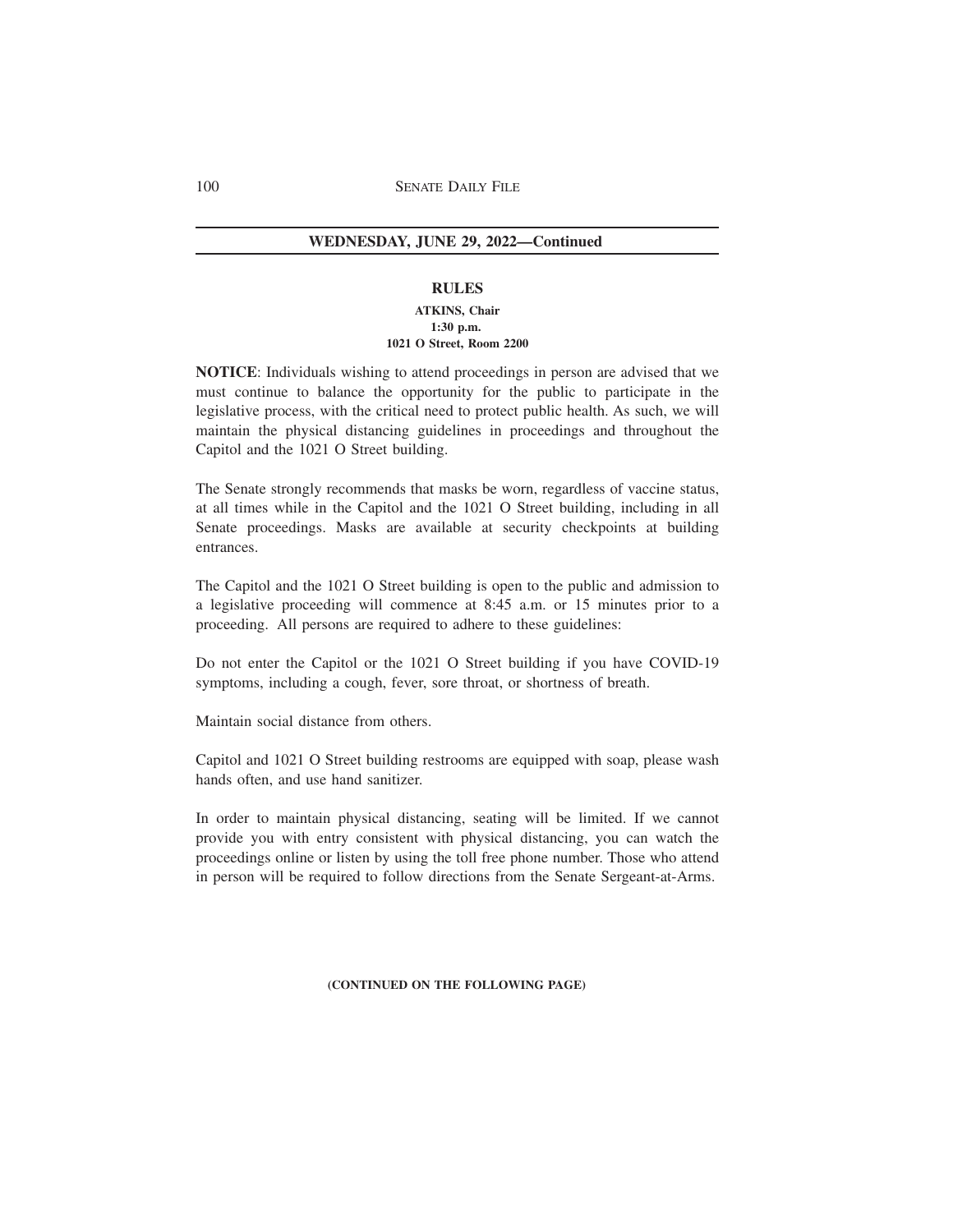#### **RULES**

**ATKINS, Chair 1:30 p.m. 1021 O Street, Room 2200 (Continued)** 

Written comments or testimony can be provided directly to the committees by emailing the committee. Committee websites are found at: www.senate.ca.gov/committees

For public comment and testimony, using the teleconference system, please refer to the committee website for the toll free number.

Telephonic participation in committees is available during hearings by calling in during the public comment period. You can dial the phone number provided by the Chair of the committee at the time of the hearing or find the number posted on the committee website. As is our normal practice, public comment will be accepted and may be limited at the direction of the Chairperson at the conclusion of each bill presentation.

For further detailed instructions on using the teleconference service, please visit the committee webpage www.senate.ca.gov/committees

To watch the livestream of the proceeding visit: www.senate.ca.gov

To **listen only**, but not testify, for this hearing in Senate Committee Room 2200, please dial 1-888-808-6929 and use Access Code 7362834.

# GOVERNOR'S APPOINTEES

### REQUIRED TO APPEAR

ALICE B. REYNOLDS, J.D., President, Public Utilities Commission JULIE A. HENDERSON, J.D., Director, Department of Pesticide Regulation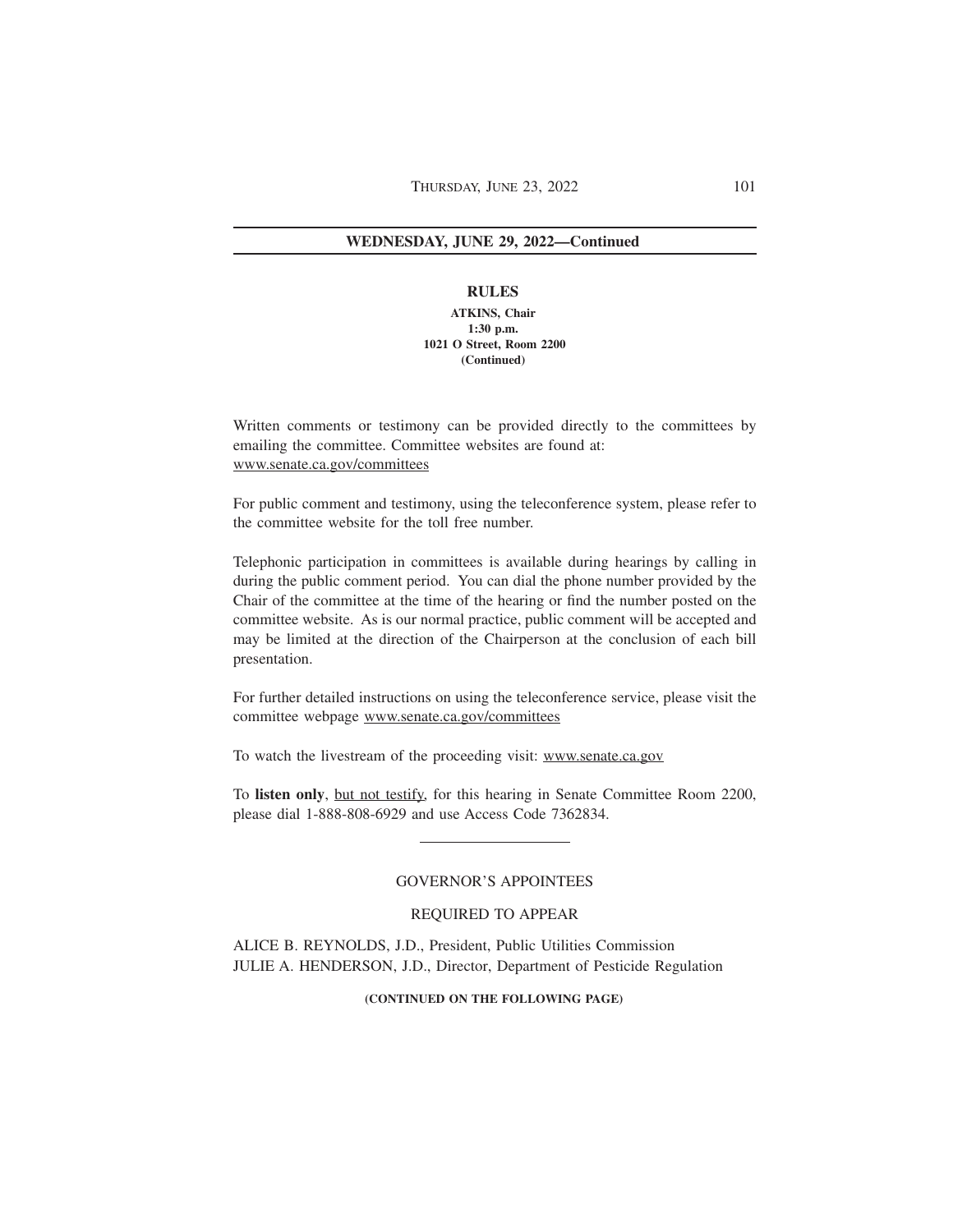#### **RULES**

**ATKINS, Chair 1:30 p.m. 1021 O Street, Room 2200 (Continued)** 

SEVERIN BORENSTEIN, Ph.D., Member, Independent System Operator Governing Board JAN E. SCHORI, J.D., Member, Independent System Operator Governing Board

# NOT REQUIRED TO APPEAR

RALPH E. LIGHTSTONE, J.D., Member, Agricultural Labor Relations Board ERIC R. BANKS, Member, Public Employment Relations Board JAY B. BRADSHAW, Member, Transportation Commission THOMAS P. PIER, J.D., Member, Boating and Waterways Commission JUVILYN D. ALEGRE, Member, Building Standards Commission ERICK D. MIKITEN, Member, Building Standards Commission KENT K. SASAKI, Member, Building Standards Commission JAMES WUNDERMAN, Member, San Francisco Bay Area Water Emergency Transportation Authority Board of Directors PHILIP A. GINSBURG, J.D., Member, State Park and Recreation Commission

CLOSED SESSION

Closed session pursuant to Section  $7(c)(3)$  of Article IV of the California Constitution, Section 9029(a) of the Government Code, and Senate Rule 21.5(i).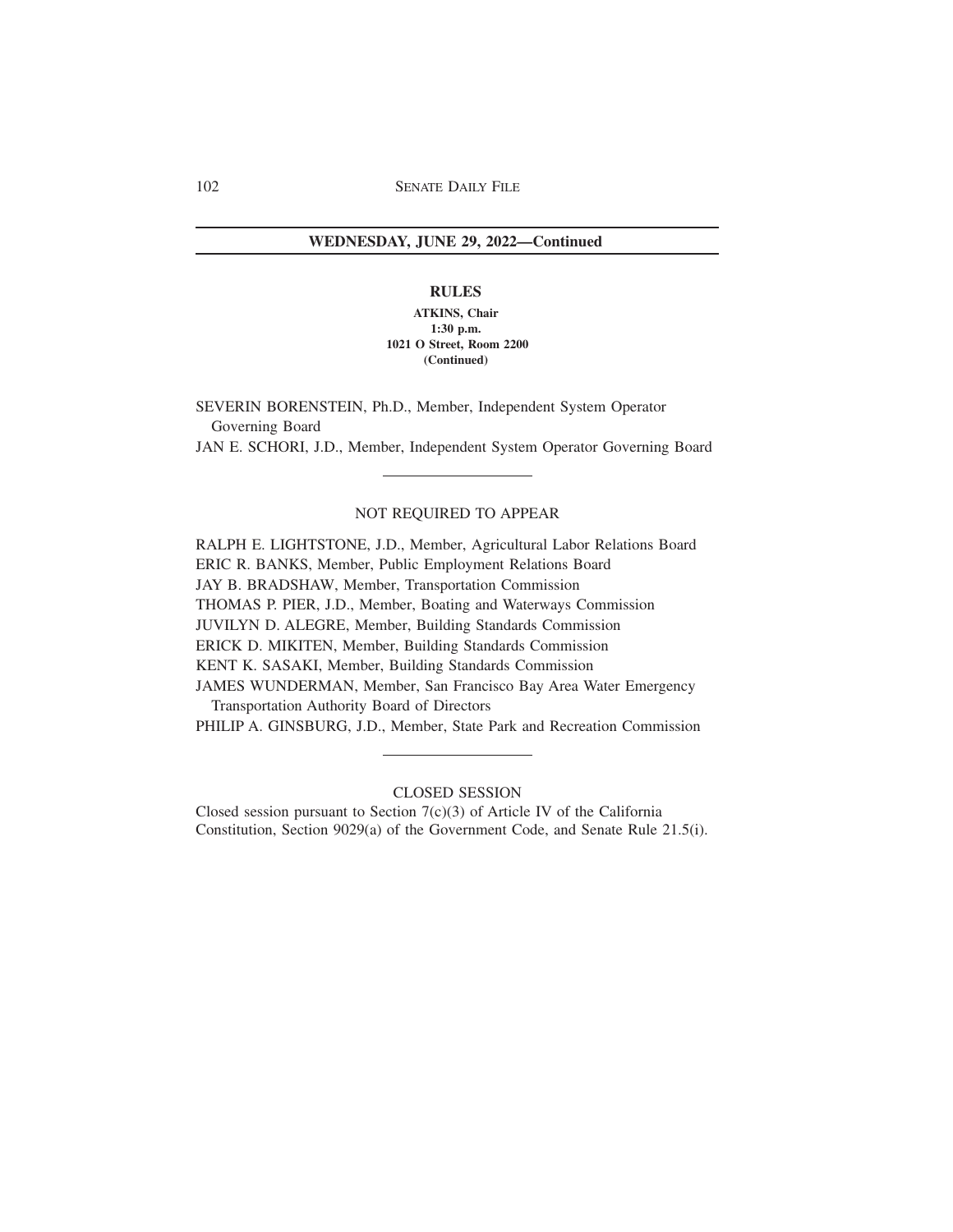# **THURSDAY**, **JUNE 30**, **2022**

### **EDUCATION**

# **LEYVA, Chair Upon adjournment of Session 1021 O Street, Room 2100**

**NOTICE**: Individuals wishing to attend proceedings in person are advised that we must continue to balance the opportunity for the public to participate in the legislative process, with the critical need to protect public health. As such, we will maintain the physical distancing guidelines in proceedings and throughout the Capitol and the 1021 O Street building.

The Senate strongly recommends that masks be worn, regardless of vaccine status, at all times while in the Capitol and the 1021 O Street building, including in all Senate proceedings. Masks are available at security checkpoints at building entrances.

The Capitol and the 1021 O Street building is open to the public and admission to a legislative proceeding will commence at 8:45 a.m. or 15 minutes prior to a proceeding. All persons are required to adhere to these guidelines:

Do not enter the Capitol or the 1021 O Street building if you have COVID-19 symptoms, including a cough, fever, sore throat, or shortness of breath.

Maintain social distance from others.

Capitol and 1021 O Street building restrooms are equipped with soap, please wash hands often, and use hand sanitizer.

In order to maintain physical distancing, seating will be limited. If we cannot provide you with entry consistent with physical distancing, you can watch the proceedings online or listen by using the toll free phone number. Those who attend in person will be required to follow directions from the Senate Sergeant-at-Arms.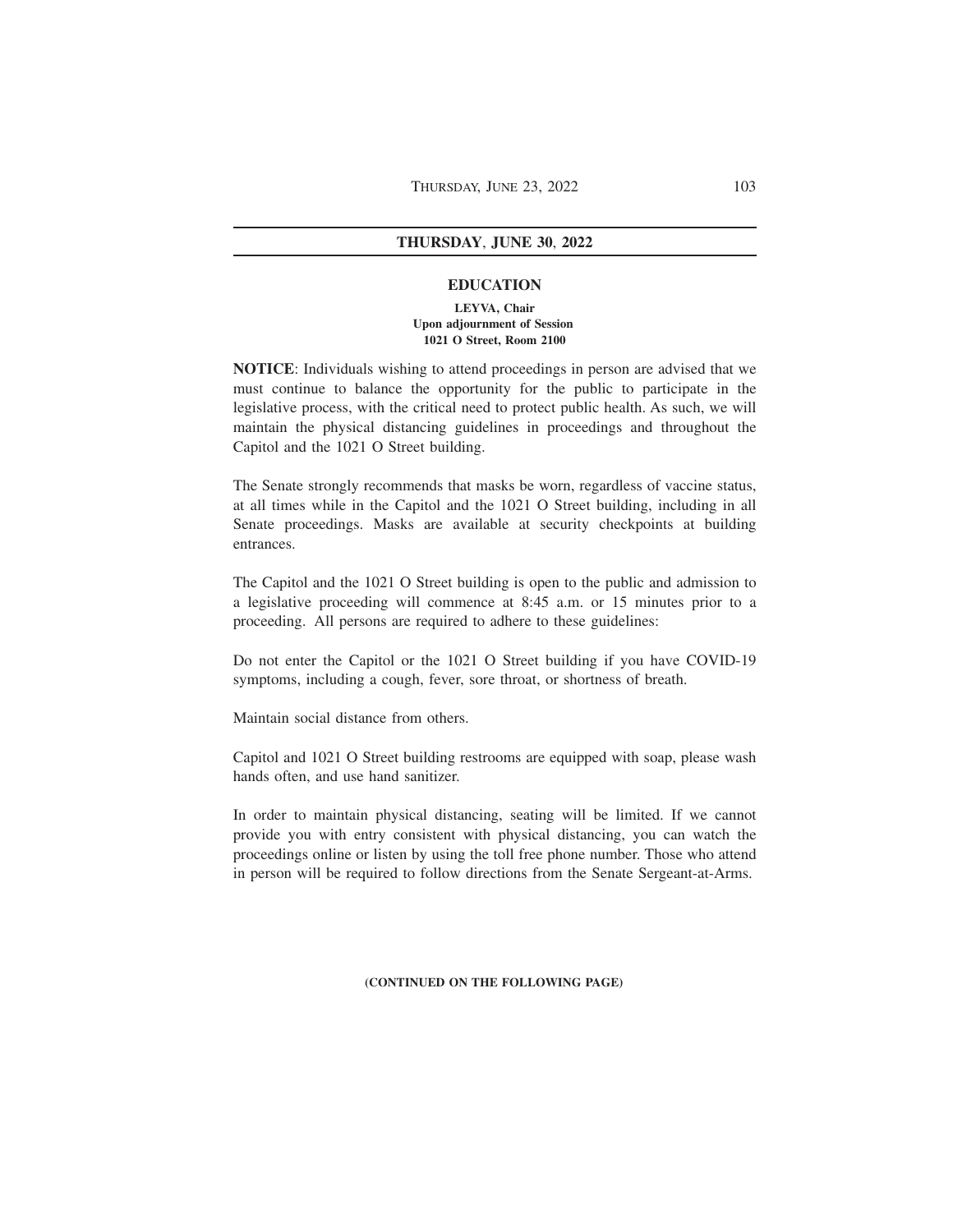# **THURSDAY, JUNE 30, 2022—Continued**

#### **EDUCATION**

**LEYVA, Chair Upon adjournment of Session 1021 O Street, Room 2100 (Continued)** 

Written comments or testimony can be provided directly to the committees by emailing the committee. Committee websites are found at: www.senate.ca.gov/committees

For public comment and testimony, using the teleconference system, please refer to the committee website for the toll free number.

Telephonic participation in committees is available during hearings by calling in during the public comment period. You can dial the phone number provided by the Chair of the committee at the time of the hearing or find the number posted on the committee website. As is our normal practice, public comment will be accepted and may be limited at the direction of the Chairperson at the conclusion of each bill presentation.

For further detailed instructions on using the teleconference service, please visit the committee webpage www.senate.ca.gov/committees

To watch the livestream of the proceeding visit: www.senate.ca.gov

To **listen only**, but not testify, for this hearing in Senate Committee Room 2100, please dial 1-888-808-6929 and use Access Code 7362833.

### MEASURES HEARD IN FILE ORDER

| A.B. No. |  |      | 99 Irwin. School safety: crisis intervention and targeted violence |
|----------|--|------|--------------------------------------------------------------------|
|          |  |      | prevention program.                                                |
| A.B. No. |  |      | 1746 Medina. Student financial aid: Cal Grant Reform Act.          |
| A.B. No. |  |      | 1936 Ramos. University of California: Hastings College of the      |
|          |  | Law. |                                                                    |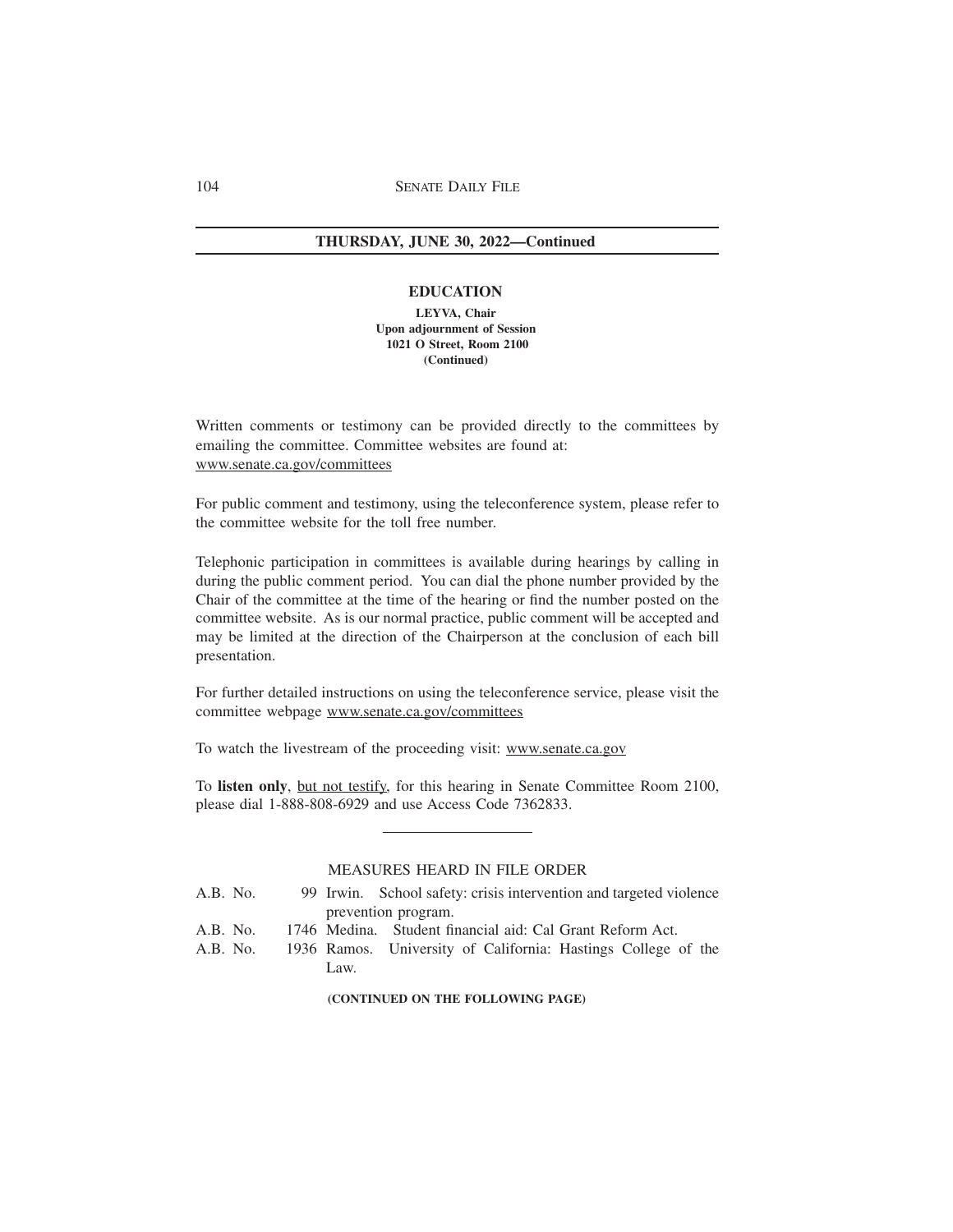# **THURSDAY, JUNE 30, 2022—Continued**

### **EDUCATION**

#### **LEYVA, Chair Upon adjournment of Session 1021 O Street, Room 2100 (Continued)**

- A.B. No. 1940 Salas. School-Based Health Center Support Program.
- A.B. No. 2422 McCarty. California State University: investments.
- A.B. No. 2507 McCarty. The Universal Afterschool Program: the After School Education and Safety Program: the 21st Century Community Learning Centers Program.
- A.B. No. 2501 Carrillo. Before and after school programs: California Universal Afterschool Program Workgroup.
- A.B. No. 2598 Akilah Weber. Pupil rights: restorative justice practices.
- A.B. No. 2774 Akilah Weber. Education finance: local control funding formula: supplemental grants: lowest performing pupil subgroup or subgroups.
- A.B. No. 2747 Nazarian. Public postsecondary education: tuition and fees: Team USA student athletes.
- A.B. No. 2794 Gipson. School safety: school climate: professional development: training materials.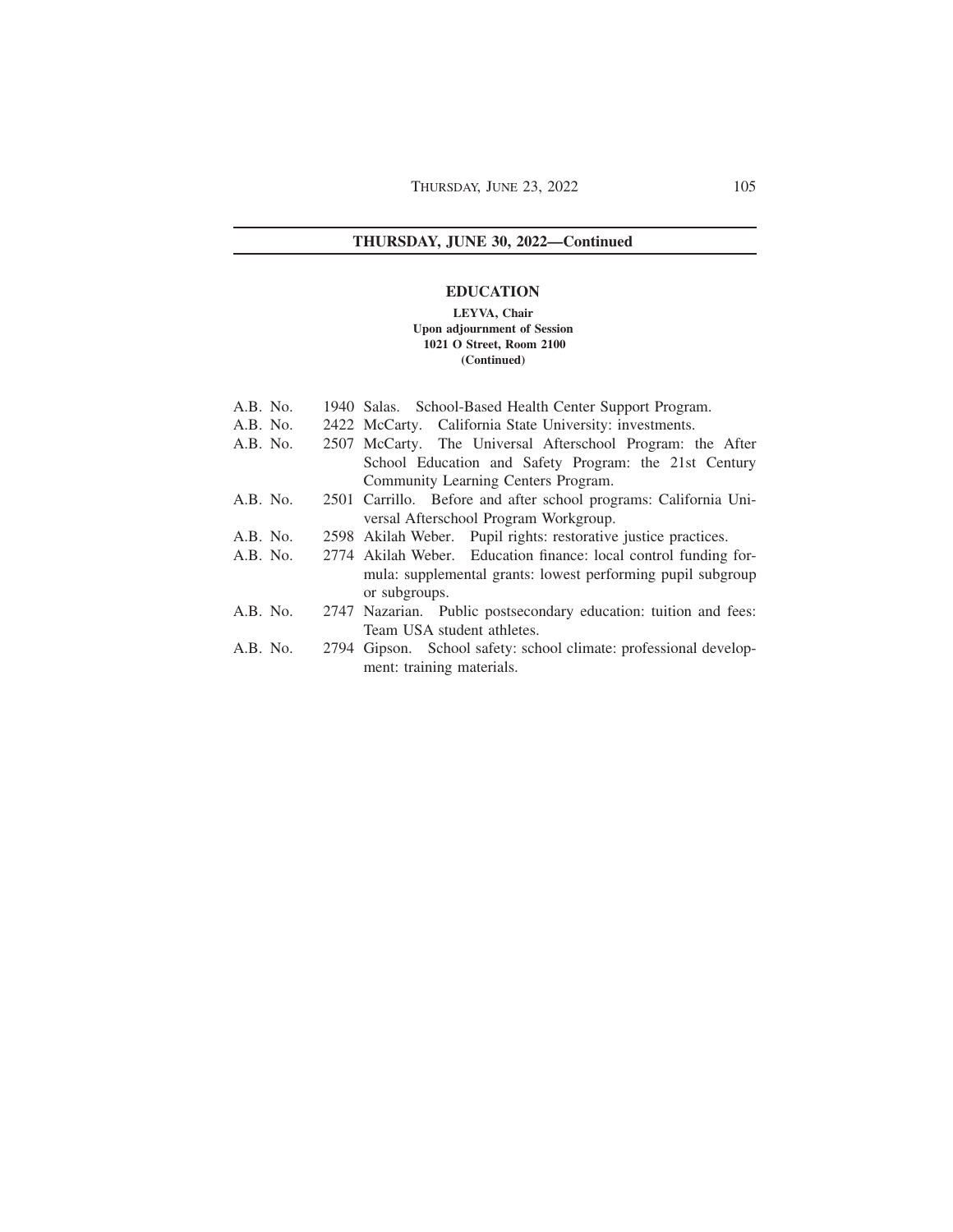# **MONDAY**, **AUGUST 8**, **2022**

# **JOINT LEGISLATIVE AUDIT COMMITTEE ASSEMBLY MEMBER SALAS, Chair 10 a.m. 1021 O Street, Room 1100**

# HEARING TO CONSIDER NEW AUDIT REQUESTS

NOTE: Audit requests must have been submitted by the May 2, 2022 deadline to be considered at this hearing.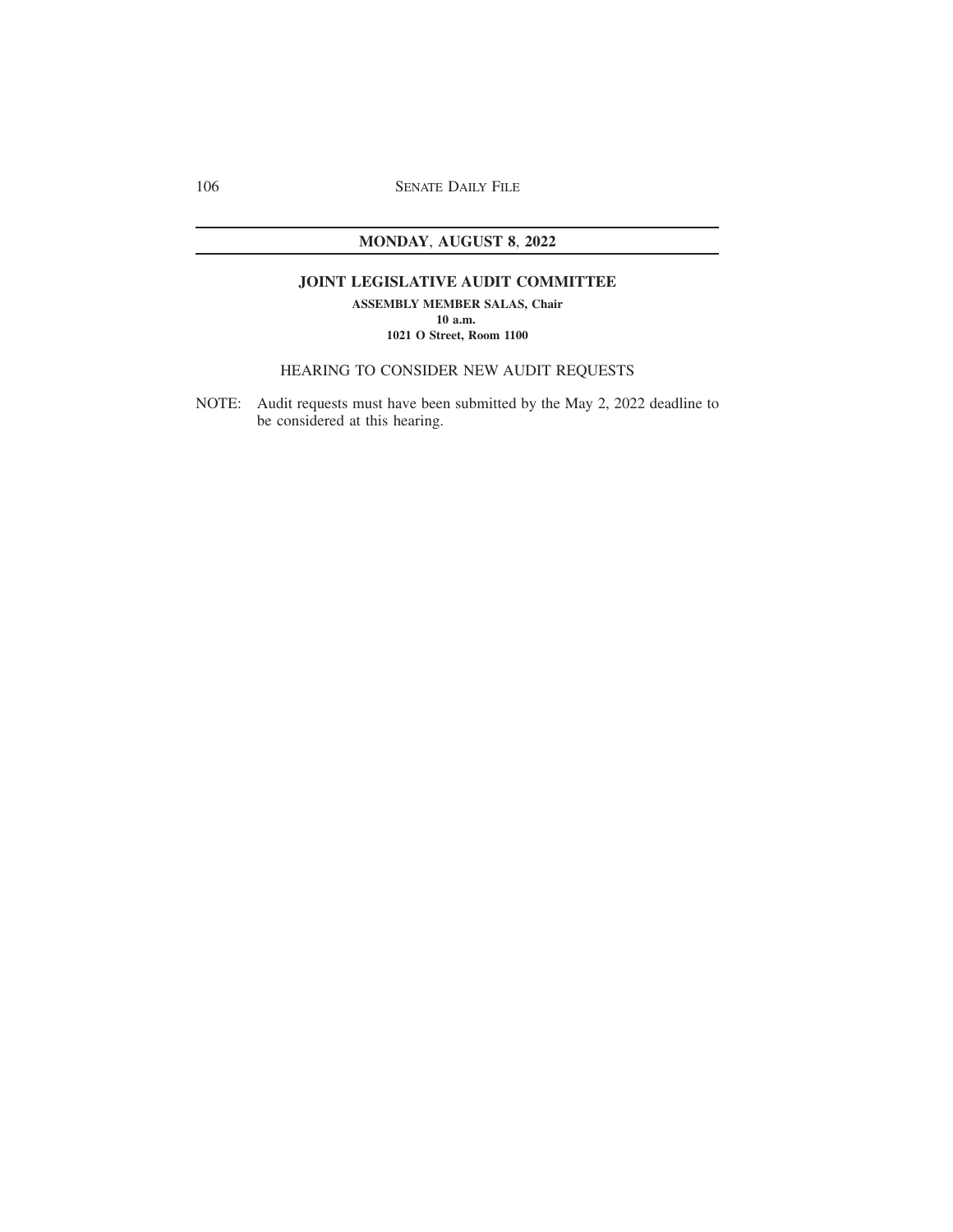# **ASSEMBLY BILLS—SECOND READING FILE**

# **1**

A.B. No. 2097— Friedman et al. An act relating to land use. Vote required: 21

# **2022**

- May 26—Read third time. Passed. Ordered to the Senate. (Ayes 47. Noes 20.)
- May 27—In Senate. Read first time. To Com. on RLS. for assignment.
- Jun. 8—Referred to Coms. on GOV. & F. and HOUSING.
- Jun. 9—From committee chair, with author's amendments: Amend, and re-refer to committee. Read second time, amended, and rereferred to Com. on GOV. & F.
- Jun. 15—From committee: Do pass and re-refer to Com. on HOUSING. (Ayes 5. Noes 0.) (June 15). Re-referred to Com. on HOUSING.
- Jun. 22—From committee: Amend, and do pass as amended and re-refer to Com. on APPR. (Ayes 6. Noes 1.) (June 21).

# **2**

A.B. No. 2234— Robert Rivas et al. An act relating to planning and zoning. Vote required: 21

### **2022**

- May 25—Read third time. Passed. Ordered to the Senate. (Ayes 74. Noes 0.)
- May 26—In Senate. Read first time. To Com. on RLS. for assignment.
- Jun. 1—Referred to Coms. on GOV. & F. and HOUSING.
- Jun. 8—From committee chair, with author's amendments: Amend, and re-refer to committee. Read second time, amended, and rereferred to Com. on GOV. & F.
- Jun. 15—From committee: Do pass and re-refer to Com. on HOUSING. (Ayes 5. Noes 0.) (June 15). Re-referred to Com. on HOUSING.
- Jun. 22—From committee: Amend, and do pass as amended and re-refer to Com. on APPR. (Ayes 8. Noes 0.) (June 21).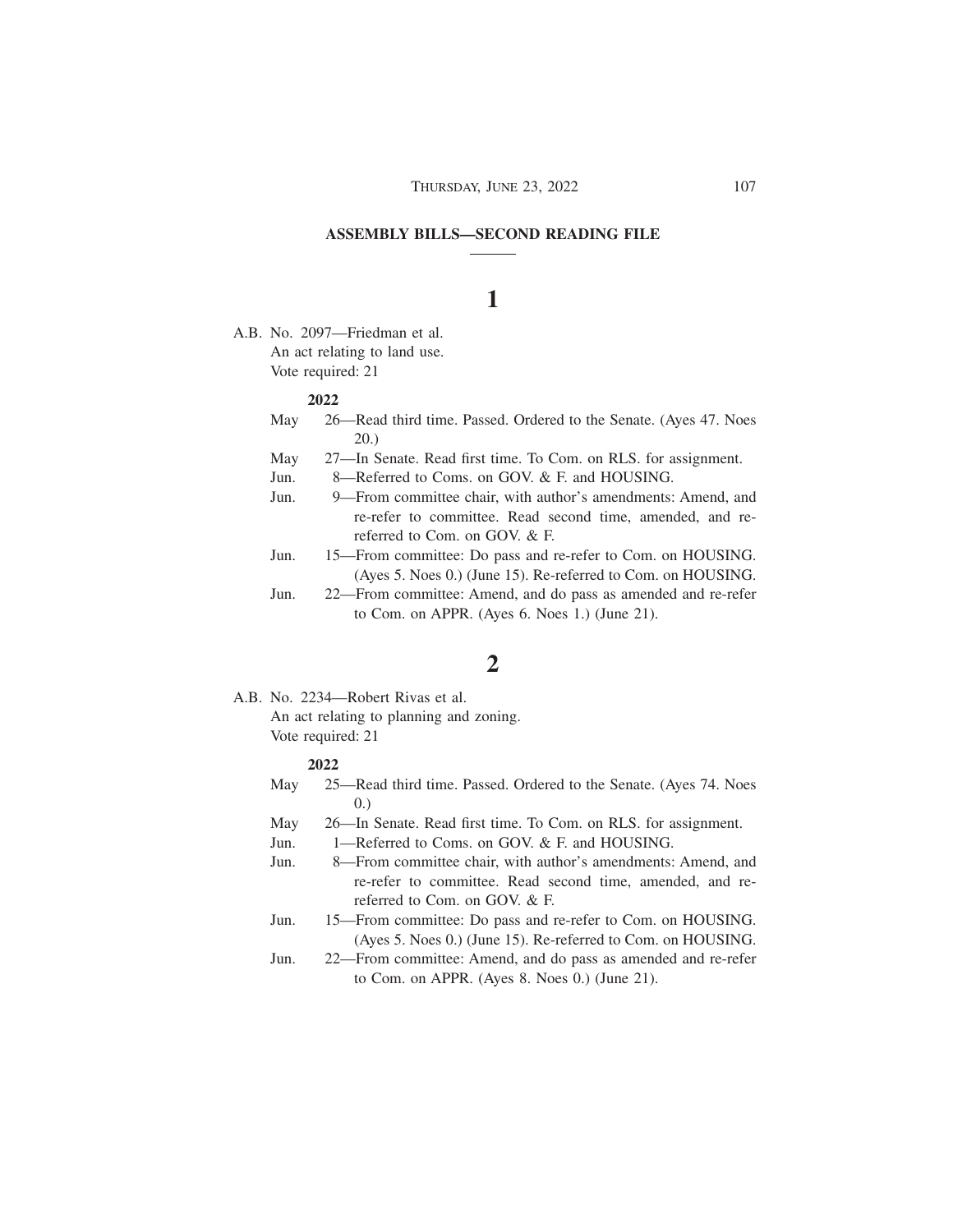#### 108 SENATE DAILY FILE

#### **ASSEMBLY BILLS—SECOND READING FILE—Continued**

# **3**

A.B. No. 2295— Bloom et al. An act relating to housing. Vote required: 21

### **2022**

- May 26—Read third time. Passed. Ordered to the Senate. (Ayes 50. Noes 19.)
- May 27—In Senate. Read first time. To Com. on RLS. for assignment.
- Jun. 8—Referred to Coms. on GOV. & F., HOUSING and E.Q.
- Jun. 9—Action rescinded whereby the bill was referred to Com. on E.Q.
- Jun. 15—From committee: Do pass and re-refer to Com. on HOUSING. (Ayes 5. Noes 0.) (June 15). Re-referred to Com. on HOUSING.
- Jun. 22—From committee: Amend, and do pass as amended and re-refer to Com. on APPR. (Ayes 6. Noes 1.) (June 21).

# **4**

A.B. No. 2319— Mia Bonta. An act relating to surplus land.

Vote required: 21

#### **2022**

- May 25—Read third time. Passed. Ordered to the Senate. (Ayes 64. Noes 3.)
- May 26—In Senate. Read first time. To Com. on RLS. for assignment.
- Jun. 1—Referred to Coms. on GOV. & F. and HOUSING.
- Jun. 15—From committee: Do pass and re-refer to Com. on HOUSING. (Ayes 5. Noes 0.) (June 15). Re-referred to Com. on HOUSING.
- Jun. 22—From committee: Amend, and do pass as amended and re-refer to Com. on APPR. (Ayes 7. Noes 0.) (June 21).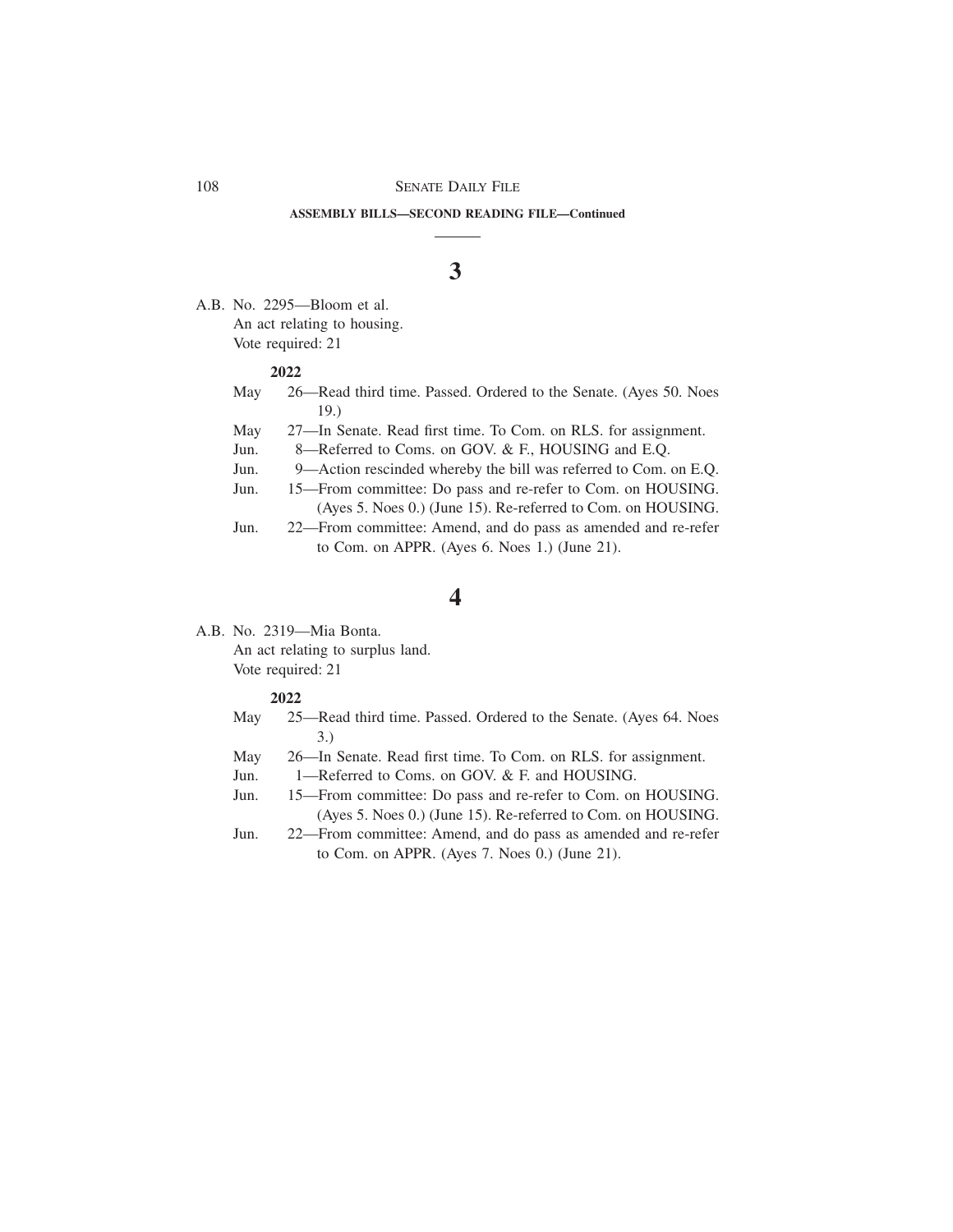#### THURSDAY, JUNE 23, 2022 109

#### **ASSEMBLY BILLS—SECOND READING FILE—Continued**

### **5**

A.B. No. 2016— Bauer-Kahan. An act relating to water resources. Vote required: 21

#### **2022**

- May 26—Read third time. Passed. Ordered to the Senate. (Ayes 74. Noes 0.)
- May 27—In Senate. Read first time. To Com. on RLS. for assignment.
- Jun. 8—Referred to Com. on N.R. & W.
- Jun. 22—From committee: Amend, and do pass as amended and re-refer to Com. on APPR with recommendation: To Consent Calendar. (Ayes 7. Noes 0.) (June 20).

## **6**

A.B. No. 2451— Wood et al. An act relating to water. Vote required: 21

- May 26—Read third time. Passed. Ordered to the Senate. (Ayes 54. Noes 20.)
- May 27—In Senate. Read first time. To Com. on RLS. for assignment.
- Jun. 8—Referred to Com. on N.R. & W.
- Jun. 13—From committee chair, with author's amendments: Amend, and re-refer to committee. Read second time, amended, and rereferred to Com. on N.R. & W.
- Jun. 22—From committee: Amend, and do pass as amended and re-refer to Com. on APPR. (Ayes 6. Noes 1.) (June 20).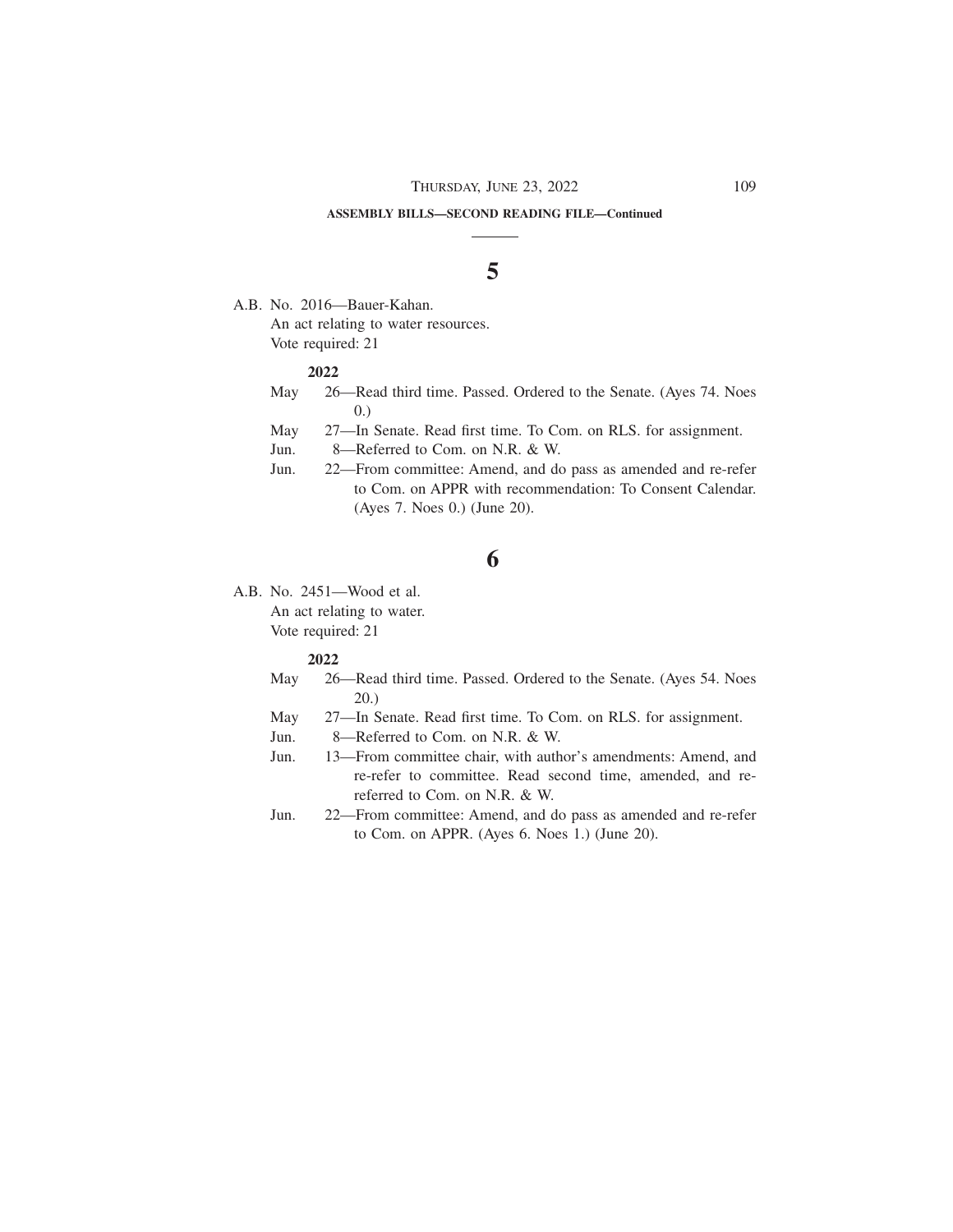#### 110 SENATE DAILY FILE

#### **ASSEMBLY BILLS—SECOND READING FILE—Continued**

## **7**

A.B. No. 2895— Arambula. An act relating to water. Vote required: 21

#### **2022**

- May 26—Read third time. Passed. Ordered to the Senate. (Ayes 50. Noes 19.)
- May 27—In Senate. Read first time. To Com. on RLS. for assignment.
- Jun. 8—Referred to Com. on N.R. & W.
- Jun. 9—From committee chair, with author's amendments: Amend, and re-refer to committee. Read second time, amended, and rereferred to Com. on N.R. & W.
- Jun. 22—From committee: Amend, and do pass as amended and re-refer to Com. on APPR. (Ayes 7. Noes 0.) (June 20).

### **8**

A.B. No. 2147— Ting et al. An act relating to pedestrians. Vote required: 21

- May 25—Read third time. Passed. Ordered to the Senate. (Ayes 50. Noes 18.)
- May 26—In Senate. Read first time. To Com. on RLS. for assignment.
- Jun. 1—Referred to Com. on PUB. S.
- Jun. 22—From committee: Amend, and do pass as amended and re-refer to Com. on APPR. (Ayes 4. Noes 0.) (June 21).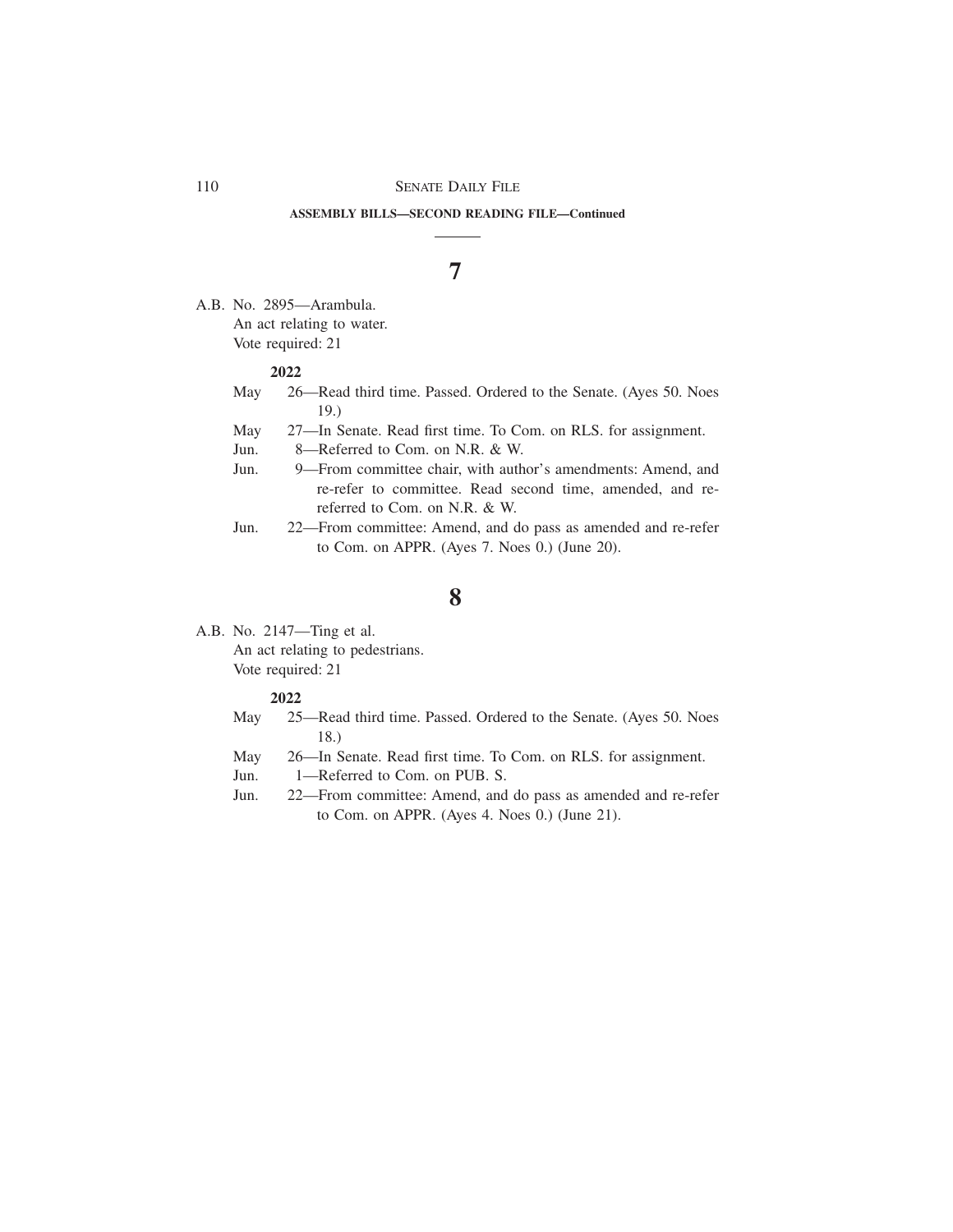#### THURSDAY, JUNE 23, 2022 111

#### **ASSEMBLY BILLS—SECOND READING FILE—Continued**

### **9**

A.B. No. 2085— Holden. An act relating to crimes. Vote required: 21

#### **2022**

| May 23—Read third time. Passed. Ordered to the Senate. (Ayes 53. Noes |  |  |  |  |
|-----------------------------------------------------------------------|--|--|--|--|
|                                                                       |  |  |  |  |

- May 24—In Senate. Read first time. To Com. on RLS. for assignment.
- Jun. 1—Referred to Com. on PUB. S.
- Jun. 22—From committee: Do pass. (Ayes 4. Noes 0.) (June 21).

## **10**

A.B. No. 2499— Maienschein.

An act relating to food and agriculture. Vote required: 21

#### **2022**

- May 25—Read third time. Passed. Ordered to the Senate. (Ayes 57. Noes 5.)
- May 26—In Senate. Read first time. To Com. on RLS. for assignment.
- Jun. 8—Referred to Coms. on AGRI. and B., P. & E.D.
- Jun. 22—From committee: Amend, and do pass as amended and re-refer to Com. on B., P. & E.D. (Ayes 5. Noes 0.) (June 21).

## **11**

A.B. No. 1700— Maienschein. An act relating to theft. Vote required: 21

- May 26—Read third time. Passed. Ordered to the Senate. (Ayes 75. Noes 0.)
- May 27—In Senate. Read first time. To Com. on RLS. for assignment.
- Jun. 8—Referred to Com. on PUB. S.
- Jun. 22—From committee: Amend, and do pass as amended and re-refer to Com. on APPR. (Ayes 4. Noes 0.) (June 21).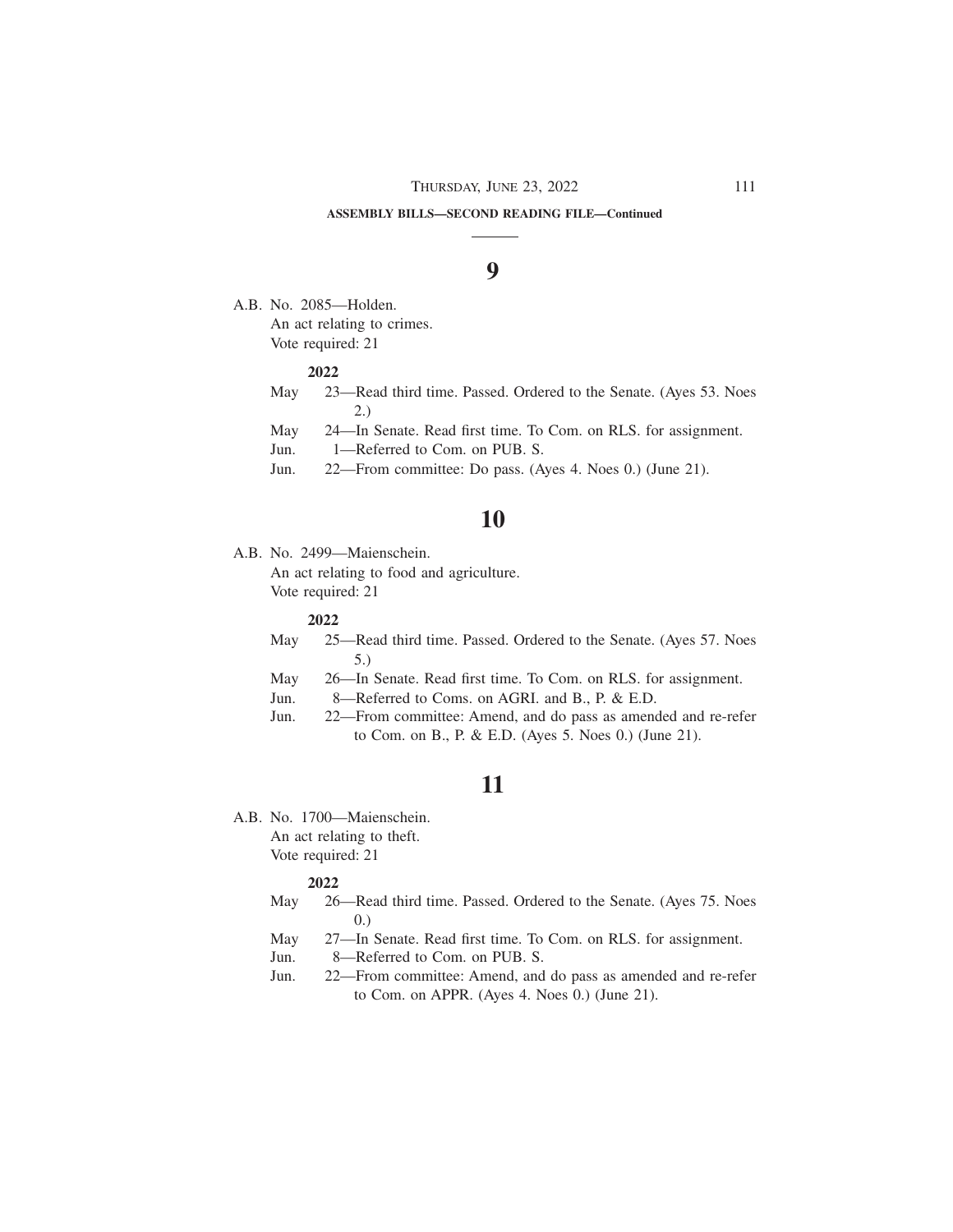#### 112 SENATE DAILY FILE

#### **ASSEMBLY BILLS—SECOND READING FILE—Continued**

## **12**

A.B. No. 1847— Valladares.

An act relating to crime victims. Vote required: 21

#### **2022**

- May 25—Read third time. Passed. Ordered to the Senate. (Ayes 72. Noes 2.)
- May 26—In Senate. Read first time. To Com. on RLS. for assignment.
- Jun. 1—Referred to Com. on PUB. S.
- Jun. 22—From committee: Amend, and do pass as amended and re-refer to Com. on APPR. (Ayes 4. Noes 0.) (June 21).

## **13**

A.B. No. 1663— Maienschein.

An act relating to protective proceedings, and making an appropriation therefor.

Vote required: 27

- May 25—Read third time. Passed. Ordered to the Senate. (Ayes 75. Noes 0.)
- May 26—In Senate. Read first time. To Com. on RLS. for assignment.
- Jun. 1—Referred to Coms. on JUD. and HUMAN S.
- Jun. 22—From committee: Amend, and do pass as amended and re-refer to Com. on HUMAN S. (Ayes 11. Noes 0.) (June 21).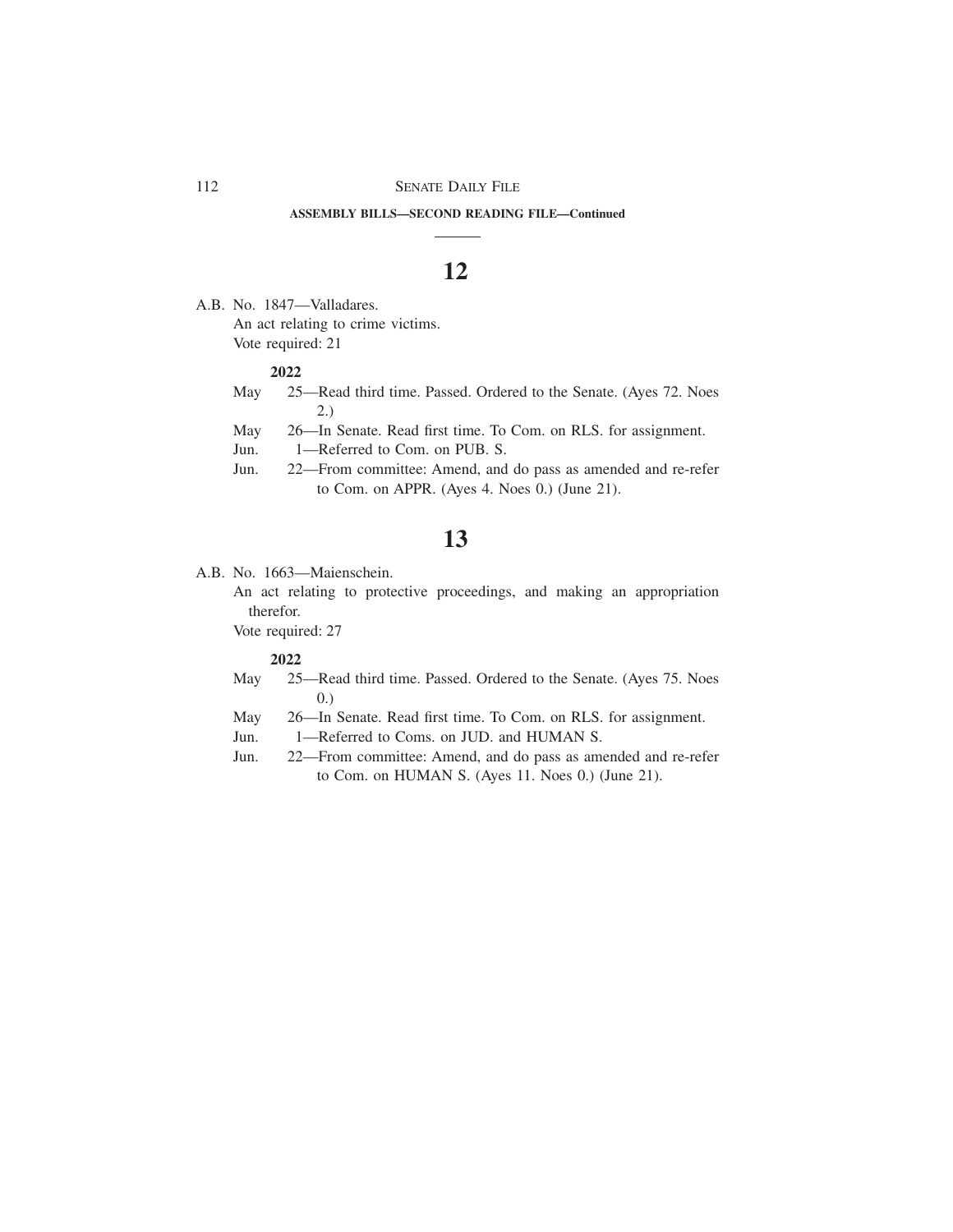## **14**

A.B. No. 1837— Mia Bonta et al. An act relating to real property. Vote required: 21

#### **2022**

| May | 26—Read third time. Passed. Ordered to the Senate. (Ayes 55. Noes |
|-----|-------------------------------------------------------------------|
|     | 18.)                                                              |

- May 27—In Senate. Read first time. To Com. on RLS. for assignment.
- Jun. 8—Referred to Com. on JUD.
- Jun. 22—From committee: Amend, and do pass as amended and re-refer to Com. on APPR. (Ayes 9. Noes 2.) (June 21).

## **15**

A.B. No. 2329— Carrillo.

An act relating to pupil health. Vote required: 21

- May 5—Read third time. Passed. Ordered to the Senate. (Ayes 61. Noes 0.)
- May 5—In Senate. Read first time. To Com. on RLS. for assignment.
- May 18—Referred to Coms. on ED. and JUD.
- Jun. 1—In committee: Hearing postponed by committee.
- Jun. 6—From committee chair, with author's amendments: Amend, and re-refer to committee. Read second time, amended, and rereferred to Com. on ED.
- Jun. 10—6-16-2022 hearing rescheduled by committee to 6-15-2022
- Jun. 15—From committee: Do pass and re-refer to Com. on JUD. (Ayes 6. Noes 0.) (June 15). Re-referred to Com. on JUD.
- Jun. 22—From committee: Amend, and do pass as amended and re-refer to Com. on APPR. (Ayes 11. Noes 0.) (June 21).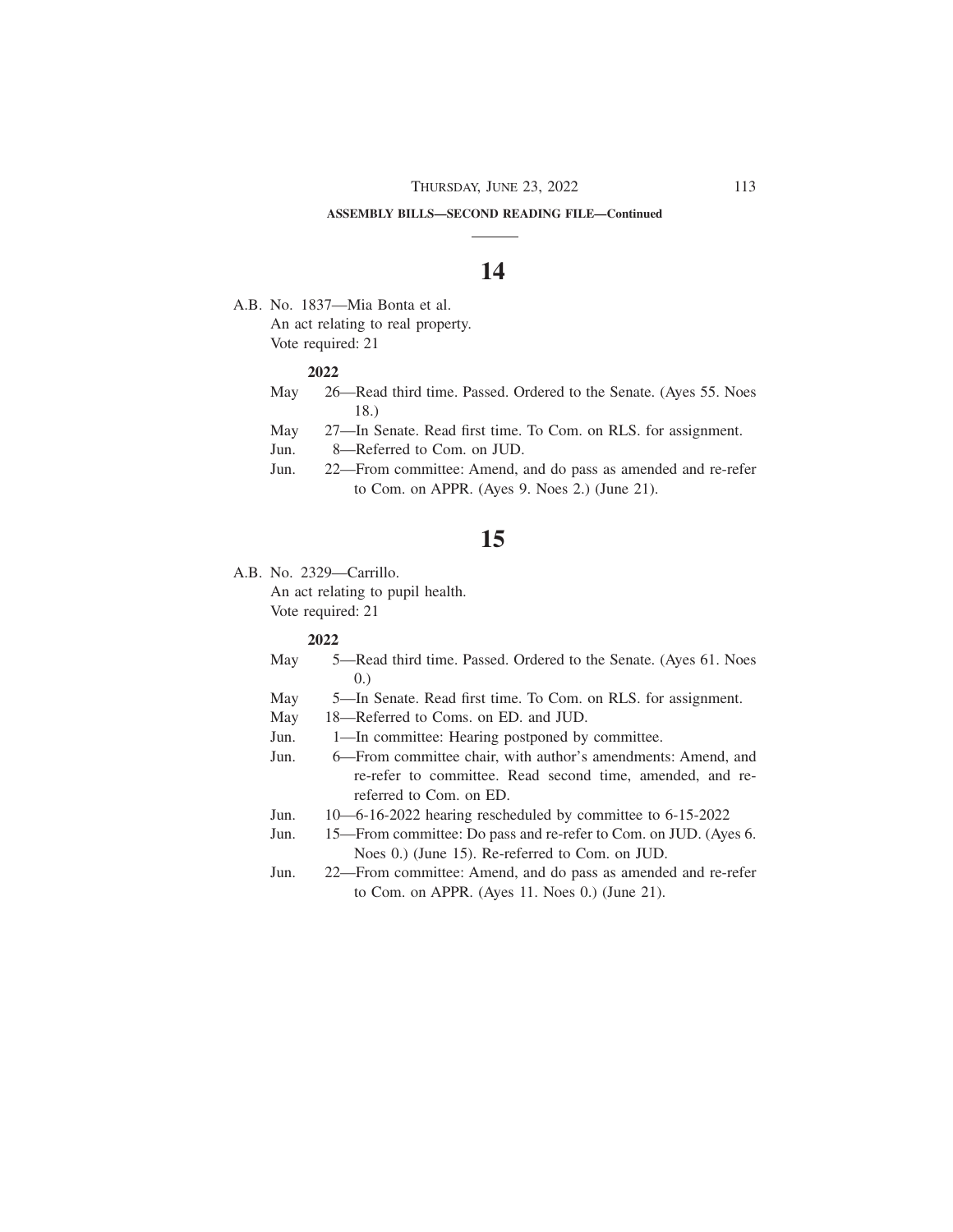## **16**

A.B. No. 2392— Irwin.

An act relating to information privacy. Vote required: 21

#### **2022**

- May 2—Read third time. Passed. Ordered to the Senate. (Ayes 62. Noes 0.)
- May 3—In Senate. Read first time. To Com. on RLS. for assignment.

May 11—Referred to Com. on JUD.

Jun. 22—From committee: Amend, and do pass as amended and re-refer to Com. on APPR. (Ayes 10. Noes 0.) (June 21).

## **17**

A.B. No. 2627— Bauer-Kahan et al.

An act relating to personal information. Vote required: 21

- May 23—Read third time. Passed. Ordered to the Senate. (Ayes 64. Noes 6.)
- May 24—In Senate. Read first time. To Com. on RLS. for assignment.
- Jun. 1—Referred to Coms. on ED. and JUD.
- Jun. 10—6-16-2022 hearing rescheduled by committee to 6-15-2022
- Jun. 15—From committee: Do pass and re-refer to Com. on JUD. (Ayes 5. Noes 0.) (June 15). Re-referred to Com. on JUD.
- Jun. 22—From committee: Amend, and do pass as amended and re-refer to Com. on APPR. (Ayes 9. Noes 2.) (June 21).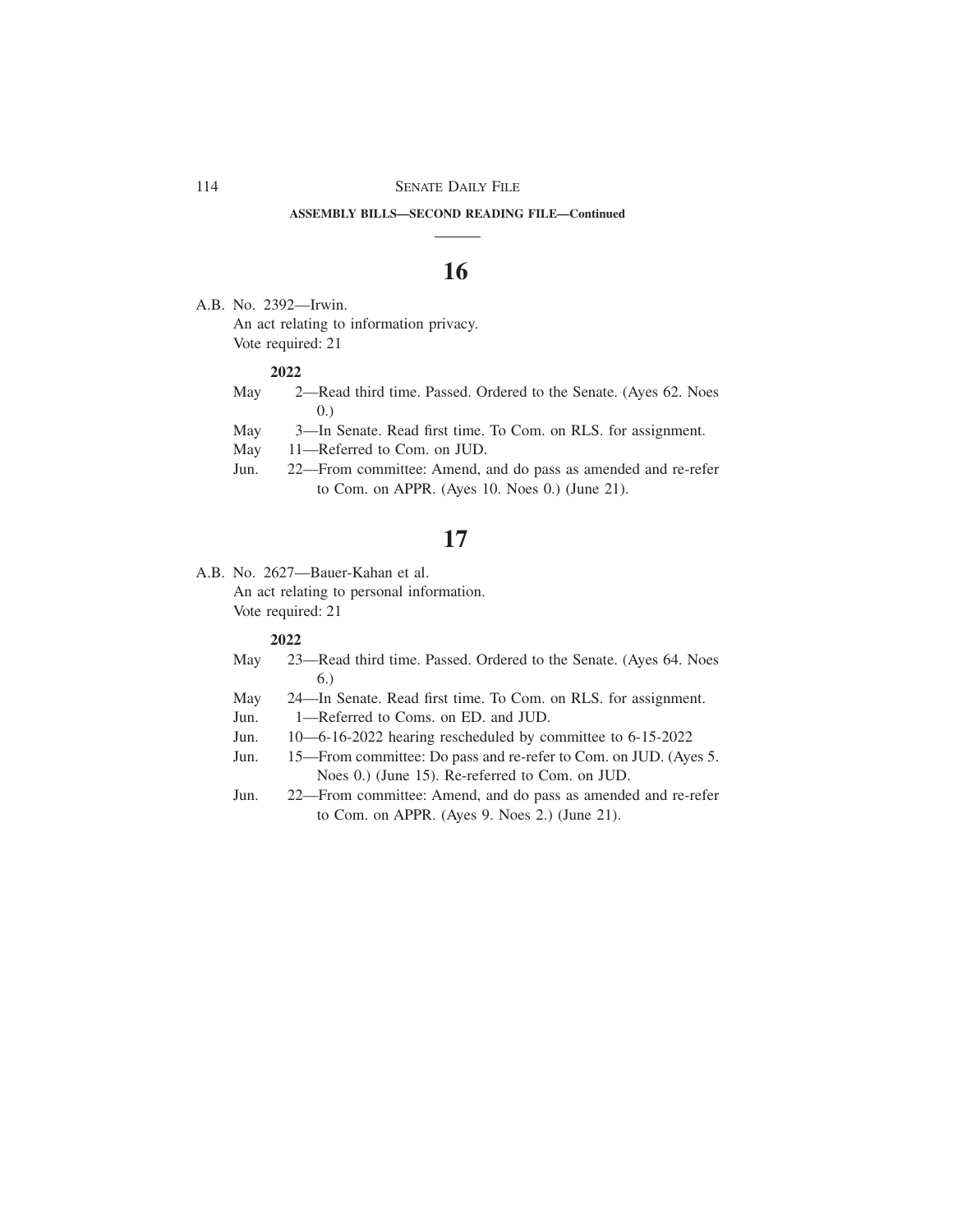#### THURSDAY, JUNE 23, 2022 115

#### **ASSEMBLY BILLS—SECOND READING FILE—Continued**

## **18**

A.B. No. 2193— Gabriel.

An act relating to courts. Vote required: 21

#### **2022**

- Apr. 21—Read third time. Passed. Ordered to the Senate. (Ayes 64. Noes 0.)
- Apr. 21—In Senate. Read first time. To Com. on RLS. for assignment.
- May 4—Referred to Com. on JUD.
- May 19—In committee: Hearing postponed by committee.
- Jun. 7—In committee: Hearing postponed by committee.
- Jun. 22—From committee: Amend, and do pass as amended. (Ayes 9. Noes 0.) (June 21).

## **19**

A.B. No. 2559— Ward.

An act relating to tenancy. Vote required: 21

- May 16—Read third time. Passed. Ordered to the Senate. (Ayes 54. Noes 8.)
- May 17—In Senate. Read first time. To Com. on RLS. for assignment.
- May 25—Referred to Com. on JUD.
- Jun. 14—In committee: Hearing postponed by committee.
- Jun. 22—From committee: Amend, and do pass as amended. (Ayes 9. Noes 2.) (June 21).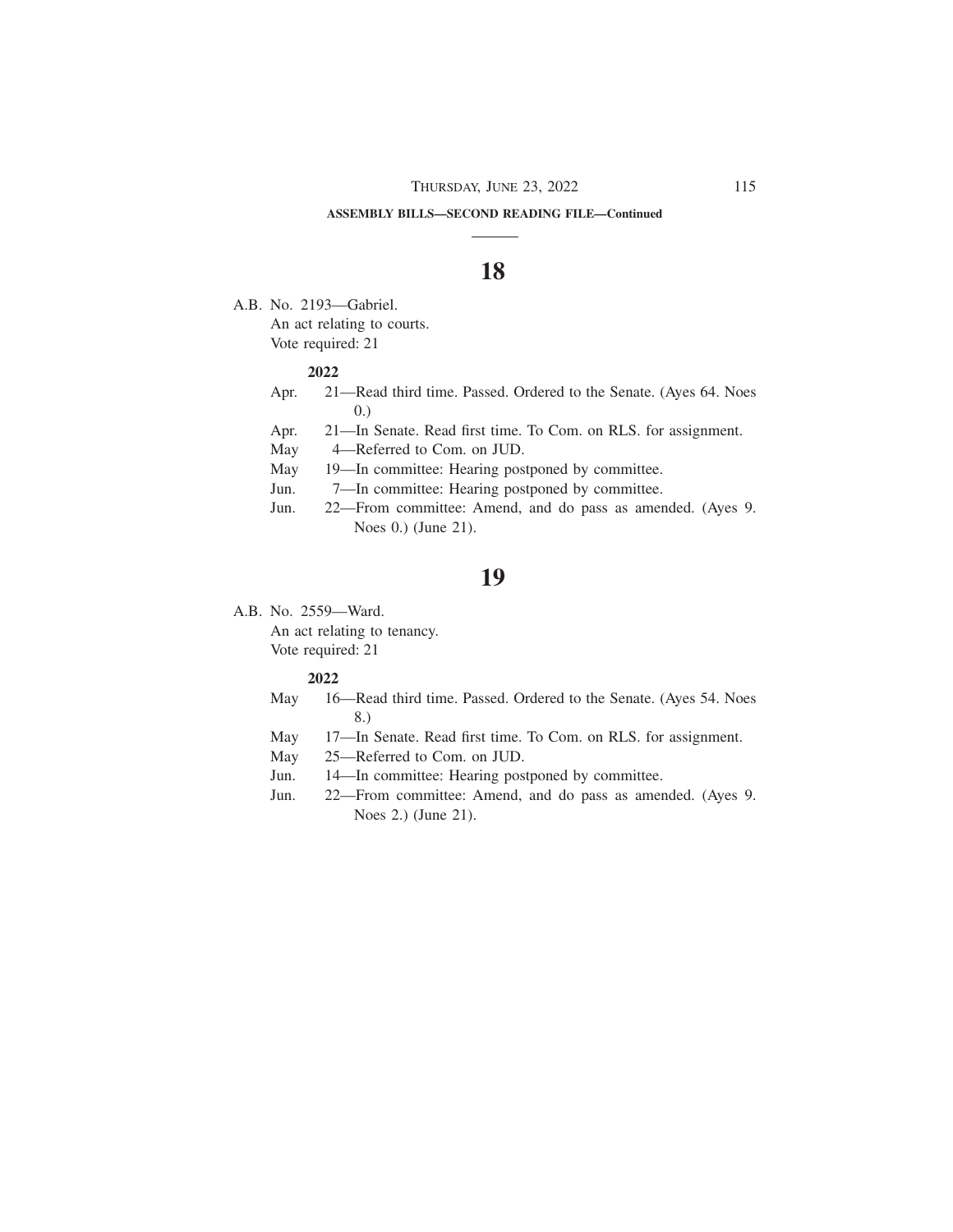#### 116 SENATE DAILY FILE

#### **ASSEMBLY BILLS—SECOND READING FILE—Continued**

## **20**

A.B. No. 2170— Grayson et al. An act relating to foreclosure.

Vote required: 21

#### **2022**

- May 25—Read third time. Passed. Ordered to the Senate. (Ayes 76. Noes 0.)
- May 26—In Senate. Read first time. To Com. on RLS. for assignment.
- Jun. 1—Referred to Com. on JUD.
- Jun. 22—From committee: Amend, and do pass as amended and re-refer to Com. on APPR with recommendation: To Consent Calendar. (Ayes 11. Noes 0.) (June 21).

## **21**

A.B. No. 2189— Friedman et al. An act relating to public social services. Vote required: 21

- May 25—Read third time. Passed. Ordered to the Senate. (Ayes 76. Noes 0.)
- May 26—In Senate. Read first time. To Com. on RLS. for assignment.
- Jun. 1—Referred to Coms. on HUMAN S. and JUD.
- Jun. 14—From committee: Do pass and re-refer to Com. on JUD. (Ayes 5. Noes 0.) (June 13). Re-referred to Com. on JUD.
- Jun. 22—From committee: Amend, and do pass as amended and re-refer to Com. on APPR with recommendation: To Consent Calendar. (Ayes 11. Noes 0.) (June 21).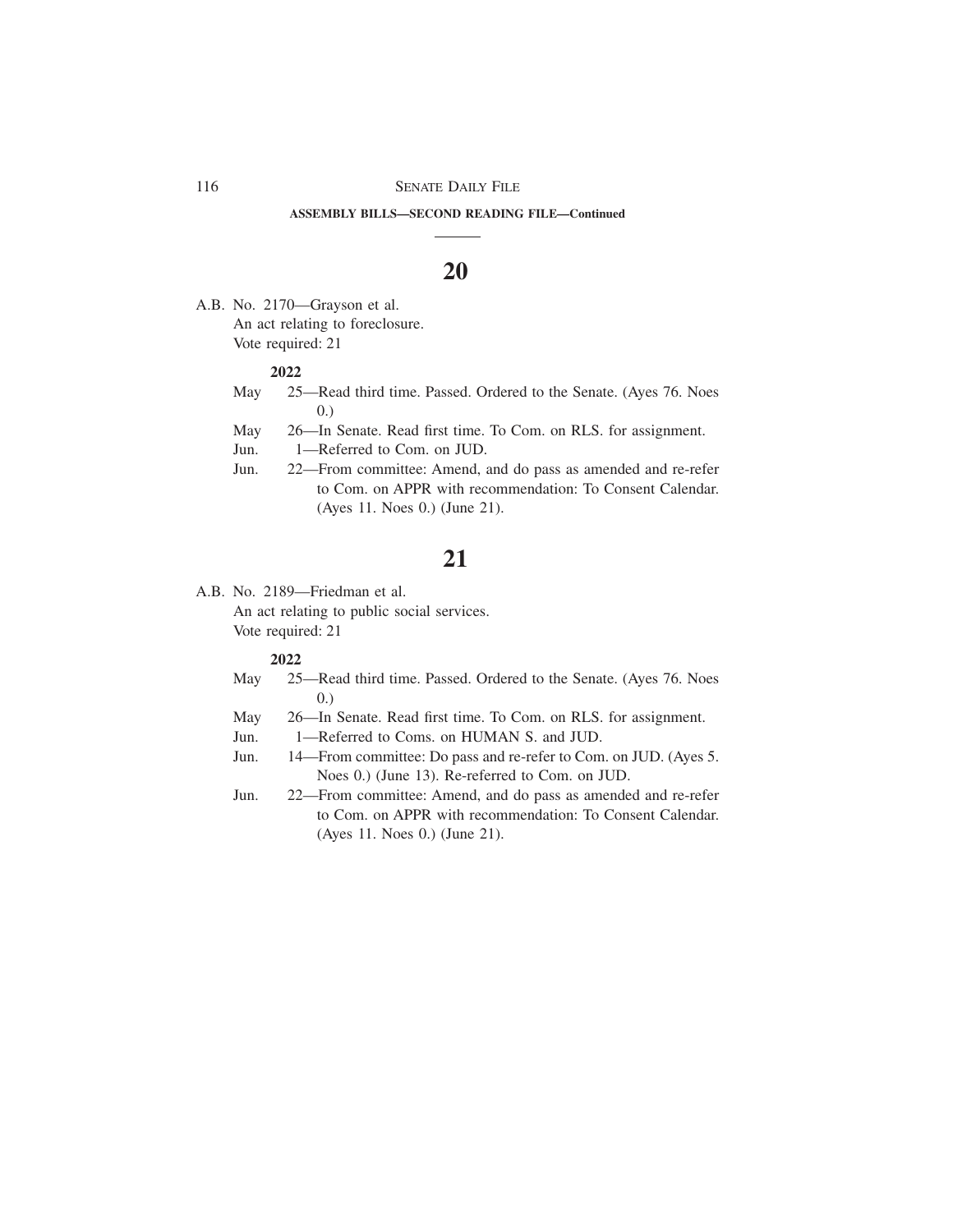#### THURSDAY, JUNE 23, 2022 117

#### **ASSEMBLY BILLS—SECOND READING FILE—Continued**

## **22**

A.B. No. 972— Berman.

An act relating to elections. Vote required: 21

#### **2022**

| Jan. |  |  |  | 20—Read third time. Passed. Ordered to the Senate. |  |
|------|--|--|--|----------------------------------------------------|--|
|      |  |  |  |                                                    |  |

- Jan. 20—In Senate. Read first time. To Com. on RLS. for assignment.
- May 4—Referred to Coms. on E. & C.A. and JUD.
- Jun. 13—From committee: Do pass and re-refer to Com. on JUD. (Ayes 3. Noes 1.) (June 13). Re-referred to Com. on JUD.
- Jun. 22—From committee: Do pass. (Ayes 10. Noes 1.).

### **23**

#### A.B. No. 2369— Salas.

An act relating to domestic violence. Vote required: 21

- May 23—Read third time. Passed. Ordered to the Senate. (Ayes 73. Noes 0.)
- May 24—In Senate. Read first time. To Com. on RLS. for assignment.
- Jun. 1—Referred to Com. on JUD.
- Jun. 8—In committee: Set, first hearing. Hearing canceled at the request of author.
- Jun. 9—From committee chair, with author's amendments: Amend, and re-refer to committee. Read second time, amended, and rereferred to Com. on JUD.
- Jun. 22—From committee: Do pass. (Ayes 10. Noes 1.).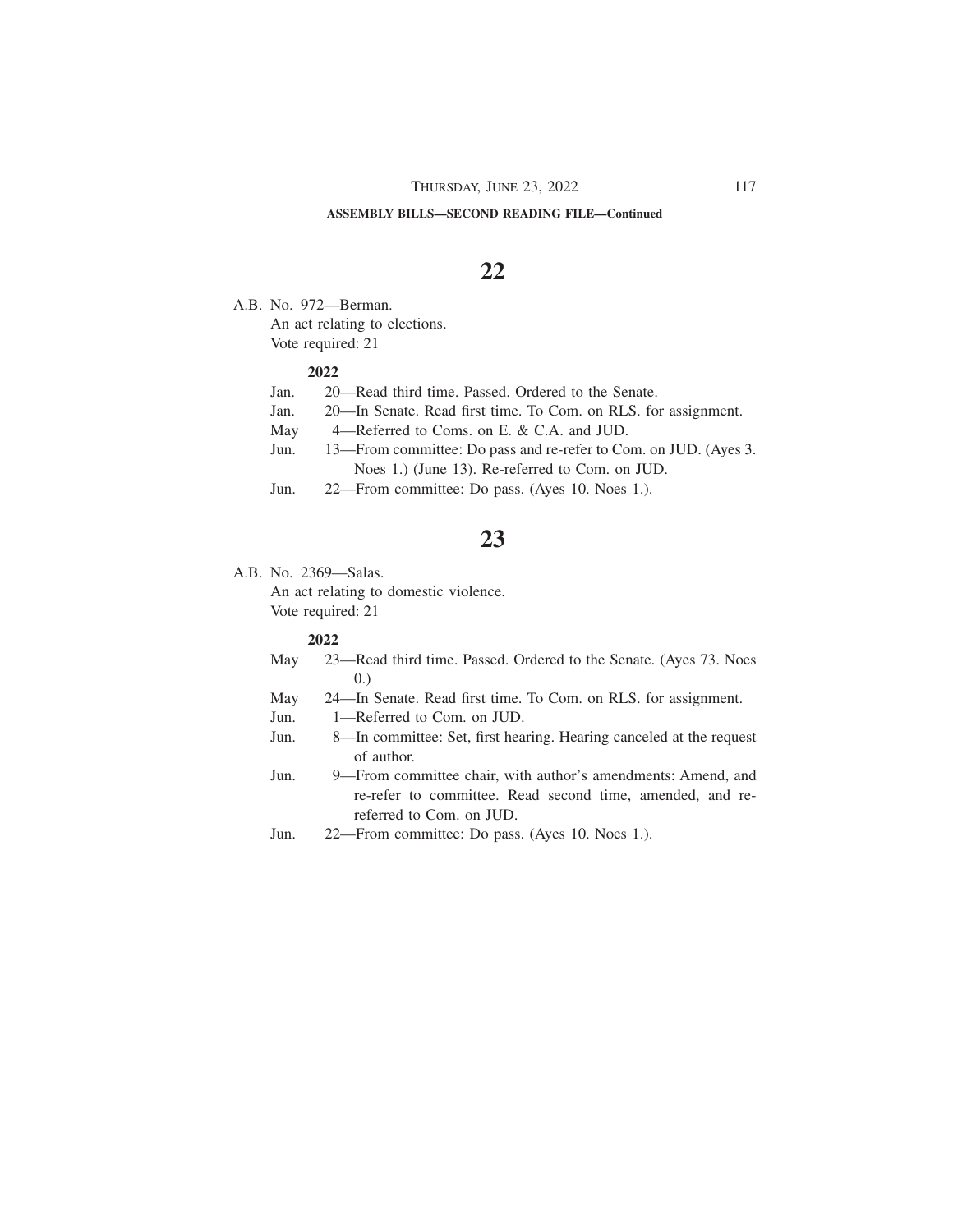## **24**

A.B. No. 2466— Cervantes.

An act relating to foster children. Vote required: 21

#### **2022**

- May 16—Read third time. Passed. Ordered to the Senate. (Ayes 66. Noes 0.)
- May 17—In Senate. Read first time. To Com. on RLS. for assignment.
- May 25—Referred to Coms. on HUMAN S. and JUD.
- Jun. 14—From committee: Amend, and do pass as amended and re-refer to Com. on JUD. (Ayes 4. Noes 0.) (June 13).
- Jun. 15—Read second time and amended. Re-referred to Com. on JUD.
- Jun. 22—From committee: Do pass. (Ayes 9. Noes 0.).

## **25**

A.B. No. 2958— Committee on Judiciary (Assembly Members Stone (Chair)) et al. An act relating to attorneys. Vote required: 21

- May 12—Read third time. Passed. Ordered to the Senate. (Ayes 65. Noes 0.)
- May 12—In Senate. Read first time. To Com. on RLS. for assignment.
- May 25—Referred to Com. on JUD.
- Jun. 15—From committee chair, with author's amendments: Amend, and re-refer to committee. Read second time, amended, and rereferred to Com. on JUD.
- Jun. 22—From committee: Do pass. (Ayes 11. Noes 0.).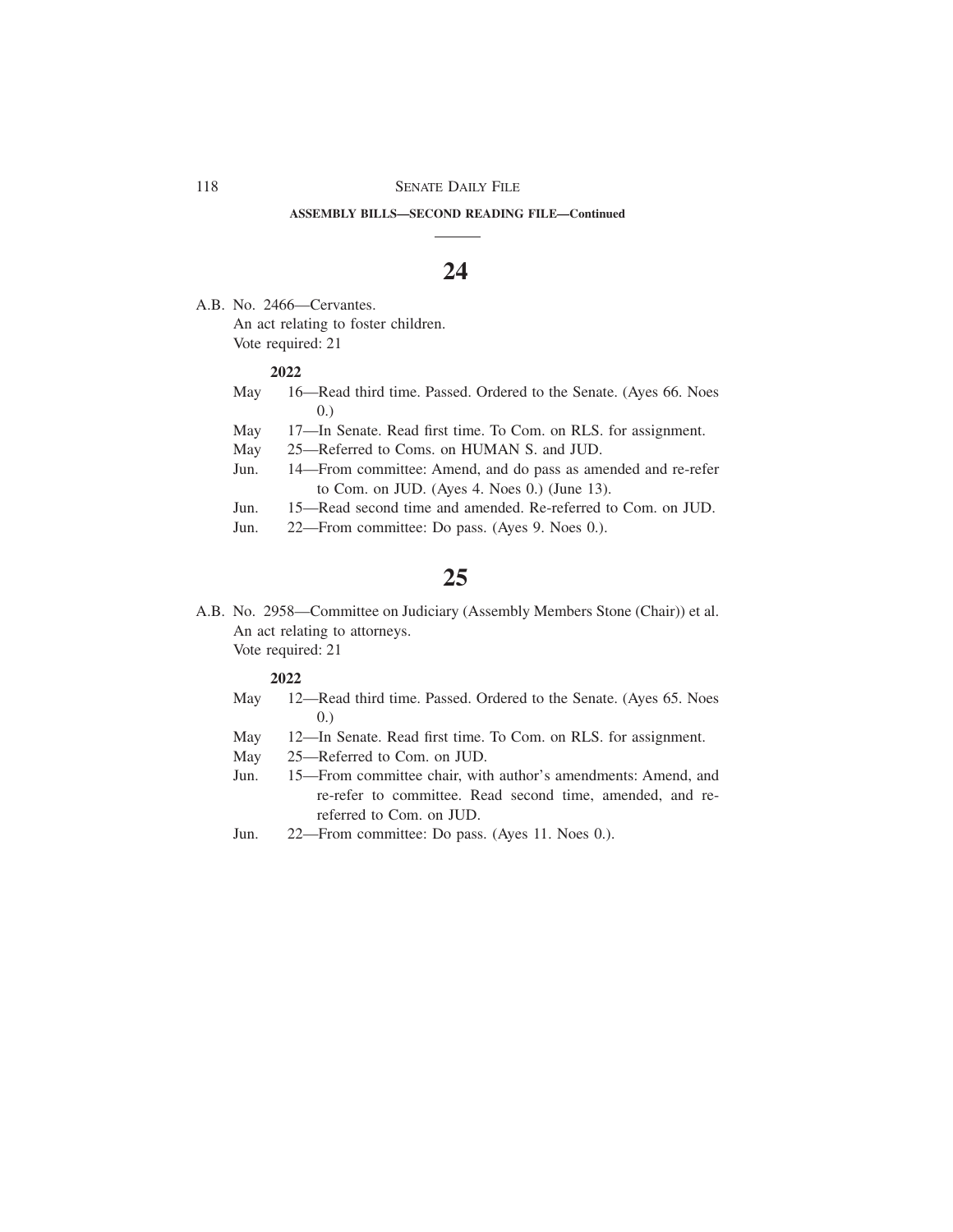#### THURSDAY, JUNE 23, 2022 119

#### **ASSEMBLY BILLS—SECOND READING FILE—Continued**

## **26**

A.B. No. 682— Bloom.

An act relating to housing. Vote required: 21

#### **2022**

- Jan. 27—Read third time. Passed. Ordered to the Senate. (Ayes 52. Noes 8. Page 3402.)
- Jan. 27—In Senate. Read first time. To Com. on RLS. for assignment.
- May 4—Referred to Coms. on HOUSING and GOV. & F.
- Jun. 6—From committee chair, with author's amendments: Amend, and re-refer to committee. Read second time, amended, and rereferred to Com. on HOUSING.
- Jun. 14—From committee: Do pass and re-refer to Com. on GOV. & F. (Ayes 7. Noes 0.) (June 13). Re-referred to Com. on GOV. & F.
- Jun. 22—From committee: Do pass as amended and re-refer to Com. on APPR. (Ayes 4. Noes 1.).

### **27**

A.B. No. 1883— Quirk-Silva. An act relating to local government. Vote required: 21

- May 26—Read third time. Passed. Ordered to the Senate. (Ayes 59. Noes 15.)
- May 27—In Senate. Read first time. To Com. on RLS. for assignment.
- Jun. 8—Referred to Com. on GOV. & F.
- Jun. 22—From committee: Do pass as amended and re-refer to Com. on APPR. (Ayes 4. Noes 1.).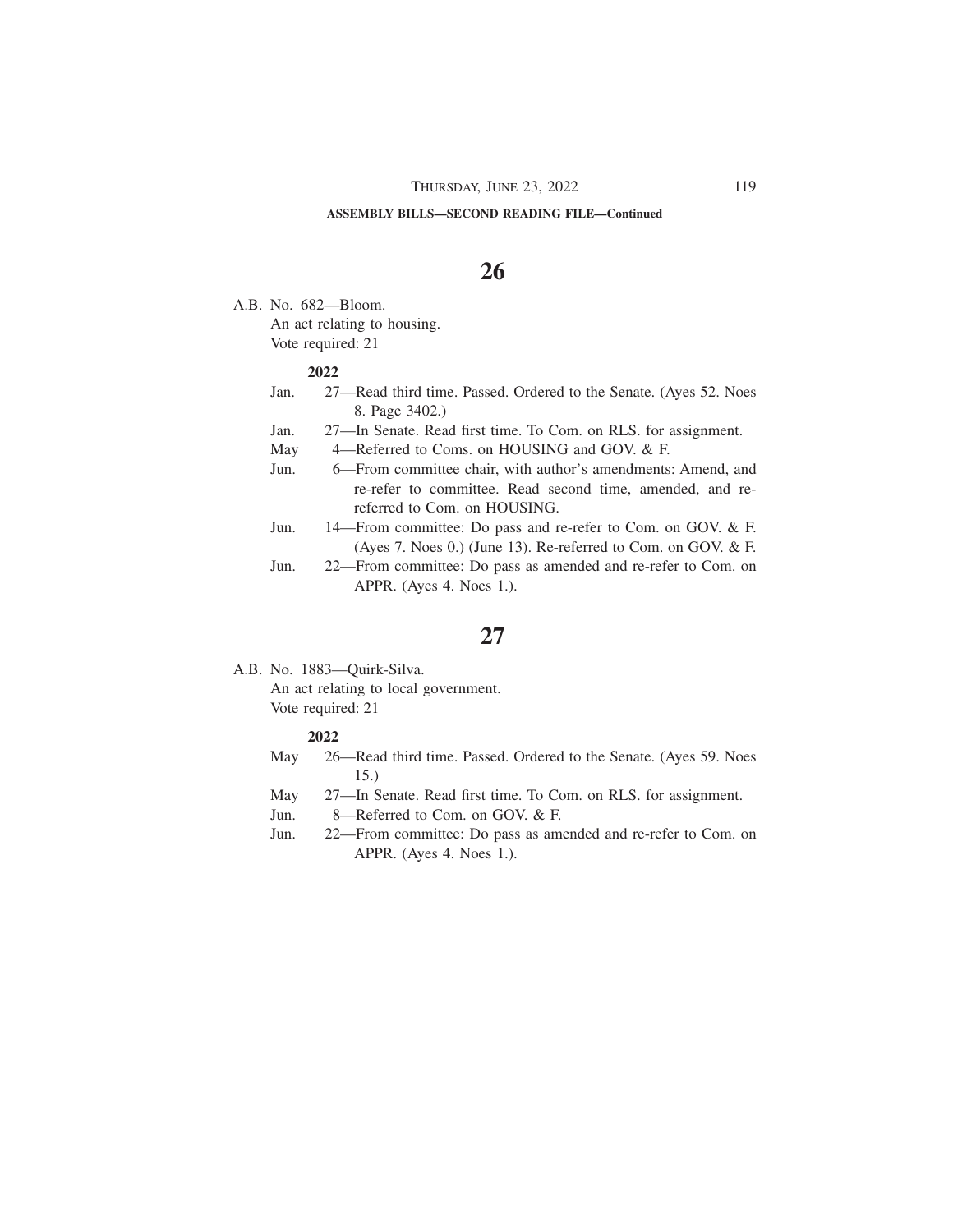#### 120 SENATE DAILY FILE

#### **ASSEMBLY BILLS—SECOND READING FILE—Continued**

## **28**

A.B. No. 2244— Wicks.

An act relating to housing. Vote required: 21

#### **2022**

- May 25—Read third time. Passed. Ordered to the Senate. (Ayes 76. Noes 0.)
- May 26—In Senate. Read first time. To Com. on RLS. for assignment.

Jun. 8—Referred to Com. on GOV. & F.

Jun. 22—From committee: Do pass. Ordered to consent calendar. (Ayes 5. Noes 0.).

### **29**

A.B. No. 2536— Grayson.

An act relating to land use. Vote required: 21

- May 16—Read third time. Passed. Ordered to the Senate. (Ayes 70. Noes 0.)
- May 17—In Senate. Read first time. To Com. on RLS. for assignment.
- May 25—Referred to Com. on GOV. & F.
- Jun. 22—From committee: Do pass. Ordered to consent calendar. (Ayes 5. Noes 0.).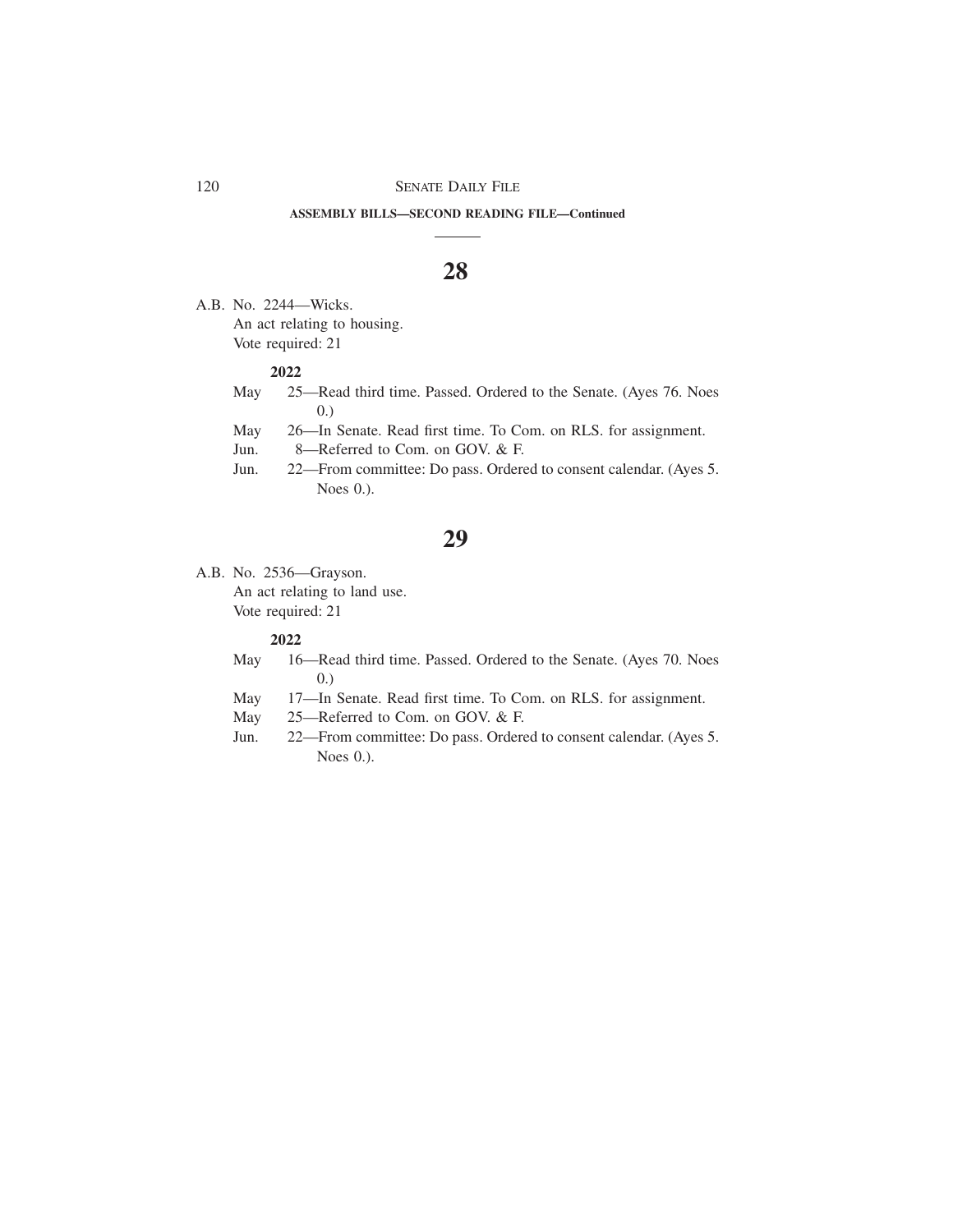## **30**

#### A.B. No. 2890— Bloom.

An act relating to improvement districts. Vote required: 21

#### **2022**

- May 23—Read third time. Passed. Ordered to the Senate. (Ayes 73. Noes 0.)
- May 24—In Senate. Read first time. To Com. on RLS. for assignment.
- Jun. 1—Referred to Com. on GOV. & F.
- Jun. 22—From committee: Do pass. Ordered to consent calendar. (Ayes 5. Noes 0.).

## **31**

A.B. No. 1416— Santiago et al. An act relating to elections. Vote required: 21

#### **2022**

- Jan. 31—Read third time. Passed. Ordered to the Senate. (Ayes 57. Noes 19. Page 3427.)
- Feb. 1—In Senate. Read first time. To Com. on RLS. for assignment.
- May 4—Referred to Com. on E. & C.A.
- Jun. 22—From committee: Do pass as amended and re-refer to Com. on APPR. (Ayes 3. Noes 2.).

### **32**

A.B. No. 2780— Arambula. An act relating to redevelopment.

Vote required: 21

- May 12—Read third time. Passed. Ordered to the Senate. (Ayes 51. Noes 11.)
- May 12—In Senate. Read first time. To Com. on RLS. for assignment.
- May 25—Referred to Com. on GOV. & F.
- Jun. 22—From committee: Do pass. (Ayes 4. Noes 1.).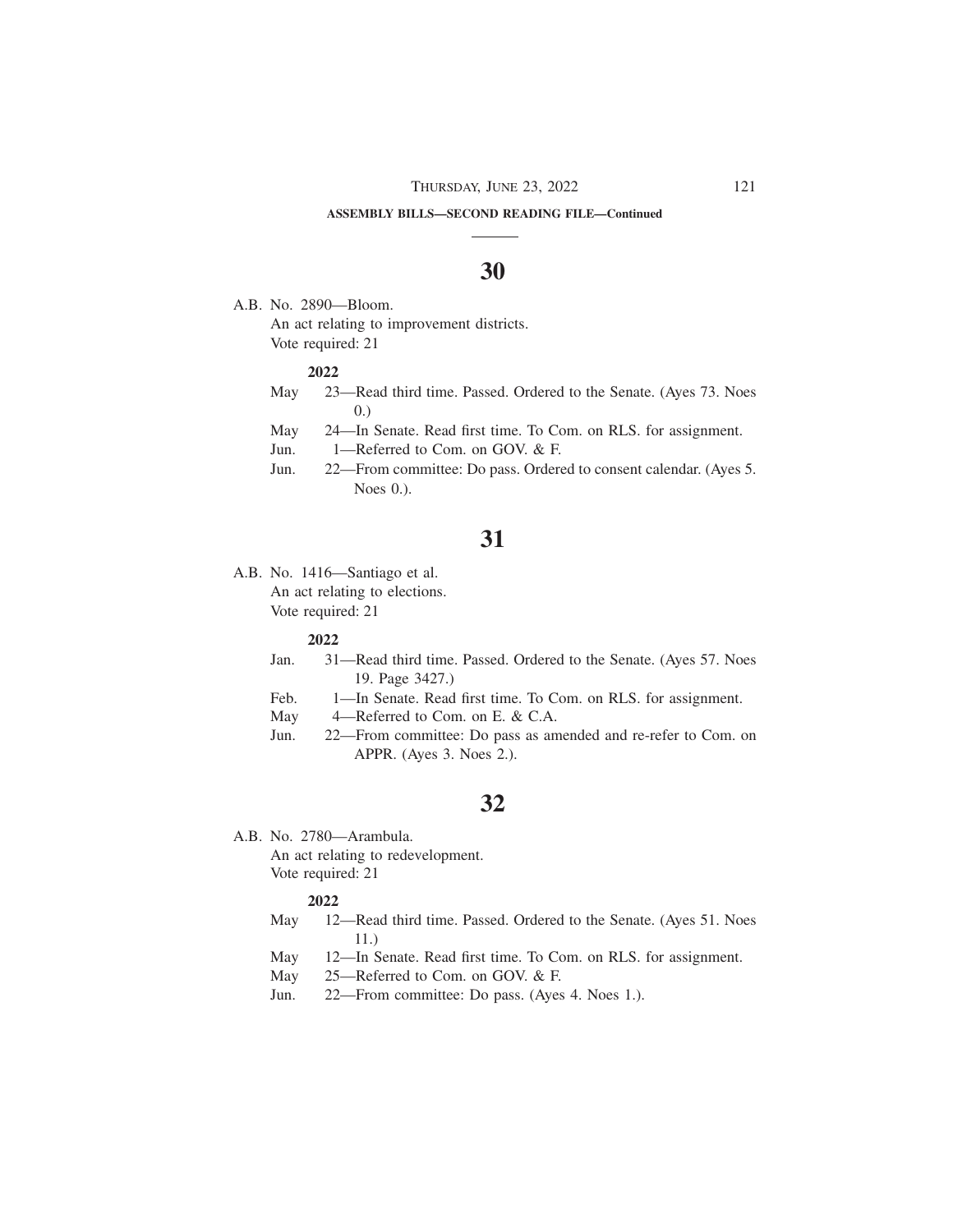## **33**

A.B. No. 2465— Mia Bonta.

An act relating to pupil instruction. Vote required: 21

#### **2022**

- May 25—Read third time. Passed. Ordered to the Senate. (Ayes 76. Noes 0.)
- May 26—In Senate. Read first time. To Com. on RLS. for assignment.
- Jun. 8—Referred to Com. on ED.
- Jun. 15—6-23-2022 hearing rescheduled by committee to 6-22-2022.
- Jun. 22—From committee: Do pass as amended and re-refer to Com. on APPR. with recommendation: To consent calendar. (Ayes 6. Noes 0.).

### **34**

A.B. No. 2508— Quirk-Silva.

An act relating to pupil services. Vote required: 21

- May 5—Read third time. Passed. Ordered to the Senate. (Ayes 61. Noes 0.)
- May 5—In Senate. Read first time. To Com. on RLS. for assignment.
- May 18—Referred to Com. on ED.
- Jun. 9—From committee chair, with author's amendments: Amend, and re-refer to committee. Read second time, amended, and rereferred to Com. on ED.
- Jun. 15—6-23-2022 hearing rescheduled by committee to 6-22-2022.
- Jun. 22—From committee: Do pass. Ordered to consent calendar. (Ayes 6. Noes 0.).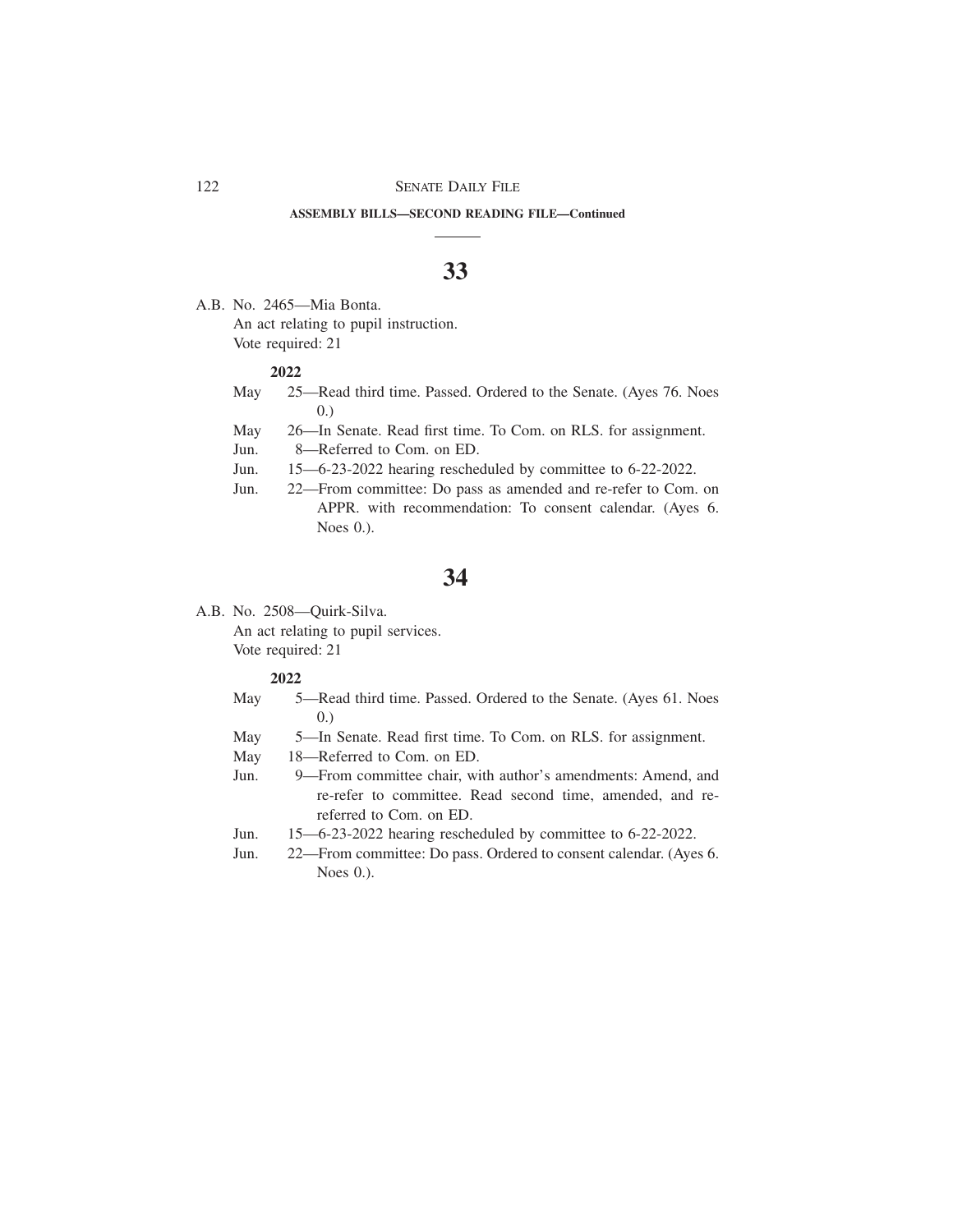## **35**

A.B. No. 1897— Wicks.

An act relating to air pollution. Vote required: 21

#### **2022**

- May 26—Read third time. Passed. Ordered to the Senate. (Ayes 41. Noes 25.)
- May 27—In Senate. Read first time. To Com. on RLS. for assignment.
- Jun. 8—Referred to Coms. on E.Q. and JUD.
- Jun. 22—From committee: Do pass as amended and re-refer to Com. on JUD. (Ayes 5. Noes 1.).

## **36**

A.B. No. 2910— Santiago et al. An act relating to air pollution. Vote required: 21

- May 26—Read third time. Passed. Ordered to the Senate. (Ayes 52. Noes 17.)
- May 27—In Senate. Read first time. To Com. on RLS. for assignment.
- Jun. 8—Referred to Coms. on E.Q. and JUD.
- Jun. 22—From committee: Do pass as amended and re-refer to Com. on JUD. (Ayes 5. Noes 2.).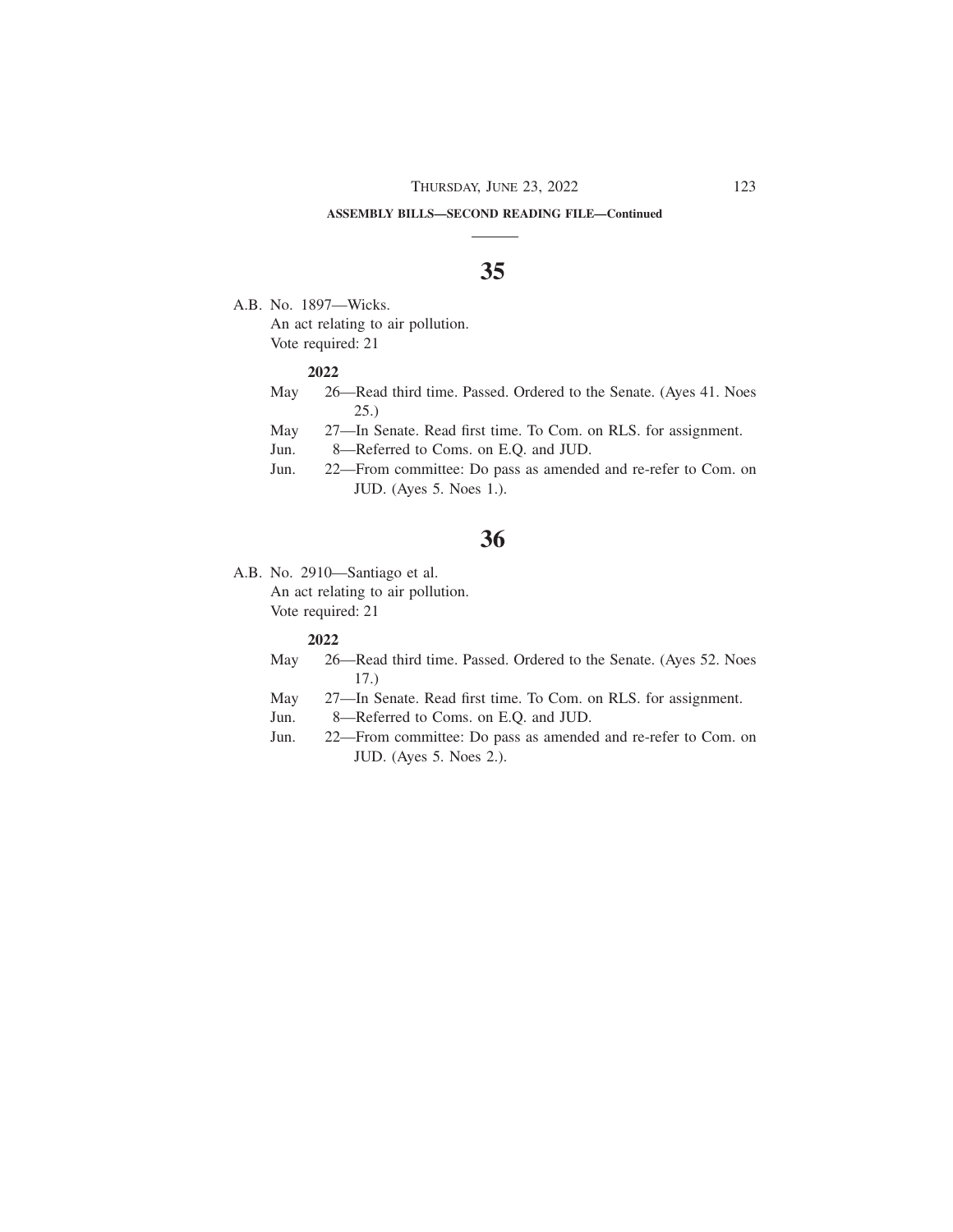## **37**

A.B. No. 1857— Cristina Garcia. An act relating to solid waste. Vote required: 21

**2022**

- May 25—Read third time. Passed. Ordered to the Senate.
- May 26—In Senate. Read first time. To Com. on RLS. for assignment.

Jun. 1—Referred to Com. on E.Q.

- Jun. 2—From committee chair, with author's amendments: Amend, and re-refer to committee. Read second time, amended, and rereferred to Com. on E.Q.
- Jun. 22—From committee: Do pass as amended and re-refer to Com. on APPR. (Ayes 5. Noes 2.).

## **38**

A.B. No. 1621— Gipson et al. (Portantino)

An act relating to firearms, and declaring the urgency thereof, to take effect immediately.

Vote required: 27

- May 25—Read third time. Passed. Ordered to the Senate. (Ayes 63. Noes 0.)
- May 26—In Senate. Read first time. To Com. on RLS. for assignment.
- Jun. 1—Referred to Com. on PUB. S.
- Jun. 8—From committee: Do pass and re-refer to Com. on APPR. (Ayes 4. Noes 0.) (June 8). Re-referred to Com. on APPR.
- Jun. 9—In committee: Hearing postponed by committee.
- Jun. 15—From committee chair, with author's amendments: Amend, and re-refer to committee. Read second time, amended, and rereferred to Com. on APPR.
- Jun. 16—From committee: Do pass. (Ayes 6. Noes 0.) (June 16).
- Jun. 20—Read second time. Ordered to third reading.
- Jun. 22—Read third time and amended. Ordered to second reading.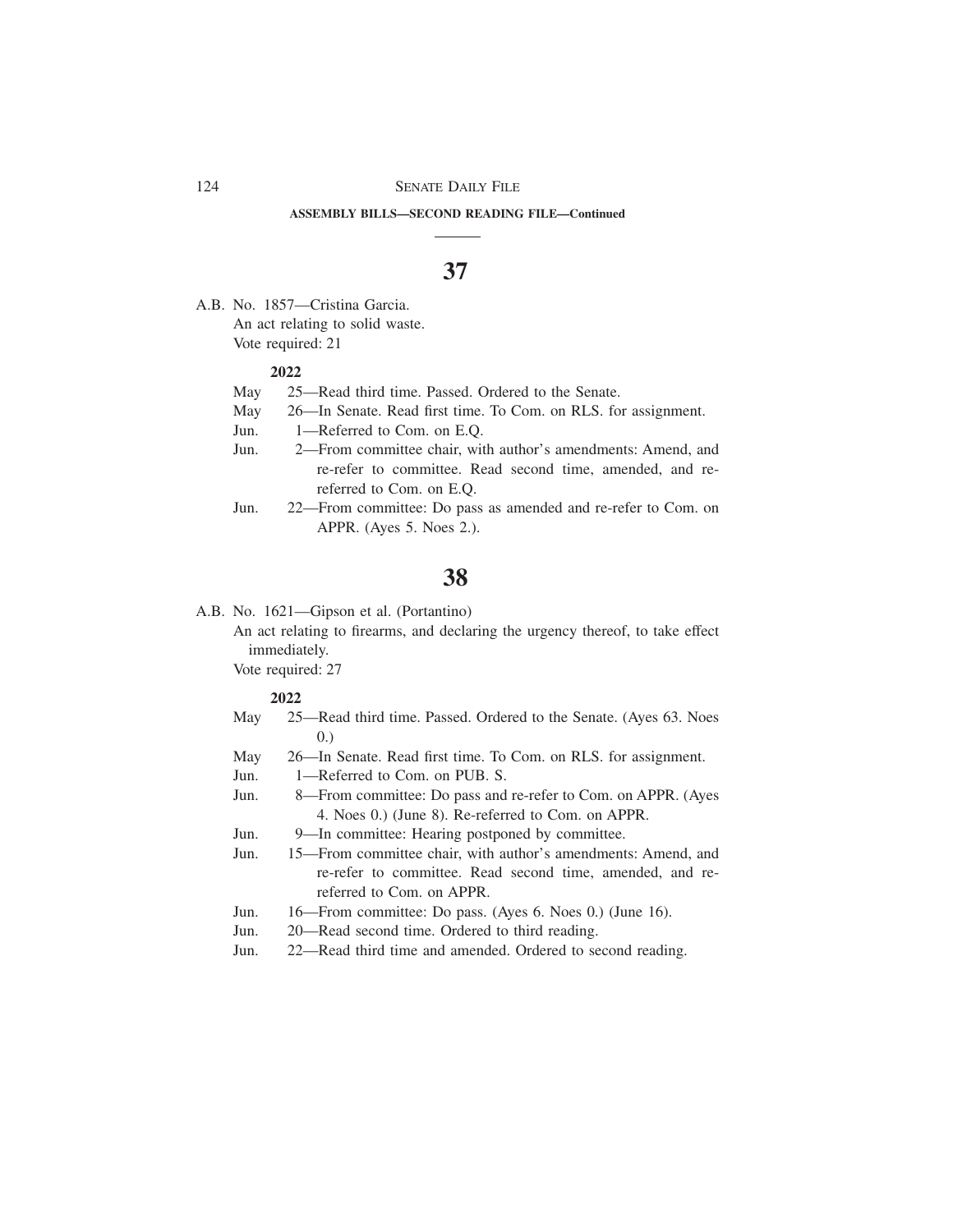## **39**

A.B. No. 2239— Maienschein. (Durazo) An act relating to firearms. Vote required: 21

#### **2022**

| May 25—Read third time. Passed. Ordered to the Senate. (Ayes 76. Noes |  |  |  |  |
|-----------------------------------------------------------------------|--|--|--|--|
|                                                                       |  |  |  |  |
|                                                                       |  |  |  |  |

- May 26—In Senate. Read first time. To Com. on RLS. for assignment.
- Jun. 1—Referred to Com. on PUB. S.
- Jun. 8—From committee: Do pass and re-refer to Com. on APPR. (Ayes 5. Noes 0.) (June 8). Re-referred to Com. on APPR.
- Jun. 13—From committee: Do pass. (Ayes 7. Noes 0.).
- Jun. 14—Read second time. Ordered to third reading.
- Jun. 22—Read third time and amended. Ordered to second reading.

### **40**

A.B. No. 2551— McCarty et al. (Nielsen) An act relating to firearms. Vote required: 21

- May 9—Read third time. Passed. Ordered to the Senate. (Ayes 63. Noes 0.)
- May 10—In Senate. Read first time. To Com. on RLS. for assignment.
- May 18—Referred to Com. on PUB. S.
- May 25—From committee chair, with author's amendments: Amend, and re-refer to committee. Read second time, amended, and rereferred to Com. on PUB. S.
- Jun. 8—From committee: Do pass and re-refer to Com. on APPR with recommendation: To Consent Calendar. (Ayes 5. Noes 0.) (June 8). Re-referred to Com. on APPR.
- Jun. 13—From committee: Do pass. (Ayes 7. Noes 0.).
- Jun. 14—Read second time. Ordered to third reading.
- Jun. 22—Read third time and amended. Ordered to second reading.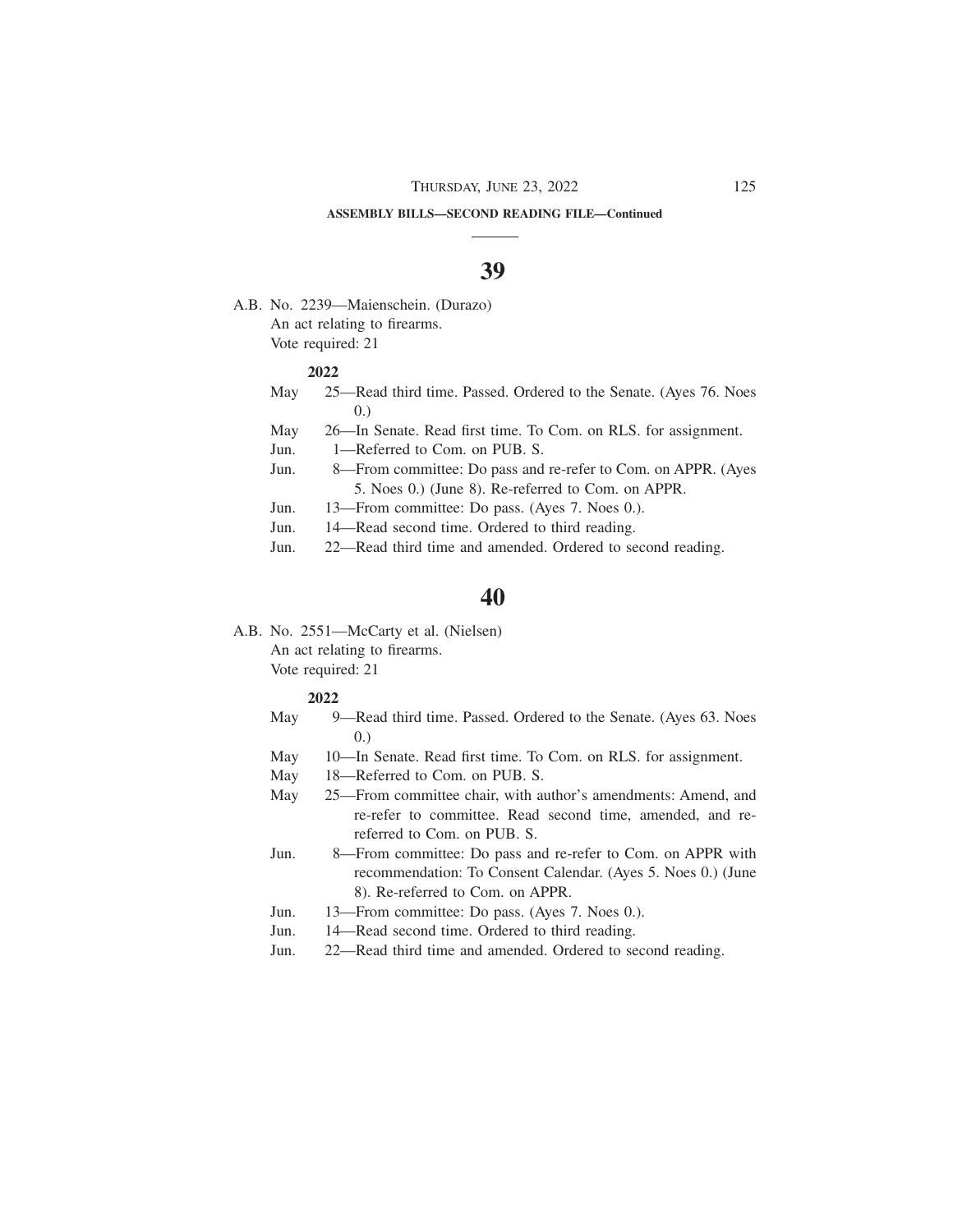## **41**

A.B. No. 311— Ward et al. (Hueso) An act relating to firearms. Vote required: 21

#### **2022**

- Jan. 31—Read third time. Passed. Ordered to the Senate. (Ayes 51. Noes 22. Page 3435.)
- Feb. 1—In Senate. Read first time. To Com. on RLS. for assignment.
- May 4—Referred to Com. on PUB. S.
- Jun. 1—From committee: Do pass and re-refer to Com. on APPR. (Ayes 4. Noes 1.) (May 31). Re-referred to Com. on APPR.
- Jun. 13—From committee: Be ordered to second reading pursuant to Senate Rule 28.8.
- Jun. 14—Read second time. Ordered to third reading.
- Jun. 22—Read third time and amended. Ordered to second reading.

### **42**

A.B. No. 2866—Cunningham. An act relating to juveniles. Vote required: 21

- May 5—Read third time. Passed. Ordered to the Senate. (Ayes 61. Noes 0.)
- May 5—In Senate. Read first time. To Com. on RLS. for assignment.
- May 18—Referred to Coms. on JUD. and HUMAN S.
- Jun. 9—From committee: Do pass and re-refer to Com. on HUMAN S. with recommendation: To Consent Calendar. (Ayes 9. Noes 0.) (June 8). Re-referred to Com. on HUMAN S.
- Jun. 20—From committee: Do pass and re-refer to Com. on APPR. (Ayes 4. Noes 0.) (June 20). Re-referred to Com. on APPR.
- Jun. 22—Withdrawn from committee. Ordered to second reading.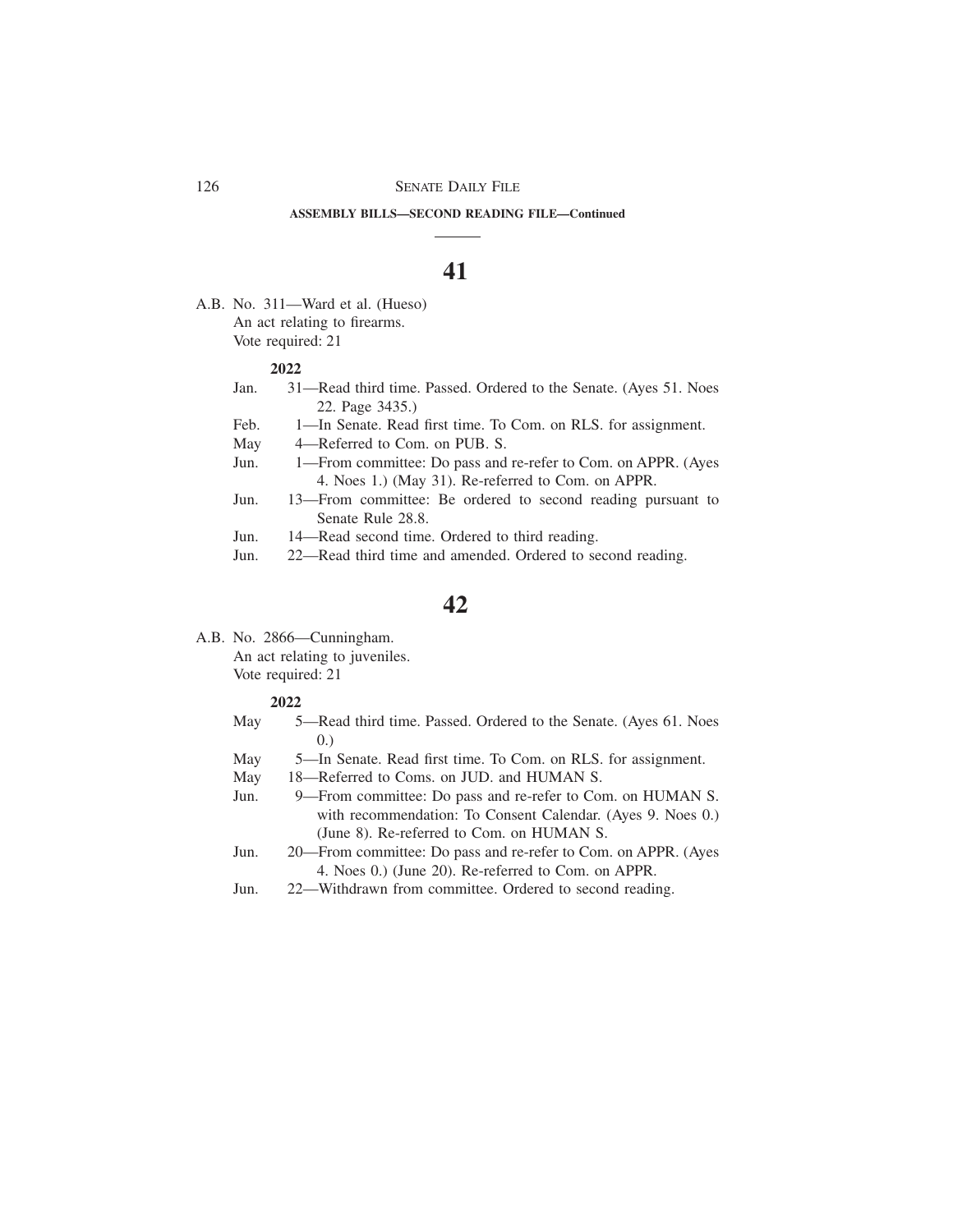#### **GOVERNOR'S APPOINTMENTS**

## **43**

AMY S. H. TONG, Secretary, Government Operations Agency (Ayes 5. Noes 0.) Final date the Senate may act on confirmation: March 1, 2023

Vote required: 21

**2022**

Jun. 2—From Com. on RLS. with the recommendation: Be confirmed.

### **44**

PAMELA HAYNES, Member, Board of Governors of the California Community Colleges (Ayes 5. Noes 0.) Final date the Senate may act on confirmation: January 15, 2023

Vote required: 27

**2022**

Jun. 9—From Com. on RLS. with the recommendation: Be confirmed.

## **45**

KENNETH T. TANG, Member, State Teachers' Retirement Board (Ayes 5. Noes 0.) Final date the Senate may act on confirmation: November 17, 2022

Vote required: 21

#### **2022**

Jun. 9—From Com. on RLS. with the recommendation: Be confirmed.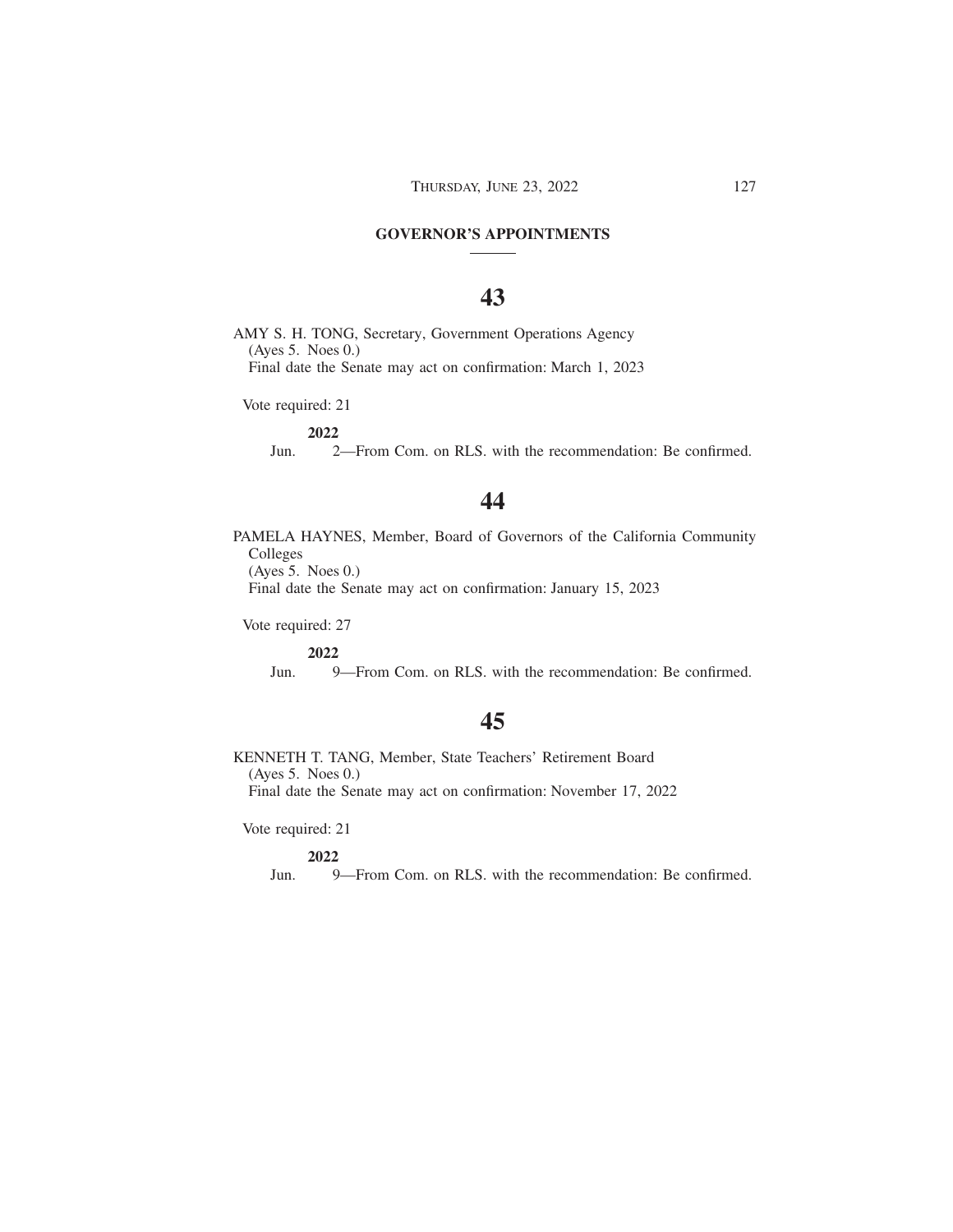#### 128 SENATE DAILY FILE

#### **GOVERNOR'S APPOINTMENTS—Continued**

## **46**

ABIGAIL D. ORTEGA, Member, Board of Behavioral Sciences (Ayes 5. Noes 0.) Final date the Senate may act on confirmation: November 18, 2022

ANNETTE L. WALKER, ED.D., Member, Board of Behavioral Sciences (Ayes 5. Noes 0.) Final date the Senate may act on confirmation: November 20, 2022

HANNAH P. GBEH, Member, California Exposition and State Fair Board of **Directors** (Ayes 5. Noes 0.)

Final date the Senate may act on confirmation: January 21, 2023

#### CHE J. SALINAS, J.D., Member, California Exposition and State Fair Board of **Directors** (Ayes 5. Noes 0.) Final date the Senate may act on confirmation: January 25, 2023

#### PORSCHE S. MIDDLETON, Member, Housing Partnership Corporation Board of **Directors** (Ayes 5. Noes 0.) Final date the Senate may act on confirmation: January 1, 2023

ADHITYA (ADHI) NAGRAJ, J.D., Member, Housing Partnership Corporation Board of Directors (Ayes 5. Noes 0.) Final date the Senate may act on confirmation: January 1, 2023

Vote required: 21

**2022**

Jun. 9—From Com. on RLS. with the recommendation: Be confirmed.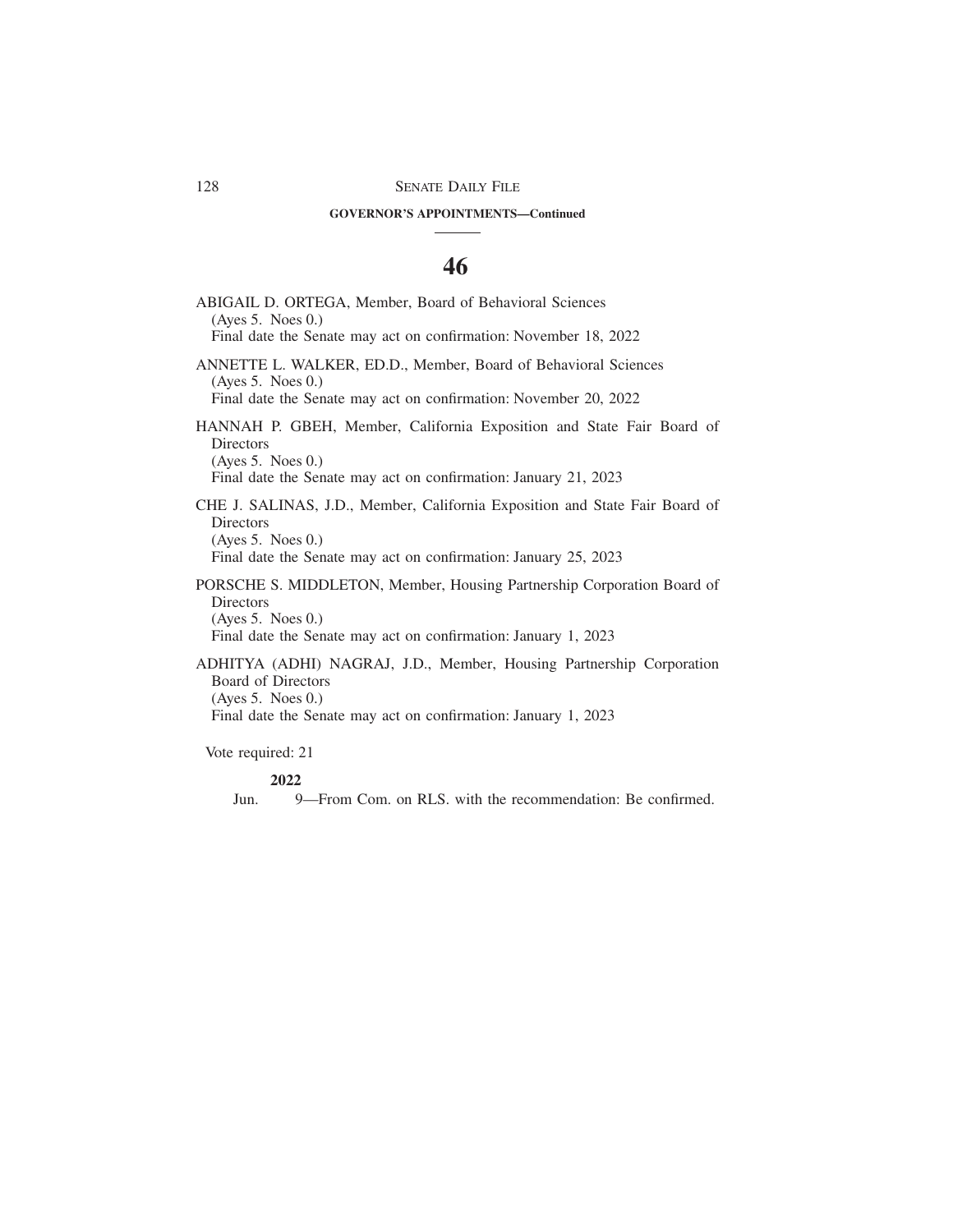#### **GOVERNOR'S APPOINTMENTS—Continued**

## **47**

DRAKE DILLARD, Member, Commission on Disability Access (Ayes 5. Noes 0.) Final date the Senate may act on confirmation: January 1, 2023 SOURAYA S. ELHESSEN, ED.D., Member, Commission on Disability Access (Ayes 5. Noes 0.) Final date the Senate may act on confirmation: January 1, 2023 JACQUELINE M. JACKSON, Member, Commission on Disability Access (Ayes 5. Noes 0.) Final date the Senate may act on confirmation: January 1, 2023 RENEE C. NASH, J.D., Member, Commission on State Mandates (Ayes 5. Noes 0.) Final date the Senate may act on confirmation: November 17, 2022

LAURA P. BREWER, Member, Court Reporters Board (Ayes 5. Noes 0.) Final date the Senate may act on confirmation: November 20, 2022

Vote required: 21

#### **2022**

Jun. 9—From Com. on RLS. with the recommendation: Be confirmed.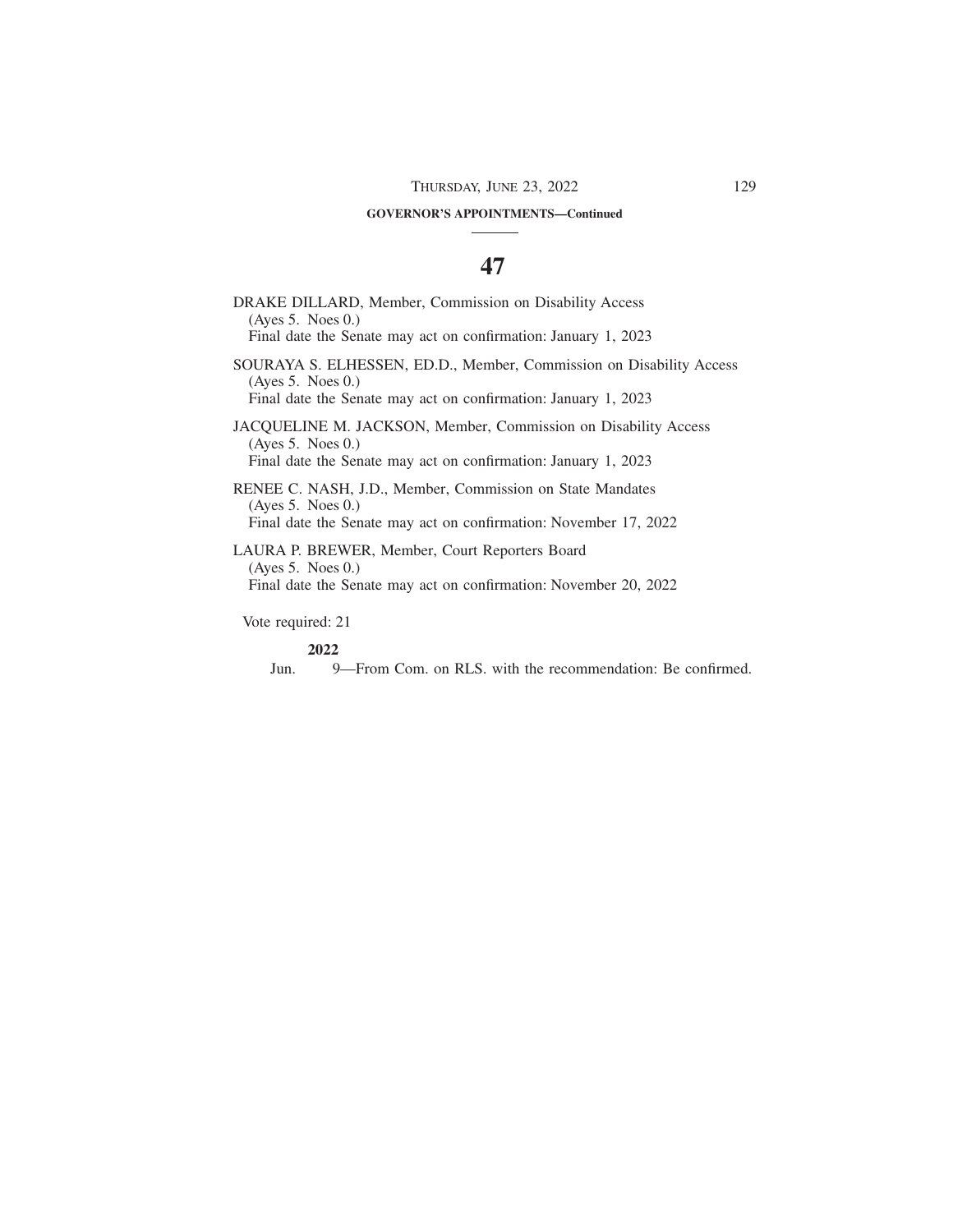#### **STATE BAR APPOINTMENTS**

# **48**

GEORGE S. CARDONA, J.D., Chief Trial Counsel, State Bar of California (Ayes 4. Noes 0.) Final date the Senate may act on confirmation: October 4, 2022

Vote required: 21

#### **2022**

Jun 9—From Com. on RLS. with the recommendation: Be confirmed.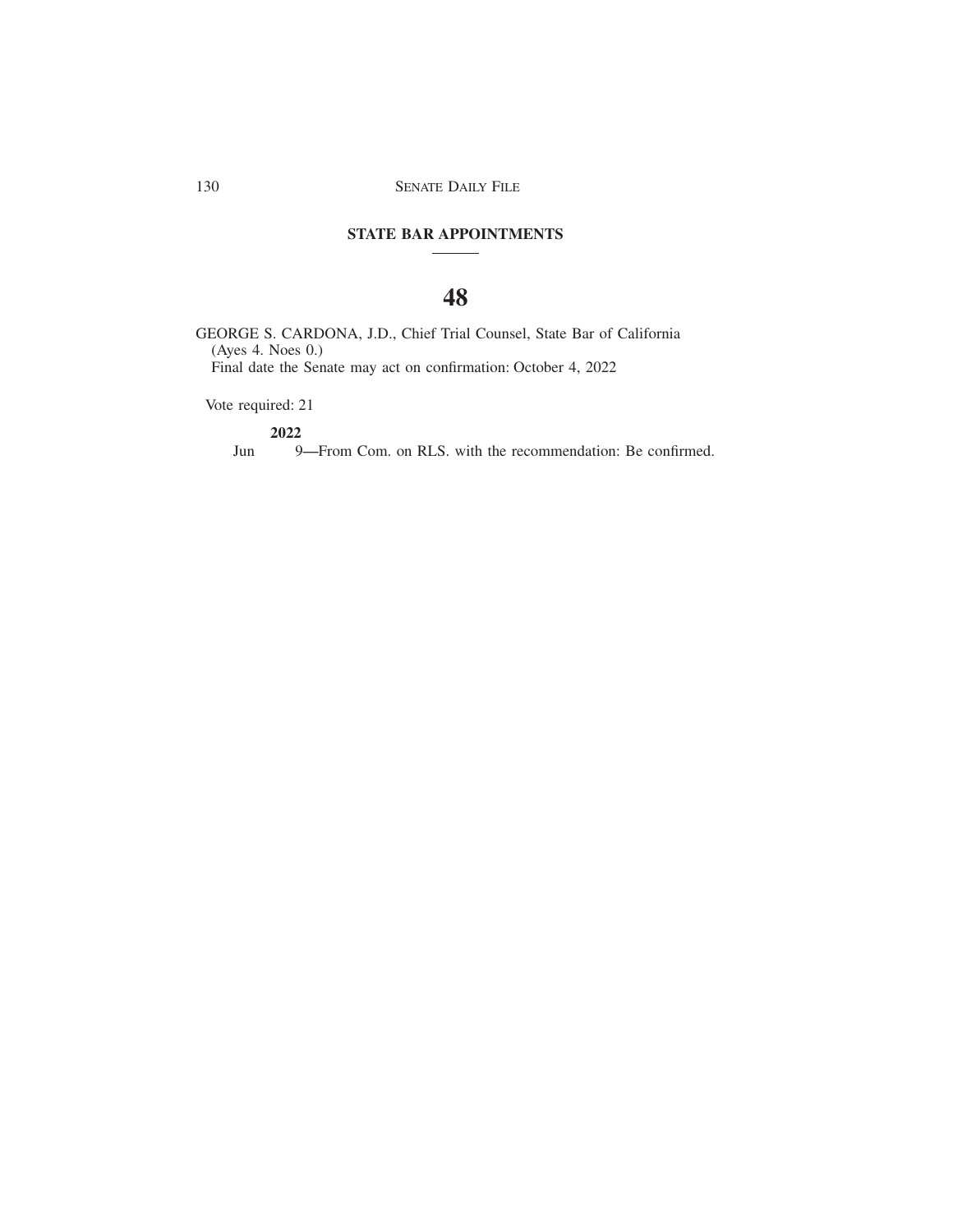#### **UNFINISHED BUSINESS**

## **49**

S.B. No. 938— Hertzberg et al. An act relating to local government.

#### **Legislative Counsel's Digest of Assembly Amendments**

SB 938, as it passed the Senate, reorganized and consolidated protest proceedings for a change of organization or reorganization under the Cortese-Knox-Hertzberg Local Government Reorganization Act of 2000, among other things.

The Assembly amendments make technical changes by correcting crossreferences to the applicable protest thresholds.

**Vote: 21**. Substantial substantive change: no.

(Final vote in the Senate: AYES—38. NOES—0.)

**2022**

Jun. 16—In Senate. Concurrence in Assembly amendments pending.

### **50**

S.B. No. 632— Portantino.

An act relating to the California Victim Compensation Board, making an appropriation therefor, and declaring the urgency thereof, to take effect immediately.

#### **Legislative Counsel's Digest of Assembly Amendments**

SB 632, as it passed the Senate, appropriated \$1,807,120 from the General Fund to the executive officer of the California Victim Compensation Board for the payment of 2 specified claims.

The Assembly amendments appropriate an additional \$2,711,500 from the General Fund to the executive officer of the California Victim Compensation Board for the payment of 3 more specified claims, for a total of \$4,518,620.

**Vote: 27**. Substantial substantive change: yes.

(Final vote in the Senate: AYES—33. NOES—0.)

**2022**

Jun. 21—In Senate. Concurrence in Assembly amendments pending.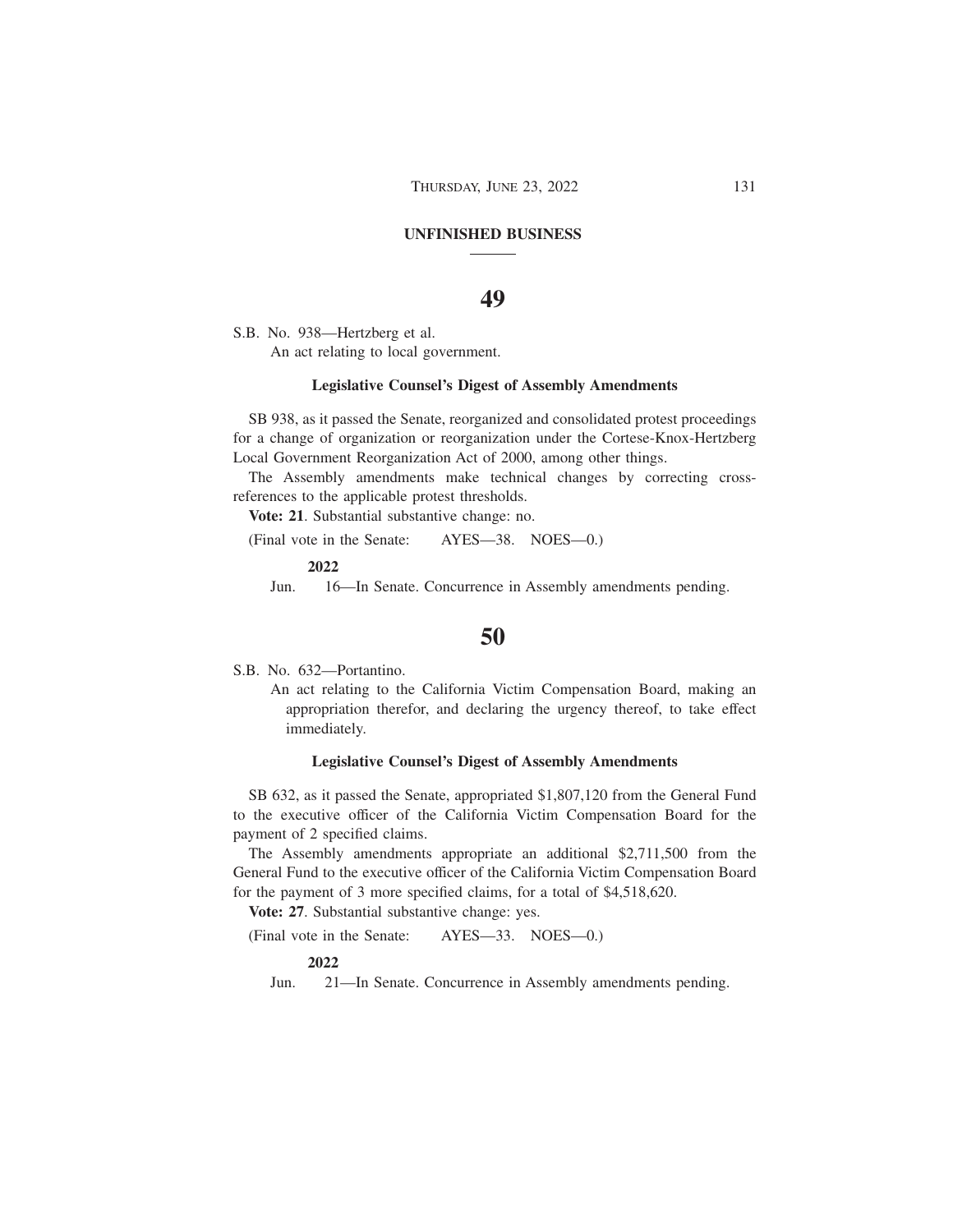#### 132 SENATE DAILY FILE

#### **UNFINISHED BUSINESS—Continued**

## **51**

S.J.R. No. 15— Glazer et al. Relative to the Port Chicago 50.

### **Digest of Assembly Amendments Pending**

(Final vote in the Senate: AYES—33. NOES—0.)

#### **2022**

Jun. 21—In Senate. Concurrence in Assembly amendments pending.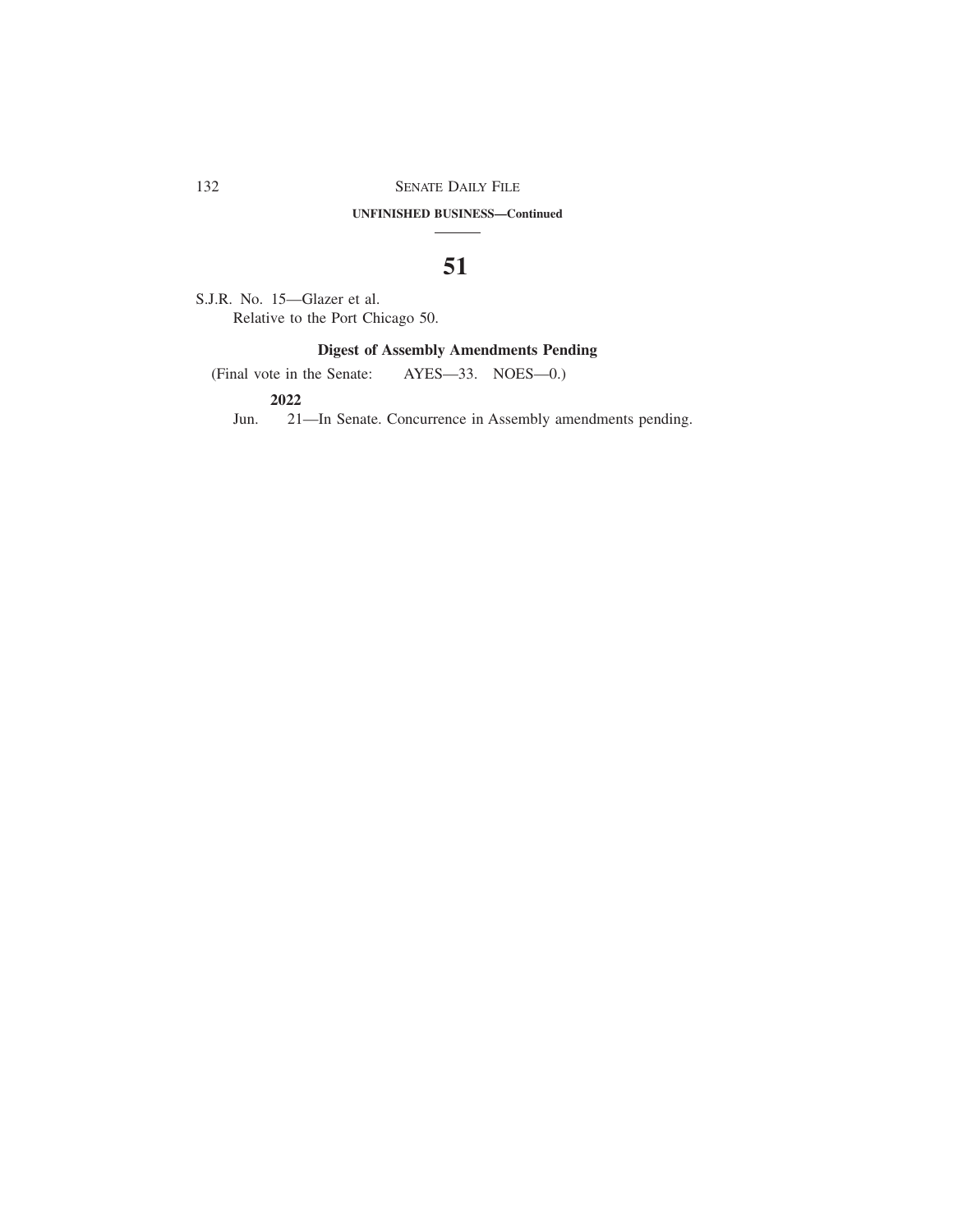## **52**

S.C.R. No. 77— Umberg. Relative to King Hùng Vương Commemorative Day. Vote required: 21

#### **2022**

Mar. 1—Introduced. Referred to Com. on RLS.

Mar. 9—From committee: Ordered to third reading.

## **53**

S.C.R. No. 84— Umberg. Relative to veterans. Vote required: 21

#### **2022**

Mar. 3—Introduced. Referred to Com. on RLS. Mar. 23—From committee: Ordered to third reading.

## **54**

S.R. No. 84— Leyva et al. Relative to Stomach Cancer Awareness Month.

#### **2022**

Apr. 21—Introduced. Referred to Com. on RLS. May 4—From committee: Ordered to third reading.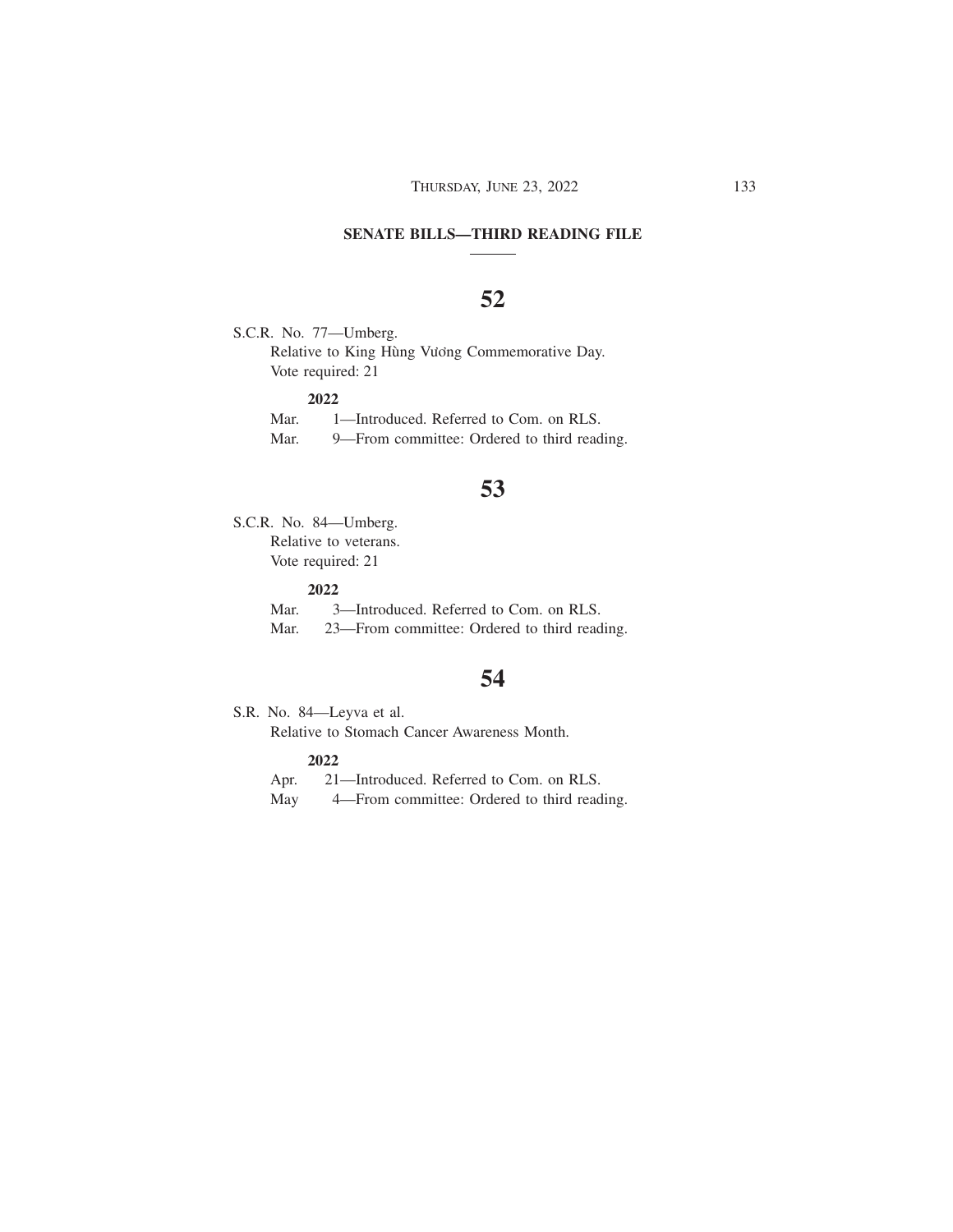#### 134 SENATE DAILY FILE

#### **SENATE BILLS—THIRD READING FILE—Continued**

## **55**

S.C.R. No. 92-Leyva et al. Relative to equal rights.

Vote required: 21

#### **2022**

- Mar. 30—Introduced. Referred to Com. on RLS.
- Apr. 6—Re-referred to Com. on JUD.
- Apr. 14—Set for hearing April 26.
- Apr. 27—From committee: Be adopted. Ordered to third reading. (Ayes 9. Noes 1.) (April 26).
- Apr. 28—Re-referred to Com. on APPR. pursuant to Joint Rule 10.5.
- May 6—Set for hearing May 16.
- May 16—From committee: Be ordered to second reading pursuant to Senate Rule 28.8.
- May 17—Read second time. Ordered to third reading.

## **56**

#### S.R. No. 91— Limón.

Relative to California Native American Day and the California Indian Cultural Awareness Conference.

#### **2022**

| May | 18—Introduced. Referred to Com. on RLS.      |
|-----|----------------------------------------------|
| May | 25—From committee: Ordered to third reading. |

## **57**

S.C.R. No. 114— Gonzalez et al. Relative to Latina Equal Pay Day. Vote required: 21

- Jun. 1—Introduced. Referred to Com. on RLS.
- Jun. 8—From committee: Ordered to third reading.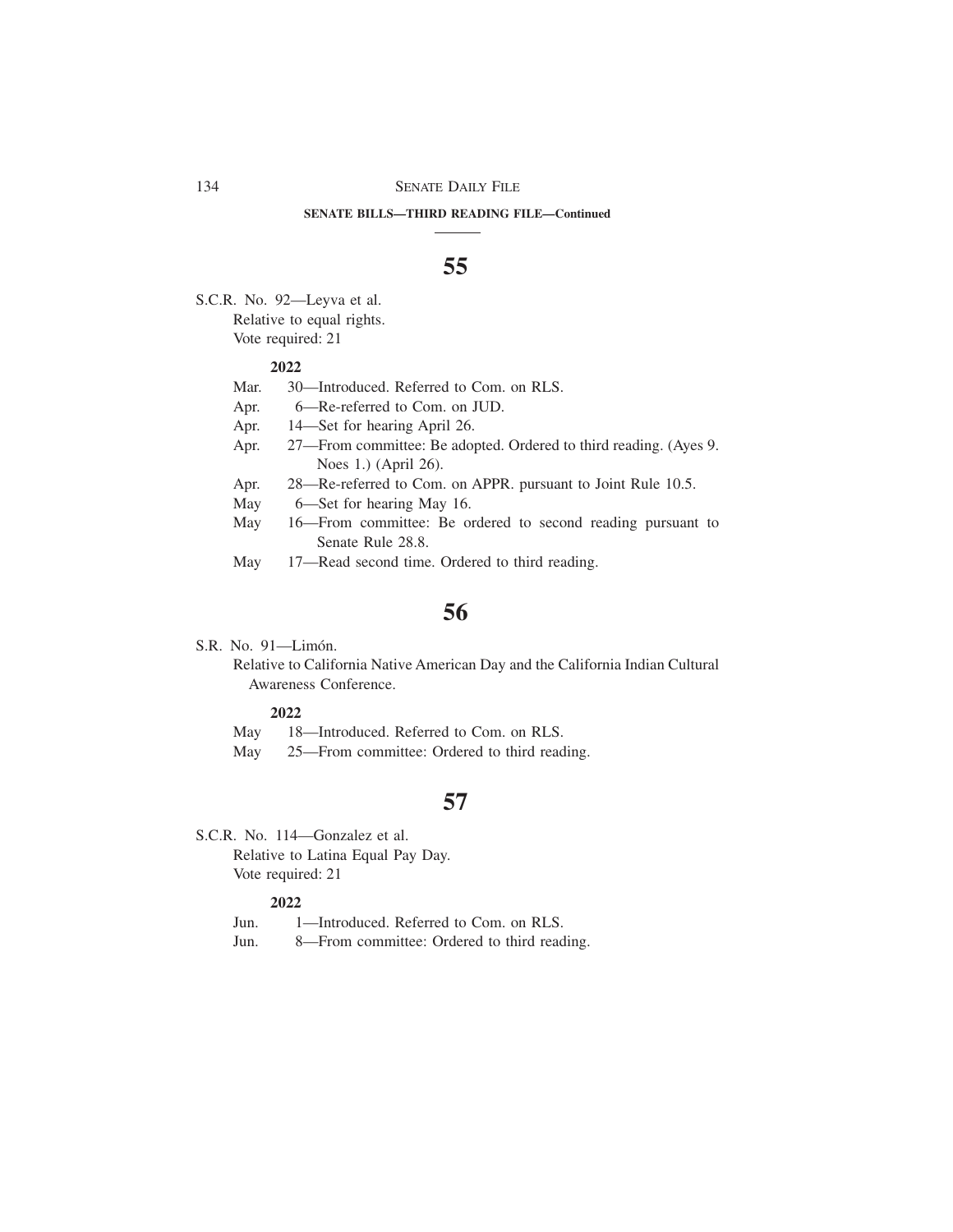#### THURSDAY, JUNE 23, 2022 135

#### **SENATE BILLS—THIRD READING FILE—Continued**

## **58**

S.C.R. No. 115— Bates et al. Relative to drug abuse. Vote required: 21

#### **2022**

- Jun. 1—Introduced. Referred to Com. on RLS.
- Jun. 8—From committee: Ordered to third reading.
- Jun. 9—Read third time and amended. Ordered to second reading.
- Jun. 13—Read second time. Ordered to third reading.

## **59**

S.R. No. 94— Cortese. Relative to Post-Traumatic Stress Injury Awareness Day and Month.

- Jun. 13—Introduced. Referred to Com. on RLS.
- Jun. 22—From committee: Ordered to third reading.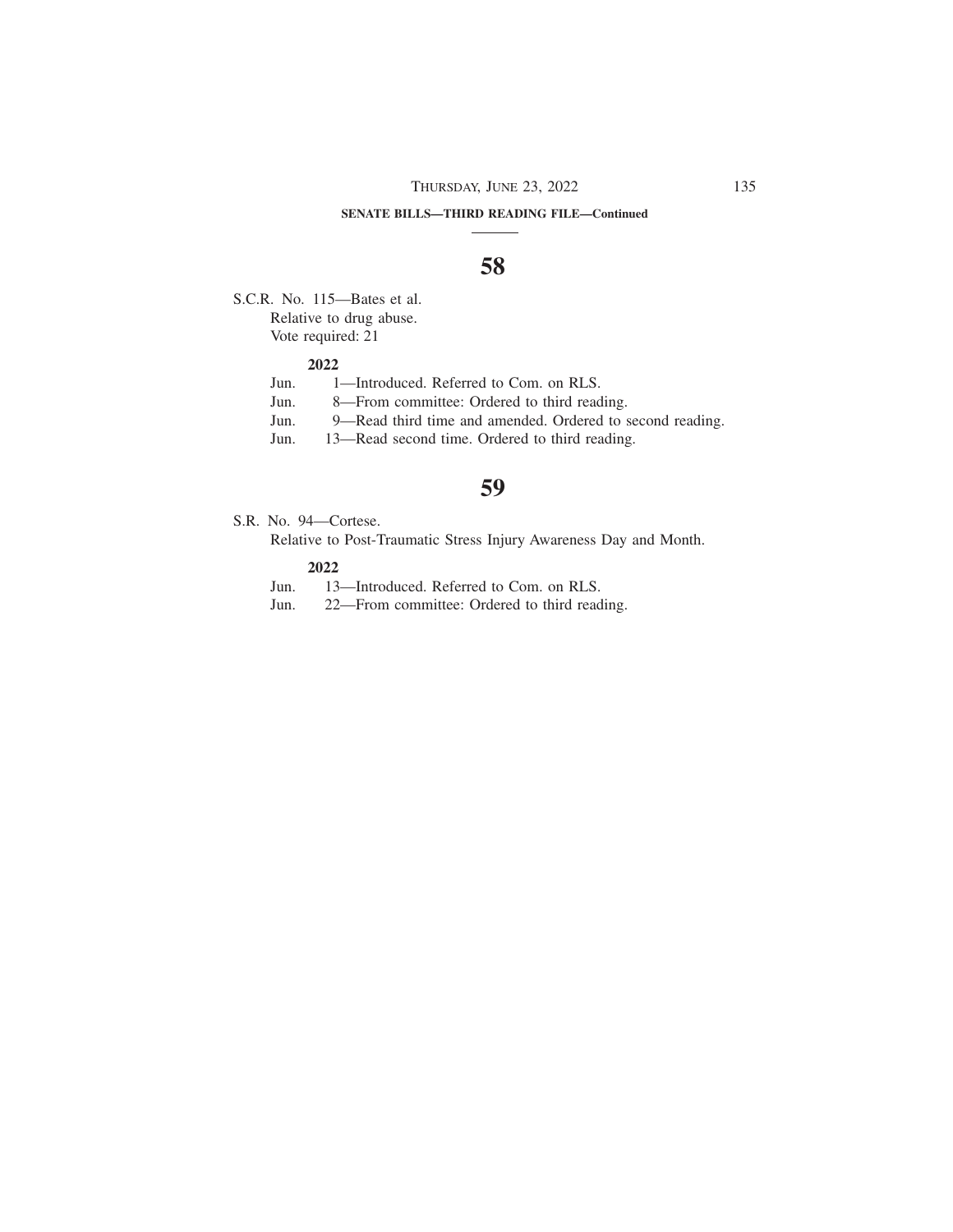#### **ASSEMBLY BILLS—THIRD READING FILE**

## **60**

A.J.R. No. 22— Gabriel et al.

Relative to the Select Committee to Investigate the January 6th Attack on the United States Capitol.

Vote required: 21

- Jan. 10—Without reference to committee. Assembly Rule 63 suspended. Coauthors revised. Adopted and to Senate. (Ayes 54. Noes 2.)
- Jan. 11—In Senate. To Com. on RLS.
- Feb. 2—Referred to Com. on PUB. S.
- Mar. 8—From committee: Be adopted. Ordered to third reading. (Ayes 4. Noes 0.).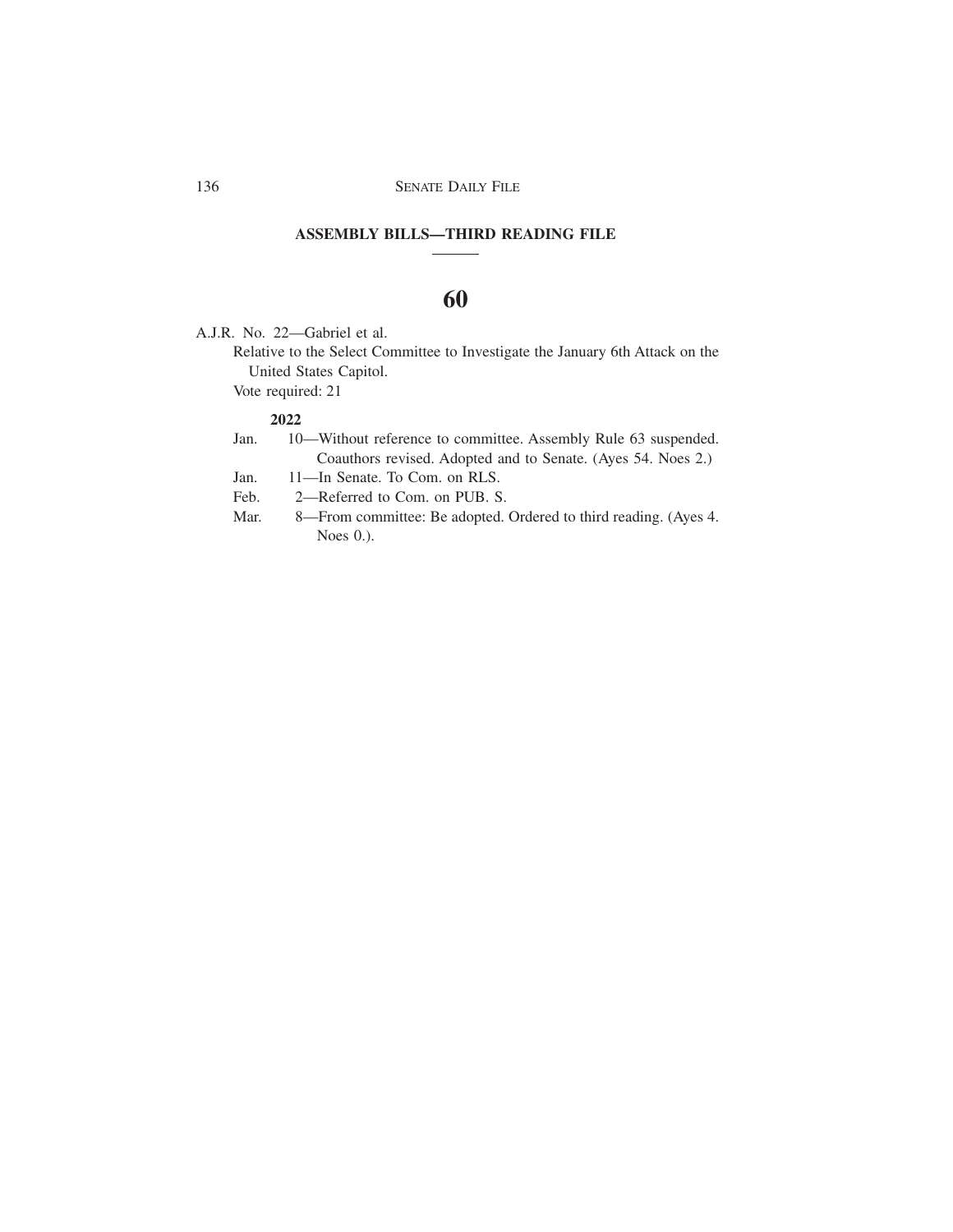## **61**

A.B. No. 1384— Gabriel et al. (Allen) An act relating to climate change. Vote required: 21

#### **2021**

- May 28—Read third time. Passed. Ordered to the Senate. (Ayes 57. Noes 14.)
- May 28—In Senate. Read first time. To Com. on RLS. for assignment.
- Jun. 9—Referred to Coms. on N.R. & W. and E.Q.
- Jun. 29—From committee: Do pass and re-refer to Com. on E.Q. (Ayes 7. Noes 2. Page 1720.) (June 29). Re-referred to Com. on E.Q.
- Jul. 13—From committee: Amend, and do pass as amended and re-refer to Com. on APPR. (Ayes 5. Noes 2.) (July 12).
- Jul. 14—Read second time and amended. Re-referred to Com. on APPR.
- Aug. 16—In committee: Referred to suspense file.
- Aug. 26—From committee: Amend, and do pass as amended. (Ayes 5. Noes 2.) (August 26). Read second time and amended. Ordered returned to second reading.
- Aug. 30—Read second time. Ordered to third reading.
- Sep. 10—Ordered to inactive file at the request of Senator Hertzberg.

#### **2022**

- Apr. 18—From inactive file on motion of Senator Allen. Ordered to second reading.
- Apr. 19—Read second time. Ordered to third reading.

## **62**

A.C.R. No. 179— O'Donnell et al. (Leyva) Relative to Student Mental Health Week. Vote required: 21

- May 5—Coauthors revised. Adopted and to Senate.
- May 9—In Senate. To Com. on RLS.
- May 18—From committee: Ordered to third reading.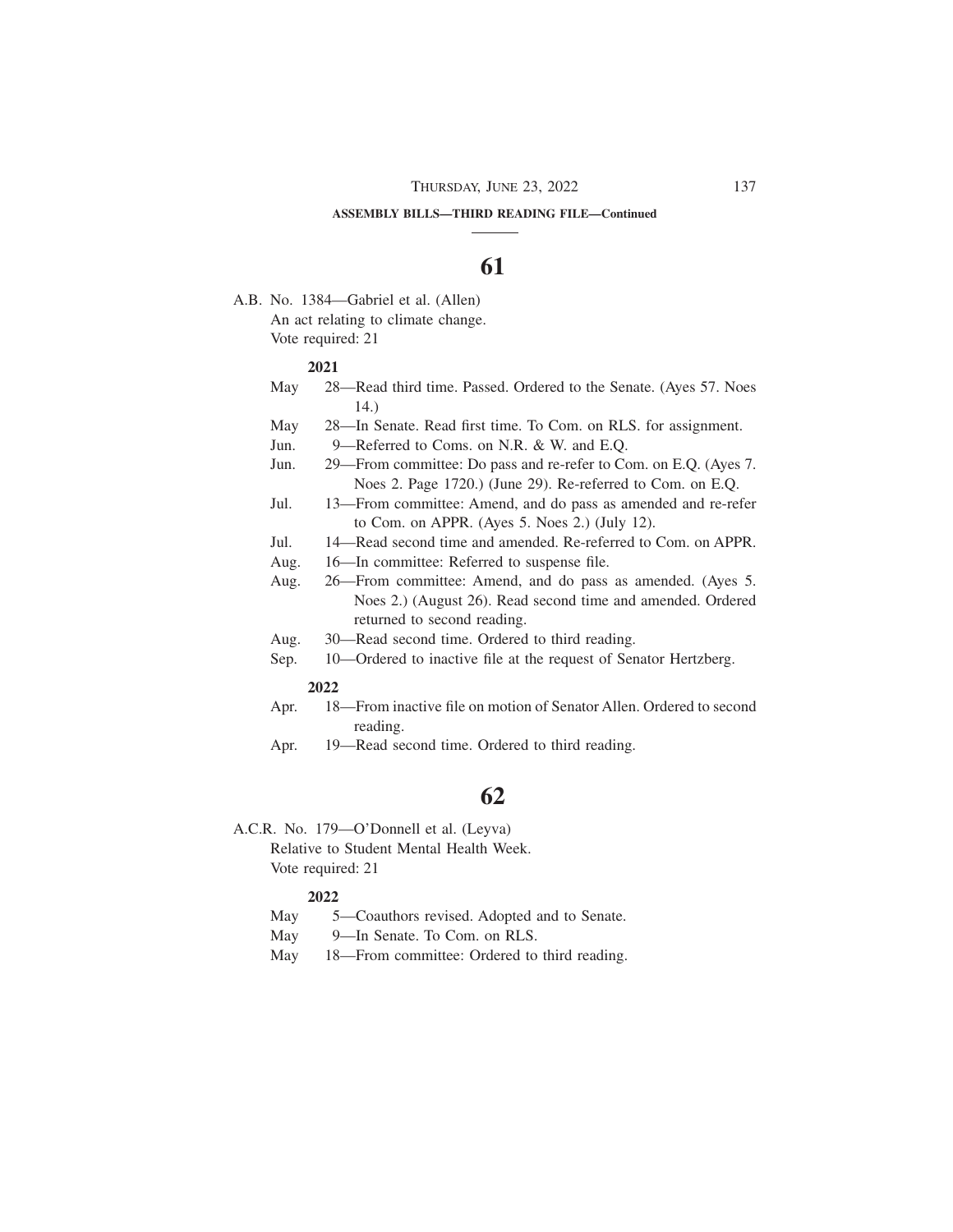## **63**

A.B. No. 316— Cooper.

An act relating to state government. Vote required: 21

#### **2021**

- Jun. 1—Read third time. Passed. Ordered to the Senate. (Ayes 77. Noes 0.)
- Jun. 2—In Senate. Read first time. To Com. on RLS. for assignment.
- Jun. 9—Referred to Com. on L., P.E. & R.
- Jun. 22—From committee: Do pass and re-refer to Com. on APPR with recommendation: To Consent Calendar. (Ayes 5. Noes 0.) (June 21). Re-referred to Com. on APPR.
- Aug. 23—In committee: Referred to suspense file.
- Aug. 26—From committee: Do pass. (Ayes 7. Noes 0.) (August 26). Read second time. Ordered to third reading.
- Aug. 31—Ordered to special consent calendar.
- Sep. 3—From special consent calendar. Ordered to third reading.
- Sep. 8—Ordered to inactive file at the request of Senator Rubio.

#### **2022**

- May 31—From inactive file on motion of Senator Rubio. Ordered to second reading.
- Jun. 1—Read second time. Ordered to third reading.

## **64**

A.B. No. 2229— Luz Rivas. (Durazo)

An act relating to public employment, and declaring the urgency thereof, to take effect immediately.

Vote required: 27

- Apr. 18—Read third time. Urgency clause adopted. Passed. Ordered to the Senate. (Ayes 68. Noes 0.).
- Apr. 19—In Senate. Read first time. To Com. on RLS. for assignment.
- May 4—Referred to Com. on PUB. S.
- Jun. 1—From committee: Do pass. (Ayes 5. Noes 0.).
- Jun. 2—Read second time. Ordered to third reading.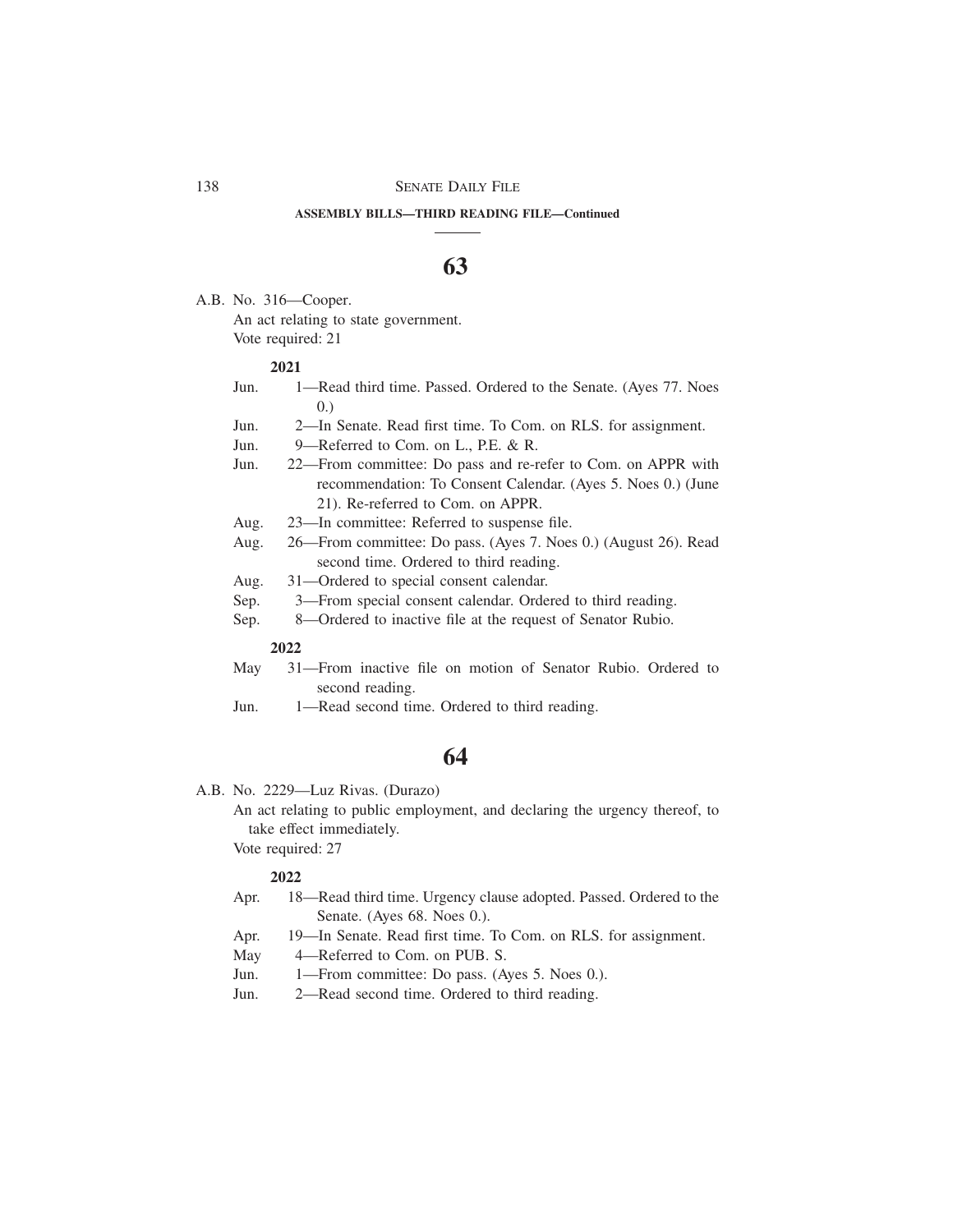## **65**

#### A.B. No. 1932— Daly.

An act relating to public contracts. Vote required: 21

#### **2022**

| Mar. |  |  | 28—Read third time. Passed. Ordered to the Senate. (Ayes 57. Noes |
|------|--|--|-------------------------------------------------------------------|
|      |  |  |                                                                   |

- Mar. 28—In Senate. Read first time. To Com. on RLS. for assignment.
- May 4—Referred to Com. on GOV. & F.
- Jun. 1—From committee: Do pass as amended. (Ayes 5. Noes 0.).
- Jun. 2—Read second time and amended. Ordered to third reading.

## **66**

A.B. No. 2727— Wood.

An act relating to Medi-Cal. Vote required: 21

- May 9—Read third time. Passed. Ordered to the Senate. (Ayes 51. Noes 12.)
- May 10—In Senate. Read first time. To Com. on RLS. for assignment.
- May 18—Referred to Com. on HEALTH.
- May 24—From committee chair, with author's amendments: Amend, and re-refer to committee. Read second time, amended, and rereferred to Com. on HEALTH.
- Jun. 1—From committee: Do pass. (Ayes 8. Noes 0.).
- Jun. 2—Read second time. Ordered to third reading.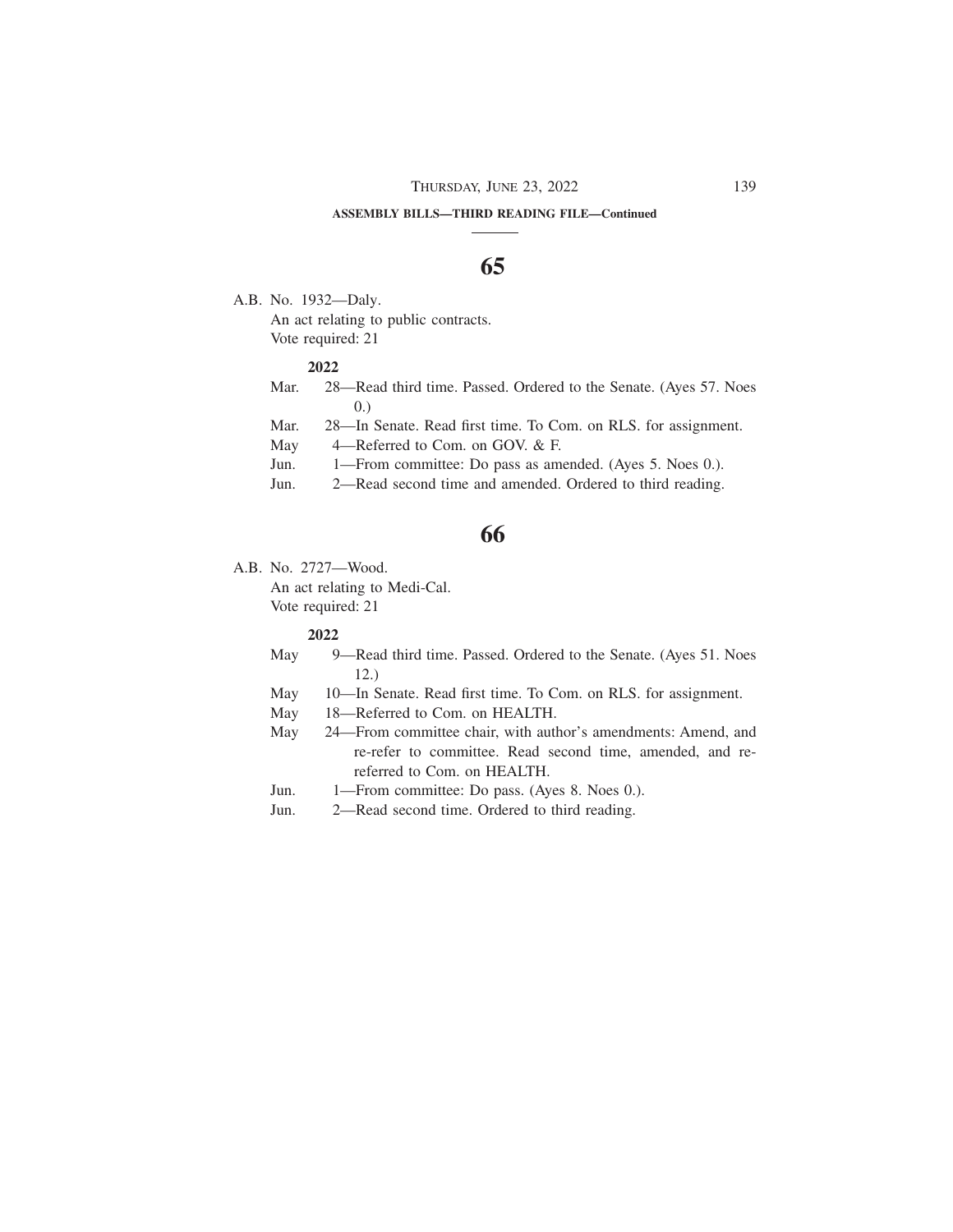## **67**

A.B. No. 2441— Kalra.

An act relating to public employment. Vote required: 21

#### **2022**

- Apr. 21—Read third time. Passed. Ordered to the Senate. (Ayes 50. Noes 18.)
- Apr. 21—In Senate. Read first time. To Com. on RLS. for assignment.
- May 4—Referred to Com. on L., P.E. & R.
- Jun. 1—From committee: Do pass as amended. (Ayes 4. Noes 0.).
- Jun. 2—Read second time and amended. Ordered to third reading.

### **68**

A.J.R. No. 26— Medina et al.

Relative to student loans.

Vote required: 21

#### **2022**

- Apr. 21—Coauthors revised. Adopted and to Senate. (Ayes 70. Noes 0.)
- Apr. 25—In Senate. To Com. on RLS.
- May 4—Referred to Com. on ED.
- Jun. 1—From committee: Be adopted as amended. (Ayes 7. Noes 0.).
- Jun. 2—Read second time and amended. Ordered to third reading.

## **69**

A.B. No. 1656— Aguiar-Curry.

An act relating to cannabis. Vote required: 21

- Apr. 18—Read third time. Passed. Ordered to the Senate. (Ayes 59. Noes 1.)
- Apr. 19—In Senate. Read first time. To Com. on RLS. for assignment.
- May 4—Referred to Com. on B., P. & E.D.
- Jun. 6—From committee: Do pass. (Ayes 9. Noes 0.).
- Jun. 8—Read second time. Ordered to third reading.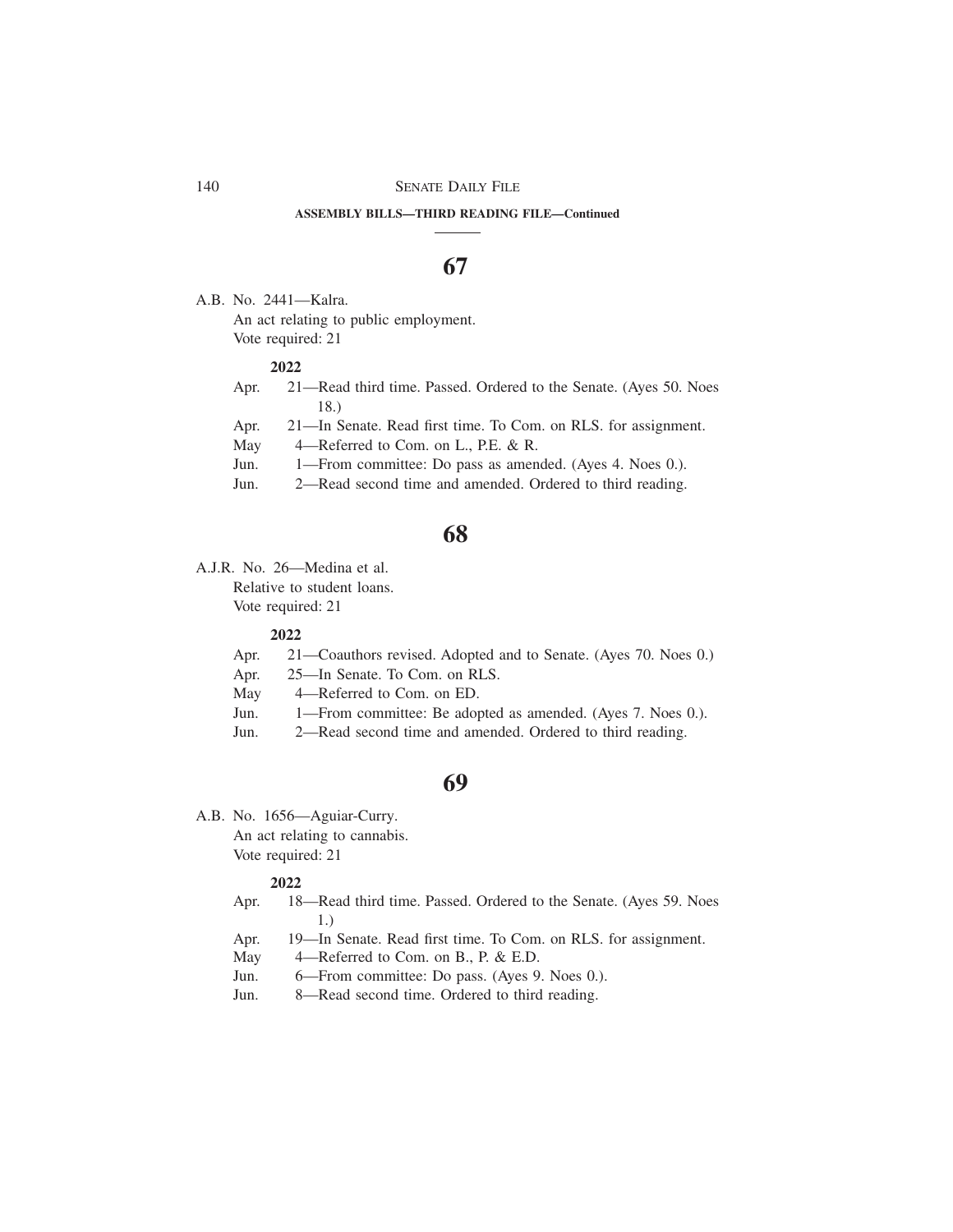## **70**

A.B. No. 2208— Kalra et al. (Becker) An act relating to fluorescent lamps. Vote required: 21

#### **2022**

- May 9—Read third time. Passed. Ordered to the Senate. (Ayes 51. Noes 15.)
- May 10—In Senate. Read first time. To Com. on RLS. for assignment.
- May 18—Referred to Com. on E.Q.
- May 25—From committee chair, with author's amendments: Amend, and re-refer to committee. Read second time, amended, and rereferred to Com. on E.Q.
- Jun. 8—From committee: Do pass. (Ayes 4. Noes 1.).
- Jun. 9—Read second time. Ordered to third reading.

## **71**

A.B. No. 2413— Carrillo. (Leyva)

An act relating to school and community college employees. Vote required: 21

- May 23—Read third time. Passed. Ordered to the Senate. (Ayes 61. Noes 3.)
- May 24—In Senate. Read first time. To Com. on RLS. for assignment.
- Jun. 1—Referred to Com. on L., P.E. & R.
- Jun. 8—From committee: Do pass. (Ayes 5. Noes 0.).
- Jun. 9—Read second time. Ordered to third reading.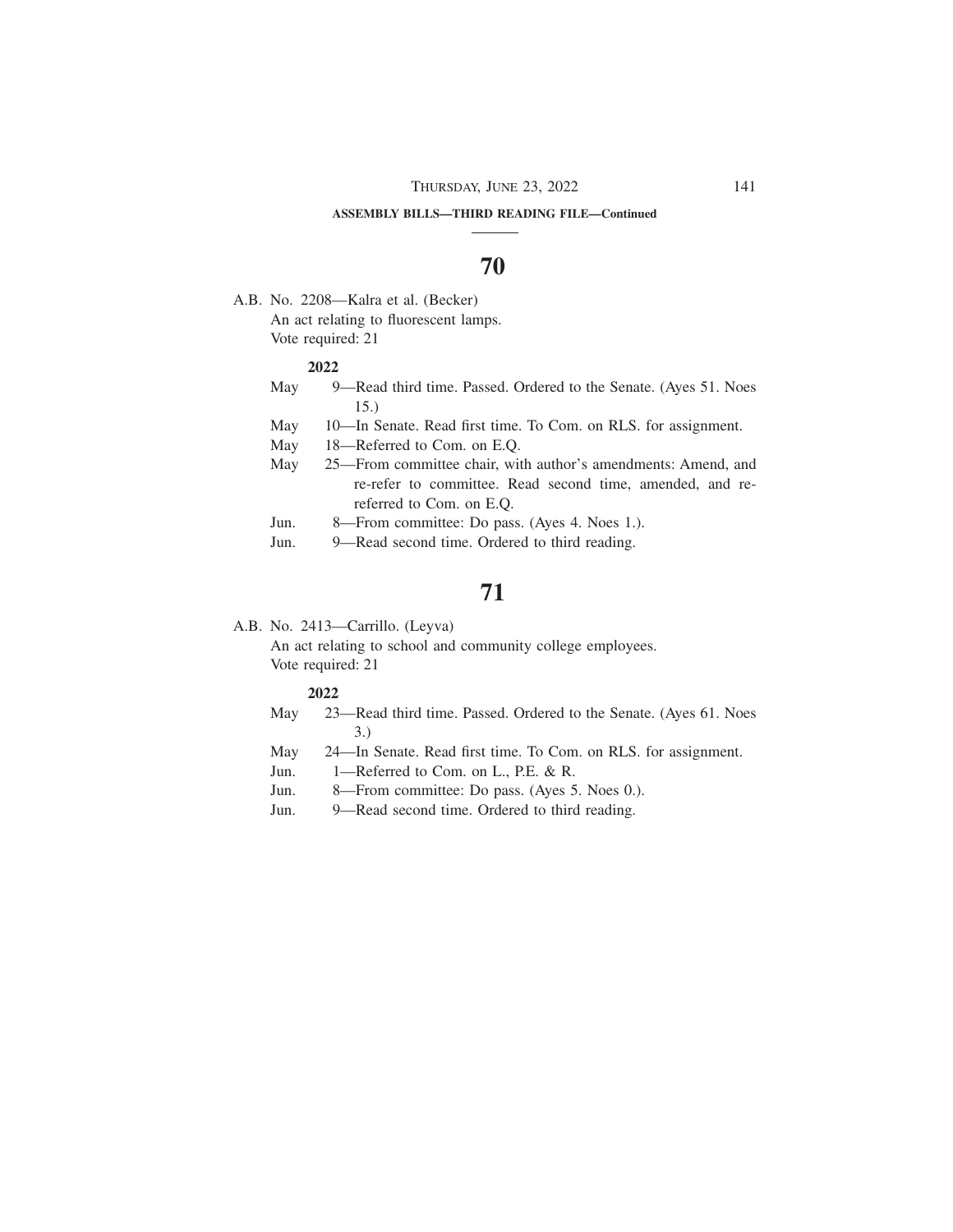## **72**

A.B. No. 1576— Committee on Judiciary (Assembly Members Stone (Chair)) et al. (Limón)

An act relating to courts. Vote required: 21

#### **2021**

- Jun. 1—Read third time. Passed. Ordered to the Senate. (Ayes 78. Noes 0.)
- Jun. 2—In Senate. Read first time. To Com. on RLS. for assignment.
- Jun. 16—Referred to Com. on JUD.
- Jun. 25—From committee chair, with author's amendments: Amend, and re-refer to committee. Read second time, amended, and rereferred to Com. on JUD.
- Jul. 7—From committee: Do pass and re-refer to Com. on APPR with recommendation: To Consent Calendar. (Ayes 11. Noes 0.) (July 6). Re-referred to Com. on APPR.
- Aug. 16—In committee: Referred to suspense file.
- Aug. 26—From committee: Do pass. (Ayes 7. Noes 0.) (August 26). Read second time. Ordered to third reading.
- Aug. 31—Ordered to special consent calendar.
- Sep. 3—Read third time. Passed. Ordered to the Assembly. (Ayes 37. Noes 0.).
- Sep. 3—In Assembly. Concurrence in Senate amendments pending. May be considered on or after September 5 pursuant to Assembly Rule 77.
- Sep. 7—Ordered to the Senate.
- Sep. 7—In Senate. Held at Desk.
- Sep. 9—Joint Rules 33.1 and 61 suspended.
- Sep. 9—Action rescinded whereby the bill was read third time, passed, and to Assembly. Ordered to third reading. Read third time and amended. Ordered to second reading.
- Sep. 10—Read second time. Ordered to third reading.
- Sep. 10—Ordered to inactive file at the request of Senator Limón.

- Jun. 9—From inactive file on motion of Senator Limón. Ordered to second reading.
- Jun. 13—Read second time. Ordered to third reading.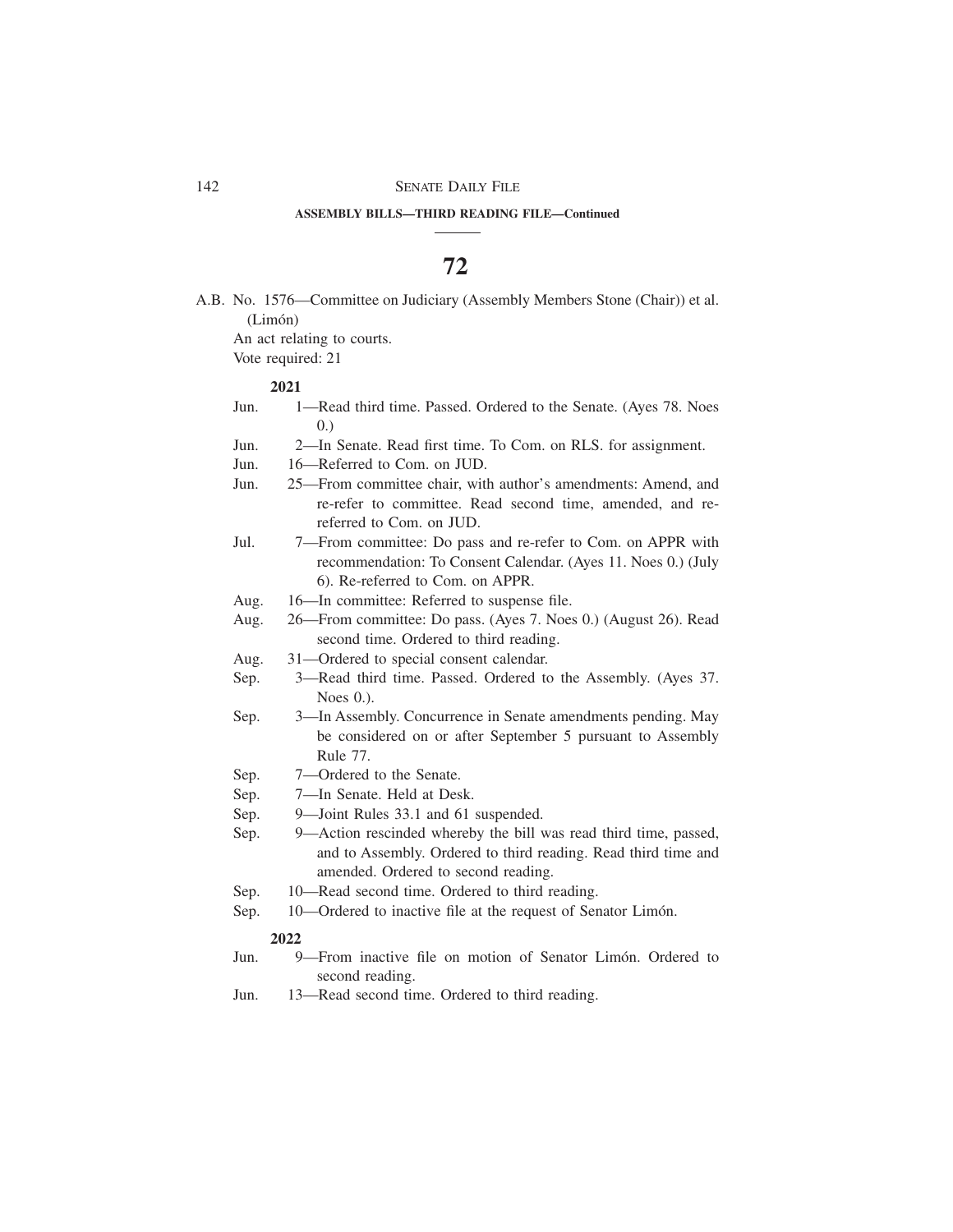## **73**

#### A.B. No. 154— Ting. (Skinner)

An act relating to the state budget, to take effect immediately, budget bill. Vote required: 21

#### **2021**

- Feb. 25—Read third time. Passed. Ordered to the Senate. (Ayes 56. Noes 18. Page 488.)
- Feb. 25—In Senate. Read first time. To Com. on RLS. for assignment.
- Mar. 11—Referred to Com. on B. & F.R.
- Jun. 24—Joint Rule 62(a), file notice suspended. (Ayes 29. Noes 9.)
- Jun. 28—Joint Rule 62(a), file notice suspended. (Ayes 31. Noes 9.)
- Sep. 1—Joint Rule 61 suspended. (Ayes 30. Noes 9.) Senate rules suspended. (Ayes 30. Noes 9.)
- Sep. 7—In committee: Hearing postponed by committee.

- Jun. 8—From committee chair, with author's amendments: Amend, and re-refer to committee. Read second time, amended, and rereferred to Com. on B. & F.R.
- Jun. 9—From committee: Do pass. (Ayes 12. Noes 2.).
- Jun. 13—Read second time. Ordered to third reading.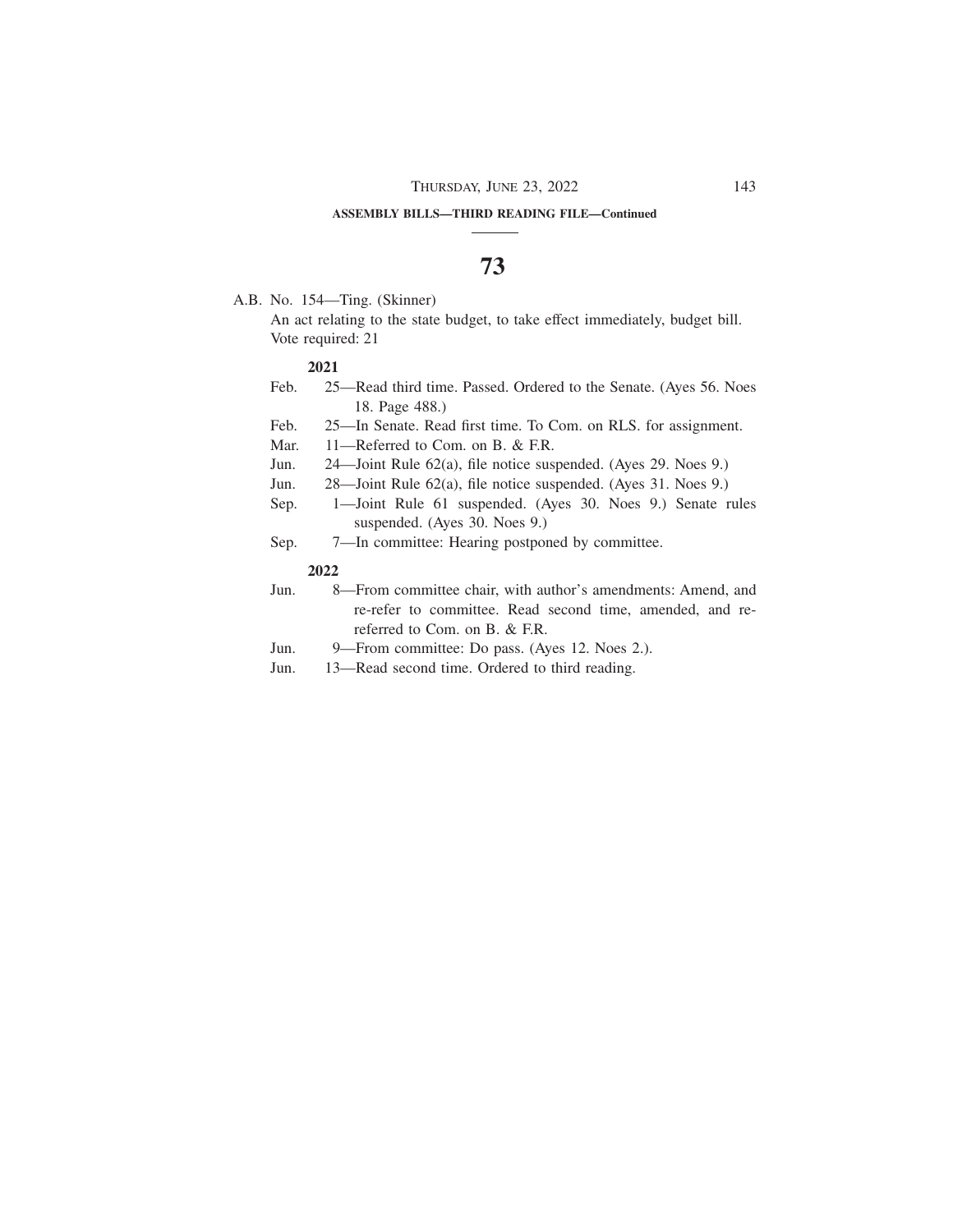## **74**

A.B. No. 1426— Mathis et al. (Grove) An act relating to communications. Vote required: 21

#### **2021**

- May 6—Read third time. Passed. Ordered to the Senate. (Ayes 77. Noes 0. Page 1338.)
- May 6—In Senate. Read first time. To Com. on RLS. for assignment.
- May 19—Referred to Com. on E., U. & C.
- Jun. 15—From committee: Do pass and re-refer to Com. on APPR. (Ayes 12. Noes 0.) (June 14). Re-referred to Com. on APPR.
- Jun. 21—From committee: Be ordered to second reading pursuant to Senate Rule 28.8.
- Jun. 22—Read second time. Ordered to third reading.
- Aug. 19—Ordered to inactive file at the request of Senator Bates.

#### **2022**

- Jun. 2—From inactive file on motion of Senator Ochoa Bogh. Ordered to second reading.
- Jun. 6—Read second time. Ordered to third reading.
- Jun. 9—Read third time and amended. Ordered to second reading.
- Jun. 13—Read second time. Ordered to third reading.

### **75**

A.B. No. 1842— Rodriguez. (Hurtado) An act relating to firearms. Vote required: 21

- Apr. 7—Read third time. Passed. Ordered to the Senate. (Ayes 65. Noes 0.)
- Apr. 7—In Senate. Read first time. To Com. on RLS. for assignment.
- May 4—Referred to Com. on PUB. S.
- Jun. 1—From committee: Do pass and re-refer to Com. on APPR. (Ayes 5. Noes 0.) (May 31). Re-referred to Com. on APPR.
- Jun. 13—From committee: Be ordered to second reading pursuant to Senate Rule 28.8.
- Jun. 14—Read second time. Ordered to third reading.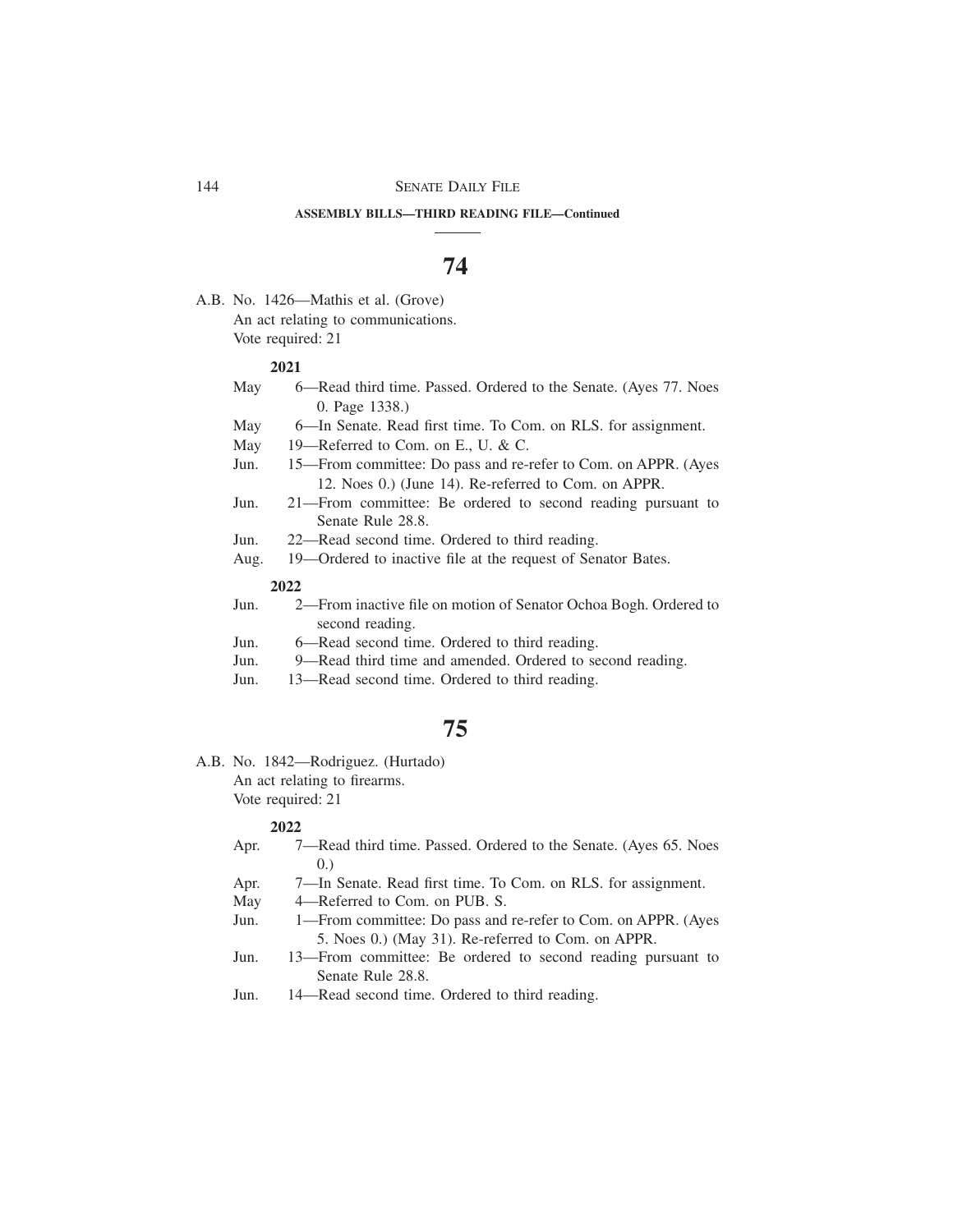## **76**

A.B. No. 228— Rodriguez. (Hurtado) An act relating to firearms. Vote required: 21

### **2022**

| Jan. | 31—Read third time. Passed. Ordered to the Senate. (Ayes 69. Noes |
|------|-------------------------------------------------------------------|
|      | 0. Page $3434.$ )                                                 |
| Feb. | 1-In Senate. Read first time. To Com. on RLS. for assignment.     |
| May  | 4—Referred to Com. on PUB. S.                                     |
| Jun. | 1—From committee: Do pass and re-refer to Com. on APPR. (Ayes     |
|      | 5. Noes 0.) (May 31). Re-referred to Com. on APPR.                |
| Jun. | 13—From committee: Do pass. (Ayes 7. Noes 0.).                    |
| Jun. | 14—Read second time. Ordered to third reading.                    |

### **77**

A.B. No. 1769— Bennett et al. (Limón) An act relating to firearms. Vote required: 21

- May 25—Read third time. Passed. Ordered to the Senate. (Ayes 53. Noes 19.)
- May 26—In Senate. Read first time. To Com. on RLS. for assignment.
- Jun. 1—Referred to Com. on PUB. S.
- Jun. 8—From committee: Do pass and re-refer to Com. on APPR. (Ayes 4. Noes 0.) (June 8). Re-referred to Com. on APPR.
- Jun. 13—From committee: Do pass. (Ayes 5. Noes 2.).
- Jun. 14—Read second time. Ordered to third reading.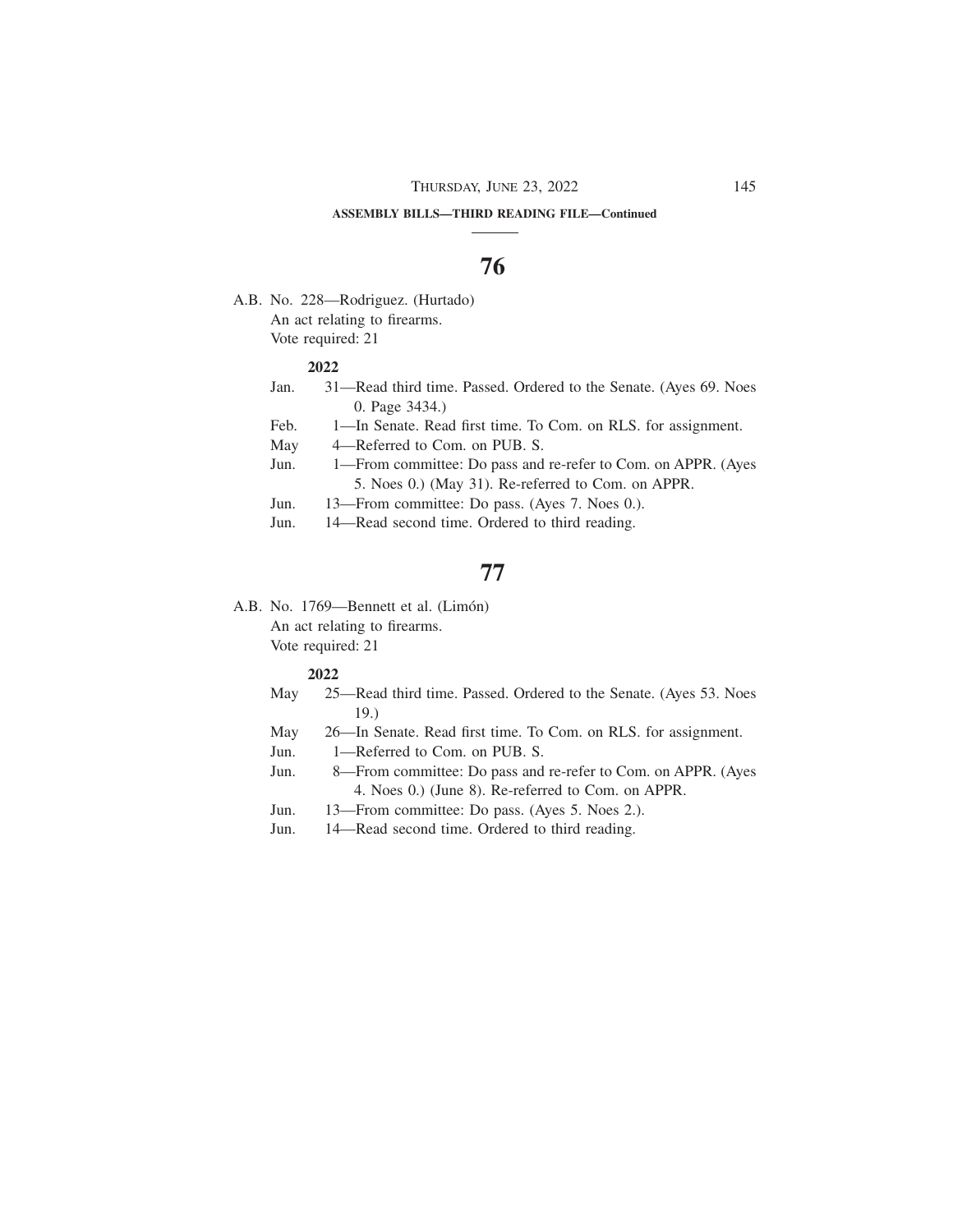### 146 SENATE DAILY FILE

#### **ASSEMBLY BILLS—THIRD READING FILE—Continued**

### **78**

A.B. No. 2156— Wicks. (Kamlager) An act relating to firearms. Vote required: 21

### **2022**

| May | 25—Read third time. Passed. Ordered to the Senate. (Ayes 54. Noes |  |  |  |
|-----|-------------------------------------------------------------------|--|--|--|
|     | 16.)                                                              |  |  |  |

- May 26—In Senate. Read first time. To Com. on RLS. for assignment.
- Jun. 1—Referred to Com. on PUB. S.
- Jun. 8—From committee: Do pass and re-refer to Com. on APPR. (Ayes 4. Noes 1.) (June 8). Re-referred to Com. on APPR.
- Jun. 13—From committee: Do pass. (Ayes 5. Noes 1.).
- Jun. 14—Read second time. Ordered to third reading.

### **79**

A.B. No. 2552— McCarty et al. (Min) An act relating to firearms. Vote required: 21

- May 25—Read third time. Passed. Ordered to the Senate. (Ayes 57. Noes 14.)
- May 26—In Senate. Read first time. To Com. on RLS. for assignment.
- Jun. 1—Referred to Com. on PUB. S.
- Jun. 8—From committee: Do pass and re-refer to Com. on APPR. (Ayes 5. Noes 0.) (June 8). Re-referred to Com. on APPR.
- Jun. 13—From committee: Do pass. (Ayes 5. Noes 1.).
- Jun. 14—Read second time. Ordered to third reading.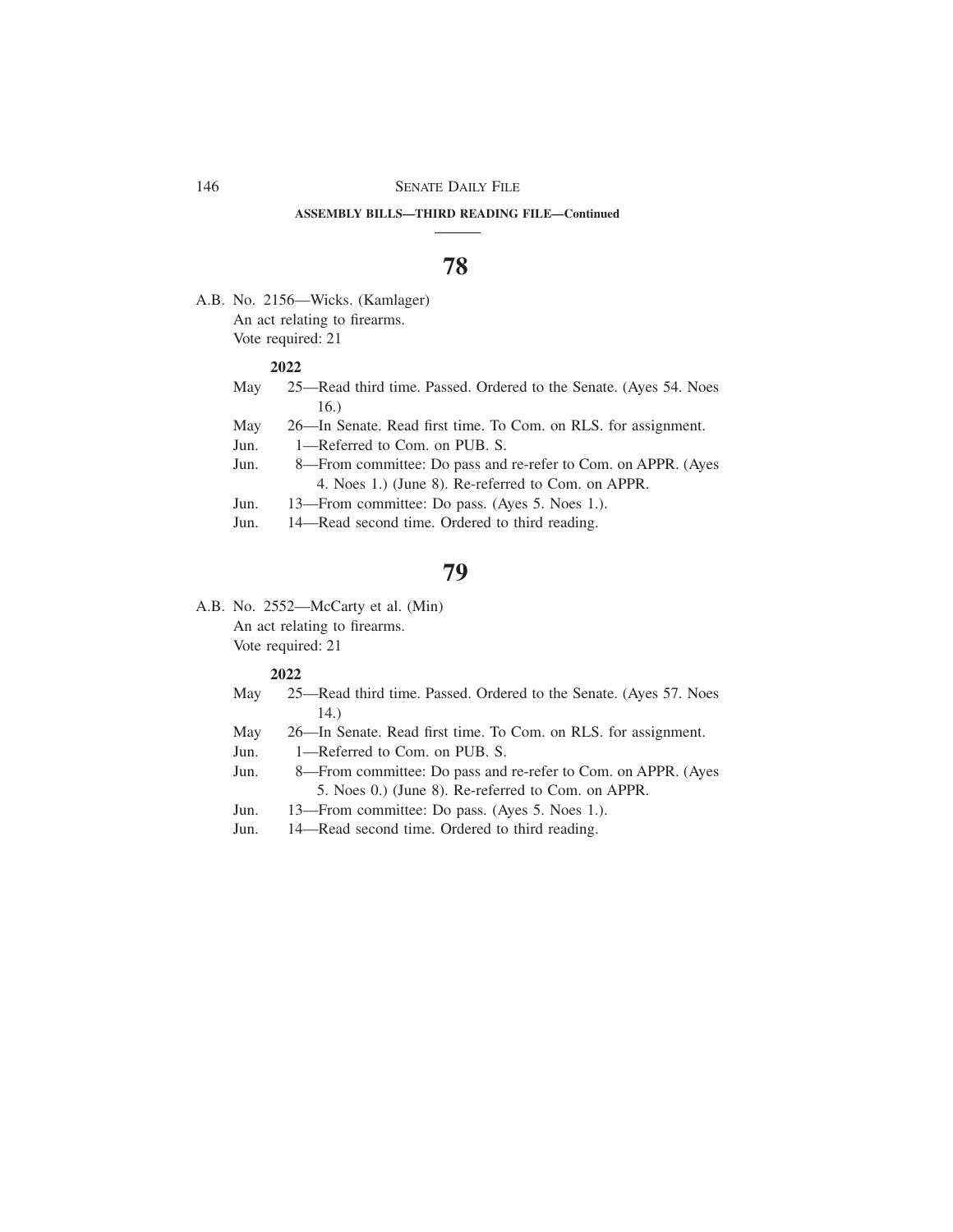## **80**

A.B. No. 1120— Irwin. (Dodd) An act relating to clinical laboratories. Vote required: 21

### **2022**

| Jan. | 27—Read third time. Passed. Ordered to the Senate. (Ayes 52. Noes |
|------|-------------------------------------------------------------------|
|      | 2. Page 3404.)                                                    |

- Jan. 27—In Senate. Read first time. To Com. on RLS. for assignment.
- May 4—Referred to Com. on B., P. & E.D.
- Jun. 14—From committee: Do pass. (Ayes 12. Noes 0.).
- Jun. 15—Read second time. Ordered to third reading.

## **81**

A.B. No. 2611— Daly.

An act relating to businesses. Vote required: 21

#### **2022**

- Apr. 18—Read third time. Passed. Ordered to the Senate. (Ayes 71. Noes 0.)
- Apr. 19—In Senate. Read first time. To Com. on RLS. for assignment.
- May 4—Referred to Com. on B., P. & E.D.
- Jun. 14—From committee: Do pass. (Ayes 13. Noes 0.).
- Jun. 15—Read second time. Ordered to third reading.

### **82**

A.B. No. 2723— Holden.

An act relating to animals. Vote required: 21

- May 19—Read third time. Passed. Ordered to the Senate. (Ayes 72. Noes 0.)
- May 19—In Senate. Read first time. To Com. on RLS. for assignment.
- Jun. 1—Referred to Com. on B., P. & E.D.
- Jun. 14—From committee: Do pass. (Ayes 12. Noes 0.).
- Jun. 15—Read second time. Ordered to third reading.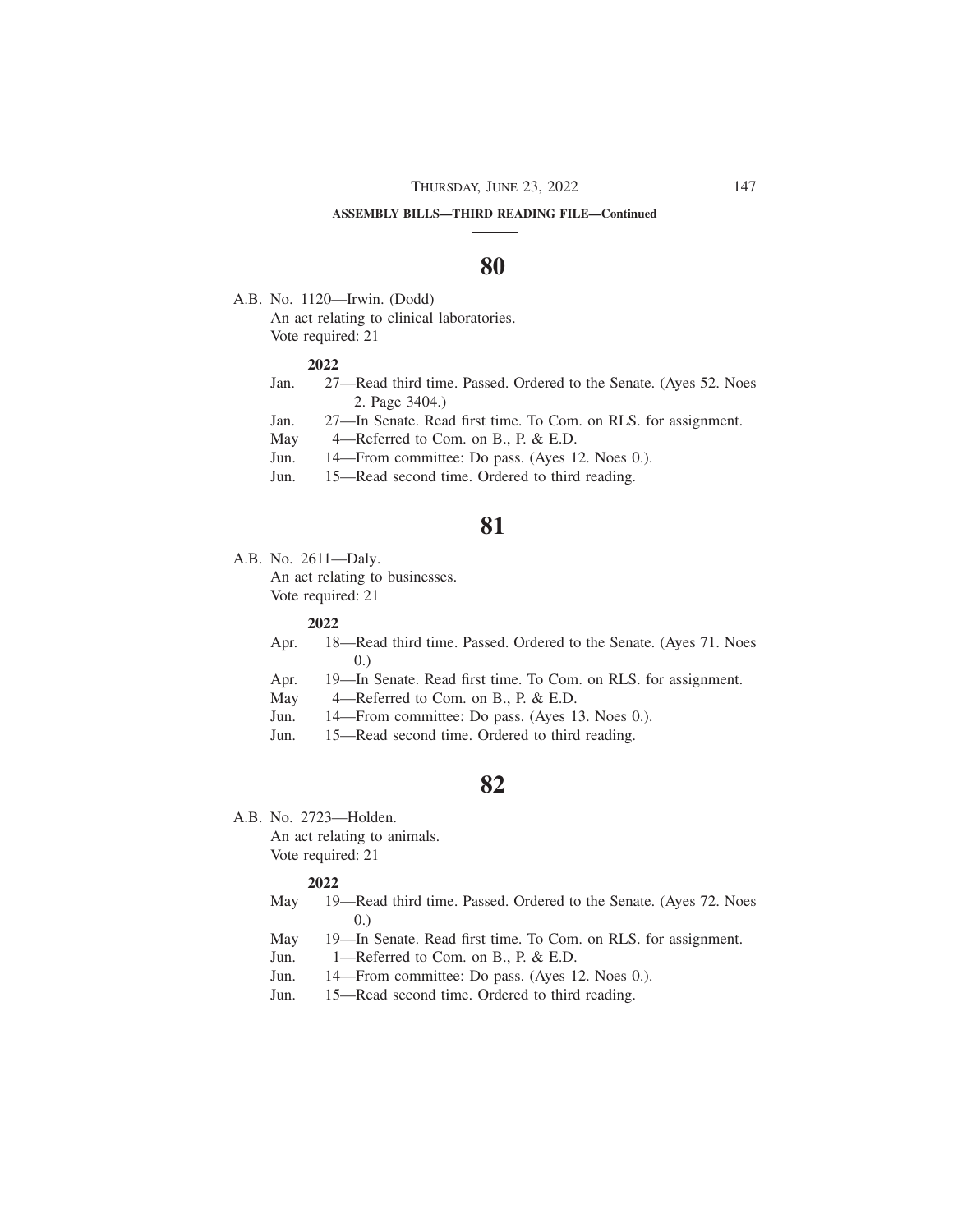## **83**

A.B. No. 1598— Davies et al. (Ochoa Bogh) An act relating to controlled substances. Vote required: 21

### **2022**

- Mar. 17—Read third time. Passed. Ordered to the Senate.
- Mar. 17—In Senate. Read first time. To Com. on RLS. for assignment.
- May 4—Referred to Com. on PUB. S.
- May 23—From committee chair, with author's amendments: Amend, and re-refer to committee. Read second time, amended, and rereferred to Com. on PUB. S.
- May 31—In committee: Hearing postponed by committee.
- Jun. 14—From committee: Do pass. (Ayes 5. Noes 0.).
- Jun. 15—Read second time. Ordered to third reading.

### **84**

A.B. No. 1682— Boerner Horvath et al. (Hueso) An act relating to public safety. Vote required: 21

- Mar. 17—Read third time. Passed. Ordered to the Senate.
- Mar. 17—In Senate. Read first time. To Com. on RLS. for assignment.
- May 4—Referred to Com. on PUB. S.
- May 23—In committee: Hearing postponed by committee.
- May 31—In committee: Hearing postponed by committee.
- Jun. 6—From committee chair, with author's amendments: Amend, and re-refer to committee. Read second time, amended, and rereferred to Com. on PUB. S.
- Jun. 14—From committee: Do pass. (Ayes 5. Noes 0.).
- Jun. 15—Read second time. Ordered to third reading.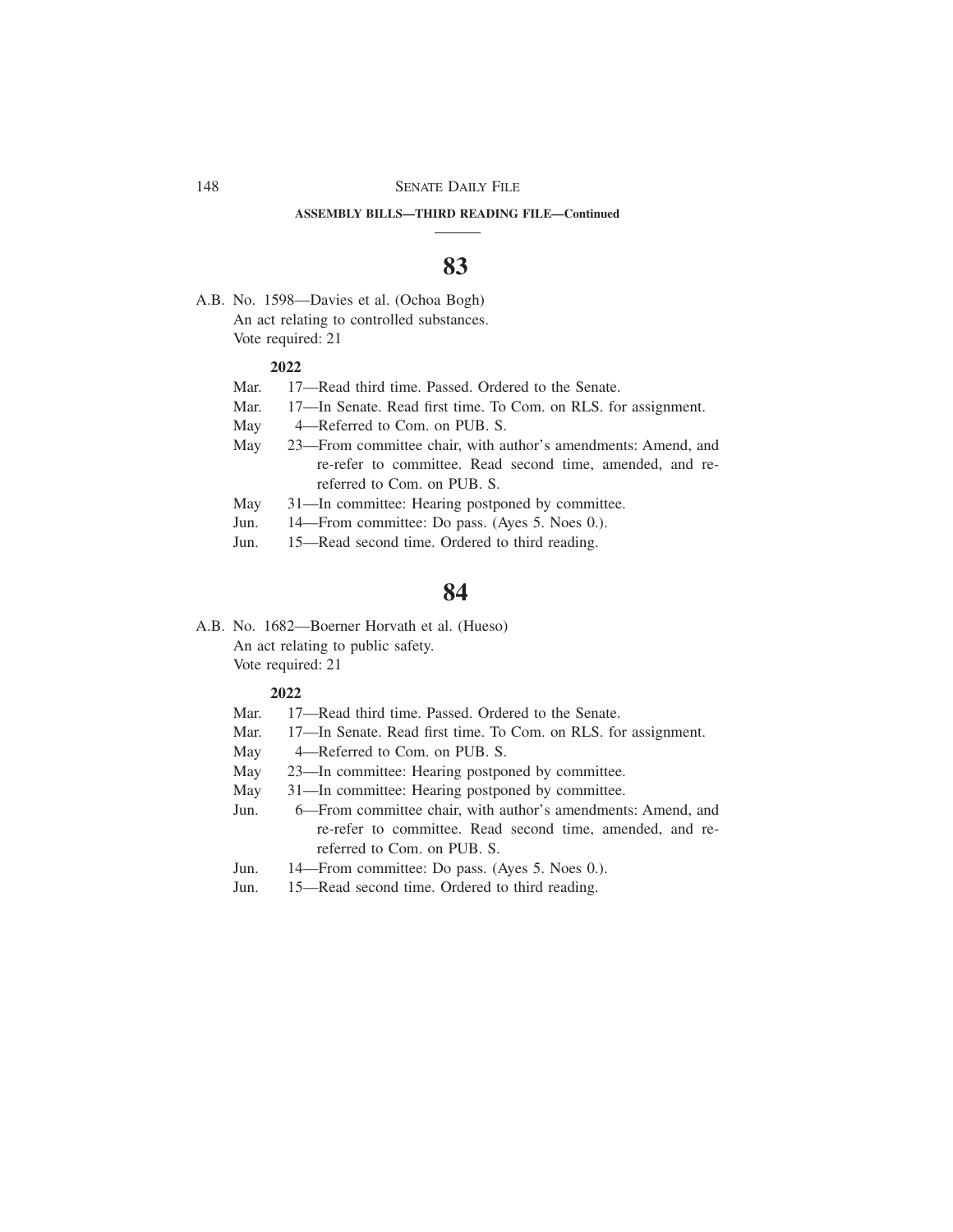#### THURSDAY, JUNE 23, 2022 149

#### **ASSEMBLY BILLS—THIRD READING FILE—Continued**

## **85**

A.B. No. 1782— Jones-Sawyer. An act relating to jails. Vote required: 21

### **2022**

| May | 12—Read third time. Passed. Ordered to the Senate. (Ayes 45. Noes |  |  |  |  |
|-----|-------------------------------------------------------------------|--|--|--|--|
|     | 10.)                                                              |  |  |  |  |

- May 12—In Senate. Read first time. To Com. on RLS. for assignment.
- May 25—Referred to Com. on PUB. S.
- Jun. 14—From committee: Do pass. (Ayes 5. Noes 0.).
- Jun. 15—Read second time. Ordered to third reading.

### **86**

A.B. No. 2799— Jones-Sawyer. An act relating to evidence. Vote required: 27

- May 5—Read third time. Passed. Ordered to the Senate. (Ayes 61. Noes 0.)
- May 5—In Senate. Read first time. To Com. on RLS. for assignment.
- May 18—Referred to Com. on PUB. S.
- Jun. 6—From committee chair, with author's amendments: Amend, and re-refer to committee. Read second time, amended, and rereferred to Com. on PUB. S.
- Jun. 14—From committee: Do pass. (Ayes 5. Noes 0.).
- Jun. 15—Read second time. Ordered to third reading.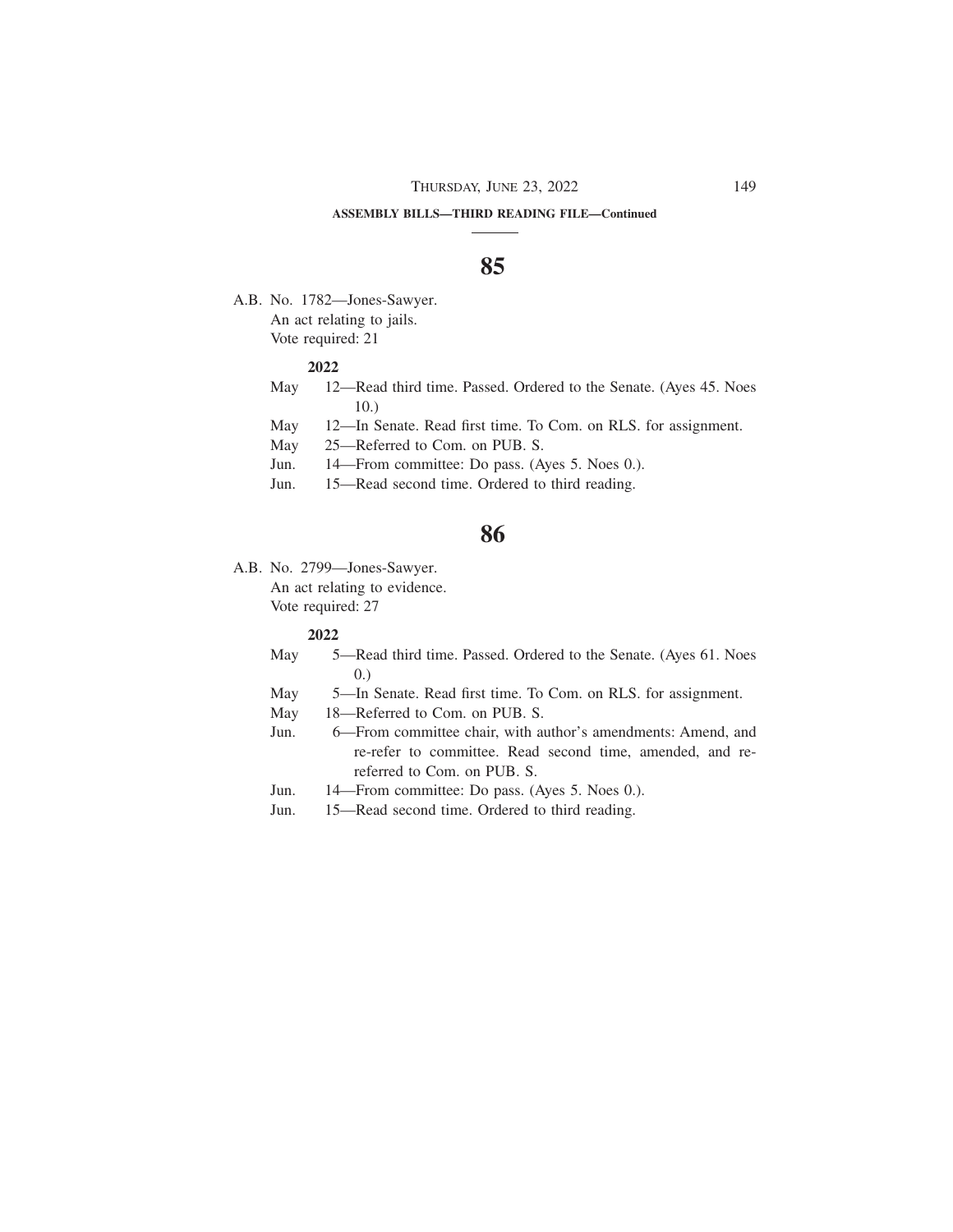### 150 SENATE DAILY FILE

### **ASSEMBLY BILLS—THIRD READING FILE—Continued**

## **87**

A.B. No. 1744— Levine. (Wiener) An act relating to corrections. Vote required: 21

**2022**

| Mar. |  |  | 17—Read third time. Passed. Ordered to the Senate. |  |  |
|------|--|--|----------------------------------------------------|--|--|
|      |  |  |                                                    |  |  |

- Mar. 17—In Senate. Read first time. To Com. on RLS. for assignment.
- May 4—Referred to Com. on PUB. S.
- May 31—In committee: Set, first hearing. Failed passage. Reconsideration granted.
- Jun. 14—From committee: Do pass. (Ayes 3. Noes 0.).
- Jun. 15—Read second time. Ordered to third reading.

### **88**

A.C.R. No. 196-Cooley et al. Relative to Foster Care Month. Vote required: 21

- Jun. 2—Coauthors revised. Adopted and to Senate.
- Jun. 6—In Senate. To Com. on RLS.
- Jun. 15—From committee: Ordered to third reading.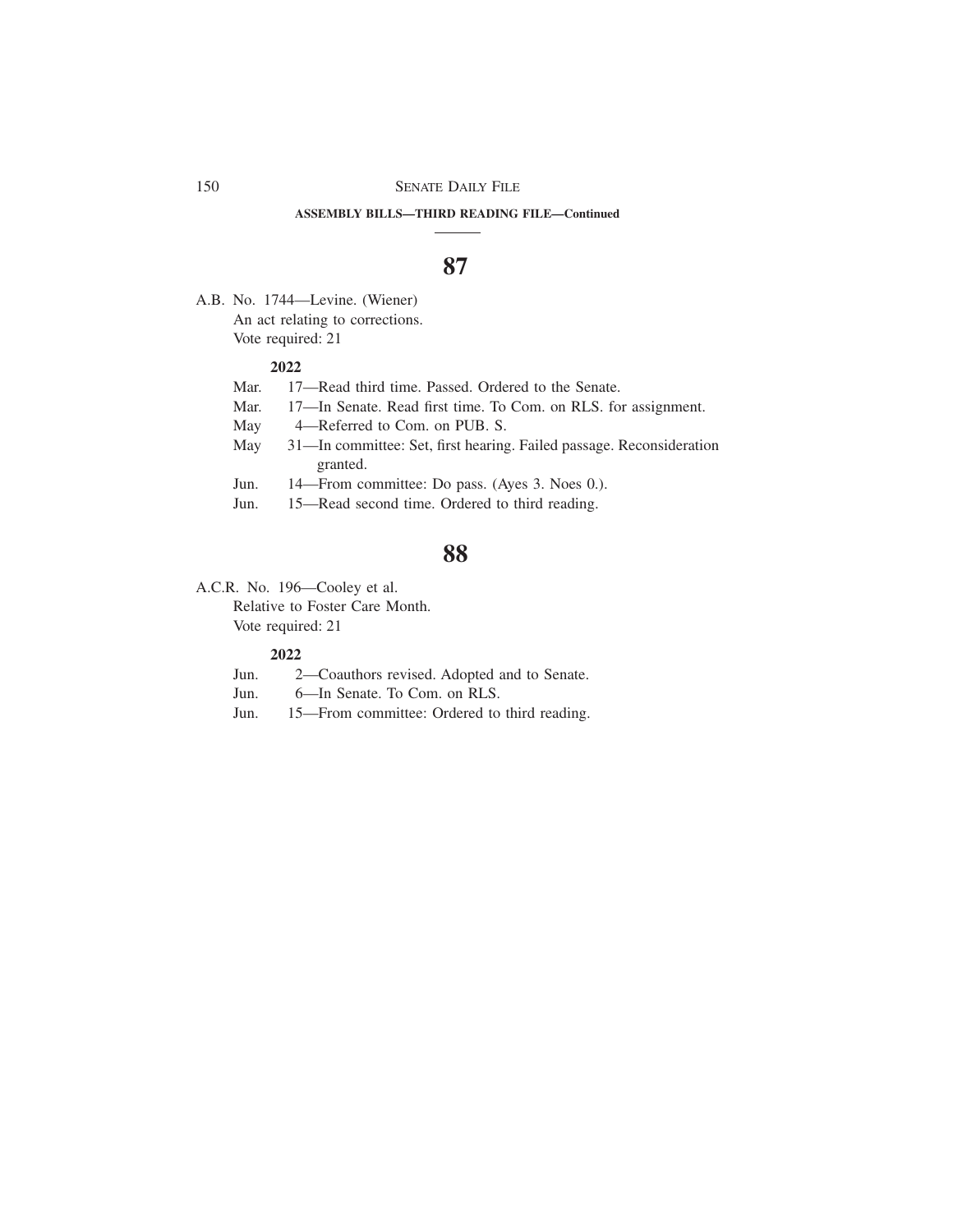## **89**

A.B. No. 2327— Committee on Environmental Safety and Toxic Materials (Assembly Members Quirk (Chair)) et al.

An act relating to hazardous substances conforming revisions. Vote required: 21

### **2022**

- Mar. 31—Read third time. Passed. Ordered to the Senate. (Ayes 68. Noes  $( )$
- Mar. 31—In Senate. Read first time. To Com. on RLS. for assignment.
- May 4—Referred to Com. on E.Q.
- Jun. 8—From committee: Do pass. Ordered to consent calendar. (Ayes 5. Noes 0.).
- Jun. 9—Read second time. Ordered to consent calendar.
- Jun. 16—From consent calendar on motion of Senator Allen. Ordered to third reading.

### **90**

A.B. No. 1798— Bryan.

An act relating to the Political Reform Act of 1974. Vote required: 27

- Apr. 7—Read third time. Passed. Ordered to the Senate. (Ayes 65. Noes 0.)
- Apr.  $7$ —In Senate. Read first time. To Com. on RLS. for assignment.
- May 4—Referred to Com. on E. & C.A.
- Jun. 13—From committee: Do pass. Ordered to consent calendar. (Ayes 4. Noes 0.).
- Jun. 14—Read second time. Ordered to consent calendar.
- Jun. 16—From consent calendar on motion of Senator Newman. Ordered to third reading.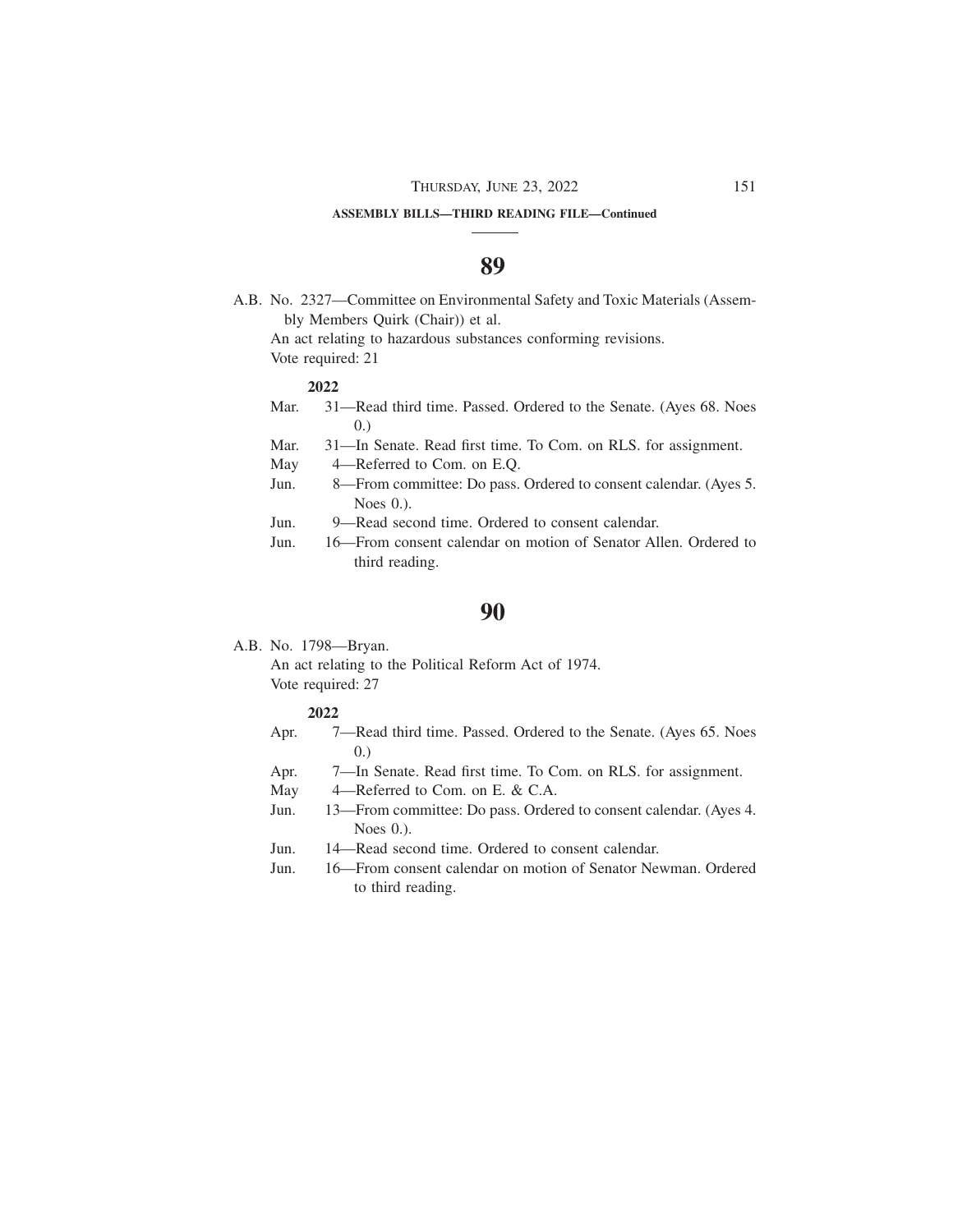## **91**

A.B. No. 2669— Nazarian.

An act relating to youth service organizations. Vote required: 21

### **2022**

| May | 9—Read third time. Passed. Ordered to the Senate. (Ayes 66. Noes |
|-----|------------------------------------------------------------------|
|     |                                                                  |

- May 10—In Senate. Read first time. To Com. on RLS. for assignment.
- May 18—Referred to Com. on PUB. S.
- Jun. 14—From committee: Do pass. Ordered to consent calendar. (Ayes 5. Noes 0.).
- Jun. 15—Read second time. Ordered to consent calendar.
- Jun. 16—From consent calendar on motion of Senator Bradford. Ordered to third reading.

### **92**

A.B. No. 2031— Lee et al. (Gonzalez) An act relating to mobilehomes. Vote required: 21

| May | 16—Read third time. Passed. Ordered to the Senate. (Ayes 66. Noes |  |  |  |
|-----|-------------------------------------------------------------------|--|--|--|
|     |                                                                   |  |  |  |

- May 17—In Senate. Read first time. To Com. on RLS. for assignment.
- May 25—Referred to Com. on JUD.
- Jun. 15—From committee: Do pass as amended. (Ayes 11. Noes 0.).
- Jun. 16—Read second time and amended. Ordered to third reading.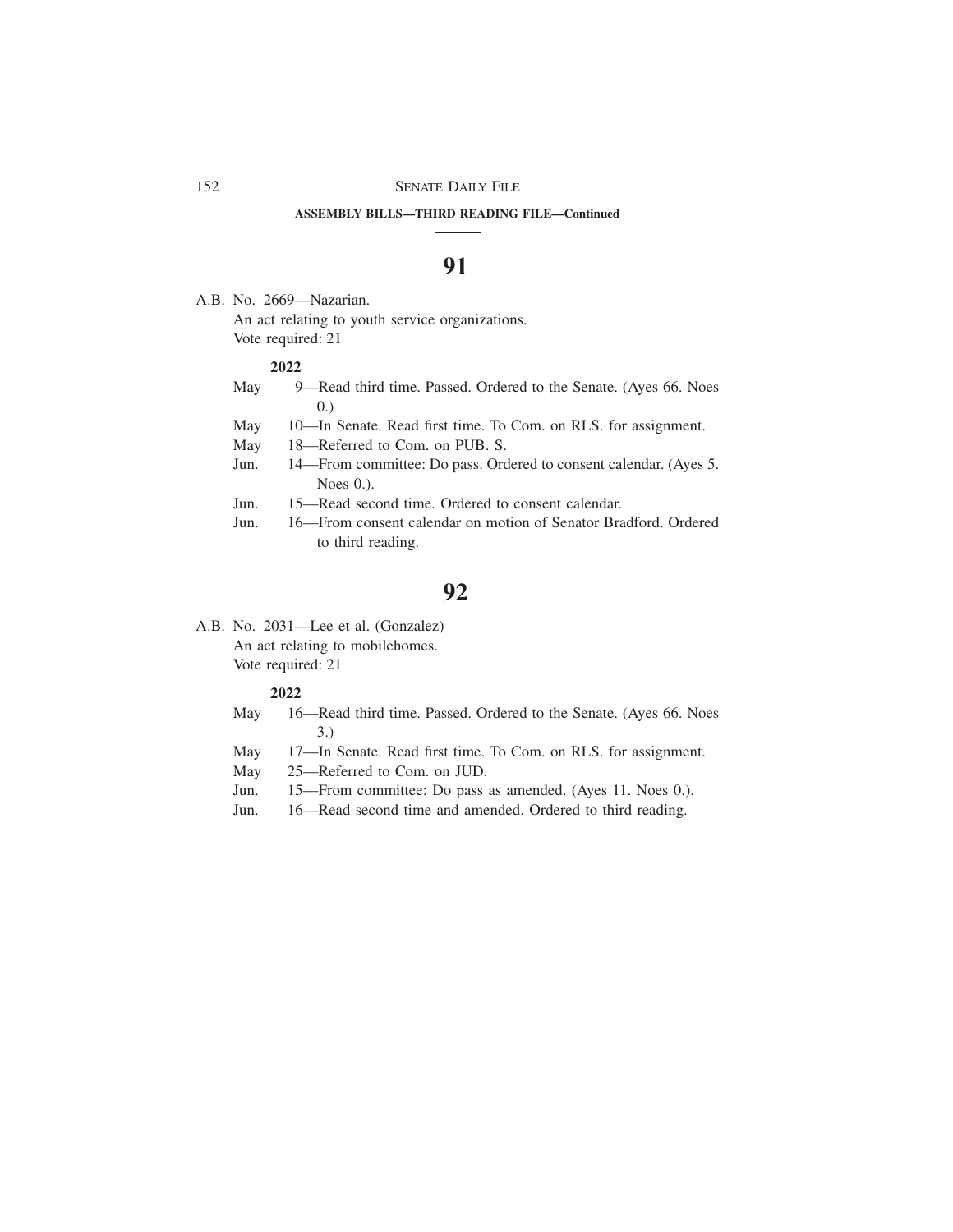## **93**

### A.B. No. 1666— Bauer-Kahan et al. (Limón)

An act relating to abortion, and declaring the urgency thereof, to take effect immediately.

Vote required: 27

### **2022**

| May | 23—Read third time. Urgency clause adopted. Passed. Ordered to the |
|-----|--------------------------------------------------------------------|
|     | Senate. (Ayes 56. Noes 15.).                                       |

- May 24—In Senate. Read first time. To Com. on RLS. for assignment.
- Jun. 1—Referred to Com. on JUD.
- Jun. 15—From committee: Do pass. (Ayes 9. Noes 2.).
- Jun. 16—Read second time. Ordered to third reading.

### **94**

A.B. No. 2625— Ting. (Dahle) An act relating to land use. Vote required: 21

- May 25—Read third time. Passed. Ordered to the Senate. (Ayes 75. Noes 0.)
- May 26—In Senate. Read first time. To Com. on RLS. for assignment.
- Jun. 8—Referred to Com. on GOV. & F.
- Jun. 15—From committee: Do pass. Ordered to consent calendar. (Ayes 5. Noes 0.).
- Jun. 16—Read second time. Ordered to consent calendar.
- Jun. 20—From consent calendar on motion of Senator Dahle. Ordered to third reading.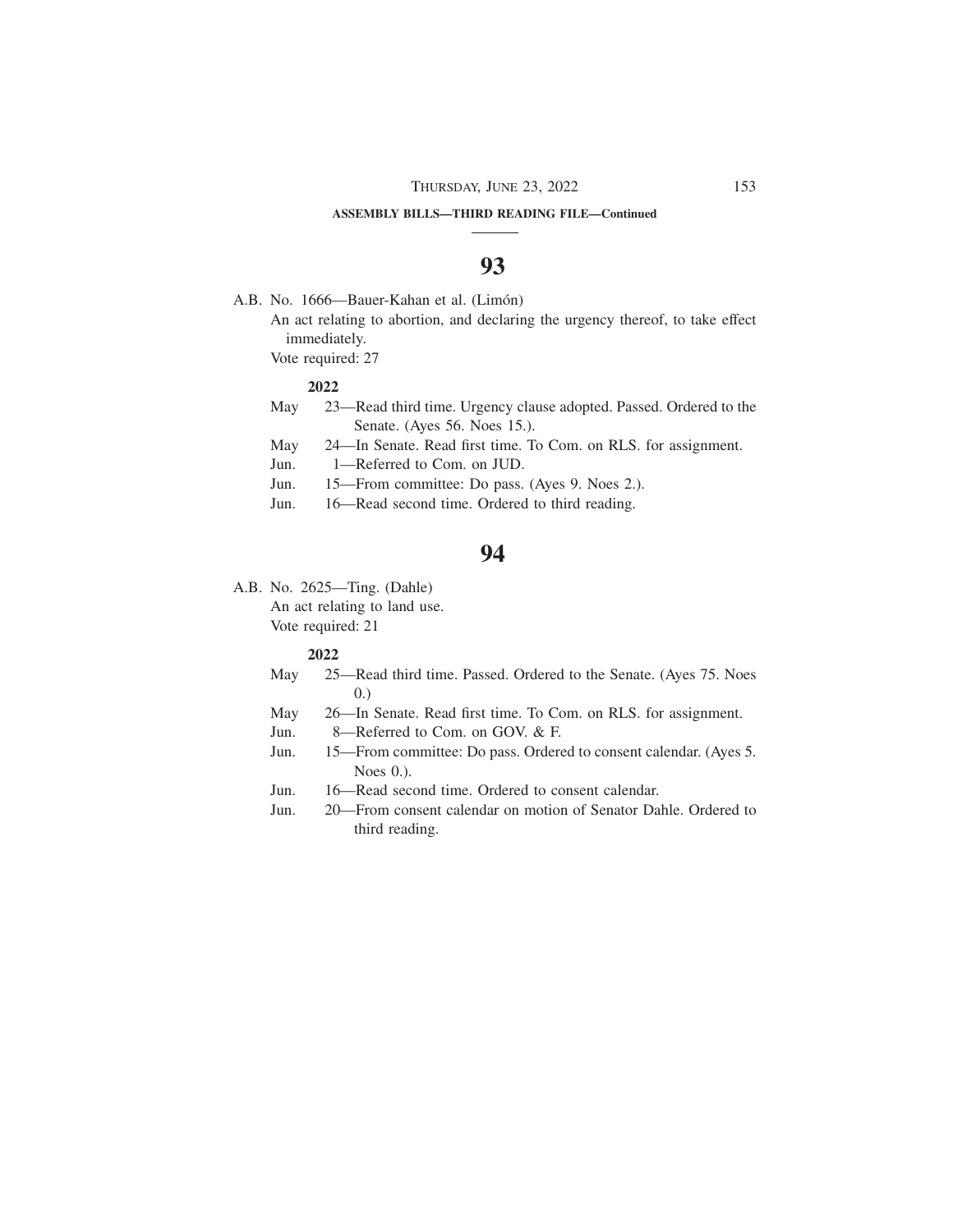### **95**

A.B. No. 452— Friedman et al. An act relating to pupil safety. Vote required: 21

### **2022**

- Jan. 27—Read third time. Passed. Ordered to the Senate. (Ayes 66. Noes 1. Page 3400.)
- Jan. 27—In Senate. Read first time. To Com. on RLS. for assignment.
- May 4—Referred to Coms. on ED. and JUD.
- May 17—From committee chair, with author's amendments: Amend, and re-refer to committee. Read second time, amended, and rereferred to Com. on ED.
- Jun. 1—From committee: Do pass and re-refer to Com. on JUD. (Ayes 6. Noes 0.) (June 1). Re-referred to Com. on JUD.
- Jun. 9—From committee: Amend, and do pass as amended and re-refer to Com. on APPR. (Ayes 7. Noes 0.) (June 8).
- Jun. 13—Read second time and amended. Re-referred to Com. on APPR.
- Jun. 16—From committee: Do pass. (Ayes 6. Noes 0.) (June 16).
- Jun. 20—Read second time. Ordered to third reading.

### **96**

A.B. No. 1594— Ting et al. (Hertzberg) An act relating to firearms. Vote required: 21

- May 26—Read third time. Passed. Ordered to the Senate. (Ayes 50. Noes 20.)
- May 27—In Senate. Read first time. To Com. on RLS. for assignment.
- Jun. 8—Referred to Com. on JUD.
- Jun. 15—From committee: Do pass and re-refer to Com. on APPR. (Ayes 8. Noes 2.) (June 14). Re-referred to Com. on APPR.
- Jun. 16—From committee: Do pass. (Ayes 5. Noes 1.) (June 16).
- Jun. 20—Read second time. Ordered to third reading.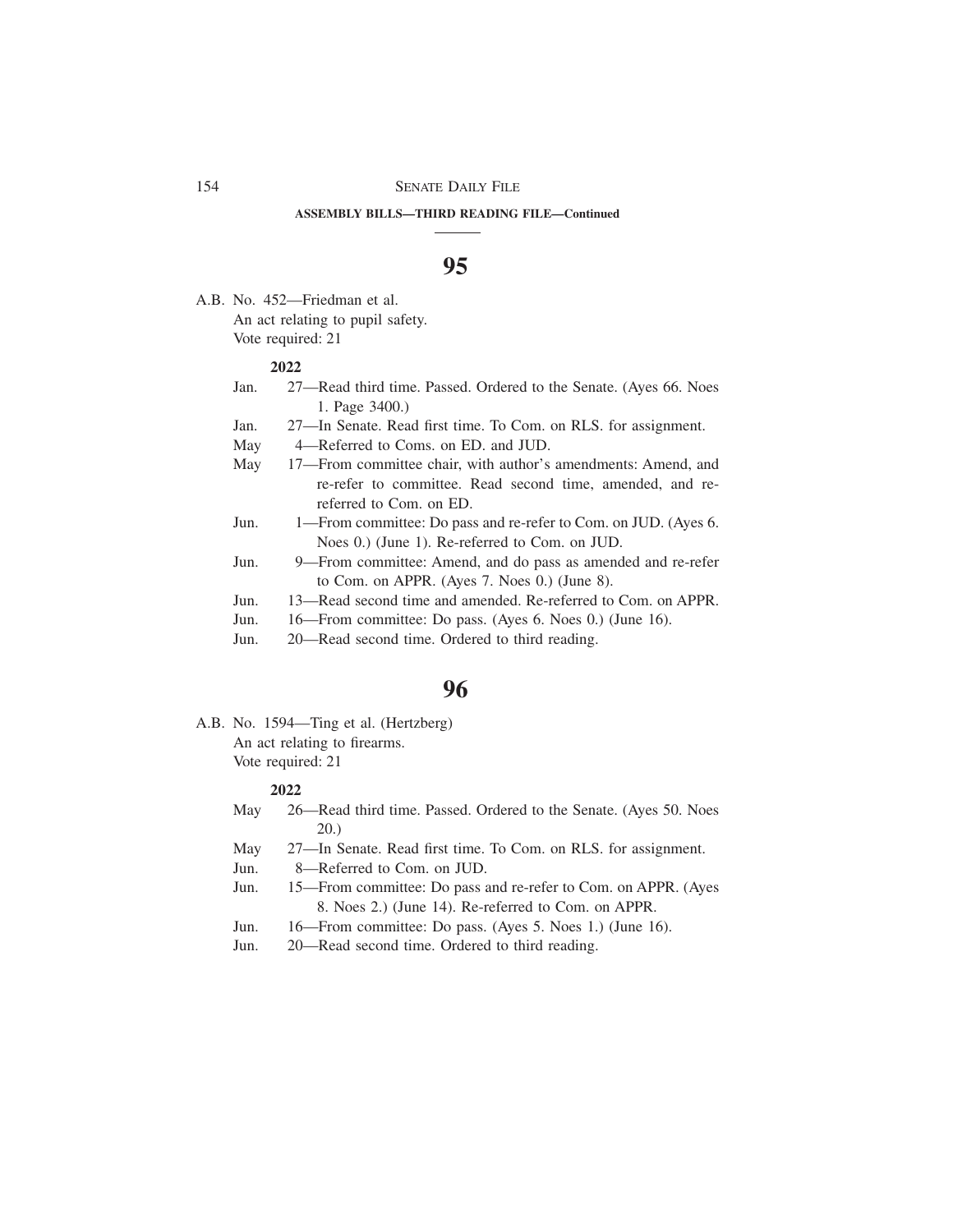## **97**

### A.B. No. 1929— Gabriel et al. (Portantino) An act relating to Medi-Cal. Vote required: 21

### **2022**

| Mav  | 25—Read third time. Passed. Ordered to the Senate. (Ayes 64. Noes |
|------|-------------------------------------------------------------------|
|      | (0, 0)                                                            |
| May  | 26—In Senate. Read first time. To Com. on RLS. for assignment.    |
| Jun. | 1—Referred to Com. on HEALTH.                                     |
| Jun. | 9—From committee: Do pass and re-refer to Com. on APPR. (Ayes     |
|      | 9. Noes 0.) (June 8). Re-referred to Com. on APPR.                |
| Jun. | 16—From committee: Do pass. (Ayes 6. Noes 0.) (June 16).          |
| Jun. | 20—Read second time. Ordered to third reading.                    |

### **98**

A.B. No. 2571— Bauer-Kahan et al. (Hertzberg) An act relating to firearms, and declaring the urgency thereof, to take effect immediately.

Vote required: 27

- May 23—Read third time. Passed. Ordered to the Senate. (Ayes 48. Noes 16.)
- May 24—In Senate. Read first time. To Com. on RLS. for assignment.
- Jun. 1—Referred to Com. on JUD.
- Jun. 15—From committee: Do pass and re-refer to Com. on APPR. (Ayes 9. Noes 1.) (June 14). Re-referred to Com. on APPR.
- Jun. 15—From committee chair, with author's amendments: Amend, and re-refer to committee. Read second time, amended, and rereferred to Com. on APPR.
- Jun. 16—From committee: Do pass. (Ayes 5. Noes 0.) (June 16).
- Jun. 20—Read second time. Ordered to third reading.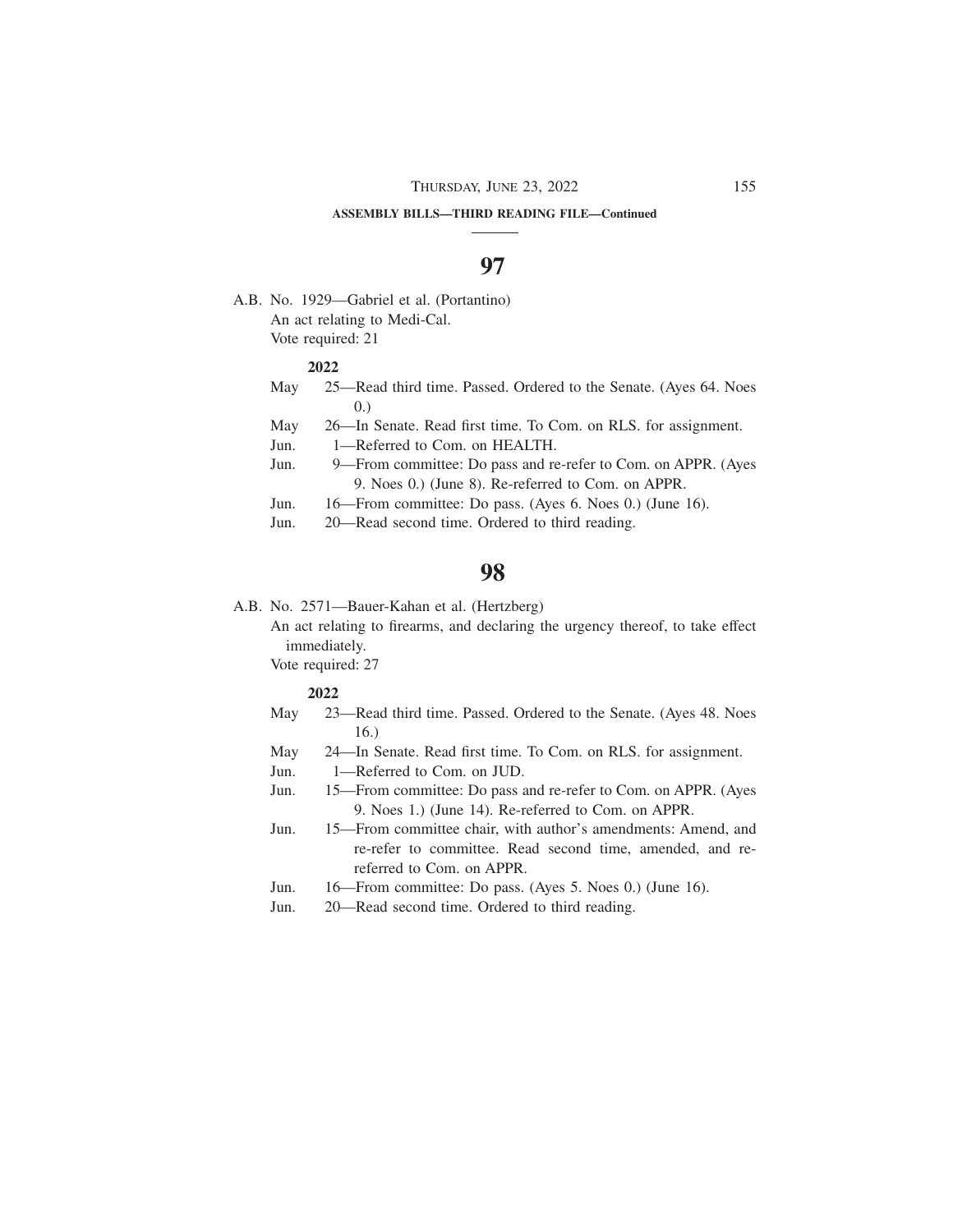## **99**

A.C.A. No. 3— Kamlager et al.

An act relating to involuntary servitude. Vote required: 27

### **2020**

- Dec. 18—Introduced. To print.
- Dec. 19—From printer. May be heard in committee January 18.

### **2021**

- Jan. 11—Read first time.
- Mar. 11—Referred to Com. on PUB. S.
- Jun. 15—Coauthors revised. From committee: Be adopted, and re-refer to Com. on APPR. Re-referred. (Ayes 7. Noes 0.) (June 15). Re-referred to Com. on APPR.
- Jun. 30—In committee: Set, first hearing. Referred to APPR. suspense file.
- Aug. 26—Coauthors revised. From committee: Be adopted. (Ayes 13. Noes 0.) (August 26).
- Aug. 30—Read second time. Ordered to third reading.

- Mar. 21—Read third time. Adopted. (Ayes 59. Noes 0.) Ordered to the Senate.
- Mar. 22—In Senate. Read first time. To Com. on RLS. for assignment.
- Apr. 20—Referred to Coms. on PUB. S. and E. & C.A.
- Jun. 1—From committee: Be adopted, and re-refer to Com. on E. & C.A. Re-referred. (Ayes 5. Noes 0.) (May 31). Re-referred to Com. on E. & C.A.
- Jun. 13—From committee: Be adopted, and re-refer to Com. on APPR. Re-referred. (Ayes 4. Noes 0.) (June 13). Re-referred to Com. on APPR.
- Jun. 16—From committee: Be adopted. (Ayes 5. Noes 0.) (June 16).
- Jun. 20—Read second time. Ordered to third reading.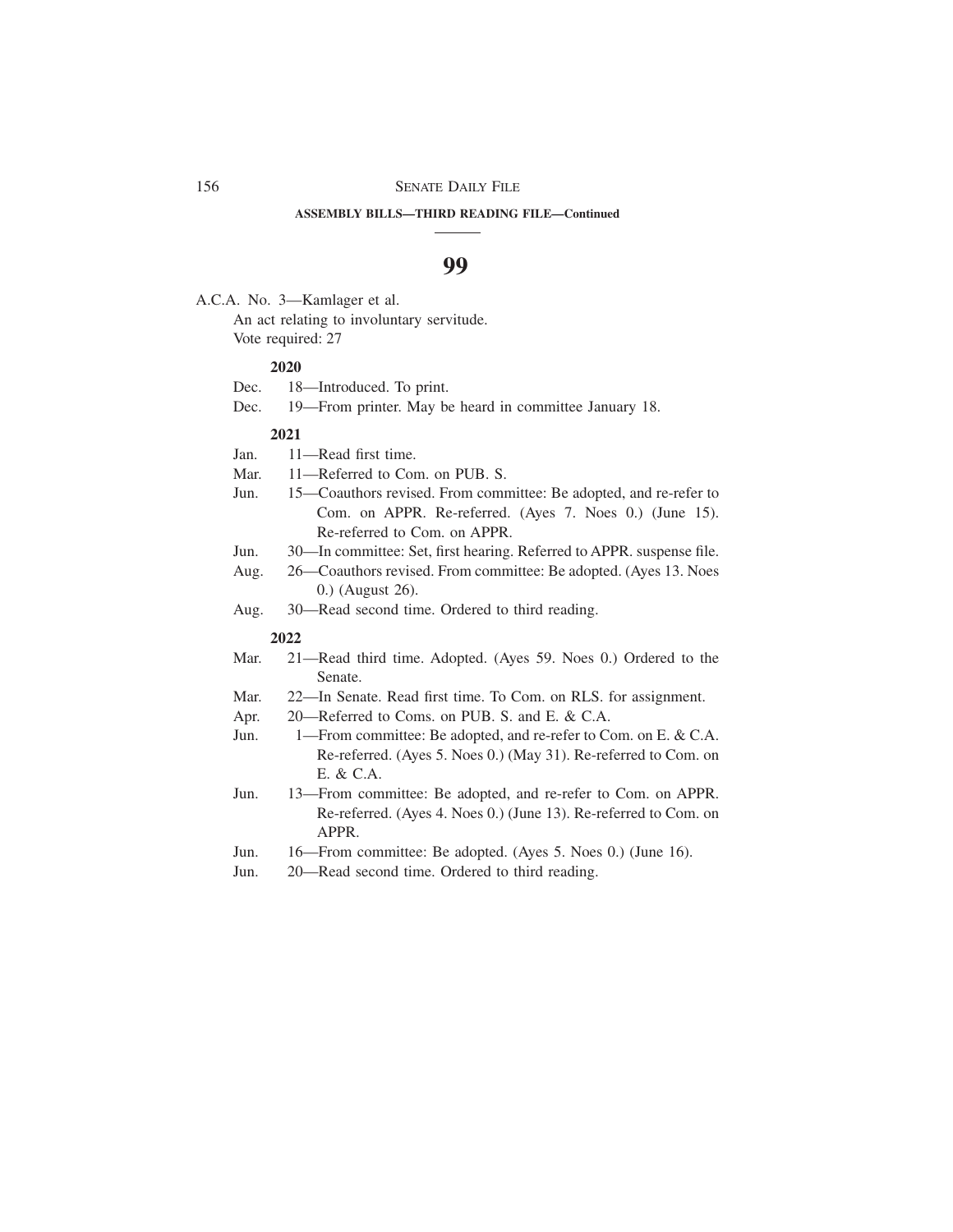# **100**

A.B. No. 2766— Maienschein. An act relating to business. Vote required: 21

### **2022**

| May | 23—Read third time. Passed. Ordered to the Senate. (Ayes 47. Noes |  |  |  |  |
|-----|-------------------------------------------------------------------|--|--|--|--|
|     | 19.)                                                              |  |  |  |  |
|     |                                                                   |  |  |  |  |

- May 24—In Senate. Read first time. To Com. on RLS. for assignment.
- Jun. 1—Referred to Com. on JUD.
- Jun. 20—From committee: Do pass as amended. (Ayes 9. Noes 2.).
- Jun. 21—Read second time and amended. Ordered to third reading.

### **101**

A.B. No. 288— Calderon et al.

An act relating to student financial aid. Vote required: 21

- Jan. 31—Read third time. Passed. Ordered to the Senate. (Ayes 76. Noes 0. Page 3434.)
- Feb. 1—In Senate. Read first time. To Com. on RLS. for assignment.
- May 4—Referred to Com. on ED.
- May 17—From committee chair, with author's amendments: Amend, and re-refer to committee. Read second time, amended, and rereferred to Com. on ED.
- Jun. 1—From committee: Do pass and re-refer to Com. on APPR. (Ayes 6. Noes 0.) (June 1). Re-referred to Com. on APPR.
- Jun. 9—In committee: Hearing postponed by committee.
- Jun. 20—From committee: Be ordered to second reading pursuant to Senate Rule 28.8.
- Jun. 21—Read second time. Ordered to third reading.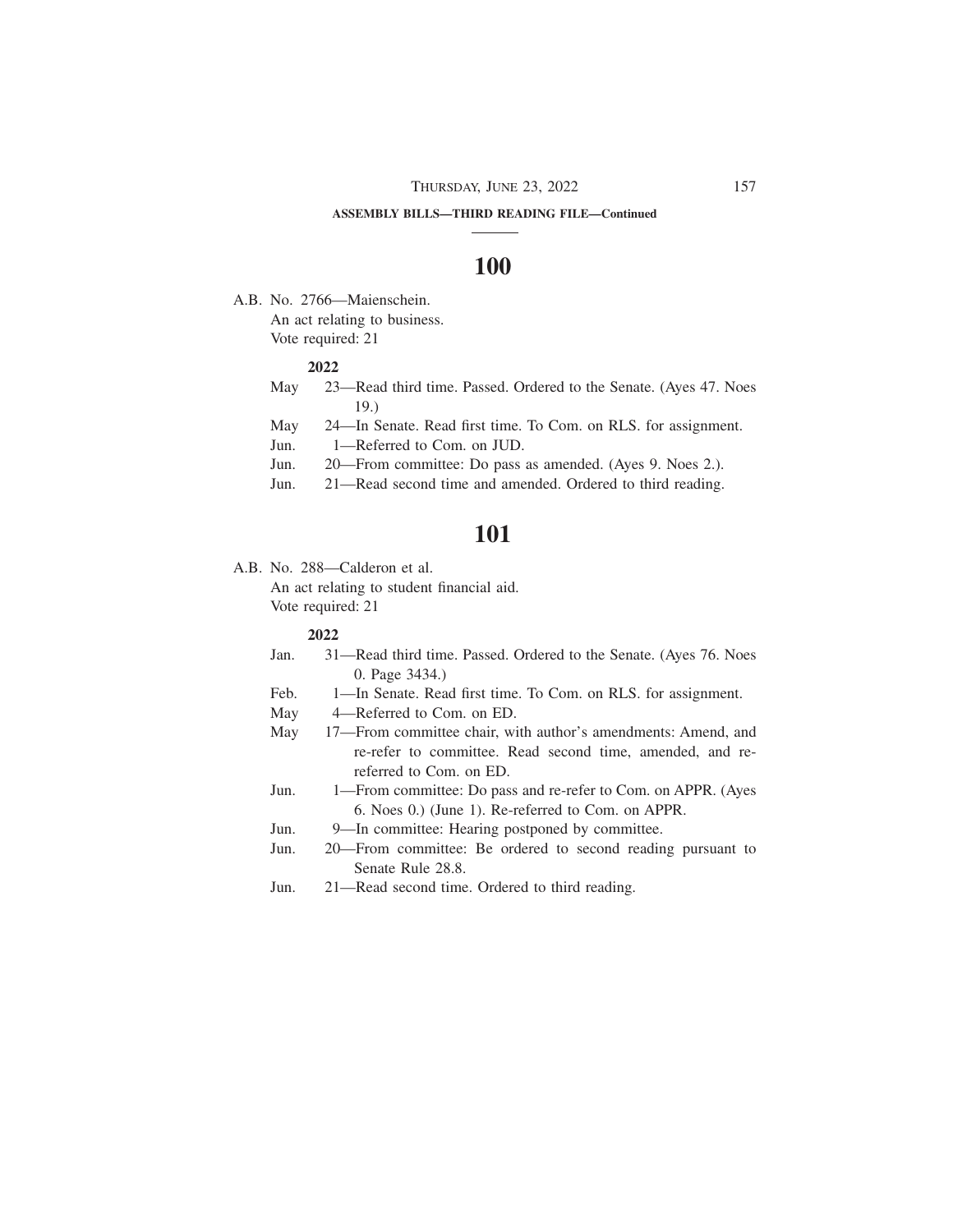# **102**

A.B. No. 524— Rodriguez et al.

An act relating to postsecondary education. Vote required: 21

- Jan. 24—Read third time. Passed. Ordered to the Senate. (Ayes 64. Noes 0. Page 3363.)
- Jan. 25—In Senate. Read first time. To Com. on RLS. for assignment.
- May 4—Referred to Com. on ED.
- May 23—From committee chair, with author's amendments: Amend, and re-refer to committee. Read second time, amended, and rereferred to Com. on ED.
- Jun. 1—From committee: Do pass and re-refer to Com. on APPR. (Ayes 7. Noes 0.) (June 1). Re-referred to Com. on APPR.
- Jun. 9—In committee: Hearing postponed by committee.
- Jun. 14—From committee chair, with author's amendments: Amend, and re-refer to committee. Read second time, amended, and rereferred to Com. on APPR.
- Jun. 20—From committee: Be ordered to second reading pursuant to Senate Rule 28.8.
- Jun. 21—Read second time. Ordered to third reading.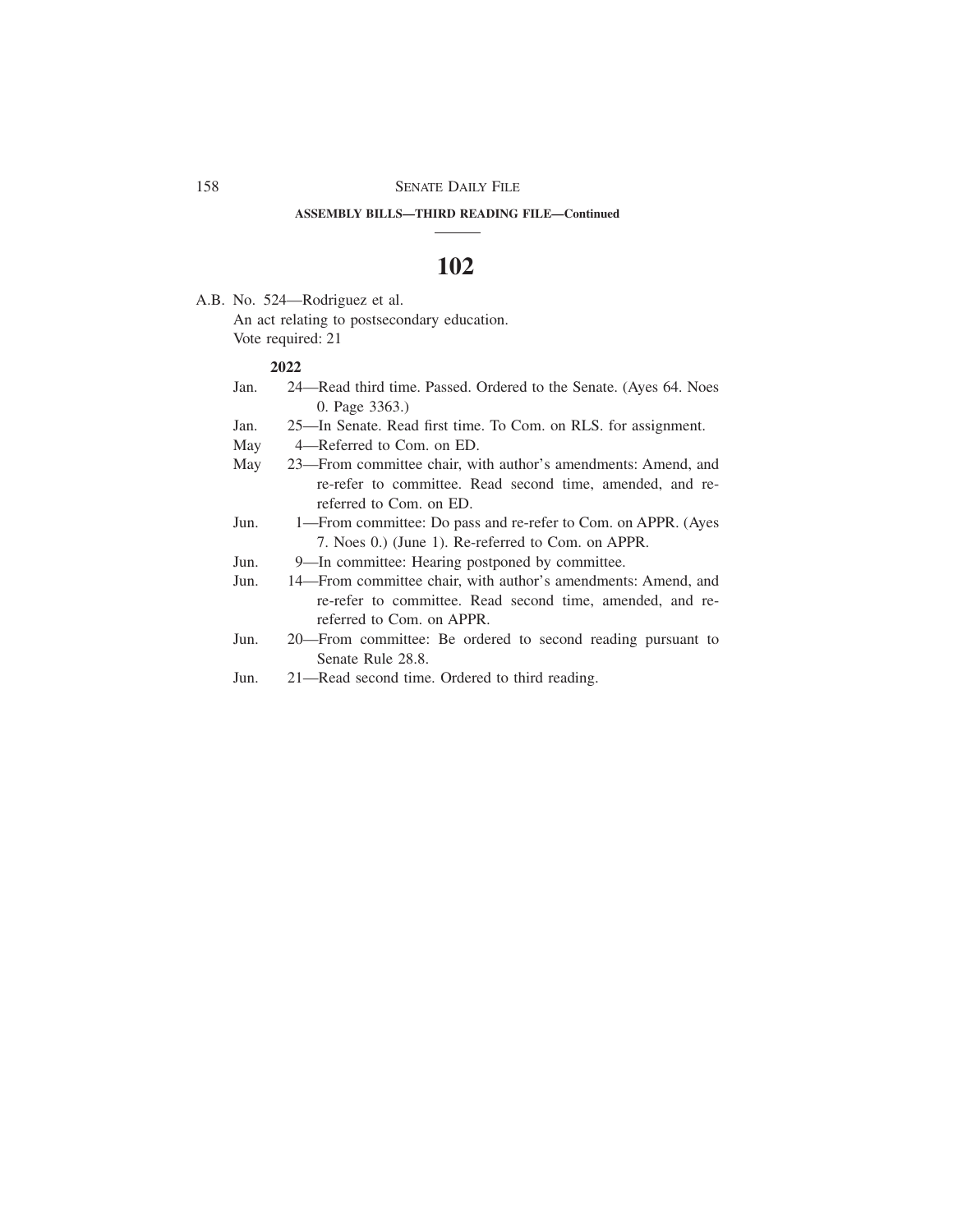# **103**

A.B. No. 551— Rodriguez. (Cortese) An act relating to retirement. Vote required: 21

### **2022**

- Jan. 27—Read third time. Passed. Ordered to the Senate. (Ayes 54. Noes 13. Page 3398.)
- Jan. 27—In Senate. Read first time. To Com. on RLS. for assignment.
- May 4—Referred to Com. on RLS.
- May 9—From committee chair, with author's amendments: Amend, and re-refer to committee. Read second time, amended, and rereferred to Com. on RLS.
- May 18—Re-referred to Com. on L., P.E. & R.
- Jun. 1—From committee: Do pass and re-refer to Com. on APPR. (Ayes 5. Noes 0.) (June 1). Re-referred to Com. on APPR.
- Jun. 9—In committee: Hearing postponed by committee.
- Jun. 20—From committee: Be ordered to second reading pursuant to Senate Rule 28.8.
- Jun. 21—Read second time. Ordered to third reading.

### **104**

A.B. No. 1078— Patterson et al. An act relating to energy. Vote required: 21

- Jan. 27—Read third time. Passed. Ordered to the Senate. (Ayes 61. Noes 0. Page 3410.)
- Jan. 27—In Senate. Read first time. To Com. on RLS. for assignment.
- May 4—Referred to Com. on E., U. & C.
- Jun. 6—From committee: Amend, and do pass as amended and re-refer to Com. on APPR. (Ayes 8. Noes 0.) (May 31).
- Jun. 8—Read second time and amended. Re-referred to Com. on APPR.
- Jun. 20—From committee: Be ordered to second reading pursuant to Senate Rule 28.8.
- Jun. 21—Read second time. Ordered to third reading.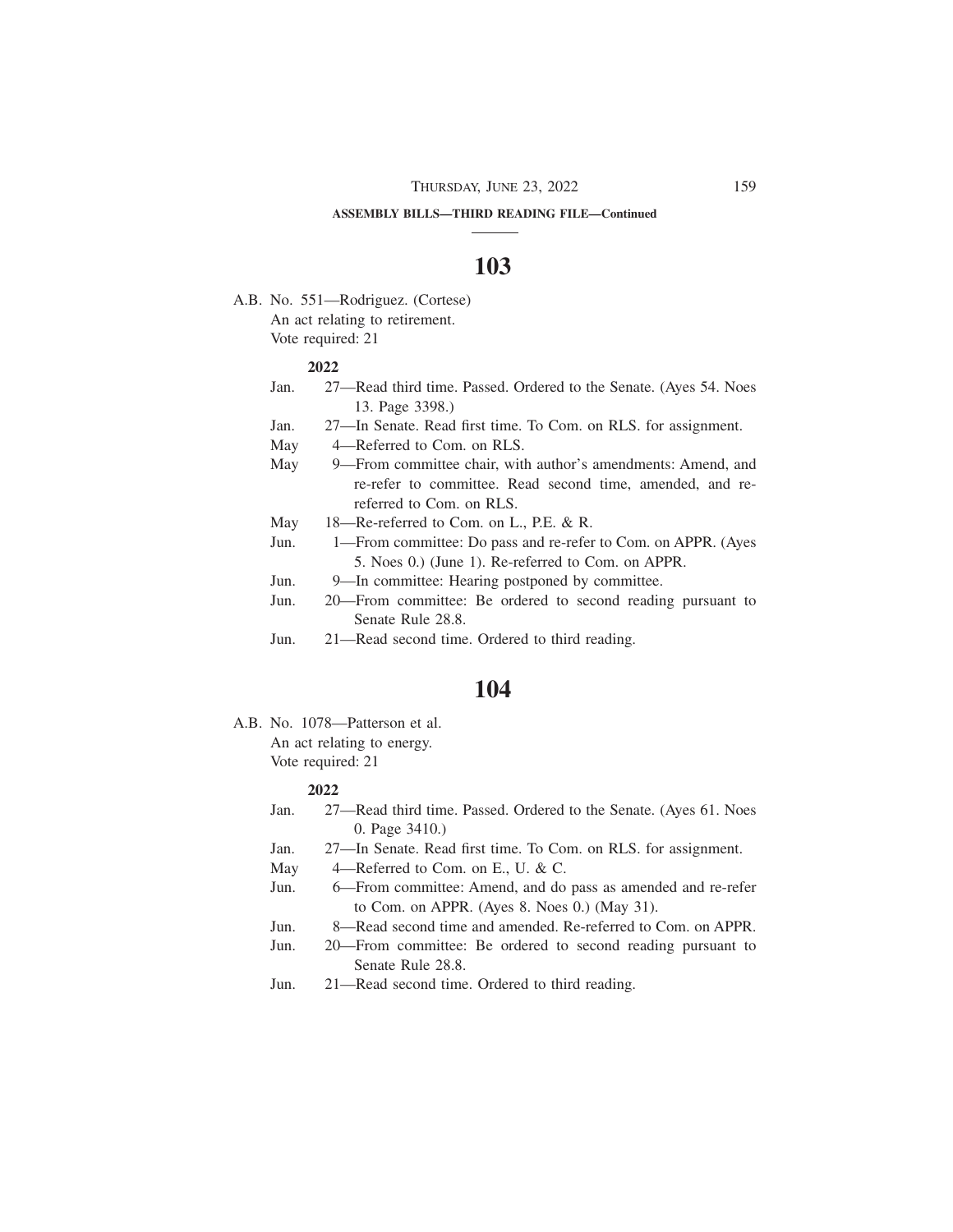# **105**

A.B. No. 1758— Aguiar-Curry. (Roth)

An act relating to healing arts, and declaring the urgency thereof, to take effect immediately.

Vote required: 27

### **2022**

- May 5—Read third time. Urgency clause adopted. Passed. Ordered to the Senate. (Ayes 61. Noes 0.).
- May 5—In Senate. Read first time. To Com. on RLS. for assignment.
- May 18—Referred to Com. on B., P. & E.D.
- Jun. 6—From committee: Do pass and re-refer to Com. on APPR. (Ayes 12. Noes 0.) (June 6). Re-referred to Com. on APPR.
- Jun. 20—From committee: Be ordered to second reading pursuant to Senate Rule 28.8.
- Jun. 21—Read second time. Ordered to third reading.

## **106**

A.B. No. 1759— Aguiar-Curry. An act relating to healing arts. Vote required: 21

- May 5—Read third time. Passed. Ordered to the Senate. (Ayes 61. Noes 0.)
- May 5—In Senate. Read first time. To Com. on RLS. for assignment.
- May 18—Referred to Com. on B., P. & E.D.
- Jun. 6—From committee: Do pass and re-refer to Com. on APPR. (Ayes 11. Noes 0.) (June 6). Re-referred to Com. on APPR.
- Jun. 20—From committee: Be ordered to second reading pursuant to Senate Rule 28.8.
- Jun. 21—Read second time. Ordered to third reading.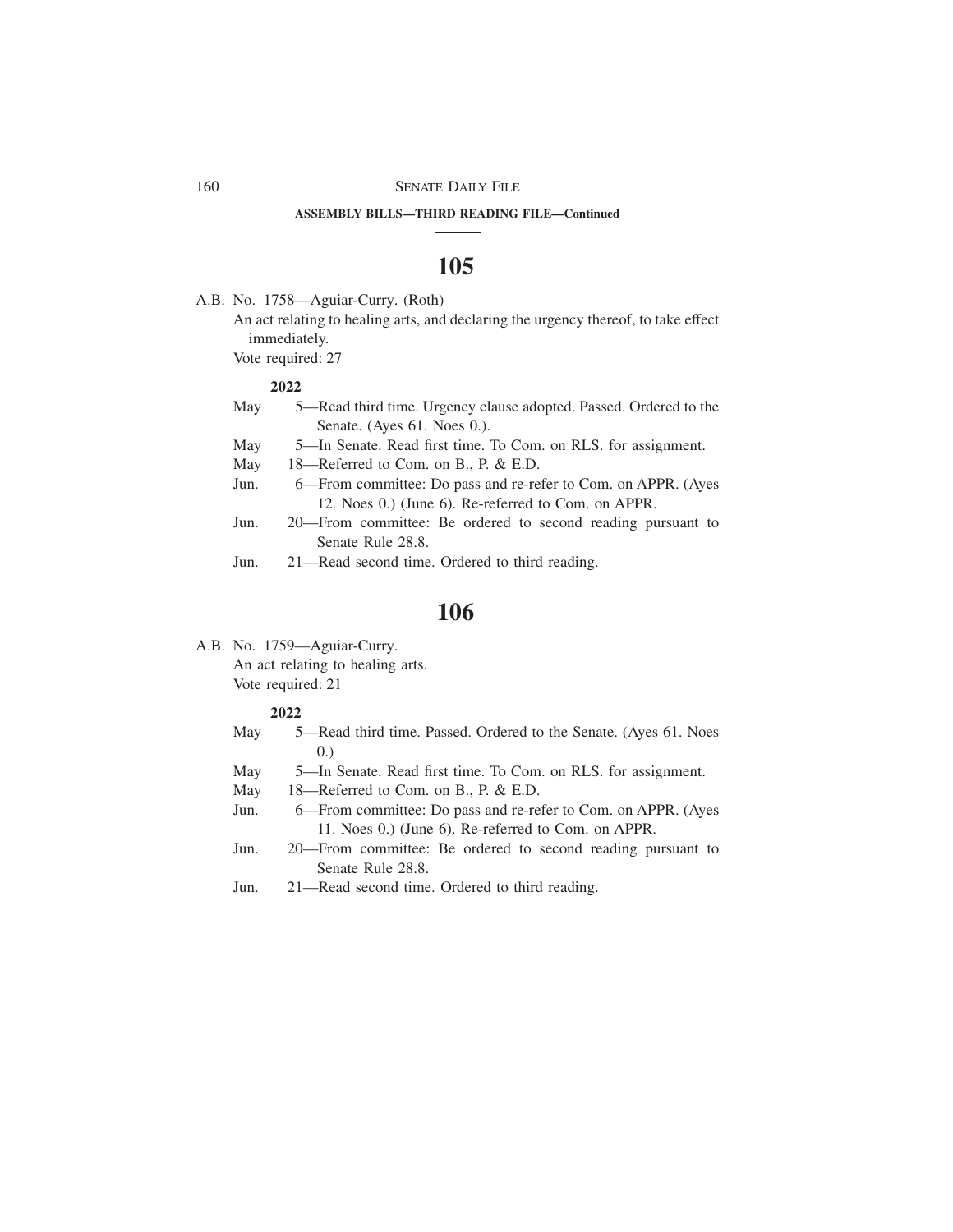## **107**

A.B. No. 1832— Luz Rivas et al. An act relating to public resources. Vote required: 21

### **2022**

| May | 5—Read third time. Passed. Ordered to the Senate. (Ayes 62. Noes |  |  |  |  |
|-----|------------------------------------------------------------------|--|--|--|--|
|     |                                                                  |  |  |  |  |

- May 5—In Senate. Read first time. To Com. on RLS. for assignment.
- May 18—Referred to Com. on N.R. & W.
- Jun. 1—From committee: Do pass and re-refer to Com. on APPR. (Ayes 8. Noes 0.) (June 1). Re-referred to Com. on APPR.
- Jun. 20—From committee: Be ordered to second reading pursuant to Senate Rule 28.8.
- Jun. 21—Read second time. Ordered to third reading.

### **108**

A.B. No. 2038— Gipson.

An act relating to school finance. Vote required: 21

- May 5—Read third time. Passed. Ordered to the Senate. (Ayes 61. Noes 0.)
- May 5—In Senate. Read first time. To Com. on RLS. for assignment.
- May 18—Referred to Com. on ED.
- Jun. 8—From committee: Amend, and do pass as amended and re-refer to Com. on APPR. (Ayes 7. Noes 0.) (June 8).
- Jun. 9—Read second time and amended. Re-referred to Com. on APPR.
- Jun. 20—From committee: Be ordered to second reading pursuant to Senate Rule 28.8.
- Jun. 21—Read second time. Ordered to third reading.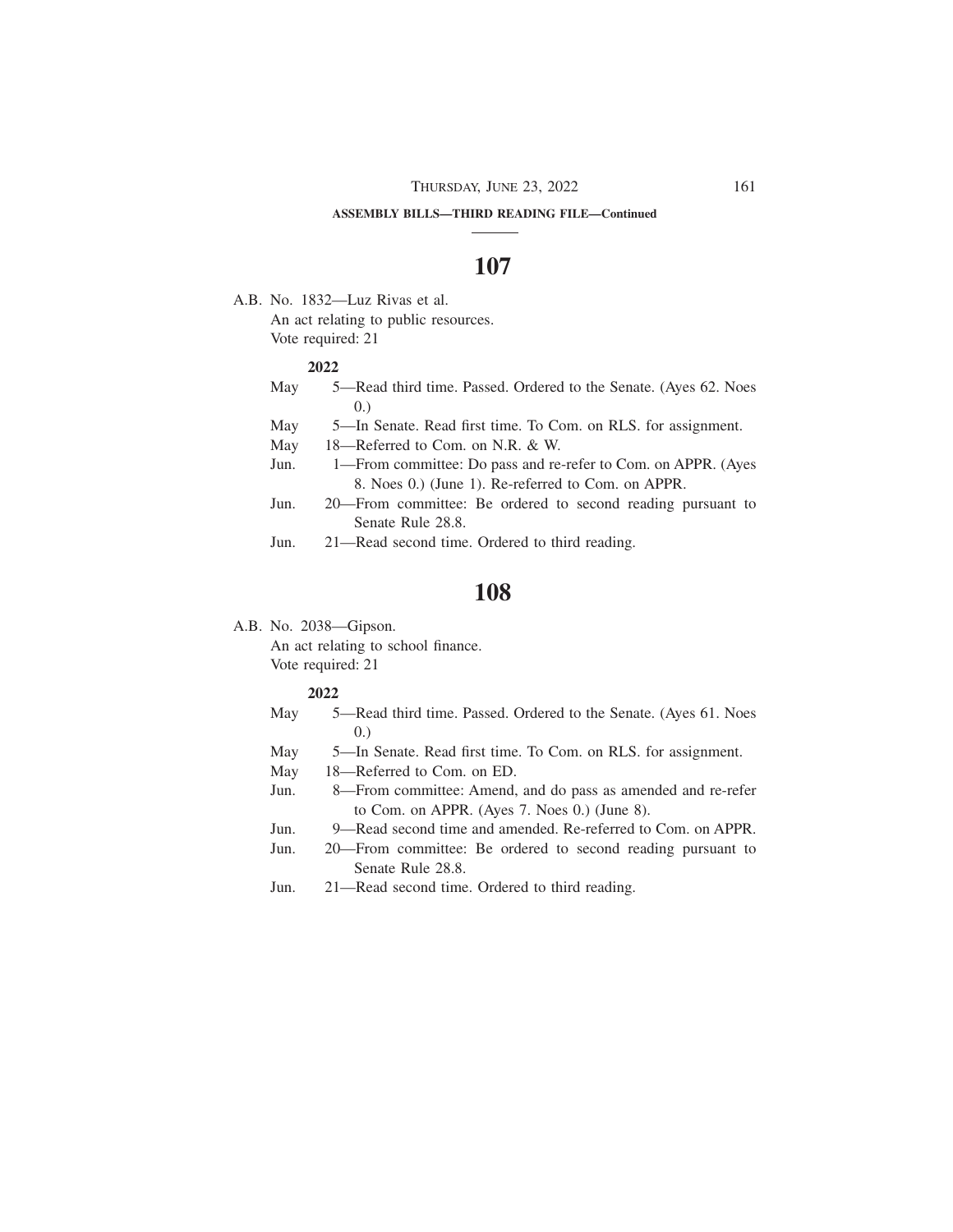# **109**

A.B. No. 2048— Santiago.

An act relating to solid waste. Vote required: 21

### **2022**

| May | 5—Read third time. Passed. Ordered to the Senate. (Ayes 61. Noes |  |  |  |  |
|-----|------------------------------------------------------------------|--|--|--|--|
|     |                                                                  |  |  |  |  |

- May 5—In Senate. Read first time. To Com. on RLS. for assignment.
- May 18—Referred to Com. on E.Q.
- Jun. 8—From committee: Amend, and do pass as amended and re-refer to Com. on APPR. (Ayes 5. Noes 0.) (June 8).
- Jun. 9—Read second time and amended. Re-referred to Com. on APPR.
- Jun. 20—From committee: Be ordered to second reading pursuant to Senate Rule 28.8.
- Jun. 21—Read second time. Ordered to third reading.

### **110**

A.B. No. 2081— Eduardo Garcia et al. An act relating to water. Vote required: 21

- May 2—Read third time. Passed. Ordered to the Senate. (Ayes 70. Noes 0.)
- May 3—In Senate. Read first time. To Com. on RLS. for assignment.
- May 11—Referred to Com. on GOV. & F.
- May 12—From committee chair, with author's amendments: Amend, and re-refer to committee. Read second time, amended, and rereferred to Com. on GOV. & F.
- Jun. 1—From committee: Do pass and re-refer to Com. on APPR. (Ayes 5. Noes 0.) (June 1). Re-referred to Com. on APPR.
- Jun. 9—In committee: Hearing postponed by committee.
- Jun. 20—From committee: Be ordered to second reading pursuant to Senate Rule 28.8.
- Jun. 21—Read second time. Ordered to third reading.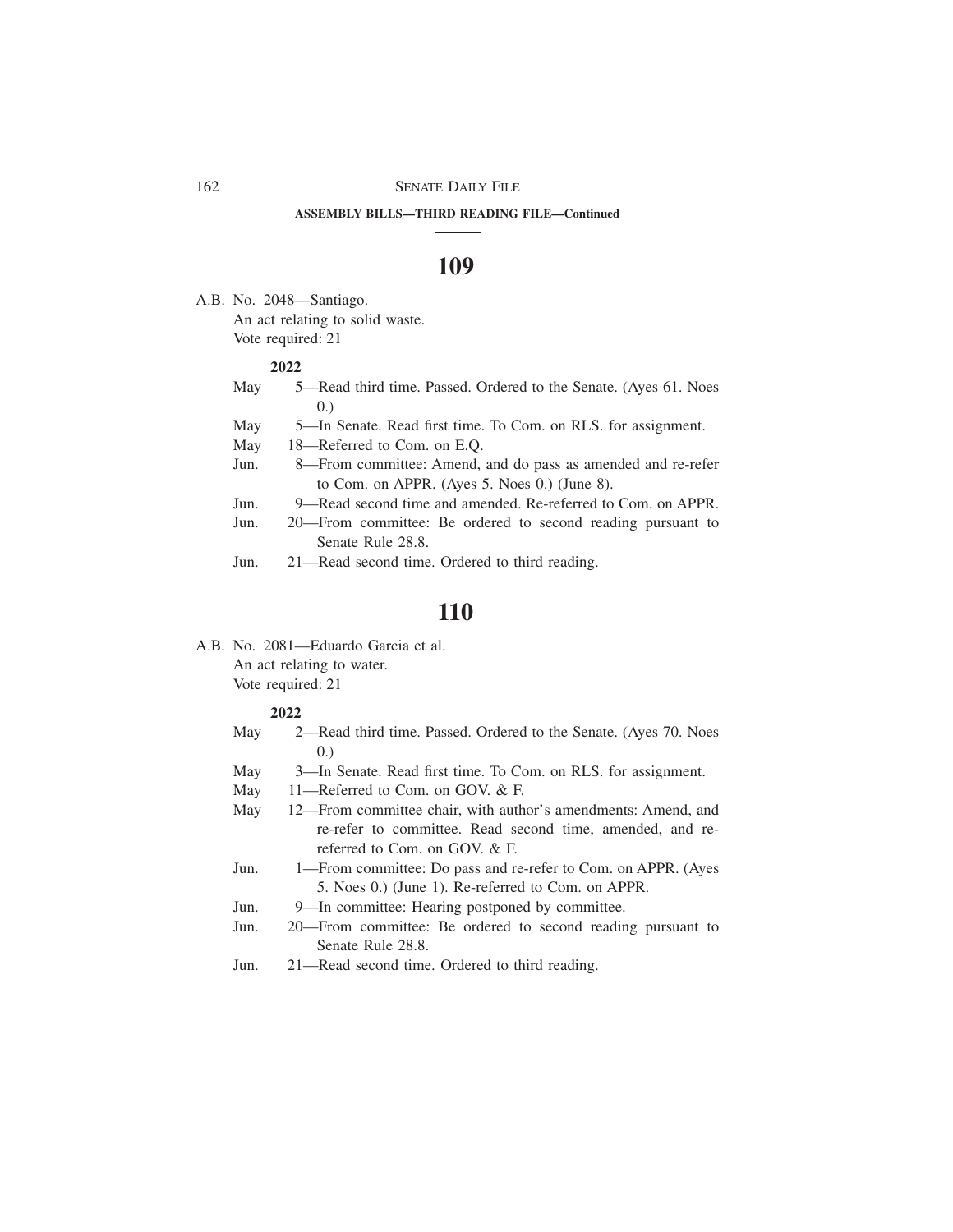# **111**

A.B. No. 2163— Blanca Rubio. An act relating to water. Vote required: 21

### **2022**

| May | 9—Read third time. Passed. Ordered to the Senate. (Ayes 67. Noes   |
|-----|--------------------------------------------------------------------|
|     | (1)                                                                |
|     | May 10—In Senate. Read first time. To Com. on RLS. for assignment. |

- May 18—Referred to Com. on E.Q.
- Jun. 1—From committee: Do pass and re-refer to Com. on APPR. (Ayes 6. Noes 0.) (June 1). Re-referred to Com. on APPR.
- Jun. 20—From committee: Be ordered to second reading pursuant to Senate Rule 28.8.
- Jun. 21—Read second time. Ordered to third reading.

### **112**

A.B. No. 2194— Ward et al. An act relating to healing arts. Vote required: 21

- May 16—Read third time. Passed. Ordered to the Senate. (Ayes 63. Noes 0.)
- May 17—In Senate. Read first time. To Com. on RLS. for assignment.
- May 25—Referred to Com. on B., P. & E.D.
- Jun. 6—From committee: Do pass and re-refer to Com. on APPR. (Ayes 8. Noes 0.) (June 6). Re-referred to Com. on APPR.
- Jun. 20—From committee: Be ordered to second reading pursuant to Senate Rule 28.8.
- Jun. 21—Read second time. Ordered to third reading.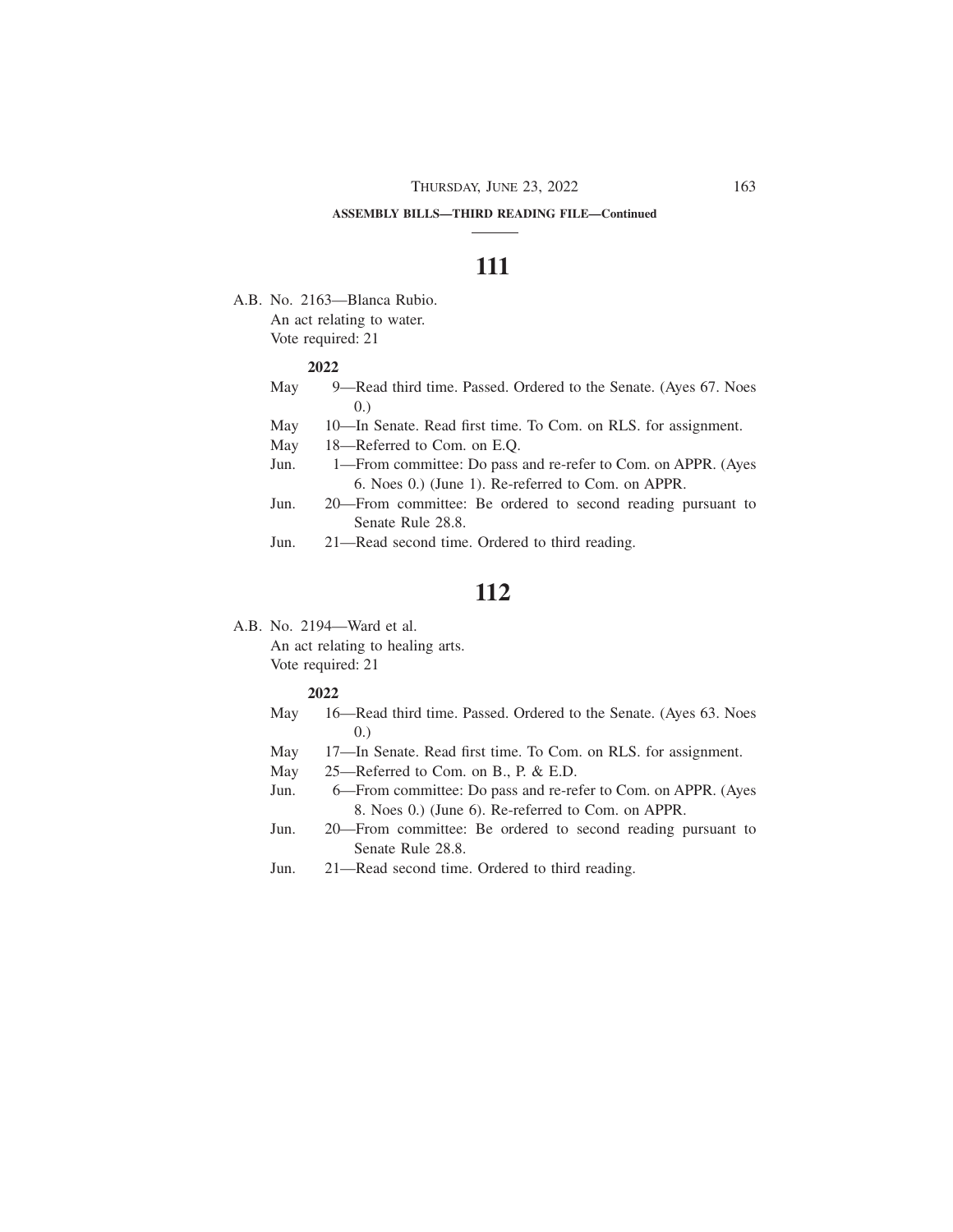# **113**

A.B. No. 2205— Carrillo.

An act relating to health care coverage. Vote required: 21

### **2022**

- May 25—Read third time. Passed. Ordered to the Senate. (Ayes 57. Noes 17.)
- May 26—In Senate. Read first time. To Com. on RLS. for assignment.
- Jun. 1—Referred to Com. on HEALTH.
- Jun. 9—From committee: Do pass and re-refer to Com. on APPR. (Ayes 7. Noes 2.) (June 8). Re-referred to Com. on APPR.
- Jun. 20—From committee: Be ordered to second reading pursuant to Senate Rule 28.8.
- Jun. 21—Read second time. Ordered to third reading.

### **114**

A.B. No. 2217— Reyes.

An act relating to housing.

### Vote required: 21

- May 23—Read third time. Passed. Ordered to the Senate. (Ayes 59. Noes 7.)
- May 24—In Senate. Read first time. To Com. on RLS. for assignment.
- Jun. 1—Referred to Com. on HOUSING.
- Jun. 14—From committee: Do pass and re-refer to Com. on APPR. (Ayes 9. Noes 0.) (June 13). Re-referred to Com. on APPR.
- Jun. 20—From committee: Be ordered to second reading pursuant to Senate Rule 28.8.
- Jun. 21—Read second time. Ordered to third reading.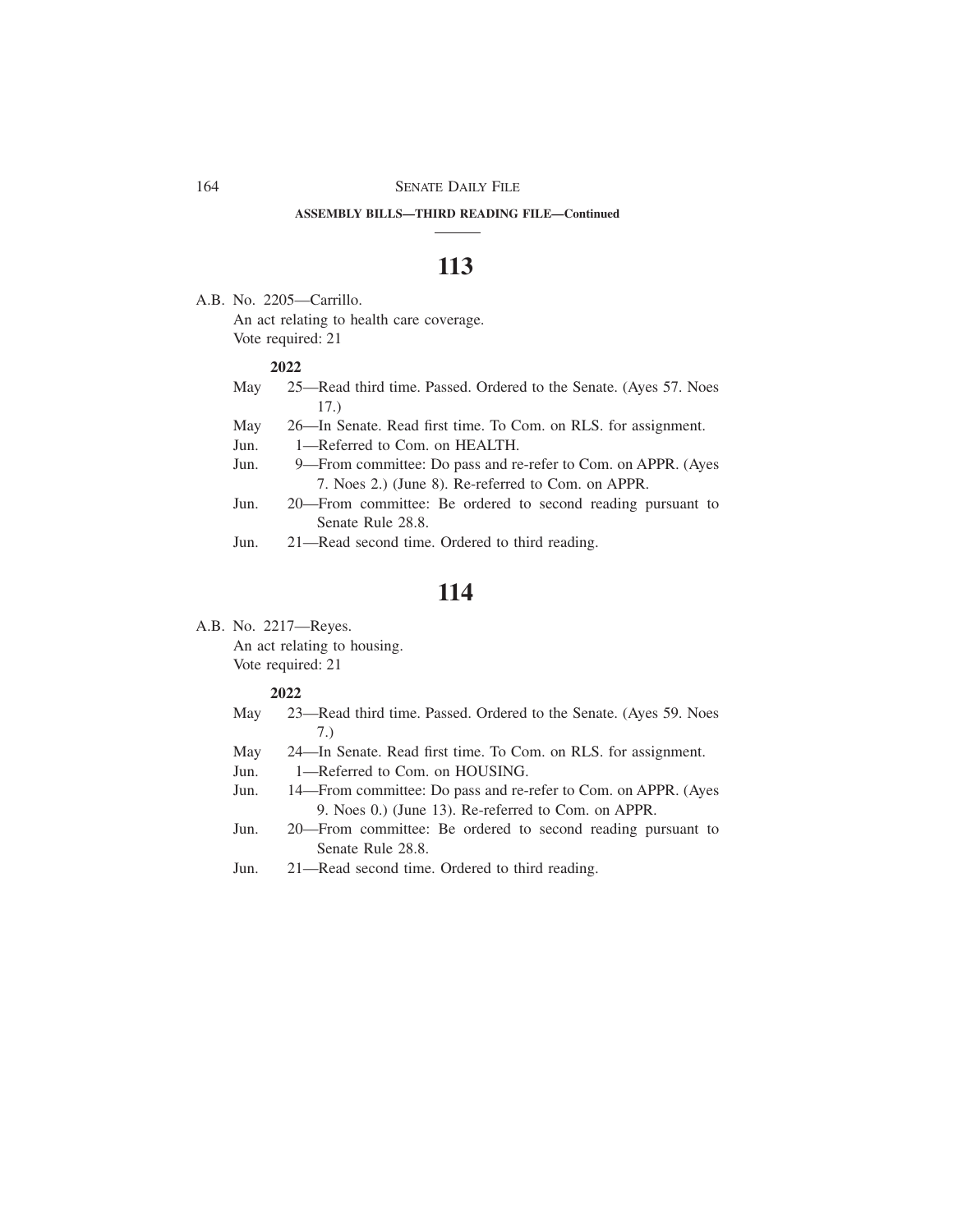# **115**

### A.B. No. 2821— Nazarian.

An act relating to postsecondary education, and declaring the urgency thereof, to take effect immediately.

Vote required: 27

### **2022**

- May 12—Read third time. Urgency clause adopted. Passed. Ordered to the Senate. (Ayes 65. Noes 0.).
- May 12—In Senate. Read first time. To Com. on RLS. for assignment.
- May 25—Referred to Com. on ED.
- Jun. 8—From committee: Do pass and re-refer to Com. on APPR. (Ayes 6. Noes 0.) (June 8). Re-referred to Com. on APPR.
- Jun. 20—From committee: Be ordered to second reading pursuant to Senate Rule 28.8.
- Jun. 21—Read second time. Ordered to third reading.

### **116**

A.B. No. 2959— Committee on Judiciary (Assembly Members Stone (Chair)) et al. (Wieckowski)

An act relating to childhood sexual assault. Vote required: 21

- May 12—Read third time. Passed. Ordered to the Senate. (Ayes 65. Noes 0.)
- May 12—In Senate. Read first time. To Com. on RLS. for assignment.
- May 25—Referred to Com. on JUD.
- Jun. 9—From committee: Do pass and re-refer to Com. on APPR. (Ayes 7. Noes 0.) (June 8). Re-referred to Com. on APPR.
- Jun. 20—From committee: Be ordered to second reading pursuant to Senate Rule 28.8.
- Jun. 21—Read second time. Ordered to third reading.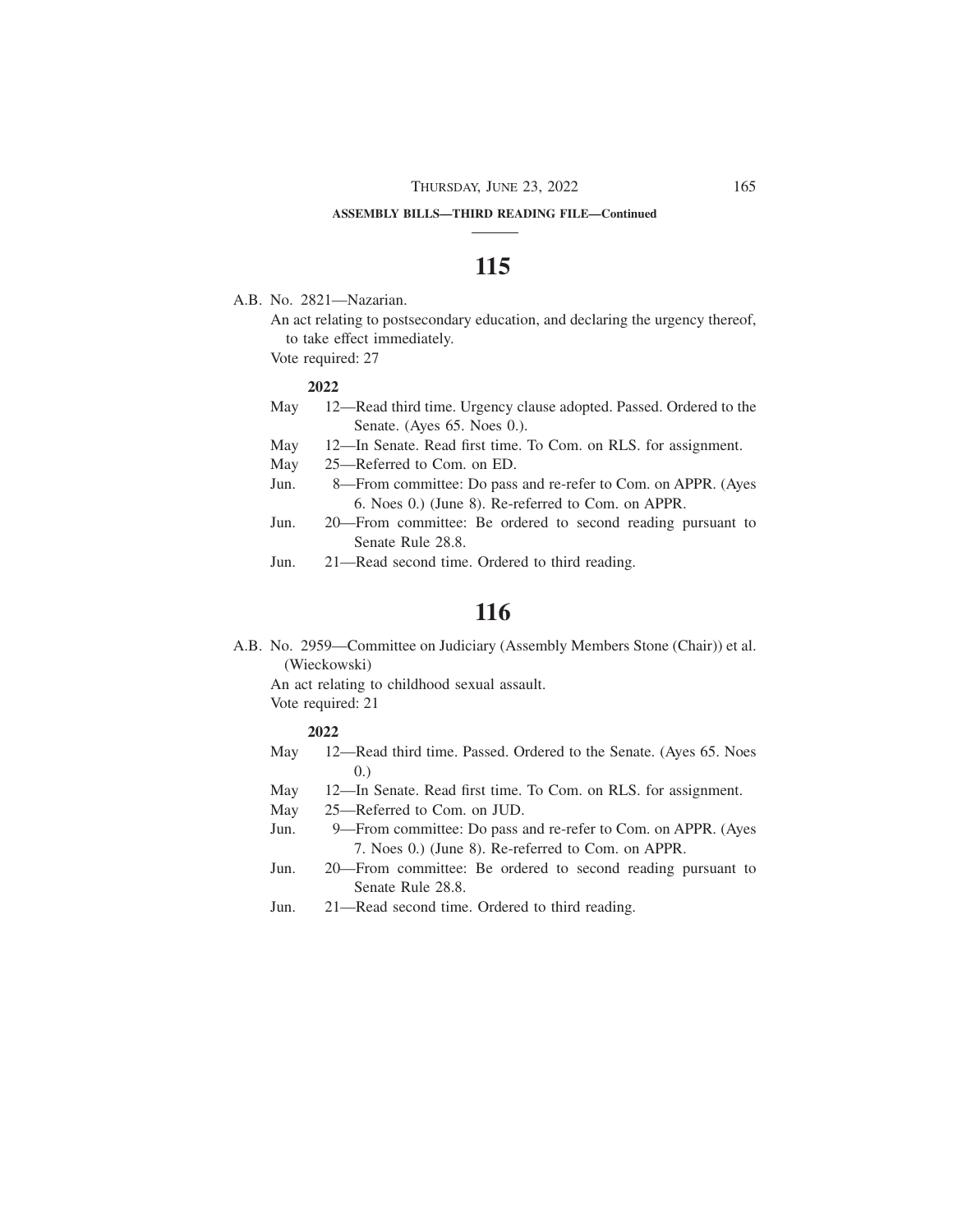### 166 SENATE DAILY FILE

#### **ASSEMBLY BILLS—THIRD READING FILE—Continued**

# **117**

A.B. No. 2582— Bennett et al.

An act relating to elections. Vote required: 21

### **2022**

- May 12—Read third time. Passed. Ordered to the Senate. (Ayes 49. Noes 15.)
- May 12—In Senate. Read first time. To Com. on RLS. for assignment.
- May 25—Referred to Com. on E. & C.A.
- Jun. 21—From committee: Do pass. (Ayes 4. Noes 1.) (June 21).
- Jun. 22—Read second time. Ordered to third reading.

### **118**

```
A.J.R. No. 27— Nazarian et al.
```
Relative to the Armenian, Assyrian, and Greek Genocide. Vote required: 21

### **2022**

- Apr. 25—Coauthors revised. Adopted and to Senate. (Ayes 68. Noes 0.)
- Apr. 26—In Senate. To Com. on RLS.
- May 4—Referred to Com. on JUD.
- Jun. 22—From committee: Be adopted. Ordered to Third Reading. (Ayes 11. Noes 0.) (June 21).

### **119**

A.C.R. No. 134— Nguyen et al. Relative to veterans.

Vote required: 21

- Jun. 9—Coauthors revised. Adopted and to Senate.
- Jun. 13—In Senate. To Com. on RLS.
- Jun. 22—From committee: Ordered to third reading.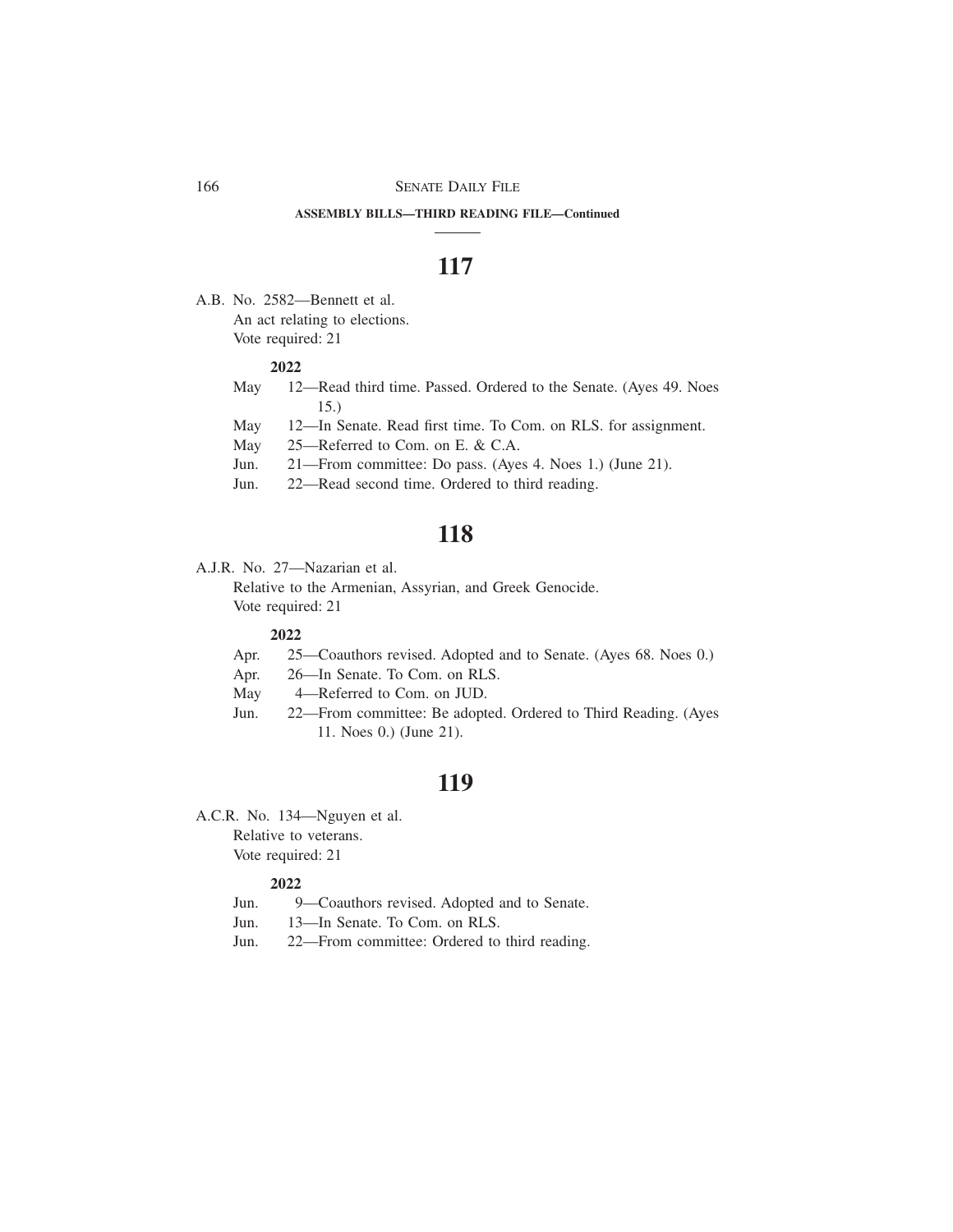# **120**

A.C.R. No. 191— Kalra et al.

Relative to the 2022 International Day of Yoga. Vote required: 21

### **2022**

- Jun. 9—Coauthors revised. Adopted and to Senate.
- Jun. 13—In Senate. To Com. on RLS.

Jun. 22—From committee: Ordered to third reading.

### **121**

A.C.R. No. 197— McCarty et al. Relative to Loving Day. Vote required: 21

- Jun. 13—Coauthors revised. Adopted and to Senate.
- Jun. 14—In Senate. To Com. on RLS.
- Jun. 22—From committee: Ordered to third reading.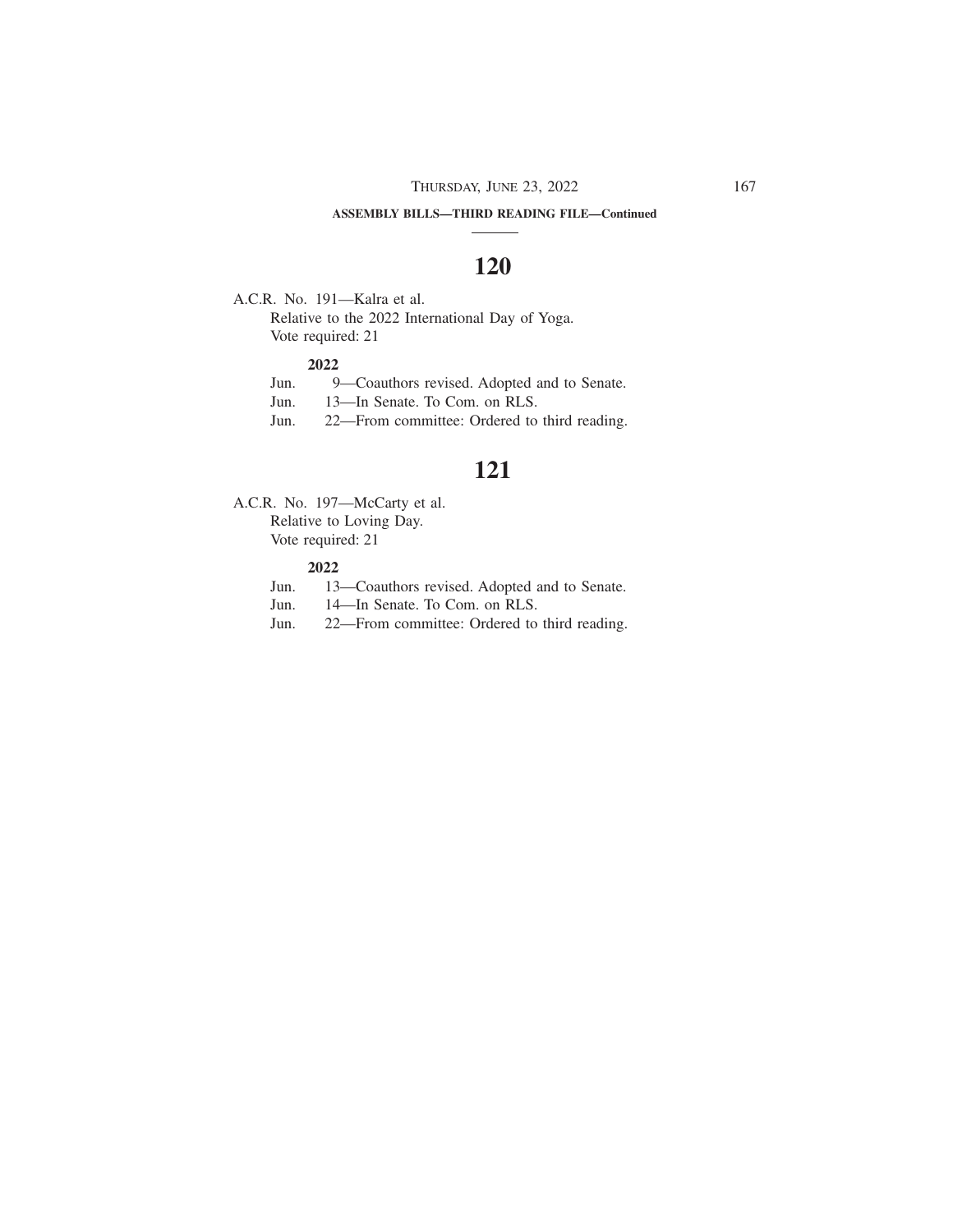### **CONSENT CALENDAR—SECOND LEGISLATIVE DAY**

### **122**

A.B. No. 1833— Ward. An act relating to transportation.

Vote required: 21

### **2022**

- May 16—Read third time. Passed. Ordered to the Senate. (Ayes 69. Noes 0.)
- May 17—In Senate. Read first time. To Com. on RLS. for assignment.
- May 25—Referred to Com. on TRANS.
- Jun. 15—From committee: Do pass. Ordered to consent calendar. (Ayes 15. Noes 0.).
- Jun. 16—Read second time. Ordered to consent calendar.

## **123**

A.B. No. 2367— Ward.

An act relating to transportation. Vote required: 21

- May 2—Read third time. Passed. Ordered to the Senate. (Ayes 70. Noes 0.)
- May 3—In Senate. Read first time. To Com. on RLS. for assignment.
- May 11—Referred to Com. on TRANS.
- Jun. 15—From committee: Do pass. Ordered to consent calendar. (Ayes 15. Noes 0.).
- Jun. 16—Read second time. Ordered to consent calendar.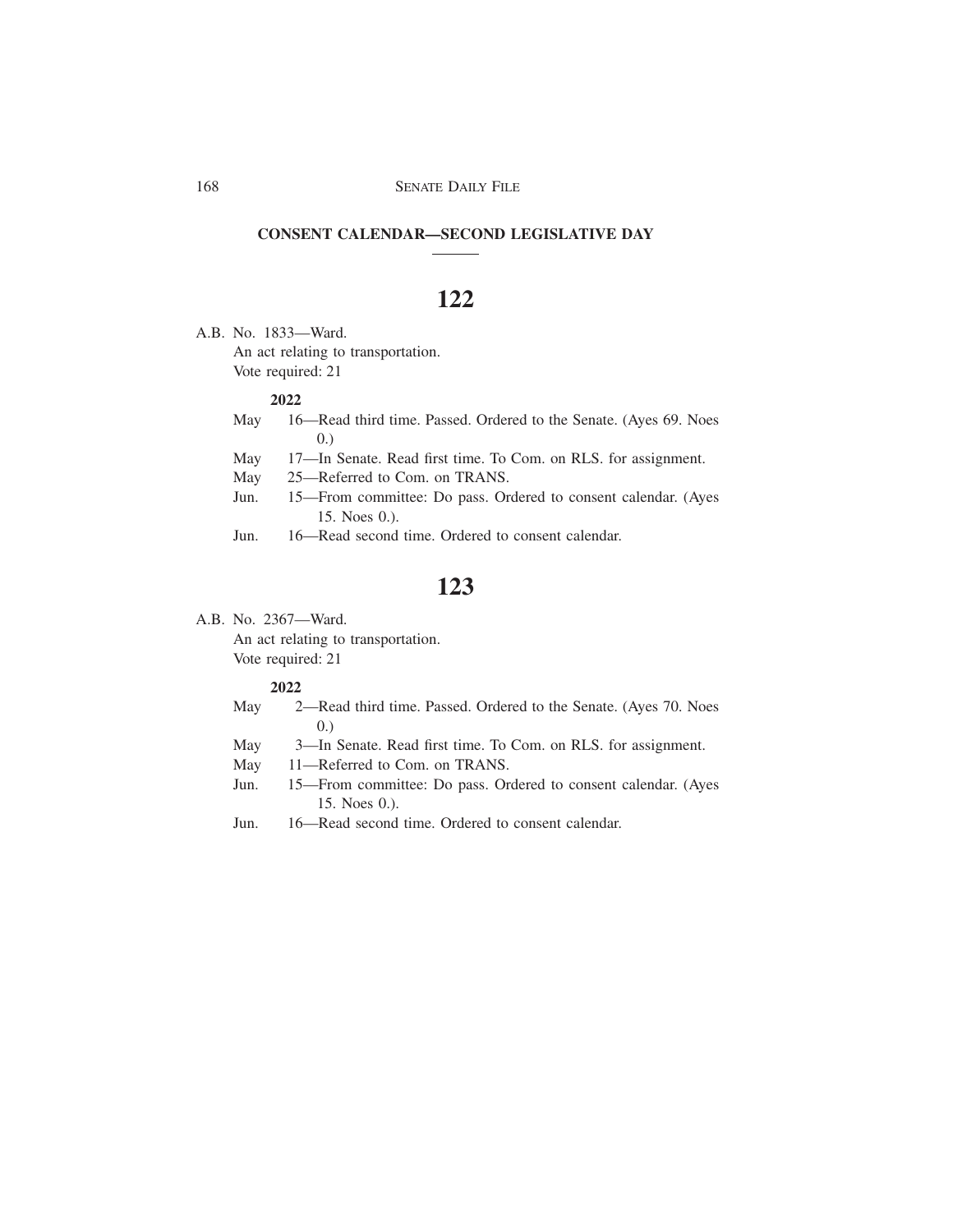## **124**

A.B. No. 2173— Petrie-Norris et al. An act relating to public contracts. Vote required: 21

### **2022**

- May 2—Read third time. Passed. Ordered to the Senate. (Ayes 69. Noes 0.)
- May 3—In Senate. Read first time. To Com. on RLS. for assignment.
- May 11—Referred to Com. on G.O.
- Jun. 15—From committee: Do pass. Ordered to consent calendar. (Ayes 14. Noes 0.).
- Jun. 16—Read second time. Ordered to consent calendar.

## **125**

A.B. No. 2969— Committee on Governmental Organization (Assembly Members Santiago (Chair)) et al.

An act relating to horse racing.

Vote required: 21

- May 5—Read third time. Passed. Ordered to the Senate. (Ayes 61. Noes 0.)
- May 5—In Senate. Read first time. To Com. on RLS. for assignment.
- May 18—Referred to Com. on G.O.
- Jun. 15—From committee: Do pass. Ordered to consent calendar. (Ayes 14. Noes 0.).
- Jun. 16—Read second time. Ordered to consent calendar.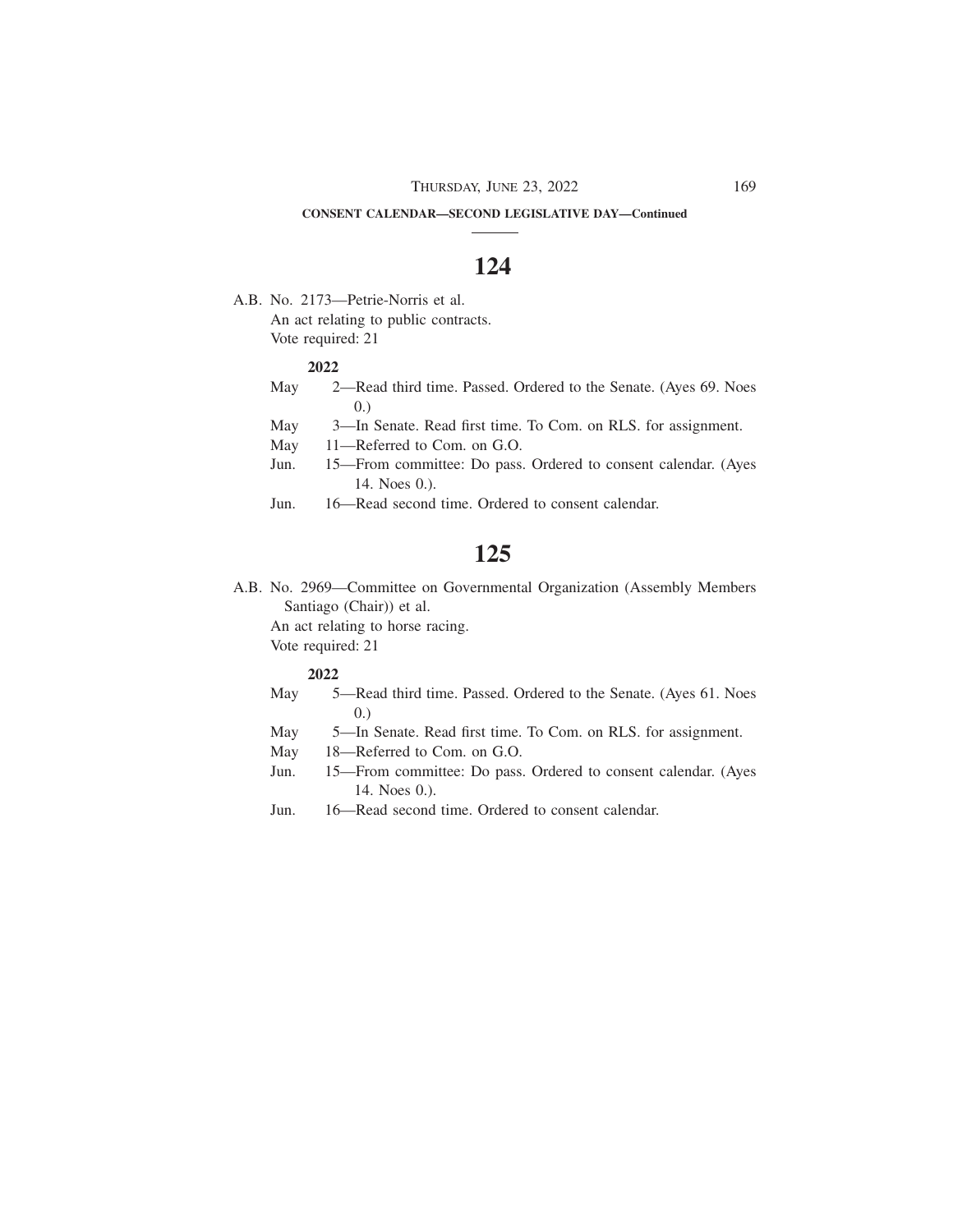# **126**

A.B. No. 2912— Berman.

An act relating to consumer warranties. Vote required: 21

### **2022**

- May 16—Read third time. Passed. Ordered to the Senate. (Ayes 68. Noes 0.)
- May 17—In Senate. Read first time. To Com. on RLS. for assignment.
- May 25—Referred to Com. on JUD.
- Jun. 15—From committee: Do pass. Ordered to consent calendar. (Ayes 11. Noes 0.).
- Jun. 16—Read second time. Ordered to consent calendar.

## **127**

A.B. No. 1394— Irwin et al. An act relating to health facilities. Vote required: 21

- Jan. 27—Read third time. Passed. Ordered to the Senate. (Ayes 61. Noes 0. Page 3410.)
- Jan. 27—In Senate. Read first time. To Com. on RLS. for assignment.
- May 4—Referred to Com. on HEALTH.
- May 24—From committee chair, with author's amendments: Amend, and re-refer to committee. Read second time, amended, and rereferred to Com. on HEALTH.
- Jun. 1—From committee: Do pass and re-refer to Com. on APPR with recommendation: To Consent Calendar. (Ayes 9. Noes 0.) (June 1). Re-referred to Com. on APPR.
- Jun. 20—From committee: Be ordered to second reading pursuant to Senate Rule 28.8, be amended, and ordered to consent calendar.
- Jun. 21—Read second time and amended. Ordered to consent calendar.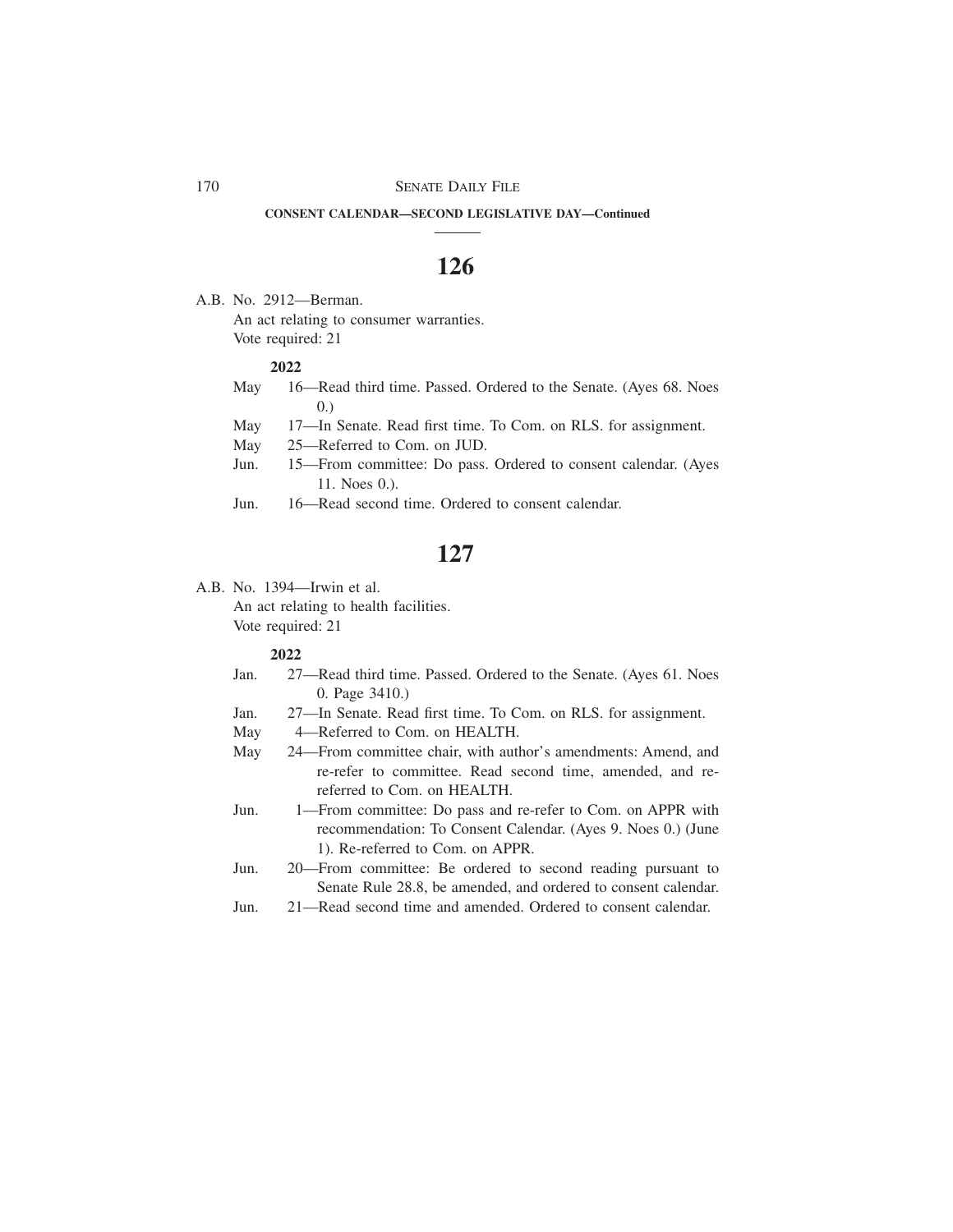## **128**

A.B. No. 1— Cristina Garcia.

An act relating to hazardous waste. Vote required: 21

### **2021**

- May 27—Read third time. Passed. Ordered to the Senate. (Ayes 58. Noes 3.)
- May 28—In Senate. Read first time. To Com. on RLS. for assignment.
- Jun. 9—Referred to Coms. on E.Q. and JUD.

- May 18—From committee chair, with author's amendments: Amend, and re-refer to committee. Read second time, amended, and rereferred to Com. on E.Q.
- Jun. 1—From committee: Do pass and re-refer to Com. on JUD. with recommendation: To Consent Calendar. (Ayes 6. Noes 0.) (June 1). Re-referred to Com. on JUD.
- Jun. 2—Withdrawn from committee. Re-referred to Com. on APPR.
- Jun. 20—From committee: Be ordered to second reading pursuant to Senate Rule 28.8 and ordered to consent calendar.
- Jun. 21—Read second time. Ordered to consent calendar.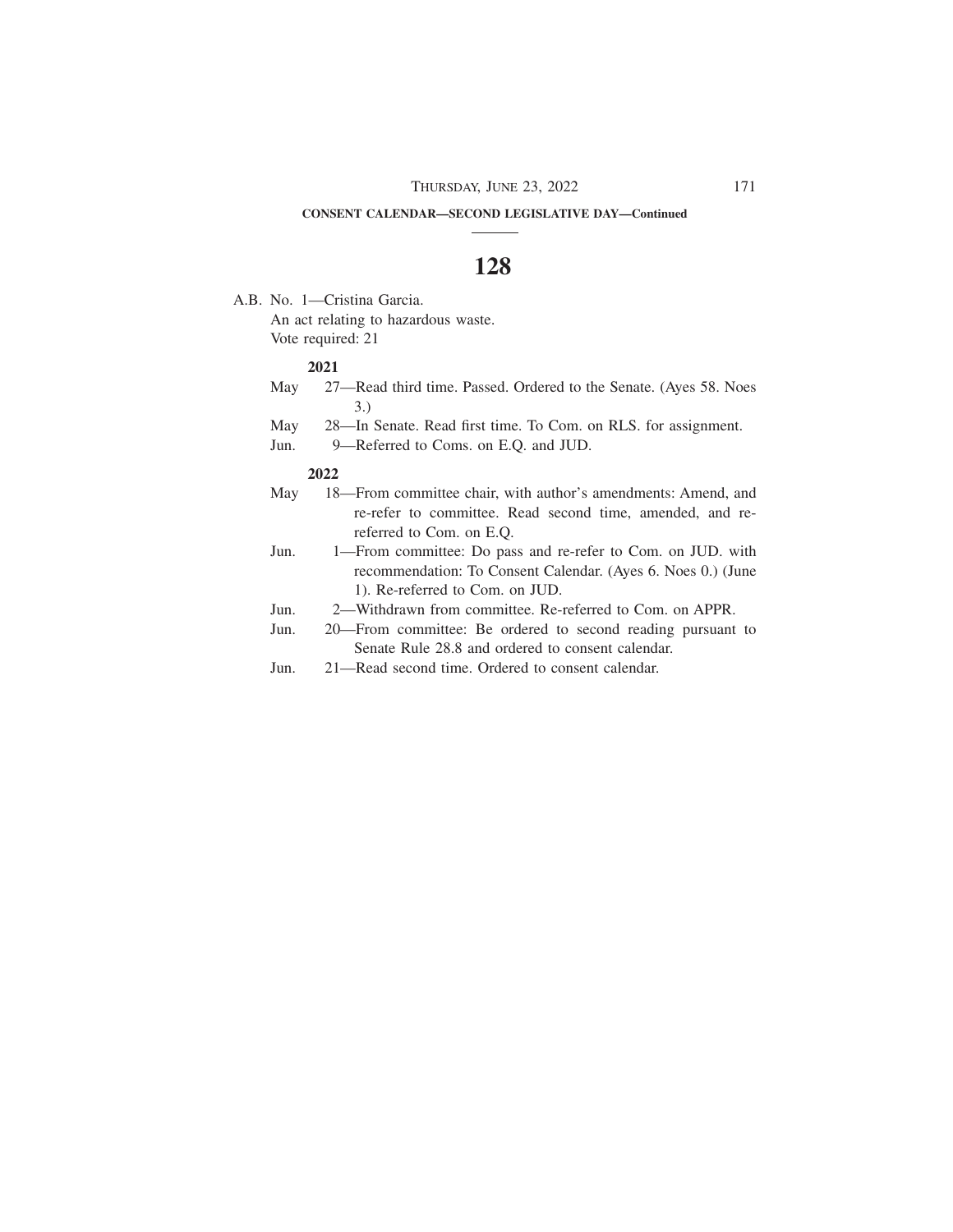# **129**

A.B. No. 732— Quirk. (Newman) An act relating to hazardous waste.

Vote required: 21

### **2022**

- Jan. 18—Read third time. Passed. Ordered to the Senate. (Ayes 66. Noes 0.)
- Jan. 19—In Senate. Read first time. To Com. on RLS. for assignment.
- May 4—Referred to Com. on E.Q.
- May 11—From committee chair, with author's amendments: Amend, and re-refer to committee. Read second time, amended, and rereferred to Com. on E.Q.
- Jun. 1—From committee: Do pass and re-refer to Com. on APPR with recommendation: To Consent Calendar. (Ayes 6. Noes 0.) (June 1). Re-referred to Com. on APPR.
- Jun. 20—From committee: Be ordered to second reading pursuant to Senate Rule 28.8 and ordered to consent calendar.

Jun. 21—Read second time. Ordered to consent calendar.

### **130**

A.B. No. 1625— Medina.

An act relating to public postsecondary education. Vote required: 21

| Apr. | 7—Read third time. Passed. Ordered to the Senate. (Ayes 65. Noes |
|------|------------------------------------------------------------------|
|      | (0, 0)                                                           |
| Apr. | 7—In Senate. Read first time. To Com. on RLS. for assignment.    |
| May  | 4—Referred to Com. on ED.                                        |
| Jun. | 8—From committee: Do pass and re-refer to Com. on APPR with      |
|      | recommendation: To Consent Calendar. (Ayes 7. Noes 0.) (June     |
|      | 8). Re-referred to Com. on APPR.                                 |
| Jun. | 20—From committee: Be ordered to second reading pursuant to      |
|      | Senate Rule 28.8 and ordered to consent calendar.                |
| Jun. | 21—Read second time. Ordered to consent calendar.                |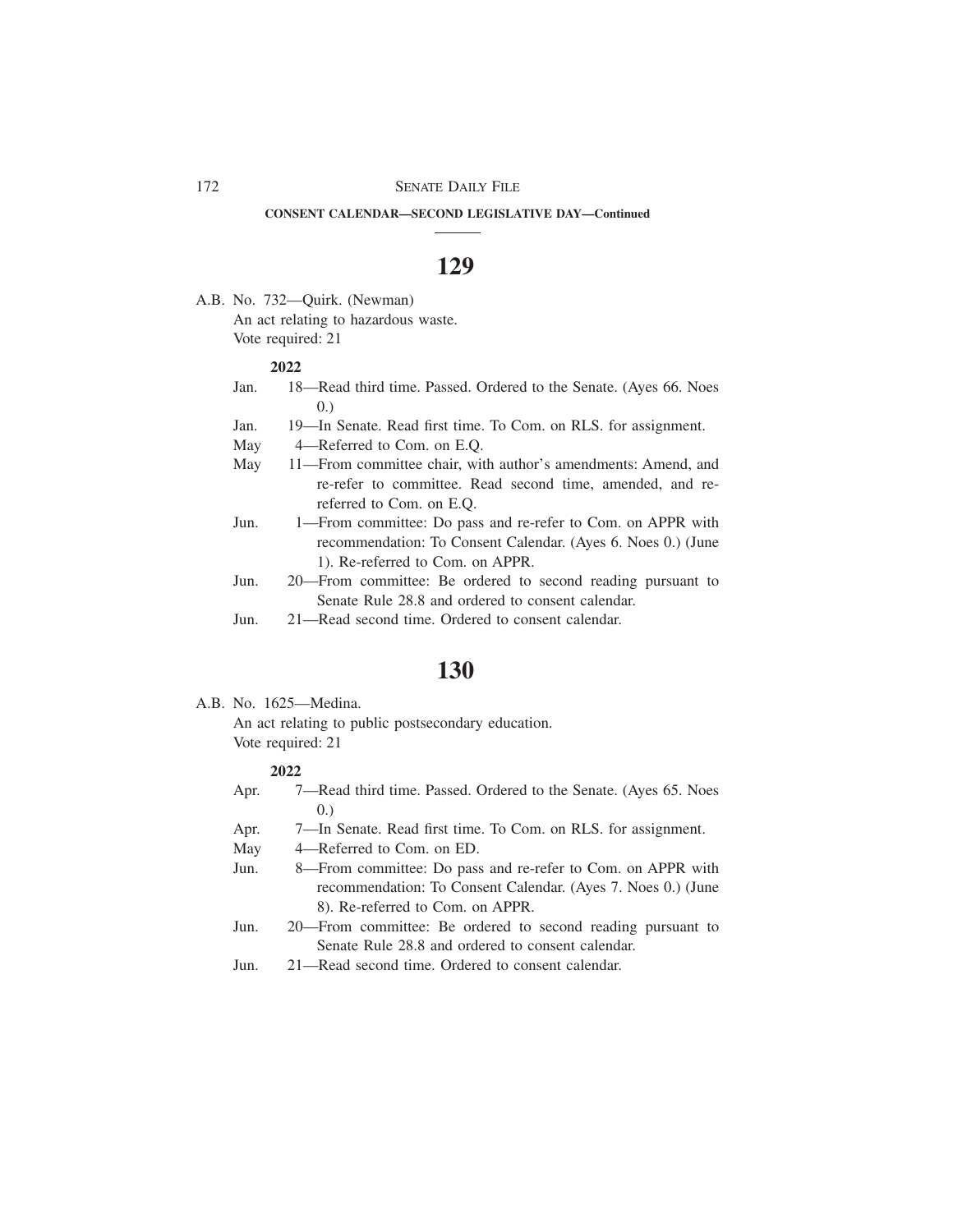# **131**

A.B. No. 1641— Maienschein.

An act relating to sexually violent predators. Vote required: 21

- Apr. 7—Read third time. Passed. Ordered to the Senate. (Ayes 65. Noes 0.)
- Apr.  $7$ —In Senate. Read first time. To Com. on RLS. for assignment.
- May 4—Referred to Com. on PUB. S.
- Jun. 1—From committee: Do pass and re-refer to Com. on APPR with recommendation: To Consent Calendar. (Ayes 5. Noes 0.) (May 31). Re-referred to Com. on APPR.
- Jun. 9—In committee: Hearing postponed by committee.
- Jun. 15—From committee chair, with author's amendments: Amend, and re-refer to committee. Read second time, amended, and rereferred to Com. on APPR.
- Jun. 20—From committee: Be ordered to second reading pursuant to Senate Rule 28.8 and ordered to consent calendar.
- Jun. 21—Read second time. Ordered to consent calendar.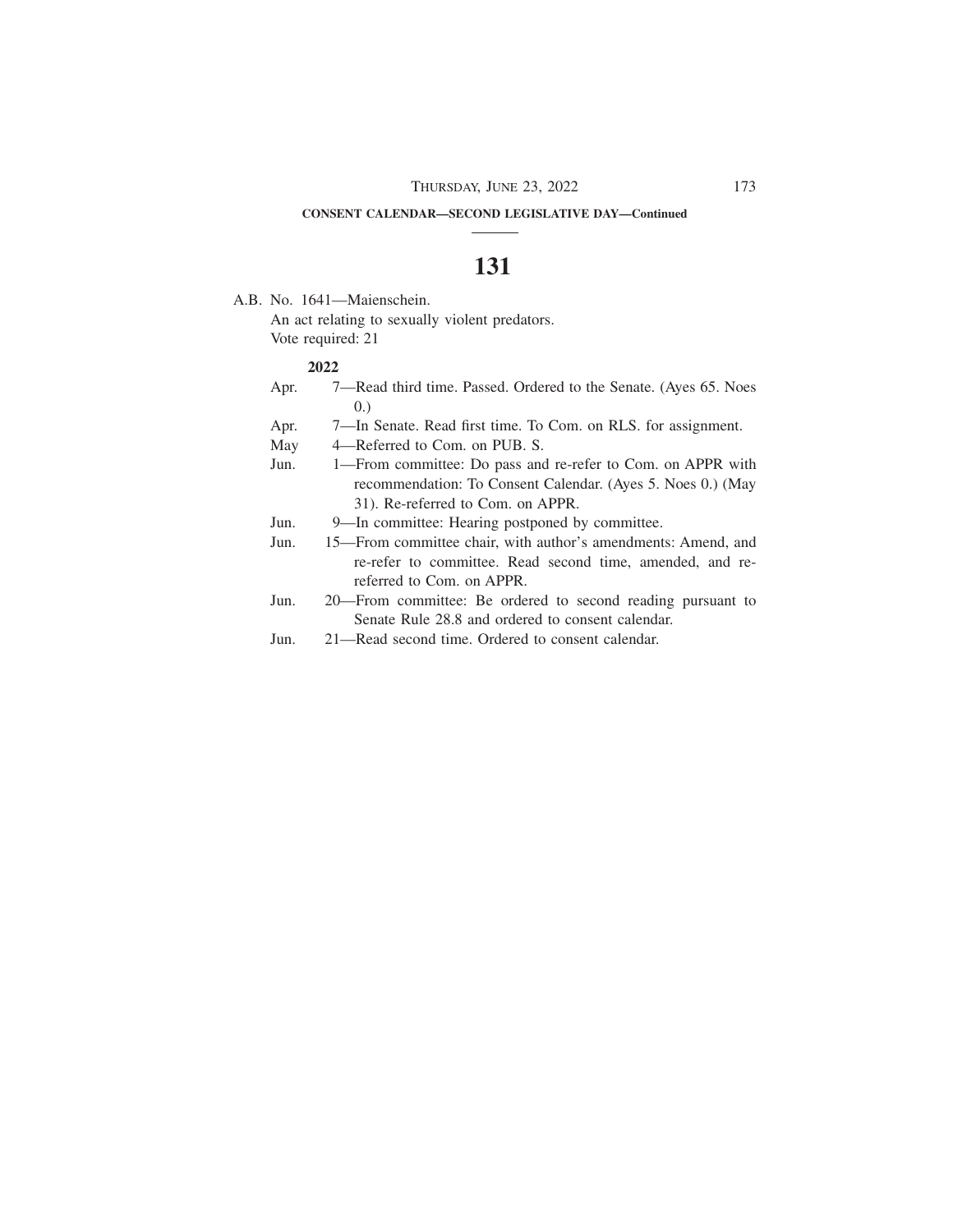# **132**

A.B. No. 1645— Petrie-Norris.

An act relating to state parks, and declaring the urgency thereof, to take effect immediately.

Vote required: 27

### **2022**

- May 5—Read third time. Urgency clause adopted. Passed. Ordered to the Senate. (Ayes 61. Noes 0.).
- May 5—In Senate. Read first time. To Com. on RLS. for assignment.
- May 18—Referred to Com. on N.R. & W.
- Jun. 1—From committee: Amend, and do pass as amended and re-refer to Com. on APPR with recommendation: To Consent Calendar. (Ayes 8. Noes 0.) (June 1).
- Jun. 2—Read second time and amended. Re-referred to Com. on APPR.
- Jun. 9—In committee: Hearing postponed by committee.
- Jun. 20—From committee: Be ordered to second reading pursuant to Senate Rule 28.8 and ordered to consent calendar.

Jun. 21—Read second time. Ordered to consent calendar.

### **133**

A.B. No. 1653— Patterson et al.

An act relating to property crimes. Vote required: 21

| Apr. | 7—Read third time. Passed. Ordered to the Senate. (Ayes 65. Noes |
|------|------------------------------------------------------------------|
|      | (0.)                                                             |
| Apr. | 7—In Senate. Read first time. To Com. on RLS. for assignment.    |
| May  | 4—Referred to Com. on PUB. S.                                    |
| Jun. | 1—From committee: Do pass and re-refer to Com. on APPR with      |
|      | recommendation: To Consent Calendar. (Ayes 5. Noes 0.) (May      |
|      | 31). Re-referred to Com. on APPR.                                |
| Jun. | 20—From committee: Be ordered to second reading pursuant to      |
|      | Senate Rule 28.8 and ordered to consent calendar.                |
| Jun. | 21—Read second time. Ordered to consent calendar.                |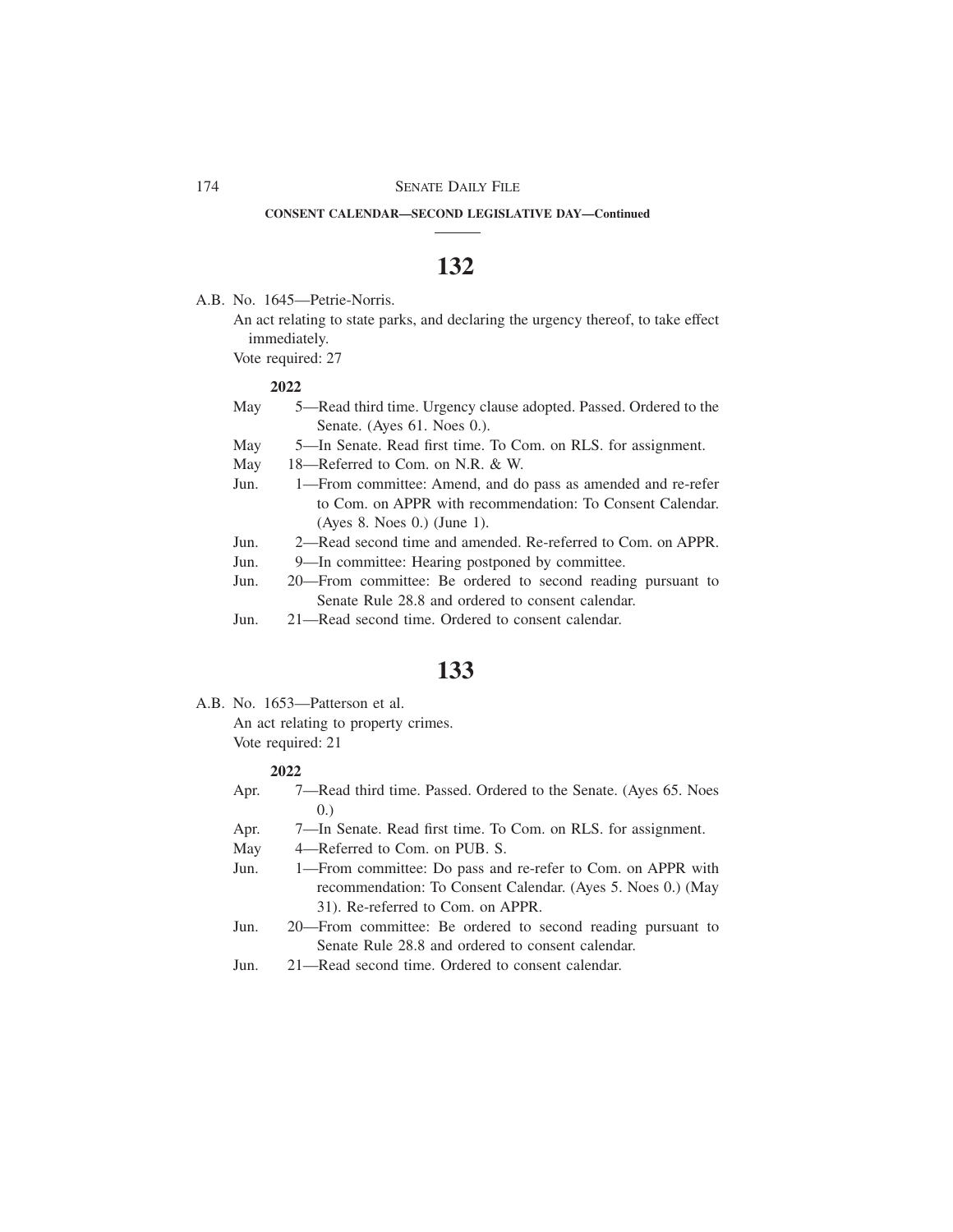## **134**

A.B. No. 1661— Davies.

An act relating to human trafficking. Vote required: 21

### **2022**

- Apr. 7—Read third time. Passed. Ordered to the Senate. (Ayes 65. Noes 0.)
- Apr.  $7$ —In Senate. Read first time. To Com. on RLS. for assignment.
- May 4—Referred to Com. on JUD.
- Jun. 1—From committee: Do pass and re-refer to Com. on APPR with recommendation: To Consent Calendar. (Ayes 8. Noes 0.) (May 31). Re-referred to Com. on APPR.
- Jun. 20—From committee: Be ordered to second reading pursuant to Senate Rule 28.8 and ordered to consent calendar.
- Jun. 21—Read second time. Ordered to consent calendar.

### **135**

A.B. No. 1726— Aguiar-Curry. (Newman) An act relating to confidential information. Vote required: 21

- Apr. 21—Read third time. Passed. Ordered to the Senate. (Ayes 68. Noes 0.)
- Apr. 21—In Senate. Read first time. To Com. on RLS. for assignment.
- May 4—Referred to Com. on JUD.
- May 16—From committee chair, with author's amendments: Amend, and re-refer to committee. Read second time, amended, and rereferred to Com. on JUD.
- Jun. 1—From committee: Do pass and re-refer to Com. on APPR with recommendation: To Consent Calendar. (Ayes 8. Noes 0.) (May 31). Re-referred to Com. on APPR.
- Jun. 20—From committee: Be ordered to second reading pursuant to Senate Rule 28.8 and ordered to consent calendar.
- Jun. 21—Read second time. Ordered to consent calendar.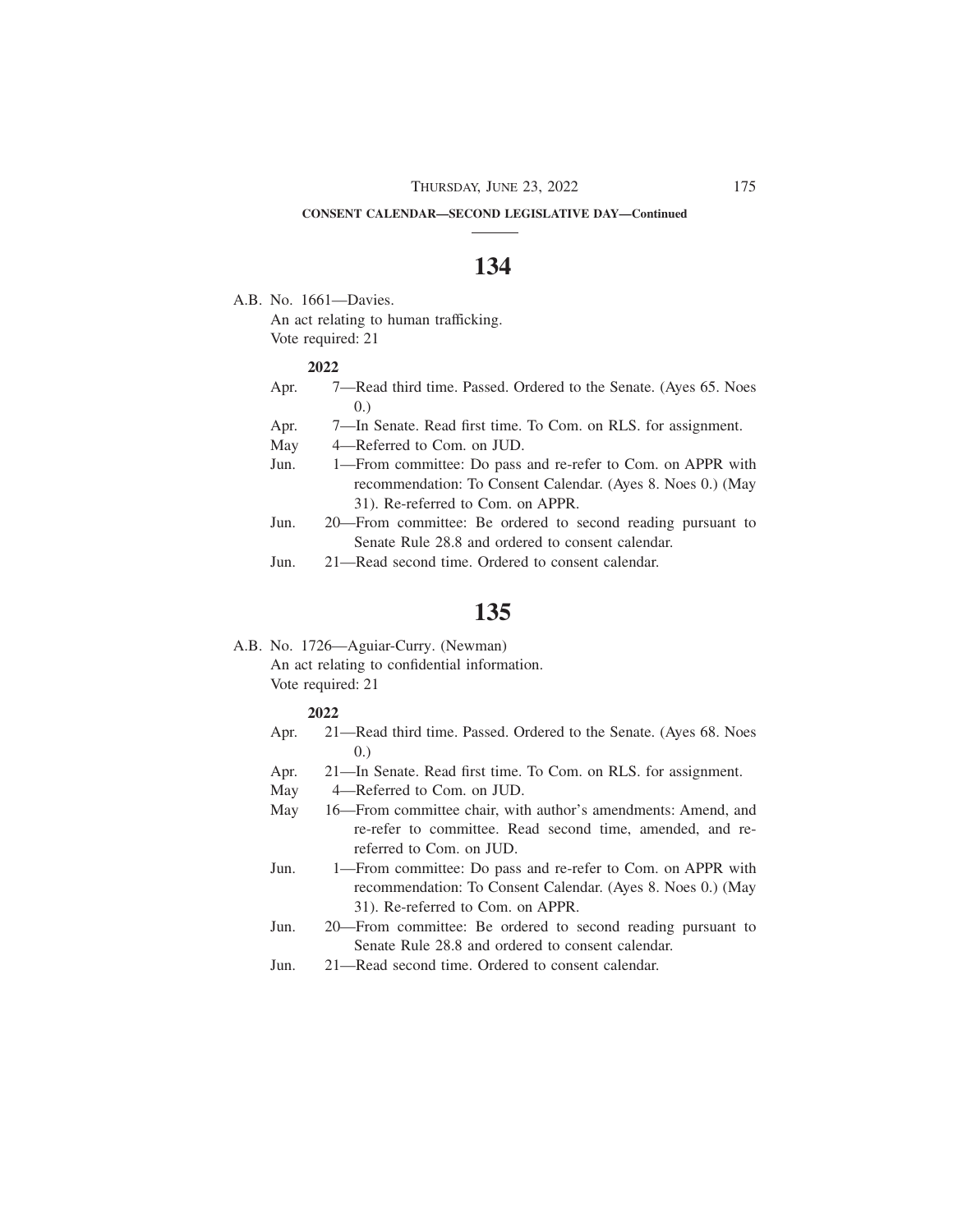# **136**

A.B. No. 1732— Patterson et al.

An act relating to emergency services. Vote required: 21

### **2022**

- Apr. 21—Read third time. Passed. Ordered to the Senate. (Ayes 68. Noes 0.)
- Apr. 21—In Senate. Read first time. To Com. on RLS. for assignment.
- May 4—Referred to Com. on PUB. S.
- Jun. 1—From committee: Do pass and re-refer to Com. on APPR with recommendation: To Consent Calendar. (Ayes 5. Noes 0.) (May 31). Re-referred to Com. on APPR.
- Jun. 20—From committee: Be ordered to second reading pursuant to Senate Rule 28.8 and ordered to consent calendar.
- Jun. 21—Read second time. Ordered to consent calendar.

### **137**

A.B. No. 1787— Quirk.

An act relating to pesticides. Vote required: 21

- May 5—Read third time. Passed. Ordered to the Senate. (Ayes 61. Noes 0.)
- May 5—In Senate. Read first time. To Com. on RLS. for assignment.
- May 18—Referred to Com. on E.O.
- Jun. 1—From committee: Do pass and re-refer to Com. on APPR with recommendation: To Consent Calendar. (Ayes 6. Noes 0.) (June 1). Re-referred to Com. on APPR.
- Jun. 9—In committee: Hearing postponed by committee.
- Jun. 20—From committee: Be ordered to second reading pursuant to Senate Rule 28.8 and ordered to consent calendar.
- Jun. 21—Read second time. Ordered to consent calendar.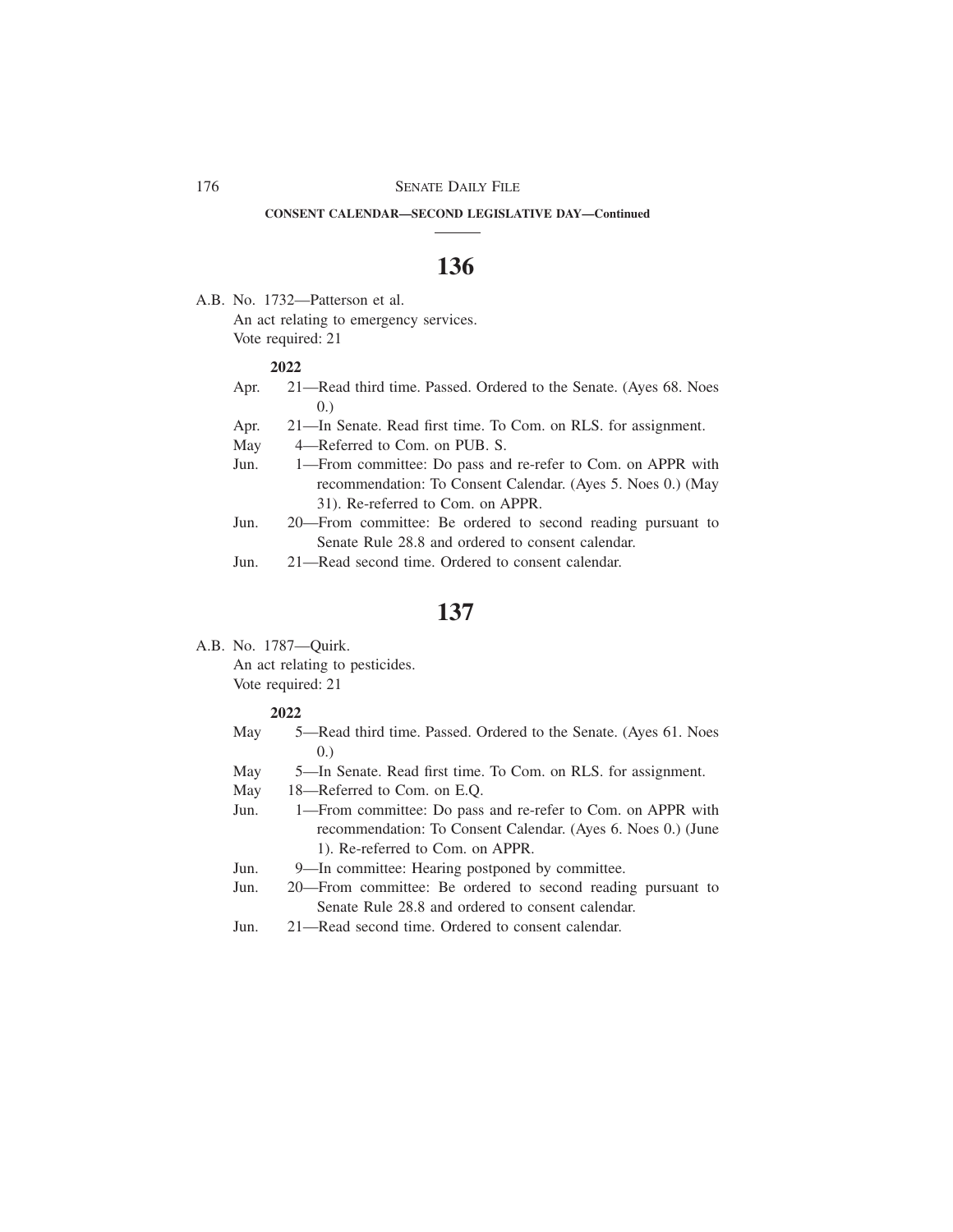## **138**

### A.B. No. 1805— Choi et al.

An act relating to unemployment insurance. Vote required: 21

### **2022**

- May 5—Read third time. Passed. Ordered to the Senate. (Ayes 61. Noes 0.)
- May 5—In Senate. Read first time. To Com. on RLS. for assignment.
- May 18—Referred to Com. on L., P.E. & R.
- Jun. 1—From committee: Do pass and re-refer to Com. on APPR with recommendation: To Consent Calendar. (Ayes 5. Noes 0.) (June 1). Re-referred to Com. on APPR.
- Jun. 9—In committee: Hearing postponed by committee.
- Jun. 20—From committee: Be ordered to second reading pursuant to Senate Rule 28.8 and ordered to consent calendar.
- Jun. 21—Read second time. Ordered to consent calendar.

### **139**

A.B. No. 1852— Patterson.

An act relating to health facilities. Vote required: 21

- Apr. 21—Read third time. Passed. Ordered to the Senate. (Ayes 68. Noes 0.)
- Apr. 21—In Senate. Read first time. To Com. on RLS. for assignment.
- May 4—Referred to Com. on HEALTH.
- Jun. 1—From committee: Do pass and re-refer to Com. on APPR with recommendation: To Consent Calendar. (Ayes 9. Noes 0.) (June 1). Re-referred to Com. on APPR.
- Jun. 20—From committee: Be ordered to second reading pursuant to Senate Rule 28.8 and ordered to consent calendar.
- Jun. 21—Read second time. Ordered to consent calendar.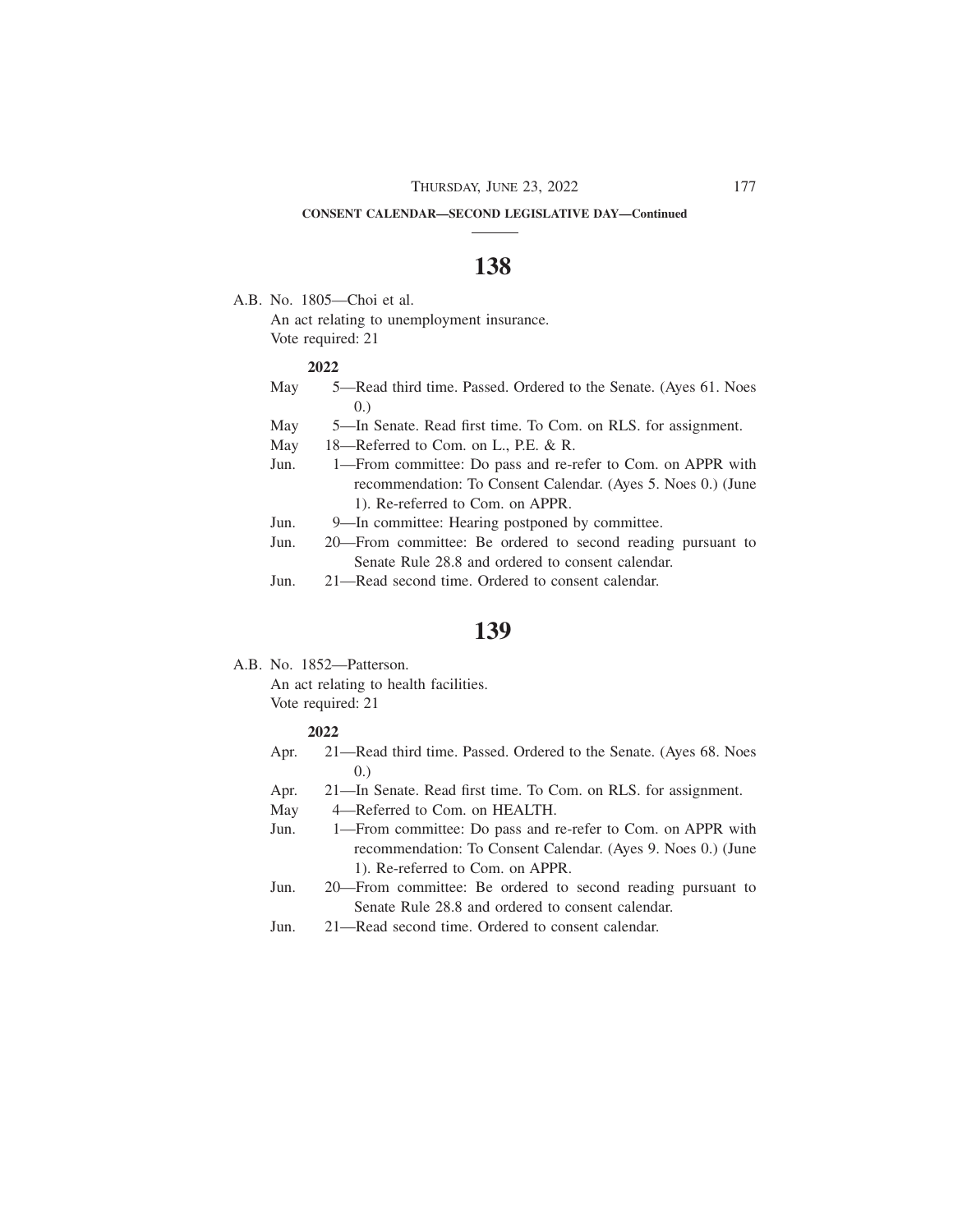# **140**

A.B. No. 1854— Boerner Horvath.

An act relating to unemployment insurance. Vote required: 21

### **2022**

- May 5—Read third time. Passed. Ordered to the Senate. (Ayes 61. Noes 0.)
- May 5—In Senate. Read first time. To Com. on RLS. for assignment.
- May 18—Referred to Com. on L., P.E. & R.
- Jun. 1—From committee: Do pass and re-refer to Com. on APPR with recommendation: To Consent Calendar. (Ayes 5. Noes 0.) (June 1). Re-referred to Com. on APPR.
- Jun. 9—In committee: Hearing postponed by committee.
- Jun. 20—From committee: Be ordered to second reading pursuant to Senate Rule 28.8 and ordered to consent calendar.
- Jun. 21—Read second time. Ordered to consent calendar.

## **141**

A.B. No. 1876— Seyarto et al. An act relating to teacher credentialing. Vote required: 21

- Apr. 21—Read third time. Passed. Ordered to the Senate. (Ayes 68. Noes 0.)
- Apr. 21—In Senate. Read first time. To Com. on RLS. for assignment.
- May 4—Referred to Com. on ED.
- Jun. 1—From committee: Do pass and re-refer to Com. on APPR with recommendation: To Consent Calendar. (Ayes 6. Noes 0.) (June 1). Re-referred to Com. on APPR.
- Jun. 9—In committee: Hearing postponed by committee.
- Jun. 20—From committee: Be ordered to second reading pursuant to Senate Rule 28.8 and ordered to consent calendar.
- Jun. 21—Read second time. Ordered to consent calendar.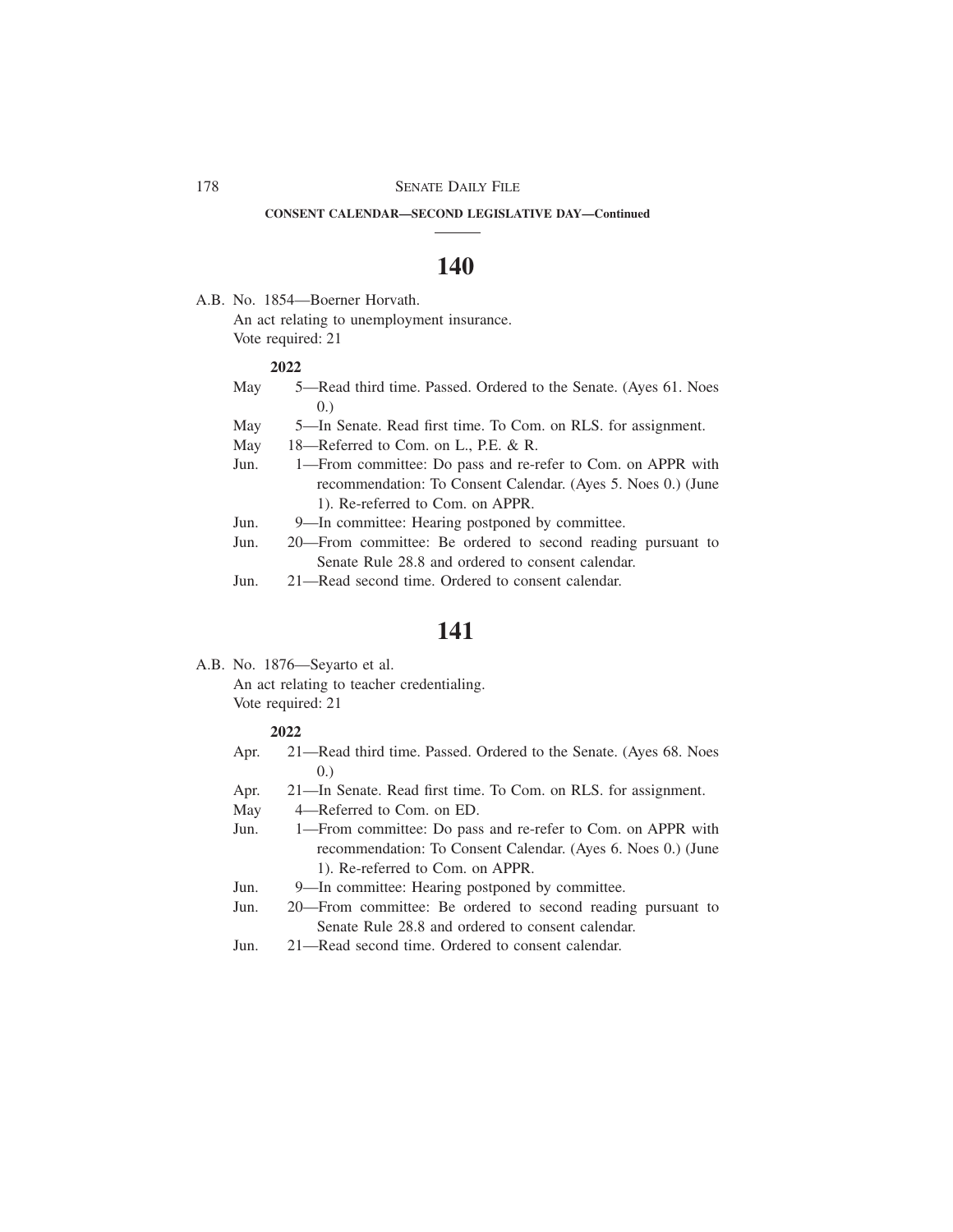## **142**

A.B. No. 1893— Cunningham.

An act relating to teacher credentialing. Vote required: 21

### **2022**

- Apr. 21—Read third time. Passed. Ordered to the Senate. (Ayes 68. Noes 0.)
- Apr. 21—In Senate. Read first time. To Com. on RLS. for assignment.
- May 4—Referred to Com. on ED.
- Jun. 1—From committee: Do pass and re-refer to Com. on APPR with recommendation: To Consent Calendar. (Ayes 6. Noes 0.) (June 1). Re-referred to Com. on APPR.
- Jun. 9—In committee: Hearing postponed by committee.
- Jun. 20—From committee: Be ordered to second reading pursuant to Senate Rule 28.8 and ordered to consent calendar.
- Jun. 21—Read second time. Ordered to consent calendar.

### **143**

A.B. No. 1907— Bauer-Kahan. (Rubio) An act relating to long-term health care facilities. Vote required: 21

- Apr. 21—Read third time. Passed. Ordered to the Senate. (Ayes 68. Noes 0.)
- Apr. 21—In Senate. Read first time. To Com. on RLS. for assignment.
- May 4—Referred to Com. on HEALTH.
- Jun. 1—From committee: Do pass and re-refer to Com. on APPR with recommendation: To Consent Calendar. (Ayes 9. Noes 0.) (June 1). Re-referred to Com. on APPR.
- Jun. 20—From committee: Be ordered to second reading pursuant to Senate Rule 28.8 and ordered to consent calendar.
- Jun. 21—Read second time. Ordered to consent calendar.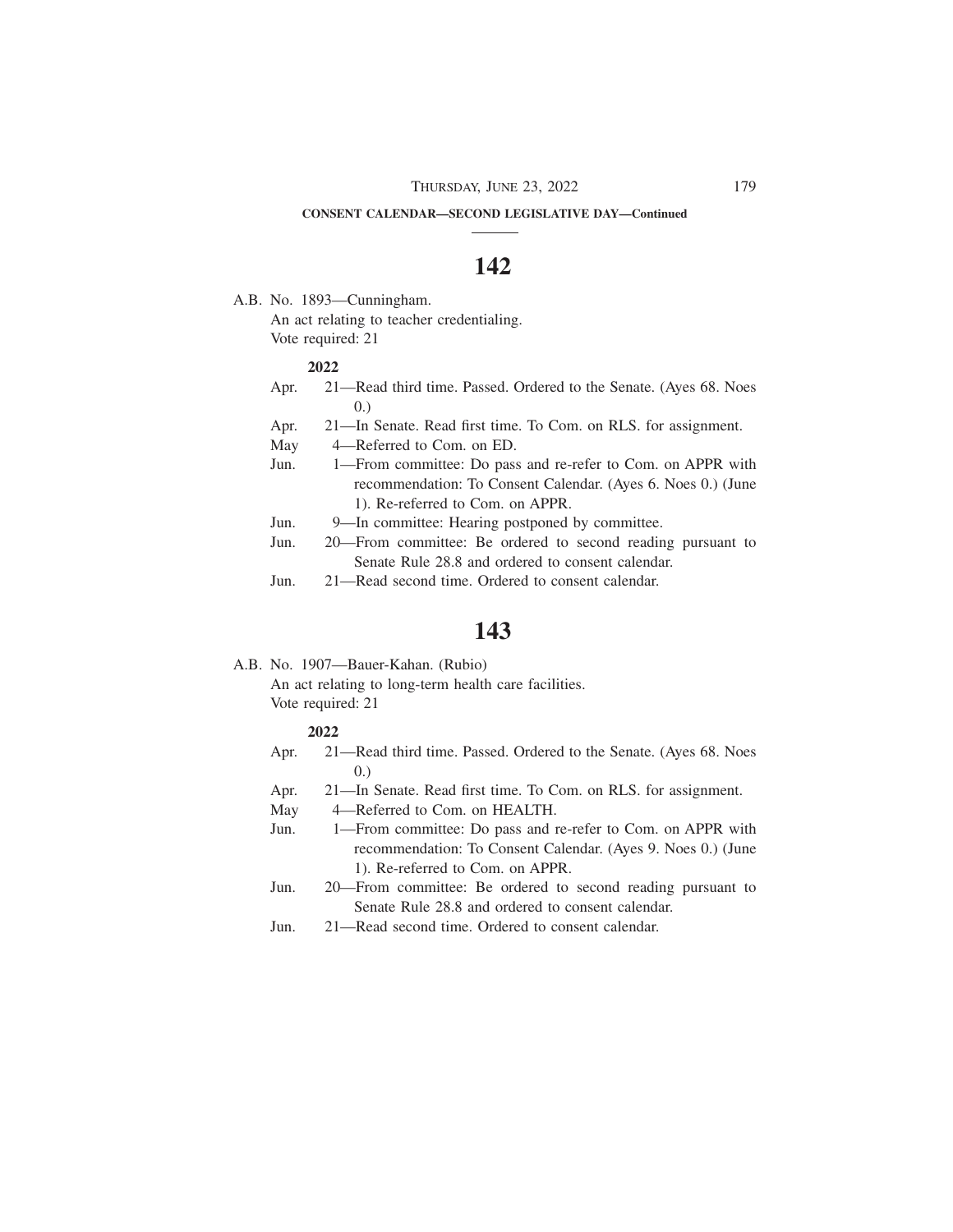# **144**

A.B. No. 1923— Mathis et al.

An act relating to partnership academies. Vote required: 21

### **2022**

- May 5—Read third time. Passed. Ordered to the Senate. (Ayes 61. Noes 0.)
- May 5—In Senate. Read first time. To Com. on RLS. for assignment.
- May 18—Referred to Com. on ED.
- Jun. 8—From committee: Do pass and re-refer to Com. on APPR with recommendation: To Consent Calendar. (Ayes 7. Noes 0.) (June 8). Re-referred to Com. on APPR.
- Jun. 20—From committee: Be ordered to second reading pursuant to Senate Rule 28.8 and ordered to consent calendar.
- Jun. 21—Read second time. Ordered to consent calendar.

### **145**

A.B. No. 1968— Seyarto.

An act relating to public postsecondary education. Vote required: 21

- Apr. 7—Read third time. Passed. Ordered to the Senate. (Ayes 65. Noes 0.)
- Apr. 7—In Senate. Read first time. To Com. on RLS. for assignment.
- May 4—Referred to Com. on ED.
- Jun. 8—From committee: Do pass and re-refer to Com. on APPR with recommendation: To Consent Calendar. (Ayes 7. Noes 0.) (June 8). Re-referred to Com. on APPR.
- Jun. 20—From committee: Be ordered to second reading pursuant to Senate Rule 28.8 and ordered to consent calendar.
- Jun. 21—Read second time. Ordered to consent calendar.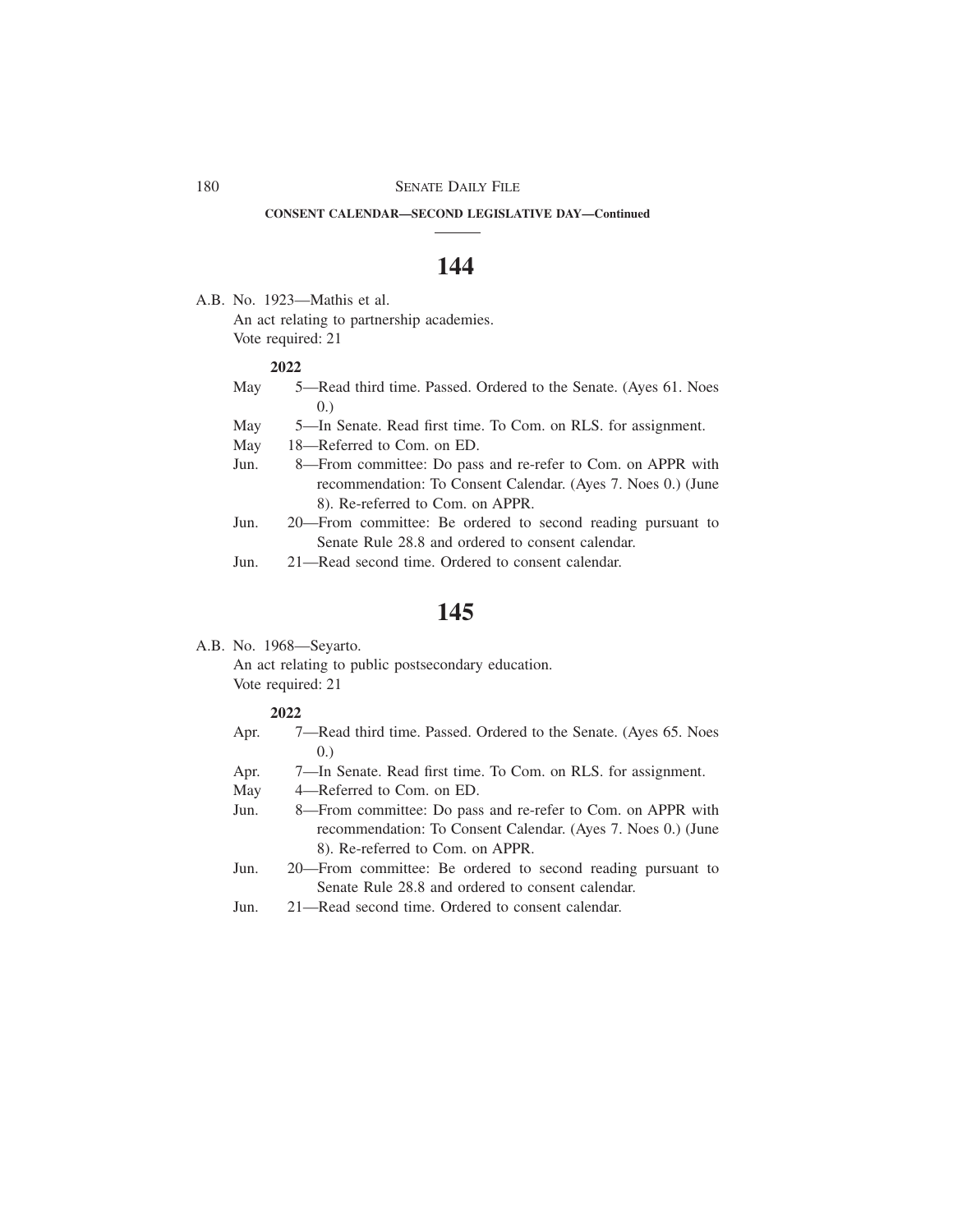#### **CONSENT CALENDAR—SECOND LEGISLATIVE DAY—Continued**

# **146**

A.B. No. 2094— Robert Rivas et al. An act relating to land use. Vote required: 21

#### **2022**

- May 9—Read third time. Passed. Ordered to the Senate. (Ayes 65. Noes 0.)
- May 10—In Senate. Read first time. To Com. on RLS. for assignment.
- May 18—Referred to Com. on HOUSING.
- May 24—From committee chair, with author's amendments: Amend, and re-refer to committee. Read second time, amended, and rereferred to Com. on HOUSING.
- Jun. 1—From committee: Do pass and re-refer to Com. on APPR with recommendation: To Consent Calendar. (Ayes 8. Noes 0.) (May 31). Re-referred to Com. on APPR.
- Jun. 9—In committee: Hearing postponed by committee.
- Jun. 20—From committee: Be ordered to second reading pursuant to Senate Rule 28.8 and ordered to consent calendar.
- Jun. 21—Read second time. Ordered to consent calendar.

# **147**

A.B. No. 2127— Santiago. An act relating to health care coverage. Vote required: 21

#### **2022**

- May 5—Read third time. Passed. Ordered to the Senate. (Ayes 61. Noes 0.)
- May 5—In Senate. Read first time. To Com. on RLS. for assignment.
- May 18—Referred to Com. on HEALTH.
- Jun. 1—From committee: Do pass and re-refer to Com. on APPR with recommendation: To Consent Calendar. (Ayes 9. Noes 0.) (June 1). Re-referred to Com. on APPR.
- Jun. 20—From committee: Be ordered to second reading pursuant to Senate Rule 28.8 and ordered to consent calendar.
- Jun. 21—Read second time. Ordered to consent calendar.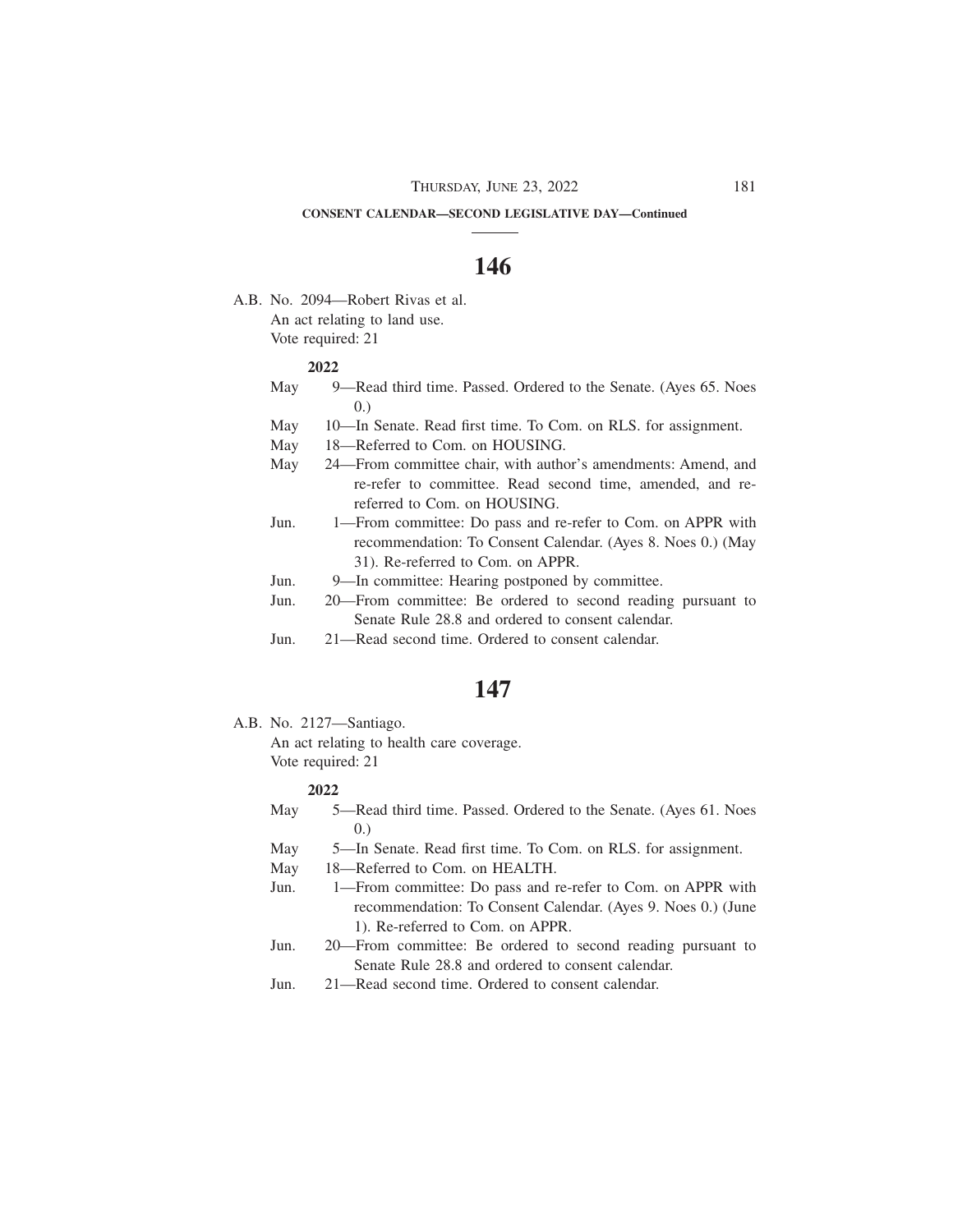#### **CONSENT CALENDAR—SECOND LEGISLATIVE DAY—Continued**

# **148**

A.B. No. 2272— Low.

An act relating to postsecondary education, and making an appropriation therefor.

Vote required: 21

#### **2022**

- May 5—Read third time. Passed. Ordered to the Senate. (Ayes 61. Noes 0.)
- May 5—In Senate. Read first time. To Com. on RLS. for assignment.

May 18—Referred to Com. on ED.

- Jun. 8—From committee: Do pass and re-refer to Com. on APPR with recommendation: To Consent Calendar. (Ayes 7. Noes 0.) (June 8). Re-referred to Com. on APPR.
- Jun. 20—From committee: Be ordered to second reading pursuant to Senate Rule 28.8 and ordered to consent calendar.
- Jun. 21—Read second time. Ordered to consent calendar.

# **149**

A.B. No. 2324— Irwin.

An act relating to public employment. Vote required: 21

#### **2022**

- Apr. 21—Read third time. Passed. Ordered to the Senate. (Ayes 68. Noes  $( )$
- Apr. 21—In Senate. Read first time. To Com. on RLS. for assignment.
- May 4—Referred to Com. on GOV. & F.
- May 23—From committee chair, with author's amendments: Amend, and re-refer to committee. Read second time, amended, and rereferred to Com. on GOV. & F.
- Jun. 1—From committee: Do pass and re-refer to Com. on APPR with recommendation: To Consent Calendar. (Ayes 5. Noes 0.) (June 1). Re-referred to Com. on APPR.
- Jun. 9—In committee: Hearing postponed by committee.
- Jun. 20—From committee: Be ordered to second reading pursuant to Senate Rule 28.8 and ordered to consent calendar.
- Jun. 21—Read second time. Ordered to consent calendar.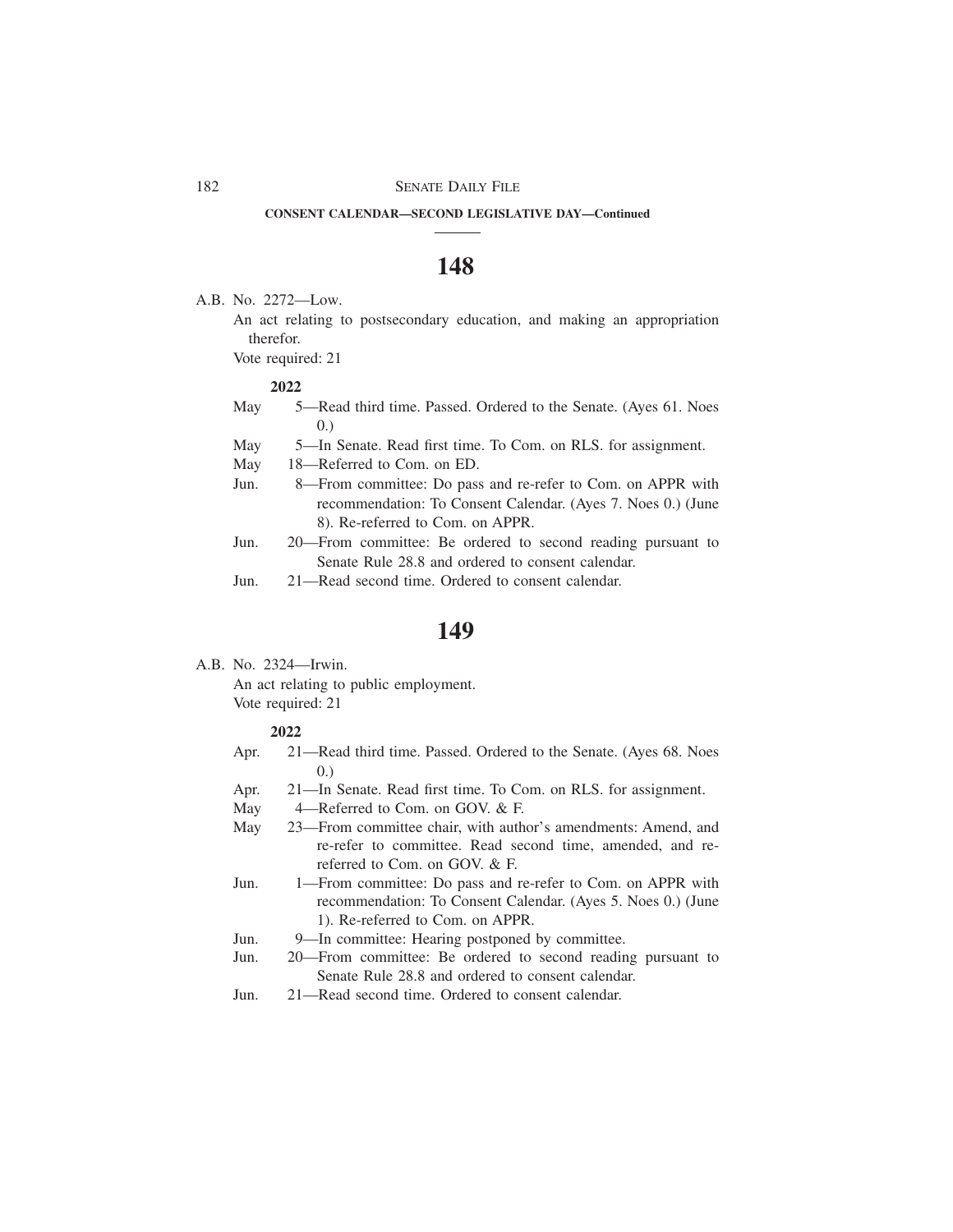#### **CONSENT CALENDAR—SECOND LEGISLATIVE DAY—Continued**

# **150**

#### A.B. No. 2481— Smith.

An act relating to hazardous waste. Vote required: 21

#### **2022**

- May 5—Read third time. Passed. Ordered to the Senate. (Ayes 61. Noes 0.)
- May 5—In Senate. Read first time. To Com. on RLS. for assignment.
- May 18—Referred to Com. on E.Q.
- May 23—From committee chair, with author's amendments: Amend, and re-refer to committee. Read second time, amended, and rereferred to Com. on E.Q.
- Jun. 1—From committee: Do pass and re-refer to Com. on APPR with recommendation: To Consent Calendar. (Ayes 6. Noes 0.) (June 1). Re-referred to Com. on APPR.
- Jun. 20—From committee: Be ordered to second reading pursuant to Senate Rule 28.8 and ordered to consent calendar.
- Jun. 21—Read second time. Ordered to consent calendar.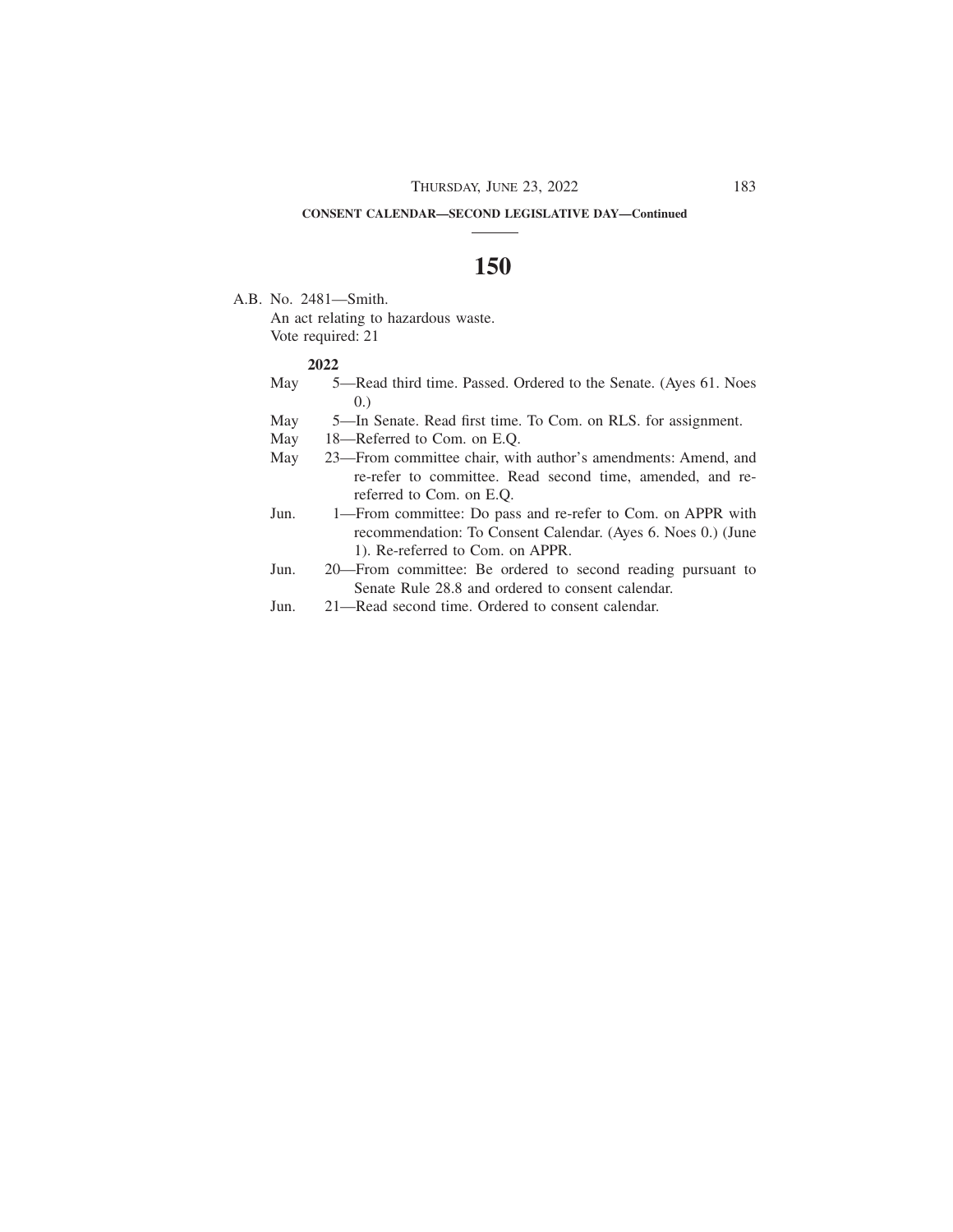# **INACTIVE FILE (SENATE BILLS)**

|  | File No. Bill No. Author |                               | File | Subject                |
|--|--------------------------|-------------------------------|------|------------------------|
|  |                          | A- 1 S.C.A. 1 Hertzberg       |      | (3) Relating to elec   |
|  |                          | A- 2 S.B. 784 Glazer          |      | (UB) Relating to state |
|  | A- 3 S.C.R. 69 Grove     |                               |      | (3) Relating to pead   |
|  |                          | <b>A-</b> 4 S.B. 1366 McGuire |      | (3) Relating to pub    |
|  |                          | A- 5 S.B. 1074 McGuire        |      | (3) Relating to taxa   |
|  |                          |                               |      | effect immed           |
|  |                          | A- 6 S.B. 1038 Bradford       |      | (3) Relating to law    |
|  |                          | A- 7 S.B. 1088 Bradford       |      | (3) Relating to pub    |
|  |                          | A- 8 S.B. 1389 Bradford       |      | (3) Relating to vehi   |
|  |                          | A- 9 S.B. 1288 Umberg         |      | (3) Relating to the    |
|  |                          |                               |      | California.            |

- (3) Relating to elections.
- (UB) Relating to state government.
	- (3) Relating to peace officers.
	- (3) Relating to public contracts.
	- (3) Relating to taxation, to take effect immediately, tax levy.
	- (3) Relating to law enforcement.
	- (3) Relating to public employment.
	- (3) Relating to vehicles.
	- (3) Relating to the University of California.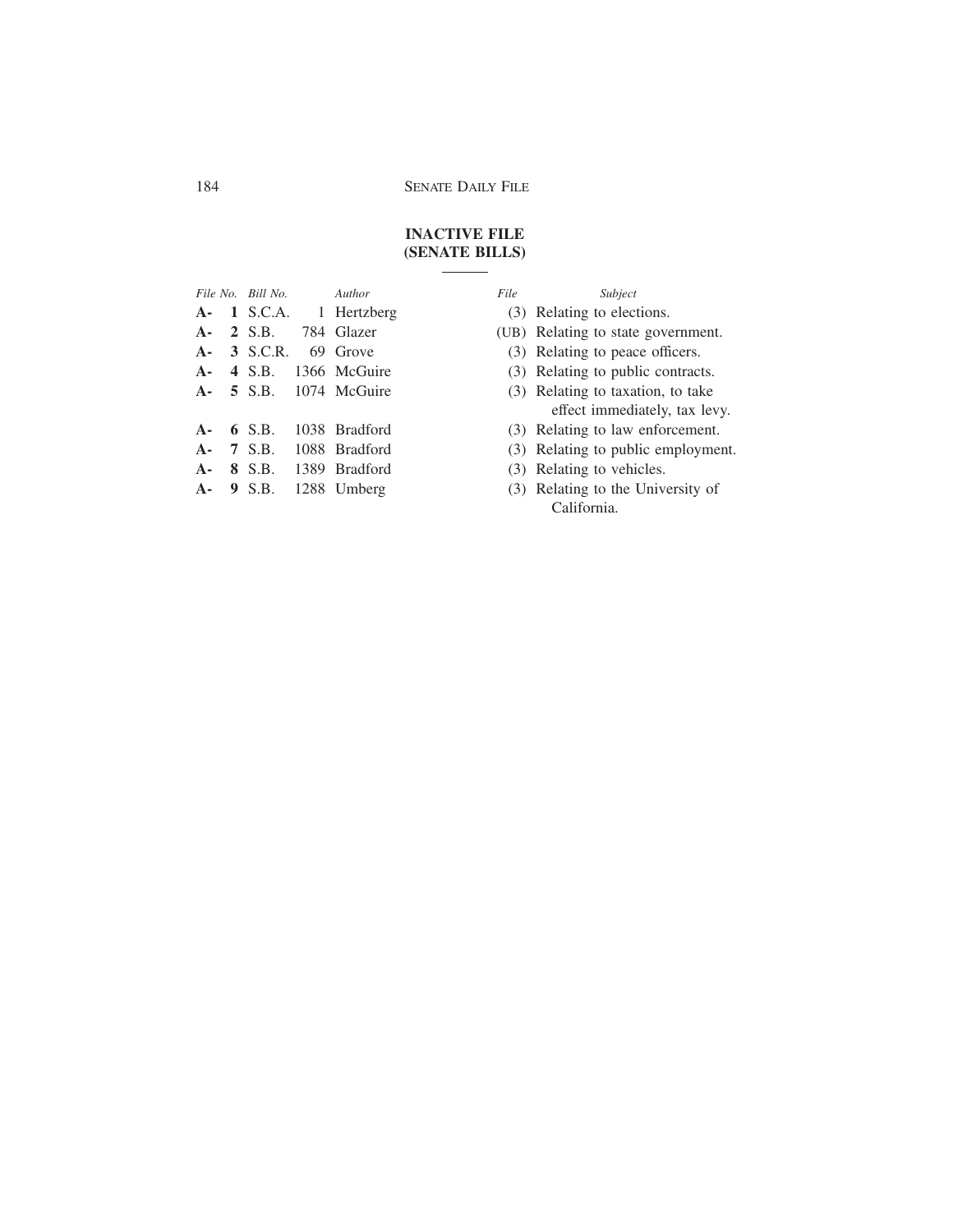### **INACTIVE FILE (ASSEMBLY BILLS)**

|                | File No. | Bill No.   |          | Author           | File | Subject                 |
|----------------|----------|------------|----------|------------------|------|-------------------------|
|                |          | A- 10 A.B. |          | 920 Aguiar-Curry |      | (CC) Relating to agri   |
| $A -$          |          | 11 A.B.    |          | 706 Cooley       |      | (3) Relating to the     |
|                |          | A- 12 A.B. |          | 775 Berman       |      | (3) Relating to the     |
|                |          |            |          |                  |      | form Act of 1           |
| A-             |          | 13 A.B.    |          | 503 Stone        |      | (3) Relating to juve    |
| A-             |          | 14 A.B.    | 1051     | <b>Bennett</b>   |      | (3) Relating to Med     |
| А-             |          | 15 A.B.    |          | 499 Blanca Rubio |      | (3) Relating to refe    |
|                |          | A- 16 A.B. |          | 402 Wicks        |      | (3) Relating to uner    |
|                |          |            |          |                  |      | surance, and            |
|                |          |            |          |                  |      | propriation th          |
| $A -$          |          | 17 A.B.    |          | 305 Maienschein  |      | (3) Relating to vete    |
| $A -$          | 18       | A.B.       | 731      | Bauer-Kahan      |      | (3) Relating to cour    |
| $\mathbf{A}$ - |          | 19 A.B.    |          | 284 Robert Rivas |      | (3) Relating to gree    |
| А-             |          | 20 A.B.    |          | 350 Villapudua   |      | (3) Relating to agri    |
| А-             | 21       | A.B.       | 719      | AGRI.            |      | (CC) Relating to bees   |
| А-             | 22       | A.B.       |          | 1389 Reyes       |      | $(3)$ Relating to air 1 |
|                |          | A- 23 A.B. |          | 1150 Frazier     |      | (3) Relating to hors    |
|                |          | A- 24 A.B. |          | 1586 G.O.        |      | (3) Relating to alco    |
|                |          |            |          |                  |      | control.                |
|                |          | A- 25 A.B. |          | 858 Jones-Sawyer |      | (3) Relating to emp     |
|                |          | A- 26 A.B. |          | 777 McCarty      |      | (3) Relating to state   |
|                |          | A- 27 A.B. |          | 1512 Bauer-Kahan |      | (3) Relating to park    |
|                |          |            |          |                  |      | ation.                  |
|                |          | A- 28 A.B. |          | 759 McCarty      |      | Relating to elec        |
|                |          | A- 29 A.B. |          | 826 Irwin        |      | (3) Relating to cour    |
|                |          |            |          |                  |      | retirement.             |
| A-             |          | 30 A.B.    |          | 857 Kalra        |      | (3) Relating to emp     |
|                |          | A- 31 A.B. |          | 984 Luz Rivas    |      | Relating to vehi        |
|                |          | A- 32 A.B. |          | 1041 Wicks       |      | (3) Relating to emp     |
|                |          | A- 33 A.B. |          | 392 Nazarian     |      | (3) Relating to clin    |
|                |          |            |          |                  |      | ries.                   |
|                |          | A- 34 A.B. |          | 500 Ward         |      | (3) Relating to hou     |
|                |          | A- 35 A.B. |          | 989 Gabriel      |      | (3) Relating to hou     |
|                |          | A- 36 A.B. |          | 334 Mullin       |      | (3) Relating to wor     |
|                |          |            |          |                  |      | tion.                   |
| <b>A-</b>      |          | 37 A.B.    | 1102 Low |                  |      | (3) Relating to heal    |
|                |          | A- 38 A.B. |          | 364 Rodriguez    |      | (3) Relating to fore    |

- **(CC)** Relating to agriculture.
	- (3) Relating to the Legislature.
	- (3) Relating to the Political Reform Act of 1974.
	- (3) Relating to juveniles.
	- (3) Relating to Medi-Cal.
	- (3) Relating to referral sources.
	- (3) Relating to unemployment insurance, and making an appropriation therefor.
	- (3) Relating to veterans.
	- (3) Relating to county jails.
	- (3) Relating to greenhouse gases.
	- (3) Relating to agriculture.
- (CC) Relating to bees.
	- (3) Relating to air pollution.
	- (3) Relating to horse racing.
	- (3) Relating to alcoholic beverage control.
	- (3) Relating to employment.
	- (3) Relating to state property.
	- (3) Relating to parks and recreation.

Relating to elections.

- (3) Relating to county employees' retirement.
- (3) Relating to employment. Relating to vehicles.
- (3) Relating to employment.
- (3) Relating to clinical laboratories.
- (3) Relating to housing.
- (3) Relating to housing.
- (3) Relating to workers' compensation.
- (3) Relating to healing arts.
- (3) Relating to foreign labor contractors.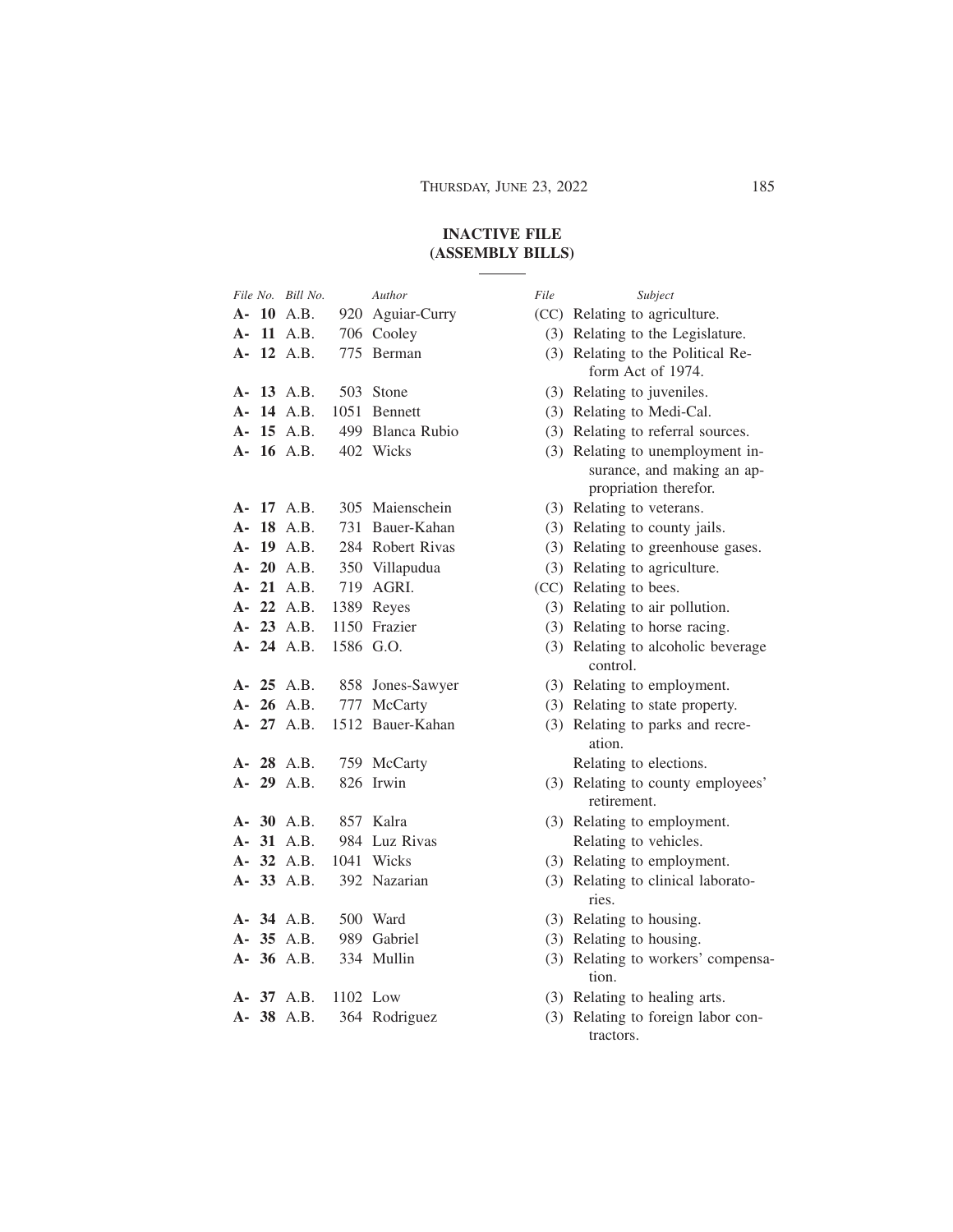#### **INACTIVE FILE (ASSEMBLY BILLS)—Continued**

|  | File No. Bill No. Author     |                                | File | Subject                  |
|--|------------------------------|--------------------------------|------|--------------------------|
|  |                              | <b>A- 39</b> A.B. 965 Levine   |      | (3) Relating to buil     |
|  |                              | A- 40 A.C.R. 98 Aguiar-Curry   |      | (3) Relating to Pub      |
|  |                              | <b>A- 41</b> A.B. 937 Carrillo |      | (3) Relating to imm      |
|  |                              |                                |      | forcement.               |
|  |                              | A- 42 A.B. 1395 Muratsuchi     |      | (3) Relating to gree     |
|  | <b>A- 43</b> A.B. 482 Ward   |                                |      | (3) Relating to hou      |
|  | $A = AA \land B = 2600$ Ting |                                |      | $(CC)$ Polating to state |

- (3) Relating to building standards.
- (3) Relating to Public Health.
- (3) Relating to immigration enforcement.
- (3) Relating to greenhouse gases.
- (3) Relating to housing.
- **A- 44** A.B. 2699 Ting (CC) Relating to state prisons.
- **A- 45** A.B. 2812 Bigelow (CC) Relating to horse racing.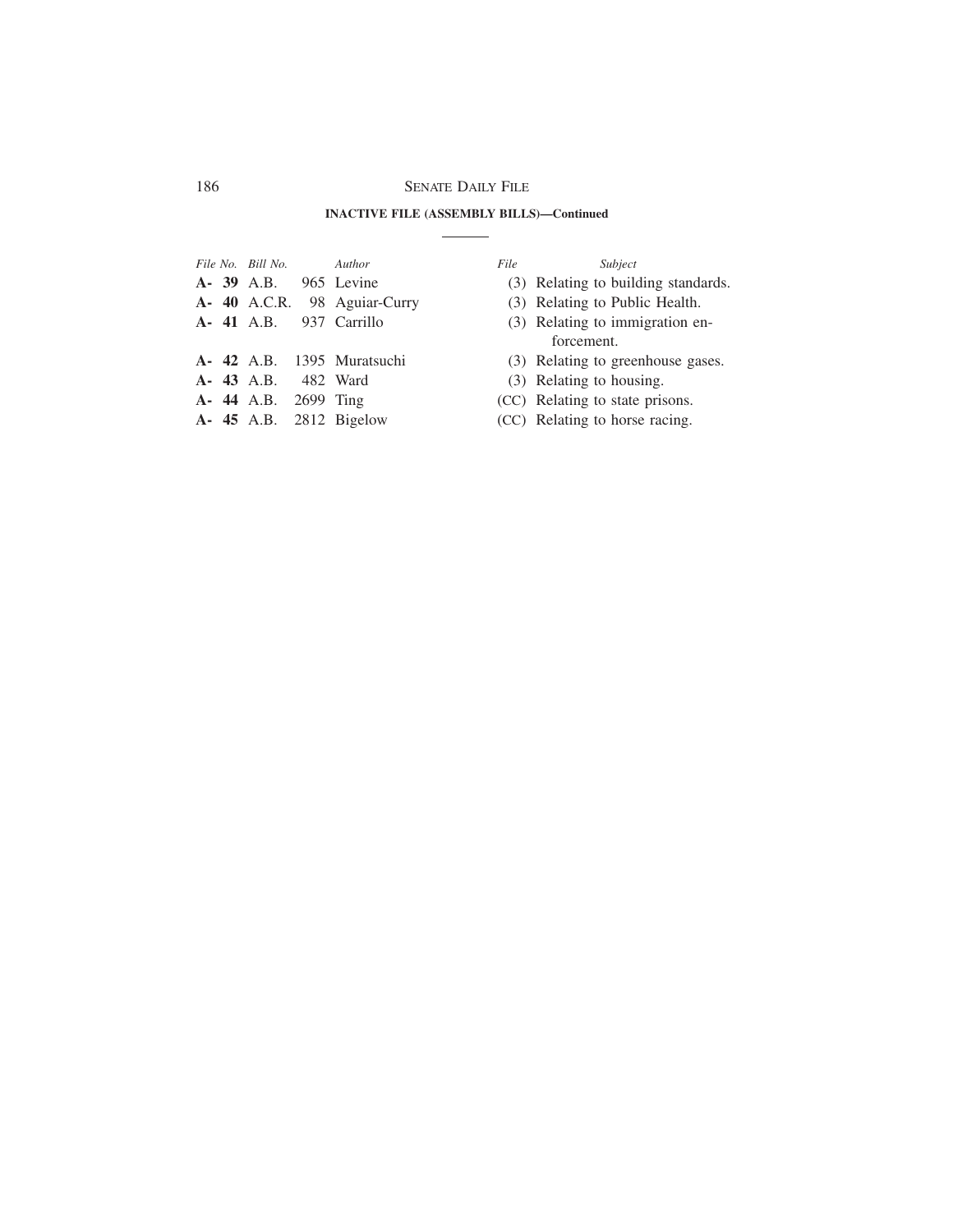# **HELD AT DESK (ASSEMBLY BILLS)**

L.

÷

| File No. Bill No. | Author                       | Subject                           |
|-------------------|------------------------------|-----------------------------------|
|                   | <b>A- 46</b> A.B. 159 Budget | Relating to state employment, and |
|                   |                              | making an appropriation therefor, |
|                   |                              | to take effect immediately, bill  |
|                   |                              | related to the budget.            |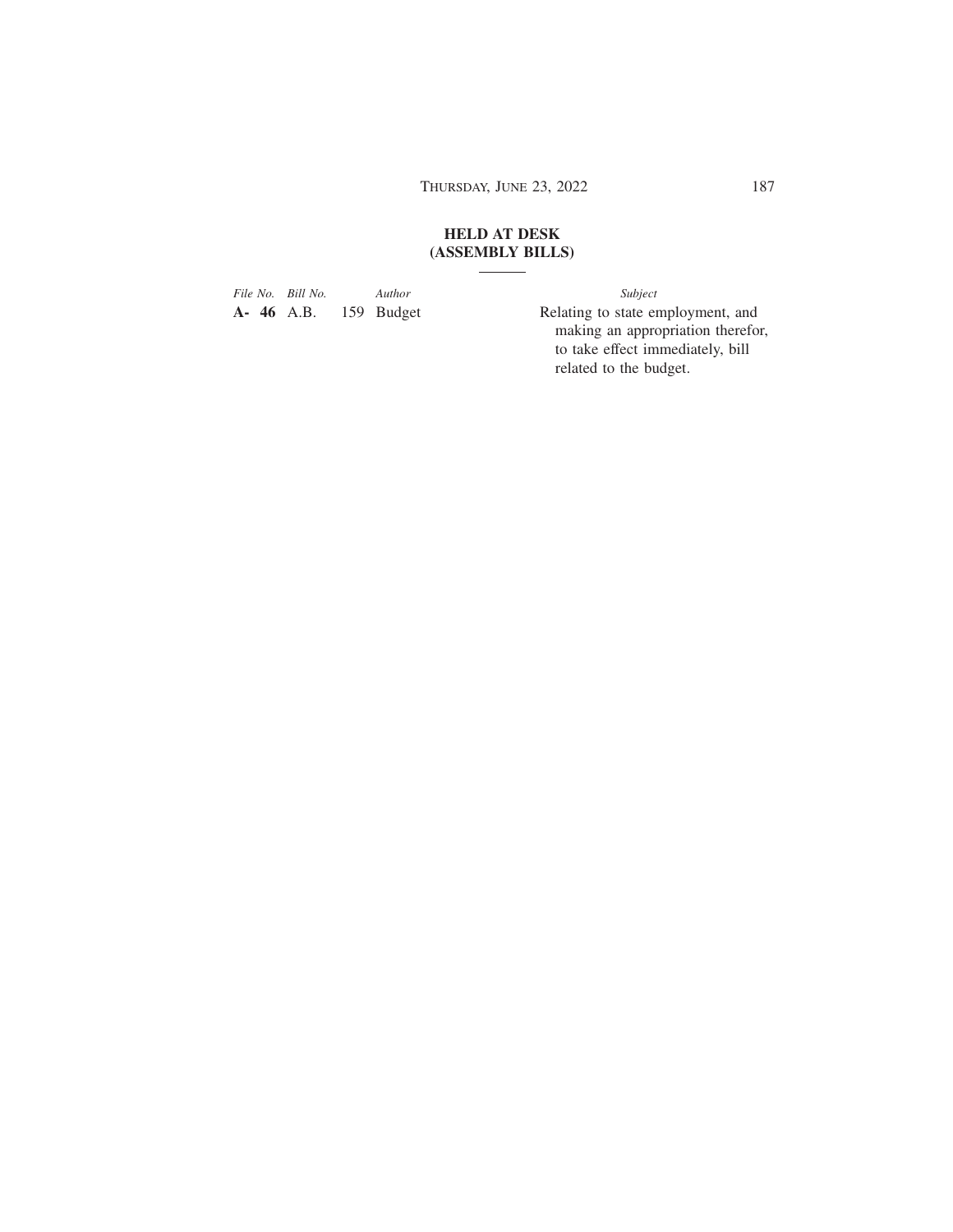|                | BILL NO. ITEM NO. AUTHOR |                                                                               | <b>LOCATION</b>               | <b>VOTE REQ</b> |
|----------------|--------------------------|-------------------------------------------------------------------------------|-------------------------------|-----------------|
| SB 632         | 50                       | Portantino                                                                    | <b>Unfinished Business</b>    | 2/3             |
| SB 784         | $A-2$                    | Glazer et al.                                                                 | <b>Inactive File</b>          | MAJ             |
| SB 938         | 49                       | Hertzberg et al.                                                              | <b>Unfinished Business</b>    | MAJ             |
| SB 1038        | A-6                      | <b>Bradford</b>                                                               | <b>Inactive File</b>          | MAJ             |
| SB 1074        | $A-5$                    | McGuire et al.                                                                | Inactive File                 | 2/3             |
| SB 1088        | $A-7$                    | <b>Bradford</b>                                                               | <b>Inactive File</b>          | <b>MAJ</b>      |
| SB 1288        | $A-9$                    | Umberg et al.                                                                 | Inactive File                 | MAJ             |
| SB 1366        | $A-4$                    | McGuire                                                                       | <b>Inactive File</b>          | MAJ             |
| SB 1389        | A-8                      | <b>Bradford</b>                                                               | <b>Inactive File</b>          | <b>MAJ</b>      |
| SCA 1          | A-1                      | Hertzberg                                                                     | <b>Inactive File</b>          | 2/3             |
| <b>SCR 69</b>  | $A-3$                    | Grove                                                                         | <b>Inactive File</b>          | MAJ             |
| <b>SCR 77</b>  | 52                       | Umberg                                                                        | Third Reading                 | <b>MAJ</b>      |
| <b>SCR 84</b>  | 53                       | Umberg                                                                        | Third Reading                 | MAJ             |
| <b>SCR 92</b>  | 55                       | Leyva et al.                                                                  | Third Reading                 | <b>MAJ</b>      |
| <b>SCR 114</b> | 57                       | Gonzalez et al.                                                               | Third Reading                 | MAJ             |
| SCR 115        | 58                       | Bates et al.                                                                  | Third Reading                 | MAJ             |
| <b>SJR 15</b>  | 51                       | Glazer et al.                                                                 | <b>Unfinished Business</b>    | MAJ             |
| SR 84          | 54                       | Leyva et al.                                                                  | Third Reading                 |                 |
| SR 91          | 56                       | Limón                                                                         | Third Reading                 |                 |
| SR 94          | 59                       | Cortese                                                                       | Third Reading                 |                 |
| AB 1           | 128                      | Cristina Garcia                                                               | Consent Calendar - 2nd<br>Day | MAJ             |
| AB 154         | 73                       | Ting (Skinner)                                                                | Third Reading                 | MAJ             |
| AB 159         | A-46                     | Committee on Budget<br>(Assembly Members<br>Ting (Chair)) et al.<br>(Skinner) | Assembly Held At<br>Desk      | <b>MAJ</b>      |
| AB 228         | 76                       | Rodriguez (Hurtado)                                                           | Third Reading                 | MAJ             |
| AB 284         | A-19                     | Robert Rivas et al.                                                           | <b>Inactive File</b>          | <b>MAJ</b>      |
| AB 288         | 101                      | Calderon et al.                                                               | Third Reading                 | <b>MAJ</b>      |
| AB 305         | A-17                     | Maienschein                                                                   | <b>Inactive File</b>          | MAJ             |
| AB 311         | 41                       | Ward et al. (Hueso)                                                           | Second Reading                | <b>MAJ</b>      |
| AB 316         | 63                       | Cooper                                                                        | Third Reading                 | MAJ             |
| AB 334         | $A-36$                   | Mullin et al.                                                                 | <b>Inactive File</b>          | MAJ             |
| AB 350         | A-20                     | Villapudua                                                                    | <b>Inactive File</b>          | MAJ             |
| AB 364         | $A-38$                   | Rodriguez et al.                                                              | Inactive File                 | <b>MAJ</b>      |
| AB 392         | $A-33$                   | Nazarian                                                                      | <b>Inactive File</b>          | <b>MAJ</b>      |
| AB 402         | A-16                     | Wicks et al.                                                                  | <b>Inactive File</b>          | 2/3             |
| AB 452         | 95                       | Friedman et al.                                                               | Third Reading                 | MAJ             |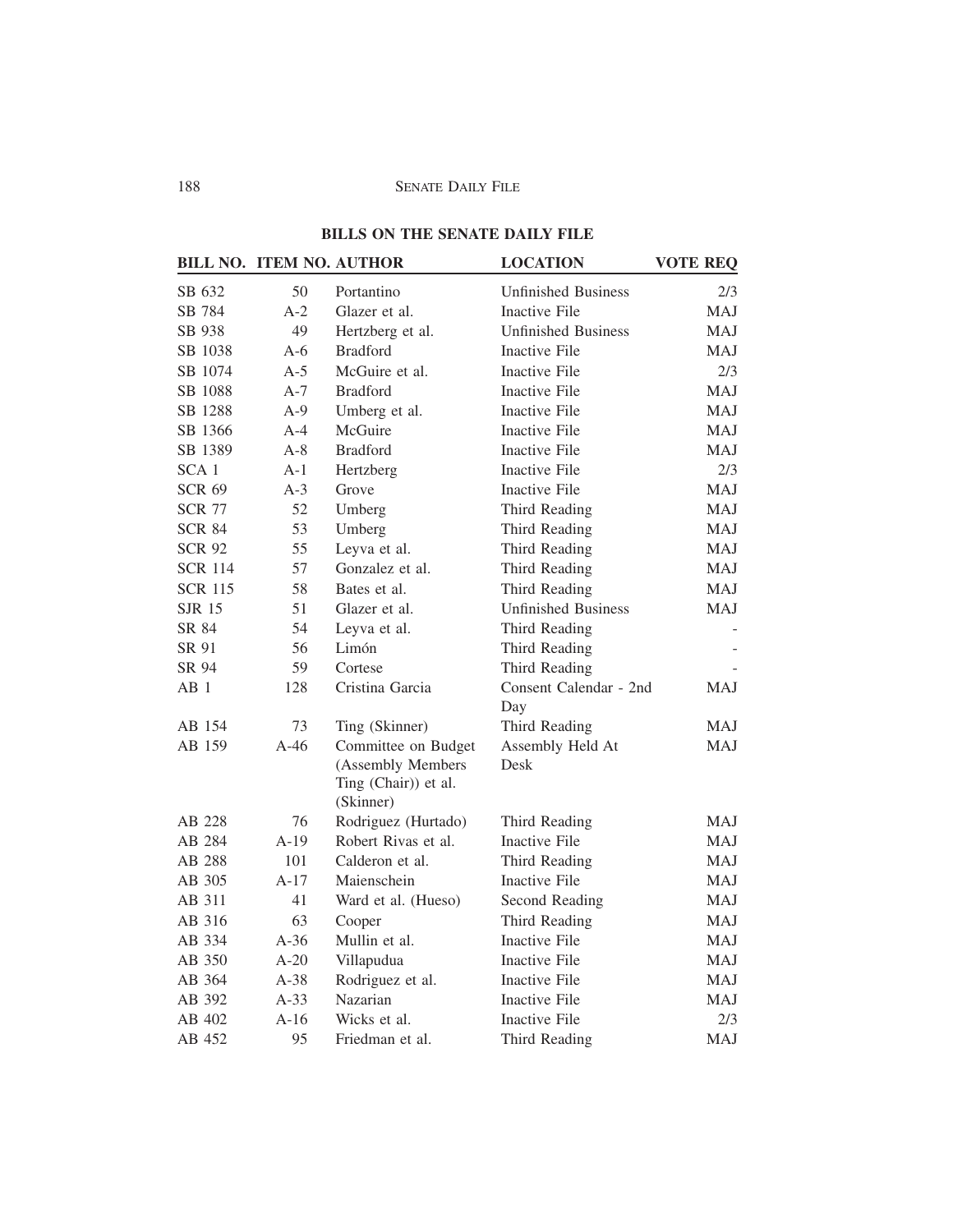# THURSDAY, JUNE 23, 2022 189

|         | <b>BILL NO. ITEM NO. AUTHOR</b> |                                                                                  | <b>LOCATION</b>               | <b>VOTE REQ</b> |
|---------|---------------------------------|----------------------------------------------------------------------------------|-------------------------------|-----------------|
| AB 482  | $A-43$                          | Ward                                                                             | <b>Inactive File</b>          | <b>MAJ</b>      |
| AB 499  | $A-15$                          | Blanca Rubio et al.                                                              | <b>Inactive File</b>          | <b>MAJ</b>      |
| AB 500  | $A-34$                          | Ward et al.                                                                      | <b>Inactive File</b>          | <b>MAJ</b>      |
| AB 503  | $A-13$                          | Stone et al.                                                                     | <b>Inactive File</b>          | <b>MAJ</b>      |
| AB 524  | 102                             | Rodriguez et al.                                                                 | Third Reading                 | <b>MAJ</b>      |
| AB 551  | 103                             | Rodriguez (Cortese)                                                              | Third Reading                 | <b>MAJ</b>      |
| AB 682  | 26                              | Bloom                                                                            | <b>Second Reading</b>         | <b>MAJ</b>      |
| AB 706  | $A-11$                          | Cooley                                                                           | <b>Inactive File</b>          | <b>MAJ</b>      |
| AB 719  | $A-21$                          | Committee on<br>Agriculture (Assembly<br>Members Robert Rivas<br>(Chair)) et al. | <b>Inactive File</b>          | MAJ             |
| AB 731  | $A-18$                          | Bauer-Kahan et al.                                                               | Inactive File                 | <b>MAJ</b>      |
| AB 732  | 129                             | Quirk (Newman)                                                                   | Consent Calendar - 2nd<br>Day | MAJ             |
| AB 759  | $A-28$                          | McCarty et al.                                                                   | <b>Inactive File</b>          | <b>MAJ</b>      |
| AB 775  | $A-12$                          | Berman et al.                                                                    | <b>Inactive File</b>          | 2/3             |
| AB 777  | $A-26$                          | McCarty                                                                          | <b>Inactive File</b>          | MAJ             |
| AB 826  | $A-29$                          | Irwin                                                                            | <b>Inactive File</b>          | MAJ             |
| AB 857  | $A-30$                          | Kalra et al.                                                                     | <b>Inactive File</b>          | <b>MAJ</b>      |
| AB 858  | $A-25$                          | Jones-Sawyer et al.                                                              | Inactive File                 | <b>MAJ</b>      |
| AB 920  | $A-10$                          | Aguiar-Curry                                                                     | <b>Inactive File</b>          | <b>MAJ</b>      |
| AB 937  | $A-41$                          | Carrillo et al.                                                                  | <b>Inactive File</b>          | <b>MAJ</b>      |
| AB 965  | $A-39$                          | Levine                                                                           | Inactive File                 | <b>MAJ</b>      |
| AB 972  | 22                              | Berman                                                                           | Second Reading                | MAJ             |
| AB 984  | $A-31$                          | Luz Rivas et al.                                                                 | <b>Inactive File</b>          | MAJ             |
| AB 989  | $A-35$                          | Gabriel et al.                                                                   | <b>Inactive File</b>          | <b>MAJ</b>      |
| AB 1041 | $A-32$                          | Wicks et al.                                                                     | <b>Inactive File</b>          | <b>MAJ</b>      |
| AB 1051 | $A-14$                          | <b>Bennett</b>                                                                   | <b>Inactive File</b>          | <b>MAJ</b>      |
| AB 1078 | 104                             | Patterson et al.                                                                 | Third Reading                 | <b>MAJ</b>      |
| AB 1102 | $A-37$                          | Low                                                                              | <b>Inactive File</b>          | <b>MAJ</b>      |
| AB 1120 | 80                              | Irwin (Dodd)                                                                     | Third Reading                 | <b>MAJ</b>      |
| AB 1150 | $A-23$                          | Frazier                                                                          | <b>Inactive File</b>          | <b>MAJ</b>      |
| AB 1384 | 61                              | Gabriel et al. (Allen)                                                           | Third Reading                 | <b>MAJ</b>      |
| AB 1389 | $A-22$                          | Reyes et al.                                                                     | <b>Inactive File</b>          | <b>MAJ</b>      |
| AB 1394 | 127                             | Irwin et al.                                                                     | Consent Calendar - 2nd<br>Day | MAJ             |
| AB 1395 | $A-42$                          | Muratsuchi et al.                                                                | Inactive File                 | <b>MAJ</b>      |
| AB 1416 | 31                              | Santiago et al.                                                                  | Second Reading                | MAJ             |
| AB 1426 | 74                              | Mathis et al. (Grove)                                                            | Third Reading                 | MAJ             |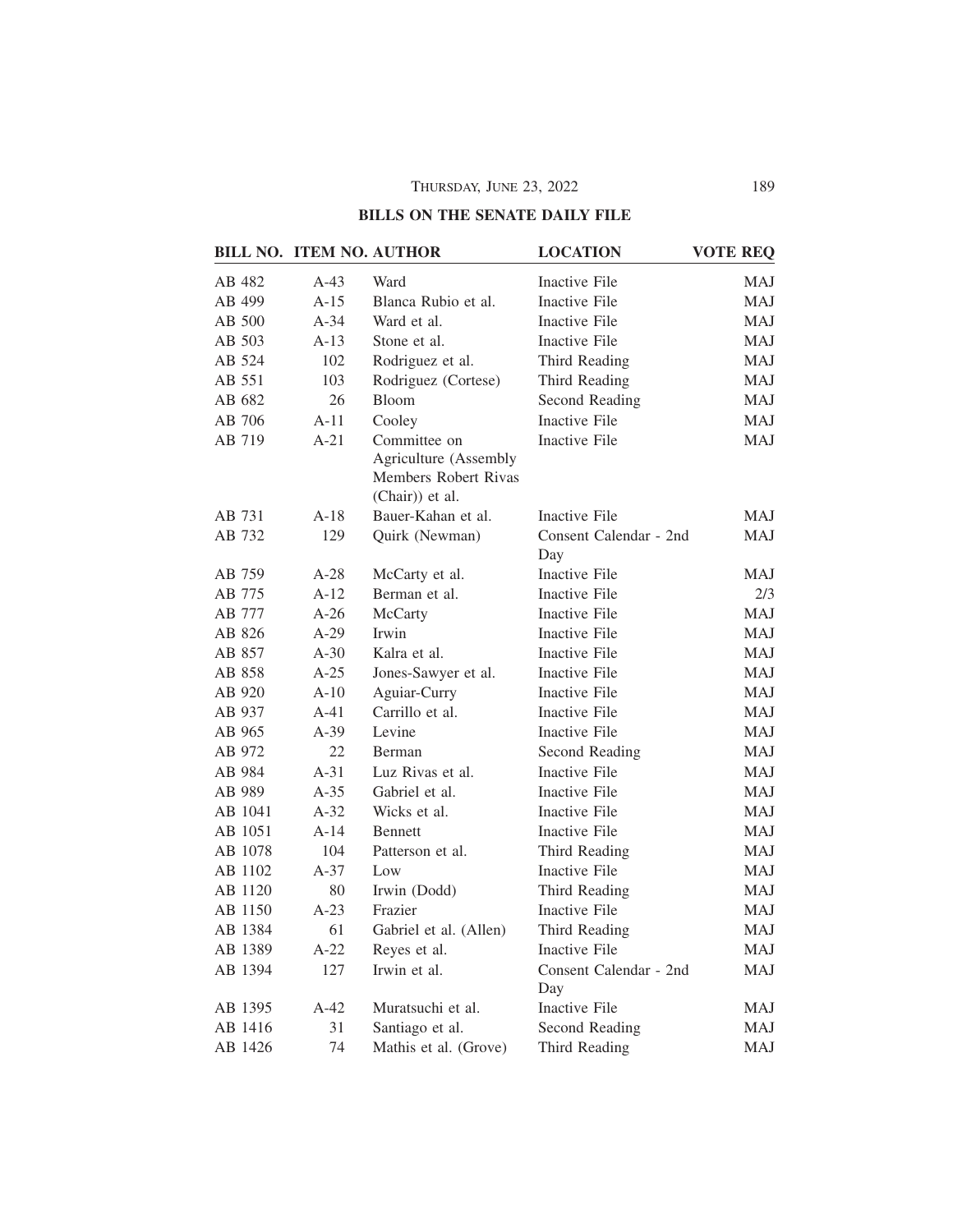|         | <b>BILL NO. ITEM NO. AUTHOR</b> |                               | <b>LOCATION</b>        | <b>VOTE REQ</b> |
|---------|---------------------------------|-------------------------------|------------------------|-----------------|
| AB 1512 | $A-27$                          | Bauer-Kahan et al.            | Inactive File          | <b>MAJ</b>      |
| AB 1576 | 72                              | Committee on                  | Third Reading          | <b>MAJ</b>      |
|         |                                 | Judiciary (Assembly           |                        |                 |
|         |                                 | Members Stone                 |                        |                 |
|         |                                 | (Chair)) et al. (Limón)       |                        |                 |
| AB 1586 | $A-24$                          | Committee on                  | <b>Inactive File</b>   | <b>MAJ</b>      |
|         |                                 | Governmental                  |                        |                 |
|         |                                 | Organization                  |                        |                 |
|         |                                 | (Assembly Members             |                        |                 |
|         |                                 | Frazier (Chair)) et al.       |                        |                 |
| AB 1594 | 96                              | Ting et al. (Hertzberg)       | Third Reading          | <b>MAJ</b>      |
| AB 1598 | 83                              | Davies et al. (Ochoa<br>Bogh) | Third Reading          | MAJ             |
| AB 1621 | 38                              | Gipson et al.<br>(Portantino) | Second Reading         | 2/3             |
| AB 1625 | 130                             | Medina                        | Consent Calendar - 2nd | <b>MAJ</b>      |
|         |                                 |                               | Day                    |                 |
| AB 1641 | 131                             | Maienschein                   | Consent Calendar - 2nd | <b>MAJ</b>      |
|         |                                 |                               | Day                    |                 |
| AB 1645 | 132                             | Petrie-Norris                 | Consent Calendar - 2nd | 2/3             |
|         |                                 |                               | Day                    |                 |
| AB 1653 | 133                             | Patterson et al.              | Consent Calendar - 2nd | <b>MAJ</b>      |
|         |                                 |                               | Day                    |                 |
| AB 1656 | 69                              | Aguiar-Curry                  | Third Reading          | <b>MAJ</b>      |
| AB 1661 | 134                             | <b>Davies</b>                 | Consent Calendar - 2nd | <b>MAJ</b>      |
|         |                                 |                               | Day                    |                 |
| AB 1663 | 13                              | Maienschein                   | Second Reading         | 2/3             |
| AB 1666 | 93                              | Bauer-Kahan et al.            | Third Reading          | 2/3             |
|         |                                 | (Limón)                       |                        |                 |
| AB 1682 | 84                              | Boerner Horvath et al.        | Third Reading          | <b>MAJ</b>      |
|         |                                 | (Hueso)                       |                        |                 |
| AB 1700 | 11                              | Maienschein                   | Second Reading         | <b>MAJ</b>      |
| AB 1726 | 135                             | Aguiar-Curry                  | Consent Calendar - 2nd | MAJ             |
|         |                                 | (Newman)                      | Day                    |                 |
| AB 1732 | 136                             | Patterson et al.              | Consent Calendar - 2nd | <b>MAJ</b>      |
|         |                                 |                               | Day                    |                 |
| AB 1744 | 87                              | Levine (Wiener)               | Third Reading          | <b>MAJ</b>      |
| AB 1758 | 105                             | Aguiar-Curry (Roth)           | Third Reading          | 2/3             |
| AB 1759 | 106                             | Aguiar-Curry                  | Third Reading          | MAJ             |
| AB 1769 | 77                              | Bennett et al. (Limón)        | Third Reading          | MAJ             |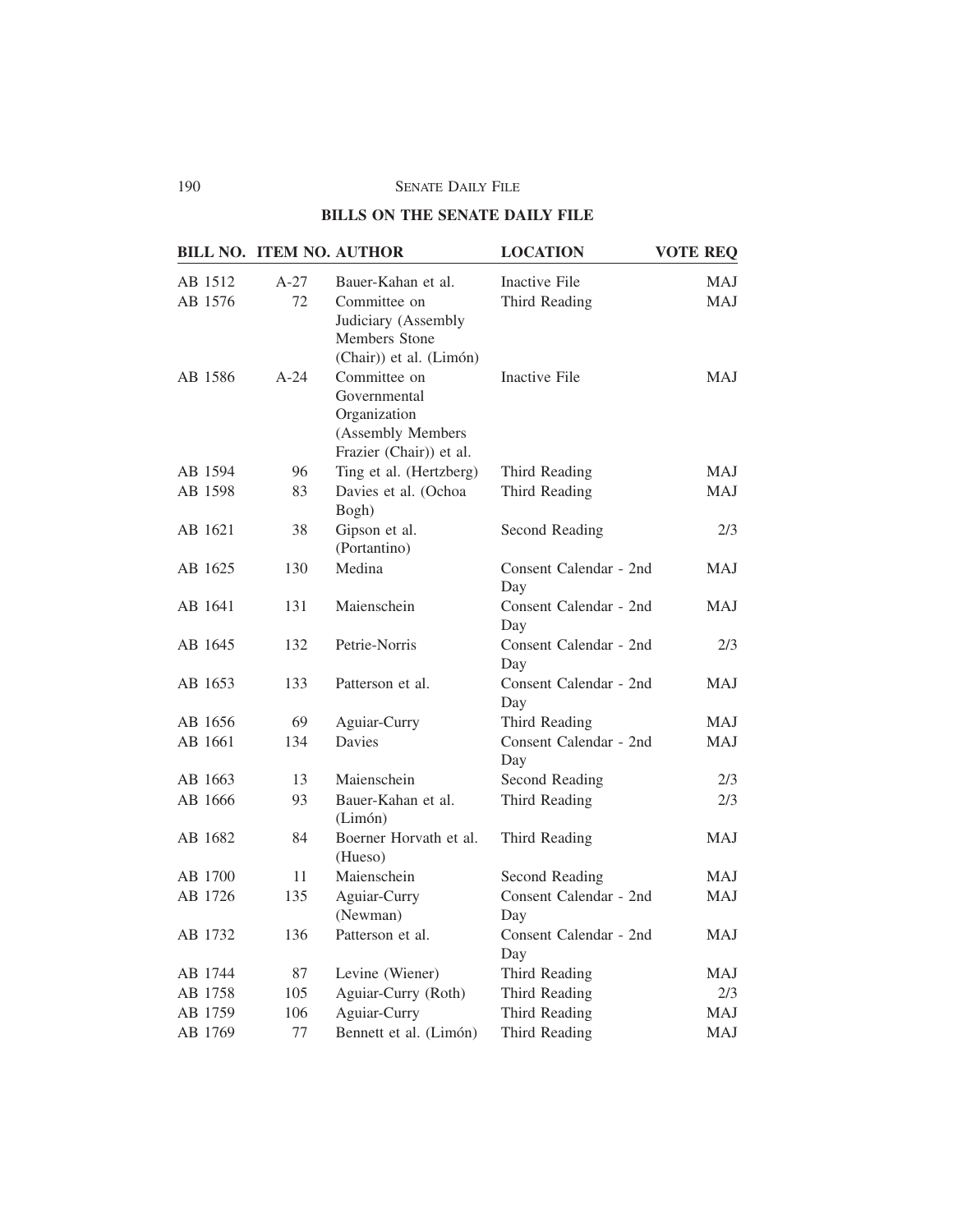# THURSDAY, JUNE 23, 2022 191

|         | BILL NO. ITEM NO. AUTHOR |                       | <b>LOCATION</b>               | <b>VOTE REQ</b> |
|---------|--------------------------|-----------------------|-------------------------------|-----------------|
| AB 1782 | 85                       | Jones-Sawyer          | Third Reading                 | <b>MAJ</b>      |
| AB 1787 | 137                      | Quirk                 | Consent Calendar - 2nd        | <b>MAJ</b>      |
|         |                          |                       | Day                           |                 |
| AB 1798 | 90                       | <b>Bryan</b>          | Third Reading                 | 2/3             |
| AB 1805 | 138                      | Choi et al.           | Consent Calendar - 2nd        | <b>MAJ</b>      |
|         |                          |                       | Day                           |                 |
| AB 1832 | 107                      | Luz Rivas et al.      | Third Reading                 | <b>MAJ</b>      |
| AB 1833 | 122                      | Ward                  | Consent Calendar - 2nd        | <b>MAJ</b>      |
|         |                          |                       | Day                           |                 |
| AB 1837 | 14                       | Mia Bonta et al.      | <b>Second Reading</b>         | MAJ             |
| AB 1842 | 75                       | Rodriguez (Hurtado)   | Third Reading                 | MAJ             |
| AB 1847 | 12                       | Valladares            | Second Reading                | <b>MAJ</b>      |
| AB 1852 | 139                      | Patterson             | Consent Calendar - 2nd<br>Day | MAJ             |
| AB 1854 | 140                      | Boerner Horvath       | Consent Calendar - 2nd        | MAJ             |
|         |                          |                       | Day                           |                 |
| AB 1857 | 37                       | Cristina Garcia       | <b>Second Reading</b>         | MAJ             |
| AB 1876 | 141                      | Seyarto et al.        | Consent Calendar - 2nd<br>Day | <b>MAJ</b>      |
| AB 1883 | 27                       | Quirk-Silva           | <b>Second Reading</b>         | MAJ             |
| AB 1893 | 142                      | Cunningham            | Consent Calendar - 2nd        | MAJ             |
|         |                          |                       | Day                           |                 |
| AB 1897 | 35                       | <b>Wicks</b>          | <b>Second Reading</b>         | <b>MAJ</b>      |
| AB 1907 | 143                      | Bauer-Kahan (Rubio)   | Consent Calendar - 2nd<br>Day | MAJ             |
| AB 1923 | 144                      | Mathis et al.         | Consent Calendar - 2nd<br>Day | <b>MAJ</b>      |
| AB 1929 | 97                       | Gabriel et al.        | Third Reading                 | <b>MAJ</b>      |
|         |                          | (Portantino)          |                               |                 |
| AB 1932 | 65                       | Daly                  | Third Reading                 | MAJ             |
| AB 1968 | 145                      | Seyarto               | Consent Calendar - 2nd<br>Day | <b>MAJ</b>      |
| AB 2016 | 5                        | Bauer-Kahan           | <b>Second Reading</b>         | <b>MAJ</b>      |
| AB 2031 | 92                       | Lee et al. (Gonzalez) | Third Reading                 | <b>MAJ</b>      |
| AB 2038 | 108                      | Gipson                | Third Reading                 | <b>MAJ</b>      |
| AB 2048 | 109                      | Santiago              | Third Reading                 | <b>MAJ</b>      |
| AB 2081 | 110                      | Eduardo Garcia et al. | Third Reading                 | <b>MAJ</b>      |
| AB 2085 | 9                        | Holden                | Second Reading                | <b>MAJ</b>      |
| AB 2094 | 146                      | Robert Rivas et al.   | Consent Calendar - 2nd<br>Day | MAJ             |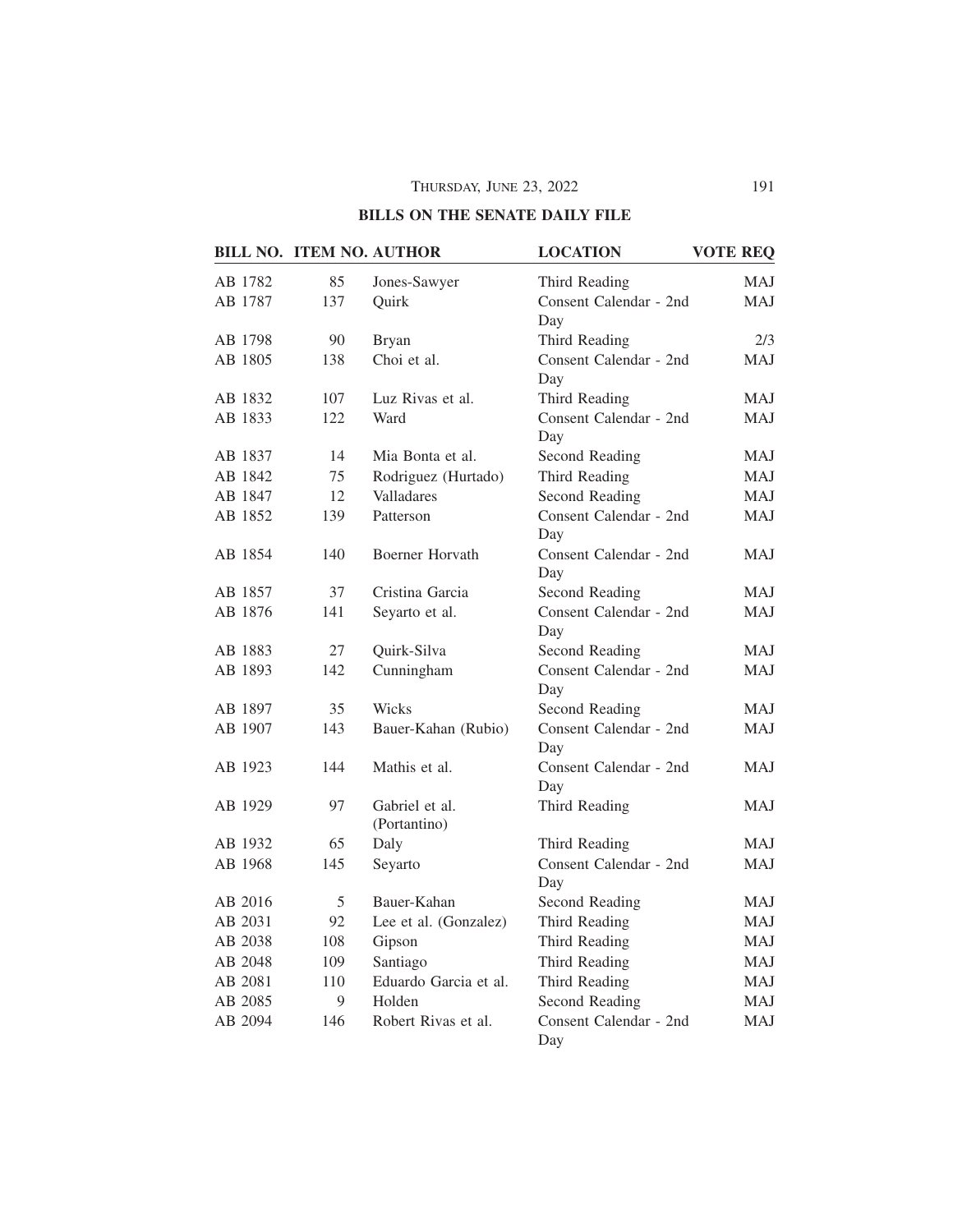| <b>BILL NO.</b> | <b>ITEM NO. AUTHOR</b> |                                                                                                                  | <b>LOCATION</b>               | <b>VOTE REQ</b> |
|-----------------|------------------------|------------------------------------------------------------------------------------------------------------------|-------------------------------|-----------------|
| AB 2097         | 1                      | Friedman et al.                                                                                                  | <b>Second Reading</b>         | MAJ             |
| AB 2127         | 147                    | Santiago                                                                                                         | Consent Calendar - 2nd        | <b>MAJ</b>      |
|                 |                        |                                                                                                                  | Day                           |                 |
| AB 2147         | 8                      | Ting et al.                                                                                                      | Second Reading                | <b>MAJ</b>      |
| AB 2156         | 78                     | Wicks (Kamlager)                                                                                                 | Third Reading                 | <b>MAJ</b>      |
| AB 2163         | 111                    | <b>Blanca Rubio</b>                                                                                              | Third Reading                 | <b>MAJ</b>      |
| AB 2170         | 20                     | Grayson et al.                                                                                                   | Second Reading                | MAJ             |
| AB 2173         | 124                    | Petrie-Norris et al.                                                                                             | Consent Calendar - 2nd<br>Day | <b>MAJ</b>      |
| AB 2189         | 21                     | Friedman et al.                                                                                                  | Second Reading                | <b>MAJ</b>      |
| AB 2193         | 18                     | Gabriel                                                                                                          | Second Reading                | MAJ             |
| AB 2194         | 112                    | Ward et al.                                                                                                      | Third Reading                 | <b>MAJ</b>      |
| AB 2205         | 113                    | Carrillo                                                                                                         | Third Reading                 | <b>MAJ</b>      |
| AB 2208         | 70                     | Kalra et al. (Becker)                                                                                            | Third Reading                 | <b>MAJ</b>      |
| AB 2217         | 114                    | Reyes                                                                                                            | Third Reading                 | MAJ             |
| AB 2229         | 64                     | Luz Rivas (Durazo)                                                                                               | Third Reading                 | 2/3             |
| AB 2234         | 2                      | Robert Rivas et al.                                                                                              | <b>Second Reading</b>         | <b>MAJ</b>      |
| AB 2239         | 39                     | Maienschein (Durazo)                                                                                             | Second Reading                | <b>MAJ</b>      |
| AB 2244         | 28                     | Wicks                                                                                                            | Second Reading                | MAJ             |
| AB 2272         | 148                    | Low                                                                                                              | Consent Calendar - 2nd<br>Day | MAJ             |
| AB 2295         | 3                      | Bloom et al.                                                                                                     | Second Reading                | MAJ             |
| AB 2319         | $\overline{4}$         | Mia Bonta                                                                                                        | Second Reading                | MAJ             |
| AB 2324         | 149                    | Irwin                                                                                                            | Consent Calendar - 2nd<br>Day | <b>MAJ</b>      |
| AB 2327         | 89                     | Committee on<br><b>Environmental Safety</b><br>and Toxic Materials<br>(Assembly Members<br>Quirk (Chair)) et al. | Third Reading                 | <b>MAJ</b>      |
| AB 2329         | 15                     | Carrillo                                                                                                         | Second Reading                | <b>MAJ</b>      |
| AB 2367         | 123                    | Ward                                                                                                             | Consent Calendar - 2nd<br>Day | <b>MAJ</b>      |
| AB 2369         | 23                     | <b>Salas</b>                                                                                                     | Second Reading                | <b>MAJ</b>      |
| AB 2392         | 16                     | Irwin                                                                                                            | <b>Second Reading</b>         | <b>MAJ</b>      |
| AB 2413         | 71                     | Carrillo (Leyva)                                                                                                 | Third Reading                 | <b>MAJ</b>      |
| AB 2441         | 67                     | Kalra                                                                                                            | Third Reading                 | <b>MAJ</b>      |
| AB 2451         | 6                      | Wood et al.                                                                                                      | <b>Second Reading</b>         | MAJ             |
| AB 2465         | 33                     | Mia Bonta                                                                                                        | Second Reading                | <b>MAJ</b>      |
| AB 2466         | 24                     | Cervantes                                                                                                        | Second Reading                | MAJ             |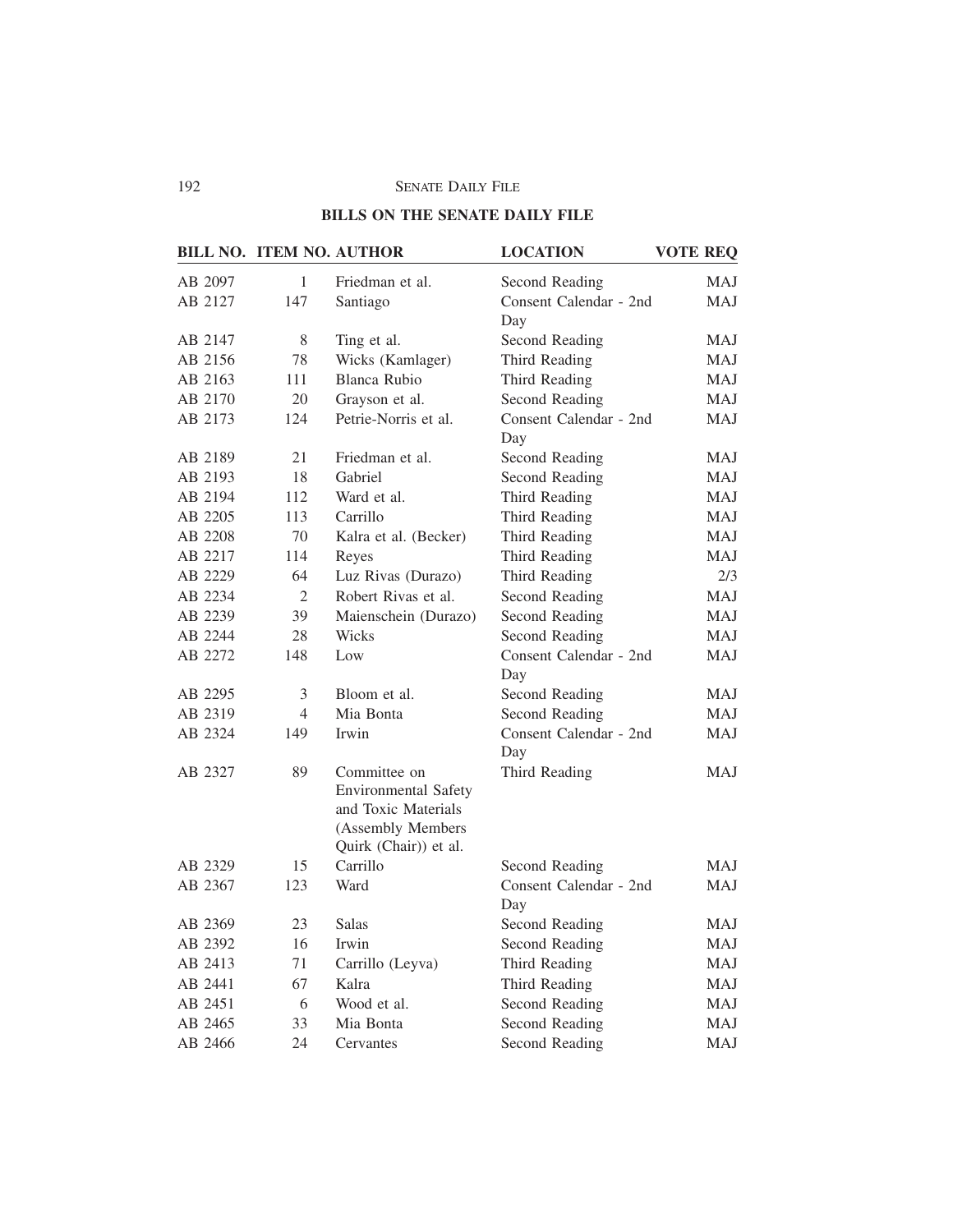# THURSDAY, JUNE 23, 2022 193

|         | <b>BILL NO. ITEM NO. AUTHOR</b> |                                                                                         | <b>LOCATION</b>               | <b>VOTE REQ</b> |
|---------|---------------------------------|-----------------------------------------------------------------------------------------|-------------------------------|-----------------|
| AB 2481 | 150                             | Smith                                                                                   | Consent Calendar - 2nd<br>Day | <b>MAJ</b>      |
| AB 2499 | 10                              | Maienschein                                                                             | Second Reading                | MAJ             |
| AB 2508 | 34                              | Quirk-Silva                                                                             | Second Reading                | <b>MAJ</b>      |
| AB 2536 | 29                              | Grayson                                                                                 | Second Reading                | MAJ             |
| AB 2551 | 40                              | McCarty et al.<br>(Nielsen)                                                             | Second Reading                | <b>MAJ</b>      |
| AB 2552 | 79                              | McCarty et al. (Min)                                                                    | Third Reading                 | <b>MAJ</b>      |
| AB 2559 | 19                              | Ward                                                                                    | <b>Second Reading</b>         | <b>MAJ</b>      |
| AB 2571 | 98                              | Bauer-Kahan et al.<br>(Hertzberg)                                                       | Third Reading                 | 2/3             |
| AB 2582 | 117                             | Bennett et al.                                                                          | Third Reading                 | <b>MAJ</b>      |
| AB 2611 | 81                              | Daly                                                                                    | Third Reading                 | <b>MAJ</b>      |
| AB 2625 | 94                              | Ting (Dahle)                                                                            | Third Reading                 | <b>MAJ</b>      |
| AB 2627 | 17                              | Bauer-Kahan et al.                                                                      | Second Reading                | <b>MAJ</b>      |
| AB 2669 | 91                              | Nazarian                                                                                | Third Reading                 | <b>MAJ</b>      |
| AB 2699 | $A-44$                          | Ting                                                                                    | <b>Inactive File</b>          | <b>MAJ</b>      |
| AB 2723 | 82                              | Holden                                                                                  | Third Reading                 | <b>MAJ</b>      |
| AB 2727 | 66                              | Wood                                                                                    | Third Reading                 | <b>MAJ</b>      |
| AB 2766 | 100                             | Maienschein                                                                             | Third Reading                 | <b>MAJ</b>      |
| AB 2780 | 32                              | Arambula                                                                                | Second Reading                | <b>MAJ</b>      |
| AB 2799 | 86                              | Jones-Sawyer                                                                            | Third Reading                 | 2/3             |
| AB 2812 | $A-45$                          | <b>Bigelow</b>                                                                          | <b>Inactive File</b>          | <b>MAJ</b>      |
| AB 2821 | 115                             | Nazarian                                                                                | Third Reading                 | 2/3             |
| AB 2866 | 42                              | Cunningham                                                                              | Second Reading                | <b>MAJ</b>      |
| AB 2890 | 30                              | Bloom                                                                                   | Second Reading                | <b>MAJ</b>      |
| AB 2895 | 7                               | Arambula                                                                                | <b>Second Reading</b>         | <b>MAJ</b>      |
| AB 2910 | 36                              | Santiago et al.                                                                         | <b>Second Reading</b>         | MAJ             |
| AB 2912 | 126                             | Berman                                                                                  | Consent Calendar - 2nd<br>Day | <b>MAJ</b>      |
| AB 2958 | 25                              | Committee on<br>Judiciary (Assembly<br><b>Members Stone</b><br>(Chair)) et al.          | <b>Second Reading</b>         | <b>MAJ</b>      |
| AB 2959 | 116                             | Committee on<br>Judiciary (Assembly<br>Members Stone<br>(Chair)) et al.<br>(Wieckowski) | Third Reading                 | <b>MAJ</b>      |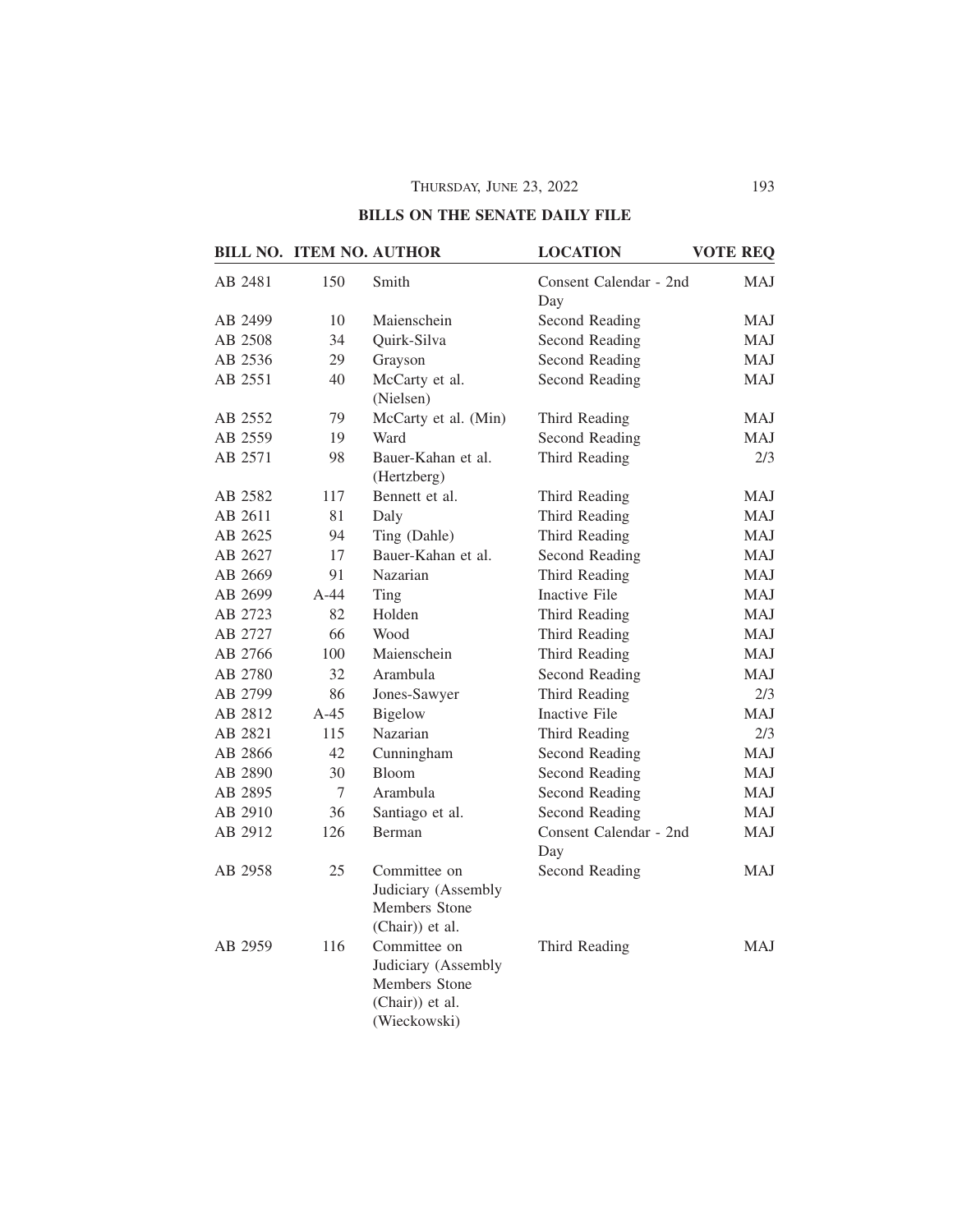|                | <b>BILL NO. ITEM NO. AUTHOR</b> |                                                                                               | <b>LOCATION</b>               | <b>VOTE REQ</b> |
|----------------|---------------------------------|-----------------------------------------------------------------------------------------------|-------------------------------|-----------------|
| AB 2969        | 125                             | Committee on<br>Governmental<br>Organization<br>(Assembly Members<br>Santiago (Chair)) et al. | Consent Calendar - 2nd<br>Day | MAJ             |
| ACA 3          | 99                              | Kamlager et al.                                                                               | Third Reading                 | 2/3             |
| <b>ACR 98</b>  | $A-40$                          | Aguiar-Curry et al.                                                                           | Inactive File                 | <b>MAJ</b>      |
| <b>ACR 134</b> | 119                             | Nguyen et al.                                                                                 | Third Reading                 | <b>MAJ</b>      |
| <b>ACR 179</b> | 62                              | O'Donnell et al.<br>(Leyva)                                                                   | Third Reading                 | <b>MAJ</b>      |
| <b>ACR 191</b> | 120                             | Kalra et al.                                                                                  | Third Reading                 | MAJ             |
| <b>ACR 196</b> | 88                              | Cooley et al.                                                                                 | Third Reading                 | <b>MAJ</b>      |
| <b>ACR 197</b> | 121                             | McCarty et al.                                                                                | Third Reading                 | <b>MAJ</b>      |
| AJR 22         | 60                              | Gabriel et al.                                                                                | Third Reading                 | <b>MAJ</b>      |
| AJR 26         | 68                              | Medina et al.                                                                                 | Third Reading                 | <b>MAJ</b>      |
| AJR 27         | 118                             | Nazarian et al.                                                                               | Third Reading                 | <b>MAJ</b>      |